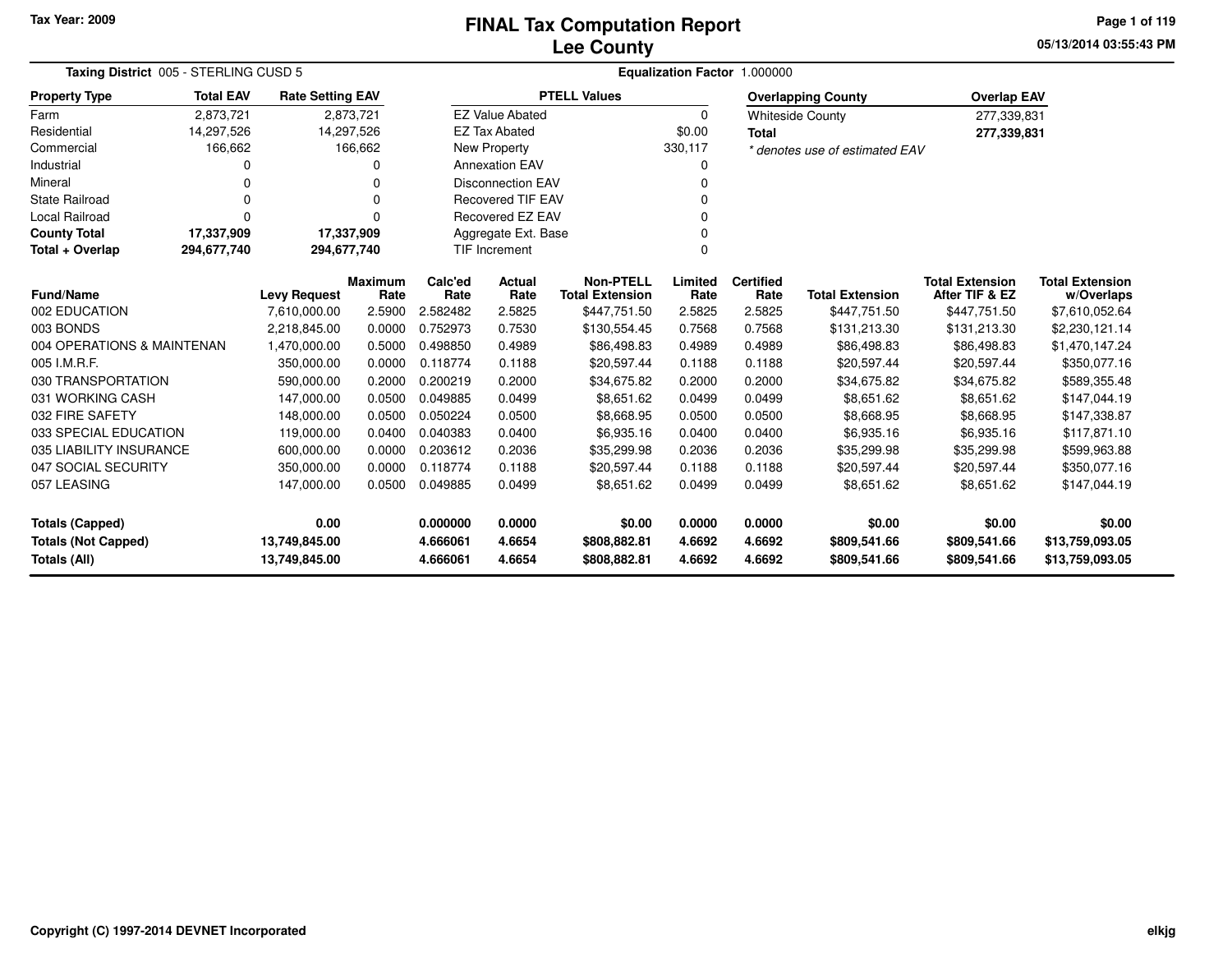**05/13/2014 03:55:43 PMPage 2 of 119**

| Taxing District 008 - NELSON PGSD 8 |                  |                         |                        |                 |                          |                                            |                 | Equalization Factor 1.000000 |                        |                                          |                                      |
|-------------------------------------|------------------|-------------------------|------------------------|-----------------|--------------------------|--------------------------------------------|-----------------|------------------------------|------------------------|------------------------------------------|--------------------------------------|
| <b>Property Type</b>                | <b>Total EAV</b> | <b>Rate Setting EAV</b> |                        |                 |                          | <b>PTELL Values</b>                        |                 |                              |                        |                                          |                                      |
| Farm                                | 1,682,046        |                         | 1,682,046              |                 | <b>EZ Value Abated</b>   |                                            | $\Omega$        |                              |                        |                                          |                                      |
| Residential                         | 3,666,157        |                         | 3,666,157              |                 | <b>EZ Tax Abated</b>     |                                            | \$0.00          |                              |                        |                                          |                                      |
| Commercial                          | 358,349          |                         | 358,349                |                 | <b>New Property</b>      |                                            | 40,043          |                              |                        |                                          |                                      |
| Industrial                          | 3,801,418        |                         | 3,801,418              |                 | <b>Annexation EAV</b>    |                                            |                 |                              |                        |                                          |                                      |
| Mineral                             | $\Omega$         |                         | 0                      |                 | <b>Disconnection EAV</b> |                                            |                 |                              |                        |                                          |                                      |
| <b>State Railroad</b>               | 1,291,362        |                         | 1,291,362              |                 | <b>Recovered TIF EAV</b> |                                            |                 |                              |                        |                                          |                                      |
| <b>Local Railroad</b>               | $\Omega$         |                         | $\Omega$               |                 | Recovered EZ EAV<br>n    |                                            |                 |                              |                        |                                          |                                      |
| <b>County Total</b>                 | 10,799,332       | 10,799,332              |                        |                 | Aggregate Ext. Base      |                                            | 295,810         |                              |                        |                                          |                                      |
| Total + Overlap                     | 10,799,332       | 10,799,332              |                        |                 | TIF Increment            |                                            | $\Omega$        |                              |                        |                                          |                                      |
| <b>Fund/Name</b>                    |                  | <b>Levy Request</b>     | <b>Maximum</b><br>Rate | Calc'ed<br>Rate | Actual<br>Rate           | <b>Non-PTELL</b><br><b>Total Extension</b> | Limited<br>Rate | <b>Certified</b><br>Rate     | <b>Total Extension</b> | <b>Total Extension</b><br>After TIF & EZ | <b>Total Extension</b><br>w/Overlaps |
| 002 EDUCATION                       |                  | 215,000.00              | 3.5000                 | 1.990864        | 1.9909                   | \$215,003.90                               | 1.8396          | 1.8396                       | \$198,664.51           | \$198,664.51                             | \$198,664.51                         |
| 003 BONDS & INTEREST                |                  | 13,577.00               | 0.0000                 | 0.125721        | 0.1257                   | \$13,574.76                                | 0.1263          | 0.1263                       | \$13,639.56            | \$13,639.56                              | \$13,639.56                          |
| 004 OPERATIONS & MAINTENAN          |                  | 45,000.00               | 0.5500                 | 0.416692        | 0.4167                   | \$45,000.82                                | 0.3807          | 0.3807                       | \$41,113.06            | \$41,113.06                              | \$41,113.06                          |
| 005 I.M.R.F.                        |                  | 0.00                    | 0.0000                 | 0.000000        | 0.0000                   | \$0.00                                     | 0.0000          | 0.0000                       | \$0.00                 | \$0.00                                   | \$0.00                               |
| 030 TRANSPORTATION                  |                  | 15,000.00               | 0.0000                 | 0.138898        | 0.1389                   | \$15,000.27                                | 0.1269          | 0.1269                       | \$13,704.35            | \$13,704.35                              | \$13,704.35                          |
| 031 WORKING CASH                    |                  | 5,175.00                | 0.0500                 | 0.047920        | 0.0479                   | \$5,172.88                                 | 0.0438          | 0.0438                       | \$4,730.11             | \$4,730.11                               | \$4,730.11                           |
| 032 FIRE SAFETY                     |                  | 500.00                  | 0.1000                 | 0.004630        | 0.0046                   | \$496.77                                   | 0.0009          | 0.0009                       | \$97.19                | \$97.19                                  | \$97.19                              |
| 033 SPECIAL EDUCATION               |                  | 3,500.00                | 0.4000                 | 0.032409        | 0.0324                   | \$3,498.98                                 | 0.0296          | 0.0296                       | \$3,196.60             | \$3,196.60                               | \$3,196.60                           |
| 035 LIABILITY INSURANCE             |                  | 30,000.00               | 0.0000                 | 0.277795        | 0.2778                   | \$30,000.54                                | 0.2315          | 0.2315                       | \$25,000.45            | \$25,000.45                              | \$25,000.45                          |
| 047 SOCIAL SECURITY                 |                  | 6,000.00                | 0.0000                 | 0.055559        | 0.0556                   | \$6,004.43                                 | 0.0555          | 0.0555                       | \$5,993.63             | \$5,993.63                               | \$5,993.63                           |
| 057 LEASING                         |                  | 5,150.00                | 0.1000                 | 0.047688        | 0.0477                   | \$5,151.28                                 | 0.0436          | 0.0436                       | \$4,708.51             | \$4,708.51                               | \$4,708.51                           |
| <b>Totals (Capped)</b>              |                  | 325,325.00              |                        | 3.012455        | 3.0125                   | \$325,329.87                               | 2.7521          | 2.7521                       | \$297,208.41           | \$297,208.41                             | \$297,208.41                         |
| <b>Totals (Not Capped)</b>          |                  | 13,577.00               |                        | 0.125721        | 0.1257                   | \$13,574.76                                | 0.1263          | 0.1263                       | \$13,639.56            | \$13,639.56                              | \$13,639.56                          |
| Totals (All)                        |                  | 338,902.00              |                        | 3.138176        | 3.1382                   | \$338,904.63                               | 2.8784          | 2.8784                       | \$310,847.97           | \$310,847.97                             | \$310,847.97                         |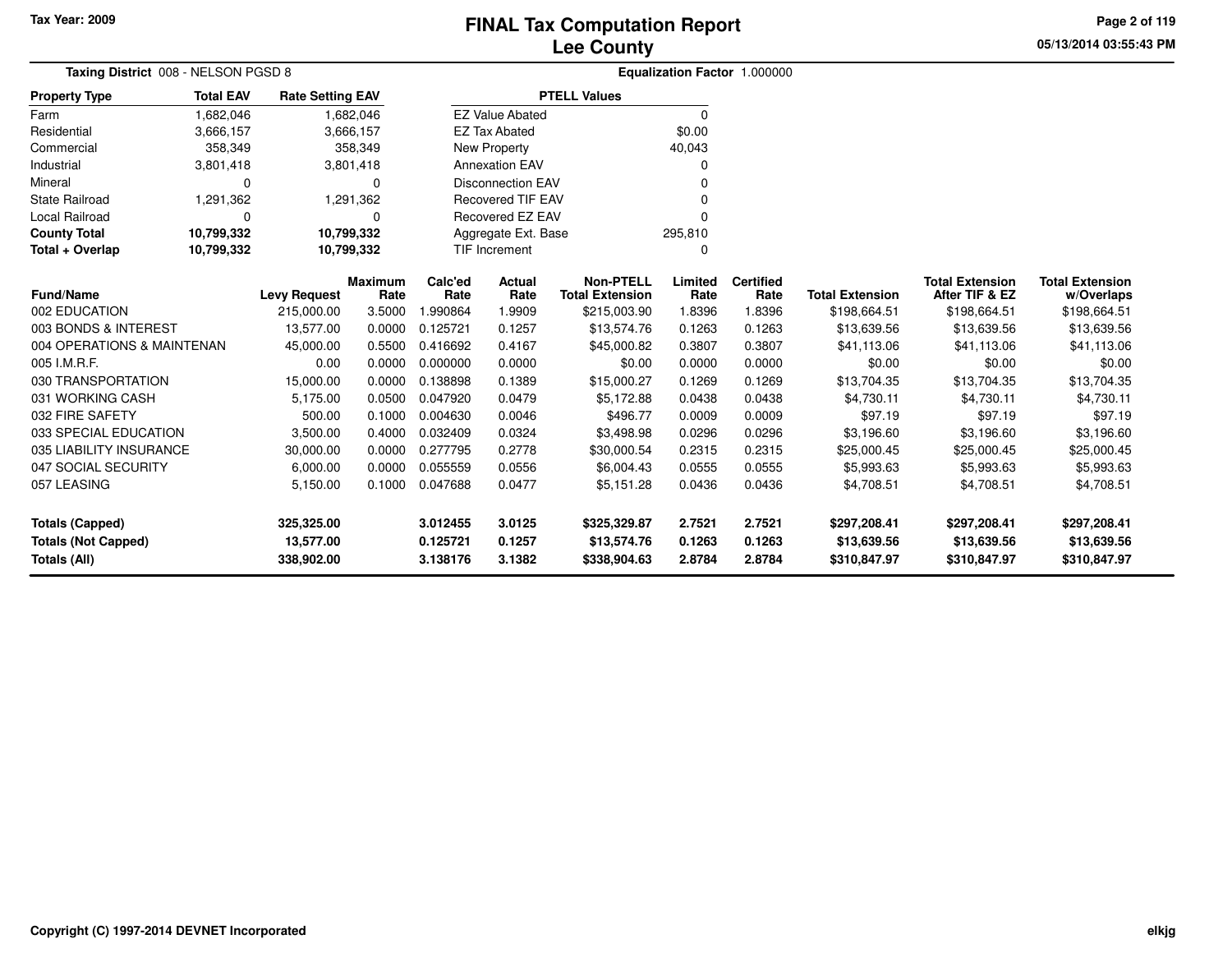**05/13/2014 03:55:43 PM Page 3 of 119**

| Taxing District 009 - EARLVILLE CUSD 9                                            | Equalization Factor 1.000000                       |                         |          |                          |                          |                        |          |                  |                                |                        |                        |
|-----------------------------------------------------------------------------------|----------------------------------------------------|-------------------------|----------|--------------------------|--------------------------|------------------------|----------|------------------|--------------------------------|------------------------|------------------------|
| <b>Property Type</b>                                                              | <b>Total EAV</b>                                   | <b>Rate Setting EAV</b> |          |                          |                          | <b>PTELL Values</b>    |          |                  | <b>Overlapping County</b>      | <b>Overlap EAV</b>     |                        |
| Farm                                                                              | 366,477                                            |                         | 366,477  |                          | <b>EZ Value Abated</b>   |                        | $\Omega$ | DeKalb County    |                                | 1,504,021              |                        |
| Residential                                                                       | 87,638                                             |                         | 87,638   |                          | <b>EZ Tax Abated</b>     |                        | \$0.00   | LaSalle County   |                                | *51,878,284            |                        |
| Commercial                                                                        | ი                                                  |                         | 0        |                          | New Property             |                        | $\Omega$ | <b>Total</b>     |                                | 53,382,305             |                        |
| Industrial                                                                        |                                                    |                         | 0        |                          | <b>Annexation EAV</b>    |                        |          |                  | * denotes use of estimated EAV |                        |                        |
| Mineral                                                                           | 0                                                  |                         | $\Omega$ | <b>Disconnection EAV</b> |                          |                        |          |                  |                                |                        |                        |
| <b>State Railroad</b>                                                             | $\Omega$                                           |                         | $\Omega$ |                          | <b>Recovered TIF EAV</b> |                        |          |                  |                                |                        |                        |
| <b>Local Railroad</b>                                                             | $\Omega$                                           |                         | $\Omega$ |                          | <b>Recovered EZ EAV</b>  |                        |          |                  |                                |                        |                        |
| <b>County Total</b>                                                               | 454,115                                            |                         | 454,115  |                          | Aggregate Ext. Base      |                        |          |                  |                                |                        |                        |
| Total + Overlap                                                                   | 53,836,420                                         | 53,836,420              |          |                          | <b>TIF Increment</b>     |                        | $\Omega$ |                  |                                |                        |                        |
|                                                                                   | Maximum<br><b>Fund/Name</b><br><b>Levy Request</b> |                         |          |                          |                          | <b>Non-PTELL</b>       | Limited  | <b>Certified</b> |                                | <b>Total Extension</b> | <b>Total Extension</b> |
|                                                                                   |                                                    |                         | Rate     | Rate                     | Rate                     | <b>Total Extension</b> | Rate     | Rate             | <b>Total Extension</b>         | After TIF & EZ         | w/Overlaps             |
| 002 EDUCATION                                                                     |                                                    | 1,627,518.00            | 2.6000   | 3.023080                 | 2.6000                   | \$11,806.99            | 2.6000   | 2.6000           | \$11,806.99                    | \$11,806.99            | \$1,399,746.92         |
| 003 BONDS                                                                         |                                                    | 525,045.00              | 0.0000   | 0.975260                 | 0.9753                   | \$4,428.98             | 0.9802   | 0.9802           | \$4,451.24                     | \$4,451.24             | \$527,704.59           |
| 004 OPERATIONS & MAINTENAN                                                        |                                                    | 441,308.00              | 0.7050   | 0.819720                 | 0.7050                   | \$3,201.51             | 0.7050   | 0.7050           | \$3,201.51                     | \$3,201.51             | \$379,546.76           |
| 005 I.M.R.F.                                                                      |                                                    | 34,428.00               | 0.0000   | 0.063949                 | 0.0639                   | \$290.18               | 0.0639   | 0.0639           | \$290.18                       | \$290.18               | \$34,401.47            |
| 030 TRANSPORTATION                                                                |                                                    | 125,194.00              | 0.2000   | 0.232545                 | 0.2000                   | \$908.23               | 0.2000   | 0.2000           | \$908.23                       | \$908.23               | \$107,672.84           |
| 031 WORKING CASH                                                                  |                                                    | 31,298.00               | 0.0500   | 0.058135                 | 0.0500                   | \$227.06               | 0.0500   | 0.0500           | \$227.06                       | \$227.06               | \$26,918.21            |
| 032 FIRE SAFETY                                                                   |                                                    | 31,298.00               | 0.0500   | 0.058135                 | 0.0500                   | \$227.06               | 0.0500   | 0.0500           | \$227.06                       | \$227.06               | \$26,918.21            |
| 033 SPECIAL EDUCATION                                                             |                                                    | 25,039.00               | 0.0400   | 0.046509                 | 0.0400                   | \$181.65               | 0.0400   | 0.0400           | \$181.65                       | \$181.65               | \$21,534.57            |
| 035 LIABILITY INSURANCE                                                           |                                                    | 0.00                    | 0.0000   | 0.000000                 | 0.0000                   | \$0.00                 | 0.0000   | 0.0000           | \$0.00                         | \$0.00                 | \$0.00                 |
| 047 SOCIAL SECURITY                                                               |                                                    | 34,428.00               | 0.0000   | 0.063949                 | 0.0639                   | \$290.18               | 0.0639   | 0.0639           | \$290.18                       | \$290.18               | \$34,401.47            |
| 057 LEASING<br>0.0500<br>31,298.00                                                |                                                    | 0.058135                | 0.0500   | \$227.06                 | 0.0500                   | 0.0500                 | \$227.06 | \$227.06         | \$26,918.21                    |                        |                        |
| 0.00<br><b>Totals (Capped)</b>                                                    |                                                    |                         |          | 0.000000                 | 0.0000                   | \$0.00                 | 0.0000   | 0.0000           | \$0.00                         | \$0.00                 | \$0.00                 |
|                                                                                   |                                                    |                         |          | 5.399417                 | 4.7981                   | \$21,788.90            | 4.8030   | 4.8030           | \$21,811.16                    | \$21,811.16            | \$2,585,763.25         |
| <b>Totals (Not Capped)</b><br>2,906,854.00<br><b>Totals (All)</b><br>2,906,854.00 |                                                    |                         |          | 5.399417                 | 4.7981                   | \$21,788.90            | 4.8030   | 4.8030           | \$21,811.16                    | \$21,811.16            | \$2,585,763.25         |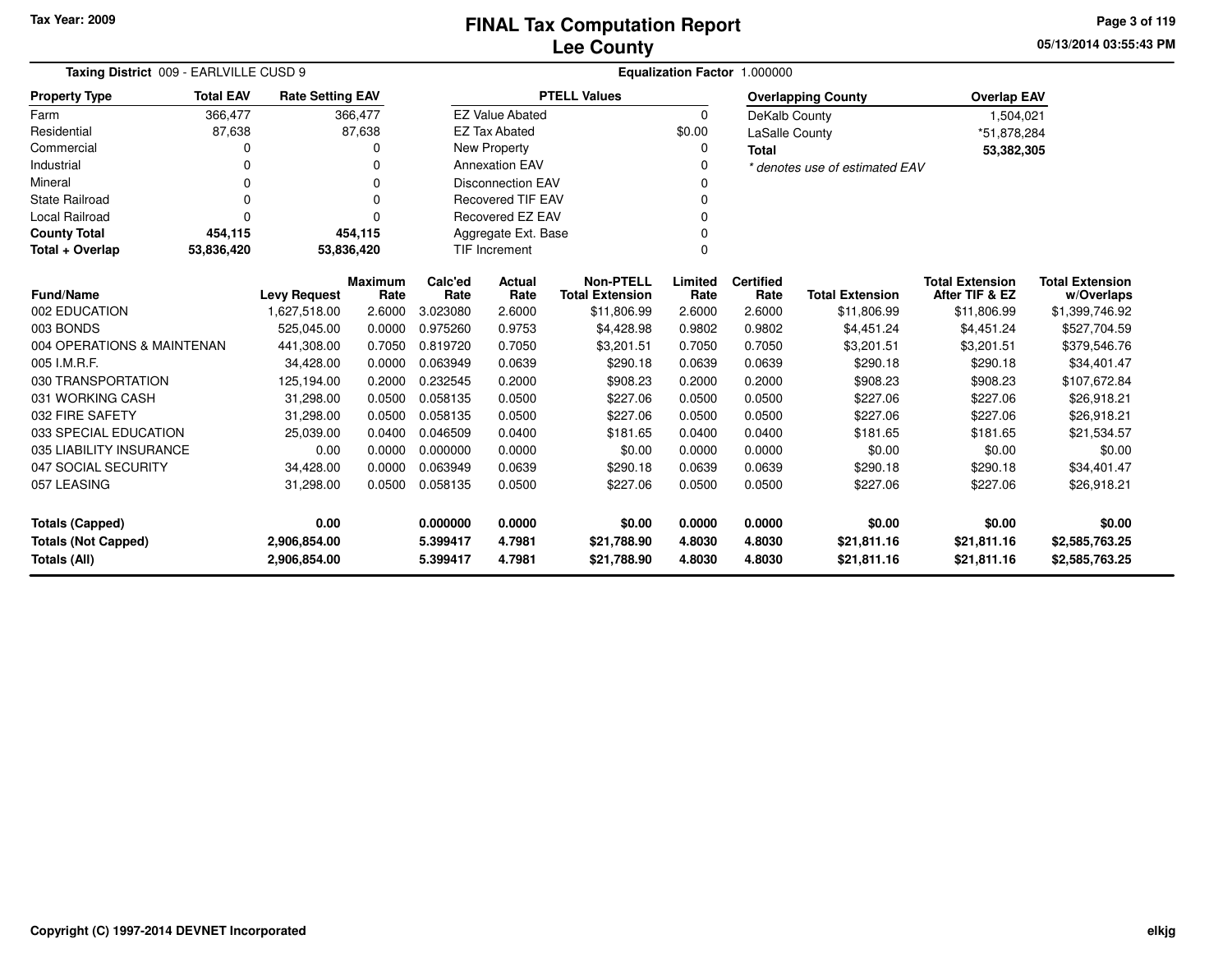**05/13/2014 03:55:43 PMPage 4 of 119**

| Taxing District 017 - OHIO CCGSD 17 |                                                                                  |                                          |                        |                 |                          |                                            |                 | Equalization Factor 1.000000 |                                |                                          |                                      |
|-------------------------------------|----------------------------------------------------------------------------------|------------------------------------------|------------------------|-----------------|--------------------------|--------------------------------------------|-----------------|------------------------------|--------------------------------|------------------------------------------|--------------------------------------|
| <b>Property Type</b>                | <b>Total EAV</b><br><b>Rate Setting EAV</b><br>2,602,581<br>2,602,581<br>419,960 |                                          |                        |                 |                          | <b>PTELL Values</b>                        |                 |                              | <b>Overlapping County</b>      | <b>Overlap EAV</b>                       |                                      |
| Farm                                |                                                                                  |                                          |                        |                 | <b>EZ Value Abated</b>   |                                            | $\Omega$        | <b>Bureau County</b>         |                                | *9,677,981                               |                                      |
| Residential                         | 419,960                                                                          |                                          |                        |                 | <b>EZ Tax Abated</b>     |                                            | \$0.00          | <b>Total</b>                 |                                | 9,677,981                                |                                      |
| Commercial                          | 0                                                                                |                                          | 0                      |                 | <b>New Property</b>      |                                            | 58,555          |                              | * denotes use of estimated EAV |                                          |                                      |
| Industrial                          | 69,719                                                                           |                                          | 69,719                 |                 | <b>Annexation EAV</b>    |                                            | 0               |                              |                                |                                          |                                      |
| Mineral                             | 0                                                                                |                                          | n                      |                 | <b>Disconnection EAV</b> |                                            | 0               |                              |                                |                                          |                                      |
| <b>State Railroad</b>               | 0                                                                                |                                          | $\Omega$               |                 | <b>Recovered TIF EAV</b> |                                            | $\Omega$        |                              |                                |                                          |                                      |
| Local Railroad                      | 0                                                                                | Recovered EZ EAV<br>$\Omega$<br>$\Omega$ |                        |                 |                          |                                            |                 |                              |                                |                                          |                                      |
| <b>County Total</b>                 | 3,092,260                                                                        |                                          | 3,092,260              |                 | Aggregate Ext. Base      |                                            |                 |                              |                                |                                          |                                      |
| Total + Overlap                     | 12,770,241<br>TIF Increment<br>12,770,241<br>$\Omega$                            |                                          |                        |                 |                          |                                            |                 |                              |                                |                                          |                                      |
| <b>Fund/Name</b>                    |                                                                                  | <b>Levy Request</b>                      | <b>Maximum</b><br>Rate | Calc'ed<br>Rate | Actual<br>Rate           | <b>Non-PTELL</b><br><b>Total Extension</b> | Limited<br>Rate | <b>Certified</b><br>Rate     | <b>Total Extension</b>         | <b>Total Extension</b><br>After TIF & EZ | <b>Total Extension</b><br>w/Overlaps |
| 002 EDUCATION                       |                                                                                  | 290,560.00                               | 2.2700                 | 2.275290        | 2.2700                   | \$70,194.30                                | 2.2700          | 2.2700                       | \$70,194.30                    | \$70,194.30                              | \$289,884.47                         |
| 003 BONDS                           |                                                                                  | 0.00                                     | 0.0000                 | 0.000000        | 0.0000                   | \$0.00                                     | 0.0000          | 0.0000                       | \$0.00                         | \$0.00                                   | \$0.00                               |
| 004 OPERATIONS & MAINTENAN          |                                                                                  | 47,360.00                                | 0.3700                 | 0.370862        | 0.3700                   | \$11,441.36                                | 0.3700          | 0.3700                       | \$11,441.36                    | \$11,441.36                              | \$47,249.89                          |
| 005 I.M.R.F.                        |                                                                                  | 15,360.00                                | 0.0000                 | 0.120280        | 0.1203                   | \$3,719.99                                 | 0.1203          | 0.1203                       | \$3,719.99                     | \$3,719.99                               | \$15,362.60                          |
| 030 TRANSPORTATION                  |                                                                                  | 19,200.00                                | 0.1500                 | 0.150350        | 0.1500                   | \$4,638.39                                 | 0.1500          | 0.1500                       | \$4,638.39                     | \$4,638.39                               | \$19,155.36                          |
| 031 WORKING CASH                    |                                                                                  | 6,400.00                                 | 0.0500                 | 0.050117        | 0.0500                   | \$1,546.13                                 | 0.0500          | 0.0500                       | \$1,546.13                     | \$1,546.13                               | \$6,385.12                           |
| 032 FIRE SAFETY                     |                                                                                  | 6,400.00                                 | 0.0500                 | 0.050117        | 0.0500                   | \$1,546.13                                 | 0.0500          | 0.0500                       | \$1,546.13                     | \$1,546.13                               | \$6,385.12                           |
| 033 SPECIAL EDUCATION               |                                                                                  | 2,560.00                                 | 0.0200                 | 0.020047        | 0.0200                   | \$618.45                                   | 0.0200          | 0.0200                       | \$618.45                       | \$618.45                                 | \$2,554.05                           |
| 035 LIABILITY INSURANCE             |                                                                                  | 61,440.00                                | 0.0000                 | 0.481119        | 0.4811                   | \$14,876.86                                | 0.4811          | 0.4811                       | \$14,876.86                    | \$14,876.86                              | \$61,437.63                          |
| 047 SOCIAL SECURITY                 |                                                                                  | 24,960.00                                | 0.0000                 | 0.195454        | 0.1955                   | \$6,045.37                                 | 0.1955          | 0.1955                       | \$6,045.37                     | \$6,045.37                               | \$24,965.82                          |
| 057 LEASING                         |                                                                                  | 6,400.00                                 | 0.0500                 | 0.050117        | 0.0500                   | \$1,546.13                                 | 0.0500          | 0.0500                       | \$1,546.13                     | \$1,546.13                               | \$6,385.12                           |
| <b>Totals (Capped)</b>              |                                                                                  | 0.00                                     |                        | 0.000000        | 0.0000                   | \$0.00                                     | 0.0000          | 0.0000                       | \$0.00                         | \$0.00                                   | \$0.00                               |
| <b>Totals (Not Capped)</b>          |                                                                                  | 480,640.00                               |                        | 3.763753        | 3.7569                   | \$116,173.11                               | 3.7569          | 3.7569                       | \$116,173.11                   | \$116,173.11                             | \$479,765.18                         |
| <b>Totals (All)</b>                 |                                                                                  | 480,640.00                               |                        | 3.763753        | 3.7569                   | \$116,173.11                               | 3.7569          | 3.7569                       | \$116,173.11                   | \$116,173.11                             | \$479,765.18                         |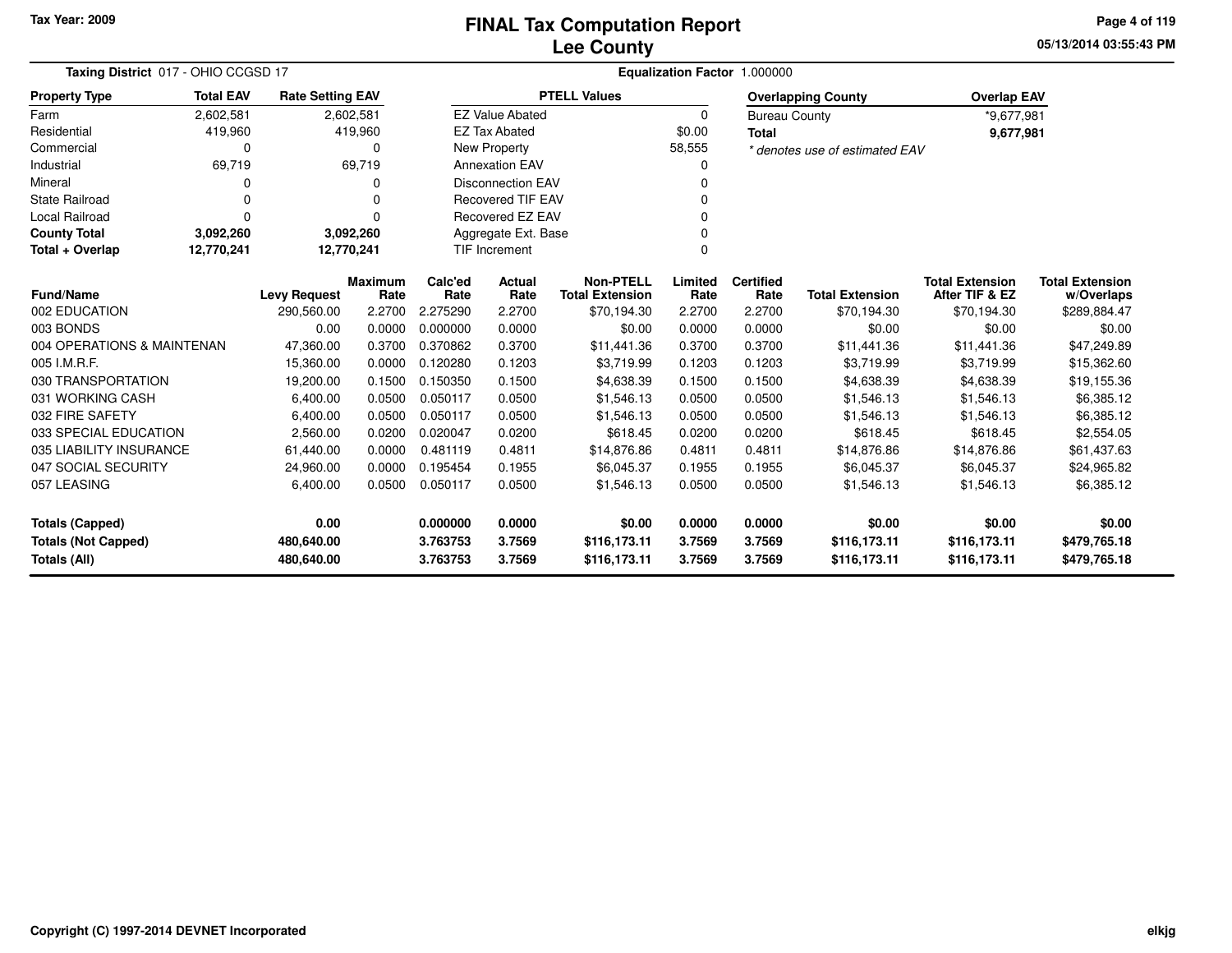**05/13/2014 03:55:43 PMPage 5 of 119**

| Taxing District 145 - MONTMORENCY CCGSD 145                  | Equalization Factor 1.000000                     |                                     |                |          |                        |                        |          |                  |                                |                        |                        |
|--------------------------------------------------------------|--------------------------------------------------|-------------------------------------|----------------|----------|------------------------|------------------------|----------|------------------|--------------------------------|------------------------|------------------------|
| <b>Property Type</b>                                         | <b>Total EAV</b>                                 | <b>Rate Setting EAV</b>             |                |          |                        | <b>PTELL Values</b>    |          |                  | <b>Overlapping County</b>      | <b>Overlap EAV</b>     |                        |
| Farm                                                         | 748,384                                          |                                     | 748,384        |          | <b>EZ Value Abated</b> |                        | $\Omega$ |                  | <b>Whiteside County</b>        | 38,474,279             |                        |
| Residential                                                  | 242,589                                          |                                     | 242,589        |          | <b>EZ Tax Abated</b>   |                        | \$0.00   | <b>Total</b>     |                                | 38,474,279             |                        |
| Commercial                                                   | 98,097                                           |                                     | 98,097         |          | New Property           |                        | $\Omega$ |                  | * denotes use of estimated EAV |                        |                        |
| Industrial                                                   | 18,012                                           |                                     | 18,012         |          | <b>Annexation EAV</b>  |                        |          |                  |                                |                        |                        |
| Mineral                                                      | <b>Disconnection EAV</b><br>$\Omega$<br>$\Omega$ |                                     |                |          |                        | 0                      |          |                  |                                |                        |                        |
| <b>State Railroad</b>                                        | 262,572                                          | 262,572<br><b>Recovered TIF EAV</b> |                |          |                        |                        |          |                  |                                |                        |                        |
| Local Railroad                                               | <b>Recovered EZ EAV</b><br>$\Omega$<br>0<br>0    |                                     |                |          |                        |                        |          |                  |                                |                        |                        |
| <b>County Total</b>                                          | 1,369,654                                        |                                     | 1,369,654      |          | Aggregate Ext. Base    |                        | $\Omega$ |                  |                                |                        |                        |
| 39,843,933<br>39,843,933<br>TIF Increment<br>Total + Overlap |                                                  |                                     |                |          |                        |                        | $\Omega$ |                  |                                |                        |                        |
|                                                              |                                                  |                                     | <b>Maximum</b> | Calc'ed  | <b>Actual</b>          | <b>Non-PTELL</b>       | Limited  | <b>Certified</b> |                                | <b>Total Extension</b> | <b>Total Extension</b> |
| <b>Fund/Name</b>                                             |                                                  | <b>Levy Request</b>                 | Rate           | Rate     | Rate                   | <b>Total Extension</b> | Rate     | Rate             | <b>Total Extension</b>         | After TIF & EZ         | w/Overlaps             |
| 002 EDUCATION                                                |                                                  | 728,832.00                          | 1.8200         | 1.829217 | 1.8200                 | \$24,927.70            | 1.8200   | 1.8200           | \$24,927.70                    | \$24,927.70            | \$725,159.58           |
| 003 BONDS                                                    |                                                  | 95,987.00                           | 0.0000         | 0.240907 | 0.2409                 | \$3,299.50             | 0.2421   | 0.2421           | \$3,315.93                     | \$3,315.93             | \$96,462.16            |
| 004 OPERATIONS & MAINTENAN                                   |                                                  | 100,114.00                          | 0.2500         | 0.251265 | 0.2500                 | \$3,424.14             | 0.2500   | 0.2500           | \$3,424.14                     | \$3,424.14             | \$99,609.83            |
| 005 I.M.R.F.                                                 |                                                  | 26.577.00                           | 0.0000         | 0.066703 | 0.0667                 | \$913.56               | 0.0667   | 0.0667           | \$913.56                       | \$913.56               | \$26,575.90            |
| 030 TRANSPORTATION                                           |                                                  | 48,055.00                           | 0.1200         | 0.120608 | 0.1200                 | \$1,643.58             | 0.1200   | 0.1200           | \$1,643.58                     | \$1,643.58             | \$47,812.72            |
| 031 WORKING CASH                                             |                                                  | 20,022.00                           | 0.0500         | 0.050251 | 0.0500                 | \$684.83               | 0.0500   | 0.0500           | \$684.83                       | \$684.83               | \$19,921.97            |
| 032 FIRE SAFETY                                              |                                                  | 20,022.00                           | 0.0500         | 0.050251 | 0.0500                 | \$684.83               | 0.0500   | 0.0500           | \$684.83                       | \$684.83               | \$19,921.97            |
| 033 SPECIAL EDUCATION                                        |                                                  | 8,009.00                            | 0.0200         | 0.020101 | 0.0200                 | \$273.93               | 0.0200   | 0.0200           | \$273.93                       | \$273.93               | \$7,968.79             |
| 035 LIABILITY INSURANCE                                      |                                                  | 143,000.00                          | 0.0000         | 0.358900 | 0.3589                 | \$4,915.69             | 0.3589   | 0.3589           | \$4,915.69                     | \$4,915.69             | \$142,999.88           |
| 047 SOCIAL SECURITY                                          |                                                  | 41,381.00                           | 0.0000         | 0.103858 | 0.1039                 | \$1,423.07             | 0.1039   | 0.1039           | \$1,423.07                     | \$1,423.07             | \$41,397.85            |
| 057 LEASING                                                  |                                                  | 13,936.00                           | 0.0500         | 0.034977 | 0.0350                 | \$479.38               | 0.0350   | 0.0350           | \$479.38                       | \$479.38               | \$13,945.38            |
| <b>Totals (Capped)</b>                                       |                                                  | 0.00                                |                | 0.000000 | 0.0000                 | \$0.00                 | 0.0000   | 0.0000           | \$0.00                         | \$0.00                 | \$0.00                 |
| <b>Totals (Not Capped)</b>                                   |                                                  | 1,245,935.00                        |                | 3.127038 | 3.1154                 | \$42,670.21            | 3.1166   | 3.1166           | \$42,686.64                    | \$42,686.64            | \$1,241,776.03         |
| <b>Totals (All)</b>                                          |                                                  | 1,245,935.00                        |                | 3.127038 | 3.1154                 | \$42,670.21            | 3.1166   | 3.1166           | \$42,686.64                    | \$42,686.64            | \$1,241,776.03         |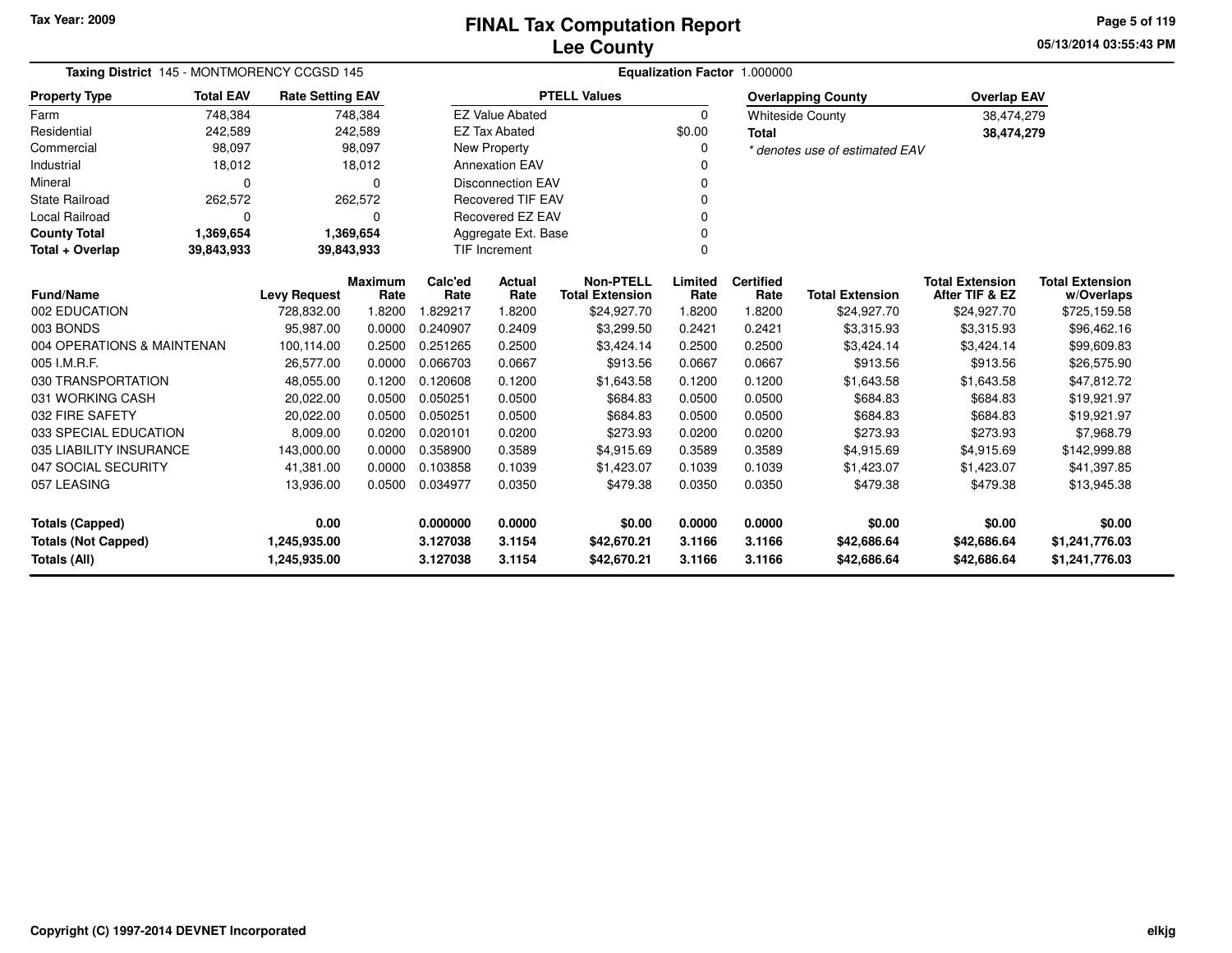**05/13/2014 03:55:43 PMPage 6 of 119**

| Taxing District 161 - CRESTON CCGSD 161  |                                           |                         |                        |                      |                          |                                            | Equalization Factor 1.000000 |                          |                                |                                          |                                      |
|------------------------------------------|-------------------------------------------|-------------------------|------------------------|----------------------|--------------------------|--------------------------------------------|------------------------------|--------------------------|--------------------------------|------------------------------------------|--------------------------------------|
| <b>Property Type</b>                     | <b>Total EAV</b>                          | <b>Rate Setting EAV</b> |                        |                      |                          | <b>PTELL Values</b>                        |                              |                          | <b>Overlapping County</b>      | <b>Overlap EAV</b>                       |                                      |
| Farm                                     | 106,638                                   |                         | 106,638                |                      | <b>EZ Value Abated</b>   |                                            | $\Omega$                     | DeKalb County            |                                | 2,128,804                                |                                      |
| Residential                              | 0                                         |                         | 0                      |                      | <b>EZ Tax Abated</b>     |                                            | \$0.00                       | Ogle County              |                                | 23,661,121                               |                                      |
| Commercial                               | $\Omega$                                  |                         | $\Omega$               |                      | New Property             |                                            | 0                            | <b>Total</b>             |                                | 25,789,925                               |                                      |
| Industrial                               | 0                                         |                         | $\Omega$               |                      | <b>Annexation EAV</b>    |                                            | 0                            |                          | * denotes use of estimated EAV |                                          |                                      |
| Mineral                                  | ი                                         |                         | $\Omega$               |                      | <b>Disconnection EAV</b> |                                            | 0                            |                          |                                |                                          |                                      |
| <b>State Railroad</b>                    | 0                                         |                         | O                      |                      | <b>Recovered TIF EAV</b> |                                            | 0                            |                          |                                |                                          |                                      |
| Local Railroad                           | 0                                         |                         | O                      |                      | <b>Recovered EZ EAV</b>  |                                            | 0                            |                          |                                |                                          |                                      |
| <b>County Total</b>                      | 106,638<br>106,638<br>Aggregate Ext. Base |                         |                        |                      |                          |                                            | 0                            |                          |                                |                                          |                                      |
| Total + Overlap                          | 25,896,563                                | 25,896,563              |                        | <b>TIF Increment</b> |                          |                                            | 0                            |                          |                                |                                          |                                      |
| <b>Fund/Name</b>                         |                                           | <b>Levy Request</b>     | <b>Maximum</b><br>Rate | Calc'ed<br>Rate      | Actual<br>Rate           | <b>Non-PTELL</b><br><b>Total Extension</b> | Limited<br>Rate              | <b>Certified</b><br>Rate | <b>Total Extension</b>         | <b>Total Extension</b><br>After TIF & EZ | <b>Total Extension</b><br>w/Overlaps |
| 002 EDUCATION                            |                                           | 623,675.00              | 2.3800                 | 2.408331             | 2.3800                   | \$2,537.98                                 | 2.3800                       | 2.3800                   | \$2,537.98                     | \$2,537.98                               | \$616,338.20                         |
| 003 BONDS                                |                                           | 0.00                    | 0.0000                 | 0.000000             | 0.0000                   | \$0.00                                     | 0.0000                       | 0.0000                   | \$0.00                         | \$0.00                                   | \$0.00                               |
| 004 OPERATIONS & MAINTENAN               |                                           | 65,720.00               | 0.2500                 | 0.253779             | 0.2500                   | \$266.60                                   | 0.2500                       | 0.2500                   | \$266.60                       | \$266.60                                 | \$64,741.41                          |
| 005 I.M.R.F.                             |                                           | 18,335.00               | 0.0000                 | 0.070801             | 0.0708                   | \$75.50                                    | 0.0708                       | 0.0708                   | \$75.50                        | \$75.50                                  | \$18,334.77                          |
| 030 TRANSPORTATION                       |                                           | 31,750.00               | 0.1200                 | 0.122603             | 0.1200                   | \$127.97                                   | 0.1200                       | 0.1200                   | \$127.97                       | \$127.97                                 | \$31,075.88                          |
| 031 WORKING CASH                         |                                           | 13,250.00               | 0.0500                 | 0.051165             | 0.0500                   | \$53.32                                    | 0.0500                       | 0.0500                   | \$53.32                        | \$53.32                                  | \$12,948.28                          |
| 033 SPECIAL EDUCATION                    |                                           | 5,350.00                | 0.0400                 | 0.020659             | 0.0207                   | \$22.07                                    | 0.0207                       | 0.0207                   | \$22.07                        | \$22.07                                  | \$5,360.59                           |
| 035 LIABILITY INSURANCE                  |                                           | 39,288.00               | 0.0000                 | 0.151711             | 0.1517                   | \$161.77                                   | 0.1517                       | 0.1517                   | \$161.77                       | \$161.77                                 | \$39,285.09                          |
| 047 SOCIAL SECURITY                      |                                           | 18,335.00               | 0.0000                 | 0.070801             | 0.0708                   | \$75.50                                    | 0.0708                       | 0.0708                   | \$75.50                        | \$75.50                                  | \$18,334.77                          |
| 057 LEASING                              |                                           | 13,225.00               | 0.0500                 | 0.051069             | 0.0500                   | \$53.32                                    | 0.0500                       | 0.0500                   | \$53.32                        | \$53.32                                  | \$12,948.28                          |
| <b>Totals (Capped)</b>                   |                                           | 0.00                    |                        | 0.000000             | 0.0000                   | \$0.00                                     | 0.0000                       | 0.0000                   | \$0.00                         | \$0.00                                   | \$0.00                               |
| <b>Totals (Not Capped)</b><br>828,928.00 |                                           |                         | 3.200919               | 3.1640               | \$3,374.03               | 3.1640                                     | 3.1640                       | \$3,374.03               | \$3,374.03                     | \$819,367.27                             |                                      |
| Totals (All)                             |                                           | 828,928.00              |                        | 3.200919             | 3.1640                   | \$3,374.03                                 | 3.1640                       | 3.1640                   | \$3,374.03                     | \$3,374.03                               | \$819,367.27                         |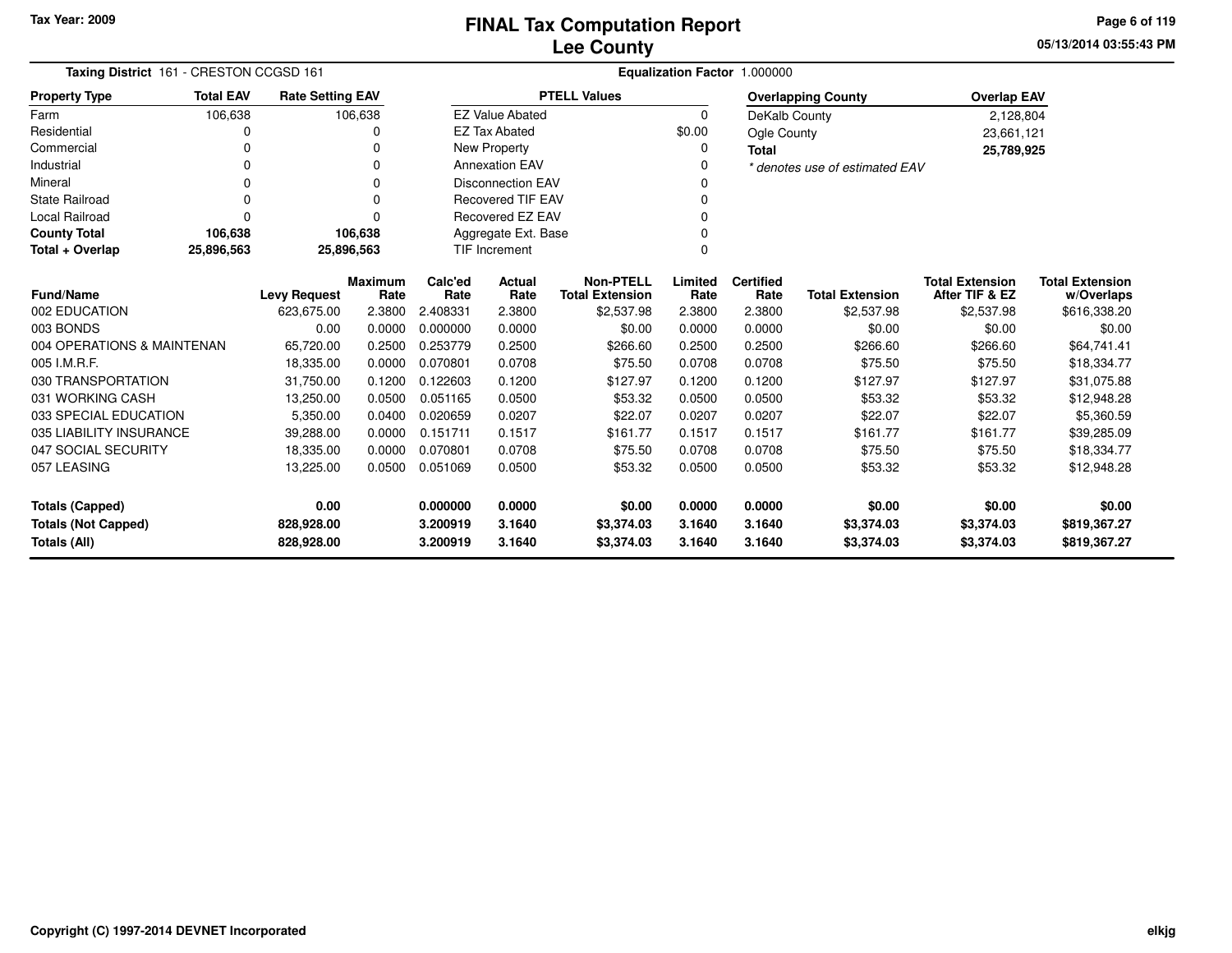#### **Lee CountyFINAL Tax Computation Report**

**05/13/2014 03:55:43 PM Page 7 of 119**

| Taxing District 170 - DIXON PSUD 170              |                                                                          | Equalization Factor 1.000000   |                        |                      |                          |                                            |                  |                          |                                    |                                          |                                      |
|---------------------------------------------------|--------------------------------------------------------------------------|--------------------------------|------------------------|----------------------|--------------------------|--------------------------------------------|------------------|--------------------------|------------------------------------|------------------------------------------|--------------------------------------|
| <b>Property Type</b>                              | <b>Total EAV</b><br><b>Rate Setting EAV</b><br>24,742,930<br>205,508,845 |                                |                        |                      |                          | <b>PTELL Values</b>                        |                  |                          | <b>Overlapping County</b>          | <b>Overlap EAV</b>                       |                                      |
| Farm                                              |                                                                          | 24,688,295                     |                        |                      | <b>EZ Value Abated</b>   |                                            | 6,133,643        | Ogle County              |                                    | 38,373,124                               |                                      |
| Residential                                       |                                                                          | 204,676,357                    |                        |                      | <b>EZ Tax Abated</b>     |                                            | \$275,854.47     | Total                    |                                    | 38,373,124                               |                                      |
| Commercial                                        | 55,193,451                                                               | 49,209,780                     |                        |                      | <b>New Property</b>      |                                            | 3,899,966        |                          | * denotes use of estimated EAV     |                                          |                                      |
| Industrial                                        | 39,554,716                                                               | 35,344,405                     |                        |                      | <b>Annexation EAV</b>    |                                            | n                |                          |                                    |                                          |                                      |
| Mineral                                           | 0                                                                        |                                | ŋ                      |                      | <b>Disconnection EAV</b> |                                            | $\Omega$         |                          |                                    |                                          |                                      |
| <b>State Railroad</b>                             | 1,612,433                                                                |                                | 1,612,433              |                      | <b>Recovered TIF EAV</b> |                                            | $\Omega$         |                          |                                    |                                          |                                      |
| Local Railroad                                    | 1,090                                                                    |                                | 1,090                  |                      | <b>Recovered EZ EAV</b>  |                                            | 1,483,781        |                          |                                    |                                          |                                      |
| <b>County Total</b>                               | 326,613,465<br>315,532,360<br>Aggregate Ext. Base                        |                                |                        |                      | $\Omega$                 |                                            |                  |                          |                                    |                                          |                                      |
| Total + Overlap                                   | 364,986,589                                                              | 353,905,484                    |                        |                      | <b>TIF Increment</b>     |                                            | 4,947,462        |                          |                                    |                                          |                                      |
| Fund/Name                                         |                                                                          | <b>Levy Request</b>            | <b>Maximum</b><br>Rate | Calc'ed<br>Rate      | Actual<br>Rate           | <b>Non-PTELL</b><br><b>Total Extension</b> | Limited<br>Rate  | <b>Certified</b><br>Rate | <b>Total Extension</b>             | <b>Total Extension</b><br>After TIF & EZ | <b>Total Extension</b><br>w/Overlaps |
| 002 EDUCATION                                     |                                                                          | 10,714,069.00                  | 2.9500                 | 3.027382             | 2.9500                   | \$9,308,204.62                             | 2.9500           | 2.9500                   | \$9,635,097.22                     | \$9,308,204.62                           | \$10,440,211.78                      |
| 003 BONDS                                         |                                                                          | 1,008,730.00                   | 0.0000                 | 0.285028             | 0.2850                   | \$899,267.23                               | 0.2864           | 0.2864                   | \$935,420.96                       | \$903,684.68                             | \$1,013,585.31                       |
| 004 OPERATIONS & MAINTENAN                        |                                                                          | 1,815,944.00                   | 0.5000                 | 0.513116             | 0.5000                   | \$1,577,661.80                             | 0.5000           | 0.5000                   | \$1,633,067.33                     | \$1,577,661.80                           | \$1,769,527.42                       |
| 005 I.M.R.F.                                      |                                                                          | 45,350.00                      | 0.0000                 | 0.012814             | 0.0128                   | \$40,388.14                                | 0.0128           | 0.0128                   | \$41,806.52                        | \$40,388.14                              | \$45,299.90                          |
| 030 TRANSPORTATION                                |                                                                          | 726,378.00                     | 0.2000                 | 0.205246             | 0.2000                   | \$631,064.72                               | 0.2000           | 0.2000                   | \$653,226.93                       | \$631,064.72                             | \$707,810.97                         |
| 031 WORKING CASH                                  |                                                                          | 181,594.00                     | 0.0500                 | 0.051311             | 0.0500                   | \$157,766.18                               | 0.0500           | 0.0500                   | \$163,306.73                       | \$157,766.18                             | \$176,952.74                         |
| 032 FIRE SAFETY                                   |                                                                          | 181,594.00                     | 0.0500                 | 0.051311             | 0.0500                   | \$157,766.18                               | 0.0500           | 0.0500                   | \$163,306.73                       | \$157,766.18                             | \$176,952.74                         |
| 033 SPECIAL EDUCATION                             |                                                                          | 145,276.00                     | 0.0400                 | 0.041049             | 0.0400                   | \$126,212.94                               | 0.0400           | 0.0400                   | \$130,645.39                       | \$126,212.94                             | \$141,562.19                         |
| 035 LIABILITY INSURANCE                           |                                                                          | 795,985.00                     | 0.0000                 | 0.224915             | 0.2249                   | \$709,632.28                               | 0.2249           | 0.2249                   | \$734,553.68                       | \$709,632.28                             | \$795,933.43                         |
| 047 SOCIAL SECURITY                               |                                                                          | 471,670.00                     | 0.0000                 | 0.133276             | 0.1333                   | \$420,604.64                               | 0.1333           | 0.1333                   | \$435,375.75                       | \$420,604.64                             | \$471,756.01                         |
| 057 LEASING                                       |                                                                          | 181,594.00                     | 0.0500                 | 0.051311             | 0.0500                   | \$157,766.18                               | 0.0500           | 0.0500                   | \$163,306.73                       | \$157,766.18                             | \$176,952.74                         |
| <b>Totals (Capped)</b>                            |                                                                          | 0.00                           |                        | 0.000000             | 0.0000                   | \$0.00                                     | 0.0000           | 0.0000                   | \$0.00                             | \$0.00                                   | \$0.00                               |
| <b>Totals (Not Capped)</b><br><b>Totals (All)</b> |                                                                          | 16,268,184.00<br>16,268,184.00 |                        | 4.596759<br>4.596759 | 4.4960<br>4.4960         | \$14,186,334.91<br>\$14,186,334.91         | 4.4974<br>4.4974 | 4.4974<br>4.4974         | \$14,689,113.97<br>\$14,689,113.97 | \$14,190,752.36<br>\$14,190,752.36       | \$15,916,545.23<br>\$15,916,545.23   |

۰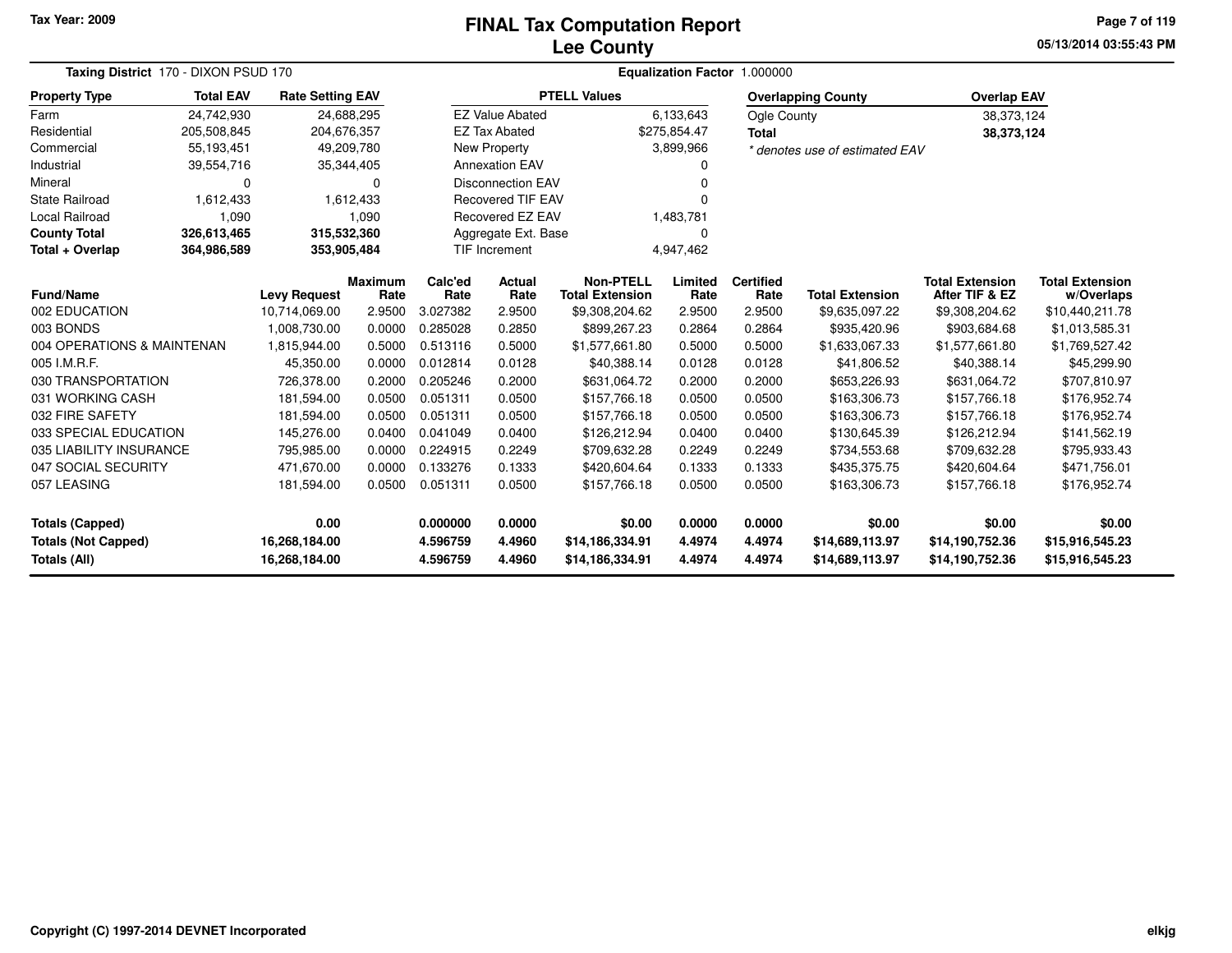**05/13/2014 03:55:43 PM Page 8 of 119**

| Taxing District 212 - ROCHELLE THSD 212    |                  |                         |                        | Equalization Factor 1.000000 |                          |                                            |                 |                          |                                |                                          |                                      |
|--------------------------------------------|------------------|-------------------------|------------------------|------------------------------|--------------------------|--------------------------------------------|-----------------|--------------------------|--------------------------------|------------------------------------------|--------------------------------------|
| <b>Property Type</b>                       | <b>Total EAV</b> | <b>Rate Setting EAV</b> |                        |                              |                          | <b>PTELL Values</b>                        |                 |                          | <b>Overlapping County</b>      | <b>Overlap EAV</b>                       |                                      |
| Farm                                       | 12,468,660       | 12,468,660              |                        |                              | <b>EZ Value Abated</b>   |                                            | $\mathbf 0$     | DeKalb County            |                                | 10,828,314                               |                                      |
| Residential                                | 9,664,868        |                         | 9,664,868              |                              | <b>EZ Tax Abated</b>     |                                            | \$0.00          | Ogle County              |                                | 333,916,691                              |                                      |
| Commercial                                 | 1,432,981        |                         | 1,432,981              |                              | New Property             |                                            | 137,911         | <b>Total</b>             |                                | 344,745,005                              |                                      |
| Industrial                                 | 62,340           |                         | 62,340                 |                              | <b>Annexation EAV</b>    |                                            | <sup>0</sup>    |                          | * denotes use of estimated EAV |                                          |                                      |
| Mineral                                    |                  |                         | n                      |                              | <b>Disconnection EAV</b> |                                            |                 |                          |                                |                                          |                                      |
| <b>State Railroad</b>                      | 523,478          |                         | 523,478                |                              | <b>Recovered TIF EAV</b> |                                            |                 |                          |                                |                                          |                                      |
| Local Railroad                             | 0                |                         | 0                      |                              | Recovered EZ EAV         |                                            |                 |                          |                                |                                          |                                      |
| <b>County Total</b>                        | 24,152,327       | 24,152,327              |                        |                              | Aggregate Ext. Base      |                                            |                 |                          |                                |                                          |                                      |
| Total + Overlap                            | 368,897,332      | 368,897,332             |                        |                              | <b>TIF Increment</b>     |                                            | $\Omega$        |                          |                                |                                          |                                      |
| <b>Fund/Name</b>                           |                  | <b>Levy Request</b>     | <b>Maximum</b><br>Rate | Calc'ed<br>Rate              | <b>Actual</b><br>Rate    | <b>Non-PTELL</b><br><b>Total Extension</b> | Limited<br>Rate | <b>Certified</b><br>Rate | <b>Total Extension</b>         | <b>Total Extension</b><br>After TIF & EZ | <b>Total Extension</b><br>w/Overlaps |
| 002 EDUCATION                              |                  | 4,885,000.00            | 1.3000                 | 1.324217                     | 1.3000                   | \$313,980.25                               | 1.3000          | 1.3000                   | \$313,980.25                   | \$313,980.25                             | \$4,795,665.32                       |
| 003 BONDS                                  |                  | 1,226,511.00            | 0.0000                 | 0.332480                     | 0.3325                   | \$80,306.49                                | 0.3342          | 0.3342                   | \$80,717.08                    | \$80,717.08                              | \$1,232,854.88                       |
| 004 OPERATIONS & MAINTENAN                 |                  | 939,450.00              | 0.2500                 | 0.254664                     | 0.2500                   | \$60,380.82                                | 0.2500          | 0.2500                   | \$60,380.82                    | \$60,380.82                              | \$922,243.33                         |
| 005 I.M.R.F.                               |                  | 196,500.00              | 0.0000                 | 0.053267                     | 0.0533                   | \$12,873.19                                | 0.0533          | 0.0533                   | \$12,873.19                    | \$12,873.19                              | \$196,622.28                         |
| 030 TRANSPORTATION                         |                  | 451,000.00              | 0.1200                 | 0.122256                     | 0.1200                   | \$28,982.79                                | 0.1200          | 0.1200                   | \$28,982.79                    | \$28,982.79                              | \$442,676.80                         |
| 031 WORKING CASH                           |                  | 187,890.00              | 0.0500                 | 0.050933                     | 0.0500                   | \$12,076.16                                | 0.0500          | 0.0500                   | \$12,076.16                    | \$12,076.16                              | \$184,448.67                         |
| 032 FIRE SAFETY                            |                  | 37,590.00               | 0.0500                 | 0.010190                     | 0.0102                   | \$2,463.54                                 | 0.0102          | 0.0102                   | \$2,463.54                     | \$2,463.54                               | \$37,627.53                          |
| 033 SPECIAL EDUCATION                      |                  | 75,160.00               | 0.0200                 | 0.020374                     | 0.0200                   | \$4,830.47                                 | 0.0200          | 0.0200                   | \$4,830.47                     | \$4,830.47                               | \$73,779.47                          |
| 035 LIABILITY INSURANCE                    |                  | 1,128,500.00            | 0.0000                 | 0.305912                     | 0.3059                   | \$73,881.97                                | 0.3059          | 0.3059                   | \$73,881.97                    | \$73,881.97                              | \$1,128,456.94                       |
| 047 SOCIAL SECURITY                        |                  | 230,091.00              | 0.0000                 | 0.062373                     | 0.0624                   | \$15,071.05                                | 0.0624          | 0.0624                   | \$15,071.05                    | \$15,071.05                              | \$230,191.94                         |
| 057 LEASING                                |                  | 187,890.00              | 0.0500                 | 0.050933                     | 0.0500                   | \$12,076.16                                | 0.0500          | 0.0500                   | \$12,076.16                    | \$12,076.16                              | \$184,448.67                         |
| 0.00<br><b>Totals (Capped)</b>             |                  |                         |                        | 0.000000                     | 0.0000                   | \$0.00                                     | 0.0000          | 0.0000                   | \$0.00                         | \$0.00                                   | \$0.00                               |
| <b>Totals (Not Capped)</b><br>9,545,582.00 |                  |                         |                        | 2.587599                     | 2.5543                   | \$616,922.89                               | 2.5560          | 2.5560                   | \$617,333.48                   | \$617,333.48                             | \$9,429,015.83                       |
| Totals (All)                               |                  | 9,545,582.00            |                        | 2.587599                     | 2.5543                   | \$616,922.89                               | 2.5560          | 2.5560                   | \$617,333.48                   | \$617,333.48                             | \$9,429,015.83                       |

۰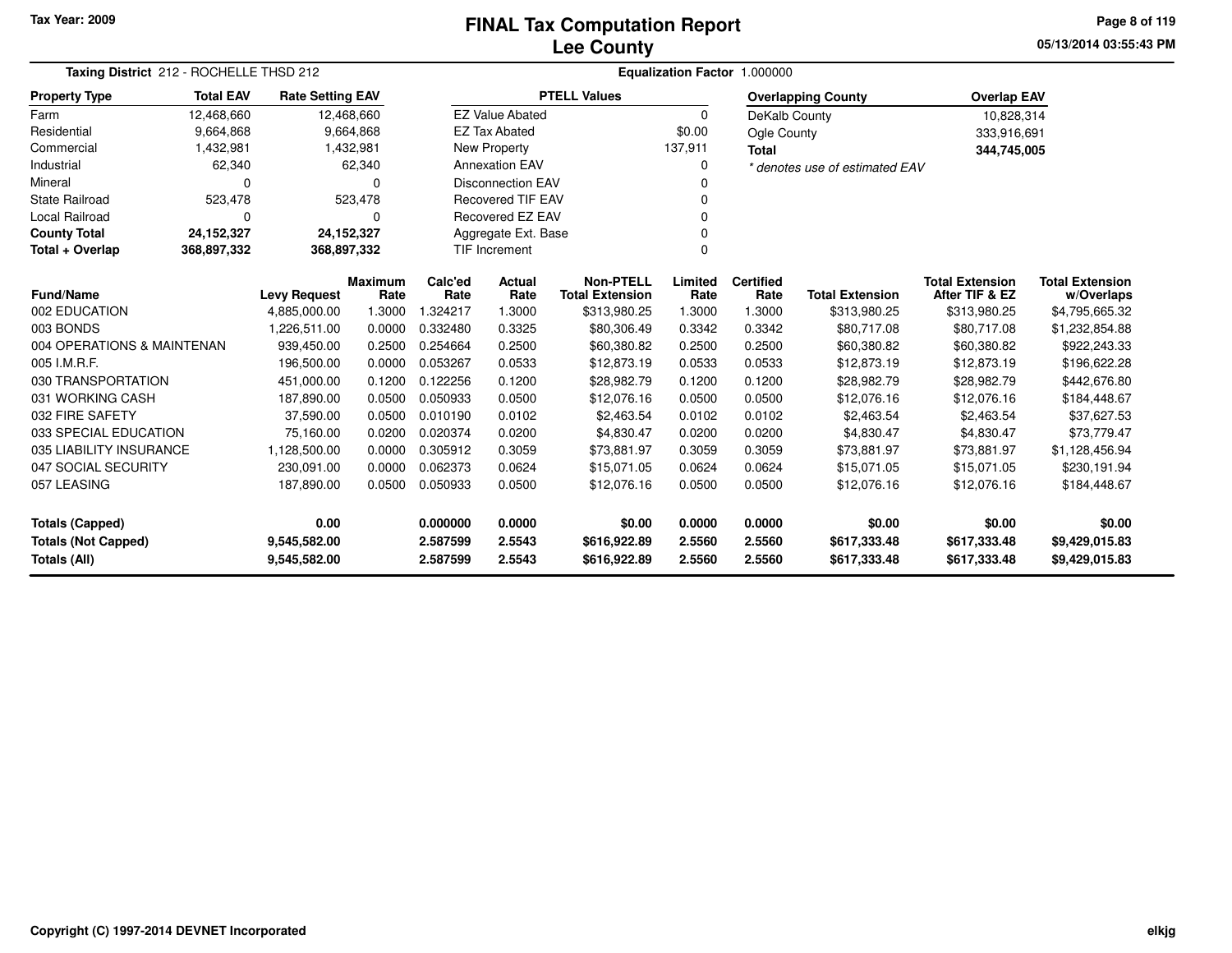**05/13/2014 03:55:43 PM Page 9 of 119**

| Taxing District 220 - STEWARD ESD 220    | <b>Equalization Factor 1.000000</b> |                         |                        |                 |                          |                                            |                 |                          |                                |                                          |                                      |
|------------------------------------------|-------------------------------------|-------------------------|------------------------|-----------------|--------------------------|--------------------------------------------|-----------------|--------------------------|--------------------------------|------------------------------------------|--------------------------------------|
| <b>Total EAV</b><br><b>Property Type</b> |                                     | <b>Rate Setting EAV</b> |                        |                 |                          | <b>PTELL Values</b>                        |                 |                          | <b>Overlapping County</b>      | <b>Overlap EAV</b>                       |                                      |
| Farm                                     | 10,831,350                          |                         | 10,831,350             |                 | <b>EZ Value Abated</b>   |                                            | 0               | DeKalb County            |                                |                                          | 70,214                               |
| Residential                              | 9,202,842                           |                         | 9,202,842              |                 | <b>EZ Tax Abated</b>     |                                            | \$0.00          | <b>Total</b>             |                                |                                          | 70,214                               |
| Commercial                               | 1,432,981                           |                         | 1,432,981              |                 | New Property             |                                            | 125,780         |                          | * denotes use of estimated EAV |                                          |                                      |
| Industrial                               | 62,340                              |                         | 62,340                 |                 | <b>Annexation EAV</b>    |                                            | 0               |                          |                                |                                          |                                      |
| Mineral                                  | $\Omega$                            |                         | $\Omega$               |                 | <b>Disconnection EAV</b> |                                            | 0               |                          |                                |                                          |                                      |
| <b>State Railroad</b>                    | 523,478                             |                         | 523,478                |                 | <b>Recovered TIF EAV</b> |                                            | 0               |                          |                                |                                          |                                      |
| <b>Local Railroad</b>                    | $\Omega$                            |                         | 0                      |                 | <b>Recovered EZ EAV</b>  |                                            | 0               |                          |                                |                                          |                                      |
| <b>County Total</b>                      | 22,052,991                          | 22,052,991              |                        |                 | Aggregate Ext. Base      |                                            | 622,837         |                          |                                |                                          |                                      |
| Total + Overlap                          | 22,123,205<br>22,123,205            |                         |                        |                 | <b>TIF Increment</b>     |                                            | 0               |                          |                                |                                          |                                      |
| <b>Fund/Name</b>                         |                                     | <b>Levy Request</b>     | <b>Maximum</b><br>Rate | Calc'ed<br>Rate | Actual<br>Rate           | <b>Non-PTELL</b><br><b>Total Extension</b> | Limited<br>Rate | <b>Certified</b><br>Rate | <b>Total Extension</b>         | <b>Total Extension</b><br>After TIF & EZ | <b>Total Extension</b><br>w/Overlaps |
| 002 EDUCATION                            |                                     | 399,550.00              | 3.5000                 | 1.806022        | 1.8060                   | \$398,277.02                               | 1.7854          | 1.7854                   | \$393,734.10                   | \$393,734.10                             | \$394,987.70                         |
| 003 BONDS                                |                                     | 126,515.00              | 0.0000                 | 0.571866        | 0.5719                   | \$126,121.06                               | 0.5748          | 0.5748                   | \$126,760.59                   | \$126,760.59                             | \$127,164.18                         |
| 004 OPERATIONS & MAINTENAN               |                                     | 64,250.00               | 0.5500                 | 0.290419        | 0.2904                   | \$64,041.89                                | 0.2871          | 0.2871                   | \$63,314.14                    | \$63,314.14                              | \$63,515.72                          |
| 005 I.M.R.F.                             |                                     | 1,250.00                | 0.0000                 | 0.005650        | 0.0057                   | \$1,257.02                                 | 0.0056          | 0.0056                   | \$1,234.97                     | \$1.234.97                               | \$1,238.90                           |
| 030 TRANSPORTATION                       |                                     | 25,718.00               | 0.0000                 | 0.116249        | 0.1162                   | \$25,625.58                                | 0.1149          | 0.1149                   | \$25,338.89                    | \$25,338.89                              | \$25,419.56                          |
| 031 WORKING CASH                         |                                     | 10,710.00               | 0.0500                 | 0.048411        | 0.0484                   | \$10,673.65                                | 0.0478          | 0.0478                   | \$10,541.33                    | \$10,541.33                              | \$10,574.89                          |
| 032 FIRE SAFETY                          |                                     | 10,300.00               | 0.1000                 | 0.046557        | 0.0466                   | \$10,276.69                                | 0.0461          | 0.0461                   | \$10,166.43                    | \$10,166.43                              | \$10,198.80                          |
| 033 SPECIAL EDUCATION                    |                                     | 4,240.00                | 0.4000                 | 0.019165        | 0.0192                   | \$4,234.17                                 | 0.0190          | 0.0190                   | \$4,190.07                     | \$4,190.07                               | \$4,203.41                           |
| 035 LIABILITY INSURANCE                  |                                     | 105,100.00              | 0.0000                 | 0.475067        | 0.4751                   | \$104,773.76                               | 0.4697          | 0.4697                   | \$103,582.90                   | \$103,582.90                             | \$103,912.69                         |
| 047 SOCIAL SECURITY                      |                                     | 2,400.00                | 0.0000                 | 0.010848        | 0.0108                   | \$2,381.72                                 | 0.0107          | 0.0107                   | \$2,359.67                     | \$2,359.67                               | \$2,367.18                           |
| 057 LEASING                              |                                     | 10,700.00               | 0.1000                 | 0.048366        | 0.0484                   | \$10,673.65                                | 0.0478          | 0.0478                   | \$10,541.33                    | \$10,541.33                              | \$10,574.89                          |
| <b>Totals (Capped)</b>                   |                                     | 634,218.00              |                        | 2.866754        | 2.8668                   | \$632,215.15                               | 2.8341          | 2.8341                   | \$625,003.83                   | \$625,003.83                             | \$626,993.74                         |
| <b>Totals (Not Capped)</b>               |                                     | 126,515.00              |                        | 0.571866        | 0.5719                   | \$126,121.06                               | 0.5748          | 0.5748                   | \$126,760.59                   | \$126,760.59                             | \$127,164.18                         |
| Totals (All)                             |                                     | 760,733.00              |                        | 3.438620        | 3.4387                   | \$758,336.21                               | 3.4089          | 3.4089                   | \$751,764.42                   | \$751,764.42                             | \$754,157.92                         |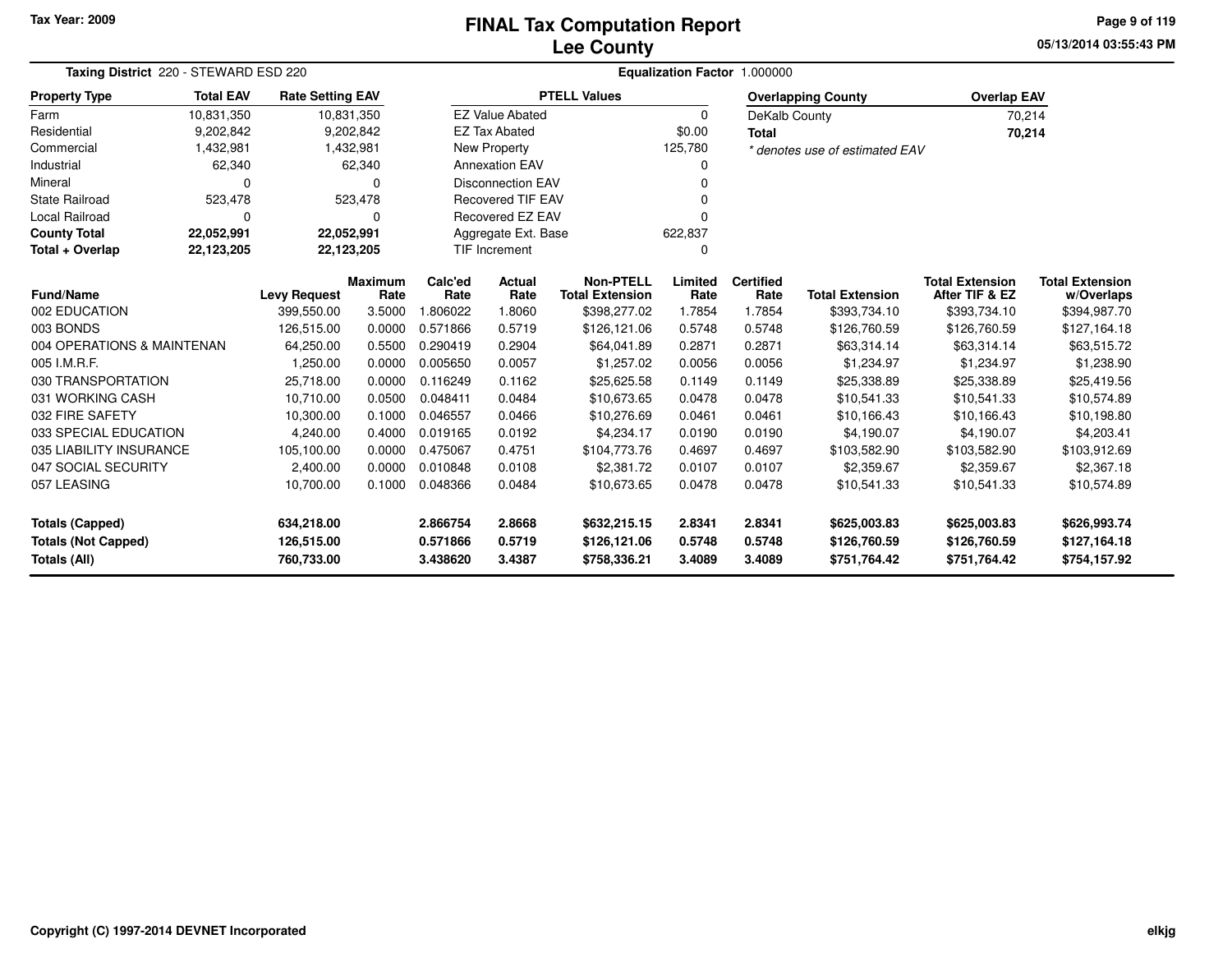**05/13/2014 03:55:43 PMPage 10 of 119**

| Taxing District 222 - POLO CUSD 222                                        |                                                           |                         |                |                      |                           |                                       |             | Equalization Factor 1.000000 |                                |                                          |                        |
|----------------------------------------------------------------------------|-----------------------------------------------------------|-------------------------|----------------|----------------------|---------------------------|---------------------------------------|-------------|------------------------------|--------------------------------|------------------------------------------|------------------------|
| <b>Property Type</b>                                                       | <b>Total EAV</b>                                          | <b>Rate Setting EAV</b> |                |                      |                           | <b>PTELL Values</b>                   |             |                              | <b>Overlapping County</b>      | <b>Overlap EAV</b>                       |                        |
| Farm                                                                       | 849,003                                                   |                         | 849,003        |                      | <b>EZ Value Abated</b>    |                                       | $\mathbf 0$ | Ogle County                  |                                | 68,337,627                               |                        |
| Residential                                                                | 20,021                                                    |                         | 20,021         |                      | <b>EZ Tax Abated</b>      |                                       | \$0.00      |                              | <b>Whiteside County</b>        | *691,744                                 |                        |
| Commercial                                                                 | 23,745                                                    |                         | 23,745         |                      | New Property              |                                       | 17,219      | <b>Total</b>                 |                                | 69,029,371                               |                        |
| Industrial                                                                 | 1,754                                                     |                         | 1,754          |                      | <b>Annexation EAV</b>     |                                       | $\Omega$    |                              | * denotes use of estimated EAV |                                          |                        |
| Mineral                                                                    | 0                                                         |                         | U              |                      | <b>Disconnection EAV</b>  |                                       | $\Omega$    |                              |                                |                                          |                        |
| <b>State Railroad</b>                                                      | $\mathbf 0$                                               |                         | 0              |                      | <b>Recovered TIF EAV</b>  |                                       | $\Omega$    |                              |                                |                                          |                        |
| Local Railroad                                                             | $\Omega$                                                  |                         | U              |                      | Recovered EZ EAV          |                                       | $\Omega$    |                              |                                |                                          |                        |
| <b>County Total</b>                                                        | 894,523                                                   |                         | 894,523        |                      | Aggregate Ext. Base       |                                       | 0           |                              |                                |                                          |                        |
| Total + Overlap                                                            | 69,923,894                                                | 69,923,894              |                |                      | $\Omega$<br>TIF Increment |                                       |             |                              |                                |                                          |                        |
|                                                                            | <b>Maximum</b><br><b>Fund/Name</b><br><b>Levy Request</b> |                         |                |                      | Actual                    | <b>Non-PTELL</b>                      | Limited     | <b>Certified</b>             |                                | <b>Total Extension</b><br>After TIF & EZ | <b>Total Extension</b> |
| 002 EDUCATION                                                              |                                                           |                         | Rate<br>2.5000 | Rate                 | Rate                      | <b>Total Extension</b><br>\$22,363.08 | Rate        | Rate                         | <b>Total Extension</b>         | \$22,363.08                              | w/Overlaps             |
| 003 BONDS                                                                  |                                                           | 1,787,500.00            | 0.0000         | 2.556351<br>0.579201 | 2.5000<br>0.5792          |                                       | 2.5000      | 2.5000                       | \$22,363.08                    |                                          | \$1,748,097.35         |
|                                                                            |                                                           | 405,000.00              |                |                      |                           | \$5,181.08                            | 0.5821      | 0.5821                       | \$5,207.02                     | \$5,207.02                               | \$407,026.99           |
| 004 OPERATIONS & MAINTENAN                                                 |                                                           | 357,500.00              | 0.5000         | 0.511270             | 0.5000                    | \$4,472.62                            | 0.5000      | 0.5000                       | \$4,472.62                     | \$4,472.62                               | \$349,619.47           |
| 005 I.M.R.F.                                                               |                                                           | 80.000.00               | 0.0000         | 0.114410             | 0.1144                    | \$1,023.33                            | 0.1144      | 0.1144                       | \$1,023.33                     | \$1,023.33                               | \$79.992.93            |
| 030 TRANSPORTATION                                                         |                                                           | 143,000.00              | 0.2000         | 0.204508             | 0.2000                    | \$1,789.05                            | 0.2000      | 0.2000                       | \$1,789.05                     | \$1,789.05                               | \$139,847.79           |
| 031 WORKING CASH                                                           |                                                           | 35,750.00               | 0.0500         | 0.051127             | 0.0500                    | \$447.26                              | 0.0500      | 0.0500                       | \$447.26                       | \$447.26                                 | \$34,961.95            |
| 032 FIRE SAFETY                                                            |                                                           | 35,750.00               | 0.0500         | 0.051127             | 0.0500                    | \$447.26                              | 0.0500      | 0.0500                       | \$447.26                       | \$447.26                                 | \$34,961.95            |
| 033 SPECIAL EDUCATION                                                      |                                                           | 28,600.00               | 0.0400         | 0.040902             | 0.0400                    | \$357.81                              | 0.0400      | 0.0400                       | \$357.81                       | \$357.81                                 | \$27,969.56            |
| 035 LIABILITY INSURANCE                                                    |                                                           | 340,000.00              | 0.0000         | 0.486243             | 0.4862                    | \$4,349.17                            | 0.4862      | 0.4862                       | \$4,349.17                     | \$4,349.17                               | \$339,969.97           |
| 047 SOCIAL SECURITY                                                        |                                                           | 80,000.00               | 0.0000         | 0.114410             | 0.1144                    | \$1,023.33                            | 0.1144      | 0.1144                       | \$1,023.33                     | \$1,023.33                               | \$79,992.93            |
| 057 LEASING                                                                |                                                           | 35,750.00               | 0.0500         | 0.051127             | 0.0500                    | \$447.26                              | 0.0500      | 0.0500                       | \$447.26                       | \$447.26                                 | \$34,961.95            |
| 0.00<br>Totals (Capped)                                                    |                                                           |                         |                | 0.000000             | 0.0000                    | \$0.00                                | 0.0000      | 0.0000                       | \$0.00                         | \$0.00                                   | \$0.00                 |
|                                                                            |                                                           |                         |                | 4.760676             | 4.6842                    | \$41,901.25                           | 4.6871      | 4.6871                       | \$41,927.19                    | \$41,927.19                              | \$3,277,402.84         |
| <b>Totals (Not Capped)</b><br>3,328,850.00<br>Totals (All)<br>3,328,850.00 |                                                           |                         |                | 4.760676             | 4.6842                    | \$41,901.25                           | 4.6871      | 4.6871                       | \$41,927.19                    | \$41,927.19                              | \$3,277,402.84         |

-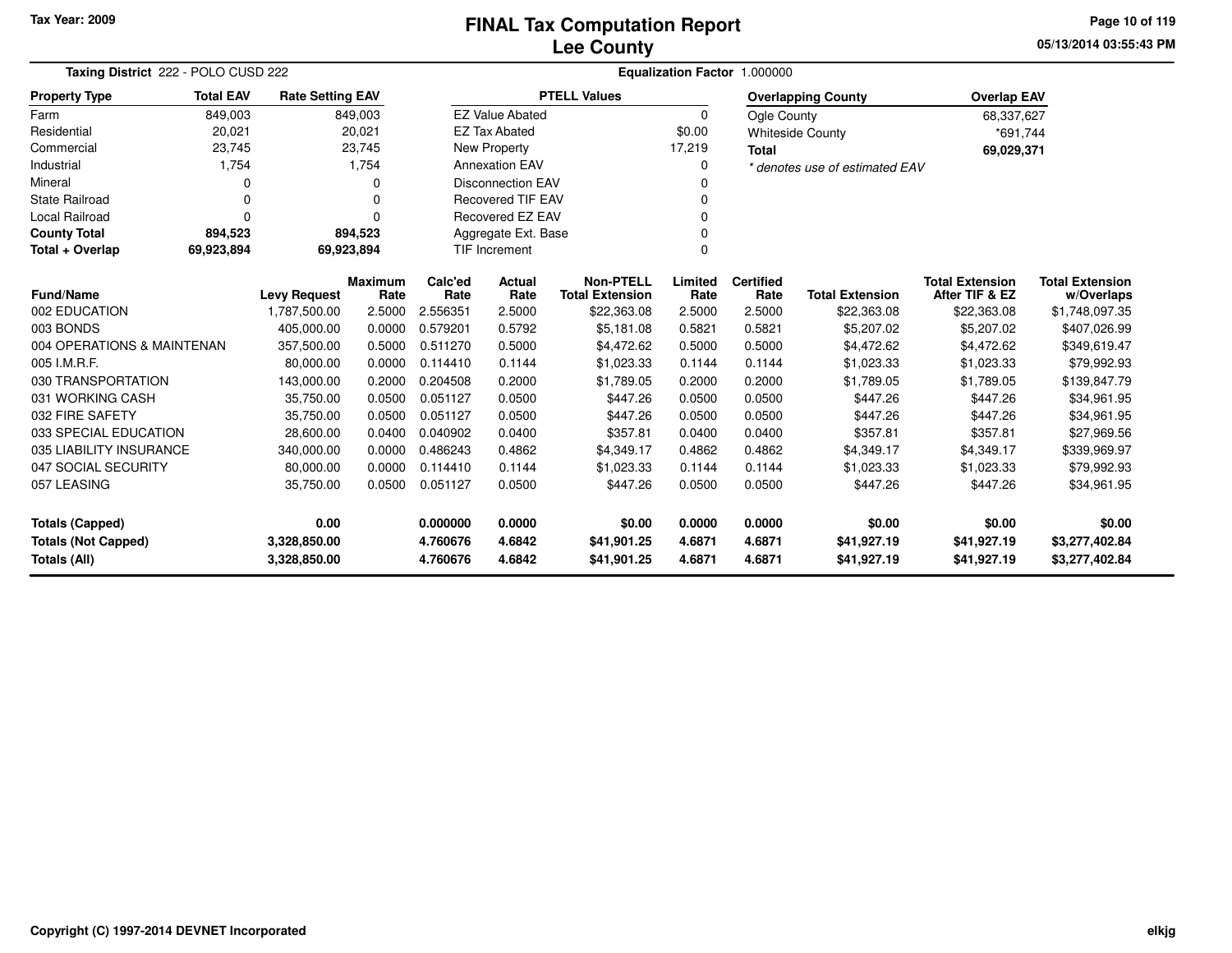**05/13/2014 03:55:43 PM Page 11 of 119**

| Taxing District 231 - ROCHELLE ESD 231     |                            |                         |                        |                 | Equalization Factor 1.000000 |                                            |                 |                          |                                |                                          |                                      |  |  |  |
|--------------------------------------------|----------------------------|-------------------------|------------------------|-----------------|------------------------------|--------------------------------------------|-----------------|--------------------------|--------------------------------|------------------------------------------|--------------------------------------|--|--|--|
| <b>Property Type</b>                       | <b>Total EAV</b>           | <b>Rate Setting EAV</b> |                        |                 |                              | <b>PTELL Values</b>                        |                 |                          | <b>Overlapping County</b>      | <b>Overlap EAV</b>                       |                                      |  |  |  |
| Farm                                       | 1,530,672                  |                         | 1,530,672              |                 | <b>EZ Value Abated</b>       |                                            | $\Omega$        | Ogle County              |                                | 273,480,308                              |                                      |  |  |  |
| Residential                                | 462,026                    |                         | 462,026                |                 | <b>EZ Tax Abated</b>         |                                            | \$0.00          | <b>Total</b>             |                                | 273,480,308                              |                                      |  |  |  |
| Commercial                                 |                            |                         |                        |                 | New Property                 |                                            | 12,131          |                          | * denotes use of estimated EAV |                                          |                                      |  |  |  |
| Industrial                                 |                            |                         | n                      |                 | <b>Annexation EAV</b>        |                                            | O               |                          |                                |                                          |                                      |  |  |  |
| Mineral                                    |                            |                         | 0                      |                 | <b>Disconnection EAV</b>     |                                            |                 |                          |                                |                                          |                                      |  |  |  |
| <b>State Railroad</b>                      |                            |                         | $\Omega$               |                 | <b>Recovered TIF EAV</b>     |                                            | $\Omega$        |                          |                                |                                          |                                      |  |  |  |
| Local Railroad                             | 0                          |                         | $\Omega$               |                 | Recovered EZ EAV             |                                            |                 |                          |                                |                                          |                                      |  |  |  |
| <b>County Total</b>                        | 1,992,698                  |                         | 1,992,698              |                 | Aggregate Ext. Base          |                                            | $\Omega$        |                          |                                |                                          |                                      |  |  |  |
| Total + Overlap                            | 275,473,006<br>275,473,006 |                         |                        |                 | TIF Increment                |                                            | 0               |                          |                                |                                          |                                      |  |  |  |
| <b>Fund/Name</b>                           |                            | <b>Levy Request</b>     | <b>Maximum</b><br>Rate | Calc'ed<br>Rate | Actual<br>Rate               | <b>Non-PTELL</b><br><b>Total Extension</b> | Limited<br>Rate | <b>Certified</b><br>Rate | <b>Total Extension</b>         | <b>Total Extension</b><br>After TIF & EZ | <b>Total Extension</b><br>w/Overlaps |  |  |  |
| 002 EDUCATION                              |                            | 4,886,815.00            | 1.7600                 | 1.773972        | 1.7600                       | \$35,071.48                                | 1.7600          | 1.7600                   | \$35,071.48                    | \$35,071.48                              | \$4,848,324.91                       |  |  |  |
| 003 BONDS                                  |                            | 678,348.00              | 0.0000                 | 0.246248        | 0.2462                       | \$4,906.02                                 | 0.2474          | 0.2474                   | \$4,929.93                     | \$4,929.93                               | \$681,520.22                         |  |  |  |
| 004 OPERATIONS & MAINTENAN                 |                            | 1,305,002.00            | 0.4700                 | 0.473731        | 0.4700                       | \$9,365.68                                 | 0.4700          | 0.4700                   | \$9,365.68                     | \$9,365.68                               | \$1,294,723.13                       |  |  |  |
| 005 IMRF                                   |                            | 195,232.00              | 0.0000                 | 0.070872        | 0.0709                       | \$1,412.82                                 | 0.0709          | 0.0709                   | \$1,412.82                     | \$1,412.82                               | \$195,310.36                         |  |  |  |
| 030 TRANSPORTATION                         |                            | 333,192.00              | 0.1200                 | 0.120953        | 0.1200                       | \$2,391.24                                 | 0.1200          | 0.1200                   | \$2,391.24                     | \$2,391.24                               | \$330,567.61                         |  |  |  |
| 031 WORKING CASH                           |                            | 0.00                    | 0.0500                 | 0.000000        | 0.0000                       | \$0.00                                     | 0.0000          | 0.0000                   | \$0.00                         | \$0.00                                   | \$0.00                               |  |  |  |
| 032 FIRE SAFETY                            |                            | 0.00                    | 0.0500                 | 0.000000        | 0.0000                       | \$0.00                                     | 0.0000          | 0.0000                   | \$0.00                         | \$0.00                                   | \$0.00                               |  |  |  |
| 033 SPECIAL EDUCATION                      |                            | 55,532.00               | 0.0200                 | 0.020159        | 0.0200                       | \$398.54                                   | 0.0200          | 0.0200                   | \$398.54                       | \$398.54                                 | \$55,094.60                          |  |  |  |
| 035 LIABILITY INSURANCE                    |                            | 575,000.00              | 0.0000                 | 0.208732        | 0.2087                       | \$4,158.76                                 | 0.2087          | 0.2087                   | \$4,158.76                     | \$4,158.76                               | \$574,912.16                         |  |  |  |
| 047 SOCIAL SECURITY                        |                            | 233,773.00              | 0.0000                 | 0.084862        | 0.0849                       | \$1,691.80                                 | 0.0849          | 0.0849                   | \$1,691.80                     | \$1,691.80                               | \$233,876.58                         |  |  |  |
| 057 LEASING                                |                            | 138,830.00              | 0.0500                 | 0.050397        | 0.0500                       | \$996.35                                   | 0.0500          | 0.0500                   | \$996.35                       | \$996.35                                 | \$137,736.50                         |  |  |  |
| <b>Totals (Capped)</b>                     |                            | 0.00                    |                        | 0.000000        | 0.0000                       | \$0.00                                     | 0.0000          | 0.0000                   | \$0.00                         | \$0.00                                   | \$0.00                               |  |  |  |
| <b>Totals (Not Capped)</b><br>8,401,724.00 |                            |                         |                        | 3.049926        | 3.0307                       | \$60,392.69                                | 3.0319          | 3.0319                   | \$60,416.60                    | \$60,416.60                              | \$8,352,066.07                       |  |  |  |
| Totals (All)                               |                            | 8,401,724.00            |                        | 3.049926        | 3.0307                       | \$60,392.69                                | 3.0319          | 3.0319                   | \$60,416.60                    | \$60,416.60                              | \$8,352,066.07                       |  |  |  |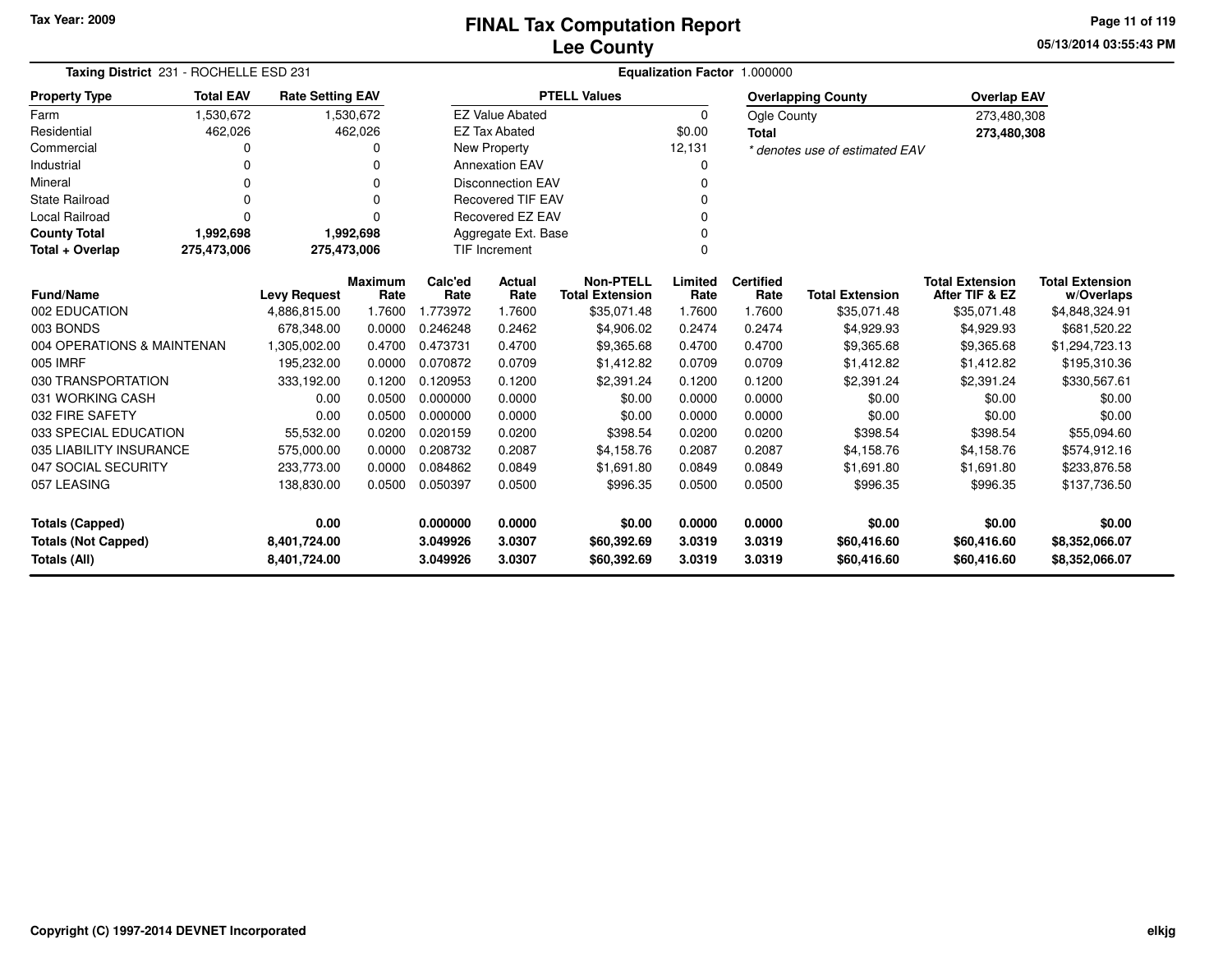# **Lee CountyFINAL Tax Computation Report**

**05/13/2014 03:55:43 PM Page 12 of 119**

| Taxing District 271 - PAW PAW CUSD 271 |                                                  |                         |                        |                 | Equalization Factor 1.000000     |                                            |                 |                          |                                |                                          |                                      |
|----------------------------------------|--------------------------------------------------|-------------------------|------------------------|-----------------|----------------------------------|--------------------------------------------|-----------------|--------------------------|--------------------------------|------------------------------------------|--------------------------------------|
| <b>Property Type</b>                   | <b>Total EAV</b>                                 | <b>Rate Setting EAV</b> |                        |                 |                                  | <b>PTELL Values</b>                        |                 |                          | <b>Overlapping County</b>      | <b>Overlap EAV</b>                       |                                      |
| Farm                                   | 20,666,730                                       |                         | 20,665,833             |                 | <b>EZ Value Abated</b>           |                                            | 0               | DeKalb County            |                                | 929,996                                  |                                      |
| Residential                            | 20,640,048                                       |                         | 17,901,027             |                 | <b>EZ Tax Abated</b>             |                                            | \$0.00          | <b>Total</b>             |                                | 929,996                                  |                                      |
| Commercial                             | 1,642,333                                        |                         | 1,410,423              |                 | New Property                     |                                            | 195,575         |                          | * denotes use of estimated EAV |                                          |                                      |
| Industrial                             | 0                                                |                         | 0                      |                 | <b>Annexation EAV</b>            |                                            | ი               |                          |                                |                                          |                                      |
| Mineral                                | <b>Disconnection EAV</b><br>0<br>0               |                         |                        |                 |                                  |                                            |                 |                          |                                |                                          |                                      |
| <b>State Railroad</b>                  | $\Omega$                                         |                         | $\Omega$               |                 | <b>Recovered TIF EAV</b>         |                                            |                 |                          |                                |                                          |                                      |
| <b>Local Railroad</b>                  | $\Omega$                                         |                         | $\Omega$               |                 | <b>Recovered EZ EAV</b>          |                                            |                 |                          |                                |                                          |                                      |
| <b>County Total</b>                    | 42,949,111                                       |                         | 39,977,283             |                 | Aggregate Ext. Base<br>1,816,943 |                                            |                 |                          |                                |                                          |                                      |
| Total + Overlap                        | <b>TIF Increment</b><br>43,879,107<br>40,907,279 |                         |                        |                 |                                  |                                            | 2,971,828       |                          |                                |                                          |                                      |
| <b>Fund/Name</b>                       |                                                  | <b>Levy Request</b>     | <b>Maximum</b><br>Rate | Calc'ed<br>Rate | Actual<br>Rate                   | <b>Non-PTELL</b><br><b>Total Extension</b> | Limited<br>Rate | <b>Certified</b><br>Rate | <b>Total Extension</b>         | <b>Total Extension</b><br>After TIF & EZ | <b>Total Extension</b><br>w/Overlaps |
| 002 EDUCATION                          |                                                  | 1,302,395.00            | 4.0000                 | 3.183773        | 3.1838                           | \$1,272,796.74                             | 3.1160          | 3.1160                   | \$1,338,294.30                 | \$1,245,692.14                           | \$1,274,670.81                       |
| 003 BONDS                              |                                                  | 466,170.00              | 0.0000                 | 1.139577        | 1.1396                           | \$455,581.12                               | 1.1453          | 1.1453                   | \$491,896.17                   | \$457,859.82                             | \$468,511.07                         |
| 004 OPERATIONS & MAINTENAN             |                                                  | 270,000.00              | 0.7500                 | 0.660029        | 0.6600                           | \$263,850.07                               | 0.6459          | 0.6459                   | \$277,408.31                   | \$258,213.27                             | \$264,220.12                         |
| 005 I.M.R.F.                           |                                                  | 13,000.00               | 0.0000                 | 0.031779        | 0.0318                           | \$12,712.78                                | 0.0311          | 0.0311                   | \$13,357.17                    | \$12,432.94                              | \$12,722.16                          |
| 030 TRANSPORTATION                     |                                                  | 80,000.00               | 0.0000                 | 0.195564        | 0.1956                           | \$78,195.57                                | 0.1914          | 0.1914                   | \$82,204.60                    | \$76,516.52                              | \$78,296.53                          |
| 031 WORKING CASH                       |                                                  | 13,650.00               | 0.0500                 | 0.033368        | 0.0334                           | \$13,352.41                                | 0.0327          | 0.0327                   | \$14,044.36                    | \$13,072.57                              | \$13,376.68                          |
| 032 FIRE SAFETY                        |                                                  | 1,100.00                | 0.1000                 | 0.002689        | 0.0027                           | \$1,079.39                                 | 0.0026          | 0.0026                   | \$1,116.68                     | \$1,039.41                               | \$1,063.59                           |
| 033 SPECIAL EDUCATION                  |                                                  | 12,046.00               | 0.8000                 | 0.029447        | 0.0294                           | \$11,753.32                                | 0.0288          | 0.0288                   | \$12,369.34                    | \$11,513.46                              | \$11,781.30                          |
| 035 LIABILITY INSURANCE                |                                                  | 99,983.00               | 0.0000                 | 0.244414        | 0.2444                           | \$97,704.48                                | 0.2392          | 0.2392                   | \$102,734.27                   | \$95,625.66                              | \$97,850.21                          |
| 047 SOCIAL SECURITY                    |                                                  | 60,000.00               | 0.0000                 | 0.146673        | 0.1467                           | \$58,646.67                                | 0.1436          | 0.1436                   | \$61.674.92                    | \$57,407.38                              | \$58,742.85                          |
| 057 LEASING                            |                                                  | 15,000.00               | 0.1000                 | 0.036668        | 0.0367                           | \$14,671.66                                | 0.0359          | 0.0359                   | \$15,418.73                    | \$14,351.84                              | \$14,685.71                          |
| <b>Totals (Capped)</b>                 |                                                  | 1,867,174.00            |                        | 4.564404        | 4.5645                           | \$1,824,763.09                             | 4.4672          | 4.4672                   | \$1,918,622.68                 | \$1,785,865.19                           | \$1,827,409.96                       |
| <b>Totals (Not Capped)</b>             |                                                  | 466,170.00              |                        | 1.139577        | 1.1396                           | \$455,581.12                               | 1.1453          | 1.1453                   | \$491,896.17                   | \$457,859.82                             | \$468,511.07                         |
| Totals (All)                           |                                                  | 2,333,344.00            |                        | 5.703981        | 5.7041                           | \$2,280,344.21                             | 5.6125          | 5.6125                   | \$2,410,518.85                 | \$2,243,725.01                           | \$2,295,921.03                       |

۰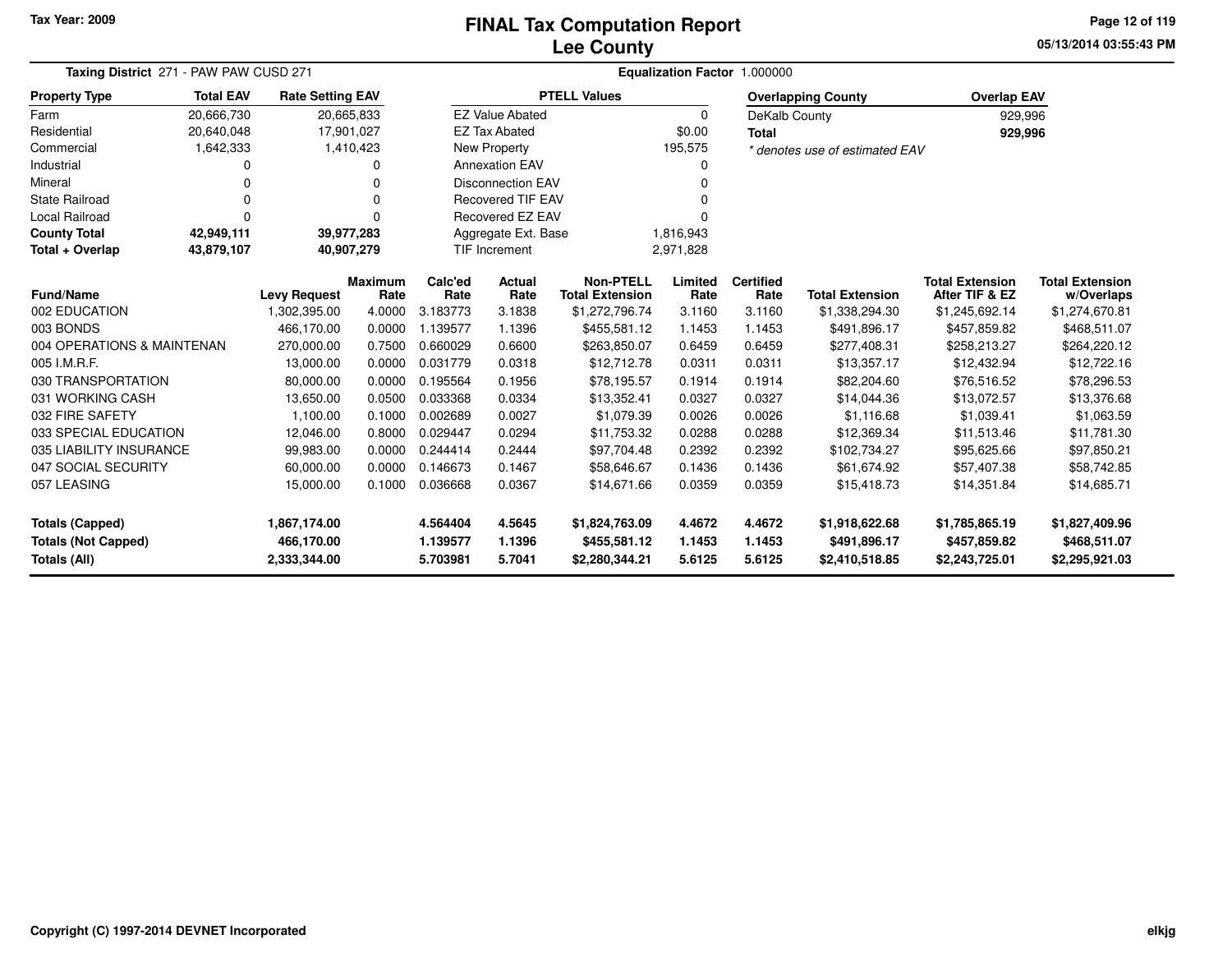# **Lee CountyFINAL Tax Computation Report**

**05/13/2014 03:55:43 PM Page 13 of 119**

| Taxing District 272 - AMBOY CUSD 272 |                            |                         |                 |                 |                          |                                            |                 | Equalization Factor 1.000000 |                        |                                          |                                      |
|--------------------------------------|----------------------------|-------------------------|-----------------|-----------------|--------------------------|--------------------------------------------|-----------------|------------------------------|------------------------|------------------------------------------|--------------------------------------|
| <b>Property Type</b>                 | <b>Total EAV</b>           | <b>Rate Setting EAV</b> |                 |                 |                          | <b>PTELL Values</b>                        |                 |                              |                        |                                          |                                      |
| Farm                                 | 40,030,427                 |                         | 40,029,184      |                 | <b>EZ Value Abated</b>   |                                            | 278,062         |                              |                        |                                          |                                      |
| Residential                          | 59,506,881                 | 59,506,881              |                 |                 | <b>EZ Tax Abated</b>     |                                            | \$12,407.95     |                              |                        |                                          |                                      |
| Commercial                           | 12,084,065                 |                         | 11,942,267      |                 | New Property             |                                            | 1,201,785       |                              |                        |                                          |                                      |
| Industrial                           | 6,894,992                  |                         | 6,758,728       |                 | <b>Annexation EAV</b>    |                                            |                 |                              |                        |                                          |                                      |
| Mineral                              | 0                          |                         | $\Omega$        |                 | <b>Disconnection EAV</b> |                                            |                 |                              |                        |                                          |                                      |
| <b>State Railroad</b>                | 7,426                      |                         | 7,426           |                 | <b>Recovered TIF EAV</b> |                                            |                 |                              |                        |                                          |                                      |
| <b>Local Railroad</b>                | 3,610                      |                         | 3,610           |                 | Recovered EZ EAV         |                                            | 12,279          |                              |                        |                                          |                                      |
| <b>County Total</b>                  | 118,527,401                | 118,248,096             |                 |                 | Aggregate Ext. Base      |                                            | 5,061,941       |                              |                        |                                          |                                      |
| Total + Overlap                      | 118,527,401<br>118,248,096 |                         |                 |                 | <b>TIF Increment</b>     |                                            | 1,243           |                              |                        |                                          |                                      |
| <b>Fund/Name</b>                     |                            | <b>Levy Request</b>     | Maximum<br>Rate | Calc'ed<br>Rate | Actual<br>Rate           | <b>Non-PTELL</b><br><b>Total Extension</b> | Limited<br>Rate | <b>Certified</b><br>Rate     | <b>Total Extension</b> | <b>Total Extension</b><br>After TIF & EZ | <b>Total Extension</b><br>w/Overlaps |
| 002 EDUCATION                        |                            | 3,462,378.00            | 4.0000          | 2.928062        | 2.9281                   | \$3,462,422.50                             | 2.7215          | 2.7215                       | \$3,225,723.22         | \$3,218,121.93                           | \$3,218,121.93                       |
| 003 BONDS                            |                            | 156,192.00              | 0.0000          | 0.132088        | 0.1321                   | \$156,205.73                               | 0.1328          | 0.1328                       | \$157,404.39           | \$157,033.47                             | \$157,033.47                         |
| 004 OPERATIONS & MAINTENAN           |                            | 927,101.00              | 0.7500          | 0.784030        | 0.7500                   | \$886,860.72                               | 0.7500          | 0.7500                       | \$888,955.51           | \$886,860.72                             | \$886,860.72                         |
| 005 I.M.R.F.                         |                            | 129,439.00              | 0.0000          | 0.109464        | 0.1095                   | \$129,481.67                               | 0.1034          | 0.1034                       | \$122,557.33           | \$122,268.53                             | \$122,268.53                         |
| 030 TRANSPORTATION                   |                            | 268,531.00              | 0.0000          | 0.227091        | 0.2271                   | \$268,541.43                               | 0.2145          | 0.2145                       | \$254,241.28           | \$253,642.17                             | \$253,642.17                         |
| 031 WORKING CASH                     |                            | 62,500.00               | 0.0500          | 0.052855        | 0.0500                   | \$59,124.05                                | 0.0500          | 0.0500                       | \$59,263.70            | \$59,124.05                              | \$59,124.05                          |
| 032 FIRE SAFETY                      |                            | 61,195.00               | 0.1000          | 0.051751        | 0.0518                   | \$61,252.51                                | 0.0489          | 0.0489                       | \$57,959.90            | \$57,823.32                              | \$57,823.32                          |
| 033 SPECIAL EDUCATION                |                            | 50,000.00               | 0.8000          | 0.042284        | 0.0423                   | \$50,018.94                                | 0.0400          | 0.0400                       | \$47,410.96            | \$47,299.24                              | \$47,299.24                          |
| 035 LIABILITY INSURANCE              |                            | 320,000.00              | 0.0000          | 0.270618        | 0.2706                   | \$319,979.35                               | 0.2556          | 0.2556                       | \$302,956.04           | \$302,242.13                             | \$302,242.13                         |
| 047 SOCIAL SECURITY                  |                            | 123,275.00              | 0.1024          | 0.104251        | 0.1024                   | \$121,086.05                               | 0.0967          | 0.0967                       | \$114,616.00           | \$114,345.91                             | \$114,345.91                         |
| 057 LEASING                          |                            | 61,195.00               | 0.1000          | 0.051751        | 0.0518                   | \$61,252.51                                | 0.0489          | 0.0489                       | \$57,959.90            | \$57,823.32                              | \$57,823.32                          |
| <b>Totals (Capped)</b>               |                            | 5,465,614.00            |                 | 4.622157        | 4.5836                   | \$5,420,019.73                             | 4.3295          | 4.3295                       | \$5,131,643.84         | \$5,119,551.32                           | \$5,119,551.32                       |
| <b>Totals (Not Capped)</b>           |                            | 156,192.00              |                 | 0.132088        | 0.1321                   | \$156,205.73                               | 0.1328          | 0.1328                       | \$157,404.39           | \$157,033.47                             | \$157,033.47                         |
| <b>Totals (All)</b>                  |                            | 5.621,806.00            |                 | 4.754245        | 4.7157                   | \$5,576,225.46                             | 4.4623          | 4.4623                       | \$5,289,048.23         | \$5,276,584.79                           | \$5,276,584.79                       |

 $\overline{\phantom{0}}$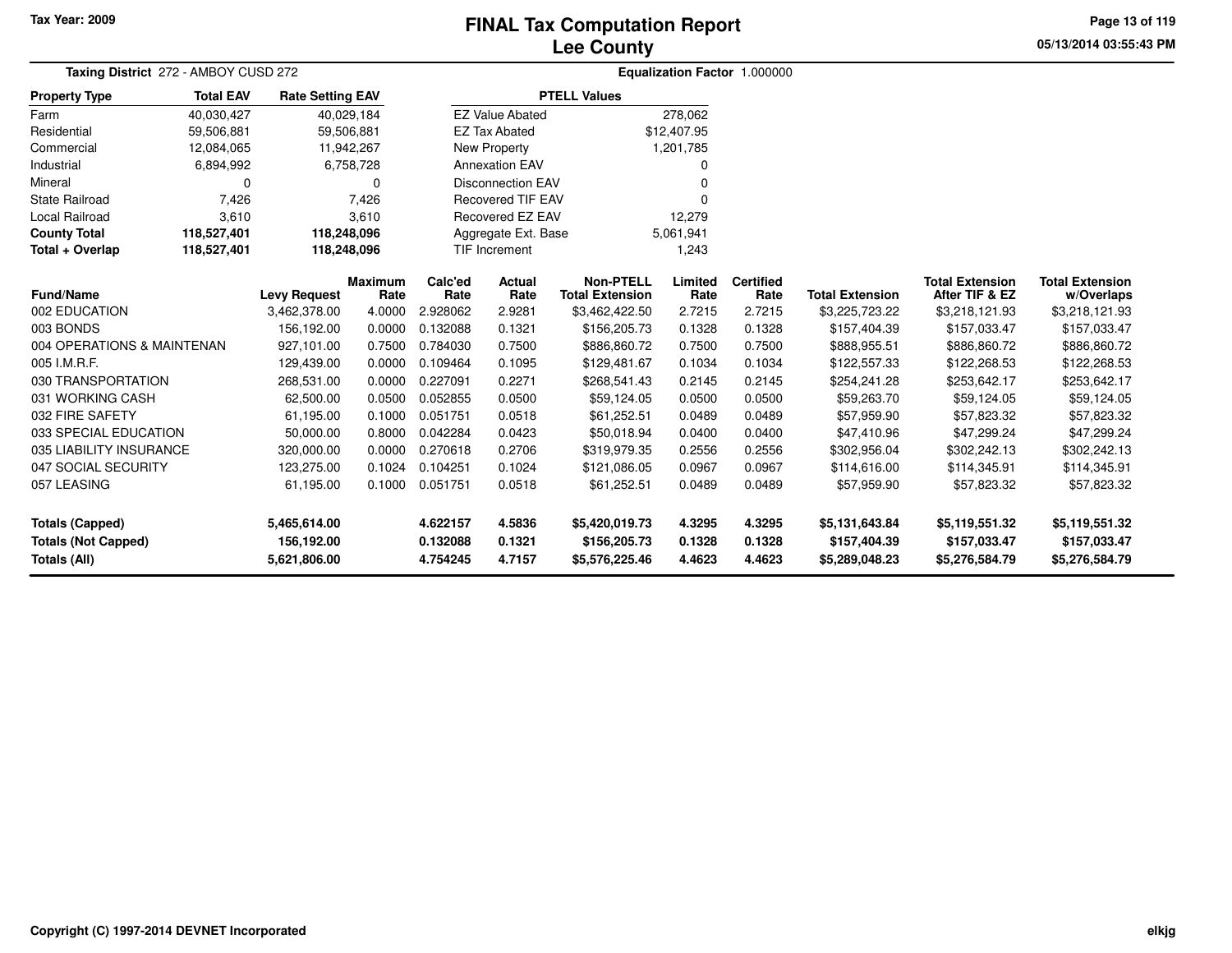**05/13/2014 03:55:43 PMPage 14 of 119**

| Taxing District 275 - ASHTON-FRNKLIN CNTR CUSD 275 |                  |                         |                        | Equalization Factor 1.000000 |                          |                                            |                 |                          |                                |                                          |                                      |  |
|----------------------------------------------------|------------------|-------------------------|------------------------|------------------------------|--------------------------|--------------------------------------------|-----------------|--------------------------|--------------------------------|------------------------------------------|--------------------------------------|--|
| <b>Property Type</b>                               | <b>Total EAV</b> | <b>Rate Setting EAV</b> |                        |                              |                          | <b>PTELL Values</b>                        |                 |                          | <b>Overlapping County</b>      | <b>Overlap EAV</b>                       |                                      |  |
| Farm                                               | 29,777,234       | 29,777,234              |                        |                              | <b>EZ Value Abated</b>   |                                            | 676,990         | Ogle County              |                                | 8,397,522                                |                                      |  |
| Residential                                        | 32,183,645       | 32,167,540              |                        |                              | <b>EZ Tax Abated</b>     |                                            | \$35,839.84     | <b>Total</b>             |                                | 8,397,522                                |                                      |  |
| Commercial                                         | 7,510,649        |                         | 7,454,843              |                              | <b>New Property</b>      |                                            | 385,846         |                          | * denotes use of estimated EAV |                                          |                                      |  |
| Industrial                                         | 5,632,628        |                         | 5,027,549              |                              | <b>Annexation EAV</b>    |                                            |                 |                          |                                |                                          |                                      |  |
| Mineral                                            | $\Omega$         |                         | $\Omega$               |                              | <b>Disconnection EAV</b> |                                            |                 |                          |                                |                                          |                                      |  |
| <b>State Railroad</b>                              | 1,322,029        |                         | 1,322,029              |                              | <b>Recovered TIF EAV</b> |                                            |                 |                          |                                |                                          |                                      |  |
| Local Railroad                                     | 0                |                         | 0                      |                              | Recovered EZ EAV         |                                            | 214,859         |                          |                                |                                          |                                      |  |
| <b>County Total</b>                                | 76,426,185       | 75,749,195              |                        |                              | Aggregate Ext. Base      |                                            |                 |                          |                                |                                          |                                      |  |
| Total + Overlap                                    | 84,823,707       | 84,146,717              |                        |                              | <b>TIF Increment</b>     |                                            |                 |                          |                                |                                          |                                      |  |
| Fund/Name                                          |                  | <b>Levy Request</b>     | <b>Maximum</b><br>Rate | Calc'ed<br>Rate              | Actual<br>Rate           | <b>Non-PTELL</b><br><b>Total Extension</b> | Limited<br>Rate | <b>Certified</b><br>Rate | <b>Total Extension</b>         | <b>Total Extension</b><br>After TIF & EZ | <b>Total Extension</b><br>w/Overlaps |  |
| 002 EDUCATION                                      |                  | 2,610,000.00            | 3.0000                 | 3.101725                     | 3.0000                   | \$2,272,475.85                             | 3.0000          | 3.0000                   | \$2,292,785.55                 | \$2,272,475.85                           | \$2,524,401.51                       |  |
| 003 BONDS                                          |                  | 553,246.00              | 0.0000                 | 0.657478                     | 0.6575                   | \$498,050.96                               | 0.6608          | 0.6608                   | \$505,024.23                   | \$500,550.68                             | \$556,041.51                         |  |
| 004 OPERATIONS & MAINTENAN                         |                  | 652,500.00              | 0.7500                 | 0.775431                     | 0.7500                   | \$568,118.96                               | 0.7500          | 0.7500                   | \$573,196.39                   | \$568,118.96                             | \$631,100.38                         |  |
| 005 I.M.R.F.                                       |                  | 40,000.00               | 0.0000                 | 0.047536                     | 0.0475                   | \$35,980.87                                | 0.0475          | 0.0475                   | \$36.302.44                    | \$35,980.87                              | \$39,969.69                          |  |
| 030 TRANSPORTATION                                 |                  | 174,000.00              | 0.2000                 | 0.206782                     | 0.2000                   | \$151,498.39                               | 0.2000          | 0.2000                   | \$152,852.37                   | \$151,498.39                             | \$168,293.43                         |  |
| 031 WORKING CASH                                   |                  | 43,500.00               | 0.0500                 | 0.051695                     | 0.0500                   | \$37,874.60                                | 0.0500          | 0.0500                   | \$38,213.09                    | \$37,874.60                              | \$42,073.36                          |  |
| 032 FIRE SAFETY                                    |                  | 43,500.00               | 0.0500                 | 0.051695                     | 0.0500                   | \$37,874.60                                | 0.0500          | 0.0500                   | \$38,213.09                    | \$37,874.60                              | \$42,073.36                          |  |
| 033 SPECIAL EDUCATION                              |                  | 34,800.00               | 0.0400                 | 0.041356                     | 0.0400                   | \$30,299.68                                | 0.0400          | 0.0400                   | \$30,570.47                    | \$30,299.68                              | \$33,658.69                          |  |
| 035 LIABILITY INSURANCE                            |                  | 295,000.00              | 0.0000                 | 0.350578                     | 0.3506                   | \$265,576.68                               | 0.3506          | 0.3506                   | \$267,950.20                   | \$265,576.68                             | \$295,018.39                         |  |
| 047 SOCIAL SECURITY                                |                  | 80,000.00               | 0.0000                 | 0.095072                     | 0.0951                   | \$72,037.48                                | 0.0951          | 0.0951                   | \$72,681.30                    | \$72,037.48                              | \$80,023.53                          |  |
| 057 LEASING                                        |                  | 43,500.00               | 0.0500                 | 0.051695                     | 0.0500                   | \$37,874.60                                | 0.0500          | 0.0500                   | \$38,213.09                    | \$37,874.60                              | \$42,073.36                          |  |
| <b>Totals (Capped)</b>                             | 0.00             |                         | 0.000000               | 0.0000                       | \$0.00                   | 0.0000                                     | 0.0000          | \$0.00                   | \$0.00                         | \$0.00                                   |                                      |  |
| <b>Totals (Not Capped)</b>                         | 4,570,046.00     |                         | 5.431043               | 5.2907                       | \$4,007,662.67           | 5.2940                                     | 5.2940          | \$4,046,002.22           | \$4,010,162.39                 | \$4,454,727.21                           |                                      |  |
| Totals (All)                                       |                  | 4,570,046.00            |                        | 5.431043                     | 5.2907                   | \$4,007,662.67                             | 5.2940          | 5.2940                   | \$4,046,002.22                 | \$4,010,162.39                           | \$4,454,727.21                       |  |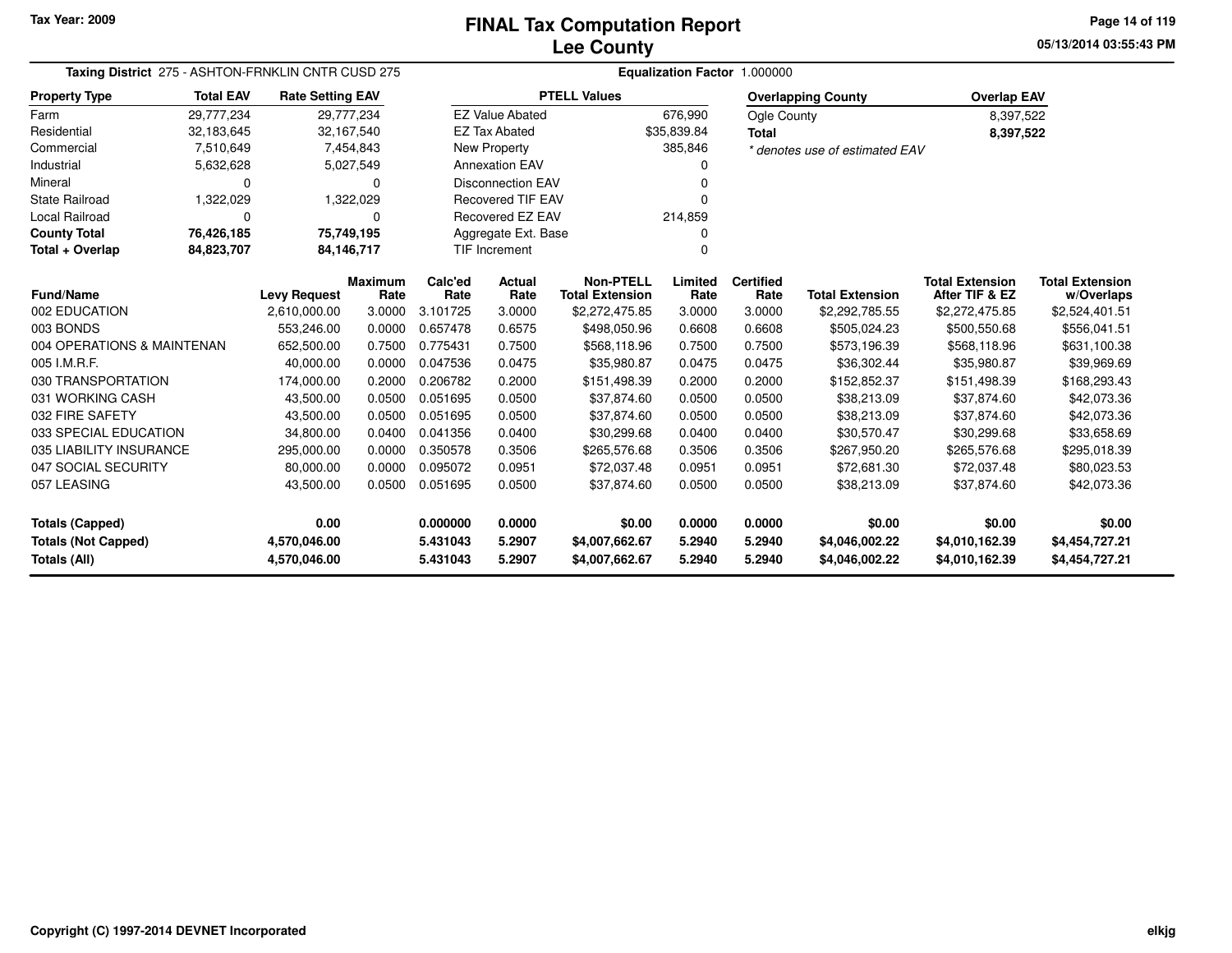#### **Lee CountyFINAL Tax Computation Report**

**05/13/2014 03:55:43 PMPage 15 of 119**

| Taxing District 280 - MENDOTA THSD 280     |                                                           |                         |                |                  |                          |                                            |                 | Equalization Factor 1.000000 |                                |                                          |                              |
|--------------------------------------------|-----------------------------------------------------------|-------------------------|----------------|------------------|--------------------------|--------------------------------------------|-----------------|------------------------------|--------------------------------|------------------------------------------|------------------------------|
| <b>Property Type</b>                       | <b>Total EAV</b>                                          | <b>Rate Setting EAV</b> |                |                  |                          | <b>PTELL Values</b>                        |                 |                              | <b>Overlapping County</b>      | <b>Overlap EAV</b>                       |                              |
| Farm                                       | 17,238,848                                                | 17,238,848              |                |                  | <b>EZ Value Abated</b>   |                                            | $\Omega$        | <b>Bureau County</b>         |                                | *5,732,722                               |                              |
| Residential                                | 10,722,296                                                | 10,722,296              |                |                  | <b>EZ Tax Abated</b>     |                                            | \$0.00          | <b>LaSalle County</b>        |                                | *145,726,888                             |                              |
| Commercial                                 | 1,097,759                                                 |                         | 1,097,759      |                  | New Property             |                                            | 257,079         | <b>Total</b>                 |                                | 151,459,610                              |                              |
| Industrial                                 | 116,683                                                   |                         | 116,683        |                  | <b>Annexation EAV</b>    |                                            | 0               |                              | * denotes use of estimated EAV |                                          |                              |
| Mineral                                    | 0                                                         |                         | 0              |                  | <b>Disconnection EAV</b> |                                            |                 |                              |                                |                                          |                              |
| <b>State Railroad</b>                      | $\Omega$                                                  |                         | 0              |                  | <b>Recovered TIF EAV</b> |                                            |                 |                              |                                |                                          |                              |
| <b>Local Railroad</b>                      | 11,055                                                    |                         | 11,055         |                  | <b>Recovered EZ EAV</b>  |                                            | <sup>0</sup>    |                              |                                |                                          |                              |
| <b>County Total</b>                        | 29,186,641                                                | 29,186,641              |                |                  | Aggregate Ext. Base      |                                            |                 |                              |                                |                                          |                              |
| Total + Overlap                            | 180,646,251                                               | 180,646,251             |                |                  | <b>TIF Increment</b>     |                                            | 0               |                              |                                |                                          |                              |
|                                            | <b>Maximum</b><br><b>Fund/Name</b><br><b>Levy Request</b> |                         |                |                  | <b>Actual</b><br>Rate    | <b>Non-PTELL</b><br><b>Total Extension</b> | Limited<br>Rate | <b>Certified</b><br>Rate     | <b>Total Extension</b>         | <b>Total Extension</b><br>After TIF & EZ | <b>Total Extension</b>       |
| 002 EDUCATION                              |                                                           | 2,553,482.00            | Rate<br>1.3700 | Rate<br>1.413526 | 1.3700                   | \$399,856.98                               | 1.3700          | 1.3700                       | \$399,856.98                   | \$399,856.98                             | w/Overlaps<br>\$2,474,853.64 |
| 003 BONDS                                  |                                                           | 1,199,651.00            | 0.0000         | 0.664089         | 0.6641                   | \$193,828.48                               | 0.6674          | 0.6674                       | \$194,791.64                   | \$194,791.64                             | \$1,205,633.08               |
| 004 OPERATIONS & MAINTENAN                 |                                                           | 465,964.00              | 0.2500         | 0.257943         | 0.2500                   | \$72,966.60                                | 0.2500          | 0.2500                       | \$72,966.60                    | \$72,966.60                              | \$451,615.63                 |
| 005 I.M.R.F.                               |                                                           | 75,000.00               | 0.0000         | 0.041518         | 0.0415                   | \$12,112.46                                | 0.0415          | 0.0415                       | \$12,112.46                    | \$12,112.46                              | \$74,968.19                  |
| 030 TRANSPORTATION                         |                                                           | 223,663.00              | 0.1200         | 0.123813         | 0.1200                   | \$35,023.97                                | 0.1200          | 0.1200                       | \$35,023.97                    | \$35,023.97                              | \$216,775.50                 |
| 031 WORKING CASH                           |                                                           | 93,193.00               | 0.0500         | 0.051589         | 0.0500                   | \$14,593.32                                | 0.0500          | 0.0500                       | \$14,593.32                    | \$14,593.32                              | \$90,323.13                  |
| 032 FIRE SAFETY                            |                                                           | 0.00                    | 0.0500         | 0.000000         | 0.0000                   | \$0.00                                     | 0.0000          | 0.0000                       | \$0.00                         | \$0.00                                   | \$0.00                       |
| 033 SPECIAL EDUCATION                      |                                                           | 37,277.00               | 0.0200         | 0.020635         | 0.0200                   | \$5,837.33                                 | 0.0200          | 0.0200                       | \$5,837.33                     | \$5,837.33                               | \$36,129.25                  |
| 035 LIABILITY INSURANCE                    |                                                           | 181,000.00              | 0.0000         | 0.100196         | 0.1002                   | \$29,245.01                                | 0.1002          | 0.1002                       | \$29,245.01                    | \$29,245.01                              | \$181,007.54                 |
| 047 SOCIAL SECURITY                        |                                                           | 75,000.00               | 0.0000         | 0.041518         | 0.0415                   | \$12,112.46                                | 0.0415          | 0.0415                       | \$12,112.46                    | \$12,112.46                              | \$74,968.19                  |
| 057 LEASING                                |                                                           | 37,277.00               | 0.0500         | 0.020635         | 0.0206                   | \$6,012.45                                 | 0.0206          | 0.0206                       | \$6,012.45                     | \$6,012.45                               | \$37,213.13                  |
| 0.00<br><b>Totals (Capped)</b>             |                                                           |                         |                | 0.000000         | 0.0000                   | \$0.00                                     | 0.0000          | 0.0000                       | \$0.00                         | \$0.00                                   | \$0.00                       |
| <b>Totals (Not Capped)</b><br>4,941,507.00 |                                                           |                         |                | 2.735462         | 2.6779                   | \$781,589.06                               | 2.6812          | 2.6812                       | \$782,552.22                   | \$782,552.22                             | \$4,843,487.28               |
| Totals (All)                               | 4,941,507.00                                              |                         | 2.735462       | 2.6779           | \$781,589.06             | 2.6812                                     | 2.6812          | \$782,552.22                 | \$782,552.22                   | \$4,843,487.28                           |                              |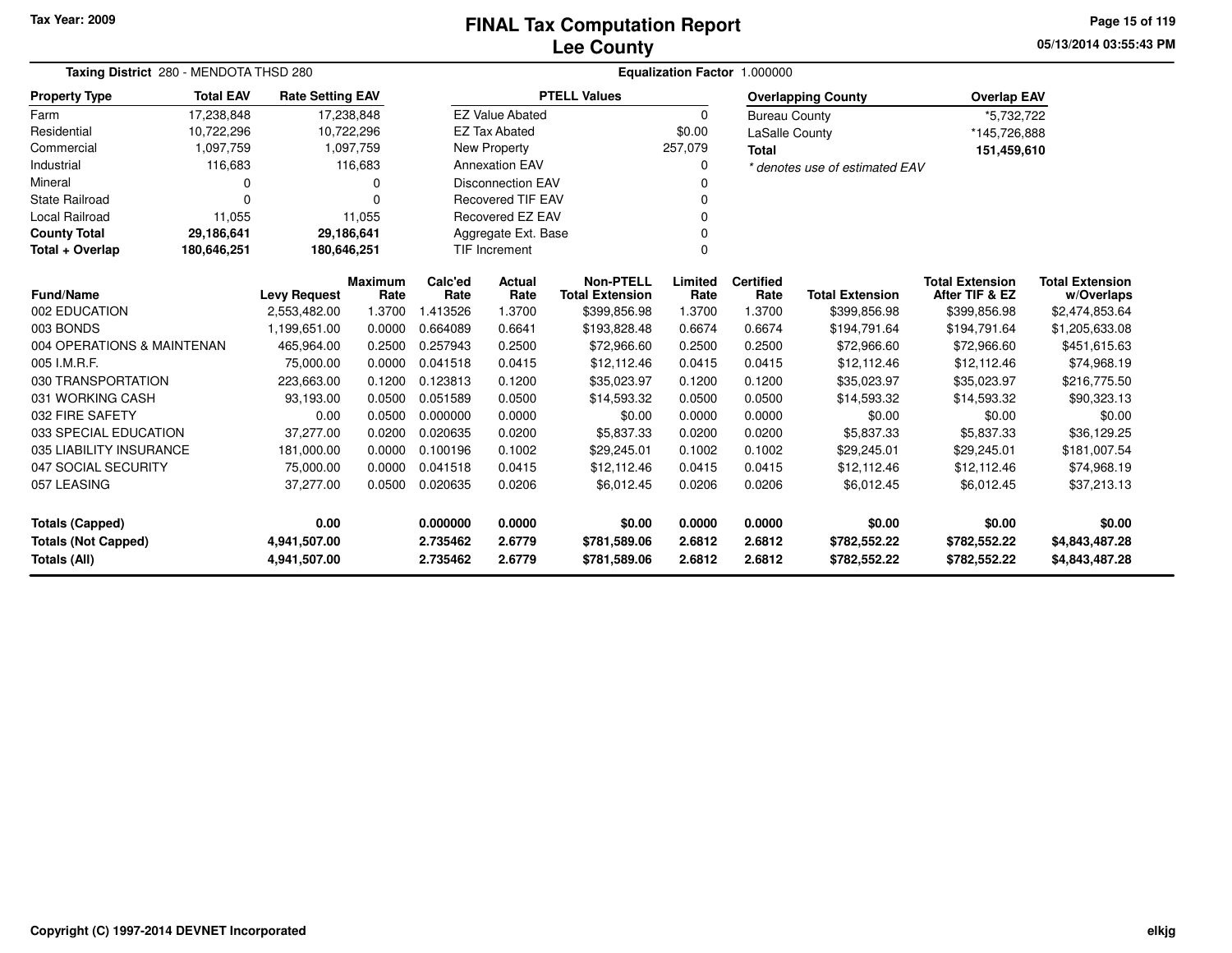# **Lee CountyFINAL Tax Computation Report**

**05/13/2014 03:55:43 PM Page 16 of 119**

| Taxing District 289 - MENDOTA CCGSD 289    |                                      |                         |                | Equalization Factor 1.000000 |                          |                        |          |                      |                                |                        |                        |  |
|--------------------------------------------|--------------------------------------|-------------------------|----------------|------------------------------|--------------------------|------------------------|----------|----------------------|--------------------------------|------------------------|------------------------|--|
| <b>Property Type</b>                       | <b>Total EAV</b>                     | <b>Rate Setting EAV</b> |                |                              |                          | <b>PTELL Values</b>    |          |                      | <b>Overlapping County</b>      | <b>Overlap EAV</b>     |                        |  |
| Farm                                       | 17,238,848                           | 17,238,848              |                |                              | <b>EZ Value Abated</b>   |                        | $\Omega$ | <b>Bureau County</b> |                                | *5,732,722             |                        |  |
| Residential                                | 10,722,296                           | 10,722,296              |                |                              | <b>EZ Tax Abated</b>     |                        | \$0.00   | LaSalle County       |                                | *144,570,127           |                        |  |
| Commercial                                 | 1,097,759                            |                         | 1,097,759      |                              | New Property             |                        | 257,079  | <b>Total</b>         |                                | 150,302,849            |                        |  |
| Industrial                                 | 116,683                              |                         | 116,683        |                              | <b>Annexation EAV</b>    |                        |          |                      | * denotes use of estimated EAV |                        |                        |  |
| Mineral                                    | 0                                    |                         | 0              |                              | <b>Disconnection EAV</b> |                        |          |                      |                                |                        |                        |  |
| <b>State Railroad</b>                      | 0                                    |                         | $\Omega$       |                              | Recovered TIF EAV        |                        |          |                      |                                |                        |                        |  |
| <b>Local Railroad</b>                      | 11,055<br>Recovered EZ EAV<br>11,055 |                         |                |                              |                          |                        |          |                      |                                |                        |                        |  |
| <b>County Total</b>                        | 29,186,641                           | 29,186,641              |                |                              | Aggregate Ext. Base      |                        |          |                      |                                |                        |                        |  |
| Total + Overlap                            | 179,489,490                          | 179,489,490             |                |                              | <b>TIF Increment</b>     |                        | $\Omega$ |                      |                                |                        |                        |  |
|                                            |                                      |                         | <b>Maximum</b> | Calc'ed                      | <b>Actual</b>            | <b>Non-PTELL</b>       | Limited  | <b>Certified</b>     |                                | <b>Total Extension</b> | <b>Total Extension</b> |  |
| <b>Fund/Name</b>                           |                                      | <b>Levy Request</b>     | Rate           | Rate                         | Rate                     | <b>Total Extension</b> | Rate     | Rate                 | <b>Total Extension</b>         | After TIF & EZ         | w/Overlaps             |  |
| 002 EDUCATION                              |                                      | 2.687.100.00            | 1.4400         | 1.497079                     | 1.4400                   | \$420,287.63           | 1.4400   | 1.4400               | \$420,287.63                   | \$420,287.63           | \$2,584,648.66         |  |
| 003 BONDS                                  |                                      | 457,510.00              | 0.0000         | 0.254895                     | 0.2549                   | \$74,396.75            | 0.2562   | 0.2562               | \$74,776.17                    | \$74,776.17            | \$459,852.07           |  |
| 004 OPERATIONS & MAINTENAN                 |                                      | 466,500.00              | 0.2500         | 0.259904                     | 0.2500                   | \$72,966.60            | 0.2500   | 0.2500               | \$72,966.60                    | \$72,966.60            | \$448,723.73           |  |
| 005 I.M.R.F.                               |                                      | 125,000.00              | 0.0000         | 0.069642                     | 0.0696                   | \$20,313.90            | 0.0696   | 0.0696               | \$20,313.90                    | \$20,313.90            | \$124,924.69           |  |
| 030 TRANSPORTATION                         |                                      | 223,900.00              | 0.1200         | 0.124743                     | 0.1200                   | \$35,023.97            | 0.1200   | 0.1200               | \$35,023.97                    | \$35,023.97            | \$215,387.39           |  |
| 031 WORKING CASH                           |                                      | 93,300.00               | 0.0500         | 0.051981                     | 0.0500                   | \$14,593.32            | 0.0500   | 0.0500               | \$14,593.32                    | \$14,593.32            | \$89,744.75            |  |
| 032 FIRE SAFETY                            |                                      | 93,300.00               | 0.0500         | 0.051981                     | 0.0500                   | \$14,593.32            | 0.0500   | 0.0500               | \$14,593.32                    | \$14,593.32            | \$89,744.75            |  |
| 033 SPECIAL EDUCATION                      |                                      | 37,300.00               | 0.0200         | 0.020781                     | 0.0200                   | \$5,837.33             | 0.0200   | 0.0200               | \$5,837.33                     | \$5,837.33             | \$35,897.90            |  |
| 035 LIABILITY INSURANCE                    |                                      | 100,000.00              | 0.0000         | 0.055714                     | 0.0557                   | \$16,256.96            | 0.0557   | 0.0557               | \$16,256.96                    | \$16,256.96            | \$99,975.65            |  |
| 047 SOCIAL SECURITY                        |                                      | 175,000.00              | 0.0000         | 0.097499                     | 0.0975                   | \$28,456.97            | 0.0975   | 0.0975               | \$28,456.97                    | \$28,456.97            | \$175,002.25           |  |
| 057 LEASING                                |                                      | 93,300.00               | 0.0500         | 0.051981                     | 0.0500                   | \$14,593.32            | 0.0500   | 0.0500               | \$14,593.32                    | \$14,593.32            | \$89,744.75            |  |
| <b>Totals (Capped)</b>                     |                                      | 0.00                    |                | 0.000000                     | 0.0000                   | \$0.00                 | 0.0000   | 0.0000               | \$0.00                         | \$0.00                 | \$0.00                 |  |
| <b>Totals (Not Capped)</b><br>4,552,210.00 |                                      |                         | 2.536200       | 2.4577                       | \$717,320.07             | 2.4590                 | 2.4590   | \$717,699.49         | \$717,699.49                   | \$4,413,646.59         |                        |  |
| <b>Totals (All)</b>                        |                                      | 4,552,210.00            |                | 2.536200                     | 2.4577                   | \$717,320.07           | 2.4590   | 2.4590               | \$717,699.49                   | \$717,699.49           | \$4,413,646.59         |  |

 $\overline{\phantom{0}}$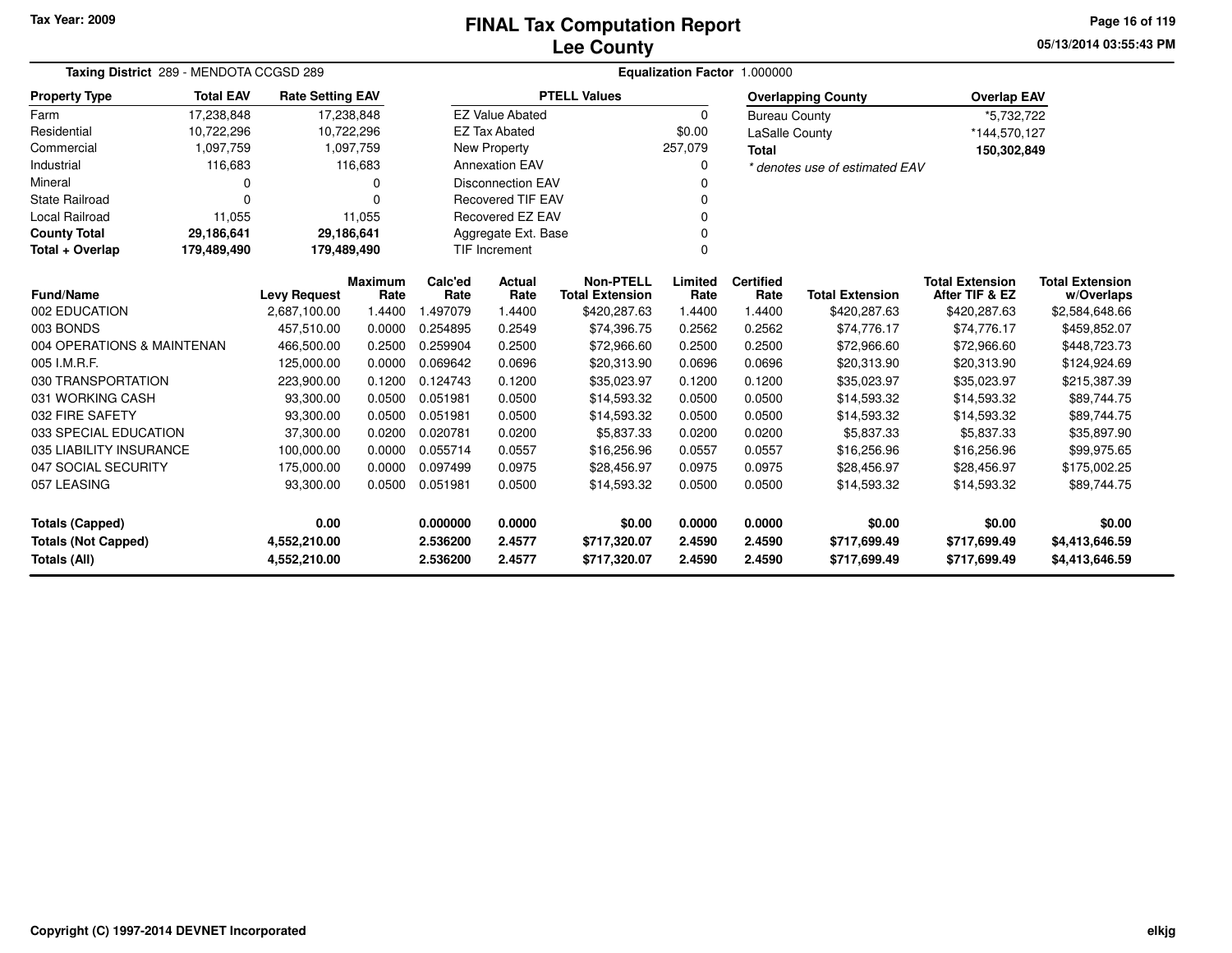**05/13/2014 03:55:43 PM Page 17 of 119**

| Taxing District 301 - ROCK FALLS THSD 301 |                  |                         |                 | Equalization Factor 1.000000 |                          |                                            |                 |                          |                                |                                          |                                      |  |
|-------------------------------------------|------------------|-------------------------|-----------------|------------------------------|--------------------------|--------------------------------------------|-----------------|--------------------------|--------------------------------|------------------------------------------|--------------------------------------|--|
| <b>Property Type</b>                      | <b>Total EAV</b> | <b>Rate Setting EAV</b> |                 |                              |                          | <b>PTELL Values</b>                        |                 |                          | <b>Overlapping County</b>      | <b>Overlap EAV</b>                       |                                      |  |
| Farm                                      | 2,430,430        |                         | 2,430,430       |                              | <b>EZ Value Abated</b>   |                                            | 0               |                          | <b>Whiteside County</b>        | 142,330,105                              |                                      |  |
| Residential                               | 3,908,746        |                         | 3,908,746       |                              | <b>EZ Tax Abated</b>     |                                            | \$0.00          | <b>Total</b>             |                                | 142,330,105                              |                                      |  |
| Commercial                                | 456,446          |                         | 456,446         |                              | New Property             |                                            | 40,043          |                          | * denotes use of estimated EAV |                                          |                                      |  |
| Industrial                                | 3,819,430        |                         | 3,819,430       |                              | <b>Annexation EAV</b>    |                                            |                 |                          |                                |                                          |                                      |  |
| Mineral                                   | 0                |                         | 0               |                              | <b>Disconnection EAV</b> |                                            |                 |                          |                                |                                          |                                      |  |
| <b>State Railroad</b>                     | 1,553,934        |                         | 1,553,934       |                              | <b>Recovered TIF EAV</b> |                                            |                 |                          |                                |                                          |                                      |  |
| Local Railroad                            | 0                |                         | $\Omega$        |                              | Recovered EZ EAV         |                                            |                 |                          |                                |                                          |                                      |  |
| <b>County Total</b>                       | 12,168,986       | 12,168,986              |                 |                              | Aggregate Ext. Base      |                                            | 0               |                          |                                |                                          |                                      |  |
| Total + Overlap                           | 154,499,091      | 154,499,091             |                 |                              | TIF Increment            |                                            | $\Omega$        |                          |                                |                                          |                                      |  |
| <b>Fund/Name</b>                          |                  | <b>Levy Request</b>     | Maximum<br>Rate | Calc'ed<br>Rate              | Actual<br>Rate           | <b>Non-PTELL</b><br><b>Total Extension</b> | Limited<br>Rate | <b>Certified</b><br>Rate | <b>Total Extension</b>         | <b>Total Extension</b><br>After TIF & EZ | <b>Total Extension</b><br>w/Overlaps |  |
| 002 EDUCATION                             |                  | 2,875,531.00            | 1.8600          | 1.861196                     | 1.8600                   | \$226,343.14                               | 1.8600          | 1.8600                   | \$226,343.14                   | \$226,343.14                             | \$2,873,683.09                       |  |
| 003 BONDS                                 |                  | 699,648.00              | 0.0000          | 0.452849                     | 0.4528                   | \$55,101.17                                | 0.4551          | 0.4551                   | \$55,381.06                    | \$55,381.06                              | \$703,125.36                         |  |
| 004 OPERATIONS & MAINTENAN                |                  | 386,496.00              | 0.2500          | 0.250161                     | 0.2500                   | \$30,422.47                                | 0.2500          | 0.2500                   | \$30,422.47                    | \$30,422.47                              | \$386,247.73                         |  |
| 005 I.M.R.F.                              |                  | 132,086.00              | 0.0000          | 0.085493                     | 0.0855                   | \$10,404.48                                | 0.0855          | 0.0855                   | \$10,404.48                    | \$10,404.48                              | \$132,096.72                         |  |
| 030 TRANSPORTATION                        |                  | 185,518.00              | 0.1200          | 0.120077                     | 0.1200                   | \$14,602.78                                | 0.1200          | 0.1200                   | \$14,602.78                    | \$14,602.78                              | \$185,398.91                         |  |
| 031 WORKING CASH                          |                  | 77,299.00               | 0.0500          | 0.050032                     | 0.0500                   | \$6,084.49                                 | 0.0500          | 0.0500                   | \$6,084.49                     | \$6,084.49                               | \$77,249.55                          |  |
| 032 FIRE SAFETY                           |                  | 77,299.00               | 0.0500          | 0.050032                     | 0.0500                   | \$6,084.49                                 | 0.0500          | 0.0500                   | \$6,084.49                     | \$6,084.49                               | \$77,249.55                          |  |
| 033 SPECIAL EDUCATION                     |                  | 30,919.00               | 0.0200          | 0.020012                     | 0.0200                   | \$2,433.80                                 | 0.0200          | 0.0200                   | \$2,433.80                     | \$2,433.80                               | \$30,899.82                          |  |
| 035 LIABILITY INSURANCE                   |                  | 195,117.00              | 0.0000          | 0.126290                     | 0.1263                   | \$15,369.43                                | 0.1263          | 0.1263                   | \$15,369.43                    | \$15,369.43                              | \$195,132.35                         |  |
| 047 SOCIAL SECURITY                       |                  | 144,252.00              | 0.0000          | 0.093368                     | 0.0934                   | \$11,365.83                                | 0.0934          | 0.0934                   | \$11,365.83                    | \$11,365.83                              | \$144,302.15                         |  |
| 057 LEASING                               |                  | 77,299.00               | 0.0500          | 0.050032                     | 0.0500                   | \$6,084.49                                 | 0.0500          | 0.0500                   | \$6,084.49                     | \$6,084.49                               | \$77,249.55                          |  |
| <b>Totals (Capped)</b>                    |                  | 0.00                    |                 | 0.000000                     | 0.0000                   | \$0.00                                     | 0.0000          | 0.0000                   | \$0.00                         | \$0.00                                   | \$0.00                               |  |
| <b>Totals (Not Capped)</b>                |                  | 4,881,464.00            |                 | 3.159542                     | 3.1580                   | \$384,296.57                               | 3.1603          | 3.1603                   | \$384,576.46                   | \$384,576.46                             | \$4,882,634.78                       |  |
| Totals (All)                              |                  | 4,881,464.00            |                 | 3.159542                     | 3.1580                   | \$384,296.57                               | 3.1603          | 3.1603                   | \$384,576.46                   | \$384,576.46                             | \$4,882,634.78                       |  |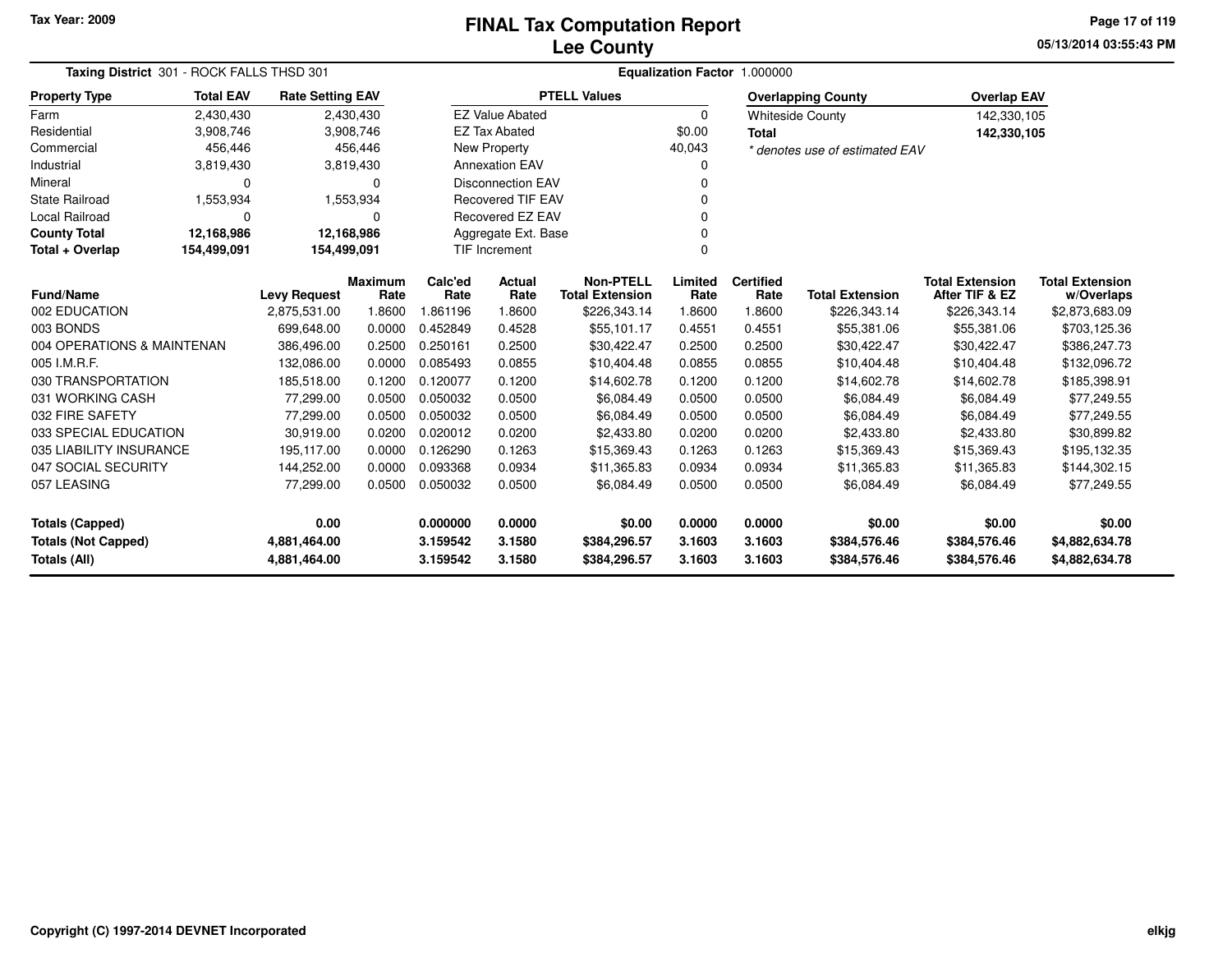**05/13/2014 03:55:43 PMPage 18 of 119**

| Taxing District 303 - LAMOILLE CUSD 303 |                                                                   |                     |                        | Equalization Factor 1.000000 |                          |                                            |                 |                          |                                |                                          |                                      |  |
|-----------------------------------------|-------------------------------------------------------------------|---------------------|------------------------|------------------------------|--------------------------|--------------------------------------------|-----------------|--------------------------|--------------------------------|------------------------------------------|--------------------------------------|--|
| <b>Property Type</b>                    | <b>Total EAV</b><br><b>Rate Setting EAV</b><br>628,171<br>628,171 |                     |                        |                              |                          | <b>PTELL Values</b>                        |                 |                          | <b>Overlapping County</b>      | <b>Overlap EAV</b>                       |                                      |  |
| Farm                                    |                                                                   |                     |                        |                              | <b>EZ Value Abated</b>   |                                            | $\Omega$        | <b>Bureau County</b>     |                                | *33,749,673                              |                                      |  |
| Residential                             | 71,157                                                            |                     | 71,157                 |                              | <b>EZ Tax Abated</b>     |                                            | \$0.00          | <b>Total</b>             |                                | 33,749,673                               |                                      |  |
| Commercial                              | 0                                                                 |                     | 0                      |                              | New Property             |                                            | $\Omega$        |                          | * denotes use of estimated EAV |                                          |                                      |  |
| Industrial                              | 0                                                                 |                     | 0                      |                              | <b>Annexation EAV</b>    |                                            |                 |                          |                                |                                          |                                      |  |
| Mineral                                 | 0                                                                 |                     | 0                      |                              | <b>Disconnection EAV</b> |                                            | 0               |                          |                                |                                          |                                      |  |
| <b>State Railroad</b>                   | 0                                                                 |                     | 0                      |                              | <b>Recovered TIF EAV</b> |                                            |                 |                          |                                |                                          |                                      |  |
| Local Railroad                          | 0                                                                 |                     | 0                      |                              | Recovered EZ EAV         |                                            | 0               |                          |                                |                                          |                                      |  |
| <b>County Total</b>                     | 699,328                                                           |                     | 699,328                |                              | Aggregate Ext. Base      |                                            |                 |                          |                                |                                          |                                      |  |
| Total + Overlap                         | 34,449,001                                                        | 34,449,001          |                        |                              | TIF Increment            |                                            | 0               |                          |                                |                                          |                                      |  |
| <b>Fund/Name</b>                        |                                                                   | <b>Levy Request</b> | <b>Maximum</b><br>Rate | Calc'ed<br>Rate              | Actual<br>Rate           | <b>Non-PTELL</b><br><b>Total Extension</b> | Limited<br>Rate | <b>Certified</b><br>Rate | <b>Total Extension</b>         | <b>Total Extension</b><br>After TIF & EZ | <b>Total Extension</b><br>w/Overlaps |  |
| 002 EDUCATION                           |                                                                   | 1,160,600.00        | 3.3000                 | 3.369038                     | 3.3000                   | \$23,077.82                                | 3.3000          | 3.3000                   | \$23,077.82                    | \$23,077.82                              | \$1,136,817.03                       |  |
| 003 BONDS                               |                                                                   | 199,719.00          | 0.0000                 | 0.579753                     | 0.5798                   | \$4,054.70                                 | 0.5827          | 0.5827                   | \$4,074.98                     | \$4,074.98                               | \$200,734.33                         |  |
| 004 OPERATIONS & MAINTENAN              |                                                                   | 246,100.00          | 0.7000                 | 0.714389                     | 0.7000                   | \$4,895.30                                 | 0.7000          | 0.7000                   | \$4,895.30                     | \$4,895.30                               | \$241,143.01                         |  |
| 005 I.M.R.F.                            |                                                                   | 30,000.00           | 0.0000                 | 0.087085                     | 0.0871                   | \$609.11                                   | 0.0871          | 0.0871                   | \$609.11                       | \$609.11                                 | \$30,005.08                          |  |
| 030 TRANSPORTATION                      |                                                                   | 70,700.00           | 0.2000                 | 0.205231                     | 0.2000                   | \$1,398.66                                 | 0.2000          | 0.2000                   | \$1,398.66                     | \$1,398.66                               | \$68,898.00                          |  |
| 031 WORKING CASH                        |                                                                   | 17,500.00           | 0.0500                 | 0.050800                     | 0.0500                   | \$349.66                                   | 0.0500          | 0.0500                   | \$349.66                       | \$349.66                                 | \$17,224.50                          |  |
| 032 FIRE SAFETY                         |                                                                   | 17,500.00           | 0.0500                 | 0.050800                     | 0.0500                   | \$349.66                                   | 0.0500          | 0.0500                   | \$349.66                       | \$349.66                                 | \$17,224.50                          |  |
| 033 SPECIAL EDUCATION                   |                                                                   | 14,000.00           | 0.0400                 | 0.040640                     | 0.0400                   | \$279.73                                   | 0.0400          | 0.0400                   | \$279.73                       | \$279.73                                 | \$13,779.60                          |  |
| 035 LIABILITY INSURANCE                 |                                                                   | 78,000.00           | 0.0000                 | 0.226422                     | 0.2264                   | \$1,583.28                                 | 0.2264          | 0.2264                   | \$1,583.28                     | \$1,583.28                               | \$77,992.54                          |  |
| 047 SOCIAL SECURITY                     |                                                                   | 60,000.00           | 0.0000                 | 0.174171                     | 0.1742                   | \$1,218.23                                 | 0.1742          | 0.1742                   | \$1,218.23                     | \$1,218.23                               | \$60,010.16                          |  |
| 057 LEASING                             |                                                                   | 17,500.00           | 0.0500                 | 0.050800                     | 0.0500                   | \$349.66                                   | 0.0500          | 0.0500                   | \$349.66                       | \$349.66                                 | \$17,224.50                          |  |
| <b>Totals (Capped)</b>                  |                                                                   | 0.00                |                        | 0.000000                     | 0.0000                   | \$0.00                                     | 0.0000          | 0.0000                   | \$0.00                         | \$0.00                                   | \$0.00                               |  |
| <b>Totals (Not Capped)</b>              |                                                                   | 1,911,619.00        |                        | 5.549129                     | 5.4575                   | \$38,165.81                                | 5.4604          | 5.4604                   | \$38,186.09                    | \$38,186.09                              | \$1,881,053.25                       |  |
| Totals (All)                            |                                                                   | 1,911,619.00        |                        | 5.549129                     | 5.4575                   | \$38,165.81                                | 5.4604          | 5.4604                   | \$38,186.09                    | \$38,186.09                              | \$1,881,053.25                       |  |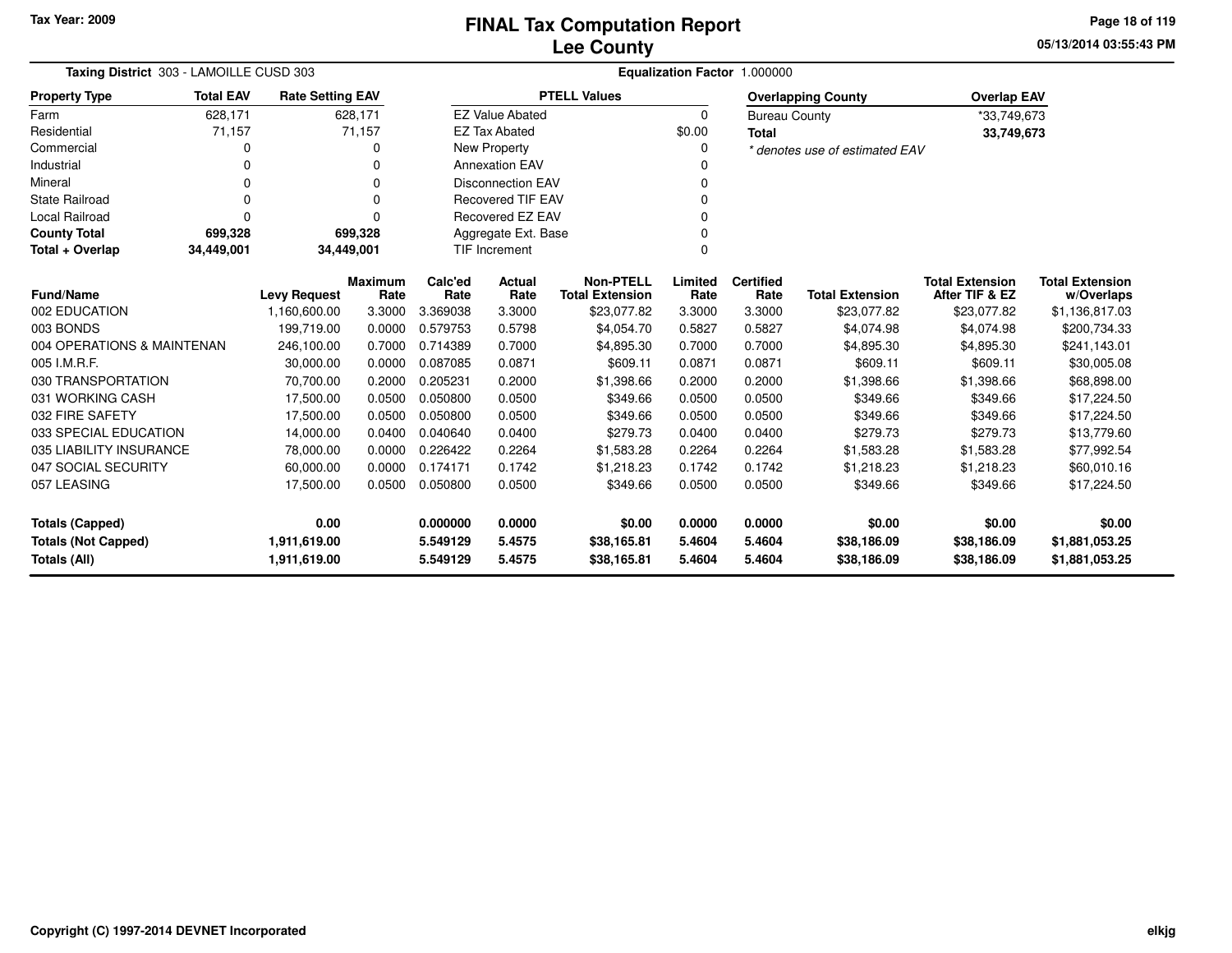**05/13/2014 03:55:43 PMPage 19 of 119**

| Taxing District 340 - BUREAU VALLEY CUSD 340                                     |                  |                                     |                        | Equalization Factor 1.000000 |                          |                                            |                 |                          |                                |                                          |                              |  |
|----------------------------------------------------------------------------------|------------------|-------------------------------------|------------------------|------------------------------|--------------------------|--------------------------------------------|-----------------|--------------------------|--------------------------------|------------------------------------------|------------------------------|--|
| <b>Property Type</b>                                                             | <b>Total EAV</b> | <b>Rate Setting EAV</b>             |                        |                              |                          | <b>PTELL Values</b>                        |                 |                          | <b>Overlapping County</b>      | <b>Overlap EAV</b>                       |                              |  |
| Farm                                                                             | 5,261,809        |                                     | 5,261,809              |                              | <b>EZ Value Abated</b>   |                                            | $\Omega$        | <b>Bureau County</b>     |                                | *103,900,526                             |                              |  |
| Residential                                                                      | 791,309          |                                     | 791,309                |                              | <b>EZ Tax Abated</b>     |                                            | \$0.00          |                          | <b>Whiteside County</b>        | *722,104                                 |                              |  |
| Commercial                                                                       | 0                |                                     | 0                      |                              | <b>New Property</b>      |                                            | 65,959          | <b>Total</b>             |                                | 104,622,630                              |                              |  |
| Industrial                                                                       | 1,028            |                                     | 1,028                  |                              | <b>Annexation EAV</b>    |                                            | 0               |                          | * denotes use of estimated EAV |                                          |                              |  |
| Mineral                                                                          | 0                |                                     | $\Omega$               |                              | <b>Disconnection EAV</b> |                                            | ŋ               |                          |                                |                                          |                              |  |
| <b>State Railroad</b>                                                            | 114,015          |                                     | 114,015                |                              | <b>Recovered TIF EAV</b> |                                            |                 |                          |                                |                                          |                              |  |
| <b>Local Railroad</b>                                                            | 0                |                                     | 0                      |                              | Recovered EZ EAV         |                                            | 0               |                          |                                |                                          |                              |  |
| <b>County Total</b>                                                              | 6,168,161        |                                     | 6,168,161              |                              | Aggregate Ext. Base      |                                            |                 |                          |                                |                                          |                              |  |
| Total + Overlap                                                                  | 110,790,791      | 110,790,791                         |                        |                              | <b>TIF Increment</b>     |                                            | 0               |                          |                                |                                          |                              |  |
| <b>Fund/Name</b>                                                                 |                  |                                     | <b>Maximum</b><br>Rate | Calc'ed<br>Rate              | <b>Actual</b><br>Rate    | <b>Non-PTELL</b><br><b>Total Extension</b> | Limited<br>Rate | <b>Certified</b><br>Rate | <b>Total Extension</b>         | <b>Total Extension</b><br>After TIF & EZ | <b>Total Extension</b>       |  |
| 002 EDUCATION                                                                    |                  | <b>Levy Request</b><br>3,035,800.00 | 2.7500                 | 2.740119                     | 2.7401                   | \$169,013.78                               | 2.7401          | 2.7401                   | \$169,013.78                   | \$169,013.78                             | w/Overlaps<br>\$3,035,778.46 |  |
| 003 BONDS                                                                        |                  | 1,176,191.00                        | 0.0000                 | 1.061633                     | 1.0616                   | \$65,481.20                                | 1.0669          | 1.0669                   | \$65,808.11                    | \$65,808.11                              | \$1,182,026.95               |  |
| 004 OPERATIONS & MAINTENAN                                                       |                  | 552,100.00                          | 0.5000                 | 0.498327                     | 0.4983                   | \$30,735.95                                | 0.4983          | 0.4983                   | \$30,735.95                    | \$30,735.95                              | \$552,070.51                 |  |
| 005 I.M.R.F.                                                                     |                  | 165,000.00                          | 0.0000                 | 0.148929                     | 0.1489                   | \$9,184.39                                 | 0.1489          | 0.1489                   | \$9,184.39                     | \$9,184.39                               | \$164,967.49                 |  |
| 030 TRANSPORTATION                                                               |                  | 276,200.00                          | 0.2500                 | 0.249299                     | 0.2493                   | \$15,377.23                                | 0.2493          | 0.2493                   | \$15,377.23                    | \$15,377.23                              | \$276,201.44                 |  |
| 031 WORKING CASH                                                                 |                  | 55,100.00                           | 0.0500                 | 0.049733                     | 0.0497                   | \$3,065.58                                 | 0.0497          | 0.0497                   | \$3,065.58                     | \$3,065.58                               | \$55,063.02                  |  |
| 032 FIRE SAFETY                                                                  |                  | 55,100.00                           | 0.0500                 | 0.049733                     | 0.0497                   | \$3,065.58                                 | 0.0497          | 0.0497                   | \$3,065.58                     | \$3,065.58                               | \$55,063.02                  |  |
| 033 SPECIAL EDUCATION                                                            |                  | 44,100.00                           | 0.0400                 | 0.039805                     | 0.0398                   | \$2,454.93                                 | 0.0398          | 0.0398                   | \$2,454.93                     | \$2,454.93                               | \$44,094.73                  |  |
| 035 LIABILITY INSURANCE                                                          |                  | 150,000.00                          | 0.0000                 | 0.135390                     | 0.1354                   | \$8,351.69                                 | 0.1354          | 0.1354                   | \$8,351.69                     | \$8,351.69                               | \$150,010.73                 |  |
| 047 SOCIAL SECURITY<br>270,000.00<br>0.0000<br>0.243703<br>0.2437<br>\$15,031.81 |                  |                                     |                        |                              | 0.2437                   | 0.2437                                     | \$15,031.81     | \$15,031.81              | \$269,997.16                   |                                          |                              |  |
| 057 LEASING                                                                      |                  | 55,100.00                           | 0.0500                 | 0.049733                     | 0.0497                   | \$3,065.58                                 | 0.0497          | 0.0497                   | \$3,065.58                     | \$3,065.58                               | \$55,063.02                  |  |
| 0.00<br><b>Totals (Capped)</b>                                                   |                  |                                     |                        | 0.000000                     | 0.0000                   | \$0.00                                     | 0.0000          | 0.0000                   | \$0.00                         | \$0.00                                   | \$0.00                       |  |
| <b>Totals (Not Capped)</b>                                                       |                  | 5,834,691.00                        |                        | 5.266404                     | 5.2662                   | \$324,827.72                               | 5.2715          | 5.2715                   | \$325,154.63                   | \$325,154.63                             | \$5,840,336.53               |  |
| Totals (All)                                                                     |                  | 5,834,691.00                        |                        | 5.266404                     | 5.2662                   | \$324,827.72                               | 5.2715          | 5.2715                   | \$325,154.63                   | \$325,154.63                             | \$5,840,336.53               |  |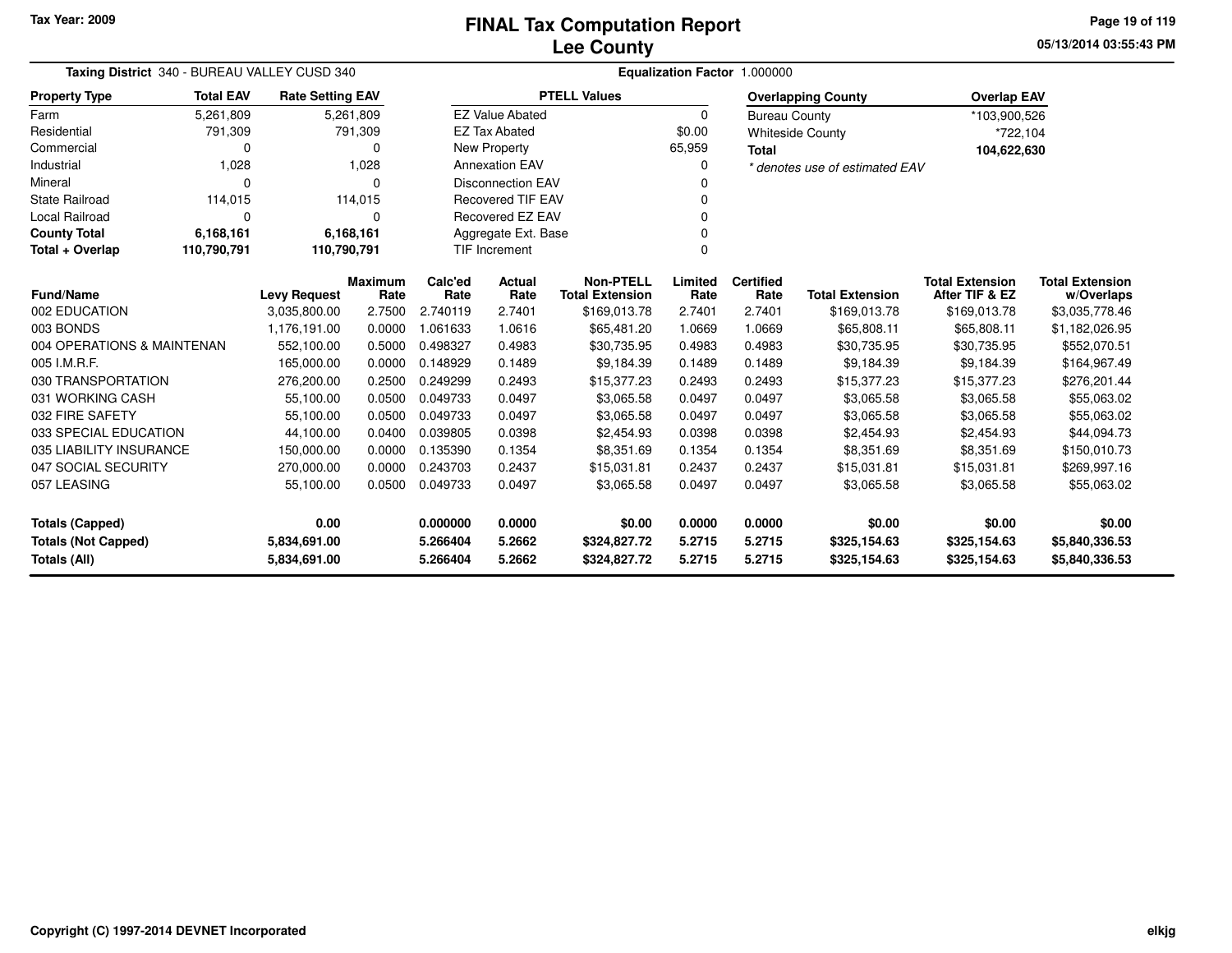**05/13/2014 03:55:43 PMPage 20 of 119**

| Taxing District 425 - INDIAN CREEK CUSD 425                                                     |                                                                                    |                     |                  | Equalization Factor 1.000000 |                          |                        |                  |                  |                                |                        |                        |
|-------------------------------------------------------------------------------------------------|------------------------------------------------------------------------------------|---------------------|------------------|------------------------------|--------------------------|------------------------|------------------|------------------|--------------------------------|------------------------|------------------------|
| <b>Property Type</b>                                                                            | <b>Total EAV</b><br><b>Rate Setting EAV</b><br>5,801,511<br>5,801,511<br>7,822,819 |                     |                  |                              |                          | <b>PTELL Values</b>    |                  |                  | <b>Overlapping County</b>      | <b>Overlap EAV</b>     |                        |
| Farm                                                                                            |                                                                                    |                     |                  |                              | <b>EZ Value Abated</b>   |                        | $\Omega$         | DeKalb County    |                                | 126,145,391            |                        |
| Residential                                                                                     | 7,822,819                                                                          |                     |                  |                              | <b>EZ Tax Abated</b>     |                        | \$0.00           | LaSalle County   |                                | $*9,990$               |                        |
| Commercial                                                                                      | 806,543                                                                            |                     | 806,543          |                              | <b>New Property</b>      |                        | 76,738           | <b>Total</b>     |                                | 126,155,381            |                        |
| Industrial                                                                                      | 812                                                                                |                     | 812              |                              | <b>Annexation EAV</b>    |                        | 0                |                  | * denotes use of estimated EAV |                        |                        |
| Mineral                                                                                         | $\Omega$                                                                           |                     | $\Omega$         |                              | <b>Disconnection EAV</b> |                        | ŋ                |                  |                                |                        |                        |
| <b>State Railroad</b>                                                                           | 218,168                                                                            |                     | 218,168          |                              | <b>Recovered TIF EAV</b> |                        |                  |                  |                                |                        |                        |
| <b>Local Railroad</b>                                                                           | 0                                                                                  |                     | $\Omega$         |                              | Recovered EZ EAV         |                        | O                |                  |                                |                        |                        |
| <b>County Total</b>                                                                             | 14,649,853                                                                         | 14,649,853          |                  |                              | Aggregate Ext. Base      |                        | 11,418,406       |                  |                                |                        |                        |
| Total + Overlap                                                                                 | 140,805,234<br><b>TIF Increment</b><br>140,805,234<br>O                            |                     |                  |                              |                          |                        |                  |                  |                                |                        |                        |
|                                                                                                 |                                                                                    |                     | <b>Maximum</b>   | Calc'ed                      | Actual                   | <b>Non-PTELL</b>       | Limited          | <b>Certified</b> |                                | <b>Total Extension</b> | <b>Total Extension</b> |
| <b>Fund/Name</b>                                                                                |                                                                                    | <b>Levy Request</b> | Rate             | Rate                         | Rate                     | <b>Total Extension</b> | Rate             | Rate             | <b>Total Extension</b>         | After TIF & EZ         | w/Overlaps             |
| 002 EDUCATION<br>003 BONDS                                                                      |                                                                                    | 4,455,290.00        | 4.0000           | 3.164151<br>0.354811         | 3.1642                   | \$463,550.65           | 3.1642           | 3.1642           | \$463,550.65                   | \$463,550.65           | \$4,455,359.21         |
|                                                                                                 |                                                                                    | 499,593.00          | 0.0000           |                              | 0.3548                   | \$51,977.68            | 0.3566           | 0.3566           | \$52,241.38                    | \$52,241.38            | \$502,111.46           |
| 004 OPERATIONS & MAINTENAN                                                                      |                                                                                    | 1,066,769.00        | 0.7500           | 0.757620                     | 0.7500                   | \$109,873.90           | 0.7500           | 0.7500           | \$109,873.90                   | \$109,873.90           | \$1,056,039.26         |
| 005 I.M.R.F.                                                                                    |                                                                                    | 90,695.00           | 0.0000           | 0.064412                     | 0.0644                   | \$9,434.51             | 0.0644           | 0.0644           | \$9,434.51                     | \$9,434.51             | \$90,678.57            |
| 030 TRANSPORTATION                                                                              |                                                                                    | 242,862.00          | 0.0000           | 0.172481<br>0.000000         | 0.1725                   | \$25,271.00            | 0.1725           | 0.1725           | \$25,271.00                    | \$25,271.00            | \$242,889.03           |
| 031 WORKING CASH<br>032 FIRE SAFETY                                                             |                                                                                    | 0.00<br>142,236.00  | 0.0500<br>0.1000 | 0.101016                     | 0.0000<br>0.1000         | \$0.00<br>\$14,649.85  | 0.0000<br>0.1000 | 0.0000<br>0.1000 | \$0.00<br>\$14,649.85          | \$0.00<br>\$14,649.85  | \$0.00<br>\$140,805.23 |
| 033 SPECIAL EDUCATION                                                                           |                                                                                    | 0.00                | 0.8000           | 0.000000                     | 0.0000                   | \$0.00                 | 0.0000           | 0.0000           | \$0.00                         | \$0.00                 | \$0.00                 |
|                                                                                                 |                                                                                    |                     |                  |                              |                          | \$0.00                 | 0.0000           | 0.0000           | \$0.00                         | \$0.00                 | \$0.00                 |
| 035 LIABILITY INSURANCE<br>0.0000<br>0.000000<br>0.00<br>0.0000<br>0.0000<br>0.114510<br>0.1145 |                                                                                    |                     |                  | \$16,774.08                  | 0.1145                   | 0.1145                 | \$16,774.08      | \$16,774.08      | \$161,221.99                   |                        |                        |
| 047 SOCIAL SECURITY<br>161,236.00                                                               |                                                                                    | 0.1000              | 0.000000         | 0.0000                       | \$0.00                   | 0.0000                 | 0.0000           | \$0.00           | \$0.00                         | \$0.00                 |                        |
| 057 LEASING<br>0.00                                                                             |                                                                                    |                     |                  |                              |                          |                        |                  |                  |                                |                        |                        |
| 6,159,088.00<br><b>Totals (Capped)</b>                                                          |                                                                                    |                     |                  | 4.374190                     | 4.3656                   | \$639,553.99           | 4.3656           | 4.3656           | \$639,553.99                   | \$639,553.99           | \$6,146,993.29         |
| <b>Totals (Not Capped)</b><br>499,593.00                                                        |                                                                                    |                     |                  | 0.354811                     | 0.3548                   | \$51,977.68            | 0.3566           | 0.3566           | \$52,241.38                    | \$52,241.38            | \$502,111.46           |
| Totals (All)                                                                                    |                                                                                    | 6,658,681.00        |                  | 4.729001                     | 4.7204                   | \$691,531.67           | 4.7222           | 4.7222           | \$691,795.37                   | \$691,795.37           | \$6,649,104.75         |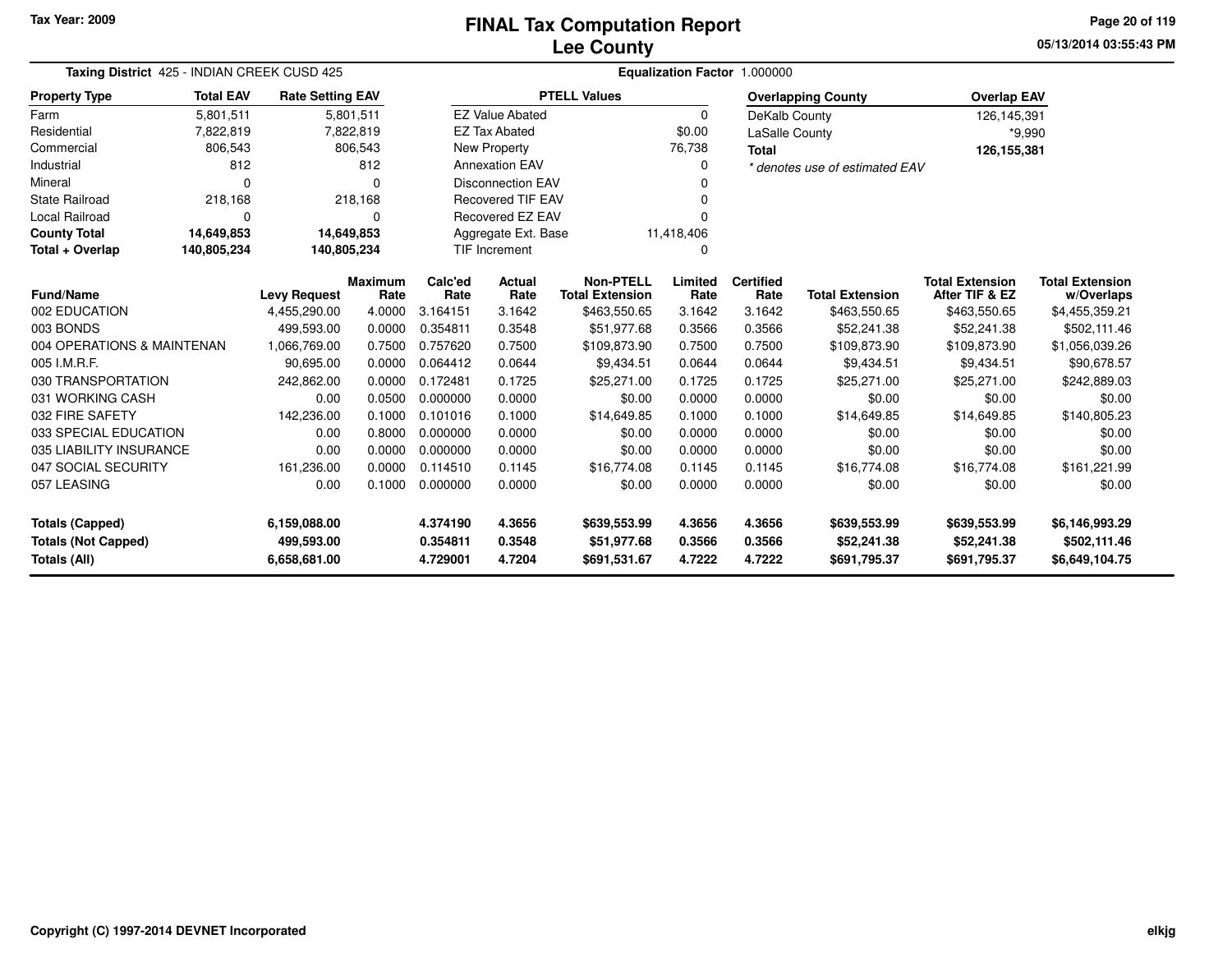**05/13/2014 03:55:43 PM Page 21 of 119**

| Taxing District 505 - OHIO HIGH CHSD 505 | Equalization Factor 1.000000 |                         |                 |                 |                          |                                            |                 |                          |                                |                                          |                                      |
|------------------------------------------|------------------------------|-------------------------|-----------------|-----------------|--------------------------|--------------------------------------------|-----------------|--------------------------|--------------------------------|------------------------------------------|--------------------------------------|
| <b>Property Type</b>                     | <b>Total EAV</b>             | <b>Rate Setting EAV</b> |                 |                 |                          | <b>PTELL Values</b>                        |                 |                          | <b>Overlapping County</b>      | <b>Overlap EAV</b>                       |                                      |
| Farm                                     | 2,602,581                    | 2,602,581               |                 |                 | <b>EZ Value Abated</b>   |                                            | 0               | <b>Bureau County</b>     |                                | *10,049,326                              |                                      |
| Residential                              | 419,960                      |                         | 419,960         |                 | <b>EZ Tax Abated</b>     |                                            | \$0.00          | <b>Total</b>             |                                | 10,049,326                               |                                      |
| Commercial                               | 0                            |                         | 0               |                 | <b>New Property</b>      |                                            | 58,555          |                          | * denotes use of estimated EAV |                                          |                                      |
| Industrial                               | 69,719                       |                         | 69,719          |                 | <b>Annexation EAV</b>    |                                            |                 |                          |                                |                                          |                                      |
| Mineral                                  |                              |                         | O               |                 | <b>Disconnection EAV</b> |                                            |                 |                          |                                |                                          |                                      |
| <b>State Railroad</b>                    |                              |                         | 0               |                 | <b>Recovered TIF EAV</b> |                                            |                 |                          |                                |                                          |                                      |
| Local Railroad                           | 0                            |                         | $\Omega$        |                 | <b>Recovered EZ EAV</b>  |                                            |                 |                          |                                |                                          |                                      |
| <b>County Total</b>                      | 3,092,260                    | 3,092,260               |                 |                 | Aggregate Ext. Base      |                                            |                 |                          |                                |                                          |                                      |
| Total + Overlap                          | 13,141,586                   | 13,141,586              |                 |                 | <b>TIF Increment</b>     |                                            | $\Omega$        |                          |                                |                                          |                                      |
| <b>Fund/Name</b>                         |                              | <b>Levy Request</b>     | Maximum<br>Rate | Calc'ed<br>Rate | <b>Actual</b><br>Rate    | <b>Non-PTELL</b><br><b>Total Extension</b> | Limited<br>Rate | <b>Certified</b><br>Rate | <b>Total Extension</b>         | <b>Total Extension</b><br>After TIF & EZ | <b>Total Extension</b><br>w/Overlaps |
| 002 EDUCATION                            |                              | 386,450.00              | 2.9500          | 2.940665        | 2.9407                   | \$90,934.09                                | 2.9407          | 2.9407                   | \$90,934.09                    | \$90,934.09                              | \$386,454.62                         |
| 003 BONDS                                |                              | 0.00                    | 0.0000          | 0.000000        | 0.0000                   | \$0.00                                     | 0.0000          | 0.0000                   | \$0.00                         | \$0.00                                   | \$0.00                               |
| 004 OPERATIONS & MAINTENAN               |                              | 48,470.00               | 0.3700          | 0.368829        | 0.3688                   | \$11,404.25                                | 0.3688          | 0.3688                   | \$11,404.25                    | \$11,404.25                              | \$48,466.17                          |
| 005 I.M.R.F.                             |                              | 9,634.00                | 0.0000          | 0.073309        | 0.0733                   | \$2,266.63                                 | 0.0733          | 0.0733                   | \$2,266.63                     | \$2,266.63                               | \$9,632.78                           |
| 030 TRANSPORTATION                       |                              | 15,720.00               | 0.1200          | 0.119620        | 0.1196                   | \$3,698.34                                 | 0.1196          | 0.1196                   | \$3,698.34                     | \$3,698.34                               | \$15,717.34                          |
| 031 WORKING CASH                         |                              | 6,550.00                | 0.0500          | 0.049842        | 0.0498                   | \$1,539.95                                 | 0.0498          | 0.0498                   | \$1,539.95                     | \$1,539.95                               | \$6,544.51                           |
| 032 FIRE SAFETY                          |                              | 6,550.00                | 0.0500          | 0.049842        | 0.0498                   | \$1,539.95                                 | 0.0498          | 0.0498                   | \$1,539.95                     | \$1,539.95                               | \$6,544.51                           |
| 033 SPECIAL EDUCATION                    |                              | 2,620.00                | 0.0200          | 0.019937        | 0.0199                   | \$615.36                                   | 0.0199          | 0.0199                   | \$615.36                       | \$615.36                                 | \$2,615.18                           |
| 035 LIABILITY INSURANCE                  |                              | 41,920.00               | 0.0000          | 0.318987        | 0.3190                   | \$9,864.31                                 | 0.3190          | 0.3190                   | \$9,864.31                     | \$9,864.31                               | \$41,921.66                          |
| 047 SOCIAL SECURITY                      |                              | 14,885.00               | 0.0000          | 0.113266        | 0.1133                   | \$3,503.53                                 | 0.1133          | 0.1133                   | \$3,503.53                     | \$3,503.53                               | \$14,889.42                          |
| 057 LEASING                              |                              | 6,550.00                | 0.0500          | 0.049842        | 0.0498                   | \$1,539.95                                 | 0.0498          | 0.0498                   | \$1,539.95                     | \$1,539.95                               | \$6,544.51                           |
| <b>Totals (Capped)</b>                   | 0.00                         |                         | 0.000000        | 0.0000          | \$0.00                   | 0.0000                                     | 0.0000          | \$0.00                   | \$0.00                         | \$0.00                                   |                                      |
| <b>Totals (Not Capped)</b>               | 539,349.00                   |                         | 4.104139        | 4.1040          | \$126,906.36             | 4.1040                                     | 4.1040          | \$126,906.36             | \$126,906.36                   | \$539,330.70                             |                                      |
| Totals (All)                             |                              | 539,349.00              |                 | 4.104139        | 4.1040                   | \$126,906.36                               | 4.1040          | 4.1040                   | \$126,906.36                   | \$126,906.36                             | \$539,330.70                         |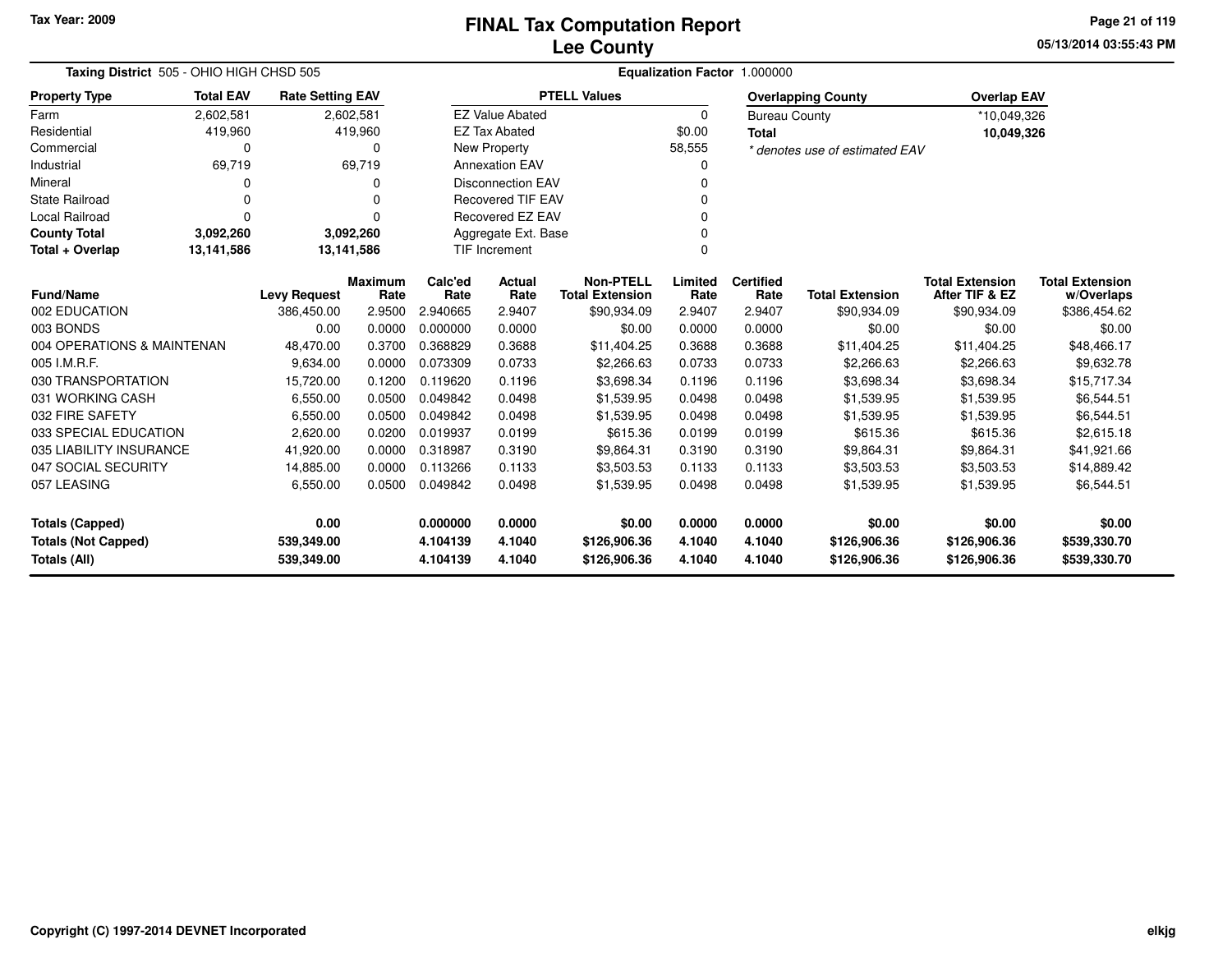# **Lee CountyFINAL Tax Computation Report**

**05/13/2014 03:55:43 PM Page 22 of 119**

|                                                                                                                              | Taxing District 506 - SVCC SCHOOL DIST 506<br><b>Rate Setting EAV</b> |                     |                        |                 |                          |                                            | <b>Equalization Factor</b> | 1.000000                 |                                |                                          |                                      |
|------------------------------------------------------------------------------------------------------------------------------|-----------------------------------------------------------------------|---------------------|------------------------|-----------------|--------------------------|--------------------------------------------|----------------------------|--------------------------|--------------------------------|------------------------------------------|--------------------------------------|
| <b>Property Type</b>                                                                                                         | <b>Total EAV</b>                                                      |                     |                        |                 |                          | <b>PTELL Values</b>                        |                            |                          | <b>Overlapping County</b>      | <b>Overlap EAV</b>                       |                                      |
| Farm                                                                                                                         | 108,727,363                                                           | 108,726,093         |                        |                 | <b>EZ Value Abated</b>   |                                            | 0                          | <b>Bureau County</b>     |                                | *68,395,527                              |                                      |
| Residential                                                                                                                  | 316,636,933                                                           | 316,034,724         |                        |                 | <b>EZ Tax Abated</b>     |                                            | \$0.00                     | <b>Carroll County</b>    |                                | 71,069,018                               |                                      |
| Commercial                                                                                                                   | 75,435,018                                                            |                     | 71,089,792             |                 | New Property             |                                            | 5,999,490                  | <b>Henry County</b>      |                                | 2,384,840                                |                                      |
| Industrial                                                                                                                   | 55,974,267                                                            | 55,974,267          |                        |                 | <b>Annexation EAV</b>    |                                            | 0                          | Ogle County              |                                | 115,092,589                              |                                      |
| Mineral                                                                                                                      | $\Omega$                                                              |                     | 0                      |                 | <b>Disconnection EAV</b> |                                            | 0                          |                          | <b>Whiteside County</b>        | *704,385,747                             |                                      |
| <b>State Railroad</b>                                                                                                        | 4,609,837                                                             |                     | 4,609,837              |                 | <b>Recovered TIF EAV</b> |                                            | 0                          | <b>Total</b>             |                                | 961,327,721                              |                                      |
| Local Railroad                                                                                                               | 4.700                                                                 |                     | 4,700                  |                 | Recovered EZ EAV         |                                            | 0                          |                          | * denotes use of estimated EAV |                                          |                                      |
| <b>County Total</b>                                                                                                          | 561,388,118                                                           | 556,439,413         |                        |                 | Aggregate Ext. Base      |                                            | $\Omega$                   |                          |                                |                                          |                                      |
| Total + Overlap                                                                                                              | 1,522,715,839                                                         | 1,517,767,134       |                        |                 | TIF Increment            |                                            | 4,948,705                  |                          |                                |                                          |                                      |
| <b>Fund/Name</b>                                                                                                             |                                                                       | <b>Levy Request</b> | <b>Maximum</b><br>Rate | Calc'ed<br>Rate | <b>Actual</b><br>Rate    | <b>Non-PTELL</b><br><b>Total Extension</b> | Limited<br>Rate            | <b>Certified</b><br>Rate | <b>Total Extension</b>         | <b>Total Extension</b><br>After TIF & EZ | <b>Total Extension</b><br>w/Overlaps |
| 003 BONDS                                                                                                                    |                                                                       | 1,386,398.00        | 0.0000                 | 0.091345        | 0.0913                   | \$508,029.18                               | 0.0918                     | 0.0918                   | \$515,354.29                   | \$510,811.38                             | \$1,393,310.23                       |
| 027 AUDIT                                                                                                                    |                                                                       | 43,000.00           | 0.0050                 | 0.002833        | 0.0028                   | \$15,580.30                                | 0.0028                     | 0.0028                   | \$15,718.87                    | \$15,580.30                              | \$42,497.48                          |
| 035 LIABILITY INS                                                                                                            |                                                                       | 215,000.00          | 0.0000                 | 0.014166        | 0.0142                   | \$79,014.40                                | 0.0142                     | 0.0142                   | \$79,717.11                    | \$79,014.40                              | \$215,522.93                         |
| 047 SOCIAL SECURITY                                                                                                          |                                                                       | 139,000.00          | 0.0000                 | 0.009158        | 0.0092                   | \$51,192.43                                | 0.0092                     | 0.0092                   | \$51,647.71                    | \$51,192.43                              | \$139,634.58                         |
| 136 OPERATIONS & MAINTENAN                                                                                                   |                                                                       | 468,000.00          | 0.0300                 | 0.030835        | 0.0300                   | \$166,931.82                               | 0.0300                     | 0.0300                   | \$168,416.44                   | \$166,931.82                             | \$455,330.14                         |
| <b>141 FIRE SAFETY</b>                                                                                                       |                                                                       | 775,700.00          | 0.0500                 | 0.051108        | 0.0500                   | \$278,219.71                               | 0.0500                     | 0.0500                   | \$280,694.06                   | \$278,219.71                             | \$758,883.57                         |
| 0.2450<br><b>159 EDUCATION</b><br>0.251883<br>0.2450<br>0.2450<br>0.2450<br>3,823,000.00<br>\$1,363,276.56<br>\$1,375,400.89 |                                                                       |                     |                        |                 | \$1,363,276.56           | \$3,718,529.48                             |                            |                          |                                |                                          |                                      |
| <b>Totals (Capped)</b><br>0.00                                                                                               |                                                                       |                     |                        | 0.000000        | 0.0000                   | \$0.00                                     | 0.0000                     | 0.0000                   | \$0.00                         | \$0.00                                   | \$0.00                               |
| <b>Totals (Not Capped)</b>                                                                                                   |                                                                       | 6,850,098.00        |                        | 0.451328        | 0.4425                   | \$2,462,244.40                             | 0.4430                     | 0.4430                   | \$2,486,949.37                 | \$2,465,026.60                           | \$6,723,708.41                       |
| Totals (All)                                                                                                                 |                                                                       | 6,850,098.00        |                        | 0.451328        | 0.4425                   | \$2,462,244.40                             | 0.4430                     | 0.4430                   | \$2,486,949.37                 | \$2,465,026.60                           | \$6,723,708.41                       |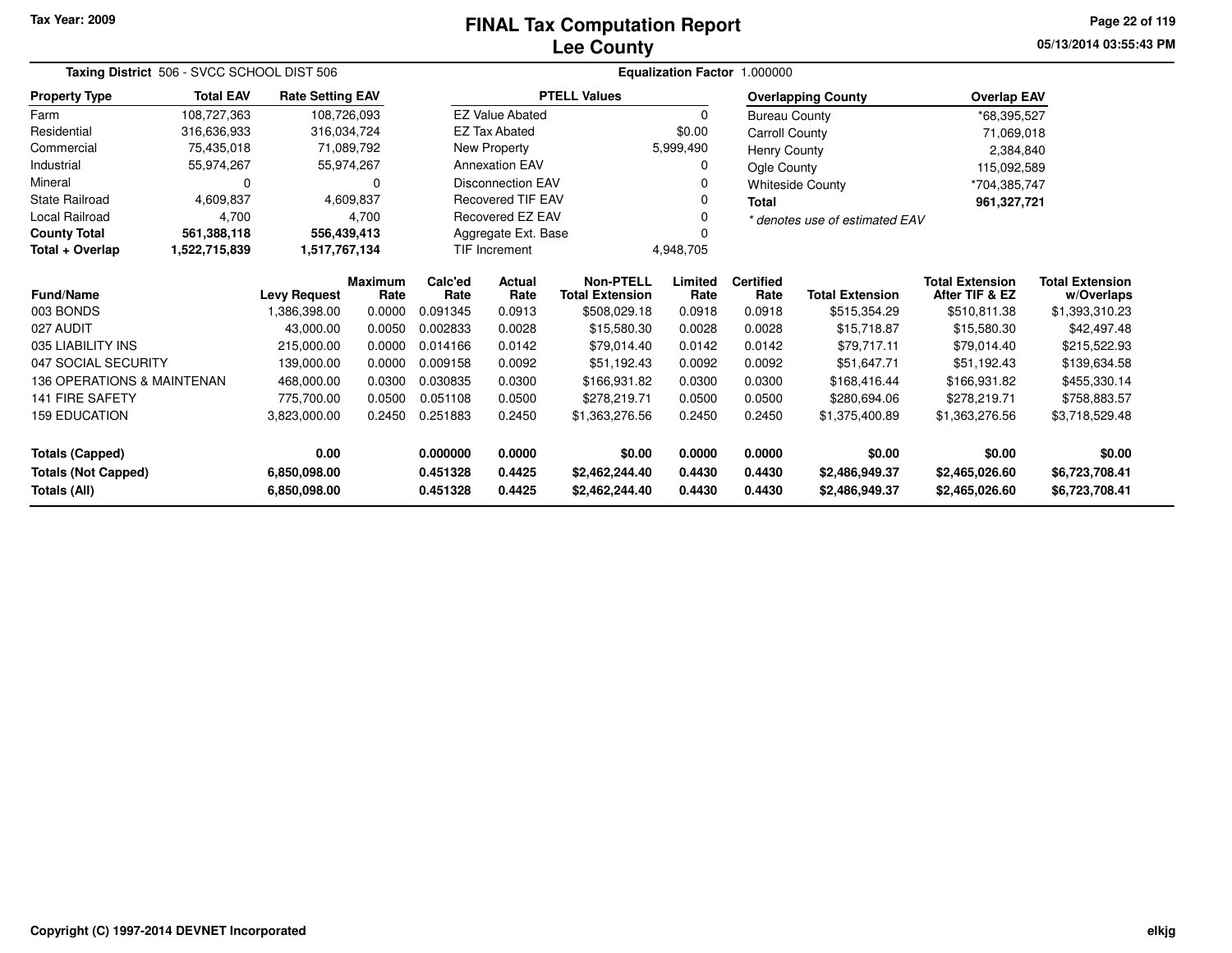# **Lee CountyFINAL Tax Computation Report**

**05/13/2014 03:55:43 PM Page 23 of 119**

| Taxing District 513 - IVCC SCHOOL DIST 513<br><b>Total EAV</b><br><b>Rate Setting EAV</b> |                     |                      |                        |                              |                                                      |                                            |                              | Equalization Factor 1.000000 |                                    |                                          |                                      |
|-------------------------------------------------------------------------------------------|---------------------|----------------------|------------------------|------------------------------|------------------------------------------------------|--------------------------------------------|------------------------------|------------------------------|------------------------------------|------------------------------------------|--------------------------------------|
| <b>Property Type</b>                                                                      |                     |                      |                        |                              |                                                      | <b>PTELL Values</b>                        |                              |                              | <b>Overlapping County</b>          | <b>Overlap EAV</b>                       |                                      |
| Farm                                                                                      | 18,216,941          |                      | 18,216,941             |                              | <b>EZ Value Abated</b>                               |                                            | $\Omega$                     | <b>Bureau County</b>         |                                    | *476,250,320                             |                                      |
| Residential                                                                               | 10,881,091          | 10,881,091           |                        |                              | <b>EZ Tax Abated</b>                                 |                                            | \$0.00                       | DeKalb County                |                                    | 1,504,021                                |                                      |
| Commercial                                                                                | 1,097,759           |                      | 1,097,759              |                              | New Property                                         |                                            | 257,079                      | <b>Grundy County</b>         |                                    | *18,451,816                              |                                      |
| Industrial                                                                                | 116,683             |                      | 116,683                |                              | <b>Annexation EAV</b>                                |                                            | 0                            | LaSalle County               |                                    | *2,051,165,660                           |                                      |
| Mineral                                                                                   | 0                   |                      | 0                      |                              | <b>Disconnection EAV</b>                             |                                            | 0                            |                              | <b>Livingston County</b>           | 52,514,661                               |                                      |
| <b>State Railroad</b>                                                                     | $\Omega$            |                      | ∩                      |                              | <b>Recovered TIF EAV</b>                             |                                            | 0                            | <b>Marshall County</b>       |                                    | 81,524,422                               |                                      |
| <b>Local Railroad</b>                                                                     | 11,055              |                      | 11,055                 |                              | Recovered EZ EAV                                     |                                            | 0                            | Putnam County                |                                    | *173,443,034                             |                                      |
| <b>County Total</b>                                                                       | 30,323,529          |                      | 30,323,529             |                              | Aggregate Ext. Base                                  |                                            | 0                            | <b>Total</b>                 |                                    | 2,854,853,934                            |                                      |
| Total + Overlap                                                                           | 2,885,177,463       | 2,885,177,463        |                        |                              | TIF Increment<br>0<br>* denotes use of estimated EAV |                                            |                              |                              |                                    |                                          |                                      |
| <b>Fund/Name</b>                                                                          | <b>Levy Request</b> |                      | <b>Maximum</b><br>Rate | Calc'ed<br>Rate              | <b>Actual</b><br>Rate                                | <b>Non-PTELL</b><br><b>Total Extension</b> | Limited<br>Rate              | <b>Certified</b><br>Rate     | <b>Total Extension</b>             | <b>Total Extension</b><br>After TIF & EZ | <b>Total Extension</b><br>w/Overlaps |
| 003 BONDS                                                                                 |                     | 1,265,000.00         | 0.0000                 | 0.043845                     | 0.0438                                               | \$13,281.71                                | 0.0440                       | 0.0440                       | \$13,342.35                        | \$13,342.35                              | \$1,269,478.08                       |
| 027 AUDIT                                                                                 |                     | 0.00                 | 0.0050                 | 0.000000                     | 0.0000                                               | \$0.00                                     | 0.0000                       | 0.0000                       | \$0.00                             | \$0.00                                   | \$0.00                               |
| 035 LIABILITY INS                                                                         |                     | 0.00                 | 0.0000                 | 0.000000                     | 0.0000                                               | \$0.00                                     | 0.0000                       | 0.0000                       | \$0.00                             | \$0.00                                   | \$0.00                               |
| 047 SOCIAL SECURITY                                                                       |                     | 200,000.00           | 0.0000                 | 0.006932                     | 0.0069                                               | \$2,092.32                                 | 0.0069                       | 0.0069                       | \$2,092.32                         | \$2,092.32                               | \$199,077.24                         |
| 136 OPERATIONS & MAINTENAN                                                                |                     | 1,281,400.00         | 0.0400                 | 0.044413                     | 0.0400                                               | \$12.129.41                                | 0.0400                       | 0.0400                       | \$12.129.41                        | \$12,129.41                              | \$1,154,070.99                       |
| <b>141 FIRE SAFETY</b>                                                                    |                     | 1,579,871.00         | 0.0500                 | 0.054758                     | 0.0500                                               | \$15,161.76                                | 0.0500                       | 0.0500                       | \$15,161.76                        | \$15,161.76                              | \$1,442,588.73                       |
| <b>149 ADDITIONAL TAX</b>                                                                 |                     | 2,604,400.00         | 0.0813                 | 0.090268                     | 0.0813                                               | \$24,653.03                                | 0.0813                       | 0.0813                       | \$24,653.03                        | \$24,653.03                              | \$2,345,649.28                       |
| <b>159 EDUCATION</b><br>0.1300<br>0.144338<br>0.1300<br>4,164,400.00                      |                     |                      | \$39,420.59            | 0.1300                       | 0.1300                                               | \$39,420.59                                | \$39,420.59                  | \$3,750,730.70               |                                    |                                          |                                      |
| <b>Totals (Capped)</b>                                                                    |                     | 0.00                 |                        | 0.000000                     | 0.0000                                               | \$0.00                                     | 0.0000                       | 0.0000                       | \$0.00                             | \$0.00                                   | \$0.00                               |
| <b>Totals (Not Capped)</b><br>11,095,071.00<br>Totals (All)<br>11,095,071.00              |                     | 0.384554<br>0.384554 | 0.3520<br>0.3520       | \$106,738.82<br>\$106,738.82 | 0.3522<br>0.3522                                     | 0.3522<br>0.3522                           | \$106,799.46<br>\$106,799.46 | \$106,799.46<br>\$106,799.46 | \$10,161,595.02<br>\$10,161,595.02 |                                          |                                      |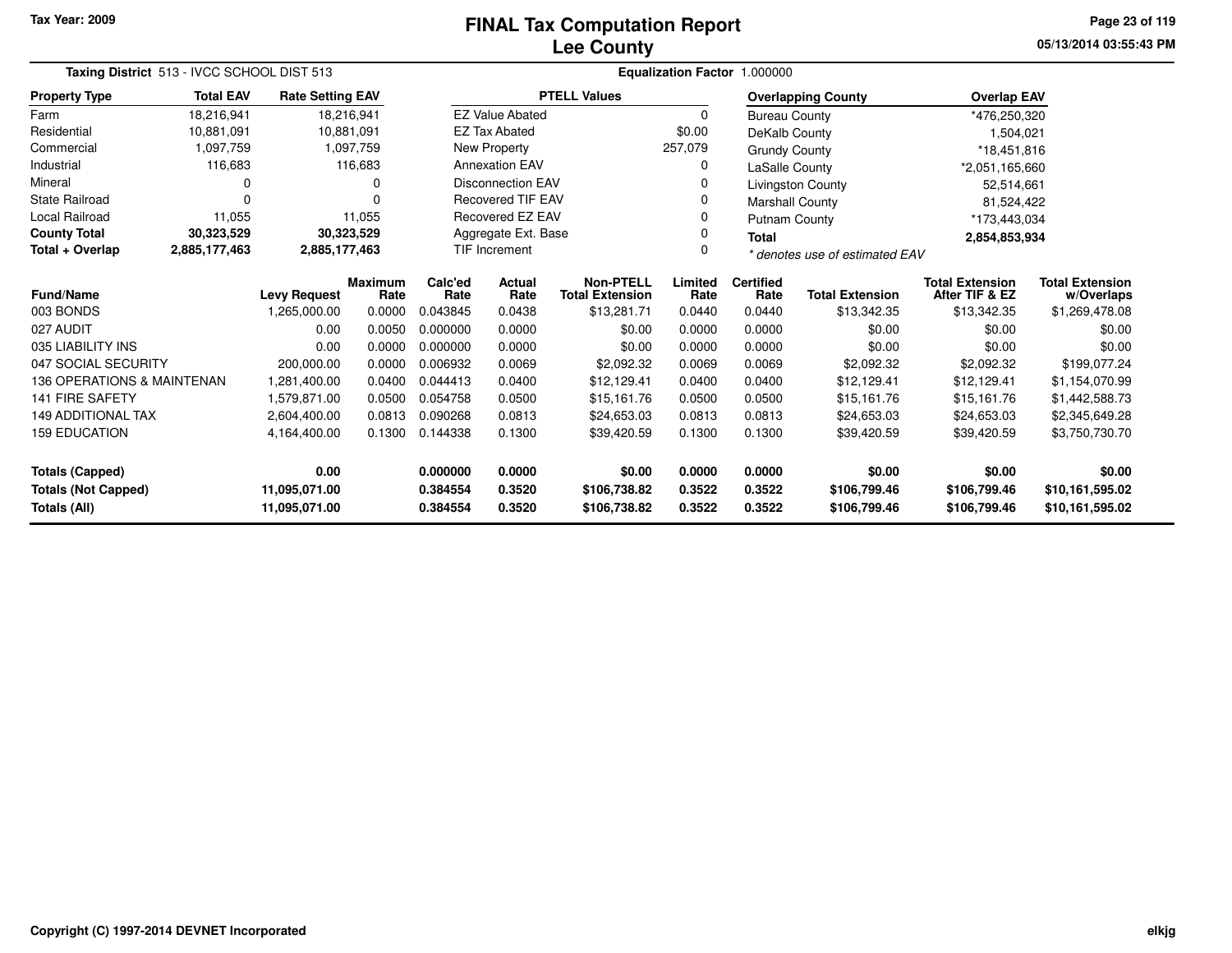# **Lee CountyFINAL Tax Computation Report**

**05/13/2014 03:55:43 PM Page 24 of 119**

|                                                                                      | Taxing District 523 - KISHWAUKEE CC SD 523<br><b>Total EAV</b><br><b>Rate Setting EAV</b> |                     |                        |                 |                          |                                            |                 | Equalization Factor 1.000000 |                                |                                          |                                      |
|--------------------------------------------------------------------------------------|-------------------------------------------------------------------------------------------|---------------------|------------------------|-----------------|--------------------------|--------------------------------------------|-----------------|------------------------------|--------------------------------|------------------------------------------|--------------------------------------|
| <b>Property Type</b>                                                                 |                                                                                           |                     |                        |                 |                          | <b>PTELL Values</b>                        |                 |                              | <b>Overlapping County</b>      | <b>Overlap EAV</b>                       |                                      |
| Farm                                                                                 | 38,794,228                                                                                |                     | 38,793,331             |                 | <b>EZ Value Abated</b>   |                                            | 0               | Boone County                 |                                | 5,957,090                                |                                      |
| Residential                                                                          | 38,127,735                                                                                |                     | 35,388,714             |                 | <b>EZ Tax Abated</b>     |                                            | \$0.00          | DeKalb County                |                                | 1,846,387,153                            |                                      |
| Commercial                                                                           | 3,881,857                                                                                 |                     | 3,649,947              |                 | New Property             |                                            | 410,224         | Kane County                  |                                | 8,495,054                                |                                      |
| Industrial                                                                           | 63,152                                                                                    |                     | 63,152                 |                 | <b>Annexation EAV</b>    |                                            | 0               | LaSalle County               |                                | $*9,990$                                 |                                      |
| Mineral                                                                              | 0                                                                                         |                     | $\Omega$               |                 | <b>Disconnection EAV</b> |                                            |                 | Ogle County                  |                                | 379,676,010                              |                                      |
| <b>State Railroad</b>                                                                | 741,646                                                                                   |                     | 741,646                |                 | <b>Recovered TIF EAV</b> |                                            | 0               |                              | Winnebago County               | *595,451                                 |                                      |
| Local Railroad                                                                       | 0                                                                                         |                     | $\Omega$               |                 | Recovered EZ EAV         |                                            | 0               | <b>Total</b>                 |                                | 2,241,120,748                            |                                      |
| <b>County Total</b>                                                                  | 81,608,618                                                                                |                     | 78,636,790             |                 | Aggregate Ext. Base      |                                            |                 |                              | * denotes use of estimated EAV |                                          |                                      |
| Total + Overlap                                                                      | 2,322,729,366                                                                             | 2,319,757,538       |                        |                 | <b>TIF Increment</b>     |                                            | 2,971,828       |                              |                                |                                          |                                      |
| Fund/Name                                                                            |                                                                                           | <b>Levy Request</b> | <b>Maximum</b><br>Rate | Calc'ed<br>Rate | <b>Actual</b><br>Rate    | <b>Non-PTELL</b><br><b>Total Extension</b> | Limited<br>Rate | <b>Certified</b><br>Rate     | <b>Total Extension</b>         | <b>Total Extension</b><br>After TIF & EZ | <b>Total Extension</b><br>w/Overlaps |
| 003 BONDS                                                                            |                                                                                           | 3,610,103.00        | 0.0000                 | 0.155624        | 0.1556                   | \$122,358.85                               | 0.1564          | 0.1564                       | \$127,635.88                   | \$122,987.94                             | \$3,628,100.79                       |
| 027 AUDIT                                                                            |                                                                                           | 119,600.00          | 0.0050                 | 0.005156        | 0.0050                   | \$3,931.84                                 | 0.0050          | 0.0050                       | \$4,080.43                     | \$3,931.84                               | \$115,987.88                         |
| 035 LIABILITY INSURANCE                                                              |                                                                                           | 980,000.00          | 0.0000                 | 0.042246        | 0.0422                   | \$33,184.73                                | 0.0422          | 0.0422                       | \$34,438.84                    | \$33,184.73                              | \$978,937.68                         |
| 047 SOCIAL SECURITY                                                                  |                                                                                           | 218,000.00          | 0.0000                 | 0.009398        | 0.0094                   | \$7,391.86                                 | 0.0094          | 0.0094                       | \$7,671.21                     | \$7,391.86                               | \$218,057.21                         |
| <b>136 OPERATIONS &amp; MAINTENAN</b>                                                |                                                                                           | 1,802,875.00        | 0.0750                 | 0.077718        | 0.0750                   | \$58,977.59                                | 0.0750          | 0.0750                       | \$61,206.46                    | \$58,977.59                              | \$1,739,818.15                       |
| <b>141 FIRE SAFETY</b>                                                               |                                                                                           | 0.00                | 0.0500                 | 0.000000        | 0.0000                   | \$0.00                                     | 0.0000          | 0.0000                       | \$0.00                         | \$0.00                                   | \$0.00                               |
| <b>159 EDUCATION</b><br>6,610,539.00<br>0.2750<br>0.284967<br>0.2750<br>\$216,251.17 |                                                                                           | 0.2750              | 0.2750                 | \$224,423.70    | \$216,251.17             | \$6,379,333.23                             |                 |                              |                                |                                          |                                      |
| Totals (Capped)                                                                      |                                                                                           | 0.00                |                        | 0.000000        | 0.0000                   | \$0.00                                     | 0.0000          | 0.0000                       | \$0.00                         | \$0.00                                   | \$0.00                               |
| <b>Totals (Not Capped)</b><br>13,341,117.00                                          |                                                                                           | 0.575109            | 0.5622                 | \$442,096.04    | 0.5630                   | 0.5630                                     | \$459,456.52    | \$442,725.13                 | \$13,060,234.94                |                                          |                                      |
| Totals (All)                                                                         |                                                                                           | 13,341,117.00       |                        | 0.575109        | 0.5622                   | \$442,096.04                               | 0.5630          | 0.5630                       | \$459,456.52                   | \$442,725.13                             | \$13,060,234.94                      |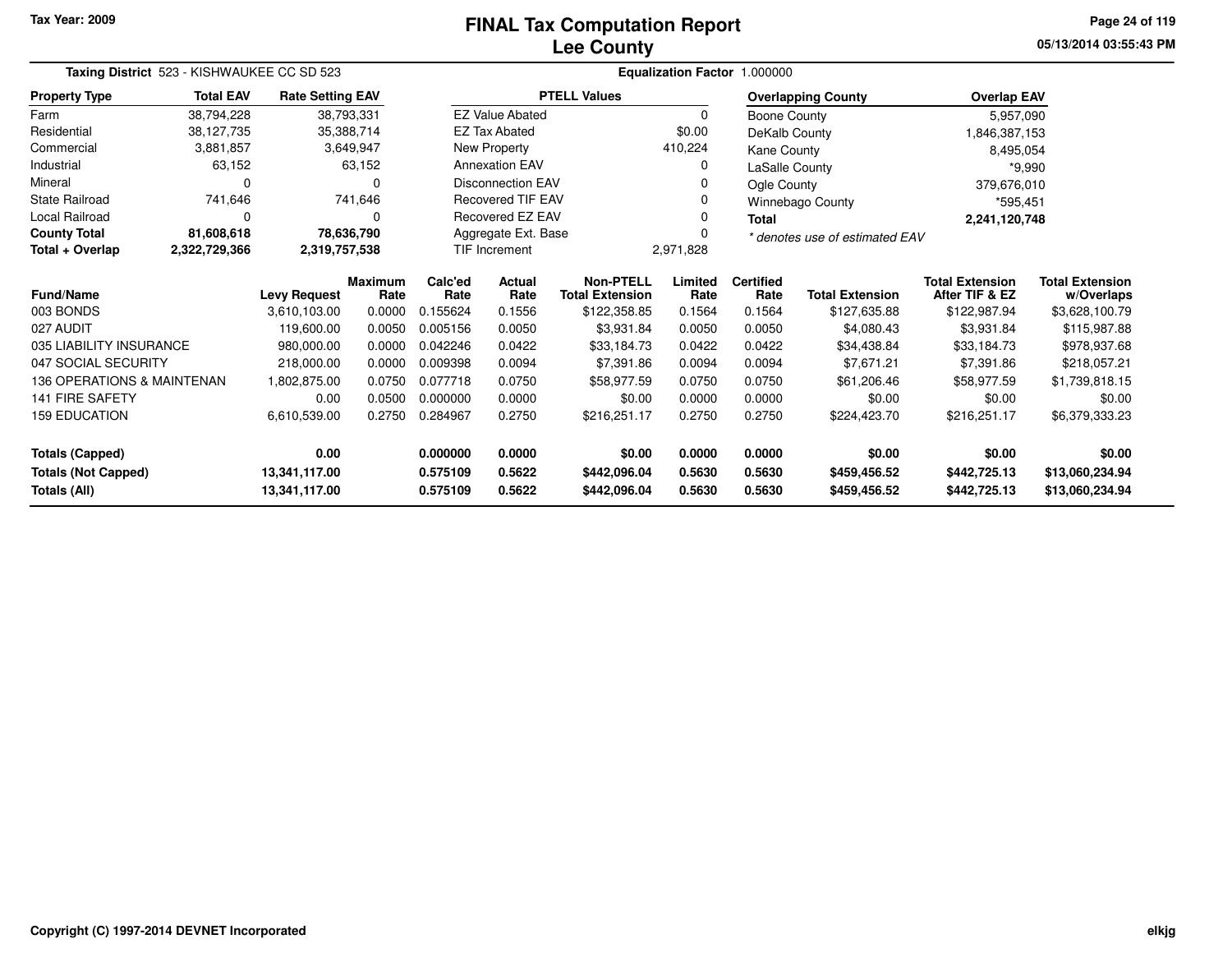## **Lee CountyFINAL Tax Computation Report**

**05/13/2014 03:55:43 PM Page 25 of 119**

| Taxing District 600 - LEE COUNTY           |                  |                         |                |                      |                          |                          |                  | <b>Equalization Factor 1.000000</b> |                          |                          |                          |  |
|--------------------------------------------|------------------|-------------------------|----------------|----------------------|--------------------------|--------------------------|------------------|-------------------------------------|--------------------------|--------------------------|--------------------------|--|
| <b>Property Type</b>                       | <b>Total EAV</b> | <b>Rate Setting EAV</b> |                |                      |                          | <b>PTELL Values</b>      |                  |                                     |                          |                          |                          |  |
| Farm                                       | 165,738,532      | 165.681.757             |                |                      | <b>EZ Value Abated</b>   |                          | 7,088,695        |                                     |                          |                          |                          |  |
| Residential                                | 365,645,759      | 362,058,145             |                |                      | <b>EZ Tax Abated</b>     |                          | \$53,994.53      |                                     |                          |                          |                          |  |
| Commercial                                 | 80,414,634       | 74,001,449              |                |                      | New Property             |                          | 6,666,793        |                                     |                          |                          |                          |  |
| Industrial                                 | 56,154,102       | 51,202,448              |                |                      | <b>Annexation EAV</b>    |                          |                  |                                     |                          |                          |                          |  |
| Mineral                                    | $\Omega$         |                         | 0              |                      | <b>Disconnection EAV</b> |                          |                  |                                     |                          |                          |                          |  |
| <b>State Railroad</b>                      | 5,351,483        |                         | 5,351,483      |                      | <b>Recovered TIF EAV</b> |                          |                  |                                     |                          |                          |                          |  |
| Local Railroad                             | 15,755           |                         | 15,755         |                      | Recovered EZ EAV         |                          | 1,710,919        |                                     |                          |                          |                          |  |
| <b>County Total</b>                        | 673,320,265      | 658,311,037             |                |                      | Aggregate Ext. Base      |                          | 4,945,627        |                                     |                          |                          |                          |  |
| Total + Overlap                            | 673,320,265      | 658,311,037             |                |                      | TIF Increment            |                          | 7,920,533        |                                     |                          |                          |                          |  |
|                                            |                  |                         | <b>Maximum</b> | Calc'ed              | <b>Actual</b>            | <b>Non-PTELL</b>         | Limited          | <b>Certified</b>                    |                          | <b>Total Extension</b>   | <b>Total Extension</b>   |  |
| <b>Fund/Name</b>                           |                  | <b>Levy Request</b>     | Rate           | Rate                 | Rate                     | <b>Total Extension</b>   | Rate             | Rate                                | <b>Total Extension</b>   | After TIF & EZ           | w/Overlaps               |  |
| 001 CORPORATE                              |                  | 1,608,975.00            | 0.0000         | 0.244410             | 0.2444                   | \$1,608,912.17           | 0.2325           | 0.2325                              | \$1,565,469.62           | \$1,530,573.16           | \$1,530,573.16           |  |
| 005 I.M.R.F.                               |                  | 600,000.00              | 0.0000         | 0.091142             | 0.0911                   | \$599,721.35             | 0.0911           | 0.0911                              | \$613,394.76             | \$599,721.35             | \$599,721.35             |  |
| 006 HIGHWAY                                |                  | 610,000.00              | 0.2000         | 0.092661             | 0.0927                   | \$610,254.33             | 0.0927           | 0.0927                              | \$624,167.89             | \$610,254.33             | \$610,254.33             |  |
| 008 BRIDGE                                 |                  | 230,000.00              | 0.2500         | 0.034938             | 0.0349                   | \$229,750.55             | 0.0349           | 0.0349                              | \$234,988.77             | \$229,750.55             | \$229,750.55             |  |
| 020 TUBERCULOSIS SANATARIU                 |                  | 33,000.00               | 0.0750         | 0.005013             | 0.0050                   | \$32,915.55              | 0.0050           | 0.0050                              | \$33,666.01              | \$32,915.55              | \$32,915.55              |  |
| 021 FEDERAL AID HIGHWAY MAT                |                  | 290,000.00              | 0.0500         | 0.044052             | 0.0441                   | \$290,315.17             | 0.0441           | 0.0441                              | \$296,934.24             | \$290,315.17             | \$290,315.17             |  |
| 022 COUNTY HEALTH DEPARTMI                 |                  | 556,000.00              | 0.1000         | 0.084459             | 0.0845                   | \$556,272.83             | 0.0693           | 0.0693                              | \$466,610.94             | \$456,209.55             | \$456,209.55             |  |
| 035 LIABILITY INSURANCE                    |                  | 280,000.00              | 0.0000         | 0.042533             | 0.0425                   | \$279,782.19             | 0.0425           | 0.0425                              | \$286,161.11             | \$279,782.19             | \$279,782.19             |  |
| 047 SOCIAL SECURITY                        |                  | 638,000.00              | 0.0000         | 0.096915             | 0.0969                   | \$637,903.39             | 0.0969           | 0.0969                              | \$652,447.34             | \$637,903.39             | \$637,903.39             |  |
| 053 EXTENSION EDUCATION                    |                  | 137,860.00              | 0.0500         | 0.020942             | 0.0209                   | \$137,587.01             | 0.0209           | 0.0209                              | \$140,723.94             | \$137,587.01             | \$137,587.01             |  |
| 055 VETERANS ASSISTANCE                    |                  | 75,000.00               | 0.0400         | 0.011393             | 0.0114                   | \$75,047.46              | 0.0114           | 0.0114                              | \$76,758.51              | \$75,047.46              | \$75,047.46              |  |
| 142 SENIOR CITIZENS SOCIAL S               |                  | 134,000.00              | 0.0250         | 0.020355             | 0.0204                   | \$134,295.45             | 0.0204           | 0.0204                              | \$137,357.33             | \$134,295.45             | \$134,295.45             |  |
| <b>Totals (Capped)</b>                     |                  | 5,192,835.00            |                | 0.788813             | 0.7888                   | \$5,192,757.45           | 0.7617           | 0.7617                              | \$5,128,680.46           | \$5,014,355.16           | \$5,014,355.16           |  |
| <b>Totals (Not Capped)</b><br>Totals (All) |                  | 0.00<br>5,192,835.00    |                | 0.000000<br>0.788813 | 0.0000<br>0.7888         | \$0.00<br>\$5,192,757.45 | 0.0000<br>0.7617 | 0.0000<br>0.7617                    | \$0.00<br>\$5,128,680.46 | \$0.00<br>\$5,014,355.16 | \$0.00<br>\$5,014,355.16 |  |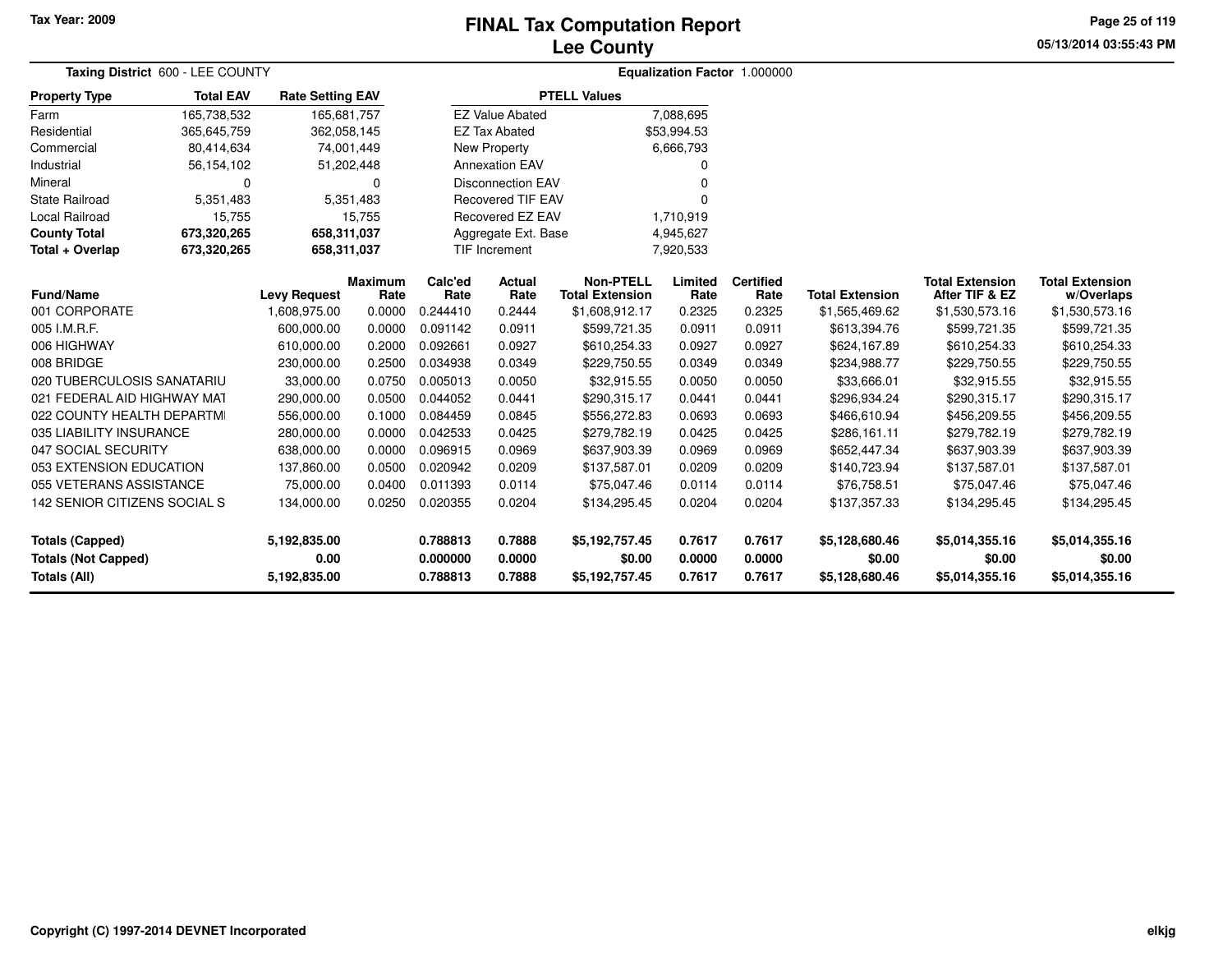# **Lee CountyFINAL Tax Computation Report**

**05/13/2014 03:55:43 PM Page 26 of 119**

| Taxing District 601 - ALTO TOWNSHIP                                         |                  |                                  |                           |                                  |                            |                                                           |                            | Equalization Factor 1.000000       |                                       |                                                         |                                                     |
|-----------------------------------------------------------------------------|------------------|----------------------------------|---------------------------|----------------------------------|----------------------------|-----------------------------------------------------------|----------------------------|------------------------------------|---------------------------------------|---------------------------------------------------------|-----------------------------------------------------|
| <b>Property Type</b>                                                        | <b>Total EAV</b> | <b>Rate Setting EAV</b>          |                           |                                  |                            | <b>PTELL Values</b>                                       |                            |                                    |                                       |                                                         |                                                     |
| Farm                                                                        | 7,125,144        |                                  | 7,125,144                 |                                  | <b>EZ Value Abated</b>     |                                                           |                            |                                    |                                       |                                                         |                                                     |
| Residential                                                                 | 8,244,205        |                                  | 8,244,205                 |                                  | <b>EZ Tax Abated</b>       |                                                           | \$0.00                     |                                    |                                       |                                                         |                                                     |
| Commercial                                                                  | 838,209,39       |                                  | 1,209,838                 |                                  | New Property               |                                                           | 125,780                    |                                    |                                       |                                                         |                                                     |
| Industrial                                                                  | 62,263           |                                  | 62,263                    |                                  | <b>Annexation EAV</b>      |                                                           | 0                          |                                    |                                       |                                                         |                                                     |
| Mineral                                                                     |                  |                                  |                           |                                  | <b>Disconnection EAV</b>   |                                                           |                            |                                    |                                       |                                                         |                                                     |
| State Railroad                                                              | 705,912          |                                  | 705,912                   |                                  | Recovered TIF EAV          |                                                           |                            |                                    |                                       |                                                         |                                                     |
| Local Railroad                                                              |                  |                                  | O                         |                                  | Recovered EZ EAV           |                                                           | ŋ                          |                                    |                                       |                                                         |                                                     |
| <b>County Total</b>                                                         | 17,347,362       |                                  | 17,347,362                |                                  | Aggregate Ext. Base        |                                                           | 50,124                     |                                    |                                       |                                                         |                                                     |
| Total + Overlap                                                             | 17,347,362       |                                  | 17,347,362                |                                  | TIF Increment              |                                                           | 0                          |                                    |                                       |                                                         |                                                     |
| Fund/Name<br>001 CORPORATE                                                  |                  | <b>Levy Request</b><br>52,630.00 | Maximum<br>Rate<br>0.4300 | Calc'ed<br>Rate<br>0.303389      | Actual<br>Rate<br>0.3034   | <b>Non-PTELL</b><br><b>Total Extension</b><br>\$52,631.90 | Limited<br>Rate<br>0.2914  | <b>Certified</b><br>Rate<br>0.2914 | <b>Total Extension</b><br>\$50,550.21 | <b>Total Extension</b><br>After TIF & EZ<br>\$50,550.21 | <b>Total Extension</b><br>w/Overlaps<br>\$50,550.21 |
| <b>Totals (Capped)</b><br><b>Totals (Not Capped)</b><br><b>Totals (All)</b> |                  | 52,630.00<br>0.00<br>52,630.00   |                           | 0.303389<br>0.000000<br>0.303389 | 0.3034<br>0.0000<br>0.3034 | \$52,631.90<br>\$0.00<br>\$52,631.90                      | 0.2914<br>0.0000<br>0.2914 | 0.2914<br>0.0000<br>0.2914         | \$50,550.21<br>\$0.00<br>\$50,550.21  | \$50,550.21<br>\$0.00<br>\$50,550.21                    | \$50,550.21<br>\$0.00<br>\$50,550.21                |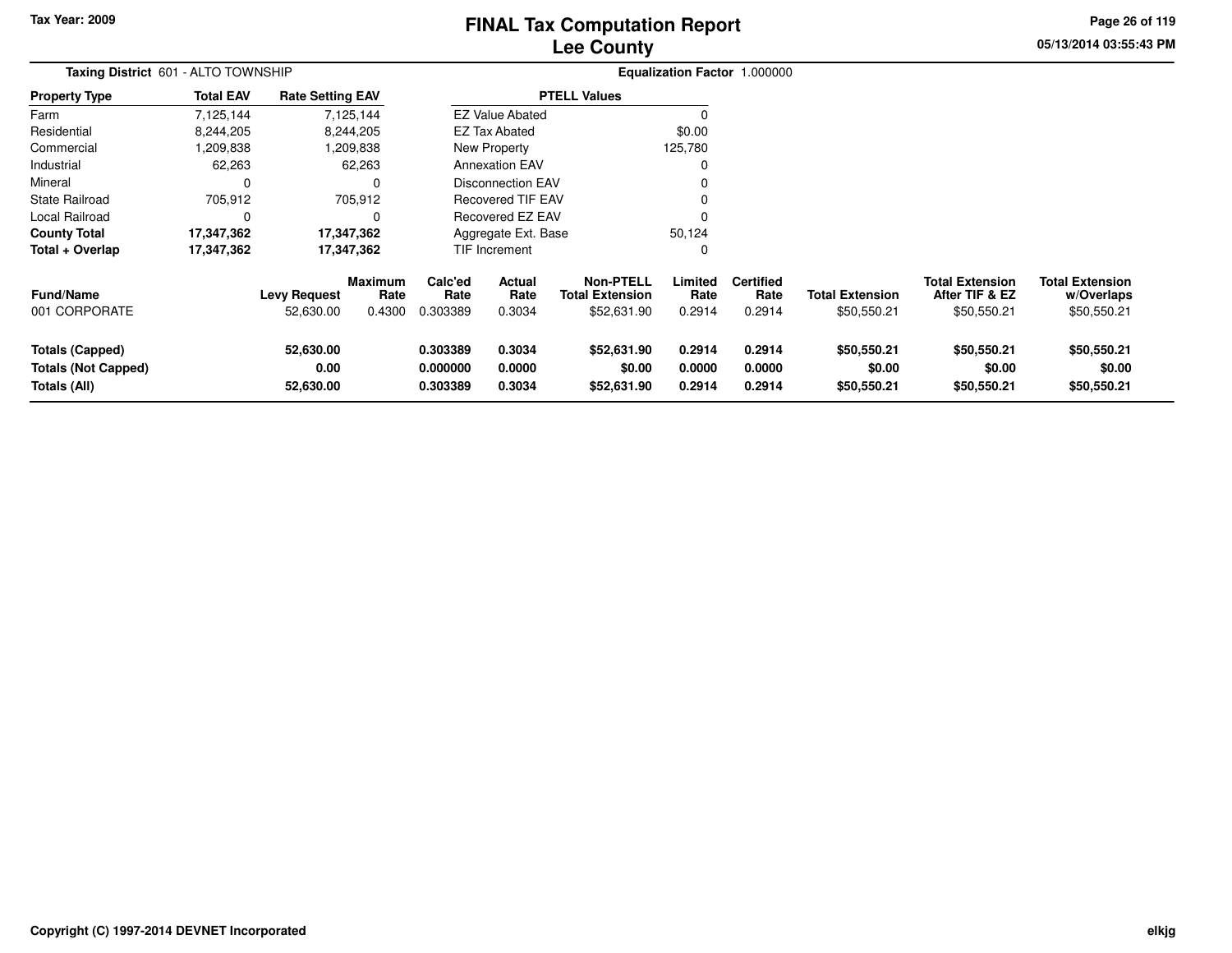# **Lee CountyFINAL Tax Computation Report**

**05/13/2014 03:55:43 PM Page 27 of 119**

| Taxing District 601RB - ALTO TWP ROAD/BRIDGE                    |                                                                       |                     |                                      | Equalization Factor 1.000000 |                        |                                            |                  |                          |                                 |                                          |                                      |  |
|-----------------------------------------------------------------|-----------------------------------------------------------------------|---------------------|--------------------------------------|------------------------------|------------------------|--------------------------------------------|------------------|--------------------------|---------------------------------|------------------------------------------|--------------------------------------|--|
| <b>Property Type</b>                                            | <b>Total EAV</b><br><b>Rate Setting EAV</b><br>7,125,144<br>7,125,144 |                     |                                      |                              |                        | <b>PTELL Values</b>                        |                  |                          | <b>Road and Bridge Transfer</b> |                                          |                                      |  |
| Farm                                                            |                                                                       |                     |                                      |                              | <b>EZ Value Abated</b> |                                            |                  | <b>Municipality</b>      |                                 | <b>Fund</b>                              | <b>Amount Extended</b>               |  |
| Residential                                                     | 8,244,205                                                             |                     | 8,244,205                            |                              | <b>EZ Tax Abated</b>   |                                            | \$0.00           |                          |                                 |                                          |                                      |  |
| Commercial                                                      | ,209,838                                                              |                     | 1,209,838                            |                              | <b>New Property</b>    |                                            | 125,780          |                          | 711 - VILLAGE OF STEWARD        | 007                                      | \$2,710.24                           |  |
| Industrial                                                      | 62,263                                                                |                     | 62,263                               |                              | <b>Annexation EAV</b>  |                                            |                  | <b>Total</b>             |                                 |                                          | \$2,710.24                           |  |
| Mineral                                                         | $\Omega$                                                              |                     | <b>Disconnection EAV</b><br>$\Omega$ |                              |                        |                                            |                  |                          |                                 |                                          |                                      |  |
| <b>State Railroad</b>                                           | 705,912<br>705,912                                                    |                     |                                      | <b>Recovered TIF EAV</b>     |                        |                                            |                  |                          |                                 |                                          |                                      |  |
| Local Railroad                                                  | 0<br>0                                                                |                     |                                      |                              | Recovered EZ EAV       |                                            |                  |                          |                                 |                                          |                                      |  |
| <b>County Total</b>                                             | 17,347,362<br>17,347,362                                              |                     |                                      |                              | Aggregate Ext. Base    |                                            | 57,063           |                          |                                 |                                          |                                      |  |
| Total + Overlap                                                 | 17,347,362                                                            | 17,347,362          |                                      | TIF Increment                |                        | 0                                          |                  |                          |                                 |                                          |                                      |  |
| <b>Fund/Name</b>                                                |                                                                       | <b>Levy Request</b> | <b>Maximum</b><br>Rate               | Calc'ed<br>Rate              | Actual<br>Rate         | <b>Non-PTELL</b><br><b>Total Extension</b> | Limited<br>Rate  | <b>Certified</b><br>Rate | <b>Total Extension</b>          | <b>Total Extension</b><br>After TIF & EZ | <b>Total Extension</b><br>w/Overlaps |  |
| 007 ROAD & BRIDGE                                               |                                                                       | 27,526.00           | 0.6600                               | 0.158675                     | 0.1587                 | \$27,530.26                                | 0.1524           | 0.1524                   | \$26,437.38                     | \$26,437.38                              | \$26,437.38                          |  |
| 009 PERMANENT ROAD                                              |                                                                       | 26,545.00           | 0.2500                               | 0.153020                     | 0.1530                 | \$26,541.46                                | 0.1469           | 0.1469                   | \$25,483.27                     | \$25,483.27                              | \$25,483.27                          |  |
| 010 EQUIPMENT & BUILDING                                        |                                                                       | 5,844.00            | 0.1000                               | 0.033688                     | 0.0337                 | \$5,846.06                                 | 0.0324           | 0.0324                   | \$5,620.55                      | \$5,620.55                               | \$5,620.55                           |  |
| <b>Totals (Capped)</b><br>59,915.00                             |                                                                       | 0.345383            | 0.3454                               | \$59,917.78                  | 0.3317                 | 0.3317                                     | \$57,541.20      | \$57,541.20              | \$57,541.20                     |                                          |                                      |  |
| <b>Totals (Not Capped)</b><br>0.00<br>Totals (All)<br>59,915.00 |                                                                       |                     | 0.000000<br>0.345383                 | 0.0000<br>0.3454             | \$0.00<br>\$59,917.78  | 0.0000<br>0.3317                           | 0.0000<br>0.3317 | \$0.00<br>\$57,541.20    | \$0.00<br>\$57,541.20           | \$0.00<br>\$57,541.20                    |                                      |  |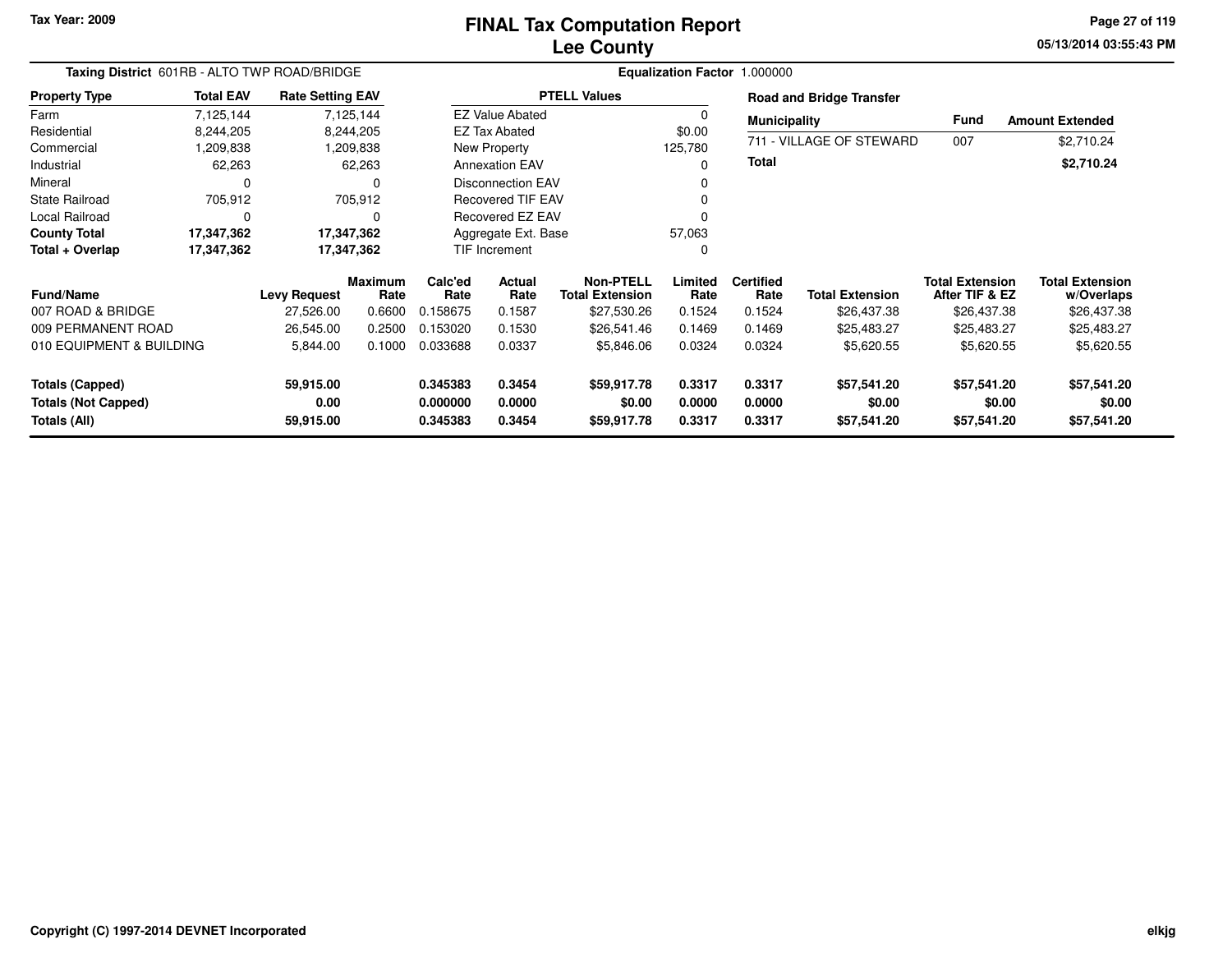# **Lee CountyFINAL Tax Computation Report**

**05/13/2014 03:55:43 PM Page 28 of 119**

| Taxing District 602 - AMBOY TOWNSHIP                                 |                  |                                  |                           |                                  |                            |                                                           |                            | Equalization Factor 1.000000       |                                       |                                                         |                                                     |
|----------------------------------------------------------------------|------------------|----------------------------------|---------------------------|----------------------------------|----------------------------|-----------------------------------------------------------|----------------------------|------------------------------------|---------------------------------------|---------------------------------------------------------|-----------------------------------------------------|
| <b>Property Type</b>                                                 | <b>Total EAV</b> | <b>Rate Setting EAV</b>          |                           |                                  |                            | <b>PTELL Values</b>                                       |                            |                                    |                                       |                                                         |                                                     |
| Farm                                                                 | 6,312,206        |                                  | 6,310,963                 |                                  | <b>EZ Value Abated</b>     |                                                           |                            |                                    |                                       |                                                         |                                                     |
| Residential                                                          | 25,368,790       |                                  | 25,368,790                |                                  | <b>EZ Tax Abated</b>       |                                                           | \$0.00                     |                                    |                                       |                                                         |                                                     |
| Commercial                                                           | 5,313,818        |                                  | 5,313,818                 |                                  | New Property               |                                                           | 405,549                    |                                    |                                       |                                                         |                                                     |
| Industrial                                                           | 6,373,311        |                                  | 6,373,311                 |                                  | <b>Annexation EAV</b>      |                                                           |                            |                                    |                                       |                                                         |                                                     |
| Mineral                                                              | 0                |                                  | 0                         |                                  | <b>Disconnection EAV</b>   |                                                           |                            |                                    |                                       |                                                         |                                                     |
| <b>State Railroad</b>                                                | $\Omega$         |                                  | 0                         |                                  | <b>Recovered TIF EAV</b>   |                                                           |                            |                                    |                                       |                                                         |                                                     |
| Local Railroad                                                       | 1,800            |                                  | 1,800                     |                                  | Recovered EZ EAV           |                                                           |                            |                                    |                                       |                                                         |                                                     |
| <b>County Total</b>                                                  | 43,369,925       |                                  | 43,368,682                |                                  | Aggregate Ext. Base        |                                                           | 91,314                     |                                    |                                       |                                                         |                                                     |
| Total + Overlap                                                      | 43,369,925       |                                  | 43,368,682                |                                  | TIF Increment              |                                                           | 1,243                      |                                    |                                       |                                                         |                                                     |
| <b>Fund/Name</b><br>001 CORPORATE                                    |                  | <b>Levy Request</b><br>65,645.00 | Maximum<br>Rate<br>0.2500 | Calc'ed<br>Rate<br>0.151365      | Actual<br>Rate<br>0.1514   | <b>Non-PTELL</b><br><b>Total Extension</b><br>\$65,660.18 | Limited<br>Rate<br>0.1470  | <b>Certified</b><br>Rate<br>0.1470 | <b>Total Extension</b><br>\$63,753.79 | <b>Total Extension</b><br>After TIF & EZ<br>\$63,751.96 | <b>Total Extension</b><br>w/Overlaps<br>\$63,751.96 |
| 054 GENERAL ASSISTANCE                                               |                  | 29,355.00                        | 0.1000                    | 0.067687                         | 0.0677                     | \$29,360.60                                               | 0.0658                     | 0.0658                             | \$28,537.41                           | \$28,536.59                                             | \$28,536.59                                         |
| <b>Totals (Capped)</b><br><b>Totals (Not Capped)</b><br>Totals (All) |                  | 95,000.00<br>0.00<br>95,000.00   |                           | 0.219052<br>0.000000<br>0.219052 | 0.2191<br>0.0000<br>0.2191 | \$95,020.78<br>\$0.00<br>\$95,020.78                      | 0.2128<br>0.0000<br>0.2128 | 0.2128<br>0.0000<br>0.2128         | \$92,291.20<br>\$0.00<br>\$92,291.20  | \$92,288.55<br>\$0.00<br>\$92,288.55                    | \$92,288.55<br>\$0.00<br>\$92,288.55                |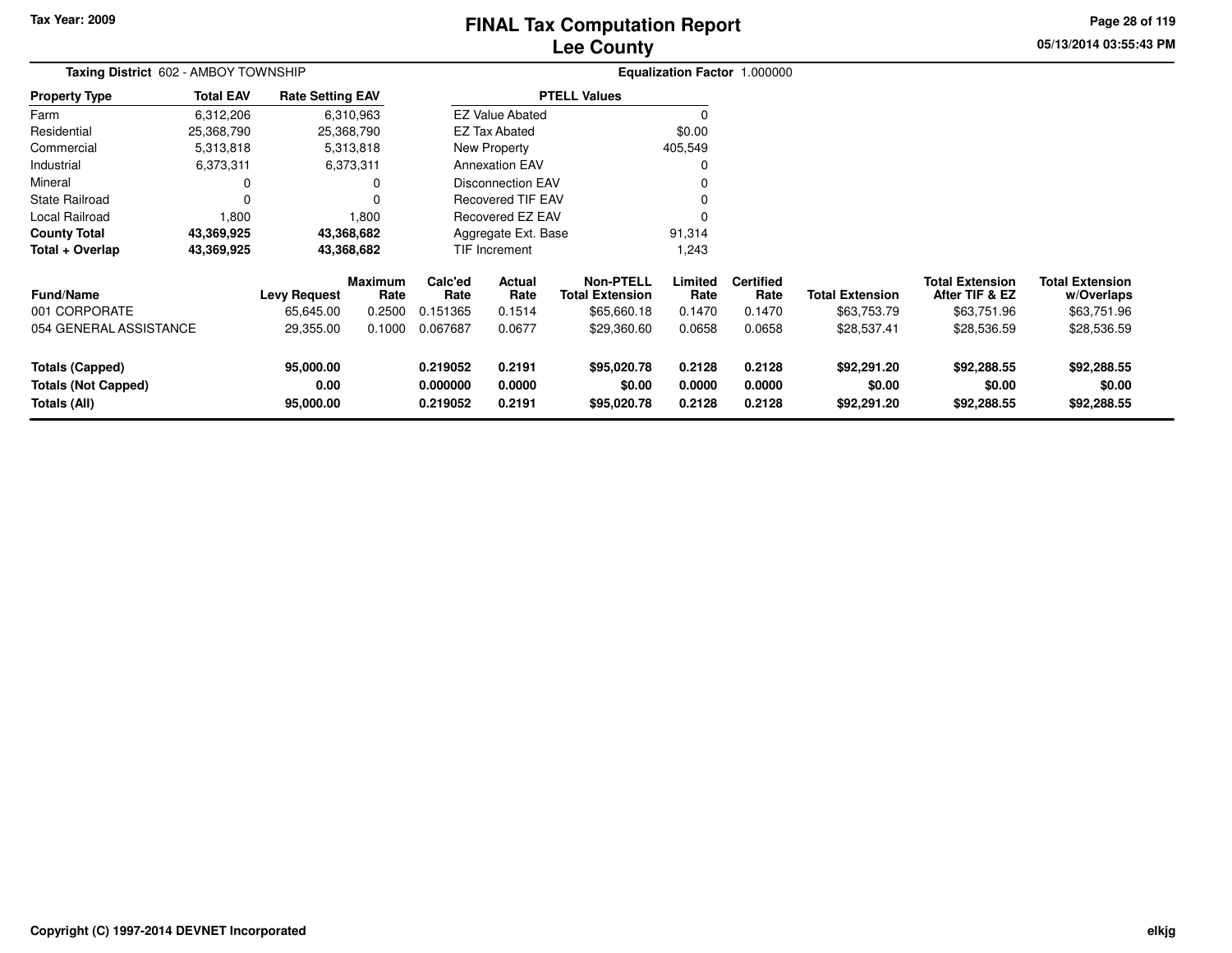## **Lee CountyFINAL Tax Computation Report**

**05/13/2014 03:55:43 PM Page 29 of 119**

| Taxing District 602RB - AMBOY TWP ROAD/BRIDGE<br><b>Rate Setting EAV</b> |                  |                     |                          | Equalization Factor 1.000000 |                          |                                            |                 |                          |                                 |                                          |                                      |
|--------------------------------------------------------------------------|------------------|---------------------|--------------------------|------------------------------|--------------------------|--------------------------------------------|-----------------|--------------------------|---------------------------------|------------------------------------------|--------------------------------------|
| <b>Property Type</b>                                                     | <b>Total EAV</b> |                     |                          |                              |                          | <b>PTELL Values</b>                        |                 |                          | <b>Road and Bridge Transfer</b> |                                          |                                      |
| Farm                                                                     | 6,312,206        |                     | 6,310,963                |                              | <b>EZ Value Abated</b>   |                                            | 0               | <b>Municipality</b>      |                                 | <b>Fund</b>                              | <b>Amount Extended</b>               |
| Residential                                                              | 25,368,790       | 25,368,790          |                          |                              | <b>EZ Tax Abated</b>     |                                            | \$0.00          |                          |                                 |                                          |                                      |
| Commercial                                                               | 5,313,818        |                     | 5,313,818                |                              | New Property             |                                            | 405,549         |                          | 701 - CITY OF AMBOY             | 007                                      | \$14,722.34                          |
| Industrial                                                               | 6,373,311        |                     | 6,373,311                |                              | <b>Annexation EAV</b>    |                                            | 0               | Total                    |                                 |                                          | \$14,722.34                          |
| Mineral                                                                  | 0                |                     | <b>Disconnection EAV</b> |                              | 0                        |                                            |                 |                          |                                 |                                          |                                      |
| State Railroad                                                           | $\Omega$         |                     |                          |                              | <b>Recovered TIF EAV</b> |                                            | 0               |                          |                                 |                                          |                                      |
| Local Railroad                                                           | 1,800            |                     | 1,800                    |                              | Recovered EZ EAV         |                                            |                 |                          |                                 |                                          |                                      |
| <b>County Total</b>                                                      | 43,369,925       | 43,368,682          |                          |                              | Aggregate Ext. Base      |                                            | 144,668         |                          |                                 |                                          |                                      |
| Total + Overlap                                                          | 43,369,925       | 43,368,682          |                          |                              | TIF Increment            |                                            | 1,243           |                          |                                 |                                          |                                      |
| <b>Fund/Name</b>                                                         |                  | <b>Levy Request</b> | <b>Maximum</b><br>Rate   | Calc'ed<br>Rate              | Actual<br>Rate           | <b>Non-PTELL</b><br><b>Total Extension</b> | Limited<br>Rate | <b>Certified</b><br>Rate | <b>Total Extension</b>          | <b>Total Extension</b><br>After TIF & EZ | <b>Total Extension</b><br>w/Overlaps |
| 007 ROAD & BRIDGE                                                        |                  | 52,417.00           | 0.6600                   | 0.120864                     | 0.1209                   | \$52,432.74                                | 0.1171          | 0.1171                   | \$50,786.18                     | \$50,784.73                              | \$50,784.73                          |
| 008 BRIDGE JOINT W/COUNTY                                                |                  | 10,500.00           | 0.2500                   | 0.024211                     | 0.0242                   | \$10,495.22                                | 0.0234          | 0.0234                   | \$10,148.56                     | \$10,148.27                              | \$10,148.27                          |
| 009 PERMANENT ROAD                                                       |                  | 71,485.00           | 0.2500                   | 0.164831                     | 0.1648                   | \$71,471.59                                | 0.1596          | 0.1596                   | \$69,218.40                     | \$69,216.42                              | \$69,216.42                          |
| 010 EQUIPMENT & BUILDING                                                 |                  | 10,000.00           | 0.1000                   | 0.023058                     | 0.0231                   | \$10,018.17                                | 0.0224          | 0.0224                   | \$9,714.86                      | \$9,714.58                               | \$9,714.58                           |
| 035 LIABILITY INSURANCE                                                  |                  | 6,500.00            | 0.0000                   | 0.014988                     | 0.0150                   | \$6,505.30                                 | 0.0145          | 0.0145                   | \$6,288.64                      | \$6,288.46                               | \$6,288.46                           |
| <b>Totals (Capped)</b>                                                   |                  | 150,902.00          |                          | 0.347952                     | 0.3480                   | \$150,923.02                               | 0.3370          | 0.3370                   | \$146,156.64                    | \$146,152.46                             | \$146,152.46                         |
| <b>Totals (Not Capped)</b>                                               |                  | 0.00                |                          | 0.000000                     | 0.0000                   | \$0.00                                     | 0.0000          | 0.0000                   | \$0.00                          | \$0.00                                   | \$0.00                               |
| Totals (All)                                                             |                  | 150,902.00          |                          | 0.347952                     | 0.3480                   | \$150,923.02                               | 0.3370          | 0.3370                   | \$146,156.64                    | \$146,152.46                             | \$146,152.46                         |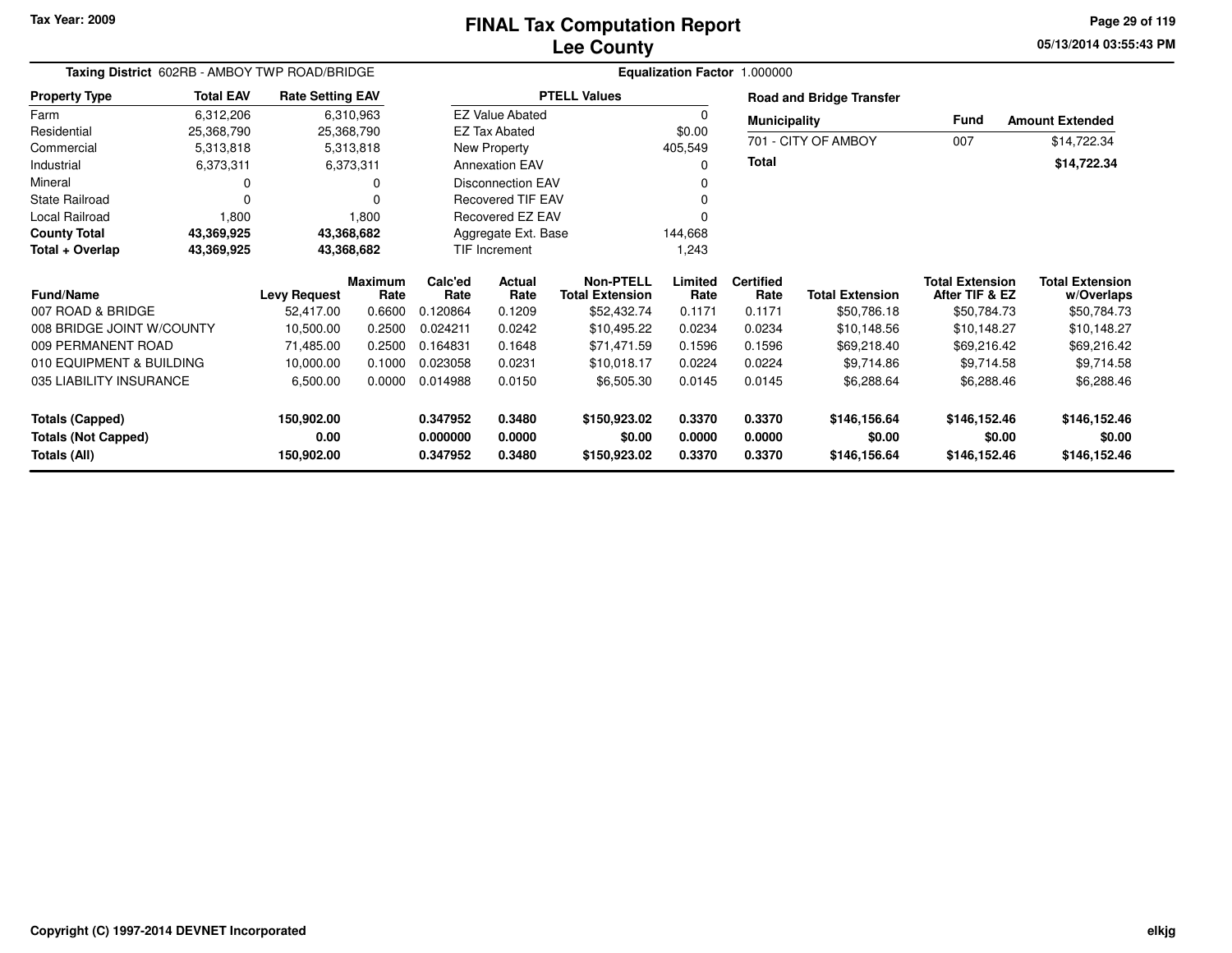# **Lee CountyFINAL Tax Computation Report**

**05/13/2014 03:55:43 PM Page 30 of 119**

| Taxing District 603 - ASHTON TOWNSHIP                                |                  |                                |                 | Equalization Factor 1.000000     |                            |                                            |                            |                            |                                      |                                          |                                      |
|----------------------------------------------------------------------|------------------|--------------------------------|-----------------|----------------------------------|----------------------------|--------------------------------------------|----------------------------|----------------------------|--------------------------------------|------------------------------------------|--------------------------------------|
| <b>Property Type</b>                                                 | <b>Total EAV</b> | <b>Rate Setting EAV</b>        |                 |                                  |                            | <b>PTELL Values</b>                        |                            |                            |                                      |                                          |                                      |
| Farm                                                                 | 3,750,762        |                                | 3,750,762       |                                  | <b>EZ Value Abated</b>     |                                            |                            |                            |                                      |                                          |                                      |
| Residential                                                          | 13,049,055       |                                | 13,049,055      |                                  | <b>EZ Tax Abated</b>       |                                            | \$0.00                     |                            |                                      |                                          |                                      |
| Commercial                                                           | 3,680,802        |                                | 3,680,802       |                                  | New Property               |                                            | 112,436                    |                            |                                      |                                          |                                      |
| Industrial                                                           | 5,632,207        |                                | 5,632,207       |                                  | <b>Annexation EAV</b>      |                                            |                            |                            |                                      |                                          |                                      |
| Mineral                                                              | 0                |                                | 0               |                                  | <b>Disconnection EAV</b>   |                                            |                            |                            |                                      |                                          |                                      |
| <b>State Railroad</b>                                                | 669,939          |                                | 669,939         |                                  | <b>Recovered TIF EAV</b>   |                                            |                            |                            |                                      |                                          |                                      |
| Local Railroad                                                       | 0                |                                | $\Omega$        |                                  | <b>Recovered EZ EAV</b>    |                                            |                            |                            |                                      |                                          |                                      |
| <b>County Total</b>                                                  | 26,782,765       |                                | 26,782,765      |                                  | Aggregate Ext. Base        |                                            | 42,065                     |                            |                                      |                                          |                                      |
| Total + Overlap                                                      | 26,782,765       |                                | 26,782,765      |                                  | <b>TIF Increment</b>       |                                            |                            |                            |                                      |                                          |                                      |
| <b>Fund/Name</b>                                                     |                  | <b>Levy Request</b>            | Maximum<br>Rate | Calc'ed<br>Rate                  | <b>Actual</b><br>Rate      | <b>Non-PTELL</b><br><b>Total Extension</b> | Limited<br>Rate            | <b>Certified</b><br>Rate   | <b>Total Extension</b>               | <b>Total Extension</b><br>After TIF & EZ | <b>Total Extension</b><br>w/Overlaps |
| 001 CORPORATE                                                        |                  | 36,974.00                      | 0.3400          | 0.138052                         | 0.1381                     | \$36,987.00                                | 0.1322                     | 0.1322                     | \$35,406.82                          | \$35,406.82                              | \$35,406.82                          |
| 054 GENERAL ASSISTANCE                                               |                  | 7,194.00                       | 0.1000          | 0.026861                         | 0.0269                     | \$7,204.56                                 | 0.0257                     | 0.0257                     | \$6,883.17                           | \$6,883.17                               | \$6,883.17                           |
| <b>Totals (Capped)</b><br><b>Totals (Not Capped)</b><br>Totals (All) |                  | 44,168.00<br>0.00<br>44,168.00 |                 | 0.164913<br>0.000000<br>0.164913 | 0.1650<br>0.0000<br>0.1650 | \$44,191.56<br>\$0.00<br>\$44,191.56       | 0.1579<br>0.0000<br>0.1579 | 0.1579<br>0.0000<br>0.1579 | \$42,289.99<br>\$0.00<br>\$42,289.99 | \$42,289.99<br>\$0.00<br>\$42,289.99     | \$42,289.99<br>\$0.00<br>\$42,289.99 |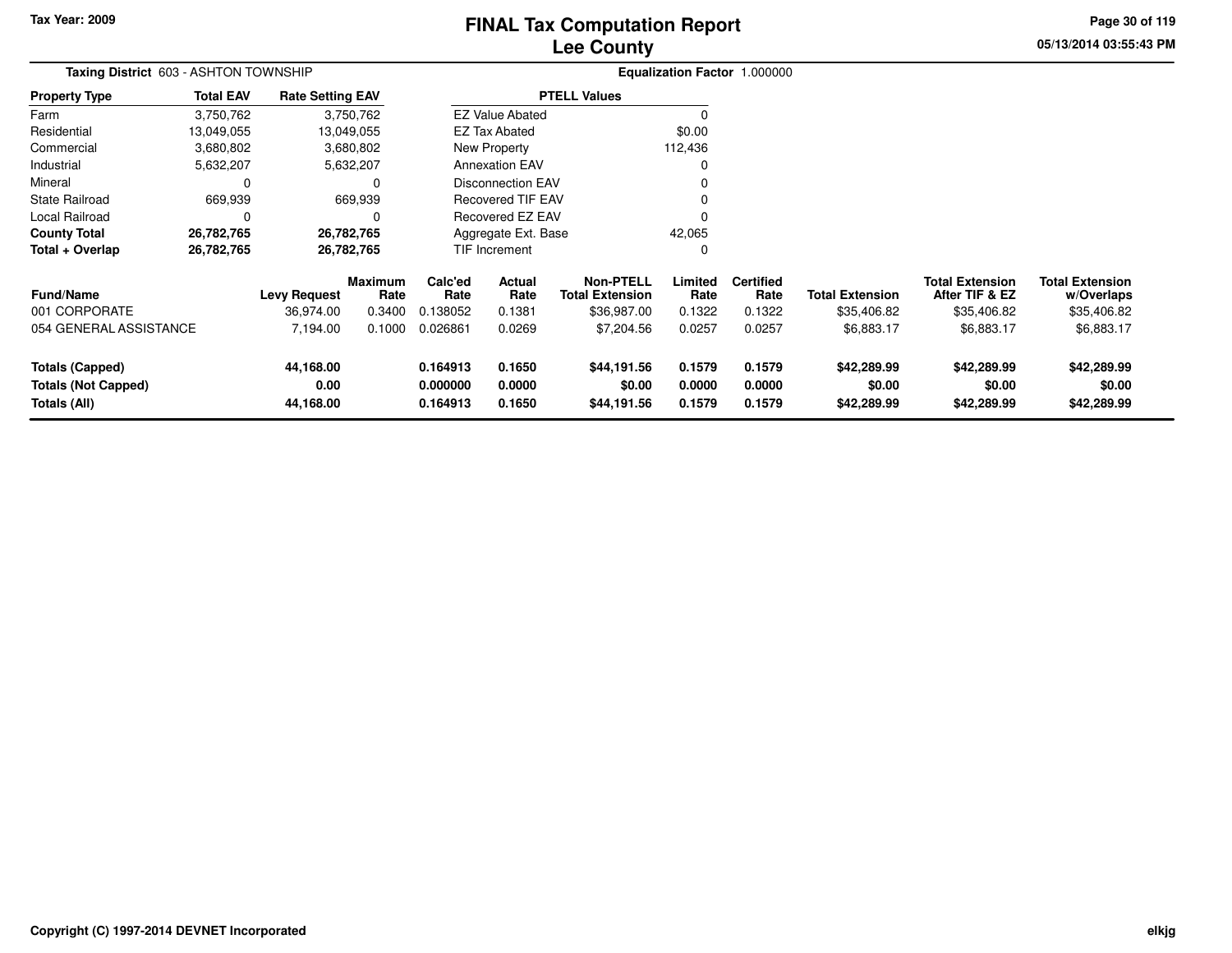**05/13/2014 03:55:43 PM Page 31 of 119**

| Taxing District 603RB - ASHTON TWP ROAD/BRIDGE                                                         |                         |                         |                                  |                            |                                      |                                     |                            | Equalization Factor 1.000000         |                                      |                                          |                                      |
|--------------------------------------------------------------------------------------------------------|-------------------------|-------------------------|----------------------------------|----------------------------|--------------------------------------|-------------------------------------|----------------------------|--------------------------------------|--------------------------------------|------------------------------------------|--------------------------------------|
| <b>Property Type</b>                                                                                   | <b>Total EAV</b>        | <b>Rate Setting EAV</b> |                                  |                            |                                      | <b>PTELL Values</b>                 |                            |                                      | <b>Road and Bridge Transfer</b>      |                                          |                                      |
| Farm                                                                                                   | 3,750,762               |                         | 3,750,762                        |                            | <b>EZ Value Abated</b>               |                                     | $\Omega$                   | <b>Municipality</b>                  |                                      | <b>Fund</b>                              | <b>Amount Extended</b>               |
| Residential<br>Commercial                                                                              | 13,049,055<br>3,680,802 | 13,049,055              | 3,680,802                        |                            | <b>EZ Tax Abated</b><br>New Property |                                     | \$0.00<br>112,436          |                                      | 702 - VILLAGE OF ASHTON              | 007                                      | \$9,493.11                           |
| Industrial                                                                                             | 5,632,207               |                         | 5,632,207                        |                            | <b>Annexation EAV</b>                |                                     | 0                          | <b>Total</b>                         |                                      |                                          | \$9,493.11                           |
| Mineral                                                                                                | 0                       |                         | 0                                |                            | <b>Disconnection EAV</b>             |                                     | 0                          |                                      |                                      |                                          |                                      |
| <b>State Railroad</b>                                                                                  | 669,939                 |                         | 669,939                          |                            | <b>Recovered TIF EAV</b>             |                                     |                            |                                      |                                      |                                          |                                      |
| Local Railroad                                                                                         | $\Omega$                |                         | $\Omega$                         |                            | Recovered EZ EAV                     |                                     | $\Omega$                   |                                      |                                      |                                          |                                      |
| <b>County Total</b>                                                                                    | 26,782,765              | 26,782,765              |                                  |                            | Aggregate Ext. Base                  |                                     | 87,057                     |                                      |                                      |                                          |                                      |
| Total + Overlap                                                                                        | 26,782,765              | 26,782,765              |                                  |                            | <b>TIF Increment</b>                 |                                     | 0                          |                                      |                                      |                                          |                                      |
| <b>Fund/Name</b>                                                                                       |                         | <b>Levy Request</b>     | <b>Maximum</b><br>Rate           | Calc'ed<br>Rate            | Actual<br>Rate                       | Non-PTELL<br><b>Total Extension</b> | Limited<br>Rate            | <b>Certified</b><br>Rate             | <b>Total Extension</b>               | <b>Total Extension</b><br>After TIF & EZ | <b>Total Extension</b><br>w/Overlaps |
| 007 ROAD & BRIDGE                                                                                      |                         | 40,916.00               | 0.6600                           | 0.152770                   | 0.1528                               | \$40,924.06                         | 0.1463                     | 0.1463                               | \$39,183.19                          | \$39,183.19                              | \$39,183.19                          |
| 008 BRIDGE JOINT W/COUNTY                                                                              |                         | 7,500.00                | 0.2500                           | 0.028003                   | 0.0280                               | \$7,499.17                          | 0.0268                     | 0.0268                               | \$7,177.78                           | \$7,177.78                               | \$7,177.78                           |
| 009 PERMANENT ROAD                                                                                     |                         | 34,500.00               | 0.2500                           | 0.128814                   | 0.1288                               | \$34,496.20                         | 0.1233                     | 0.1233                               | \$33,023.15                          | \$33,023.15                              | \$33,023.15                          |
| 010 EQUIPMENT & BUILDING                                                                               |                         | 8,493.00                | 0.1000                           | 0.031711                   | 0.0317                               | \$8,490.14                          | 0.0303                     | 0.0303                               | \$8,115.18                           | \$8,115.18                               | \$8,115.18                           |
| <b>Totals (Capped)</b><br>91,409.00<br><b>Totals (Not Capped)</b><br>0.00<br>Totals (All)<br>91,409.00 |                         |                         | 0.341298<br>0.000000<br>0.341298 | 0.3413<br>0.0000<br>0.3413 | \$91,409.57<br>\$0.00<br>\$91,409.57 | 0.3267<br>0.0000<br>0.3267          | 0.3267<br>0.0000<br>0.3267 | \$87,499.30<br>\$0.00<br>\$87,499.30 | \$87,499.30<br>\$0.00<br>\$87,499.30 | \$87,499.30<br>\$0.00<br>\$87,499.30     |                                      |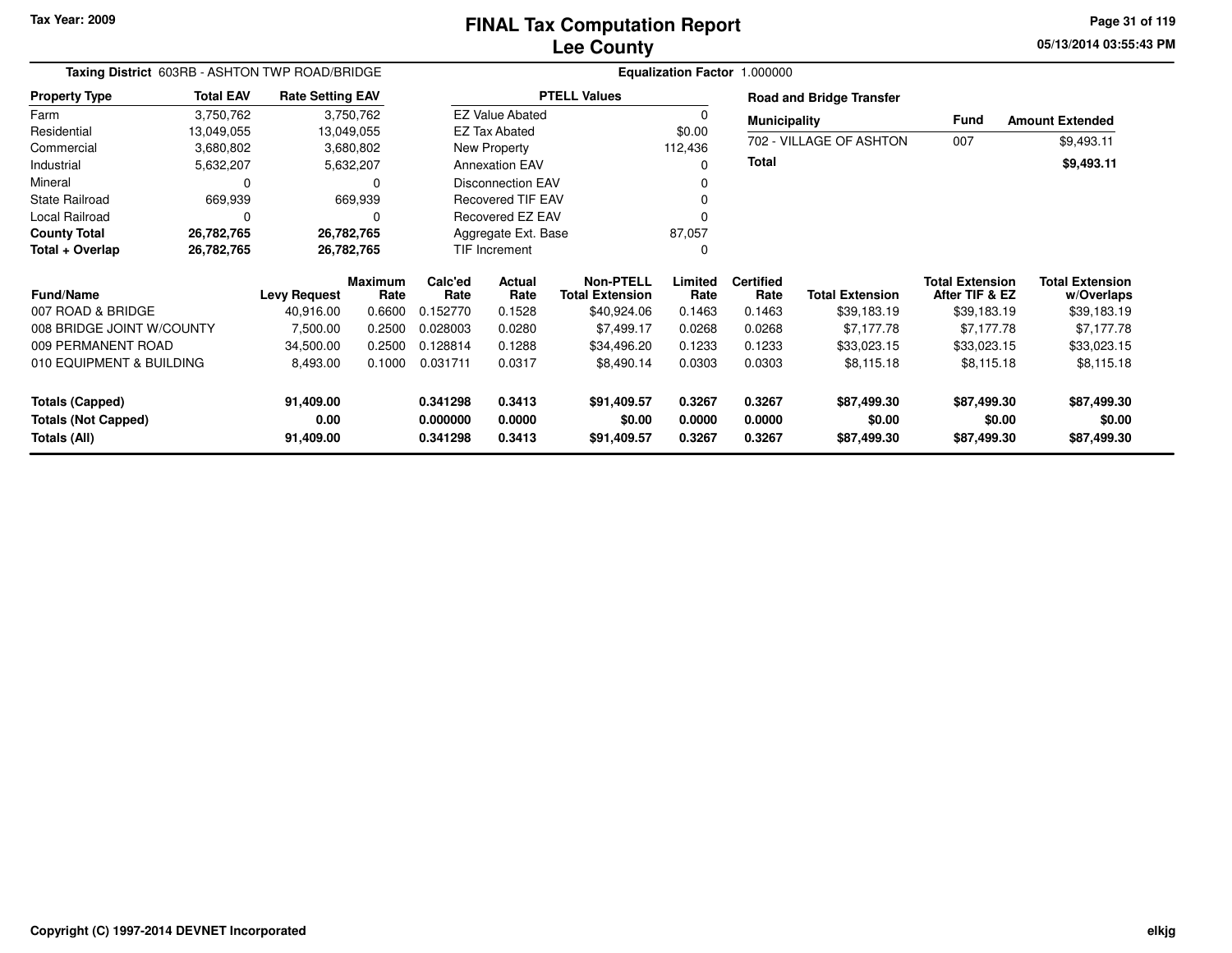**05/13/2014 03:55:43 PM Page 32 of 119**

| Taxing District 604 - BRADFORD TOWNSHIP                              | Equalization Factor 1.000000 |                                |                        |                                  |                            |                                            |                            |                            |                                      |                                          |                                      |
|----------------------------------------------------------------------|------------------------------|--------------------------------|------------------------|----------------------------------|----------------------------|--------------------------------------------|----------------------------|----------------------------|--------------------------------------|------------------------------------------|--------------------------------------|
| <b>Property Type</b>                                                 | <b>Total EAV</b>             | <b>Rate Setting EAV</b>        |                        |                                  |                            | <b>PTELL Values</b>                        |                            |                            |                                      |                                          |                                      |
| Farm                                                                 | 9,650,268                    |                                | 9,650,268              |                                  | <b>EZ Value Abated</b>     |                                            |                            |                            |                                      |                                          |                                      |
| Residential                                                          | 2,332,045                    |                                | 2,332,045              |                                  | <b>EZ Tax Abated</b>       |                                            | \$0.00                     |                            |                                      |                                          |                                      |
| Commercial                                                           | 2,412                        |                                | 2,412                  |                                  | New Property               |                                            | 37,810                     |                            |                                      |                                          |                                      |
| Industrial                                                           | 0                            |                                |                        |                                  | <b>Annexation EAV</b>      |                                            |                            |                            |                                      |                                          |                                      |
| Mineral                                                              | 0                            |                                |                        |                                  | <b>Disconnection EAV</b>   |                                            |                            |                            |                                      |                                          |                                      |
| <b>State Railroad</b>                                                | 0                            |                                |                        |                                  | <b>Recovered TIF EAV</b>   |                                            |                            |                            |                                      |                                          |                                      |
| <b>Local Railroad</b>                                                | 0                            |                                |                        | <b>Recovered EZ EAV</b>          |                            |                                            |                            |                            |                                      |                                          |                                      |
| <b>County Total</b>                                                  | 11,984,725                   |                                | 11,984,725             |                                  | Aggregate Ext. Base        |                                            | 28,061                     |                            |                                      |                                          |                                      |
| Total + Overlap                                                      | 11,984,725                   |                                | 11,984,725             |                                  | TIF Increment              |                                            |                            |                            |                                      |                                          |                                      |
| <b>Fund/Name</b>                                                     |                              | <b>Levy Request</b>            | <b>Maximum</b><br>Rate | Calc'ed<br>Rate                  | Actual<br>Rate             | <b>Non-PTELL</b><br><b>Total Extension</b> | Limited<br>Rate            | <b>Certified</b><br>Rate   | <b>Total Extension</b>               | <b>Total Extension</b><br>After TIF & EZ | <b>Total Extension</b><br>w/Overlaps |
| 001 CORPORATE                                                        |                              | 27,800.00                      | 0.4500                 | 0.231962                         | 0.2320                     | \$27,804.56                                | 0.2302                     | 0.2302                     | \$27,588.84                          | \$27,588.84                              | \$27,588.84                          |
| 027 AUDIT                                                            |                              | 585.00                         | 0.0050                 | 0.004881                         | 0.0049                     | \$587.25                                   | 0.0049                     | 0.0049                     | \$587.25                             | \$587.25                                 | \$587.25                             |
| <b>Totals (Capped)</b><br><b>Totals (Not Capped)</b><br>Totals (All) |                              | 28,385.00<br>0.00<br>28,385.00 |                        | 0.236843<br>0.000000<br>0.236843 | 0.2369<br>0.0000<br>0.2369 | \$28,391.81<br>\$0.00<br>\$28,391.81       | 0.2351<br>0.0000<br>0.2351 | 0.2351<br>0.0000<br>0.2351 | \$28,176.09<br>\$0.00<br>\$28,176.09 | \$28,176.09<br>\$0.00<br>\$28,176.09     | \$28,176.09<br>\$0.00<br>\$28,176.09 |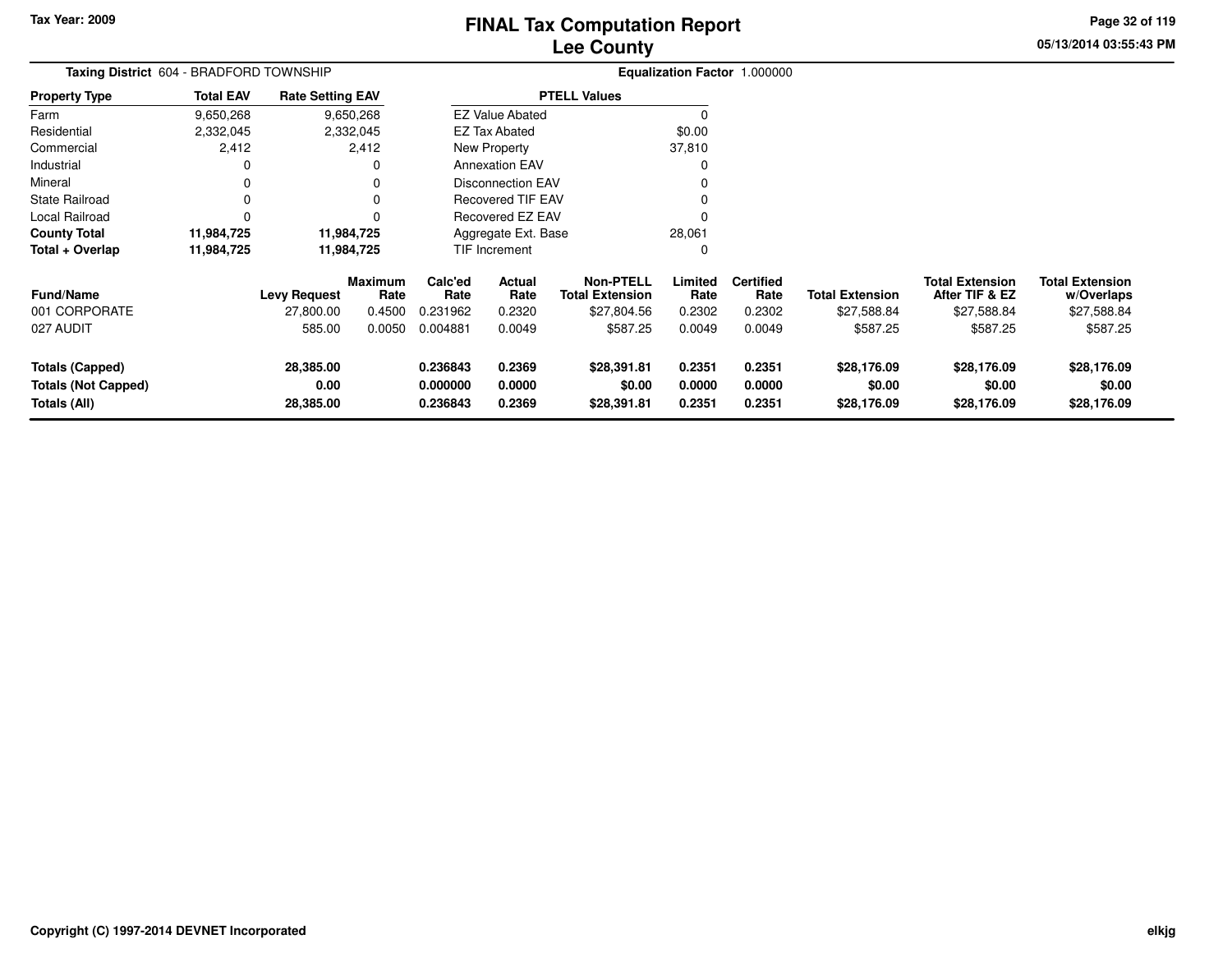**05/13/2014 03:55:43 PMPage 33 of 119**

# **Equalization Factor** 1.000000

|                      |                  | Taxing District 604RB - BRADFORD TWP ROAD/BRIDGE |                          | <b>Equalization Factor</b> |
|----------------------|------------------|--------------------------------------------------|--------------------------|----------------------------|
| <b>Property Type</b> | <b>Total EAV</b> | <b>Rate Setting EAV</b>                          | <b>PTELL Values</b>      |                            |
| Farm                 | 9,650,268        | 9,650,268                                        | <b>EZ Value Abated</b>   |                            |
| Residential          | 2,332,045        | 2,332,045                                        | EZ Tax Abated            | \$0.00                     |
| Commercial           | 2,412            | 2.412                                            | New Property             | 37,810                     |
| Industrial           |                  | 0                                                | <b>Annexation EAV</b>    |                            |
| Mineral              |                  | 0                                                | <b>Disconnection EAV</b> |                            |
| State Railroad       |                  |                                                  | Recovered TIF EAV        |                            |
| Local Railroad       |                  |                                                  | Recovered EZ EAV         | 0                          |
| <b>County Total</b>  | 11,984,725       | 11,984,725                                       | Aggregate Ext. Base      | 43.481                     |
| Total + Overlap      | 11,984,725       | 11,984,725                                       | <b>TIF Increment</b>     |                            |

| <b>Fund/Name</b>           | <b>Levy Request</b> | <b>Maximum</b><br>Rate | Calc'ed<br>Rate | <b>Actual</b><br>Rate | Non-PTELL<br><b>Total Extension</b> | Limited<br>Rate | <b>Certified</b><br>Rate | Total Extension | <b>Total Extension</b><br>After TIF & EZ | <b>Total Extension</b><br>w/Overlaps |
|----------------------------|---------------------|------------------------|-----------------|-----------------------|-------------------------------------|-----------------|--------------------------|-----------------|------------------------------------------|--------------------------------------|
| 007 ROAD & BRIDGE          | 12.180.00           | 0.6600                 | 0.101629        | 0.1016                | \$12.176.48                         | 0.1010          | 0.1010                   | \$12.104.57     | \$12.104.57                              | \$12,104.57                          |
| 008 BRIDGE JOINT W/ COUNTY | 8.480.00            | 0.2500                 | 0.070757        | 0.0708                | \$8,485.19                          | 0.0704          | 0.0704                   | \$8,437.25      | \$8.437.25                               | \$8,437.25                           |
| 009 PERMANENT ROAD         | 11.850.00           | 0.2500                 | 0.098876        | 0.0989                | \$11.852.89                         | 0.0983          | 0.0983                   | \$11.780.98     | \$11.780.98                              | \$11.780.98                          |
| 010 EQUIPMENT & BUILDING   | 10.400.00           | 0.1000                 | 0.086777        | 0.0868                | \$10,402.74                         | 0.0863          | 0.0863                   | \$10,342.82     | \$10.342.82                              | \$10,342.82                          |
| 090 ROAD DAMAGE            | 1.010.00            | 0.0330                 | 0.008427        | 0.0084                | \$1,006.72                          | 0.0083          | 0.0083                   | \$994.73        | \$994.73                                 | \$994.73                             |
| Totals (Capped)            | 43,920.00           |                        | 0.366466        | 0.3665                | \$43,924.02                         | 0.3643          | 0.3643                   | \$43,660.35     | \$43,660.35                              | \$43,660.35                          |
| <b>Totals (Not Capped)</b> | 0.00                |                        | 0.000000        | 0.0000                | \$0.00                              | 0.0000          | 0.0000                   | \$0.00          | \$0.00                                   | \$0.00                               |
| Totals (All)               | 43,920.00           |                        | 0.366466        | 0.3665                | \$43,924.02                         | 0.3643          | 0.3643                   | \$43,660.35     | \$43,660.35                              | \$43,660.35                          |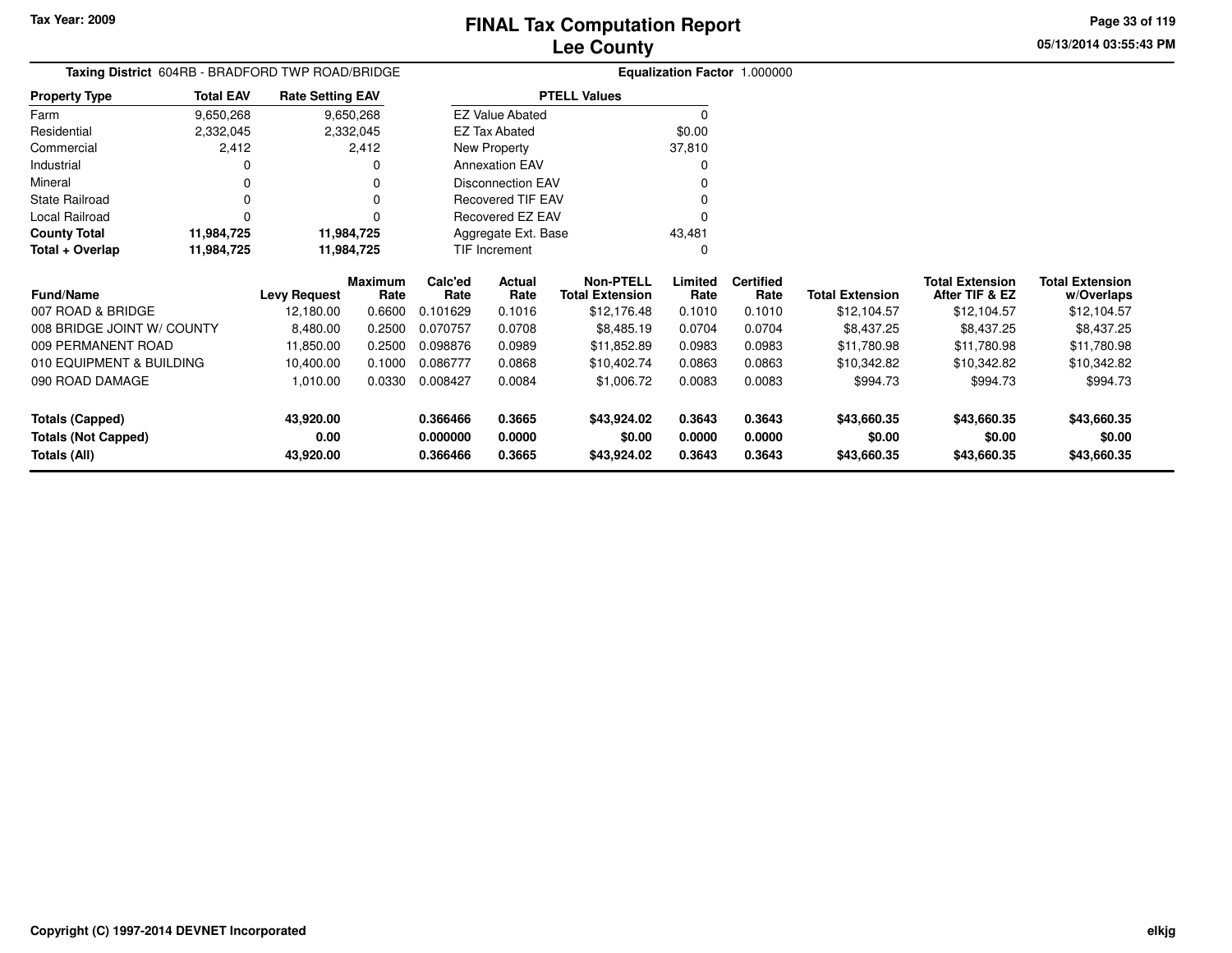**05/13/2014 03:55:43 PM Page 34 of 119**

| Taxing District 605 - BROOKLYN TOWNSHIP                              |                  |                                |                 | Equalization Factor 1.000000     |                            |                                            |                            |                            |                                      |                                          |                                      |
|----------------------------------------------------------------------|------------------|--------------------------------|-----------------|----------------------------------|----------------------------|--------------------------------------------|----------------------------|----------------------------|--------------------------------------|------------------------------------------|--------------------------------------|
| <b>Property Type</b>                                                 | <b>Total EAV</b> | <b>Rate Setting EAV</b>        |                 |                                  |                            | <b>PTELL Values</b>                        |                            |                            |                                      |                                          |                                      |
| Farm                                                                 | 11,036,891       |                                | 11,036,891      |                                  | <b>EZ Value Abated</b>     |                                            | 0                          |                            |                                      |                                          |                                      |
| Residential                                                          | 7,887,064        |                                | 7,887,064       |                                  | EZ Tax Abated              |                                            | \$0.00                     |                            |                                      |                                          |                                      |
| Commercial                                                           | 583,553          |                                | 583,553         |                                  | New Property               |                                            | 207,556                    |                            |                                      |                                          |                                      |
| Industrial                                                           | 116,683          |                                | 116,683         |                                  | <b>Annexation EAV</b>      |                                            | 0                          |                            |                                      |                                          |                                      |
| Mineral                                                              | 0                |                                | 0               |                                  | <b>Disconnection EAV</b>   |                                            | O                          |                            |                                      |                                          |                                      |
| <b>State Railroad</b>                                                | 0                |                                | 0               |                                  | <b>Recovered TIF EAV</b>   |                                            |                            |                            |                                      |                                          |                                      |
| Local Railroad                                                       | 2,965            |                                | 2,965           |                                  | Recovered EZ EAV           |                                            |                            |                            |                                      |                                          |                                      |
| <b>County Total</b>                                                  | 19,627,156       |                                | 19,627,156      |                                  | Aggregate Ext. Base        |                                            | 53,557                     |                            |                                      |                                          |                                      |
| Total + Overlap                                                      | 19,627,156       |                                | 19,627,156      |                                  | TIF Increment              |                                            | 0                          |                            |                                      |                                          |                                      |
| <b>Fund/Name</b>                                                     |                  | Levy Request                   | Maximum<br>Rate | Calc'ed<br>Rate                  | Actual<br>Rate             | <b>Non-PTELL</b><br><b>Total Extension</b> | Limited<br>Rate            | <b>Certified</b><br>Rate   | <b>Total Extension</b>               | <b>Total Extension</b><br>After TIF & EZ | <b>Total Extension</b><br>w/Overlaps |
| 001 CORPORATE                                                        |                  | 57,700.00                      | 0.4300          | 0.293980                         | 0.2940                     | \$57,703.84                                | 0.2747                     | 0.2747                     | \$53,915.80                          | \$53,915.80                              | \$53,915.80                          |
| 035 LIABILITY INSURANCE                                              |                  | 300.00                         | 0.0000          | 0.001529                         | 0.0015                     | \$294.41                                   | 0.0014                     | 0.0014                     | \$274.78                             | \$274.78                                 | \$274.78                             |
| <b>Totals (Capped)</b><br><b>Totals (Not Capped)</b><br>Totals (All) |                  | 58,000.00<br>0.00<br>58,000.00 |                 | 0.295509<br>0.000000<br>0.295509 | 0.2955<br>0.0000<br>0.2955 | \$57,998.25<br>\$0.00<br>\$57,998.25       | 0.2761<br>0.0000<br>0.2761 | 0.2761<br>0.0000<br>0.2761 | \$54,190.58<br>\$0.00<br>\$54,190.58 | \$54,190.58<br>\$0.00<br>\$54,190.58     | \$54,190.58<br>\$0.00<br>\$54,190.58 |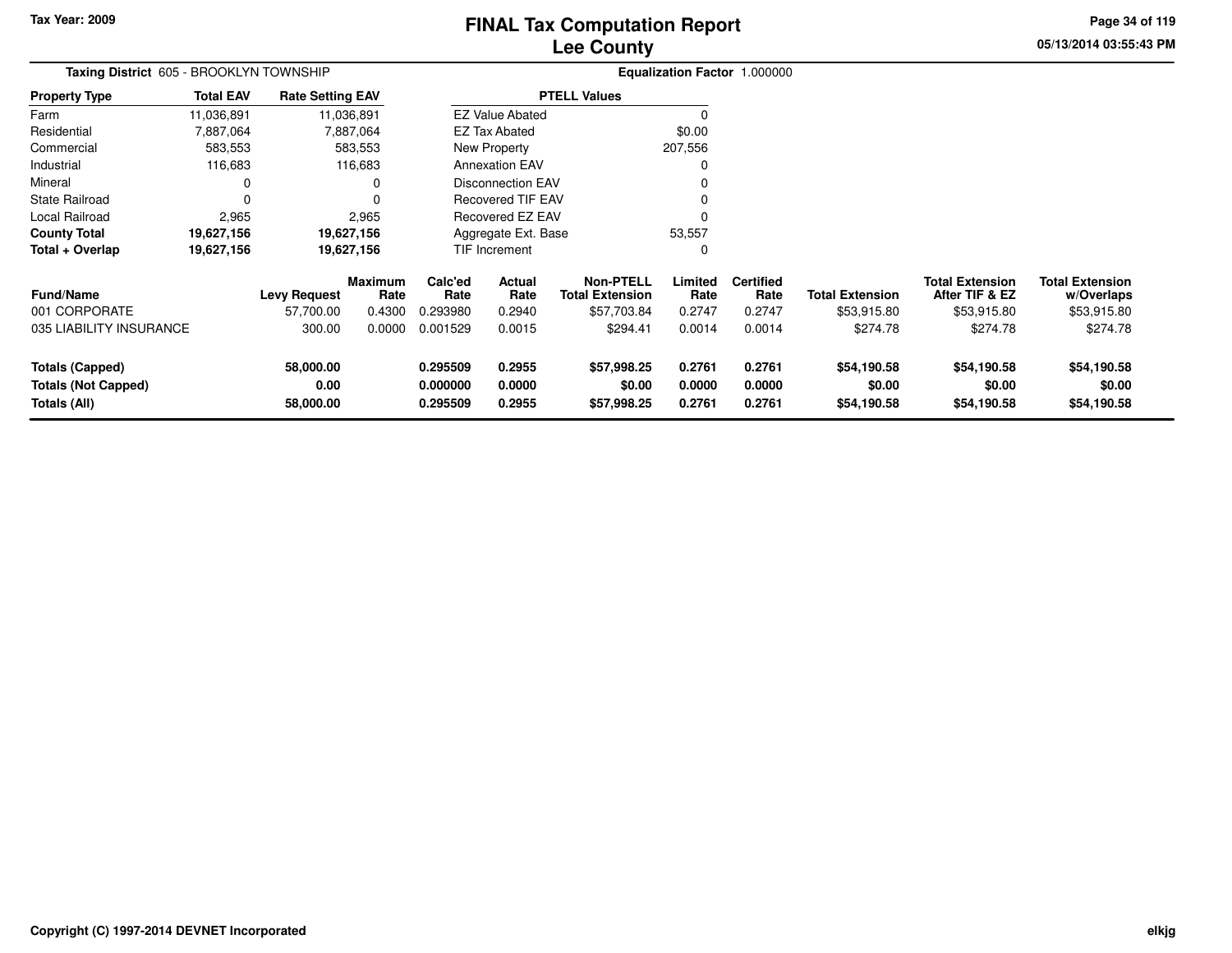**05/13/2014 03:55:43 PM Page 35 of 119**

| Taxing District 605RB - BROOKLYN TWP ROAD/BRIDGE |                                                                         |                     |                        |                 | Equalization Factor 1.000000 |                                            |                 |                          |                                  |                                          |                                      |
|--------------------------------------------------|-------------------------------------------------------------------------|---------------------|------------------------|-----------------|------------------------------|--------------------------------------------|-----------------|--------------------------|----------------------------------|------------------------------------------|--------------------------------------|
| <b>Property Type</b>                             | <b>Total EAV</b><br><b>Rate Setting EAV</b><br>11,036,891<br>11,036,891 |                     |                        |                 |                              | <b>PTELL Values</b>                        |                 |                          | <b>Road and Bridge Transfer</b>  |                                          |                                      |
| Farm                                             |                                                                         |                     |                        |                 | <b>EZ Value Abated</b>       |                                            | $\Omega$        | <b>Municipality</b>      |                                  | <b>Fund</b>                              | <b>Amount Extended</b>               |
| Residential                                      | 7,887,064                                                               |                     | 7,887,064              |                 | <b>EZ Tax Abated</b>         |                                            | \$0.00          |                          |                                  |                                          |                                      |
| Commercial                                       | 583,553                                                                 |                     | 583,553                |                 | New Property                 |                                            | 207,556         |                          | 703 - VILLAGE OF COMPTON         | 007                                      | \$2,257.99                           |
| Industrial                                       | 116,683                                                                 |                     | 116,683                |                 | <b>Annexation EAV</b>        |                                            | $\Omega$        |                          | 713 - VILLAGE OF WEST BROOKL'007 |                                          | \$1,136.96                           |
| Mineral                                          | 0                                                                       |                     | 0                      |                 | <b>Disconnection EAV</b>     |                                            |                 | <b>Total</b>             |                                  |                                          | \$3,394.95                           |
| <b>State Railroad</b>                            | $\Omega$                                                                | 0                   |                        |                 | <b>Recovered TIF EAV</b>     |                                            |                 |                          |                                  |                                          |                                      |
| Local Railroad                                   | 2,965                                                                   |                     | 2,965                  |                 | Recovered EZ EAV             |                                            |                 |                          |                                  |                                          |                                      |
| <b>County Total</b>                              | 19,627,156                                                              |                     | 19,627,156             |                 | Aggregate Ext. Base          |                                            | 91,318          |                          |                                  |                                          |                                      |
| Total + Overlap                                  | 19,627,156                                                              |                     | 19,627,156             |                 | <b>TIF Increment</b>         |                                            |                 |                          |                                  |                                          |                                      |
| <b>Fund/Name</b>                                 |                                                                         | <b>Levy Request</b> | <b>Maximum</b><br>Rate | Calc'ed<br>Rate | Actual<br>Rate               | <b>Non-PTELL</b><br><b>Total Extension</b> | Limited<br>Rate | <b>Certified</b><br>Rate | <b>Total Extension</b>           | <b>Total Extension</b><br>After TIF & EZ | <b>Total Extension</b><br>w/Overlaps |
| 007 ROAD & BRIDGE                                |                                                                         | 31,500.00           | 0.6600                 | 0.160492        | 0.1605                       | \$31,501.59                                | 0.1320          | 0.1829                   | \$35,898.07                      | \$25,907.85                              | \$25,907.85                          |
| 008 BRIDGE JOINT W/ COUNTY                       |                                                                         | 10,000.00           | 0.2500                 | 0.050950        | 0.0509                       | \$9,990.22                                 | 0.0509          | 0.0509                   | \$9,990.22                       | \$9,990.22                               | \$9,990.22                           |
| 009 PERMANENT ROAD                               |                                                                         | 40,000.00           | 0.2500                 | 0.203799        | 0.2038                       | \$40,000.14                                | 0.2038          | 0.2038                   | \$40,000.14                      | \$40,000.14                              | \$40,000.14                          |
| 010 EQUIPMENT & BUILDING                         |                                                                         | 16,000.00           | 0.1000                 | 0.081520        | 0.0815                       | \$15,996.13                                | 0.0815          | 0.0815                   | \$15,996.13                      | \$15,996.13                              | \$15,996.13                          |
| 035 LIABILITY INS                                |                                                                         | 500.00              | 0.0000                 | 0.002548        | 0.0025                       | \$490.68                                   | 0.0025          | 0.0025                   | \$490.68                         | \$490.68                                 | \$490.68                             |
| <b>Totals (Capped)</b>                           |                                                                         | 98,000.00           |                        | 0.499309        | 0.4992                       | \$97,978.76                                | 0.4707          | 0.5216                   | \$102,375.24                     | \$92,385.02                              | \$92,385.02                          |
| <b>Totals (Not Capped)</b>                       |                                                                         | 0.00                |                        | 0.000000        | 0.0000                       | \$0.00                                     | 0.0000          | 0.0000                   | \$0.00                           | \$0.00                                   | \$0.00                               |
| Totals (All)<br>98,000.00                        |                                                                         |                     | 0.499309               | 0.4992          | \$97,978.76                  | 0.4707                                     | 0.5216          | \$102,375.24             | \$92,385.02                      | \$92,385.02                              |                                      |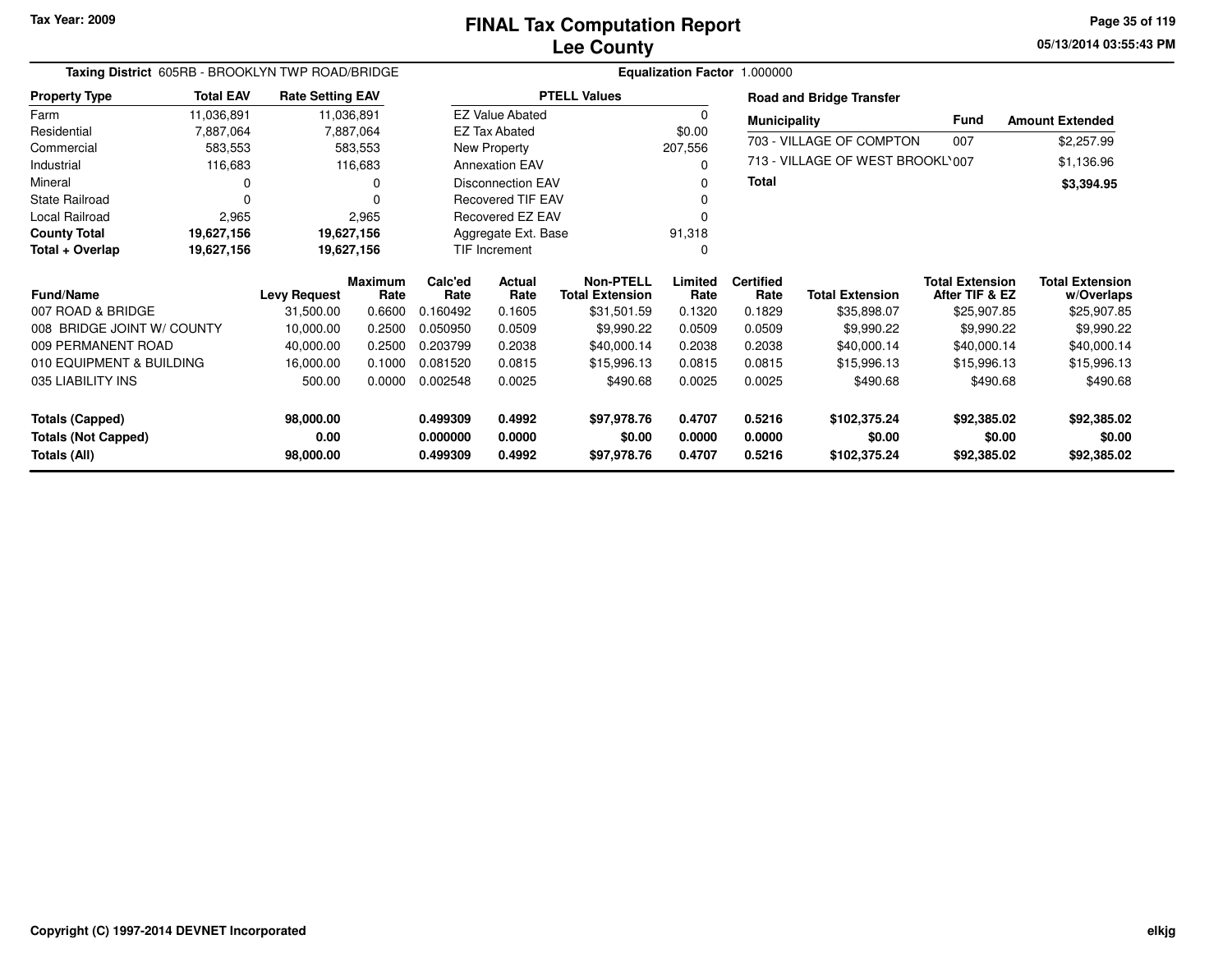**05/13/2014 03:55:43 PM Page 36 of 119**

| Taxing District 606 - FRANKLIN GROVE TOWNSHIP |                  |                         |                 | Equalization Factor 1.000000 |                          |                                            |                 |                          |                        |                                          |                                      |
|-----------------------------------------------|------------------|-------------------------|-----------------|------------------------------|--------------------------|--------------------------------------------|-----------------|--------------------------|------------------------|------------------------------------------|--------------------------------------|
| <b>Property Type</b>                          | <b>Total EAV</b> | <b>Rate Setting EAV</b> |                 |                              |                          | <b>PTELL Values</b>                        |                 |                          |                        |                                          |                                      |
| Farm                                          | 6,979,394        | 6,979,394               |                 | <b>EZ Value Abated</b>       |                          |                                            | $\Omega$        |                          |                        |                                          |                                      |
| Residential                                   | 11,170,720       | 11,170,720              |                 | EZ Tax Abated                |                          |                                            | \$0.00          |                          |                        |                                          |                                      |
| Commercial                                    | 2,780,781        | 2,780,781               |                 | New Property                 |                          |                                            | 170,745         |                          |                        |                                          |                                      |
| Industrial                                    |                  |                         | 0               |                              | <b>Annexation EAV</b>    |                                            | 0               |                          |                        |                                          |                                      |
| Mineral                                       | $\Omega$         |                         | 0               |                              | <b>Disconnection EAV</b> |                                            |                 |                          |                        |                                          |                                      |
| State Railroad                                | 377,079          |                         | 377,079         |                              | <b>Recovered TIF EAV</b> |                                            |                 |                          |                        |                                          |                                      |
| Local Railroad                                | $\Omega$         |                         | 0               | Recovered EZ EAV             |                          |                                            |                 |                          |                        |                                          |                                      |
| <b>County Total</b>                           | 21,307,974       | 21,307,974              |                 | Aggregate Ext. Base          |                          |                                            | 33,934          |                          |                        |                                          |                                      |
| Total + Overlap                               | 21,307,974       | 21,307,974              |                 | TIF Increment<br>$\Omega$    |                          |                                            |                 |                          |                        |                                          |                                      |
| Fund/Name                                     |                  | <b>Levy Request</b>     | Maximum<br>Rate | Calc'ed<br>Rate              | Actual<br>Rate           | <b>Non-PTELL</b><br><b>Total Extension</b> | Limited<br>Rate | <b>Certified</b><br>Rate | <b>Total Extension</b> | <b>Total Extension</b><br>After TIF & EZ | <b>Total Extension</b><br>w/Overlaps |
| 001 CORPORATE                                 |                  | 24,000.00               | 0.4000          | 0.112634                     | 0.1126                   | \$23,992.78                                | 0.1082          | 0.1082                   | \$23,055.23            | \$23,055.23                              | \$23,055.23                          |
| 027 AUDIT                                     |                  | 800.00                  | 0.0050          | 0.003755                     | 0.0038                   | \$809.70                                   | 0.0037          | 0.0037                   | \$788.40               | \$788.40                                 | \$788.40                             |
| 035 LIABILITY INSURANCE                       |                  | 1,000.00                | 0.0000          | 0.004693                     | 0.0047                   | \$1,001.47                                 | 0.0045          | 0.0045                   | \$958.86               | \$958.86                                 | \$958.86                             |
| 047 SOCIAL SECURITY                           |                  | 700.00                  | 0.0000          | 0.003285                     | 0.0033                   | \$703.16                                   | 0.0032          | 0.0032                   | \$681.86               | \$681.86                                 | \$681.86                             |
| 054 GENERAL ASSISTANCE                        |                  | 9,129.00                | 0.1000          | 0.042843                     | 0.0428                   | \$9,119.81                                 | 0.0411          | 0.0411                   | \$8,757.58             | \$8,757.58                               | \$8,757.58                           |
| <b>Totals (Capped)</b>                        |                  | 35,629.00               |                 | 0.167210                     | 0.1672                   | \$35,626.92                                | 0.1607          | 0.1607                   | \$34,241.93            | \$34,241.93                              | \$34,241.93                          |
| <b>Totals (Not Capped)</b>                    |                  | 0.00                    |                 | 0.000000                     | 0.0000                   | \$0.00                                     | 0.0000          | 0.0000                   | \$0.00                 | \$0.00                                   | \$0.00                               |
| <b>Totals (All)</b>                           |                  | 35,629.00               |                 | 0.167210                     | 0.1672                   | \$35,626.92                                | 0.1607          | 0.1607                   | \$34,241.93            | \$34,241.93                              | \$34,241.93                          |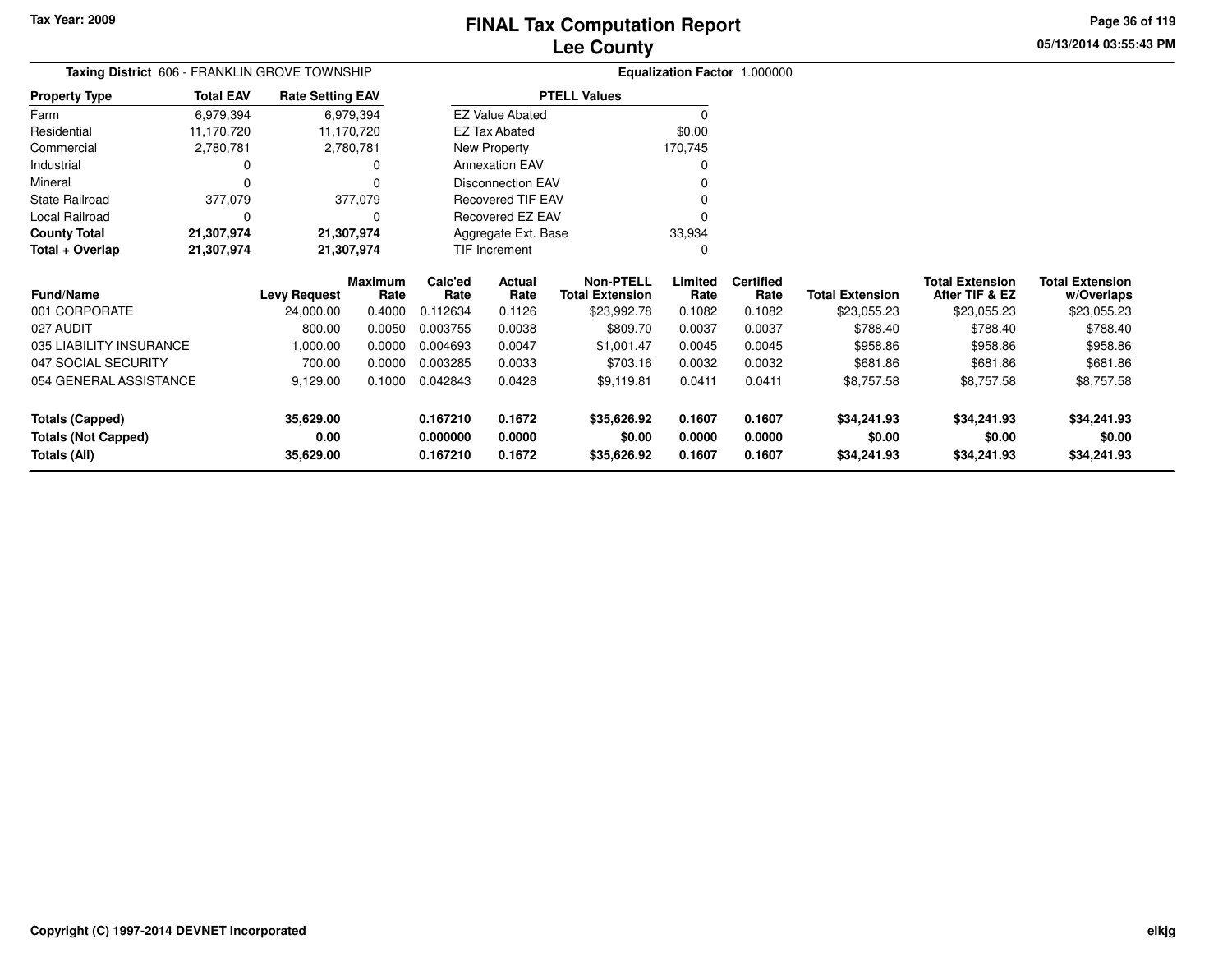**05/13/2014 03:55:43 PM Page 37 of 119**

| Taxing District 606RB - FRANKLIN GROVE ROAD/BRIDGE<br><b>Rate Setting EAV</b> |                  |                     |                        |                 |                          |                                            |                 | Equalization Factor 1.000000 |                                   |                                          |                                      |
|-------------------------------------------------------------------------------|------------------|---------------------|------------------------|-----------------|--------------------------|--------------------------------------------|-----------------|------------------------------|-----------------------------------|------------------------------------------|--------------------------------------|
| <b>Property Type</b>                                                          | <b>Total EAV</b> |                     |                        |                 |                          | <b>PTELL Values</b>                        |                 |                              | <b>Road and Bridge Transfer</b>   |                                          |                                      |
| Farm                                                                          | 6,979,394        |                     | 6,979,394              |                 | <b>EZ Value Abated</b>   |                                            | 0               | <b>Municipality</b>          |                                   | Fund                                     | <b>Amount Extended</b>               |
| Residential                                                                   | 11,170,720       |                     | 11,170,720             |                 | <b>EZ Tax Abated</b>     |                                            | \$0.00          |                              | 706 - VILLAGE OF FRANKLIN GRO 007 |                                          |                                      |
| Commercial                                                                    | 2,780,781        |                     | 2,780,781              |                 | New Property             |                                            | 170,745         |                              |                                   |                                          | \$5,942.18                           |
| Industrial                                                                    |                  |                     | O                      |                 | <b>Annexation EAV</b>    |                                            | O               | <b>Total</b>                 |                                   |                                          | \$5,942.18                           |
| Mineral                                                                       |                  |                     | 0                      |                 | <b>Disconnection EAV</b> |                                            |                 |                              |                                   |                                          |                                      |
| <b>State Railroad</b>                                                         | 377,079          |                     | 377,079                |                 | <b>Recovered TIF EAV</b> |                                            |                 |                              |                                   |                                          |                                      |
| <b>Local Railroad</b>                                                         | O                |                     | 0                      |                 | Recovered EZ EAV         |                                            | O               |                              |                                   |                                          |                                      |
| <b>County Total</b>                                                           | 21,307,974       |                     | 21,307,974             |                 | Aggregate Ext. Base      |                                            | 70,284          |                              |                                   |                                          |                                      |
| Total + Overlap                                                               | 21,307,974       |                     | 21,307,974             |                 | <b>TIF Increment</b>     |                                            | 0               |                              |                                   |                                          |                                      |
| <b>Fund/Name</b>                                                              |                  | <b>Levy Request</b> | <b>Maximum</b><br>Rate | Calc'ed<br>Rate | <b>Actual</b><br>Rate    | <b>Non-PTELL</b><br><b>Total Extension</b> | Limited<br>Rate | <b>Certified</b><br>Rate     | <b>Total Extension</b>            | <b>Total Extension</b><br>After TIF & EZ | <b>Total Extension</b><br>w/Overlaps |
| 007 ROAD & BRIDGE                                                             |                  | 25,759.00           | 0.6600                 | 0.120889        | 0.1209                   | \$25,761.34                                | 0.1165          | 0.1165                       | \$24,823.79                       | \$24,823.79                              | \$24,823.79                          |
| 008 BRIDGE JOINT W/ COUNTY                                                    |                  | 215.00              | 0.2500                 | 0.001009        | 0.0010                   | \$213.08                                   | 0.0010          | 0.0010                       | \$213.08                          | \$213.08                                 | \$213.08                             |
| 009 PERMANENT ROAD                                                            |                  | 39,129.00           | 0.2500                 | 0.183636        | 0.1836                   | \$39,121.44                                | 0.1771          | 0.1771                       | \$37,736.42                       | \$37,736.42                              | \$37,736.42                          |
| 010 EQUIPMENT & BUILDING                                                      |                  | 6,192.00            | 0.1000                 | 0.029060        | 0.0291                   | \$6,200.62                                 | 0.0281          | 0.0281                       | \$5,987.54                        | \$5,987.54                               | \$5,987.54                           |
| 027 AUDIT                                                                     |                  | 800.00              | 0.0025                 | 0.003755        | 0.0025                   | \$532.70                                   | 0.0024          | 0.0024                       | \$511.39                          | \$511.39                                 | \$511.39                             |
| 035 LIABILITY INSURANCE                                                       |                  | 1,000.00            | 0.0000                 | 0.004693        | 0.0047                   | \$1,001.47                                 | 0.0045          | 0.0045                       | \$958.86                          | \$958.86                                 | \$958.86                             |
| 047 SOCIAL SECURITY                                                           |                  | 700.00              | 0.0000                 | 0.003285        | 0.0033                   | \$703.16                                   | 0.0032          | 0.0032                       | \$681.86                          | \$681.86                                 | \$681.86                             |
| <b>Totals (Capped)</b>                                                        |                  | 73,795.00           |                        | 0.346327        | 0.3451                   | \$73,533.81                                | 0.3328          | 0.3328                       | \$70,912.94                       | \$70,912.94                              | \$70,912.94                          |
|                                                                               |                  | 0.00                |                        | 0.000000        | 0.0000                   | \$0.00                                     | 0.0000          | 0.0000                       | \$0.00                            | \$0.00                                   | \$0.00                               |
| <b>Totals (Not Capped)</b><br>Totals (All)                                    |                  | 73,795.00           |                        | 0.346327        | 0.3451                   | \$73,533.81                                | 0.3328          | 0.3328                       | \$70,912.94                       | \$70,912.94                              | \$70,912.94                          |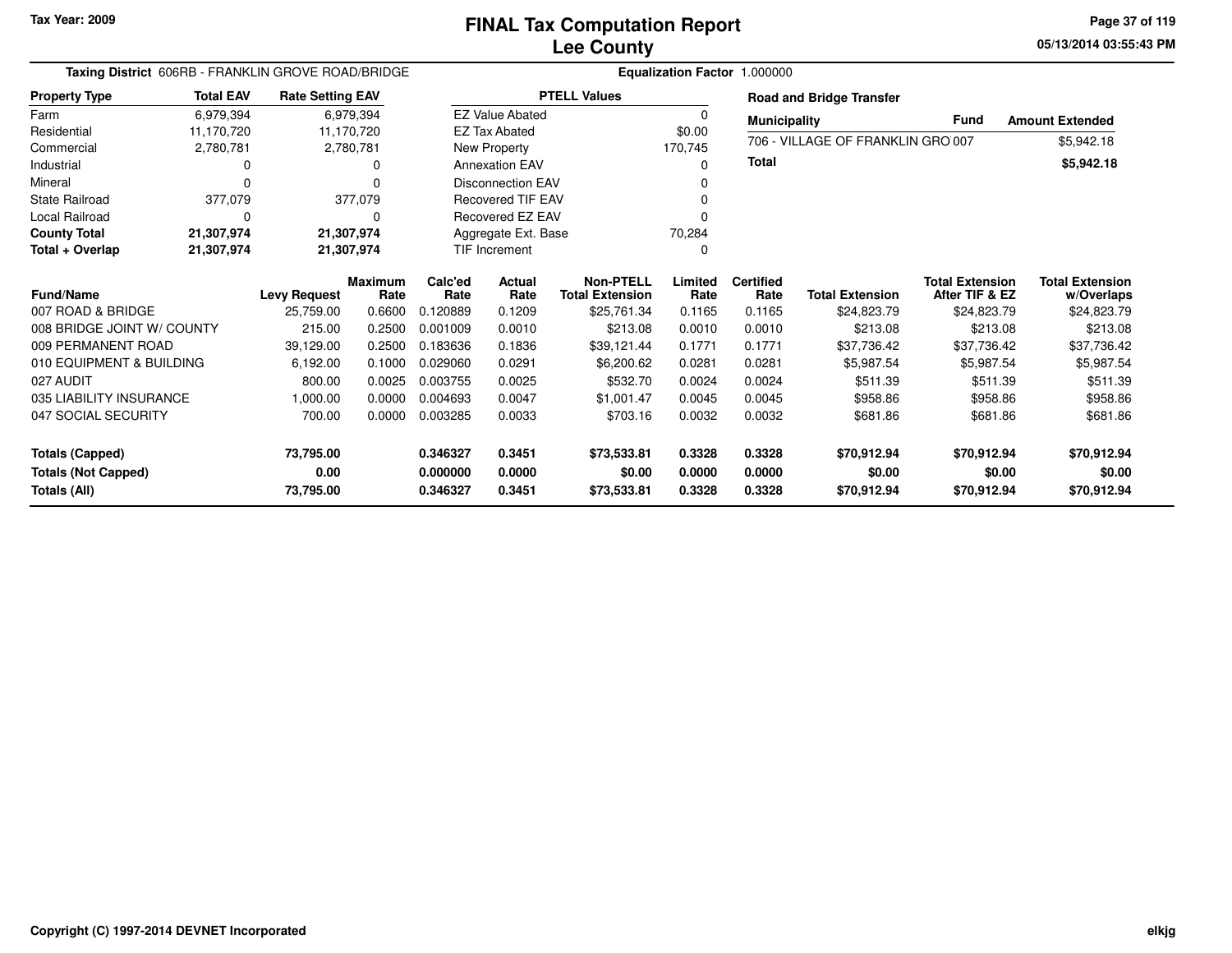# **Lee CountyFINAL Tax Computation Report**

**05/13/2014 03:55:43 PM Page 38 of 119**

| Taxing District 607 - DIXON TOWNSHIP                    |                  | Equalization Factor 1.000000 |                        |                 |                                                                                                                         |                                            |                 |                          |                        |                                          |                                      |  |
|---------------------------------------------------------|------------------|------------------------------|------------------------|-----------------|-------------------------------------------------------------------------------------------------------------------------|--------------------------------------------|-----------------|--------------------------|------------------------|------------------------------------------|--------------------------------------|--|
| <b>Property Type</b>                                    | <b>Total EAV</b> | <b>Rate Setting EAV</b>      |                        |                 |                                                                                                                         | <b>PTELL Values</b>                        |                 |                          |                        |                                          |                                      |  |
| Farm                                                    | 7,871,537        |                              | 7,871,510              |                 | 635,015<br><b>EZ Value Abated</b><br>EZ Tax Abated<br>New Property<br><b>Annexation EAV</b><br><b>Disconnection EAV</b> |                                            |                 |                          |                        |                                          |                                      |  |
| Residential                                             | 155,872,037      |                              | 155,039,549            |                 |                                                                                                                         |                                            | \$1,023.00      |                          |                        |                                          |                                      |  |
| Commercial                                              | 41,234,713       |                              | 36,484,751             |                 |                                                                                                                         |                                            | 2,133,270       |                          |                        |                                          |                                      |  |
| Industrial                                              | 10,800,238       |                              | 10,800,238             |                 |                                                                                                                         |                                            |                 |                          |                        |                                          |                                      |  |
| Mineral                                                 |                  |                              | 0                      |                 |                                                                                                                         |                                            |                 |                          |                        |                                          |                                      |  |
| State Railroad                                          | 614,192          |                              | 614,192                |                 | <b>Recovered TIF EAV</b>                                                                                                |                                            |                 |                          |                        |                                          |                                      |  |
| Local Railroad                                          | 0                |                              | 0                      |                 | Recovered EZ EAV<br>168,522                                                                                             |                                            |                 |                          |                        |                                          |                                      |  |
| <b>County Total</b>                                     | 216,392,717      | 210,810,240                  |                        |                 | Aggregate Ext. Base<br>335,548                                                                                          |                                            |                 |                          |                        |                                          |                                      |  |
| Total + Overlap                                         | 216,392,717      | 210,810,240                  |                        | TIF Increment   |                                                                                                                         |                                            | 4,947,462       |                          |                        |                                          |                                      |  |
| <b>Fund/Name</b>                                        |                  | <b>Levy Request</b>          | <b>Maximum</b><br>Rate | Calc'ed<br>Rate | Actual<br>Rate                                                                                                          | <b>Non-PTELL</b><br><b>Total Extension</b> | Limited<br>Rate | <b>Certified</b><br>Rate | <b>Total Extension</b> | <b>Total Extension</b><br>After TIF & EZ | <b>Total Extension</b><br>w/Overlaps |  |
| 001 CORPORATE                                           |                  | 230,300.00                   | 0.2500                 | 0.109245        | 0.1092                                                                                                                  | \$230,204.78                               | 0.1088          | 0.1088                   | \$235,435.28           | \$229,361.54                             | \$229,361.54                         |  |
| 005 I.M.R.F.                                            |                  | 16,000.00                    | 0.0000                 | 0.007590        | 0.0076                                                                                                                  | \$16,021.58                                | 0.0071          | 0.0071                   | \$15,363.88            | \$14,967.53                              | \$14,967.53                          |  |
| 035 LIABILITY INSURANCE                                 |                  | 10,000.00                    | 0.0000                 | 0.004744        | 0.0047                                                                                                                  | \$9,908.08                                 | 0.0044          | 0.0044                   | \$9,521.28             | \$9,275.65                               | \$9,275.65                           |  |
| 047 SOCIAL SECURITY                                     |                  | 16,000.00                    | 0.0000                 | 0.007590        | 0.0076                                                                                                                  | \$16,021.58                                | 0.0076          | 0.0076                   | \$16,445.85            | \$16,021.58                              | \$16,021.58                          |  |
| 054 GENERAL ASSISTANCE                                  |                  | 80,000.00                    | 0.1000                 | 0.037949        | 0.0379<br>\$79,897.08                                                                                                   |                                            | 0.0332          | 0.0332                   | \$71,842.38            | \$69,989.00                              | \$69,989.00                          |  |
| <b>Totals (Capped)</b>                                  |                  | 352,300.00                   |                        | 0.167118        | 0.1670                                                                                                                  | \$352,053.10                               | 0.1611          | 0.1611                   | \$348,608.67           | \$339,615.30                             | \$339,615.30                         |  |
| <b>Totals (Not Capped)</b>                              |                  | 0.00                         |                        | 0.000000        | 0.0000                                                                                                                  | \$0.00                                     | 0.0000          | 0.0000                   | \$0.00                 | \$0.00                                   | \$0.00                               |  |
| <b>Totals (All)</b><br>0.1670<br>352,300.00<br>0.167118 |                  | \$352,053.10                 | 0.1611                 | 0.1611          | \$348,608.67                                                                                                            | \$339,615.30                               | \$339,615.30    |                          |                        |                                          |                                      |  |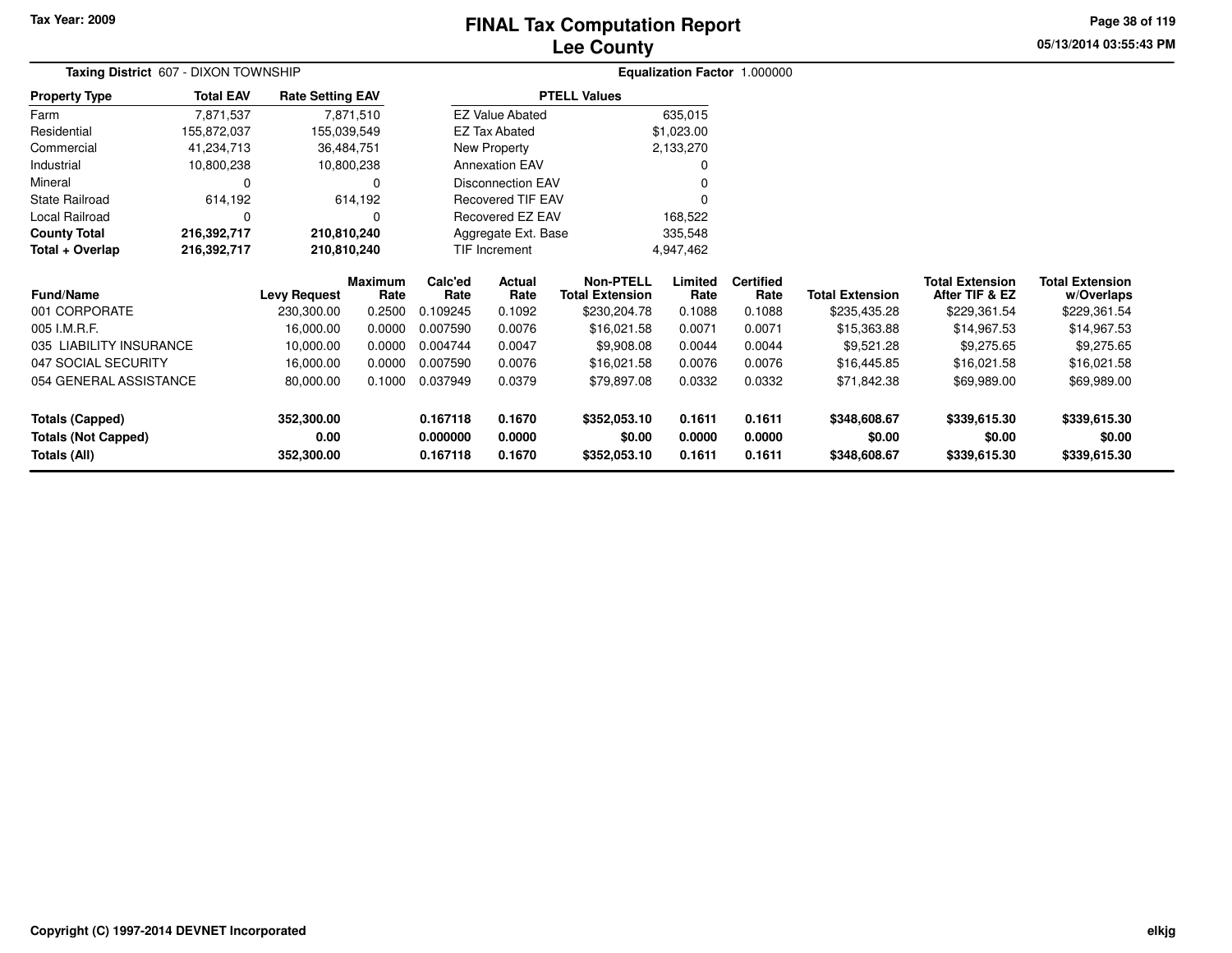#### **Lee CountyFINAL Tax Computation Report**

**05/13/2014 03:55:43 PM Page 39 of 119**

| Taxing District 607RB - DIXON TWP ROAD/BRIDGE                        |                  |                                  |                        |                                  |                            |                                            |                            | Equalization Factor 1.000000 |                                        |                                          |                                        |
|----------------------------------------------------------------------|------------------|----------------------------------|------------------------|----------------------------------|----------------------------|--------------------------------------------|----------------------------|------------------------------|----------------------------------------|------------------------------------------|----------------------------------------|
| <b>Property Type</b>                                                 | <b>Total EAV</b> | <b>Rate Setting EAV</b>          |                        |                                  |                            | <b>PTELL Values</b>                        |                            |                              | <b>Road and Bridge Transfer</b>        |                                          |                                        |
| Farm                                                                 | 7.871.537        |                                  | 7,871,510              |                                  | <b>EZ Value Abated</b>     |                                            | 635,015                    | <b>Municipality</b>          |                                        | Fund                                     | <b>Amount Extended</b>                 |
| Residential                                                          | 155,872,037      | 155,039,549                      |                        |                                  | <b>EZ Tax Abated</b>       |                                            | \$1,228.08                 |                              |                                        |                                          |                                        |
| Commercial                                                           | 41,234,713       | 36,484,751                       |                        |                                  | New Property               |                                            | 2,133,270                  |                              | 705 - CITY OF DIXON                    | 007                                      | \$70,270.12                            |
| Industrial                                                           | 10,800,238       |                                  | 10,800,238             |                                  | <b>Annexation EAV</b>      |                                            | $\Omega$                   | Total                        |                                        |                                          | \$70,270.12                            |
| Mineral                                                              | $\Omega$         |                                  | 0                      |                                  | <b>Disconnection EAV</b>   |                                            | 0                          |                              |                                        |                                          |                                        |
| <b>State Railroad</b>                                                | 614,192          |                                  | 614,192                |                                  | Recovered TIF EAV          |                                            | $\Omega$                   |                              |                                        |                                          |                                        |
| Local Railroad                                                       | $\Omega$         |                                  | 0                      |                                  | <b>Recovered EZ EAV</b>    |                                            | 168,522                    |                              |                                        |                                          |                                        |
| <b>County Total</b>                                                  | 216,392,717      | 210,810,240                      |                        |                                  | Aggregate Ext. Base        |                                            | 407,767                    |                              |                                        |                                          |                                        |
| Total + Overlap                                                      | 216,392,717      | 210,810,240                      |                        |                                  | <b>TIF Increment</b>       |                                            | 4,947,462                  |                              |                                        |                                          |                                        |
| <b>Fund/Name</b>                                                     |                  | <b>Levy Request</b>              | <b>Maximum</b><br>Rate | Calc'ed<br>Rate                  | <b>Actual</b><br>Rate      | <b>Non-PTELL</b><br><b>Total Extension</b> | Limited<br>Rate            | <b>Certified</b><br>Rate     | <b>Total Extension</b>                 | <b>Total Extension</b><br>After TIF & EZ | <b>Total Extension</b><br>w/Overlaps   |
| 007 ROAD & BRIDGE                                                    |                  | 190,700.00                       | 0.6600                 | 0.090461                         | 0.0905                     | \$190,783.27                               | 0.0905                     | 0.0905                       | \$195,835.41                           | \$190,783.27                             | \$190,783.27                           |
| 009 PERMANENT ROAD                                                   |                  | 217,000.00                       | 0.2500                 | 0.102936                         | 0.1029                     | \$216,923.74                               | 0.1029                     | 0.1029                       | \$222,668.11                           | \$216,923.74                             | \$216,923.74                           |
| <b>Totals (Capped)</b><br><b>Totals (Not Capped)</b><br>Totals (All) |                  | 407,700.00<br>0.00<br>407,700.00 |                        | 0.193397<br>0.000000<br>0.193397 | 0.1934<br>0.0000<br>0.1934 | \$407,707.01<br>\$0.00<br>\$407,707.01     | 0.1934<br>0.0000<br>0.1934 | 0.1934<br>0.0000<br>0.1934   | \$418,503.52<br>\$0.00<br>\$418,503.52 | \$407,707.01<br>\$0.00<br>\$407,707.01   | \$407,707.01<br>\$0.00<br>\$407,707.01 |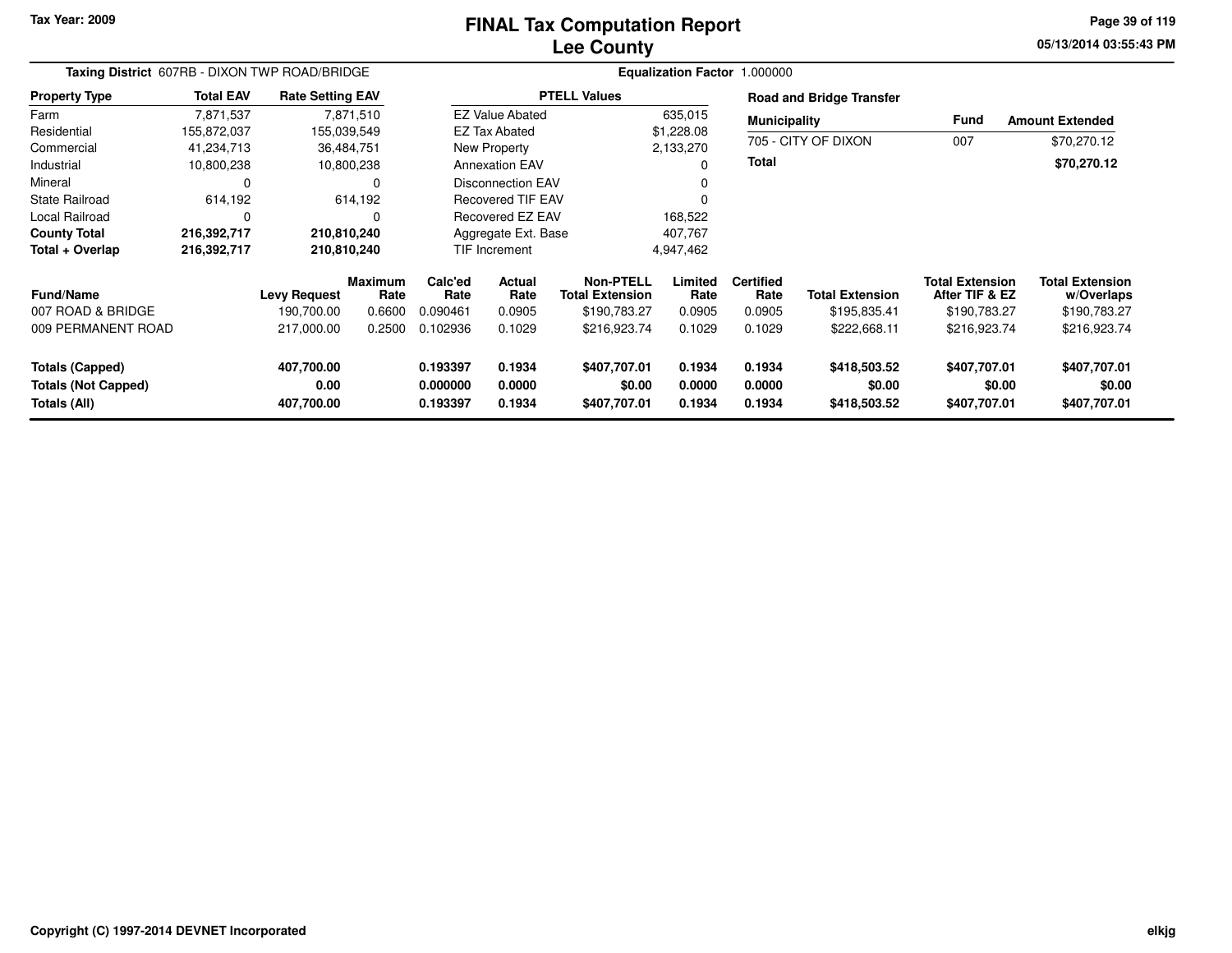**05/13/2014 03:55:43 PM Page 40 of 119**

| Taxing District 608 - EAST GROVE TOWNSHIP                            |                  |                                |                        |                                  |                                                      | Equalization Factor 1.000000               |                            |                            |                                      |                                          |                                      |
|----------------------------------------------------------------------|------------------|--------------------------------|------------------------|----------------------------------|------------------------------------------------------|--------------------------------------------|----------------------------|----------------------------|--------------------------------------|------------------------------------------|--------------------------------------|
| <b>Property Type</b>                                                 | <b>Total EAV</b> | <b>Rate Setting EAV</b>        |                        |                                  |                                                      | <b>PTELL Values</b>                        |                            |                            |                                      |                                          |                                      |
| Farm                                                                 | 5,078,939        |                                | 5,078,939              |                                  | <b>EZ Value Abated</b>                               |                                            | $\Omega$                   |                            |                                      |                                          |                                      |
| Residential                                                          | 1,474,024        |                                | 1,474,024              |                                  | EZ Tax Abated                                        |                                            | \$0.00                     |                            |                                      |                                          |                                      |
| Commercial                                                           | 0                |                                | 0                      |                                  | New Property                                         |                                            | 87,756                     |                            |                                      |                                          |                                      |
| Industrial                                                           | 69,719           |                                | 69,719                 |                                  | <b>Annexation EAV</b>                                |                                            | $\Omega$                   |                            |                                      |                                          |                                      |
| Mineral                                                              | 0                |                                | 0                      |                                  | <b>Disconnection EAV</b><br><b>Recovered TIF EAV</b> |                                            |                            |                            |                                      |                                          |                                      |
| <b>State Railroad</b>                                                | 0                |                                | 0                      |                                  |                                                      |                                            |                            |                            |                                      |                                          |                                      |
| Local Railroad                                                       | 0                |                                | 0                      |                                  | <b>Recovered EZ EAV</b>                              |                                            |                            |                            |                                      |                                          |                                      |
| <b>County Total</b>                                                  | 6,622,682        |                                | 6,622,682              |                                  | Aggregate Ext. Base                                  |                                            | 28,426                     |                            |                                      |                                          |                                      |
| Total + Overlap                                                      | 6,622,682        |                                | 6,622,682              |                                  | TIF Increment                                        |                                            | 0                          |                            |                                      |                                          |                                      |
| <b>Fund/Name</b>                                                     |                  | <b>Levy Request</b>            | <b>Maximum</b><br>Rate | Calc'ed<br>Rate                  | Actual<br>Rate                                       | <b>Non-PTELL</b><br><b>Total Extension</b> | Limited<br>Rate            | <b>Certified</b><br>Rate   | <b>Total Extension</b>               | <b>Total Extension</b><br>After TIF & EZ | <b>Total Extension</b><br>w/Overlaps |
| 001 CORPORATE                                                        |                  | 28,949.00                      | 0.6500                 | 0.437119                         | 0.4371                                               | \$28,947.74                                | 0.4224                     | 0.4224                     | \$27,974.21                          | \$27,974.21                              | \$27,974.21                          |
| 054 GENERAL ASSISTANCE                                               |                  | 897.00                         | 0.1000                 | 0.013544                         | 0.0135                                               | \$894.06                                   | 0.0130                     | 0.0130                     | \$860.95                             | \$860.95                                 | \$860.95                             |
| <b>Totals (Capped)</b><br><b>Totals (Not Capped)</b><br>Totals (All) |                  | 29,846.00<br>0.00<br>29,846.00 |                        | 0.450663<br>0.000000<br>0.450663 | 0.4506<br>0.0000<br>0.4506                           | \$29,841.80<br>\$0.00<br>\$29,841.80       | 0.4354<br>0.0000<br>0.4354 | 0.4354<br>0.0000<br>0.4354 | \$28,835.16<br>\$0.00<br>\$28,835.16 | \$28,835.16<br>\$0.00<br>\$28,835.16     | \$28,835.16<br>\$0.00<br>\$28,835.16 |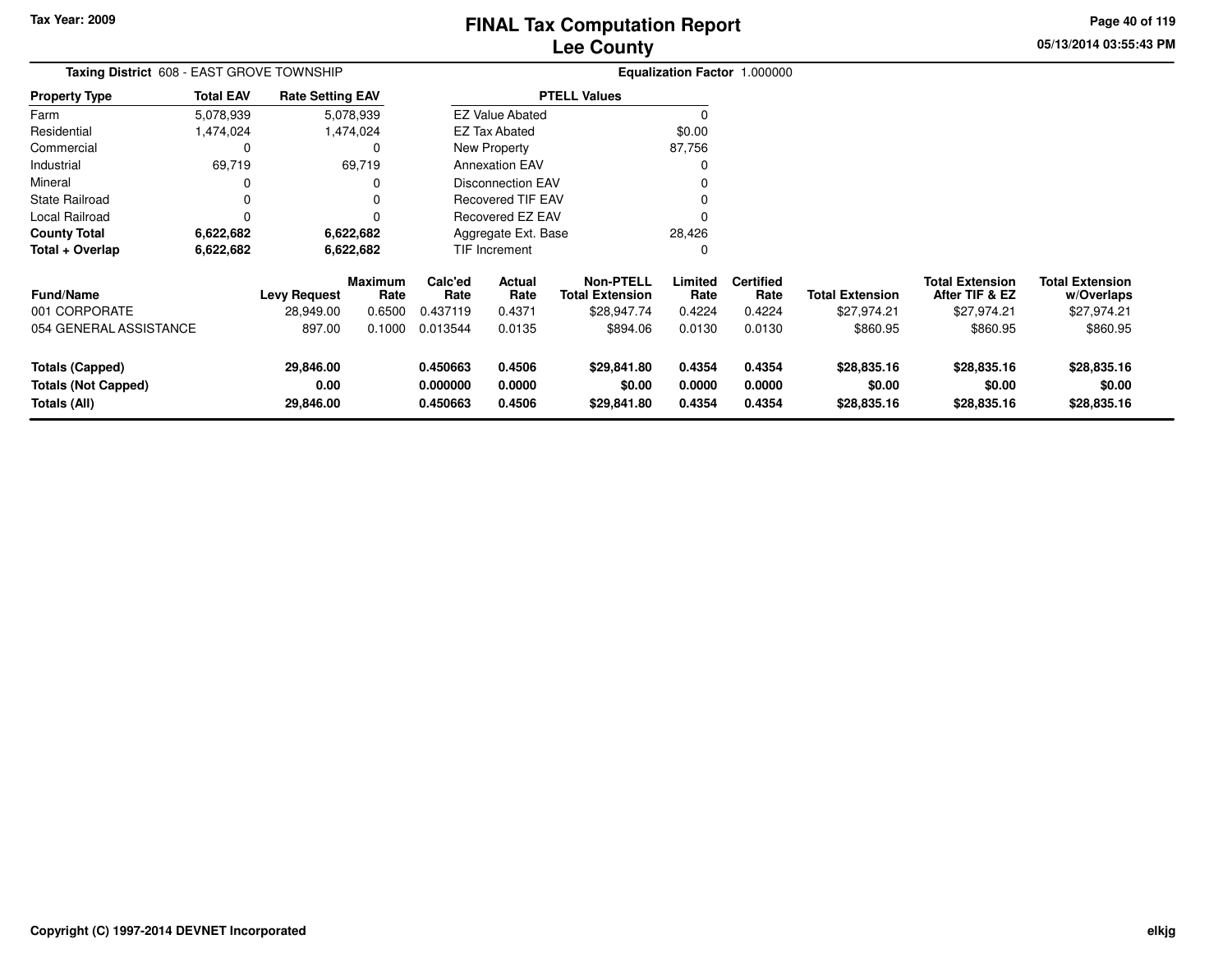**05/13/2014 03:55:43 PM Page 41 of 119**

| <b>Taxing District</b> 608RB - EAST GROVE TWP RD/BRIDGE |                  |                         |                 |                      |                          |                                            |                  | <b>Equalization Factor 1.000000</b> |                        |                                          |                                      |
|---------------------------------------------------------|------------------|-------------------------|-----------------|----------------------|--------------------------|--------------------------------------------|------------------|-------------------------------------|------------------------|------------------------------------------|--------------------------------------|
| <b>Property Type</b>                                    | <b>Total EAV</b> | <b>Rate Setting EAV</b> |                 |                      |                          | <b>PTELL Values</b>                        |                  |                                     |                        |                                          |                                      |
| Farm                                                    | 5,078,939        |                         | 5,078,939       |                      | <b>EZ Value Abated</b>   |                                            |                  |                                     |                        |                                          |                                      |
| Residential                                             | 1,474,024        |                         | 1,474,024       |                      | EZ Tax Abated            |                                            | \$0.00           |                                     |                        |                                          |                                      |
| Commercial                                              |                  |                         |                 |                      | New Property             |                                            | 87,756           |                                     |                        |                                          |                                      |
| Industrial                                              | 69,719           |                         | 69,719          |                      | <b>Annexation EAV</b>    |                                            |                  |                                     |                        |                                          |                                      |
| Mineral                                                 |                  |                         |                 |                      | <b>Disconnection EAV</b> |                                            |                  |                                     |                        |                                          |                                      |
| <b>State Railroad</b>                                   |                  |                         |                 |                      | <b>Recovered TIF EAV</b> |                                            |                  |                                     |                        |                                          |                                      |
| Local Railroad                                          |                  |                         |                 |                      | <b>Recovered EZ EAV</b>  |                                            |                  |                                     |                        |                                          |                                      |
| <b>County Total</b>                                     | 6,622,682        |                         | 6,622,682       |                      | Aggregate Ext. Base      |                                            | 55,803           |                                     |                        |                                          |                                      |
| Total + Overlap                                         | 6,622,682        |                         | 6,622,682       |                      | TIF Increment            |                                            |                  |                                     |                        |                                          |                                      |
| <b>Fund/Name</b>                                        |                  | <b>Levy Request</b>     | Maximum<br>Rate | Calc'ed<br>Rate      | Actual<br>Rate           | <b>Non-PTELL</b><br><b>Total Extension</b> | Limited<br>Rate  | <b>Certified</b><br>Rate            | <b>Total Extension</b> | <b>Total Extension</b><br>After TIF & EZ | <b>Total Extension</b><br>w/Overlaps |
| 007 ROAD & BRIDGE                                       |                  | 43,618.00               | 0.6600          | 0.658615             | 0.6586                   | \$43,616.98                                | 0.6365           | 0.6365                              | \$42,153.37            | \$42,153.37                              | \$42,153.37                          |
| 008 BRIDGE JOINT W/ COUNTY                              |                  | 3,771.00                | 0.2500          | 0.056941             | 0.0569                   | \$3,768.31                                 | 0.0550           | 0.0550                              | \$3,642.48             | \$3,642.48                               | \$3,642.48                           |
| 009 PERMANENT ROAD                                      |                  | 11,194.00               | 0.2500          | 0.169025             | 0.1690                   | \$11,192.33                                | 0.1633           | 0.1633                              | \$10,814.84            | \$10,814.84                              | \$10,814.84                          |
| <b>Totals (Capped)</b>                                  |                  | 58,583.00               |                 | 0.884581             | 0.8845                   | \$58,577.62                                | 0.8548           | 0.8548                              | \$56,610.69            | \$56,610.69                              | \$56,610.69                          |
| <b>Totals (Not Capped)</b><br>Totals (All)              |                  | 0.00<br>58,583.00       |                 | 0.000000<br>0.884581 | 0.0000<br>0.8845         | \$0.00<br>\$58,577.62                      | 0.0000<br>0.8548 | 0.0000<br>0.8548                    | \$0.00<br>\$56,610.69  | \$0.00<br>\$56,610.69                    | \$0.00<br>\$56,610.69                |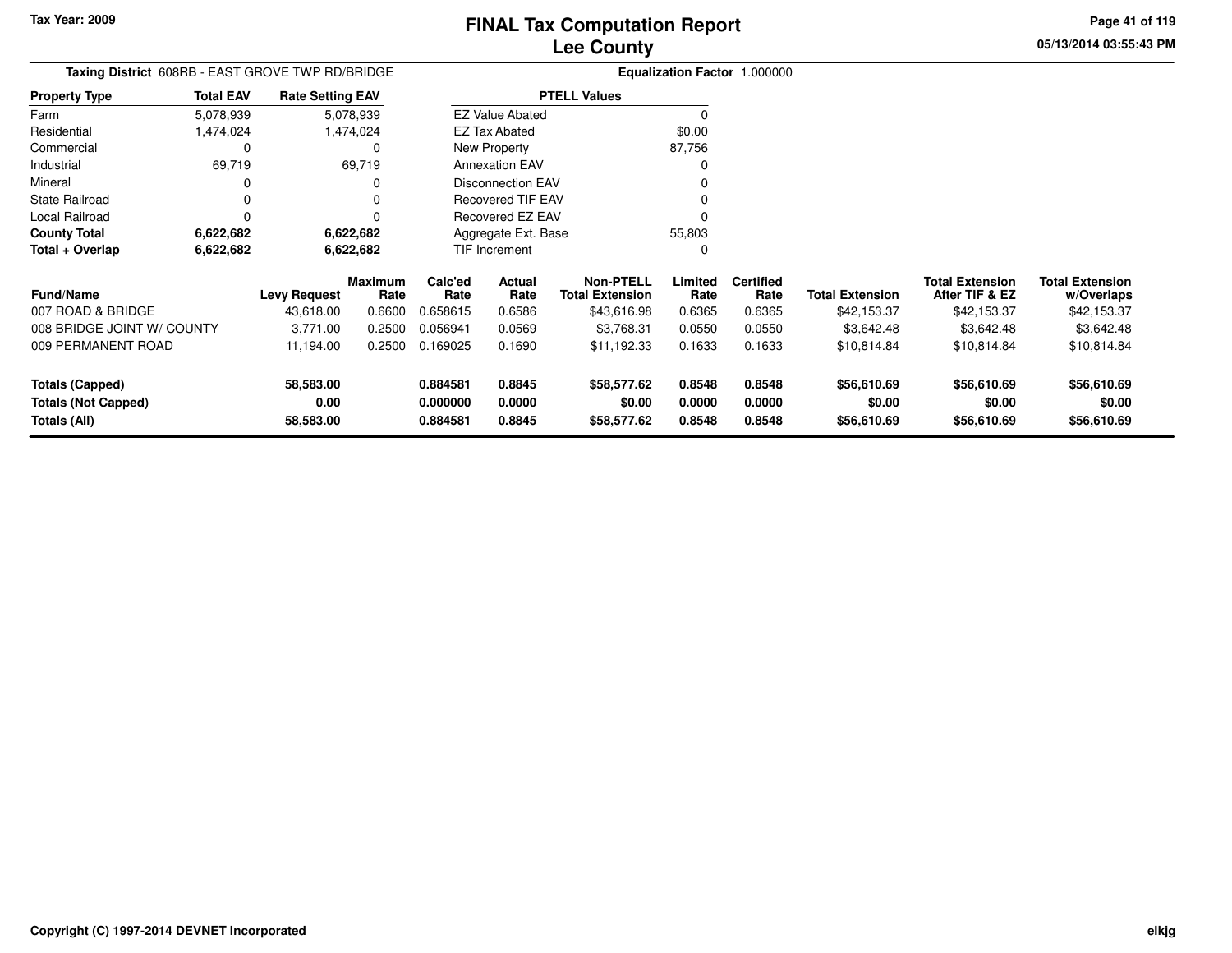**05/13/2014 03:55:43 PM Page 42 of 119**

|                                                                      | Taxing District 609 - HAMILTON TOWNSHIP<br><b>Rate Setting EAV</b> |                                |                 |                                  | Equalization Factor 1.000000 |                                            |                            |                            |                                      |                                          |                                      |
|----------------------------------------------------------------------|--------------------------------------------------------------------|--------------------------------|-----------------|----------------------------------|------------------------------|--------------------------------------------|----------------------------|----------------------------|--------------------------------------|------------------------------------------|--------------------------------------|
| <b>Property Type</b>                                                 | <b>Total EAV</b>                                                   |                                |                 |                                  |                              | <b>PTELL Values</b>                        |                            |                            |                                      |                                          |                                      |
| Farm                                                                 | 4,783,818                                                          |                                | 4,783,818       |                                  | <b>EZ Value Abated</b>       |                                            |                            |                            |                                      |                                          |                                      |
| Residential                                                          | 620,727                                                            |                                | 620,727         |                                  | EZ Tax Abated                |                                            | \$0.00                     |                            |                                      |                                          |                                      |
| Commercial                                                           |                                                                    |                                | 0               |                                  | New Property                 |                                            | 45,252                     |                            |                                      |                                          |                                      |
| Industrial                                                           | 1,028                                                              |                                | 1,028           |                                  | <b>Annexation EAV</b>        |                                            |                            |                            |                                      |                                          |                                      |
| Mineral                                                              |                                                                    |                                | $\Omega$        |                                  | <b>Disconnection EAV</b>     |                                            |                            |                            |                                      |                                          |                                      |
| State Railroad                                                       | 85,368                                                             |                                | 85,368          |                                  | <b>Recovered TIF EAV</b>     |                                            |                            |                            |                                      |                                          |                                      |
| Local Railroad                                                       |                                                                    |                                | O               |                                  | Recovered EZ EAV             |                                            |                            |                            |                                      |                                          |                                      |
| County Total                                                         | 5,490,941                                                          |                                | 5,490,941       |                                  | Aggregate Ext. Base          |                                            | 27,438                     |                            |                                      |                                          |                                      |
| Total + Overlap                                                      | 5,490,941                                                          |                                | 5,490,941       |                                  | TIF Increment                |                                            | 0                          |                            |                                      |                                          |                                      |
| <b>Fund/Name</b>                                                     |                                                                    | <b>Levy Request</b>            | Maximum<br>Rate | Calc'ed<br>Rate                  | Actual<br>Rate               | <b>Non-PTELL</b><br><b>Total Extension</b> | Limited<br>Rate            | <b>Certified</b><br>Rate   | <b>Total Extension</b>               | <b>Total Extension</b><br>After TIF & EZ | <b>Total Extension</b><br>w/Overlaps |
| 001 CORPORATE                                                        |                                                                    | 26,809.00                      | 0.6500          | 0.488241                         | 0.4882                       | \$26,806.77                                | 0.4694                     | 0.4694                     | \$25,774.48                          | \$25,774.48                              | \$25,774.48                          |
| 054 GENERAL ASSISTANCE                                               |                                                                    | 2,000.00                       | 0.1000          | 0.036424                         | 0.0364                       | \$1,998.70                                 | 0.0350                     | 0.0350                     | \$1,921.83                           | \$1,921.83                               | \$1,921.83                           |
| <b>Totals (Capped)</b><br><b>Totals (Not Capped)</b><br>Totals (All) |                                                                    | 28,809.00<br>0.00<br>28,809.00 |                 | 0.524665<br>0.000000<br>0.524665 | 0.5246<br>0.0000<br>0.5246   | \$28,805.47<br>\$0.00<br>\$28,805.47       | 0.5044<br>0.0000<br>0.5044 | 0.5044<br>0.0000<br>0.5044 | \$27,696.31<br>\$0.00<br>\$27,696.31 | \$27,696.31<br>\$0.00<br>\$27,696.31     | \$27,696.31<br>\$0.00<br>\$27,696.31 |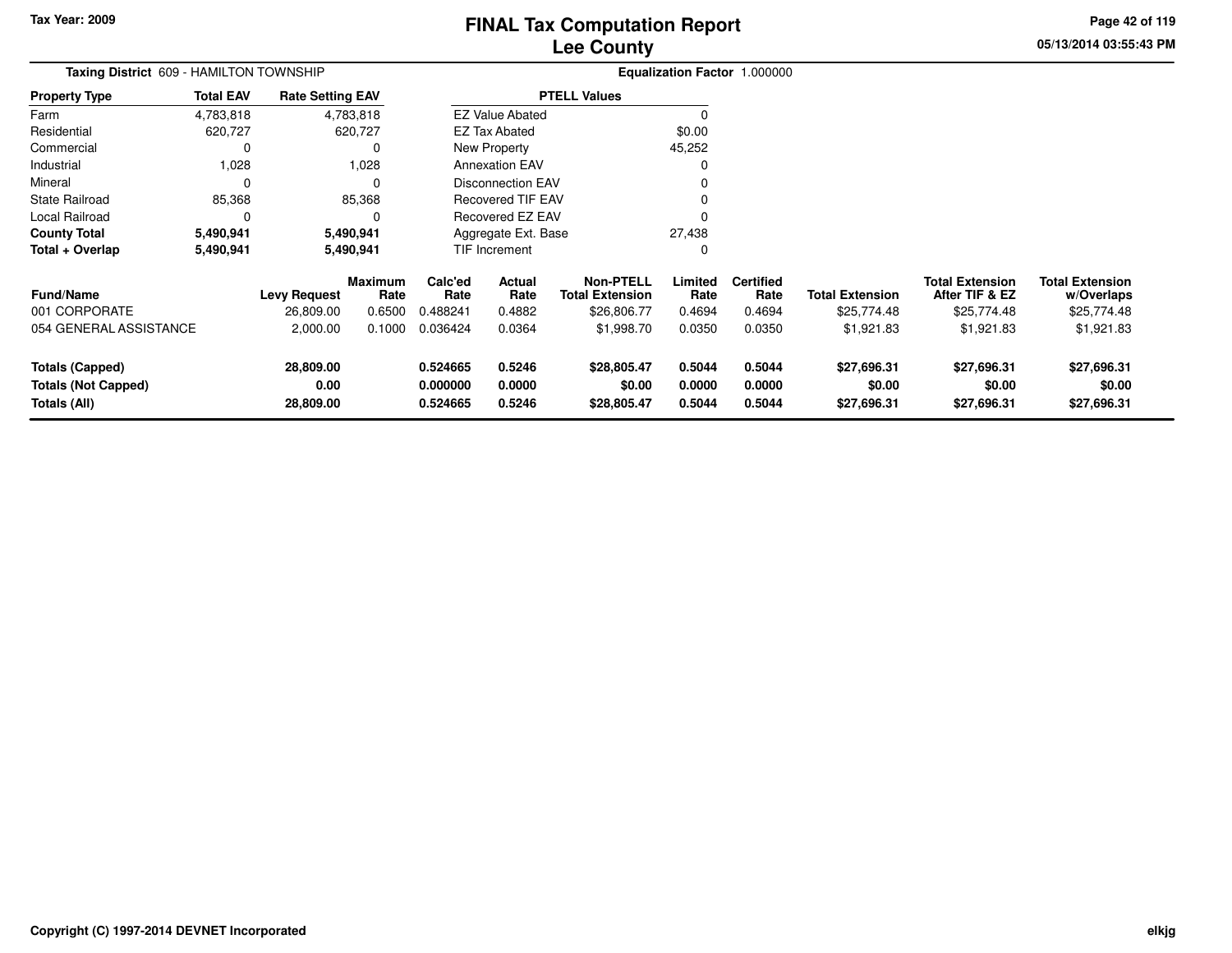**05/13/2014 03:55:43 PMPage 43 of 119**

# **Equalization Factor** 1.000000

|                      |                  | Taxing District 609RB - HAMILTON TWP ROAD/BRIDGE |                          | <b>Equalization Factor</b> |
|----------------------|------------------|--------------------------------------------------|--------------------------|----------------------------|
| <b>Property Type</b> | <b>Total EAV</b> | <b>Rate Setting EAV</b>                          | <b>PTELL Values</b>      |                            |
| Farm                 | 4,783,818        | 4,783,818                                        | <b>EZ Value Abated</b>   | 0                          |
| Residential          | 620.727          | 620.727                                          | EZ Tax Abated            | \$0.00                     |
| Commercial           |                  | 0                                                | New Property             | 45,252                     |
| Industrial           | 1.028            | 1.028                                            | <b>Annexation EAV</b>    | 0                          |
| Mineral              | 0                | 0                                                | Disconnection EAV        | 0                          |
| State Railroad       | 85,368           | 85,368                                           | <b>Recovered TIF EAV</b> | 0                          |
| Local Railroad       |                  | 0                                                | Recovered EZ EAV         | 0                          |
| <b>County Total</b>  | 5,490,941        | 5,490,941                                        | Aggregate Ext. Base      | 31,601                     |
| Total + Overlap      | 5,490,941        | 5,490,941                                        | <b>TIF Increment</b>     | 0                          |

| <b>Fund/Name</b>           | <b>Levy Request</b> | <b>Maximum</b><br>Rate | Calc'ed<br>Rate | Actual<br>Rate | Non-PTELL<br><b>Total Extension</b> | Limited<br>Rate | <b>Certified</b><br>Rate | <b>Total Extension</b> | <b>Total Extension</b><br>After TIF & EZ | <b>Total Extension</b><br>w/Overlaps |
|----------------------------|---------------------|------------------------|-----------------|----------------|-------------------------------------|-----------------|--------------------------|------------------------|------------------------------------------|--------------------------------------|
| 007 ROAD & BRIDGE          | 26,000.00           | 0.6600                 | 0.473507        | 0.4735         | \$25,999.61                         | 0.4552          | 0.4552                   | \$24,994.76            | \$24,994.76                              | \$24,994.76                          |
| 008 BRIDGE JOINT W/ COUNTY | 1.000.00            | 0.2500                 | 0.018212        | 0.0182         | \$999.35                            | 0.0175          | 0.0175                   | \$960.91               | \$960.91                                 | \$960.91                             |
| 009 PERMANENT ROAD         | 5.500.00            | 0.2500                 | 0.100165        | 0.1002         | \$5,501.92                          | 0.0963          | 0.0963                   | \$5,287.78             | \$5,287.78                               | \$5,287.78                           |
| 010 EQUIPMENT & BUILDING   | 681.00              | 0.1000                 | 0.012402        | 0.0124         | \$680.88                            | 0.0119          | 0.0119                   | \$653.42               | \$653.42                                 | \$653.42                             |
| Totals (Capped)            | 33,181.00           |                        | 0.604286        | 0.6043         | \$33,181.76                         | 0.5809          | 0.5809                   | \$31,896.87            | \$31,896.87                              | \$31,896.87                          |
| <b>Totals (Not Capped)</b> | 0.00                |                        | 0.000000        | 0.0000         | \$0.00                              | 0.0000          | 0.0000                   | \$0.00                 | \$0.00                                   | \$0.00                               |
| Totals (All)               | 33,181.00           |                        | 0.604286        | 0.6043         | \$33,181.76                         | 0.5809          | 0.5809                   | \$31,896.87            | \$31,896.87                              | \$31,896.87                          |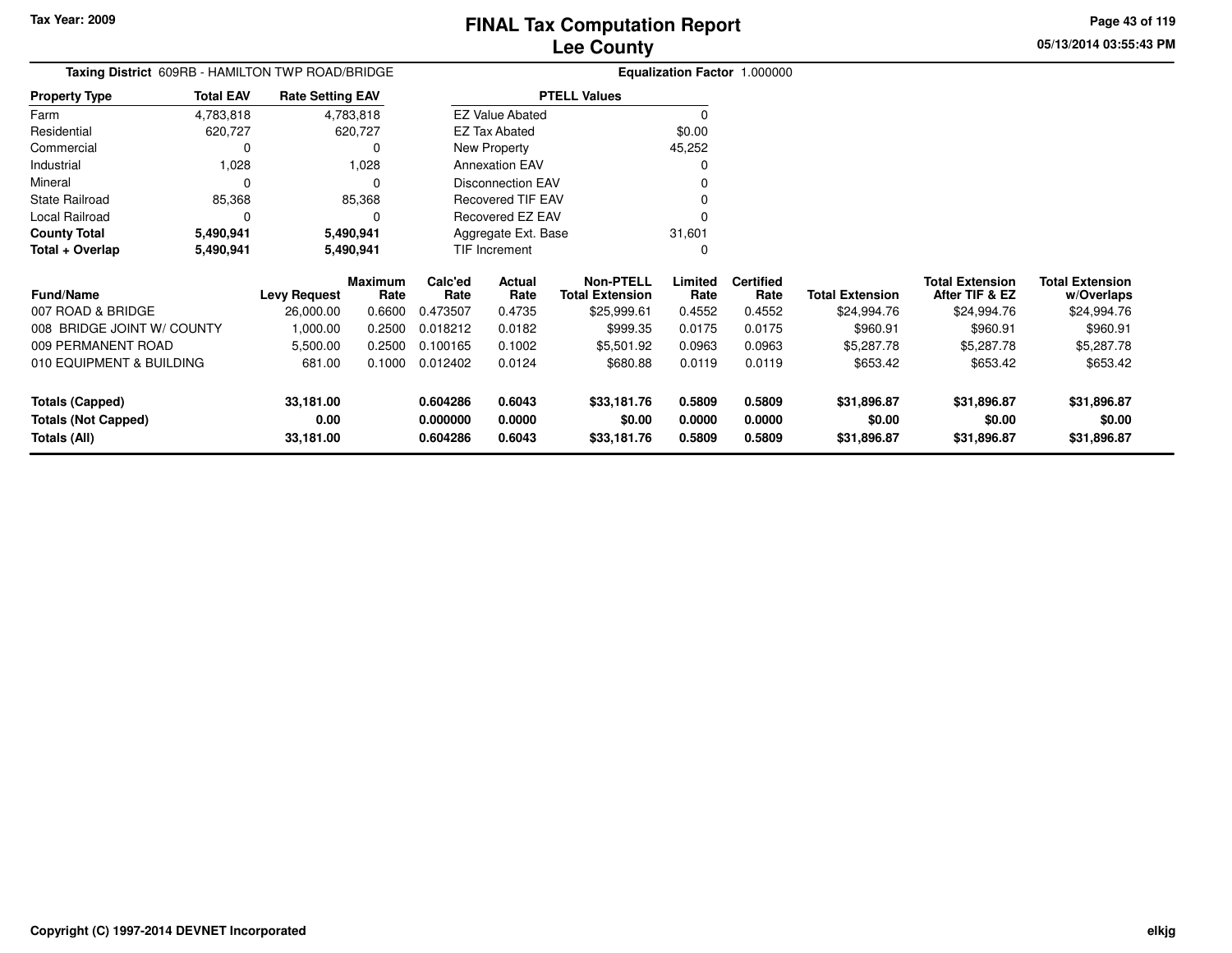# **Lee CountyFINAL Tax Computation Report**

**05/13/2014 03:55:43 PMPage 44 of 119**

| Taxing District 610 - HARMON TOWNSHIP |                          |                         |                        |                      |                          | <b>Equalization Factor 1.000000</b>        |                 |                          |                        |                                          |                                      |
|---------------------------------------|--------------------------|-------------------------|------------------------|----------------------|--------------------------|--------------------------------------------|-----------------|--------------------------|------------------------|------------------------------------------|--------------------------------------|
| <b>Property Type</b>                  | <b>Total EAV</b>         | <b>Rate Setting EAV</b> |                        |                      |                          | <b>PTELL Values</b>                        |                 |                          |                        |                                          |                                      |
| Farm                                  | 4,050,020                |                         | 4,050,020              |                      | <b>EZ Value Abated</b>   |                                            |                 |                          |                        |                                          |                                      |
| Residential                           | 2,365,601                |                         | 2,365,601              |                      | <b>EZ Tax Abated</b>     |                                            | \$0.00          |                          |                        |                                          |                                      |
| Commercial                            | 1,378,705                |                         | 1,378,705              |                      | New Property             |                                            | 63,295          |                          |                        |                                          |                                      |
| Industrial                            | 2,703,125                |                         | 2,703,125              |                      | <b>Annexation EAV</b>    |                                            |                 |                          |                        |                                          |                                      |
| Mineral                               | $\Omega$                 |                         |                        |                      | <b>Disconnection EAV</b> |                                            |                 |                          |                        |                                          |                                      |
| <b>State Railroad</b>                 | 347,940                  |                         | 347,940                |                      | <b>Recovered TIF EAV</b> |                                            |                 |                          |                        |                                          |                                      |
| Local Railroad                        | $\Omega$                 |                         |                        |                      | Recovered EZ EAV         |                                            |                 |                          |                        |                                          |                                      |
| <b>County Total</b>                   | 10,845,391<br>10,845,391 |                         |                        |                      | Aggregate Ext. Base      |                                            | 55,130          |                          |                        |                                          |                                      |
| Total + Overlap                       | 10,845,391               | 10,845,391              |                        | <b>TIF Increment</b> |                          |                                            | 0               |                          |                        |                                          |                                      |
| Fund/Name                             |                          | <b>Levy Request</b>     | <b>Maximum</b><br>Rate | Calc'ed<br>Rate      | Actual<br>Rate           | <b>Non-PTELL</b><br><b>Total Extension</b> | Limited<br>Rate | <b>Certified</b><br>Rate | <b>Total Extension</b> | <b>Total Extension</b><br>After TIF & EZ | <b>Total Extension</b><br>w/Overlaps |
| 001 CORPORATE                         |                          | 48,936.00               | 0.4500                 | 0.451215             | 0.4500                   | \$48,804.26                                | 0.4324          | 0.4324                   | \$46,895.47            | \$46,895.47                              | \$46,895.47                          |
| 019 COMMUNITY BLDG                    |                          | 6,209.00                | 0.1000                 | 0.057250             | 0.0573                   | \$6,214.41                                 | 0.0551          | 0.0551                   | \$5,975.81             | \$5,975.81                               | \$5,975.81                           |
| 054 GENERAL ASSISTANCE                |                          | 2,740.00                | 0.1000                 | 0.025264             | 0.0253                   | \$2,743.88                                 | 0.0243          | 0.0243                   | \$2,635.43             | \$2,635.43                               | \$2,635.43                           |
| <b>Totals (Capped)</b>                |                          | 57,885.00               |                        | 0.533729             | 0.5326                   | \$57,762.55                                | 0.5118          | 0.5118                   | \$55,506.71            | \$55,506.71                              | \$55,506.71                          |
| 0.00<br><b>Totals (Not Capped)</b>    |                          | 0.000000                | 0.0000                 | \$0.00               | 0.0000                   | 0.0000                                     | \$0.00          | \$0.00                   | \$0.00                 |                                          |                                      |
| Totals (All)<br>57,885.00             |                          |                         | 0.533729               | 0.5326               | \$57,762.55              | 0.5118                                     | 0.5118          | \$55,506.71              | \$55,506.71            | \$55,506.71                              |                                      |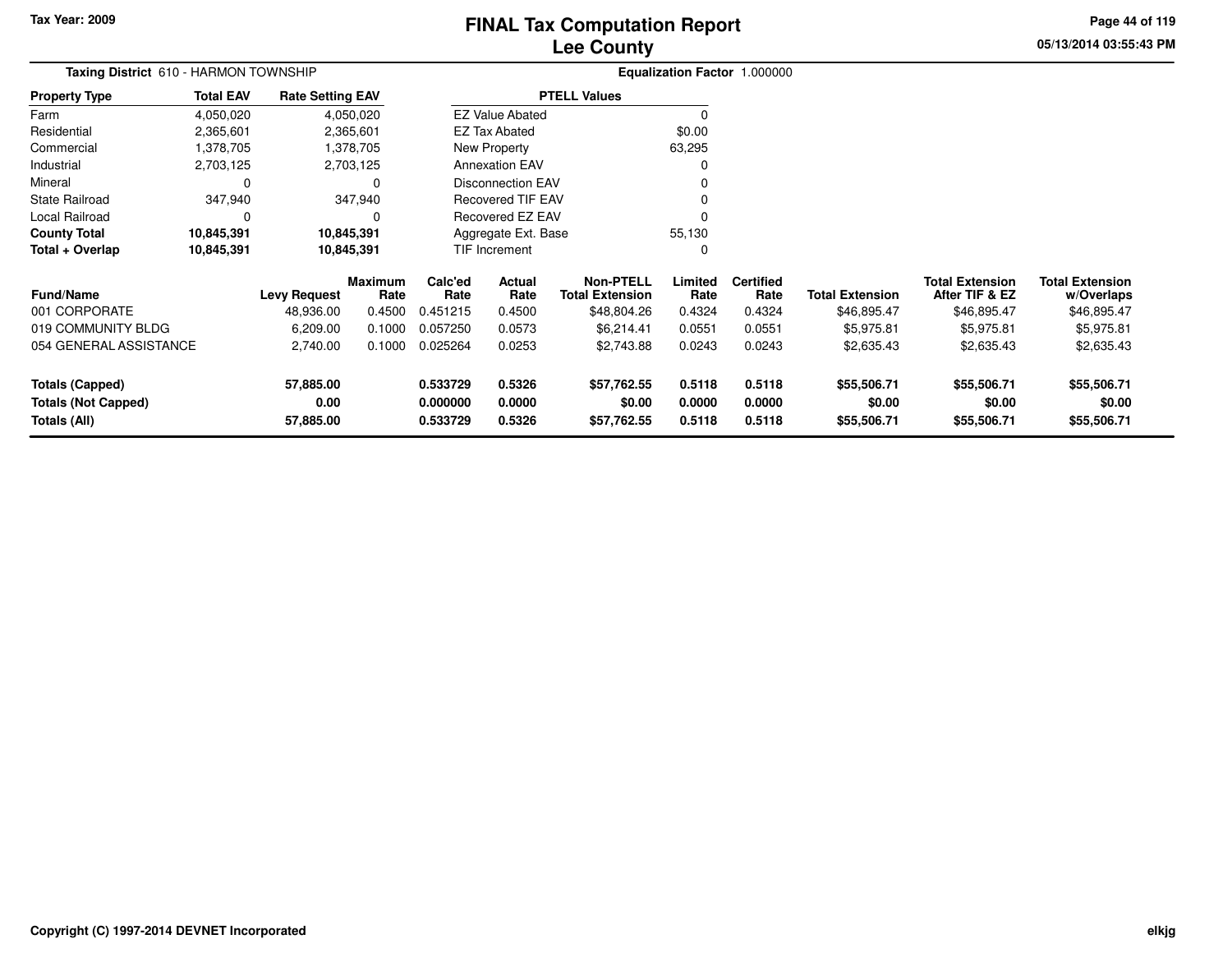**05/13/2014 03:55:43 PM Page 45 of 119**

| Taxing District 610RB - HARMON TWP ROAD/BRIDGE<br><b>Rate Setting EAV</b> |                  |                                |                        |                                  | Equalization Factor 1.000000 |                                      |                            |                            |                                      |                                          |                                      |  |
|---------------------------------------------------------------------------|------------------|--------------------------------|------------------------|----------------------------------|------------------------------|--------------------------------------|----------------------------|----------------------------|--------------------------------------|------------------------------------------|--------------------------------------|--|
| <b>Property Type</b>                                                      | <b>Total EAV</b> |                                |                        |                                  |                              | <b>PTELL Values</b>                  |                            |                            | <b>Road and Bridge Transfer</b>      |                                          |                                      |  |
| Farm                                                                      | 4,050,020        |                                | 4,050,020              |                                  | <b>EZ Value Abated</b>       |                                      | 0                          | <b>Municipality</b>        |                                      | Fund                                     | <b>Amount Extended</b>               |  |
| Residential                                                               | 2,365,601        |                                | 2,365,601              |                                  | <b>EZ Tax Abated</b>         |                                      | \$0.00                     |                            |                                      |                                          |                                      |  |
| Commercial                                                                | 1,378,705        |                                | 1,378,705              |                                  | New Property                 |                                      | 63,295                     |                            | 707 - VILLAGE OF HARMON              | 007                                      | \$1,842.13                           |  |
| Industrial                                                                | 2,703,125        |                                | 2,703,125              |                                  | <b>Annexation EAV</b>        |                                      | 0                          | <b>Total</b>               |                                      |                                          | \$1,842.13                           |  |
| Mineral                                                                   | $\Omega$         |                                |                        |                                  | <b>Disconnection EAV</b>     |                                      |                            |                            |                                      |                                          |                                      |  |
| <b>State Railroad</b>                                                     | 347,940          |                                | 347,940                |                                  | Recovered TIF EAV            |                                      |                            |                            |                                      |                                          |                                      |  |
| Local Railroad                                                            | $\Omega$         |                                |                        |                                  | Recovered EZ EAV             |                                      |                            |                            |                                      |                                          |                                      |  |
| <b>County Total</b>                                                       | 10,845,391       | 10,845,391                     |                        | Aggregate Ext. Base              |                              | 31,972                               |                            |                            |                                      |                                          |                                      |  |
| Total + Overlap                                                           | 10,845,391       | 10,845,391                     |                        | <b>TIF Increment</b>             |                              | 0                                    |                            |                            |                                      |                                          |                                      |  |
| <b>Fund/Name</b>                                                          |                  | <b>Levy Request</b>            | <b>Maximum</b><br>Rate | Calc'ed<br>Rate                  | <b>Actual</b><br>Rate        | Non-PTELL<br><b>Total Extension</b>  | Limited<br>Rate            | <b>Certified</b><br>Rate   | <b>Total Extension</b>               | <b>Total Extension</b><br>After TIF & EZ | <b>Total Extension</b><br>w/Overlaps |  |
| 007 ROAD & BRIDGE                                                         |                  | 23,010.00                      | 0.6600                 | 0.212164                         | 0.2122                       | \$23,013.92                          | 0.2035                     | 0.2035                     | \$22,070.37                          | \$22,070.37                              | \$22,070.37                          |  |
| 008 BRIDGE JOINT W/ COUNTY                                                |                  | 6,970.00                       | 0.2500                 | 0.064267                         | 0.0643                       | \$6,973.59                           | 0.0617                     | 0.0617                     | \$6,691.61                           | \$6,691.61                               | \$6,691.61                           |  |
| 090 ROAD DAMAGE                                                           |                  | 3,588.00                       | 0.0330                 | 0.033083                         | 0.0330                       | \$3,578.98                           | 0.0316                     | 0.0316                     | \$3,427.14                           | \$3,427.14                               | \$3,427.14                           |  |
| <b>Totals (Capped)</b><br><b>Totals (Not Capped)</b><br>Totals (All)      |                  | 33,568.00<br>0.00<br>33,568.00 |                        | 0.309514<br>0.000000<br>0.309514 | 0.3095<br>0.0000<br>0.3095   | \$33,566.49<br>\$0.00<br>\$33,566.49 | 0.2968<br>0.0000<br>0.2968 | 0.2968<br>0.0000<br>0.2968 | \$32,189.12<br>\$0.00<br>\$32,189.12 | \$32,189.12<br>\$0.00<br>\$32,189.12     | \$32,189.12<br>\$0.00<br>\$32,189.12 |  |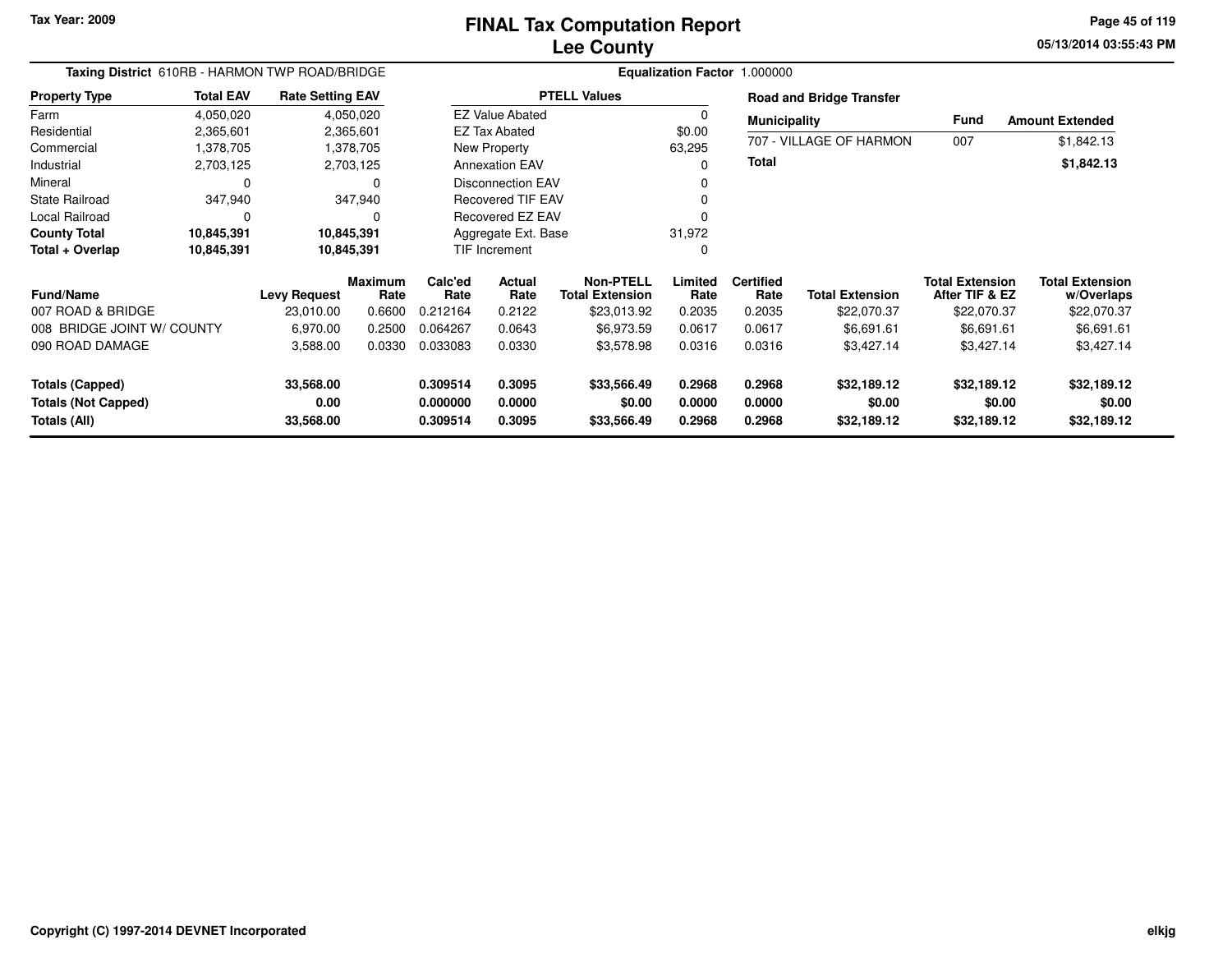# **Lee CountyFINAL Tax Computation Report**

**05/13/2014 03:55:43 PM Page 46 of 119**

| Taxing District 611 - LEE CENTER TOWNSHIP                            |                  | Equalization Factor 1.000000   |                        |                                  |                                                      |                                            |                            |                            |                                      |                                          |                                      |
|----------------------------------------------------------------------|------------------|--------------------------------|------------------------|----------------------------------|------------------------------------------------------|--------------------------------------------|----------------------------|----------------------------|--------------------------------------|------------------------------------------|--------------------------------------|
| <b>Property Type</b>                                                 | <b>Total EAV</b> | <b>Rate Setting EAV</b>        |                        |                                  |                                                      | <b>PTELL Values</b>                        |                            |                            |                                      |                                          |                                      |
| Farm                                                                 | 9,068,474        |                                | 9,068,474              |                                  | <b>EZ Value Abated</b>                               |                                            |                            |                            |                                      |                                          |                                      |
| Residential                                                          | 5,572,432        |                                | 5,572,432              |                                  | <b>EZ Tax Abated</b>                                 |                                            | \$0.00                     |                            |                                      |                                          |                                      |
| Commercial                                                           | 1,489,201        |                                | 1,489,201              |                                  | New Property                                         |                                            | 133,693                    |                            |                                      |                                          |                                      |
| Industrial                                                           | 421              |                                | 421                    |                                  | <b>Annexation EAV</b>                                |                                            |                            |                            |                                      |                                          |                                      |
| Mineral                                                              | 0                |                                | 0                      |                                  | <b>Disconnection EAV</b><br><b>Recovered TIF EAV</b> |                                            |                            |                            |                                      |                                          |                                      |
| State Railroad                                                       | 7,426            |                                | 7,426                  |                                  | Recovered EZ EAV                                     |                                            |                            |                            |                                      |                                          |                                      |
| Local Railroad                                                       | 0                |                                | 0                      |                                  |                                                      |                                            |                            |                            |                                      |                                          |                                      |
| <b>County Total</b>                                                  | 16,137,954       |                                | 16,137,954             |                                  | 54,996<br>Aggregate Ext. Base                        |                                            |                            |                            |                                      |                                          |                                      |
| Total + Overlap                                                      | 16,137,954       |                                | 16,137,954             |                                  | TIF Increment                                        |                                            |                            |                            |                                      |                                          |                                      |
| Fund/Name                                                            |                  | <b>Levy Request</b>            | <b>Maximum</b><br>Rate | Calc'ed<br>Rate                  | Actual<br>Rate                                       | <b>Non-PTELL</b><br><b>Total Extension</b> | Limited<br>Rate            | <b>Certified</b><br>Rate   | <b>Total Extension</b>               | <b>Total Extension</b><br>After TIF & EZ | <b>Total Extension</b><br>w/Overlaps |
| 001 CORPORATE                                                        |                  | 54,000.00                      | 0.4500                 | 0.334615                         | 0.3346                                               | \$53,997.59                                | 0.3232                     | 0.3232                     | \$52,157.87                          | \$52,157.87                              | \$52,157.87                          |
| 054 GENERAL ASSISTANCE                                               |                  | 3,475.00                       | 0.1000                 | 0.021533                         | 0.0215                                               | \$3,469.66                                 | 0.0208                     | 0.0208                     | \$3,356.69                           | \$3,356.69                               | \$3,356.69                           |
| <b>Totals (Capped)</b><br><b>Totals (Not Capped)</b><br>Totals (All) |                  | 57,475.00<br>0.00<br>57,475.00 |                        | 0.356148<br>0.000000<br>0.356148 | 0.3561<br>0.0000<br>0.3561                           | \$57,467.25<br>\$0.00<br>\$57,467.25       | 0.3440<br>0.0000<br>0.3440 | 0.3440<br>0.0000<br>0.3440 | \$55,514.56<br>\$0.00<br>\$55,514.56 | \$55,514.56<br>\$0.00<br>\$55,514.56     | \$55,514.56<br>\$0.00<br>\$55,514.56 |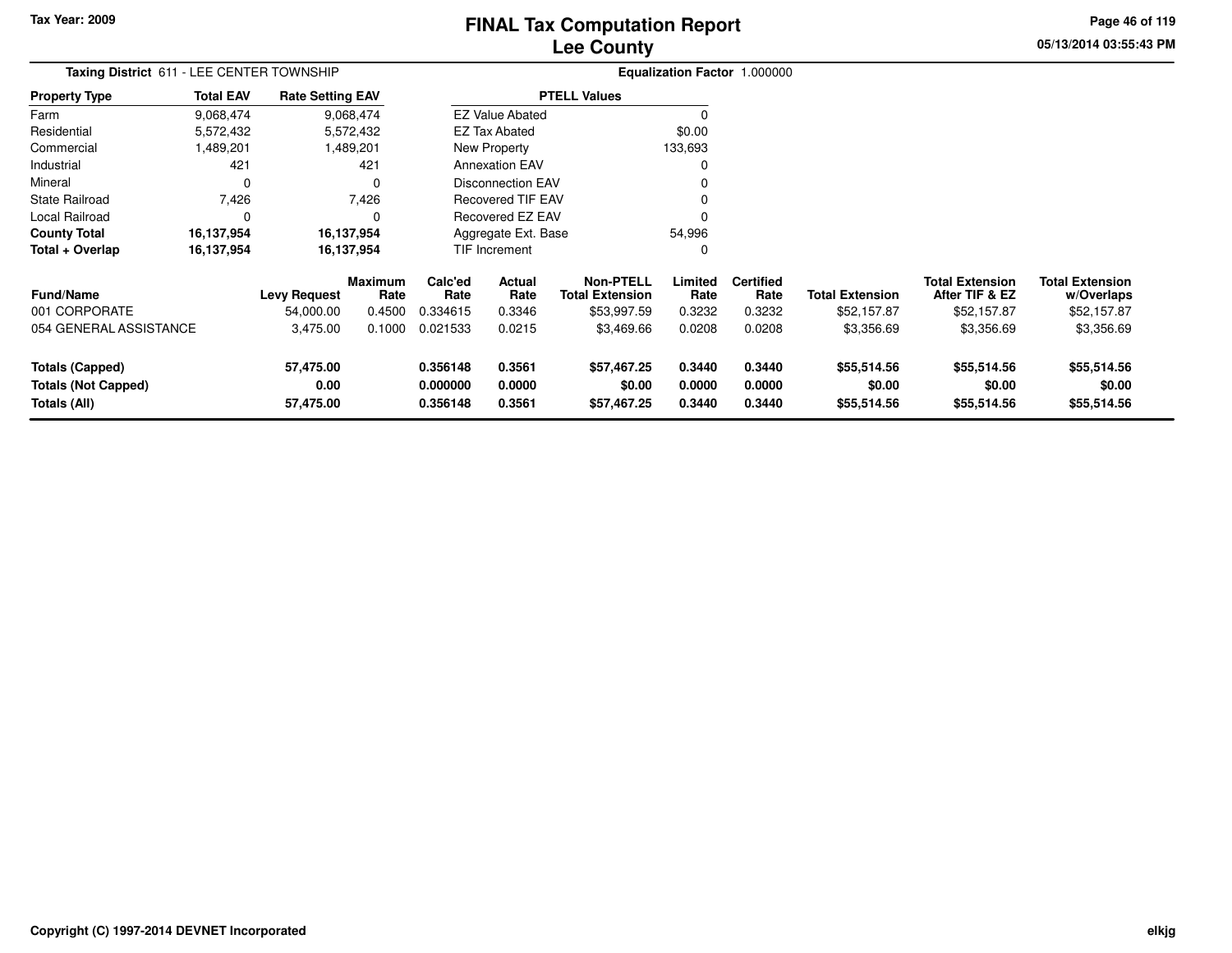**Totals (All)**

# **Lee CountyFINAL Tax Computation Report**

**0.393358 0.3933 \$63,470.57 0.3779 0.3779 \$60,985.32 \$60,985.32 \$60,985.32**

**05/13/2014 03:55:43 PMPage 47 of 119**

| Taxing District 611RB - LEE CENTER TWP RD/BRIDGE<br><b>Rate Setting EAV</b> |                  |                     |                 |                   |                          |                                            |                 | Equalization Factor 1.000000 |                        |                                          |                                      |
|-----------------------------------------------------------------------------|------------------|---------------------|-----------------|-------------------|--------------------------|--------------------------------------------|-----------------|------------------------------|------------------------|------------------------------------------|--------------------------------------|
| <b>Property Type</b>                                                        | <b>Total EAV</b> |                     |                 |                   |                          | <b>PTELL Values</b>                        |                 |                              |                        |                                          |                                      |
| Farm                                                                        | 9,068,474        |                     | 9,068,474       |                   | <b>EZ Value Abated</b>   |                                            | $\Omega$        |                              |                        |                                          |                                      |
| Residential                                                                 | 5,572,432        |                     | 5,572,432       |                   | EZ Tax Abated            |                                            | \$0.00          |                              |                        |                                          |                                      |
| Commercial                                                                  | 1,489,201        |                     | 1,489,201       |                   | New Property             |                                            | 133,693         |                              |                        |                                          |                                      |
| Industrial                                                                  | 421              |                     | 421             |                   | <b>Annexation EAV</b>    |                                            | 0               |                              |                        |                                          |                                      |
| Mineral                                                                     | $\Omega$         |                     | 0               |                   | <b>Disconnection EAV</b> |                                            |                 |                              |                        |                                          |                                      |
| <b>State Railroad</b>                                                       | 7,426            |                     | 7,426           | Recovered TIF EAV |                          |                                            |                 |                              |                        |                                          |                                      |
| Local Railroad                                                              | 0                |                     | $\Omega$        |                   | Recovered EZ EAV         |                                            |                 |                              |                        |                                          |                                      |
| <b>County Total</b>                                                         | 16,137,954       | 16,137,954          |                 |                   | Aggregate Ext. Base      |                                            | 60,417          |                              |                        |                                          |                                      |
| Total + Overlap                                                             | 16,137,954       | 16,137,954          |                 | TIF Increment     |                          |                                            | $\Omega$        |                              |                        |                                          |                                      |
| <b>Fund/Name</b>                                                            |                  | <b>Levy Request</b> | Maximum<br>Rate | Calc'ed<br>Rate   | Actual<br>Rate           | <b>Non-PTELL</b><br><b>Total Extension</b> | Limited<br>Rate | <b>Certified</b><br>Rate     | <b>Total Extension</b> | <b>Total Extension</b><br>After TIF & EZ | <b>Total Extension</b><br>w/Overlaps |
| 007 ROAD & BRIDGE                                                           |                  | 36,504.00           | 0.6600          | 0.226200          | 0.2262                   | \$36,504.05                                | 0.2173          | 0.2173                       | \$35,067.77            | \$35,067.77                              | \$35,067.77                          |
| 008 BRIDGE JOINT W/ COUNTY                                                  |                  | 0.00                | 0.2500          | 0.000000          | 0.0000                   | \$0.00                                     | 0.0000          | 0.0000                       | \$0.00                 | \$0.00                                   | \$0.00                               |
| 009 PERMANENT ROAD                                                          |                  | 22,294.00           | 0.2500          | 0.138146          | 0.1381                   | \$22,286.51                                | 0.1327          | 0.1327                       | \$21,415.06            | \$21,415.06                              | \$21,415.06                          |
| 010 EQUIPMENT & BUILDING                                                    |                  | 4,682.00            | 0.1000          | 0.029012          | 0.0290                   | \$4,680.01                                 | 0.0279          | 0.0279                       | \$4,502.49             | \$4,502.49                               | \$4,502.49                           |
| 035 LIABILITY INSURANCE                                                     |                  | 0.00                | 0.0000          | 0.000000          | 0.0000                   | \$0.00                                     | 0.0000          | 0.0000                       | \$0.00                 | \$0.00                                   | \$0.00                               |
| <b>Totals (Capped)</b>                                                      |                  | 63,480.00           |                 | 0.393358          | 0.3933                   | \$63,470.57                                | 0.3779          | 0.3779                       | \$60,985.32            | \$60,985.32                              | \$60,985.32                          |
| <b>Totals (Not Capped)</b>                                                  |                  | 0.00                |                 | 0.000000          | 0.0000                   | \$0.00                                     | 0.0000          | 0.0000                       | \$0.00                 | \$0.00                                   | \$0.00                               |
| Totals (All)                                                                |                  | 63,480.00           |                 | 0.393358          | 0.3933                   | \$63,470.57                                | 0.3779          | 0.3779                       | \$60,985.32            | \$60,985.32                              | \$60,985.32                          |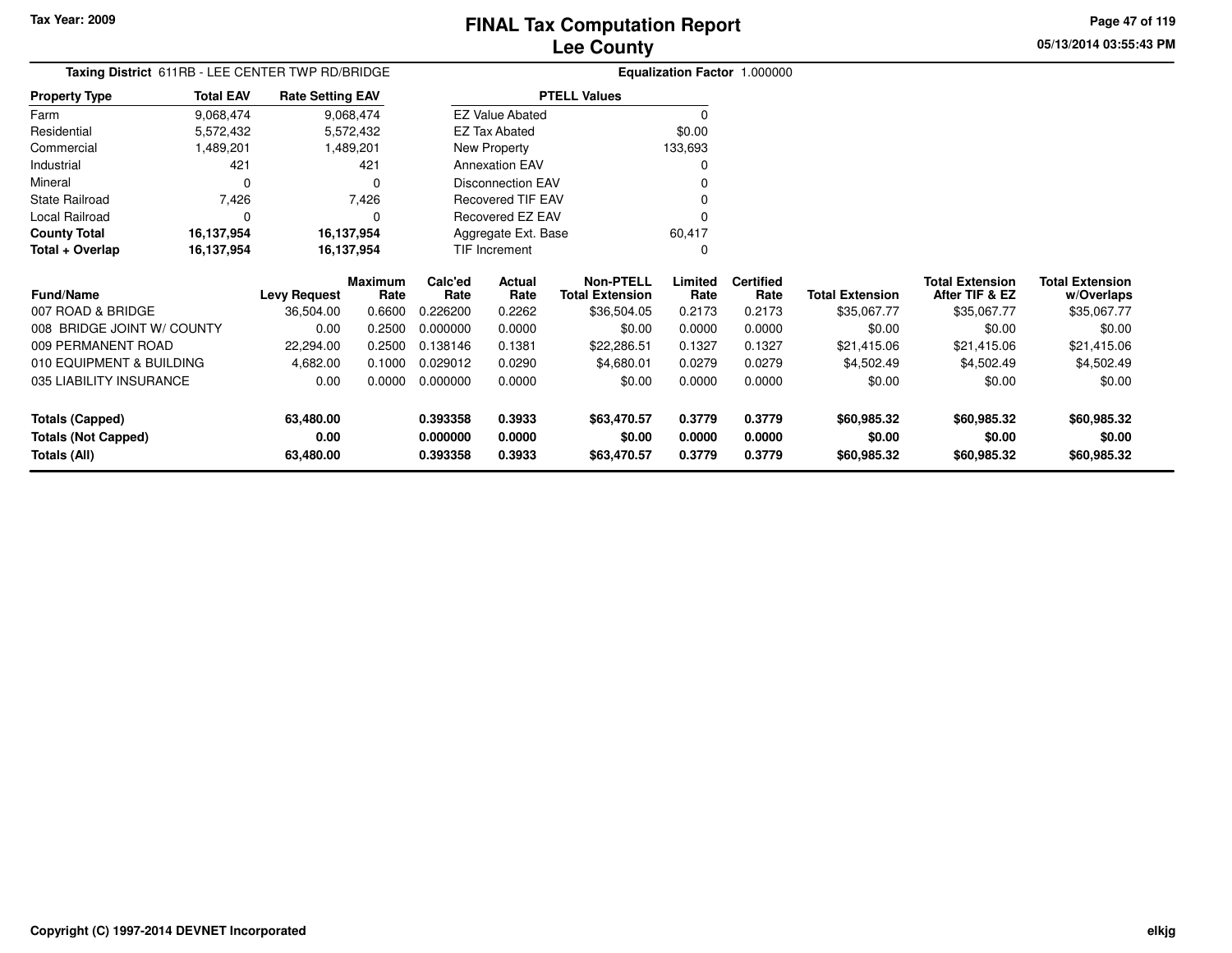# **Lee CountyFINAL Tax Computation Report**

**05/13/2014 03:55:43 PM Page 48 of 119**

| Taxing District 612 - MARION TOWNSHIP                                |                  |                                |                 |                                  |                            |                                      |                            | Equalization Factor 1.000000 |                                      |                                          |                                      |
|----------------------------------------------------------------------|------------------|--------------------------------|-----------------|----------------------------------|----------------------------|--------------------------------------|----------------------------|------------------------------|--------------------------------------|------------------------------------------|--------------------------------------|
| <b>Property Type</b>                                                 | <b>Total EAV</b> | <b>Rate Setting EAV</b>        |                 |                                  |                            | <b>PTELL Values</b>                  |                            |                              |                                      |                                          |                                      |
| Farm                                                                 | 5,338,227        |                                | 5,338,227       |                                  | <b>EZ Value Abated</b>     |                                      | $\Omega$                   |                              |                                      |                                          |                                      |
| Residential                                                          | 1,550,002        |                                | 1,550,002       |                                  | EZ Tax Abated              |                                      | \$0.00                     |                              |                                      |                                          |                                      |
| Commercial                                                           | 688,625          |                                | 688,625         |                                  | New Property               |                                      | 25,839                     |                              |                                      |                                          |                                      |
| Industrial                                                           | 69,442           |                                | 69,442          |                                  | <b>Annexation EAV</b>      |                                      | 0                          |                              |                                      |                                          |                                      |
| Mineral                                                              |                  |                                |                 |                                  | <b>Disconnection EAV</b>   |                                      |                            |                              |                                      |                                          |                                      |
| <b>State Railroad</b>                                                |                  |                                |                 |                                  | <b>Recovered TIF EAV</b>   |                                      |                            |                              |                                      |                                          |                                      |
| Local Railroad                                                       |                  |                                |                 |                                  | Recovered EZ EAV           |                                      |                            |                              |                                      |                                          |                                      |
| <b>County Total</b>                                                  | 7,646,296        |                                | 7,646,296       |                                  | Aggregate Ext. Base        |                                      | 34,429                     |                              |                                      |                                          |                                      |
| Total + Overlap                                                      | 7,646,296        |                                | 7,646,296       |                                  | TIF Increment              |                                      | 0                          |                              |                                      |                                          |                                      |
| <b>Fund/Name</b>                                                     |                  | <b>Levy Request</b>            | Maximum<br>Rate | Calc'ed<br>Rate                  | Actual<br>Rate             | Non-PTELL<br><b>Total Extension</b>  | Limited<br>Rate            | <b>Certified</b><br>Rate     | <b>Total Extension</b>               | <b>Total Extension</b><br>After TIF & EZ | <b>Total Extension</b><br>w/Overlaps |
| 001 CORPORATE                                                        |                  | 34.975.00                      | 0.6500          | 0.457411                         | 0.4574                     | \$34,974.16                          | 0.4396                     | 0.4396                       | \$33,613.12                          | \$33,613.12                              | \$33,613.12                          |
| 035 LIABILITY INSURANCE                                              |                  | 1,000.00                       | 0.0000          | 0.013078                         | 0.0131                     | \$1,001.66                           | 0.0126                     | 0.0126                       | \$963.43                             | \$963.43                                 | \$963.43                             |
| <b>Totals (Capped)</b><br><b>Totals (Not Capped)</b><br>Totals (All) |                  | 35,975.00<br>0.00<br>35,975.00 |                 | 0.470489<br>0.000000<br>0.470489 | 0.4705<br>0.0000<br>0.4705 | \$35,975.82<br>\$0.00<br>\$35,975.82 | 0.4522<br>0.0000<br>0.4522 | 0.4522<br>0.0000<br>0.4522   | \$34,576.55<br>\$0.00<br>\$34,576.55 | \$34,576.55<br>\$0.00<br>\$34,576.55     | \$34,576.55<br>\$0.00<br>\$34,576.55 |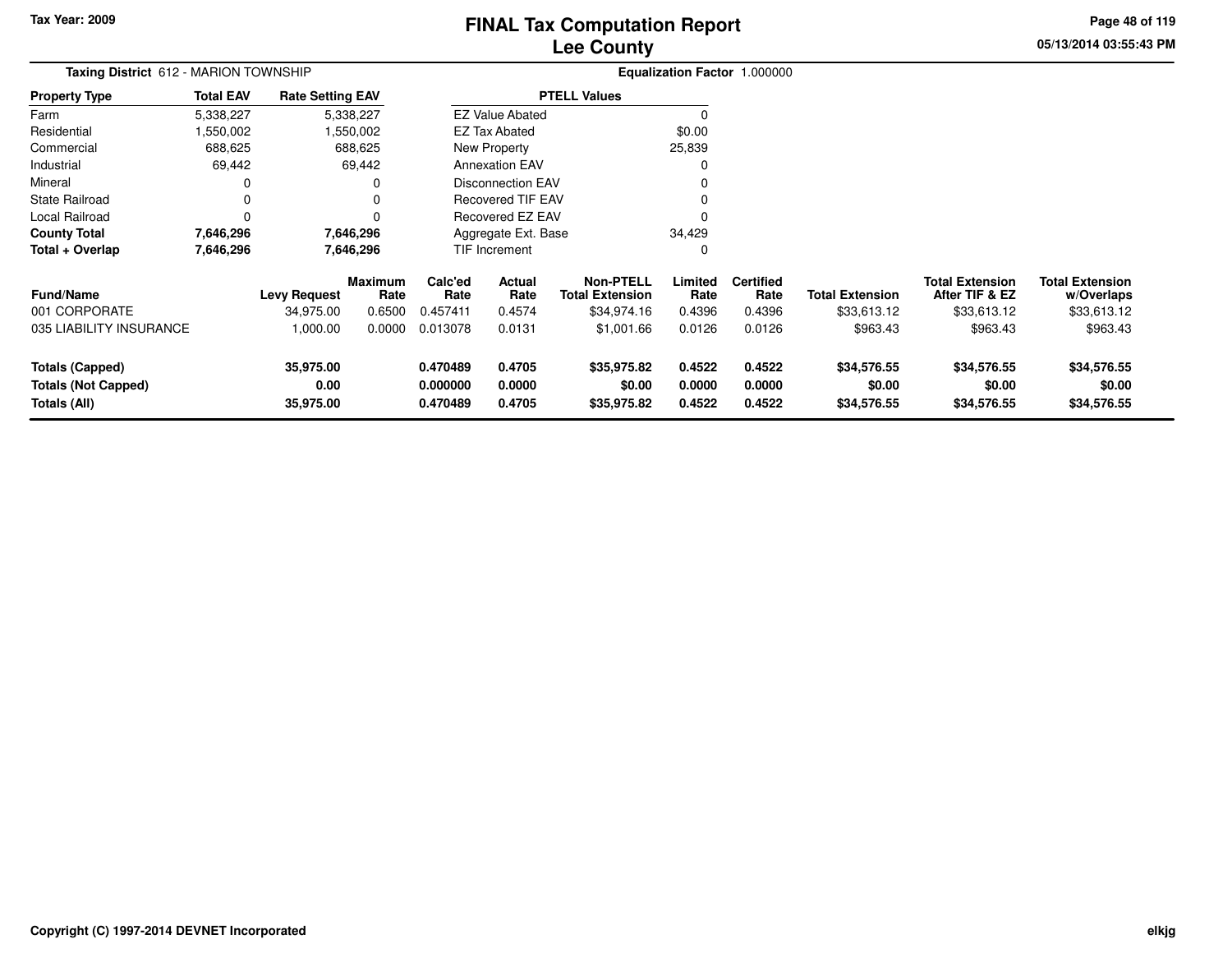**0.700274 0.7002 \$53,539.36 0.6731 0.6731 \$51,467.22 \$51,467.22 \$51,467.22**

**05/13/2014 03:55:43 PMPage 49 of 119**

| Taxing District 612RB - MARION TWP ROAD/BRIDGE |                  |                         |                        | <b>Equalization Factor 1.000000</b> |                          |                                            |                 |                          |                        |                                          |                                      |  |  |
|------------------------------------------------|------------------|-------------------------|------------------------|-------------------------------------|--------------------------|--------------------------------------------|-----------------|--------------------------|------------------------|------------------------------------------|--------------------------------------|--|--|
| <b>Property Type</b>                           | <b>Total EAV</b> | <b>Rate Setting EAV</b> |                        |                                     | <b>PTELL Values</b>      |                                            |                 |                          |                        |                                          |                                      |  |  |
| Farm                                           | 5,338,227        |                         | 5,338,227              |                                     | <b>EZ Value Abated</b>   |                                            | $\Omega$        |                          |                        |                                          |                                      |  |  |
| Residential                                    | .550,002         |                         | .550,002               |                                     | EZ Tax Abated            |                                            | \$0.00          |                          |                        |                                          |                                      |  |  |
| Commercial                                     | 688,625          |                         | 688,625                |                                     | New Property             |                                            | 25,839          |                          |                        |                                          |                                      |  |  |
| Industrial                                     | 69,442           |                         | 69,442                 |                                     | <b>Annexation EAV</b>    |                                            | $\Omega$        |                          |                        |                                          |                                      |  |  |
| Mineral                                        |                  |                         | 0                      |                                     | <b>Disconnection EAV</b> |                                            |                 |                          |                        |                                          |                                      |  |  |
| State Railroad                                 | 0                |                         |                        |                                     | <b>Recovered TIF EAV</b> |                                            |                 |                          |                        |                                          |                                      |  |  |
| Local Railroad                                 | 0                |                         | 0                      |                                     | Recovered EZ EAV         |                                            | O               |                          |                        |                                          |                                      |  |  |
| <b>County Total</b>                            | 7,646,296        |                         | 7,646,296              |                                     | Aggregate Ext. Base      |                                            | 51,238          |                          |                        |                                          |                                      |  |  |
| Total + Overlap                                | 7,646,296        |                         | 7,646,296              |                                     | TIF Increment            |                                            | C               |                          |                        |                                          |                                      |  |  |
| <b>Fund/Name</b>                               |                  | <b>Levy Request</b>     | <b>Maximum</b><br>Rate | Calc'ed<br>Rate                     | Actual<br>Rate           | <b>Non-PTELL</b><br><b>Total Extension</b> | Limited<br>Rate | <b>Certified</b><br>Rate | <b>Total Extension</b> | <b>Total Extension</b><br>After TIF & EZ | <b>Total Extension</b><br>w/Overlaps |  |  |
| 007 ROAD & BRIDGE                              |                  | 31,000.00               | 0.6600                 | 0.405425                            | 0.4054                   | \$30,998.08                                | 0.3897          | 0.3897                   | \$29,797.62            | \$29,797.62                              | \$29,797.62                          |  |  |
| 008 BRIDGE JOINT W/ COUNTY                     |                  | 4,000.00                | 0.2500                 | 0.052313                            | 0.0523                   | \$3,999.01                                 | 0.0503          | 0.0503                   | \$3,846.09             | \$3,846.09                               | \$3,846.09                           |  |  |
| 009 PERMANENT ROAD                             |                  | 14,000.00               | 0.2500                 | 0.183095                            | 0.1831                   | \$14,000.37                                | 0.1760          | 0.1760                   | \$13,457.48            | \$13,457.48                              | \$13,457.48                          |  |  |
| 010 EQUIPMENT & BUILDING                       |                  | 3,000.00                | 0.1000                 | 0.039235                            | 0.0392                   | \$2,997.35                                 | 0.0377          | 0.0377                   | \$2,882.65             | \$2,882.65                               | \$2,882.65                           |  |  |
| 035 LIABILITY INSURANCE                        |                  | 1,545.00                | 0.0000                 | 0.020206                            | 0.0202                   | \$1,544.55                                 | 0.0194          | 0.0194                   | \$1,483.38             | \$1,483.38                               | \$1,483.38                           |  |  |
| <b>Totals (Capped)</b>                         |                  | 53,545.00               |                        | 0.700274                            | 0.7002                   | \$53,539.36                                | 0.6731          | 0.6731                   | \$51,467.22            | \$51,467.22                              | \$51,467.22                          |  |  |
| <b>Totals (Not Capped)</b>                     |                  | 0.00                    |                        | 0.000000                            | 0.0000                   | \$0.00                                     | 0.0000          | 0.0000                   | \$0.00                 | \$0.00                                   | \$0.00                               |  |  |
| Totals (All)                                   |                  | 53,545.00               |                        | 0.700274                            | 0.7002                   | \$53,539.36                                | 0.6731          | 0.6731                   | \$51,467.22            | \$51,467.22                              | \$51,467.22                          |  |  |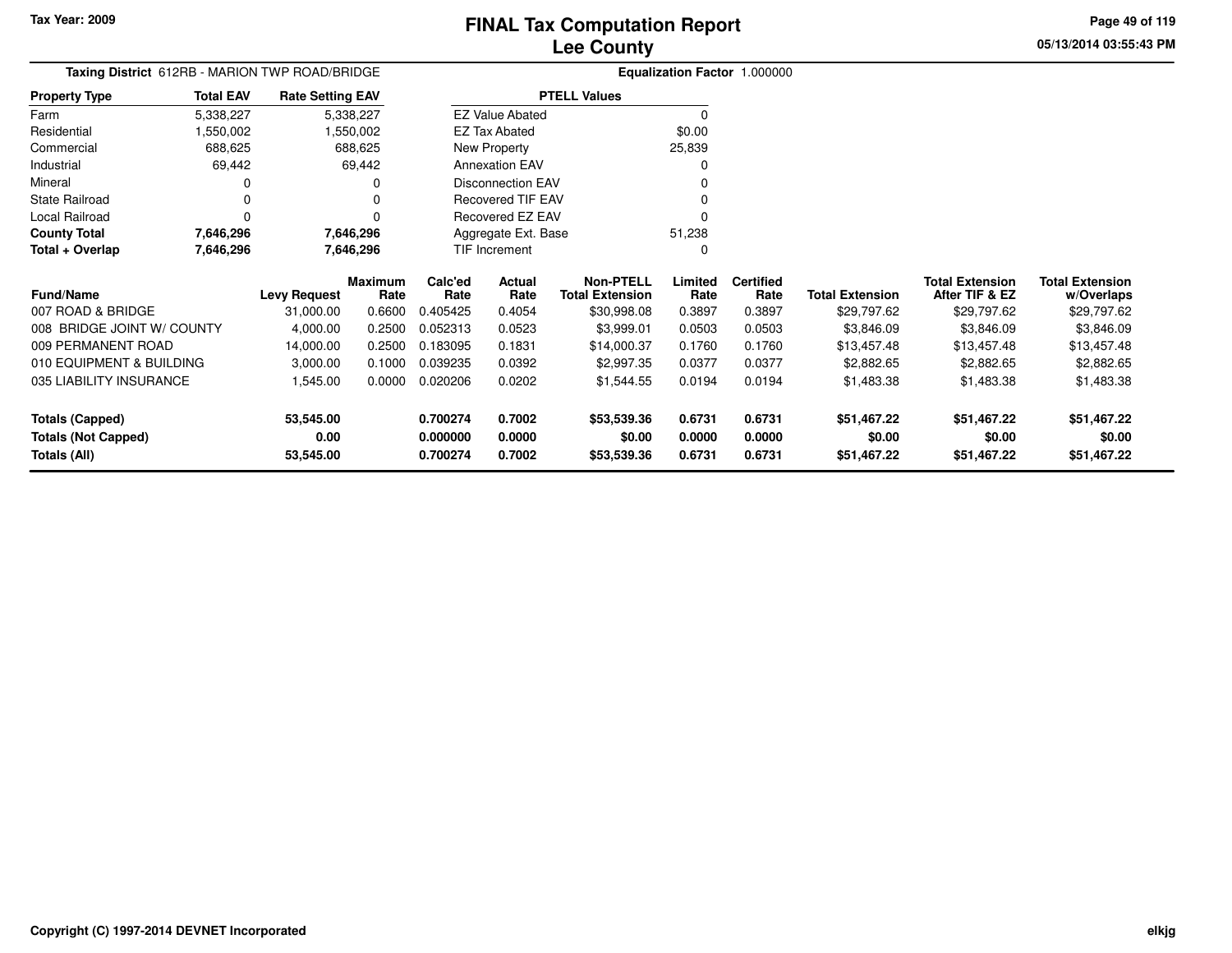# **Lee CountyFINAL Tax Computation Report**

**05/13/2014 03:55:43 PM Page 50 of 119**

| Taxing District 613 - MAY TOWNSHIP                                   |                  |                                  |                                  |                                  |                                 |                                                           |                            | Equalization Factor 1.000000       |                                       |                                                         |                                                     |  |
|----------------------------------------------------------------------|------------------|----------------------------------|----------------------------------|----------------------------------|---------------------------------|-----------------------------------------------------------|----------------------------|------------------------------------|---------------------------------------|---------------------------------------------------------|-----------------------------------------------------|--|
| Property Type                                                        | <b>Total EAV</b> | <b>Rate Setting EAV</b>          |                                  |                                  |                                 | <b>PTELL Values</b>                                       |                            |                                    |                                       |                                                         |                                                     |  |
| Farm                                                                 | 7,098,993        |                                  | 7,098,993                        |                                  | <b>EZ Value Abated</b>          |                                                           |                            |                                    |                                       |                                                         |                                                     |  |
| Residential                                                          | 13,883,971       | 13,883,971                       |                                  |                                  | <b>EZ Tax Abated</b>            |                                                           | \$0.00                     |                                    |                                       |                                                         |                                                     |  |
| Commercial                                                           | 965,099          |                                  | 965,099                          |                                  | New Property                    |                                                           | 308,795                    |                                    |                                       |                                                         |                                                     |  |
| Industrial                                                           | 0                |                                  |                                  |                                  | <b>Annexation EAV</b>           |                                                           |                            |                                    |                                       |                                                         |                                                     |  |
| Mineral                                                              |                  |                                  |                                  |                                  | <b>Disconnection EAV</b>        |                                                           |                            |                                    |                                       |                                                         |                                                     |  |
| State Railroad                                                       |                  |                                  |                                  |                                  | <b>Recovered TIF EAV</b>        |                                                           |                            |                                    |                                       |                                                         |                                                     |  |
| Local Railroad                                                       |                  |                                  |                                  |                                  | Recovered EZ EAV                |                                                           |                            |                                    |                                       |                                                         |                                                     |  |
| County Total                                                         | 21,948,063       | 21,948,063                       |                                  |                                  | Aggregate Ext. Base             |                                                           | 34,301                     |                                    |                                       |                                                         |                                                     |  |
| Total + Overlap                                                      | 21,948,063       | 21,948,063                       |                                  |                                  | TIF Increment                   |                                                           | 0                          |                                    |                                       |                                                         |                                                     |  |
| Fund/Name<br>001 CORPORATE                                           |                  | <b>Levy Request</b><br>35,672.00 | <b>Maximum</b><br>Rate<br>0.4100 | Calc'ed<br>Rate<br>0.162529      | <b>Actual</b><br>Rate<br>0.1625 | <b>Non-PTELL</b><br><b>Total Extension</b><br>\$35,665.60 | Limited<br>Rate<br>0.1587  | <b>Certified</b><br>Rate<br>0.1587 | <b>Total Extension</b><br>\$34,831.58 | <b>Total Extension</b><br>After TIF & EZ<br>\$34,831.58 | <b>Total Extension</b><br>w/Overlaps<br>\$34,831.58 |  |
| <b>Totals (Capped)</b><br><b>Totals (Not Capped)</b><br>Totals (All) |                  | 35,672.00<br>0.00<br>35,672.00   |                                  | 0.162529<br>0.000000<br>0.162529 | 0.1625<br>0.0000<br>0.1625      | \$35,665.60<br>\$0.00<br>\$35,665.60                      | 0.1587<br>0.0000<br>0.1587 | 0.1587<br>0.0000<br>0.1587         | \$34,831.58<br>\$0.00<br>\$34,831.58  | \$34,831.58<br>\$0.00<br>\$34,831.58                    | \$34,831.58<br>\$0.00<br>\$34,831.58                |  |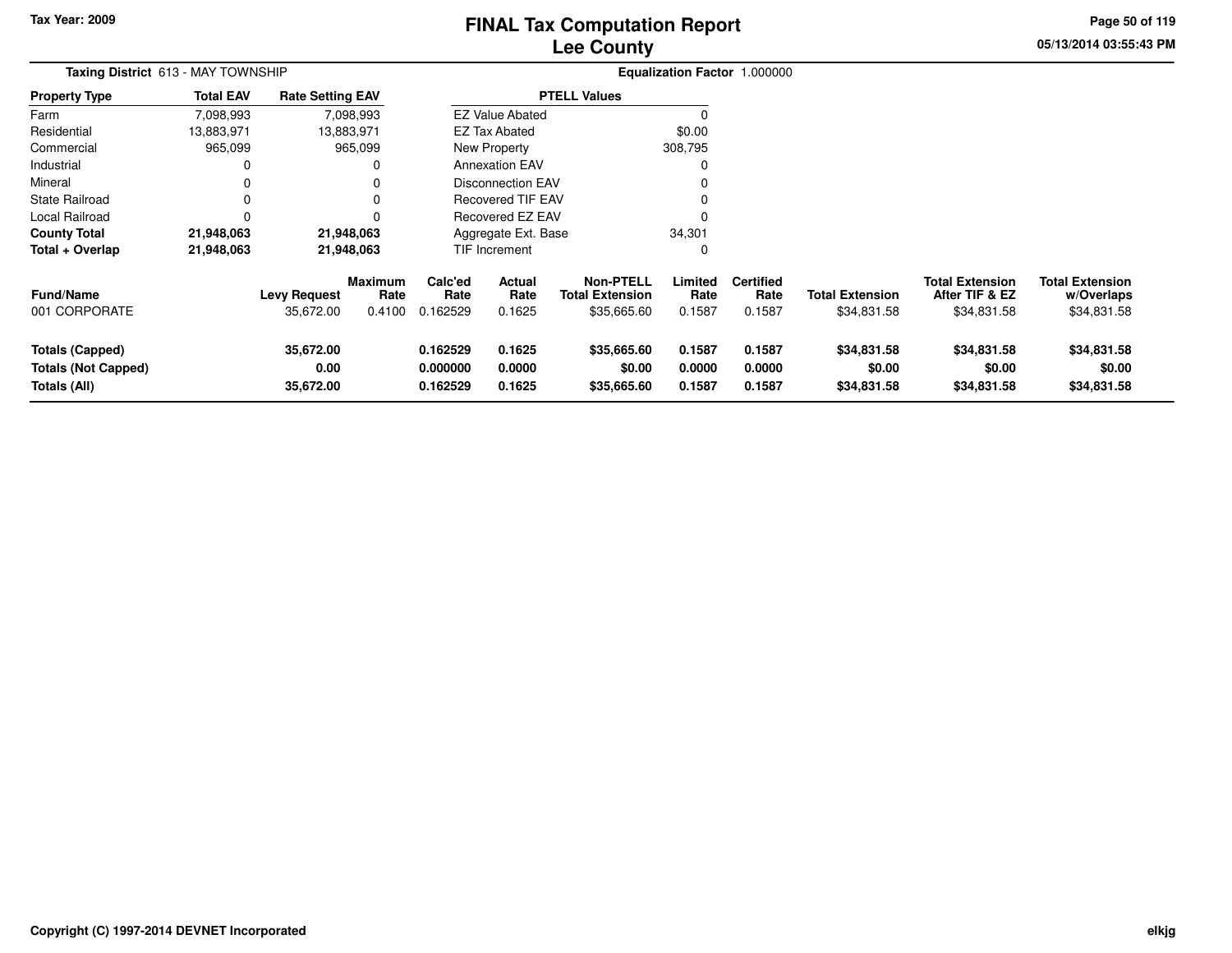**Totals (Not Capped)**

**Totals (All)**

**0.00**

**60,830.00**

# **Lee CountyFINAL Tax Computation Report**

**0.277154 0.2772 \$60,840.03 0.2706 0.2706 \$59,391.46 \$59,391.46 \$59,391.46**

**0.000000 0.0000 \$0.00 0.0000 0.0000 \$0.00 \$0.00 \$0.00**

**0.277154 0.2772 \$60,840.03 0.2706 0.2706 \$59,391.46 \$59,391.46 \$59,391.46**

**05/13/2014 03:55:43 PMPage 51 of 119**

| Taxing District 613RB - MAY TWP ROAD/BRIDGE |                  |                         |                        |                 |                          |                                     | Equalization Factor 1.000000 |                          |                        |                                          |                                      |
|---------------------------------------------|------------------|-------------------------|------------------------|-----------------|--------------------------|-------------------------------------|------------------------------|--------------------------|------------------------|------------------------------------------|--------------------------------------|
| <b>Property Type</b>                        | <b>Total EAV</b> | <b>Rate Setting EAV</b> |                        |                 |                          | <b>PTELL Values</b>                 |                              |                          |                        |                                          |                                      |
| Farm                                        | 7,098,993        |                         | 7,098,993              |                 | <b>EZ Value Abated</b>   |                                     |                              |                          |                        |                                          |                                      |
| Residential                                 | 13,883,971       |                         | 13,883,971             |                 | EZ Tax Abated            |                                     | \$0.00                       |                          |                        |                                          |                                      |
| Commercial                                  | 965,099          |                         | 965,099                |                 | New Property             |                                     | 308,795                      |                          |                        |                                          |                                      |
| Industrial                                  | 0                |                         | 0                      |                 | <b>Annexation EAV</b>    |                                     | $\Omega$                     |                          |                        |                                          |                                      |
| Mineral                                     | 0                |                         | 0                      |                 | <b>Disconnection EAV</b> |                                     | 0                            |                          |                        |                                          |                                      |
| <b>State Railroad</b>                       | 0                |                         | 0                      |                 | <b>Recovered TIF EAV</b> |                                     |                              |                          |                        |                                          |                                      |
| Local Railroad                              | $\Omega$         |                         | 0                      |                 | Recovered EZ EAV         |                                     | C                            |                          |                        |                                          |                                      |
| <b>County Total</b>                         | 21,948,063       |                         | 21,948,063             |                 | Aggregate Ext. Base      |                                     | 58,501                       |                          |                        |                                          |                                      |
| Total + Overlap                             | 21,948,063       |                         | 21,948,063             |                 | TIF Increment            |                                     | $\Omega$                     |                          |                        |                                          |                                      |
| <b>Fund/Name</b>                            |                  | <b>Levy Request</b>     | <b>Maximum</b><br>Rate | Calc'ed<br>Rate | <b>Actual</b><br>Rate    | <b>Non-PTELL</b><br>Total Extension | Limited<br>Rate              | <b>Certified</b><br>Rate | <b>Total Extension</b> | <b>Total Extension</b><br>After TIF & EZ | <b>Total Extension</b><br>w/Overlaps |
| 007 ROAD & BRIDGE                           |                  | 60,830.00               | 0.6600                 | 0.277154        | 0.2772                   | \$60,840.03                         | 0.2706                       | 0.2706                   | \$59,391.46            | \$59,391.46                              | \$59,391.46                          |
| <b>Totals (Capped)</b>                      |                  | 60,830.00               |                        | 0.277154        | 0.2772                   | \$60,840.03                         | 0.2706                       | 0.2706                   | \$59,391.46            | \$59,391.46                              | \$59,391.46                          |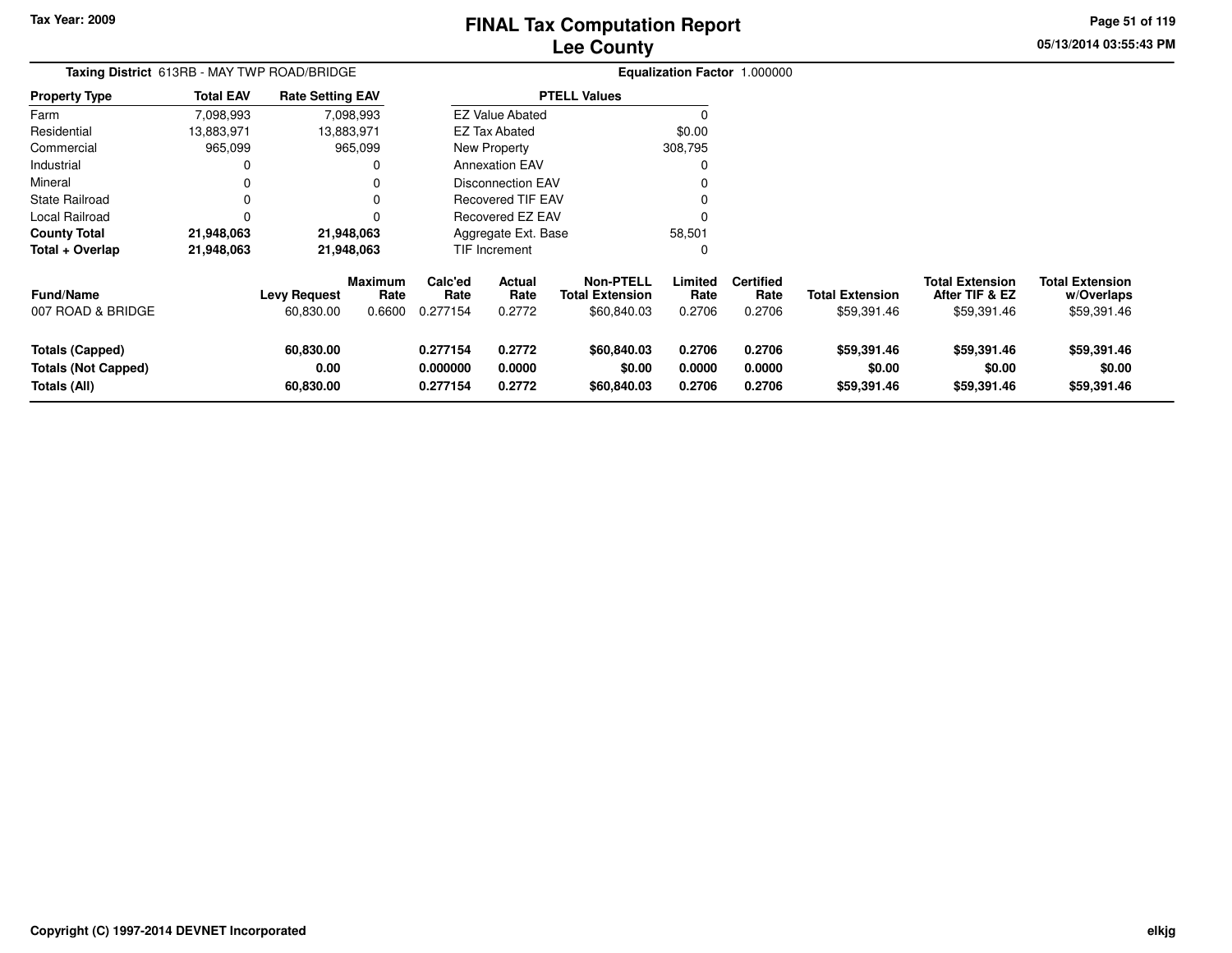# **Lee CountyFINAL Tax Computation Report**

**05/13/2014 03:55:43 PM Page 52 of 119**

| Taxing District 614 - NACHUSA TOWNSHIP |                  |                         |                 |                 |                          | Equalization Factor 1.000000               |                 |                          |                        |                                          |                                      |
|----------------------------------------|------------------|-------------------------|-----------------|-----------------|--------------------------|--------------------------------------------|-----------------|--------------------------|------------------------|------------------------------------------|--------------------------------------|
| <b>Property Type</b>                   | <b>Total EAV</b> | <b>Rate Setting EAV</b> |                 |                 |                          | <b>PTELL Values</b>                        |                 |                          |                        |                                          |                                      |
| Farm                                   | 7,182,625        |                         | 7,182,625       |                 | <b>EZ Value Abated</b>   |                                            | $\Omega$        |                          |                        |                                          |                                      |
| Residential                            | 4,001,524        |                         | 4,001,524       |                 | <b>EZ Tax Abated</b>     |                                            | \$0.00          |                          |                        |                                          |                                      |
| Commercial                             | 545,270          |                         | 545,270         |                 | New Property             |                                            | 67,242          |                          |                        |                                          |                                      |
| Industrial                             | 14,513           |                         | 14,513          |                 | <b>Annexation EAV</b>    |                                            |                 |                          |                        |                                          |                                      |
| Mineral                                |                  |                         | 0               |                 | Disconnection EAV        |                                            |                 |                          |                        |                                          |                                      |
| <b>State Railroad</b>                  | 355,402          |                         | 355,402         |                 | <b>Recovered TIF EAV</b> |                                            |                 |                          |                        |                                          |                                      |
| Local Railroad                         | 1,630            |                         | 1,630           |                 | Recovered EZ EAV         |                                            |                 |                          |                        |                                          |                                      |
| <b>County Total</b>                    | 12,100,964       |                         | 12,100,964      |                 | Aggregate Ext. Base      |                                            | 26,099          |                          |                        |                                          |                                      |
| Total + Overlap                        | 12,100,964       |                         | 12,100,964      |                 | TIF Increment            |                                            | $\Omega$        |                          |                        |                                          |                                      |
| <b>Fund/Name</b>                       |                  | <b>Levy Request</b>     | Maximum<br>Rate | Calc'ed<br>Rate | Actual<br>Rate           | <b>Non-PTELL</b><br><b>Total Extension</b> | Limited<br>Rate | <b>Certified</b><br>Rate | <b>Total Extension</b> | <b>Total Extension</b><br>After TIF & EZ | <b>Total Extension</b><br>w/Overlaps |
| 001 CORPORATE                          |                  | 24,532.00               | 0.4500          | 0.202728        | 0.2027                   | \$24,528.65                                | 0.1944          | 0.1944                   | \$23,524.27            | \$23,524.27                              | \$23,524.27                          |
| 047 SOCIAL SECURITY                    |                  | 2,220.00                | 0.0000          | 0.018346        | 0.0183                   | \$2,214.48                                 | 0.0175          | 0.0175                   | \$2,117.67             | \$2,117.67                               | \$2,117.67                           |
| 054 GENERAL ASSISTANCE                 |                  | 648.00                  | 0.1000          | 0.005355        | 0.0054                   | \$653.45                                   | 0.0052          | 0.0052                   | \$629.25               | \$629.25                                 | \$629.25                             |
| <b>Totals (Capped)</b>                 |                  | 27,400.00               |                 | 0.226429        | 0.2264                   | \$27,396.58                                | 0.2171          | 0.2171                   | \$26,271.19            | \$26,271.19                              | \$26,271.19                          |
| <b>Totals (Not Capped)</b>             |                  | 0.00                    |                 | 0.000000        | 0.0000                   | \$0.00                                     | 0.0000          | 0.0000                   | \$0.00                 | \$0.00                                   | \$0.00                               |
| Totals (All)                           |                  | 27,400.00               |                 | 0.226429        | 0.2264                   | \$27,396.58                                | 0.2171          | 0.2171                   | \$26,271.19            | \$26,271.19                              | \$26,271.19                          |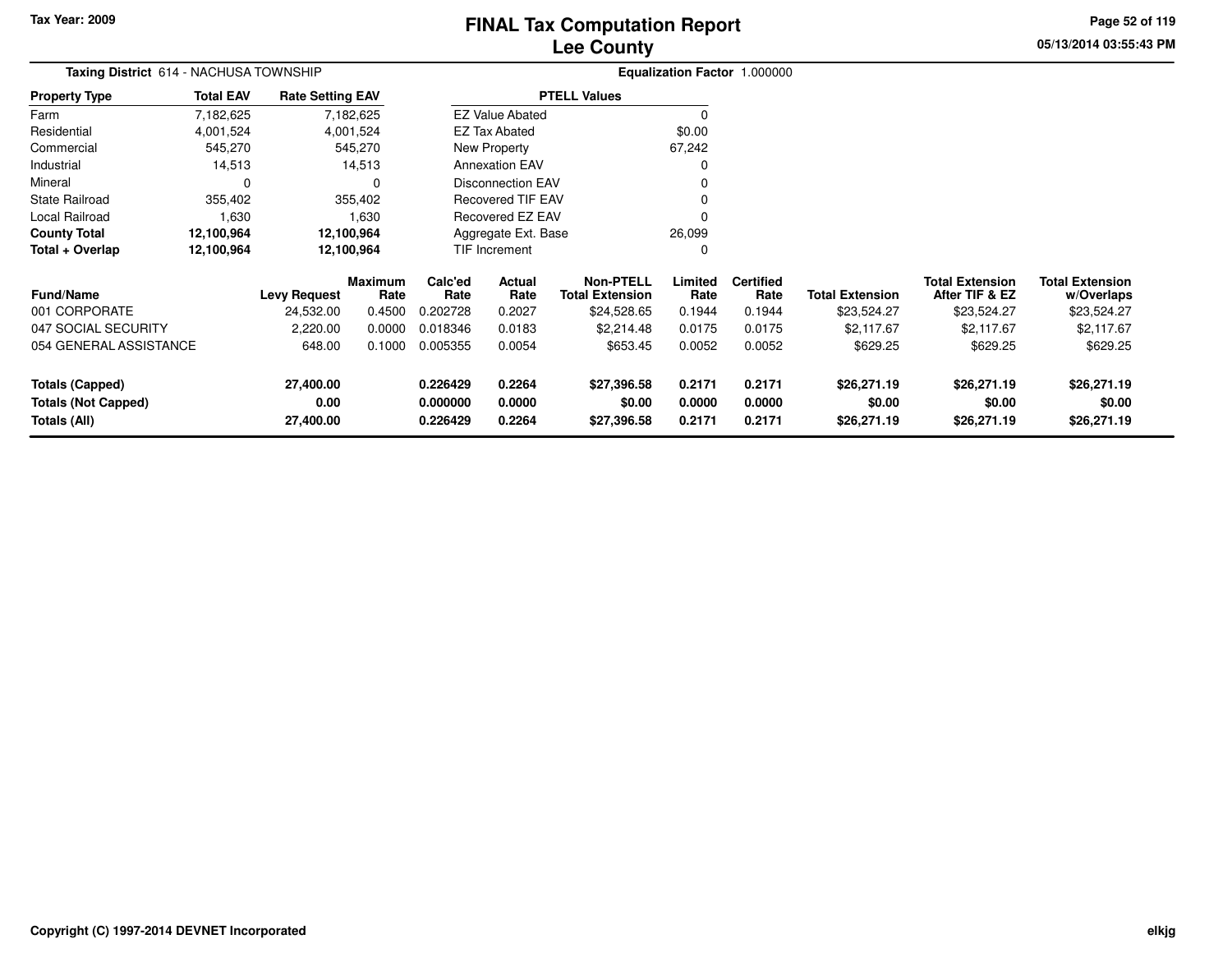**Property Type**

Local Railroad 1,630

**County Total 12,100,964 12,100,964**

FarmResidential

Mineral

#### **Lee CountyFINAL Tax Computation Report**

<sup>0</sup>

45,559 $\Omega$  **05/13/2014 03:55:43 PMPage 53 of 119**

#### **Equalization Factor** 1.000000 **Taxing District** 614RB - NACHUSA TWP ROAD/BRIDGE4,001,524 4,001,524 545,270 Commercial 545,270 545,270 14,513 Industrial 14,513  $\mathbf 0$  0 0355,402 State Railroad 355,402 7,182,6254,001,524 7,182,625**Total EAV Rate Setting EAV PTELL Values**  $\overline{0}$  \$0.00 67,242 $\mathbf 0$ Annexation EAV v o Disconnection EAV $\sim$  0 Recovered TIF EAV0 v New Property EZ Tax AbatedEZ Value Abated

Recovered EZ EAV

Aggregate Ext. Base

1,630

12,100,964

| Total + Overlap                            | 12.100.964 |                     | 12,100,964      |                      | <b>TIF Increment</b> |                                            |                  |                          |                        |                                          |                                      |
|--------------------------------------------|------------|---------------------|-----------------|----------------------|----------------------|--------------------------------------------|------------------|--------------------------|------------------------|------------------------------------------|--------------------------------------|
| <b>Fund/Name</b>                           |            | <b>Levy Request</b> | Maximum<br>Rate | Calc'ed<br>Rate      | Actual<br>Rate       | <b>Non-PTELL</b><br><b>Total Extension</b> | Limited<br>Rate  | <b>Certified</b><br>Rate | <b>Total Extension</b> | <b>Total Extension</b><br>After TIF & EZ | <b>Total Extension</b><br>w/Overlaps |
| 007 ROAD & BRIDGE                          |            | 25,165.00           | 0.6600          | 0.207959             | 0.2080               | \$25,170.01                                | 0.1994           | 0.1994                   | \$24,129.32            | \$24.129.32                              | \$24,129.32                          |
| 008 BRIDGE JOINT W/ COUNTY                 |            | 1.160.00            | 0.2500          | 0.009586             | 0.0096               | \$1.161.69                                 | 0.0092           | 0.0092                   | \$1.113.29             | \$1.113.29                               | \$1,113.29                           |
| 009 PERMANENT ROAD                         |            | 17,190.00           | 0.2500          | 0.142055             | 0.1421               | \$17.195.47                                | 0.1362           | 0.1362                   | \$16,481.51            | \$16,481.51                              | \$16,481.51                          |
| 010 EQUIPMENT & BUILDING                   |            | 4,318.00            | 0.1000          | 0.035683             | 0.0357               | \$4,320.04                                 | 0.0342           | 0.0342                   | \$4,138.53             | \$4,138.53                               | \$4,138.53                           |
| Totals (Capped)                            |            | 47,833.00           |                 | 0.395283             | 0.3954               | \$47,847.21                                | 0.3790           | 0.3790                   | \$45,862.65            | \$45,862.65                              | \$45,862.65                          |
| <b>Totals (Not Capped)</b><br>Totals (All) |            | 0.00<br>47,833.00   |                 | 0.000000<br>0.395283 | 0.0000<br>0.3954     | \$0.00<br>\$47,847.21                      | 0.0000<br>0.3790 | 0.0000<br>0.3790         | \$0.00<br>\$45,862.65  | \$0.00<br>\$45,862.65                    | \$0.00<br>\$45,862.65                |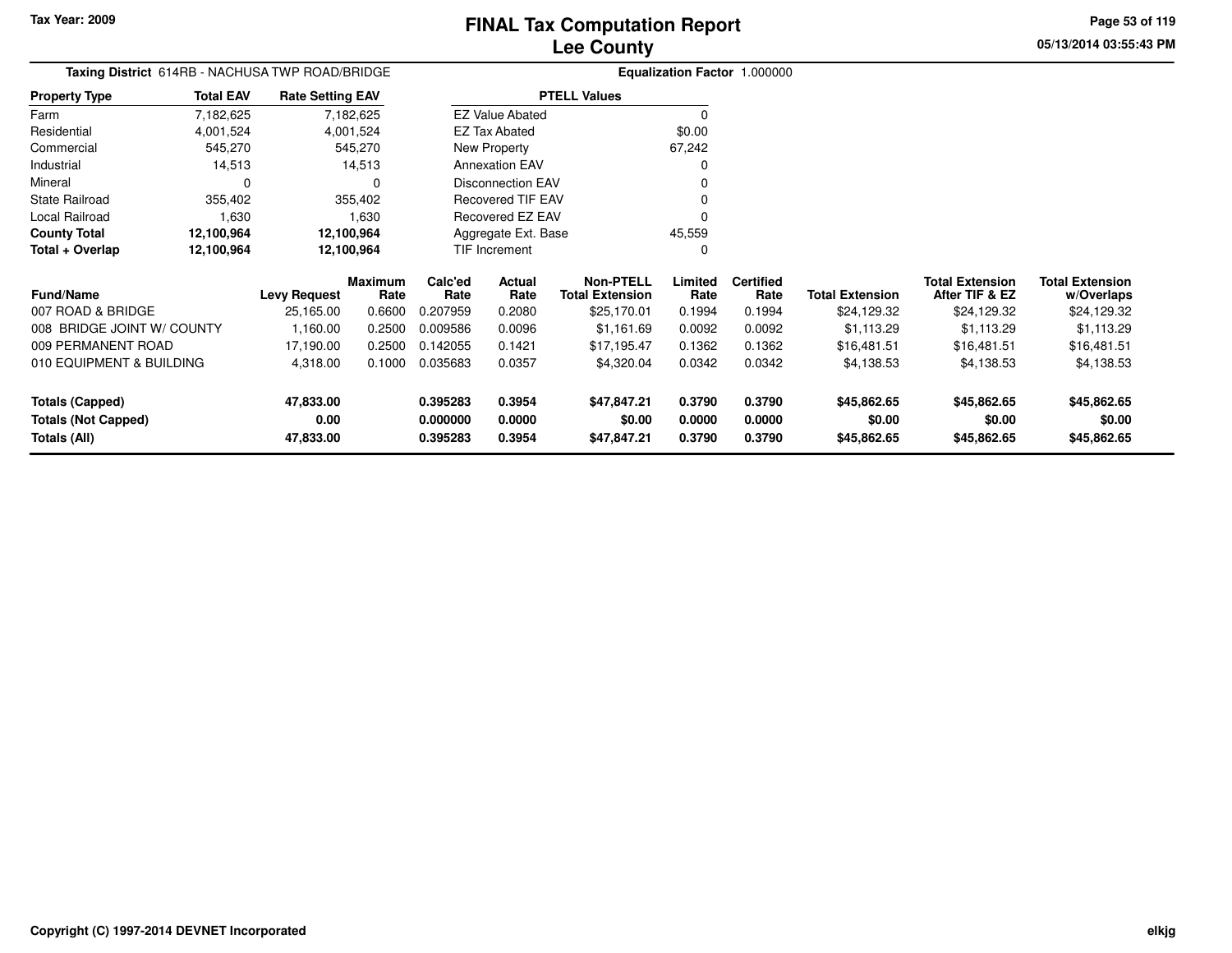# **Lee CountyFINAL Tax Computation Report**

**05/13/2014 03:55:43 PMPage 54 of 119**

| <b>I HAL THA COMPHAND LICPORT</b> |  |
|-----------------------------------|--|
| <b>Lee County</b>                 |  |
|                                   |  |

|                      | <b>Taxing District</b> 615 - NELSON TOWNSHIP |                         |                          | <b>Equalization Factor 1.000000</b> |
|----------------------|----------------------------------------------|-------------------------|--------------------------|-------------------------------------|
| <b>Property Type</b> | <b>Total EAV</b>                             | <b>Rate Setting EAV</b> | <b>PTELL Values</b>      |                                     |
| Farm                 | 3,893,456                                    | 3,893,456               | <b>EZ Value Abated</b>   |                                     |
| Residential          | 9,705,844                                    | 9,705,844               | <b>EZ Tax Abated</b>     | \$0.00                              |
| Commercial           | 409.155                                      | 409.155                 | New Property             | 97.927                              |
| Industrial           | 1.234.718                                    | 1,234,718               | <b>Annexation EAV</b>    | 0                                   |
| Mineral              | 0                                            | 0                       | <b>Disconnection EAV</b> | 0                                   |
| State Railroad       | 1.698.723                                    | 1,698,723               | <b>Recovered TIF EAV</b> | 0                                   |
| Local Railroad       | 0                                            | 0                       | Recovered EZ EAV         |                                     |
| <b>County Total</b>  | 16,941,896                                   | 16,941,896              | Aggregate Ext. Base      | 23.317                              |
| Total + Overlap      | 16,941,896                                   | 16,941,896              | <b>TIF Increment</b>     | 0                                   |

| <b>Fund/Name</b>                    | <b>Levy Request</b> | <b>Maximum</b><br>Rate | Calc'ed<br>Rate      | Actual<br>Rate   | Non-PTELL<br>Total Extension | Limited<br>Rate  | <b>Certified</b><br>Rate | <b>Total Extension</b> | <b>Total Extension</b><br>After TIF & EZ | <b>Total Extension</b><br>w/Overlaps |
|-------------------------------------|---------------------|------------------------|----------------------|------------------|------------------------------|------------------|--------------------------|------------------------|------------------------------------------|--------------------------------------|
| 001 CORPORATE                       | 16.679.00           | 0.4500                 | 0.098448             | 0.0984           | \$16,670.83                  | 0.0984           | 0.0984                   | \$16,670.83            | \$16,670.83                              | \$16,670.83                          |
| 035 LIABILITY INSURANCE             | 3,745.00            | 0.0000                 | 0.022105             | 0.0221           | \$3,744.16                   | 0.0221           | 0.0221                   | \$3.744.16             | \$3,744.16                               | \$3,744.16                           |
| 047 SOCIAL SECURITY                 | 2.125.00            | 0.0000                 | 0.012543             | 0.0125           | \$2.117.74                   | 0.0125           | 0.0125                   | \$2.117.74             | \$2.117.74                               | \$2.117.74                           |
| 054 GENERAL ASSISTANCE              | 843.00              | 0.1000                 | 0.004976             | 0.0050           | \$847.09                     | 0.0050           | 0.0050                   | \$847.09               | \$847.09                                 | \$847.09                             |
| Totals (Capped)                     | 23,392.00           |                        | 0.138072             | 0.1380           | \$23,379.82                  | 0.1380           | 0.1380                   | \$23,379.82            | \$23,379.82                              | \$23,379.82                          |
| Totals (Not Capped)<br>Totals (All) | 0.00<br>23,392.00   |                        | 0.000000<br>0.138072 | 0.0000<br>0.1380 | \$0.00<br>\$23,379.82        | 0.0000<br>0.1380 | 0.0000<br>0.1380         | \$0.00<br>\$23,379.82  | \$0.00<br>\$23,379.82                    | \$0.00<br>\$23,379.82                |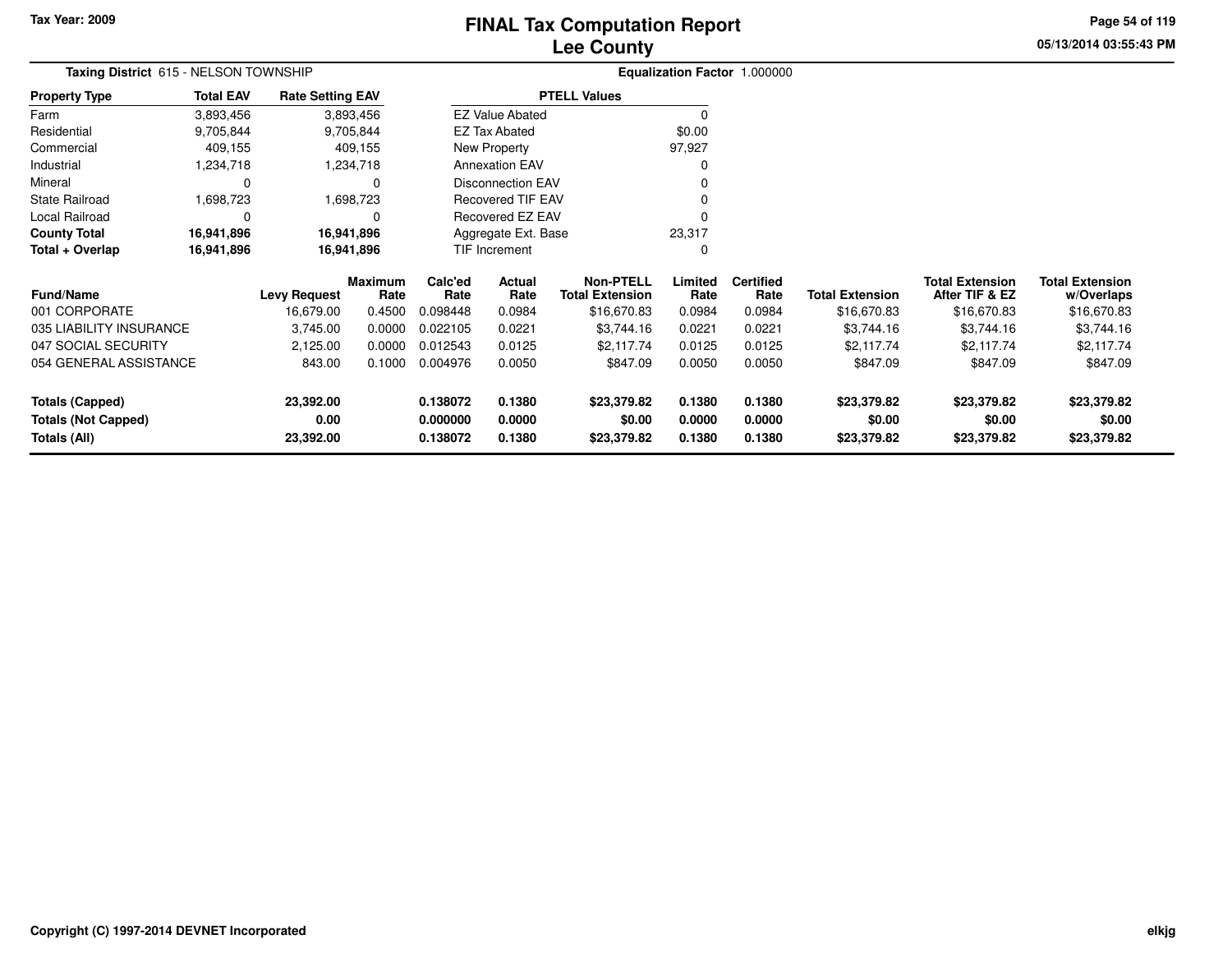#### **Lee CountyFINAL Tax Computation Report**

**05/13/2014 03:55:43 PM Page 55 of 119**

| Taxing District 615RB - NELSON TWP ROAD/BRIDGE                       |                  |                                |                        |                                  |                            |                                            |                            | Equalization Factor 1.000000 |                                      |                                          |                                      |  |  |
|----------------------------------------------------------------------|------------------|--------------------------------|------------------------|----------------------------------|----------------------------|--------------------------------------------|----------------------------|------------------------------|--------------------------------------|------------------------------------------|--------------------------------------|--|--|
| <b>Property Type</b>                                                 | <b>Total EAV</b> | <b>Rate Setting EAV</b>        |                        |                                  |                            | <b>PTELL Values</b>                        |                            |                              | <b>Road and Bridge Transfer</b>      |                                          |                                      |  |  |
| Farm                                                                 | 3,893,456        |                                | 3,893,456              |                                  | <b>EZ Value Abated</b>     |                                            | 0                          | <b>Municipality</b>          |                                      | <b>Fund</b>                              | <b>Amount Extended</b>               |  |  |
| Residential                                                          | 9,705,844        |                                | 9,705,844              |                                  | <b>EZ Tax Abated</b>       |                                            | \$0.00                     |                              |                                      |                                          |                                      |  |  |
| Commercial                                                           | 409,155          |                                | 409,155                |                                  | New Property               |                                            | 97,927                     |                              | 709 - VILLAGE OF NELSON              | 007                                      | \$1,035.32                           |  |  |
| Industrial                                                           | 1,234,718        |                                | 1,234,718              |                                  | <b>Annexation EAV</b>      |                                            | $\Omega$                   | Total                        |                                      |                                          | \$1,035.32                           |  |  |
| Mineral                                                              | 0                |                                | 0                      |                                  | <b>Disconnection EAV</b>   |                                            | 0                          |                              |                                      |                                          |                                      |  |  |
| <b>State Railroad</b>                                                | 1,698,723        |                                | 1,698,723              |                                  | Recovered TIF EAV          |                                            | 0                          |                              |                                      |                                          |                                      |  |  |
| Local Railroad                                                       | 0                |                                | $\Omega$               |                                  | <b>Recovered EZ EAV</b>    |                                            | $\Omega$                   |                              |                                      |                                          |                                      |  |  |
| <b>County Total</b>                                                  | 16,941,896       |                                | 16,941,896             |                                  | Aggregate Ext. Base        |                                            | 48,320                     |                              |                                      |                                          |                                      |  |  |
| Total + Overlap                                                      | 16,941,896       |                                | 16,941,896             |                                  | <b>TIF Increment</b>       |                                            | 0                          |                              |                                      |                                          |                                      |  |  |
| <b>Fund/Name</b>                                                     |                  | <b>Levy Request</b>            | <b>Maximum</b><br>Rate | Calc'ed<br>Rate                  | <b>Actual</b><br>Rate      | <b>Non-PTELL</b><br><b>Total Extension</b> | Limited<br>Rate            | <b>Certified</b><br>Rate     | <b>Total Extension</b>               | <b>Total Extension</b><br>After TIF & EZ | <b>Total Extension</b><br>w/Overlaps |  |  |
| 007 ROAD & BRIDGE                                                    |                  | 25,907.00                      | 0.6600                 | 0.152917                         | 0.1529                     | \$25,904.16                                | 0.1471                     | 0.1471                       | \$24,921.53                          | \$24,921.53                              | \$24,921.53                          |  |  |
| 009 PERMANENT ROAD                                                   |                  | 23,816.00                      | 0.2500                 | 0.140575                         | 0.1406                     | \$23,820.31                                | 0.1401                     | 0.1401                       | \$23,735.60                          | \$23,735.60                              | \$23,735.60                          |  |  |
| <b>Totals (Capped)</b><br><b>Totals (Not Capped)</b><br>Totals (All) |                  | 49,723.00<br>0.00<br>49,723.00 |                        | 0.293492<br>0.000000<br>0.293492 | 0.2935<br>0.0000<br>0.2935 | \$49,724.47<br>\$0.00<br>\$49,724.47       | 0.2872<br>0.0000<br>0.2872 | 0.2872<br>0.0000<br>0.2872   | \$48,657.13<br>\$0.00<br>\$48,657.13 | \$48,657.13<br>\$0.00<br>\$48,657.13     | \$48,657.13<br>\$0.00<br>\$48,657.13 |  |  |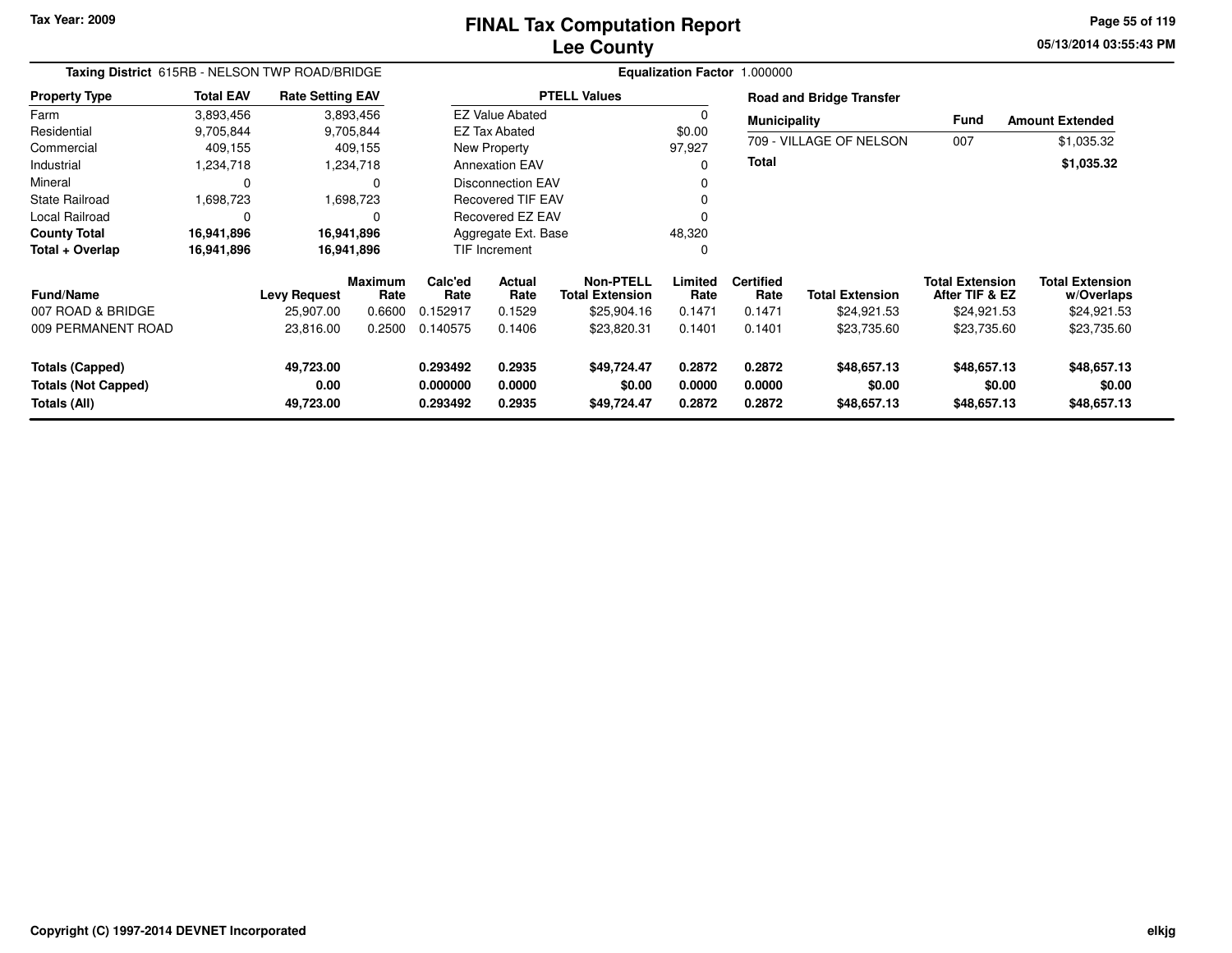**Totals (Not Capped)**

**Totals (All)**

**0.00**

**85,541.00**

# **Lee CountyFINAL Tax Computation Report**

**0.000000 0.0000 \$0.00 0.0000 0.0000 \$0.00 \$0.00 \$0.00**

**0.141945 0.1419 \$85,514.22 0.1382 0.1382 \$83,284.47 \$83,284.47 \$83,284.47**

**05/13/2014 03:55:43 PMPage 56 of 119**

| Taxing District 616 - PALMYRA TOWNSHIP |                  |                         |                        | Equalization Factor 1.000000 |                          |                                            |                 |                          |                        |                                          |                                      |
|----------------------------------------|------------------|-------------------------|------------------------|------------------------------|--------------------------|--------------------------------------------|-----------------|--------------------------|------------------------|------------------------------------------|--------------------------------------|
| <b>Property Type</b>                   | <b>Total EAV</b> | <b>Rate Setting EAV</b> |                        | <b>PTELL Values</b>          |                          |                                            |                 |                          |                        |                                          |                                      |
| Farm                                   | 9,540,344        |                         | 9,540,344              |                              | <b>EZ Value Abated</b>   |                                            | $\Omega$        |                          |                        |                                          |                                      |
| Residential                            | 47,008,996       |                         | 47,008,996             |                              | <b>EZ Tax Abated</b>     |                                            | \$0.00          |                          |                        |                                          |                                      |
| Commercial                             | 3,712,629        |                         | 3,712,629              |                              | New Property             |                                            | 1,242,898       |                          |                        |                                          |                                      |
| Industrial                             | 1,754            |                         | 1,754                  |                              | <b>Annexation EAV</b>    |                                            | 0               |                          |                        |                                          |                                      |
| Mineral                                | 0                |                         | 0                      |                              | <b>Disconnection EAV</b> |                                            |                 |                          |                        |                                          |                                      |
| <b>State Railroad</b>                  | 0                |                         | 0                      |                              | <b>Recovered TIF EAV</b> |                                            |                 |                          |                        |                                          |                                      |
| Local Railroad                         | 0                |                         | 0                      |                              | Recovered EZ EAV         |                                            | 0               |                          |                        |                                          |                                      |
| <b>County Total</b>                    | 60,263,723       |                         | 60,263,723             |                              | Aggregate Ext. Base      |                                            | 81,508          |                          |                        |                                          |                                      |
| Total + Overlap                        | 60,263,723       |                         | 60,263,723             |                              | TIF Increment            |                                            | $\Omega$        |                          |                        |                                          |                                      |
| <b>Fund/Name</b>                       |                  | <b>Levy Request</b>     | <b>Maximum</b><br>Rate | Calc'ed<br>Rate              | Actual<br>Rate           | <b>Non-PTELL</b><br><b>Total Extension</b> | Limited<br>Rate | <b>Certified</b><br>Rate | <b>Total Extension</b> | <b>Total Extension</b><br>After TIF & EZ | <b>Total Extension</b><br>w/Overlaps |
| 001 CORPORATE                          |                  | 73,864.00               | 0.2500                 | 0.122568                     | 0.1226                   | \$73,883.32                                | 0.1194          | 0.1194                   | \$71,954.89            | \$71,954.89                              | \$71,954.89                          |
| 047 SOCIAL SECURITY                    |                  | 4,850.00                | 0.0000                 | 0.008048                     | 0.0080                   | \$4,821.10                                 | 0.0078          | 0.0078                   | \$4,700.57             | \$4,700.57                               | \$4,700.57                           |
| 054 GENERAL ASSISTANCE                 |                  | 6,827.00                | 0.1000                 | 0.011329                     | 0.0113                   | \$6,809.80                                 | 0.0110          | 0.0110                   | \$6,629.01             | \$6,629.01                               | \$6,629.01                           |
| <b>Totals (Capped)</b>                 |                  | 85,541.00               |                        | 0.141945                     | 0.1419                   | \$85,514.22                                | 0.1382          | 0.1382                   | \$83,284.47            | \$83,284.47                              | \$83,284.47                          |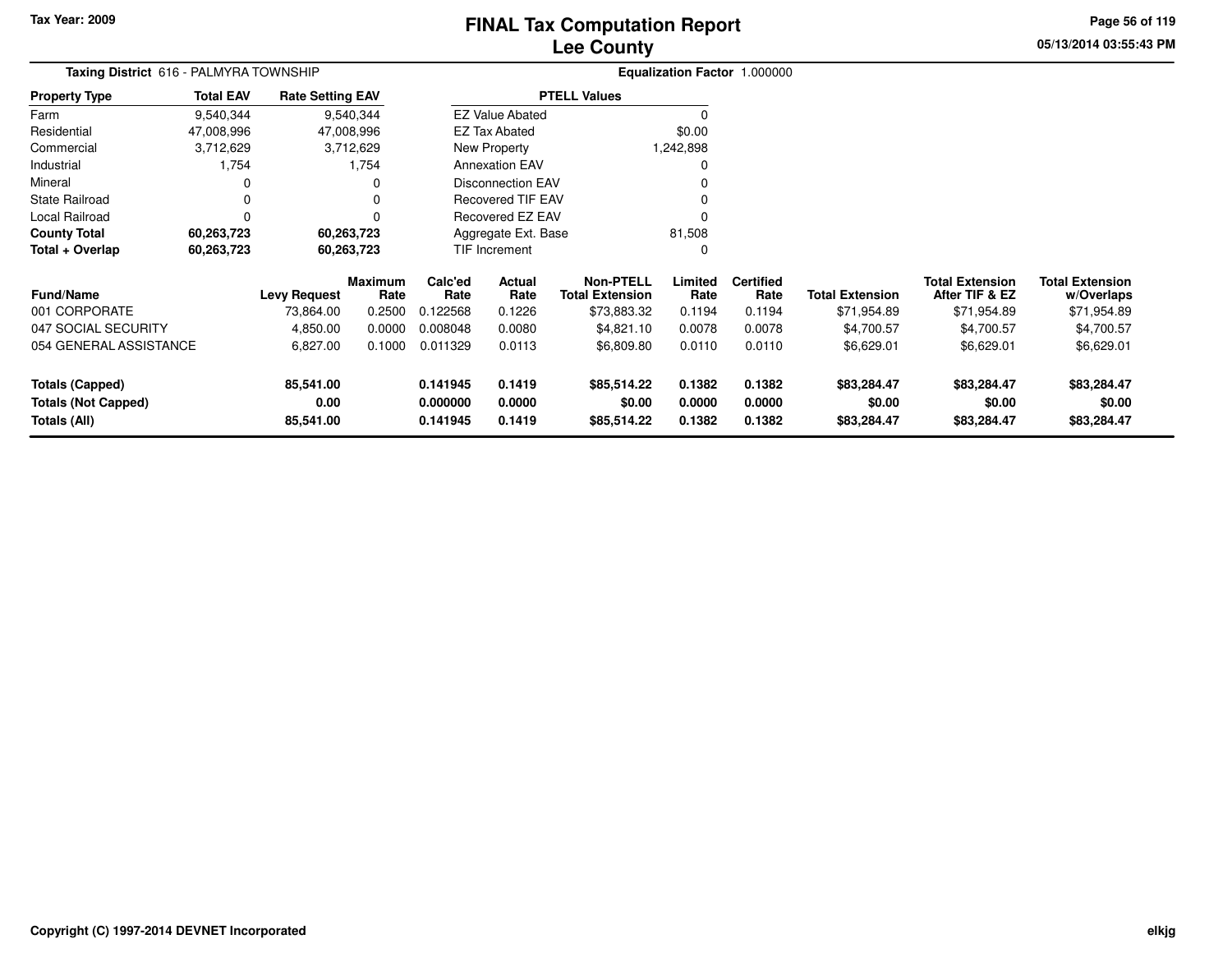Farm

Mineral

#### **Lee CountyFINAL Tax Computation Report**

**05/13/2014 03:55:43 PMPage 57 of 119**

#### **Equalization Factor** 1.000000 **Taxing District** 616RB - PALMYRA TWP ROAD/BRIDGE**Property Type**47,008,996 47,008,996 3,712,629 ResidentialCommercial 3,712,629 1,754 Industrial 1,754  $\mathbf 0$  0 0 $\mathsf 0$ State Railroad 0 0  $\mathsf 0$ Local Railroad 0 0 60,263,723 **County Total 60,263,723 60,263,723**60,263,723 **Total + Overlap 60,263,723 60,263,723** 9,540,34447,008,996 **Levy Request Rate LimitedAfter TIF & EZTotal ExtensionRate**e Rate Rate Total Extension Rate Rate Total Extension **Maximum Calc'ed RateActualRate**e Total Extension Rate Rate **Non-PTELLL** Limited Certified **Total Extension**9,540,344**Total EAV Rate Setting EAV PTELL Values**  $\overline{\overline{0}}$  \$0.00 1,242,898 $\pmb{0}$ Annexation EAV v o Disconnection EAV $\sim$  0 Recovered TIF EAV0 v Recovered EZ EAV0<br>منسوعات اللہ اللہ علم اللہ علم اللہ علم اللہ علم اللہ علم اللہ علم اللہ علم اللہ علم اللہ علم اللہ علم اللہ عل 111,110 $\mathbf 0$ New Property EZ Tax AbatedEZ Value AbatedAggregate Ext. BaseTIF Increment0

| <b>Fund/Name</b>           | <b>Levy Request</b> | Maximum<br>Rate | Calc'ed<br>Rate | Actual<br>Rate | <b>Non-PTELL</b><br><b>Total Extension</b> | Limited<br>Rate | Certified<br>Rate | <b>Total Extension</b> | <b>Total Extension</b><br>After TIF & EZ | Total Extension<br>w/Overlaps |
|----------------------------|---------------------|-----------------|-----------------|----------------|--------------------------------------------|-----------------|-------------------|------------------------|------------------------------------------|-------------------------------|
| 007 ROAD & BRIDGE          | 88,108.00           | 0.6600          | 0.146204        | 0.1462         | \$88,105.56                                | 0.1423          | 0.1423            | \$85,755.28            | \$85,755.28                              | \$85,755.28                   |
| 008 BRIDGE JOINT W/ COUNTY | 6,000.00            | 0.2500          | 0.009956        | 0.0100         | \$6,026.37                                 | 0.0097          | 0.0097            | \$5.845.58             | \$5,845.58                               | \$5,845.58                    |
| 010 EQUIPMENT & BUILDING   | 18,823.00           | 0.1000          | 0.031234        | 0.0312         | \$18,802.28                                | 0.0304          | 0.0304            | \$18,320.17            | \$18,320.17                              | \$18,320.17                   |
| 047 SOCIAL SECURITY        | 3,639.00            | 0.0000          | 0.006039        | 0.0060         | \$3,615.82                                 | 0.0058          | 0.0058            | \$3.495.30             | \$3,495.30                               | \$3,495.30                    |
| 090 ROAD DAMAGE            | 140.00              | 0.0330          | 0.000232        | 0.0002         | \$120.53                                   | 0.0002          | 0.0002            | \$120.53               | \$120.53                                 | \$120.53                      |
| Totals (Capped)            | 116.710.00          |                 | 0.193665        | 0.1936         | \$116,670.56                               | 0.1884          | 0.1884            | \$113,536.86           | \$113,536.86                             | \$113,536.86                  |
| <b>Totals (Not Capped)</b> | 0.00                |                 | 0.000000        | 0.0000         | \$0.00                                     | 0.0000          | 0.0000            | \$0.00                 | \$0.00                                   | \$0.00                        |
| Totals (All)               | 116.710.00          |                 | 0.193665        | 0.1936         | \$116,670.56                               | 0.1884          | 0.1884            | \$113,536.86           | \$113,536.86                             | \$113,536.86                  |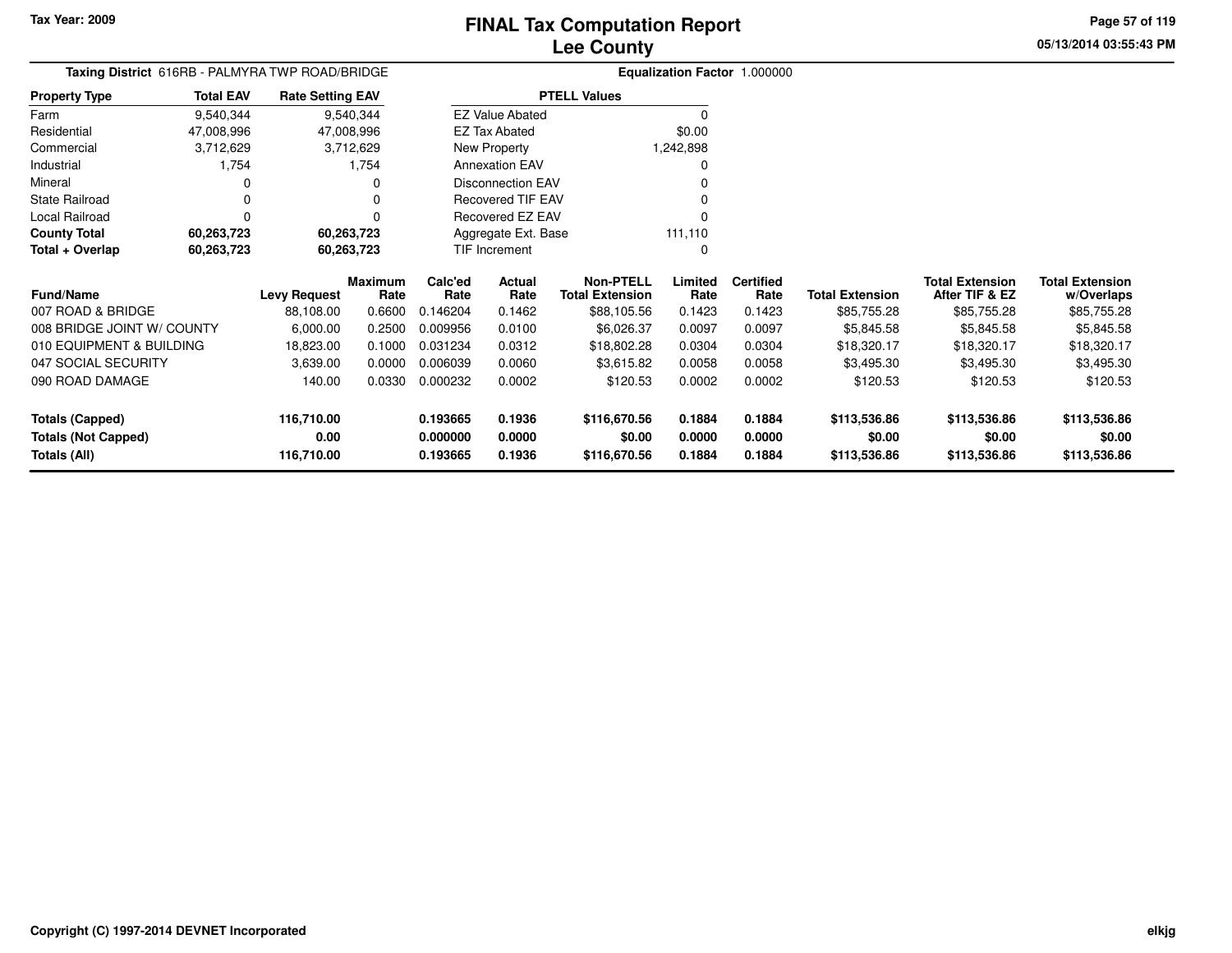# **Lee CountyFINAL Tax Computation Report**

**05/13/2014 03:55:43 PM Page 58 of 119**

| Taxing District 617 - REYNOLDS TOWNSHIP                              |                  |                                  |                           |                                  | Equalization Factor 1.000000 |                                                           |                            |                                    |                                       |                                                         |                                                     |
|----------------------------------------------------------------------|------------------|----------------------------------|---------------------------|----------------------------------|------------------------------|-----------------------------------------------------------|----------------------------|------------------------------------|---------------------------------------|---------------------------------------------------------|-----------------------------------------------------|
| Property Type                                                        | <b>Total EAV</b> | <b>Rate Setting EAV</b>          |                           |                                  |                              | <b>PTELL Values</b>                                       |                            |                                    |                                       |                                                         |                                                     |
| Farm                                                                 | 8,323,233        |                                  | 8,323,233                 |                                  | <b>EZ Value Abated</b>       |                                                           |                            |                                    |                                       |                                                         |                                                     |
| Residential                                                          | 3,055,803        |                                  | 3,055,803                 |                                  | <b>EZ Tax Abated</b>         |                                                           | \$0.00                     |                                    |                                       |                                                         |                                                     |
| Commercial                                                           | 163,144          |                                  | 163,144                   |                                  | New Property                 |                                                           | 68,476                     |                                    |                                       |                                                         |                                                     |
| Industrial                                                           | 77               |                                  | 77                        |                                  | <b>Annexation EAV</b>        |                                                           |                            |                                    |                                       |                                                         |                                                     |
| Mineral                                                              | 0                |                                  |                           |                                  | <b>Disconnection EAV</b>     |                                                           |                            |                                    |                                       |                                                         |                                                     |
| <b>State Railroad</b>                                                | 103,129          |                                  | 103,129                   |                                  | <b>Recovered TIF EAV</b>     |                                                           |                            |                                    |                                       |                                                         |                                                     |
| Local Railroad                                                       |                  |                                  |                           |                                  | Recovered EZ EAV             |                                                           |                            |                                    |                                       |                                                         |                                                     |
| County Total                                                         | 11,645,386       |                                  | 11,645,386                |                                  | Aggregate Ext. Base          |                                                           | 40,114                     |                                    |                                       |                                                         |                                                     |
| Total + Overlap                                                      | 11,645,386       |                                  | 11,645,386                |                                  | <b>TIF Increment</b>         |                                                           | 0                          |                                    |                                       |                                                         |                                                     |
| Fund/Name<br>001 CORPORATE                                           |                  | <b>Levy Request</b><br>42,119.00 | Maximum<br>Rate<br>0.4500 | Calc'ed<br>Rate<br>0.361680      | Actual<br>Rate<br>0.3617     | <b>Non-PTELL</b><br><b>Total Extension</b><br>\$42,121.36 | Limited<br>Rate<br>0.3469  | <b>Certified</b><br>Rate<br>0.3469 | <b>Total Extension</b><br>\$40,397.84 | <b>Total Extension</b><br>After TIF & EZ<br>\$40,397.84 | <b>Total Extension</b><br>w/Overlaps<br>\$40,397.84 |
| <b>Totals (Capped)</b><br><b>Totals (Not Capped)</b><br>Totals (All) |                  | 42,119.00<br>0.00<br>42,119.00   |                           | 0.361680<br>0.000000<br>0.361680 | 0.3617<br>0.0000<br>0.3617   | \$42,121.36<br>\$0.00<br>\$42,121.36                      | 0.3469<br>0.0000<br>0.3469 | 0.3469<br>0.0000<br>0.3469         | \$40,397.84<br>\$0.00<br>\$40,397.84  | \$40,397.84<br>\$0.00<br>\$40,397.84                    | \$40,397.84<br>\$0.00<br>\$40,397.84                |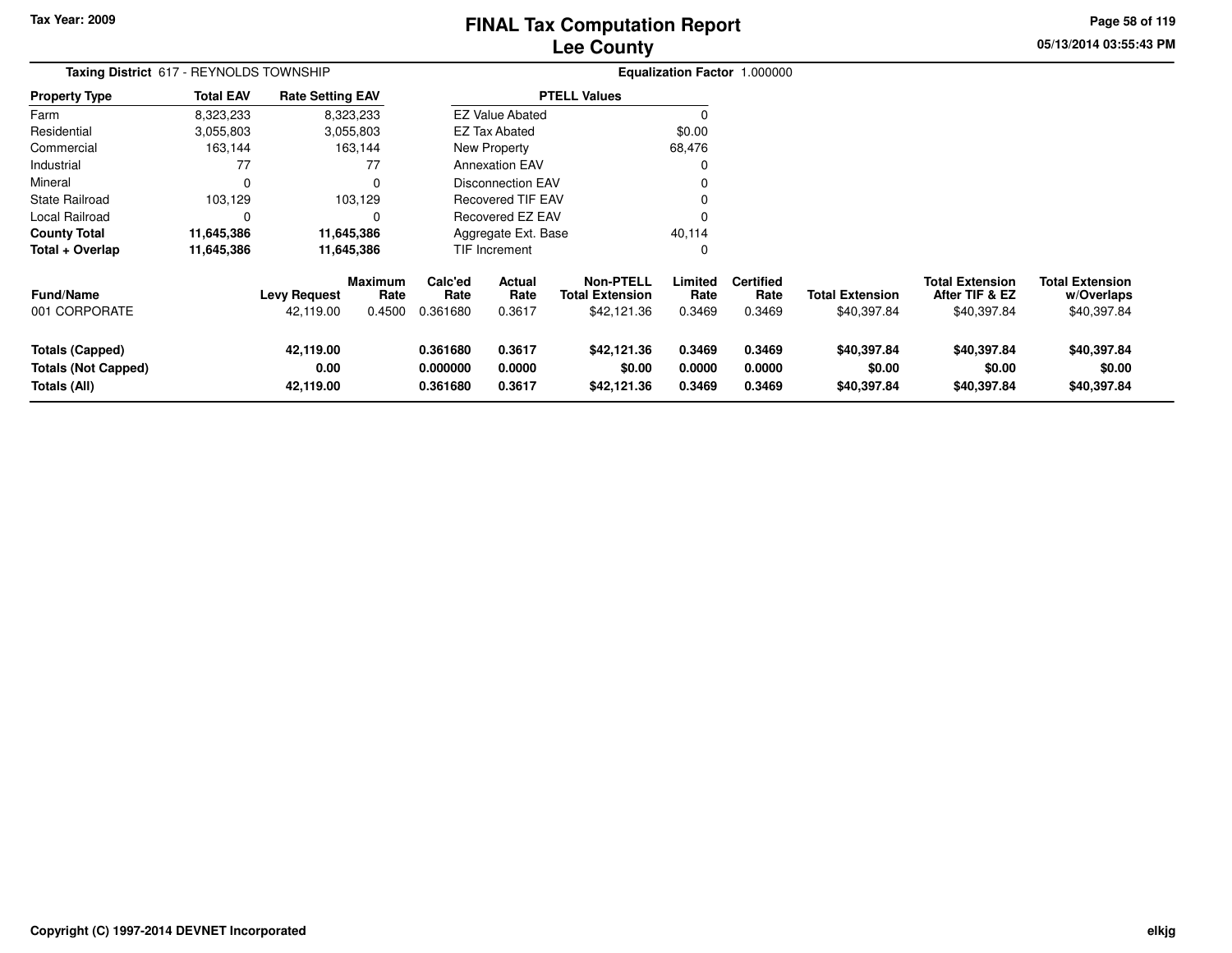**05/13/2014 03:55:43 PMPage 59 of 119**

| υιι π <del>ο</del> ρυιτ |  |  |
|-------------------------|--|--|
|                         |  |  |
|                         |  |  |

| <b>Taxing District</b> 617RB - REYNOLDS TWP RD/BRIDGE |                                          |                         |                 |                          |                          |                                            |                 | <b>Equalization Factor 1.000000</b> |                        |                                          |                                      |
|-------------------------------------------------------|------------------------------------------|-------------------------|-----------------|--------------------------|--------------------------|--------------------------------------------|-----------------|-------------------------------------|------------------------|------------------------------------------|--------------------------------------|
| <b>Property Type</b>                                  | <b>Total EAV</b>                         | <b>Rate Setting EAV</b> |                 |                          |                          | <b>PTELL Values</b>                        |                 |                                     |                        |                                          |                                      |
| Farm                                                  | 8,323,233                                |                         | 8,323,233       |                          | <b>EZ Value Abated</b>   |                                            |                 |                                     |                        |                                          |                                      |
| Residential                                           | 3,055,803                                |                         | 3,055,803       | EZ Tax Abated            |                          |                                            | \$0.00          |                                     |                        |                                          |                                      |
| Commercial                                            | 163,144                                  |                         | 163,144         | New Property             |                          |                                            | 68,476          |                                     |                        |                                          |                                      |
| Industrial                                            | 77                                       |                         | 77              | <b>Annexation EAV</b>    |                          |                                            |                 |                                     |                        |                                          |                                      |
| Mineral                                               | $\Omega$                                 |                         | 0               | <b>Disconnection EAV</b> |                          |                                            |                 |                                     |                        |                                          |                                      |
| <b>State Railroad</b>                                 | 103,129                                  |                         | 103,129         |                          | <b>Recovered TIF EAV</b> |                                            |                 |                                     |                        |                                          |                                      |
| Local Railroad                                        | 0                                        |                         | 0               |                          | Recovered EZ EAV         |                                            |                 |                                     |                        |                                          |                                      |
| <b>County Total</b>                                   | 11,645,386                               |                         | 11,645,386      |                          | Aggregate Ext. Base      |                                            | 42,585          |                                     |                        |                                          |                                      |
| Total + Overlap                                       | 11,645,386                               |                         | 11,645,386      |                          | TIF Increment            |                                            | 0               |                                     |                        |                                          |                                      |
| <b>Fund/Name</b>                                      |                                          | <b>Levy Request</b>     | Maximum<br>Rate | Calc'ed<br>Rate          | Actual<br>Rate           | <b>Non-PTELL</b><br><b>Total Extension</b> | Limited<br>Rate | <b>Certified</b><br>Rate            | <b>Total Extension</b> | <b>Total Extension</b><br>After TIF & EZ | <b>Total Extension</b><br>w/Overlaps |
| 007 ROAD & BRIDGE                                     |                                          | 19,045.00               | 0.6600          | 0.163541                 | 0.1635                   | \$19,040.21                                | 0.1568          | 0.1568                              | \$18,259.97            | \$18,259.97                              | \$18,259.97                          |
| 008 BRIDGE JOINT W/ COUNTY                            | 2,353.00<br>0.020205<br>0.0202<br>0.2500 |                         |                 | \$2,352.37               | 0.0194                   | 0.0194                                     | \$2,259.20      | \$2,259.20                          | \$2,259.20             |                                          |                                      |
| 009 PERMANENT ROAD                                    |                                          | 19,275.00               | 0.2500          | 0.165516                 | 0.1655                   | \$19,273.11                                | 0.1587          | 0.1587                              | \$18,481.23            | \$18,481.23                              | \$18,481.23                          |
|                                                       |                                          |                         |                 |                          |                          |                                            |                 |                                     |                        |                                          |                                      |

| 007 ROAD & BRIDGE          | 19.045.00 | 0.6600 | 0.163541 | 0.1635 | \$19,040.21 | 0.1568 | 0.1568 | \$18,259.97 | \$18,259.97 | \$18,259.97 |
|----------------------------|-----------|--------|----------|--------|-------------|--------|--------|-------------|-------------|-------------|
| 008 BRIDGE JOINT W/ COUNTY | 2,353.00  | 0.2500 | 0.020205 | 0.0202 | \$2,352,37  | 0.0194 | 0.0194 | \$2,259.20  | \$2,259.20  | \$2,259.20  |
| 009 PERMANENT ROAD         | 19.275.00 | 0.2500 | 0.165516 | 0.1655 | \$19.273.11 | 0.1587 | 0.1587 | \$18,481.23 | \$18,481.23 | \$18,481.23 |
| 010 EQUIPMENT & BUILDING   | 4.041.00  | 0.1000 | 0.034700 | 0.0347 | \$4.040.95  | 0.0333 | 0.0333 | \$3,877.91  | \$3,877.91  | \$3,877.91  |
| <b>Totals (Capped)</b>     | 44.714.00 |        | 0.383962 | 0.3839 | \$44.706.64 | 0.3682 | 0.3682 | \$42,878.31 | \$42,878.31 | \$42,878.31 |
| <b>Totals (Not Capped)</b> | 0.00      |        | 0.000000 | 0.0000 | \$0.00      | 0.0000 | 0.0000 | \$0.00      | \$0.00      | \$0.00      |
| Totals (All)               | 44.714.00 |        | 0.383962 | 0.3839 | \$44,706.64 | 0.3682 | 0.3682 | \$42,878.31 | \$42,878.31 | \$42,878.31 |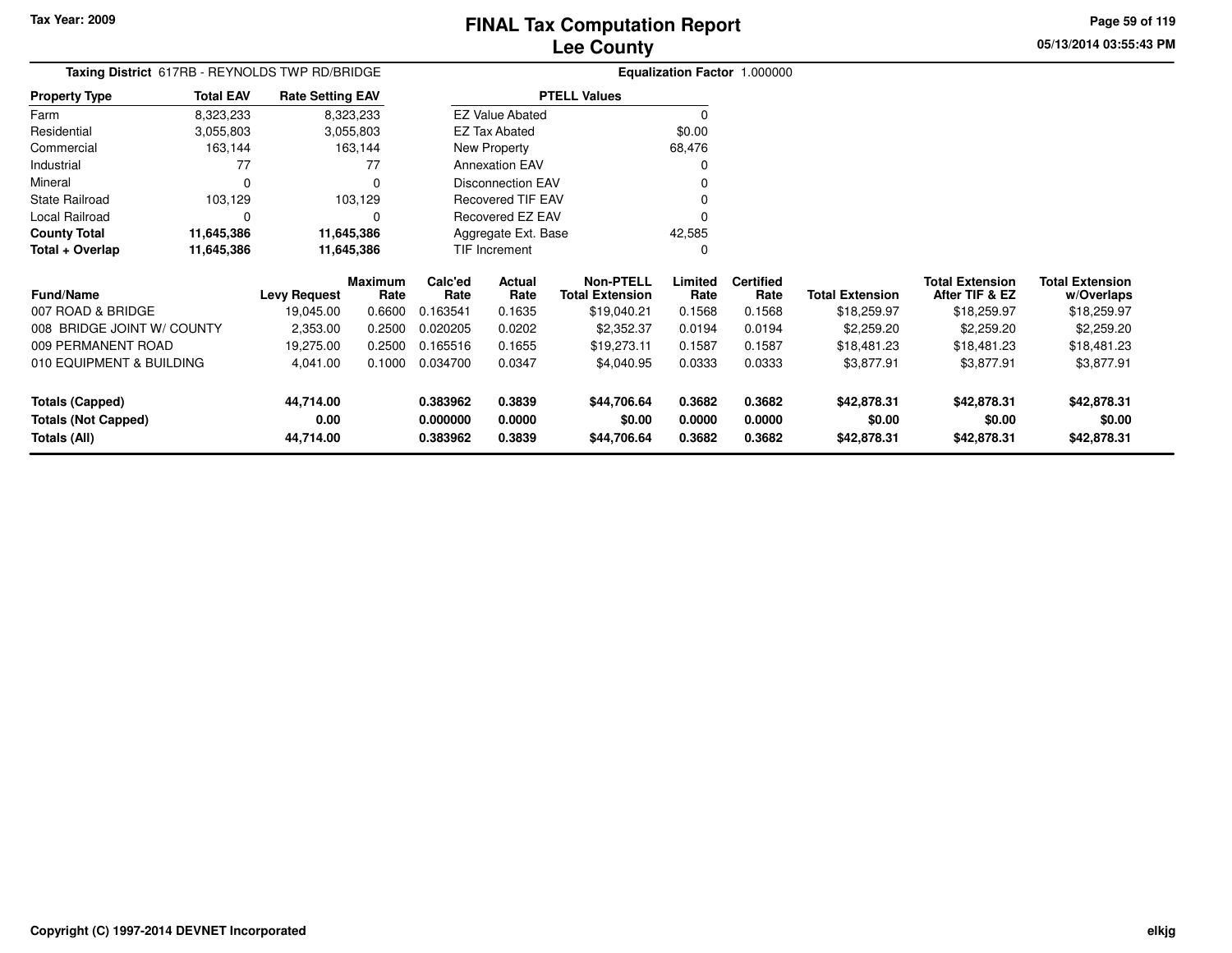# **Lee CountyFINAL Tax Computation Report**

**05/13/2014 03:55:43 PM Page 60 of 119**

| Taxing District 618 - SOUTH DIXON TOWNSHIP |                  |                         |                 | Equalization Factor 1.000000 |                          |                                            |                 |                          |                        |                                          |                                      |  |
|--------------------------------------------|------------------|-------------------------|-----------------|------------------------------|--------------------------|--------------------------------------------|-----------------|--------------------------|------------------------|------------------------------------------|--------------------------------------|--|
| <b>Property Type</b>                       | <b>Total EAV</b> | <b>Rate Setting EAV</b> |                 |                              |                          | <b>PTELL Values</b>                        |                 |                          |                        |                                          |                                      |  |
| Farm                                       | 6,418,252        |                         | 6,402,285       |                              | <b>EZ Value Abated</b>   |                                            | 5,459,987       |                          |                        |                                          |                                      |  |
| Residential                                | 10,545,960       |                         | 10,545,960      |                              | <b>EZ Tax Abated</b>     |                                            | \$6,126.13      |                          |                        |                                          |                                      |  |
| Commercial                                 | 10,306,972       |                         | 9,073,263       | New Property                 |                          |                                            | 817,046         |                          |                        |                                          |                                      |  |
| Industrial                                 | 28,773,793       |                         | 24,563,482      | <b>Annexation EAV</b>        |                          |                                            |                 |                          |                        |                                          |                                      |  |
| Mineral                                    | 0                |                         | O               | <b>Disconnection EAV</b>     |                          |                                            |                 |                          |                        |                                          |                                      |  |
| <b>State Railroad</b>                      | 350,639          |                         | 350,639         |                              | <b>Recovered TIF EAV</b> |                                            |                 |                          |                        |                                          |                                      |  |
| Local Railroad                             | 1,270            |                         | 1,270           | Recovered EZ EAV             |                          |                                            | 1,315,259       |                          |                        |                                          |                                      |  |
| <b>County Total</b>                        | 56,396,886       |                         | 50,936,899      | Aggregate Ext. Base          |                          |                                            | 54,685          |                          |                        |                                          |                                      |  |
| Total + Overlap                            | 56,396,886       |                         | 50,936,899      | <b>TIF Increment</b>         |                          |                                            |                 |                          |                        |                                          |                                      |  |
| <b>Fund/Name</b>                           |                  | <b>Levy Request</b>     | Maximum<br>Rate | Calc'ed<br>Rate              | <b>Actual</b><br>Rate    | <b>Non-PTELL</b><br><b>Total Extension</b> | Limited<br>Rate | <b>Certified</b><br>Rate | <b>Total Extension</b> | <b>Total Extension</b><br>After TIF & EZ | <b>Total Extension</b><br>w/Overlaps |  |
| 001 CORPORATE                              |                  | 44,518.00               | 0.2500          | 0.087398                     | 0.0874                   | \$44,518.85                                | 0.0868          | 0.0868                   | \$48,952.50            | \$44,213.23                              | \$44,213.23                          |  |
| 027 AUDIT                                  |                  | 1,727.00                | 0.0050          | 0.003391                     | 0.0034                   | \$1,731.85                                 | 0.0034          | 0.0034                   | \$1,917.49             | \$1,731.85                               | \$1,731.85                           |  |
| 035 LIABILITY INSURANCE                    |                  | 3,750.00                | 0.0000          | 0.007362                     | 0.0074                   | \$3,769.33                                 | 0.0074          | 0.0074                   | \$4,173.37             | \$3,769.33                               | \$3,769.33                           |  |
| 047 SOCIAL SECURITY                        |                  | 4,689.00                | 0.0000          | 0.009206                     | 0.0092                   | \$4,686.19                                 | 0.0092          | 0.0092                   | \$5,188.51             | \$4,686.19                               | \$4,686.19                           |  |
| 054 GENERAL ASSISTANCE                     |                  | 2,735.00                | 0.1000          | 0.005369                     | 0.0054                   | \$2,750.59                                 | 0.0054          | 0.0054                   | \$3,045.43             | \$2,750.59                               | \$2,750.59                           |  |
| <b>Totals (Capped)</b>                     |                  | 57,419.00               |                 | 0.112726                     | 0.1128                   | \$57,456.81                                | 0.1122          | 0.1122                   | \$63,277.30            | \$57,151.19                              | \$57,151.19                          |  |
| <b>Totals (Not Capped)</b>                 |                  | 0.00                    |                 | 0.000000                     | 0.0000                   | \$0.00                                     | 0.0000          | 0.0000                   | \$0.00                 | \$0.00                                   | \$0.00                               |  |
| Totals (All)                               |                  | 57,419.00               |                 | 0.112726                     | 0.1128                   | \$57,456.81                                | 0.1122          | 0.1122                   | \$63,277.30            | \$57,151.19                              | \$57,151.19                          |  |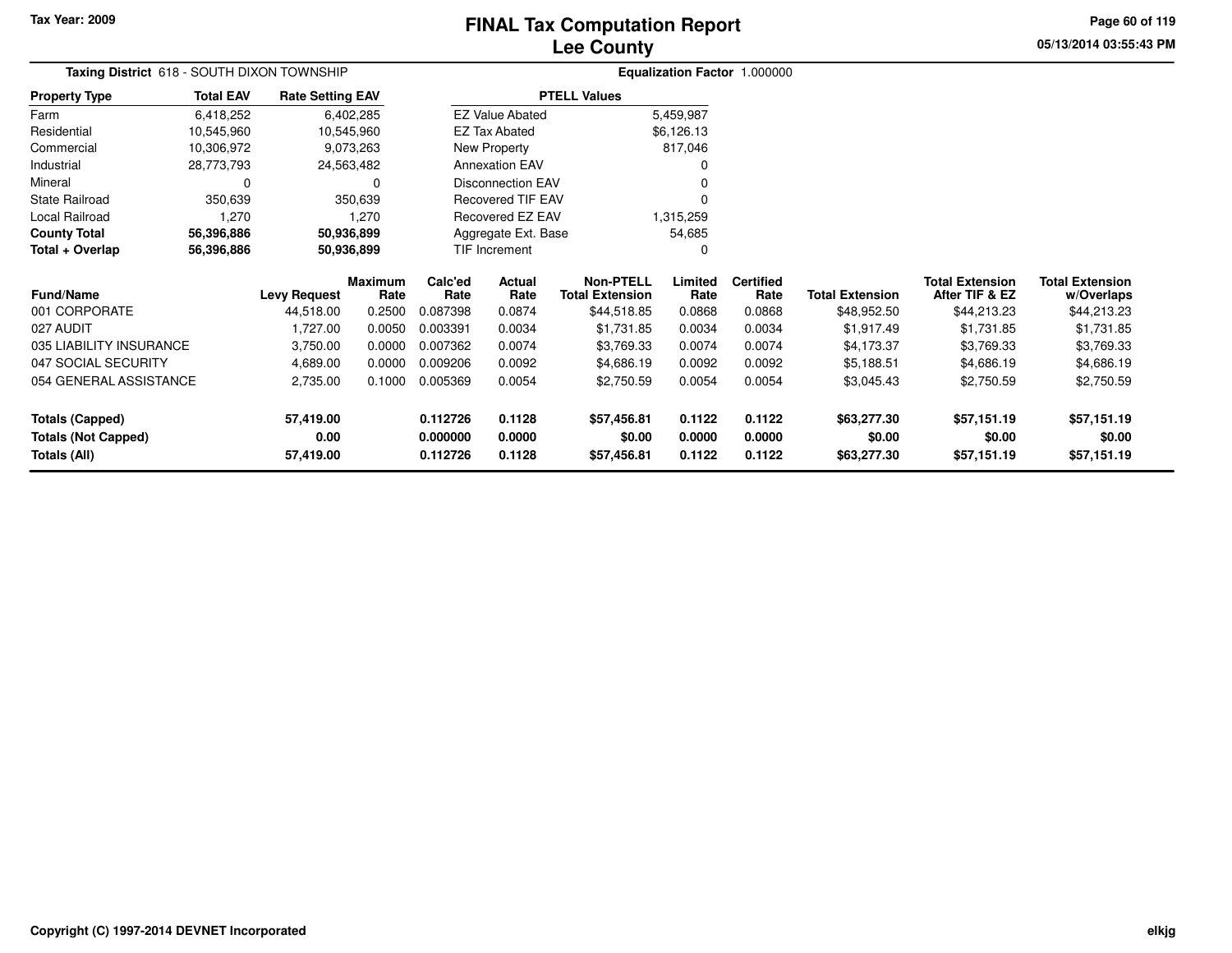**05/13/2014 03:55:43 PM Page 61 of 119**

| Taxing District 618RB - SOUTH DIXON TWP RD/BRIDGE |                  |                         |                        |                 |                          |                                            | <b>Equalization Factor 1.000000</b> |                          |                                 |                                          |                                      |
|---------------------------------------------------|------------------|-------------------------|------------------------|-----------------|--------------------------|--------------------------------------------|-------------------------------------|--------------------------|---------------------------------|------------------------------------------|--------------------------------------|
| <b>Property Type</b>                              | <b>Total EAV</b> | <b>Rate Setting EAV</b> |                        |                 |                          | <b>PTELL Values</b>                        |                                     |                          | <b>Road and Bridge Transfer</b> |                                          |                                      |
| Farm                                              | 6,418,252        |                         | 6,402,285              |                 | <b>EZ Value Abated</b>   |                                            | 5,459,987                           | <b>Municipality</b>      |                                 | Fund                                     | <b>Amount Extended</b>               |
| Residential                                       | 10,545,960       |                         | 10,545,960             |                 | <b>EZ Tax Abated</b>     |                                            | \$10,406.74                         |                          |                                 |                                          |                                      |
| Commercial                                        | 10,306,972       | 9,073,263               |                        |                 | New Property             |                                            | 817,046                             | 705 - CITY OF DIXON      |                                 | 007                                      | \$1,156.25                           |
| Industrial                                        | 28,773,793       |                         | 24,563,482             |                 | <b>Annexation EAV</b>    |                                            | 0                                   | Total                    |                                 |                                          | \$1,156.25                           |
| Mineral                                           | $\Omega$         |                         | 0                      |                 | <b>Disconnection EAV</b> |                                            |                                     |                          |                                 |                                          |                                      |
| <b>State Railroad</b>                             | 350,639          |                         | 350,639                |                 | <b>Recovered TIF EAV</b> |                                            |                                     |                          |                                 |                                          |                                      |
| Local Railroad                                    | 1,270            |                         | 1,270                  |                 | Recovered EZ EAV         |                                            | 1,315,259                           |                          |                                 |                                          |                                      |
| <b>County Total</b>                               | 56,396,886       |                         | 50,936,899             |                 | Aggregate Ext. Base      |                                            | 92,984                              |                          |                                 |                                          |                                      |
| Total + Overlap                                   | 56,396,886       |                         | 50,936,899             |                 | <b>TIF Increment</b>     |                                            | 0                                   |                          |                                 |                                          |                                      |
| <b>Fund/Name</b>                                  |                  | <b>Levy Request</b>     | <b>Maximum</b><br>Rate | Calc'ed<br>Rate | Actual<br>Rate           | <b>Non-PTELL</b><br><b>Total Extension</b> | Limited<br>Rate                     | <b>Certified</b><br>Rate | <b>Total Extension</b>          | <b>Total Extension</b><br>After TIF & EZ | <b>Total Extension</b><br>w/Overlaps |
| 007 ROAD & BRIDGE                                 |                  | 5,225.00                | 0.6600                 | 0.010258        | 0.0103                   | \$5,246.50                                 | 0.0102                              | 0.0102                   | \$5,752.48                      | \$5,195.56                               | \$5,195.56                           |
| 009 PERMANENT ROAD                                |                  | 71,500.00               | 0.2500                 | 0.140370        | 0.1404                   | \$71,515.41                                | 0.1395                              | 0.1395                   | \$78,673.66                     | \$71,056.97                              | \$71,056.97                          |
| 010 EQUIPMENT & BUILDING                          |                  | 21,000.00               | 0.1000                 | 0.041228        | 0.0412                   | \$20,986.00                                | 0.0409                              | 0.0409                   | \$23,066.33                     | \$20,833.19                              | \$20,833.19                          |
| <b>Totals (Capped)</b>                            |                  | 97,725.00               |                        | 0.191856        | 0.1919                   | \$97,747.91                                | 0.1906                              | 0.1906                   | \$107,492.47                    | \$97,085.72                              | \$97,085.72                          |
| <b>Totals (Not Capped)</b>                        |                  | 0.00                    |                        | 0.000000        | 0.0000                   | \$0.00                                     | 0.0000                              | 0.0000                   | \$0.00                          | \$0.00                                   | \$0.00                               |
| Totals (All)                                      |                  | 97,725.00               |                        | 0.191856        | 0.1919                   | \$97,747.91                                | 0.1906                              | 0.1906                   | \$107,492.47                    | \$97,085.72                              | \$97,085.72                          |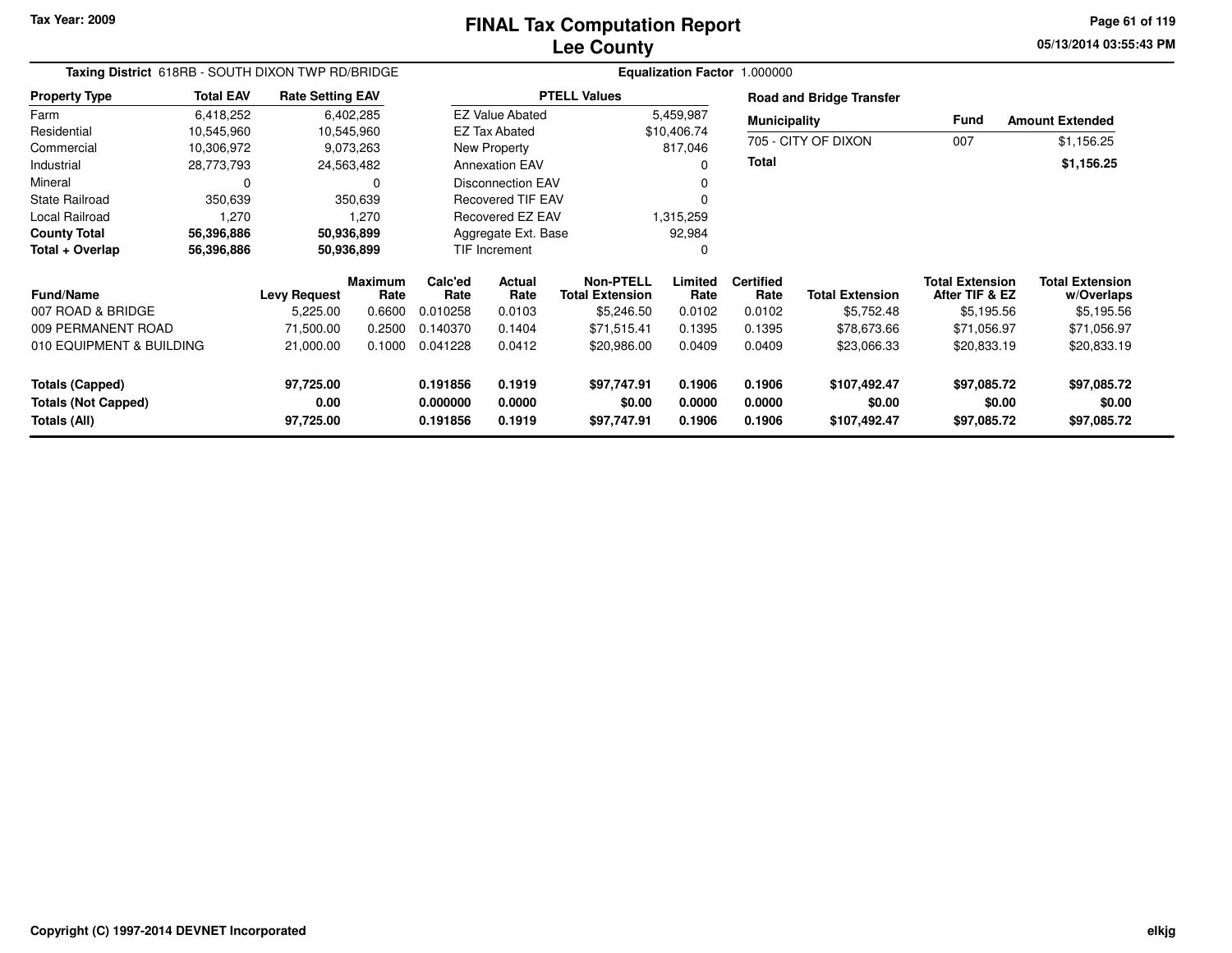# **Lee CountyFINAL Tax Computation Report**

**05/13/2014 03:55:43 PM Page 62 of 119**

| Taxing District 619 - SUBLETTE TOWNSHIP                              |                  |                                |                        |                                  |                            |                                            |                            | Equalization Factor 1.000000 |                                      |                                          |                                      |
|----------------------------------------------------------------------|------------------|--------------------------------|------------------------|----------------------------------|----------------------------|--------------------------------------------|----------------------------|------------------------------|--------------------------------------|------------------------------------------|--------------------------------------|
| <b>Property Type</b>                                                 | <b>Total EAV</b> | <b>Rate Setting EAV</b>        |                        |                                  |                            | <b>PTELL Values</b>                        |                            |                              |                                      |                                          |                                      |
| Farm                                                                 | 10,609,910       |                                | 10,609,910             |                                  | <b>EZ Value Abated</b>     |                                            |                            |                              |                                      |                                          |                                      |
| Residential                                                          | 10,865,504       |                                | 10,865,504             |                                  | <b>EZ Tax Abated</b>       |                                            | \$0.00                     |                              |                                      |                                          |                                      |
| Commercial                                                           | 3,066,324        |                                | 3,066,324              |                                  | New Property               |                                            | 231,917                    |                              |                                      |                                          |                                      |
| Industrial                                                           | 299,998          |                                | 299,998                |                                  | <b>Annexation EAV</b>      |                                            | 0                          |                              |                                      |                                          |                                      |
| Mineral                                                              | 0                |                                | 0                      |                                  | <b>Disconnection EAV</b>   |                                            | 0                          |                              |                                      |                                          |                                      |
| <b>State Railroad</b>                                                | 0                |                                | 0                      |                                  | <b>Recovered TIF EAV</b>   |                                            |                            |                              |                                      |                                          |                                      |
| Local Railroad                                                       | 8,090            |                                | 8,090                  |                                  | Recovered EZ EAV           |                                            | $\Omega$                   |                              |                                      |                                          |                                      |
| <b>County Total</b>                                                  | 24,849,826       |                                | 24,849,826             |                                  | Aggregate Ext. Base        |                                            | 39,362                     |                              |                                      |                                          |                                      |
| Total + Overlap                                                      | 24,849,826       |                                | 24,849,826             |                                  | TIF Increment              |                                            | 0                          |                              |                                      |                                          |                                      |
| <b>Fund/Name</b>                                                     |                  | Levy Request                   | <b>Maximum</b><br>Rate | Calc'ed<br>Rate                  | Actual<br>Rate             | <b>Non-PTELL</b><br><b>Total Extension</b> | Limited<br>Rate            | <b>Certified</b><br>Rate     | <b>Total Extension</b>               | <b>Total Extension</b><br>After TIF & EZ | <b>Total Extension</b><br>w/Overlaps |
| 001 CORPORATE                                                        |                  | 33,547.00                      | 0.3900                 | 0.134999                         | 0.1350                     | \$33,547.27                                | 0.1311                     | 0.1311                       | \$32,578.12                          | \$32,578.12                              | \$32,578.12                          |
| 019 COMMUNITY BLDG                                                   |                  | 7,400.00                       | 0.1000                 | 0.029779                         | 0.0298                     | \$7,405.25                                 | 0.0290                     | 0.0290                       | \$7,206.45                           | \$7,206.45                               | \$7,206.45                           |
| <b>Totals (Capped)</b><br><b>Totals (Not Capped)</b><br>Totals (All) |                  | 40,947.00<br>0.00<br>40,947.00 |                        | 0.164778<br>0.000000<br>0.164778 | 0.1648<br>0.0000<br>0.1648 | \$40,952.52<br>\$0.00<br>\$40,952.52       | 0.1601<br>0.0000<br>0.1601 | 0.1601<br>0.0000<br>0.1601   | \$39,784.57<br>\$0.00<br>\$39,784.57 | \$39,784.57<br>\$0.00<br>\$39,784.57     | \$39,784.57<br>\$0.00<br>\$39,784.57 |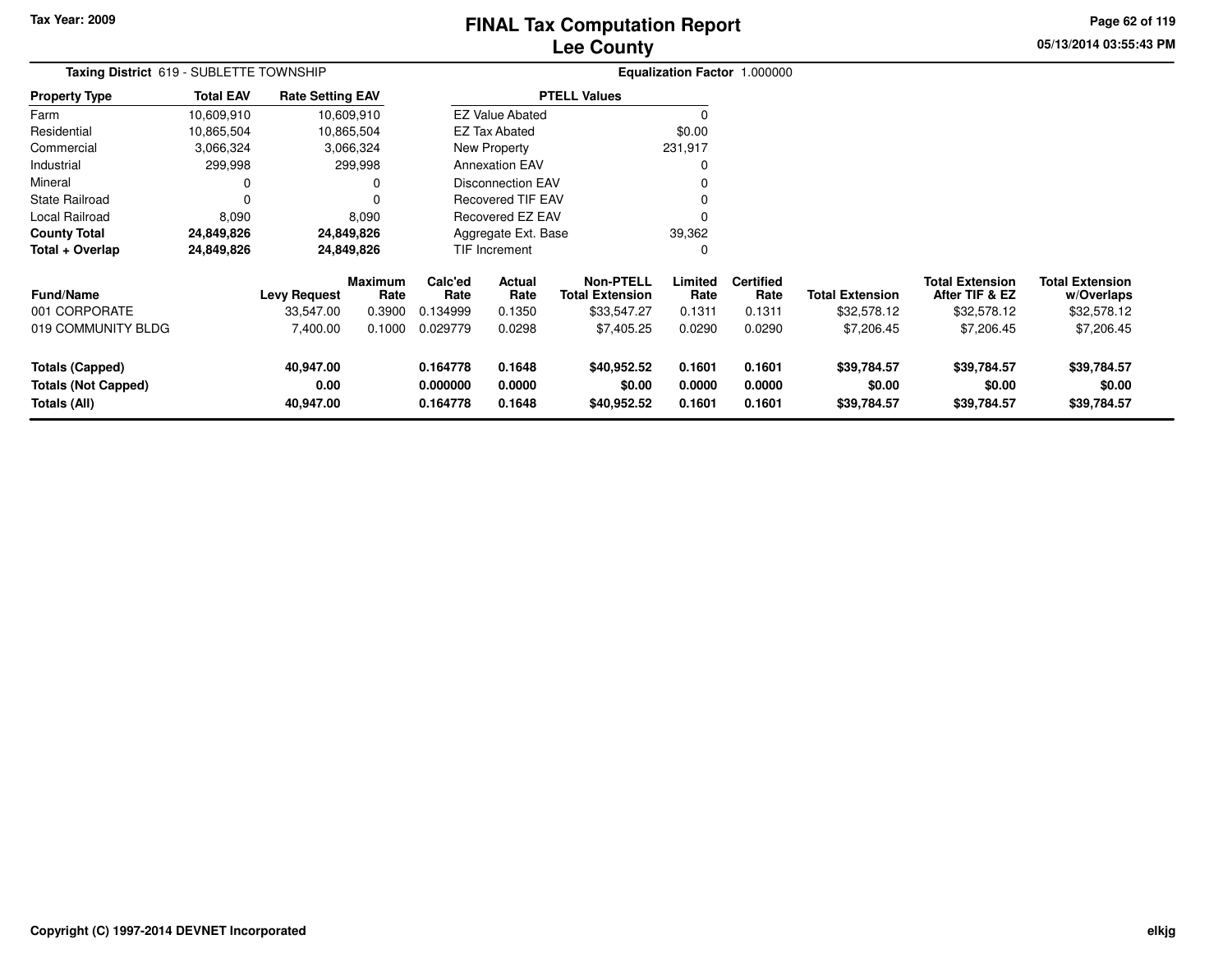**05/13/2014 03:55:43 PM Page 63 of 119**

| Taxing District 619RB - SUBLETTE TWP ROAD/BRIDGE |                  |                         | Equalization Factor 1.000000 |                 |                          |                                            |                 |                          |                                 |                                          |                                      |
|--------------------------------------------------|------------------|-------------------------|------------------------------|-----------------|--------------------------|--------------------------------------------|-----------------|--------------------------|---------------------------------|------------------------------------------|--------------------------------------|
| <b>Property Type</b>                             | <b>Total EAV</b> | <b>Rate Setting EAV</b> |                              |                 |                          | <b>PTELL Values</b>                        |                 |                          | <b>Road and Bridge Transfer</b> |                                          |                                      |
| Farm                                             | 10,609,910       |                         | 10,609,910                   |                 | <b>EZ Value Abated</b>   |                                            |                 | <b>Municipality</b>      |                                 | <b>Fund</b>                              | <b>Amount Extended</b>               |
| Residential                                      | 10,865,504       |                         | 10,865,504                   |                 | <b>EZ Tax Abated</b>     |                                            | \$0.00          |                          |                                 |                                          |                                      |
| Commercial                                       | 3,066,324        |                         | 3,066,324                    |                 | New Property             |                                            | 231,917         |                          | 712 - VILLAGE OF SUBLETTE       | 007                                      | \$10,972.08                          |
| Industrial                                       | 299,998          |                         | 299,998                      |                 | <b>Annexation EAV</b>    |                                            | 0               | Total                    |                                 |                                          | \$10,972.08                          |
| Mineral                                          |                  |                         | 0                            |                 | <b>Disconnection EAV</b> |                                            |                 |                          |                                 |                                          |                                      |
| <b>State Railroad</b>                            | 0                |                         |                              |                 | <b>Recovered TIF EAV</b> |                                            |                 |                          |                                 |                                          |                                      |
| Local Railroad                                   | 8,090            |                         | 8,090                        |                 | Recovered EZ EAV         |                                            |                 |                          |                                 |                                          |                                      |
| <b>County Total</b>                              | 24,849,826       |                         | 24,849,826                   |                 | Aggregate Ext. Base      |                                            | 83,718          |                          |                                 |                                          |                                      |
| Total + Overlap                                  | 24,849,826       |                         | 24,849,826                   |                 | <b>TIF Increment</b>     |                                            | 0               |                          |                                 |                                          |                                      |
| <b>Fund/Name</b>                                 |                  | <b>Levy Request</b>     | <b>Maximum</b><br>Rate       | Calc'ed<br>Rate | Actual<br>Rate           | <b>Non-PTELL</b><br><b>Total Extension</b> | Limited<br>Rate | <b>Certified</b><br>Rate | <b>Total Extension</b>          | <b>Total Extension</b><br>After TIF & EZ | <b>Total Extension</b><br>w/Overlaps |
| 007 ROAD & BRIDGE                                |                  | 78,900.00               | 0.6600                       | 0.317507        | 0.3175                   | \$78,898.20                                | 0.3056          | 0.3056                   | \$75,941.07                     | \$75,941.07                              | \$75,941.07                          |
| 008 BRIDGE JOINT W/ COUNTY                       |                  | 0.00                    | 0.2500                       | 0.000000        | 0.0000                   | \$0.00                                     | 0.0000          | 0.0000                   | \$0.00                          | \$0.00                                   | \$0.00                               |
| 010 EQUIPMENT & BUILDING                         |                  | 9,000.00                | 0.1000                       | 0.036218        | 0.0362                   | \$8,995.64                                 | 0.0348          | 0.0348                   | \$8,647.74                      | \$8,647.74                               | \$8,647.74                           |
| <b>Totals (Capped)</b>                           |                  | 87,900.00               |                              | 0.353725        | 0.3537                   | \$87,893.84                                | 0.3404          | 0.3404                   | \$84,588.81                     | \$84,588.81                              | \$84,588.81                          |
| <b>Totals (Not Capped)</b>                       |                  | 0.00                    |                              | 0.000000        | 0.0000                   | \$0.00                                     | 0.0000          | 0.0000                   | \$0.00                          | \$0.00                                   | \$0.00                               |
| Totals (All)                                     |                  | 87,900.00               |                              | 0.353725        | 0.3537                   | \$87,893.84                                | 0.3404          | 0.3404                   | \$84,588.81                     | \$84,588.81                              | \$84,588.81                          |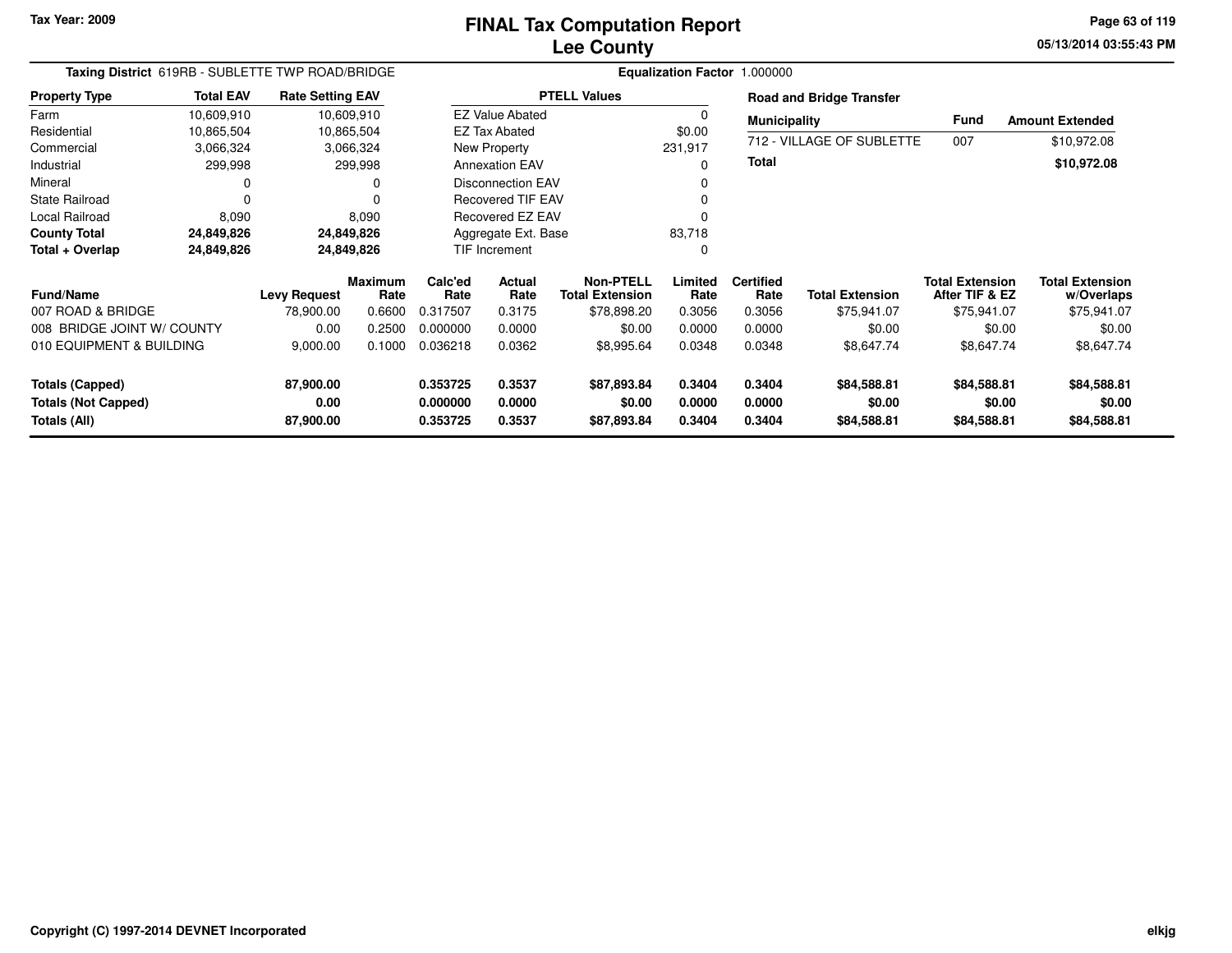# **Lee CountyFINAL Tax Computation Report**

**05/13/2014 03:55:43 PM Page 64 of 119**

| Taxing District 620 - VIOLA TOWNSHIP                          |                  |                                |                        |                                  |                            | Equalization Factor 1.000000               |                            |                            |                                      |                                          |                                      |
|---------------------------------------------------------------|------------------|--------------------------------|------------------------|----------------------------------|----------------------------|--------------------------------------------|----------------------------|----------------------------|--------------------------------------|------------------------------------------|--------------------------------------|
| <b>Property Type</b>                                          | <b>Total EAV</b> | <b>Rate Setting EAV</b>        |                        |                                  |                            | <b>PTELL Values</b>                        |                            |                            |                                      |                                          |                                      |
| Farm                                                          | 8,621,965        |                                | 8,621,965              |                                  | <b>EZ Value Abated</b>     |                                            | $\Omega$                   |                            |                                      |                                          |                                      |
| Residential                                                   | 3,418,560        |                                | 3,418,560              |                                  | <b>EZ Tax Abated</b>       |                                            | \$0.00                     |                            |                                      |                                          |                                      |
| Commercial                                                    | 364,043          |                                | 364,043                |                                  | <b>New Property</b>        |                                            | 16,562                     |                            |                                      |                                          |                                      |
| Industrial                                                    | 0                |                                | $\Omega$               |                                  | <b>Annexation EAV</b>      |                                            | $\Omega$                   |                            |                                      |                                          |                                      |
| Mineral                                                       | 0                |                                | 0                      |                                  | <b>Disconnection EAV</b>   |                                            | O                          |                            |                                      |                                          |                                      |
| <b>State Railroad</b>                                         | 0                |                                |                        |                                  | <b>Recovered TIF EAV</b>   |                                            |                            |                            |                                      |                                          |                                      |
| Local Railroad                                                | $\Omega$         |                                |                        |                                  | Recovered EZ EAV           |                                            | 0                          |                            |                                      |                                          |                                      |
| <b>County Total</b>                                           | 12,404,568       |                                | 12,404,568             |                                  | Aggregate Ext. Base        |                                            | 36,695                     |                            |                                      |                                          |                                      |
| Total + Overlap                                               | 12,404,568       |                                | 12,404,568             |                                  | TIF Increment              |                                            | $\Omega$                   |                            |                                      |                                          |                                      |
| <b>Fund/Name</b>                                              |                  | <b>Levy Request</b>            | <b>Maximum</b><br>Rate | Calc'ed<br>Rate                  | <b>Actual</b><br>Rate      | <b>Non-PTELL</b><br><b>Total Extension</b> | Limited<br>Rate            | <b>Certified</b><br>Rate   | <b>Total Extension</b>               | <b>Total Extension</b><br>After TIF & EZ | <b>Total Extension</b><br>w/Overlaps |
| 001 CORPORATE                                                 |                  | 34,940.00                      | 0.4500                 | 0.281670                         | 0.2817                     | \$34,943.67                                | 0.2689                     | 0.2689                     | \$33,355.88                          | \$33,355.88                              | \$33,355.88                          |
| 054 GENERAL ASSISTANCE                                        |                  | 3,580.00                       | 0.1000                 | 0.028860                         | 0.0289                     | \$3,584.92                                 | 0.0276                     | 0.0276                     | \$3,423.66                           | \$3,423.66                               | \$3,423.66                           |
| Totals (Capped)<br><b>Totals (Not Capped)</b><br>Totals (All) |                  | 38,520.00<br>0.00<br>38,520.00 |                        | 0.310530<br>0.000000<br>0.310530 | 0.3106<br>0.0000<br>0.3106 | \$38,528.59<br>\$0.00<br>\$38,528.59       | 0.2965<br>0.0000<br>0.2965 | 0.2965<br>0.0000<br>0.2965 | \$36,779.54<br>\$0.00<br>\$36,779.54 | \$36,779.54<br>\$0.00<br>\$36,779.54     | \$36,779.54<br>\$0.00<br>\$36,779.54 |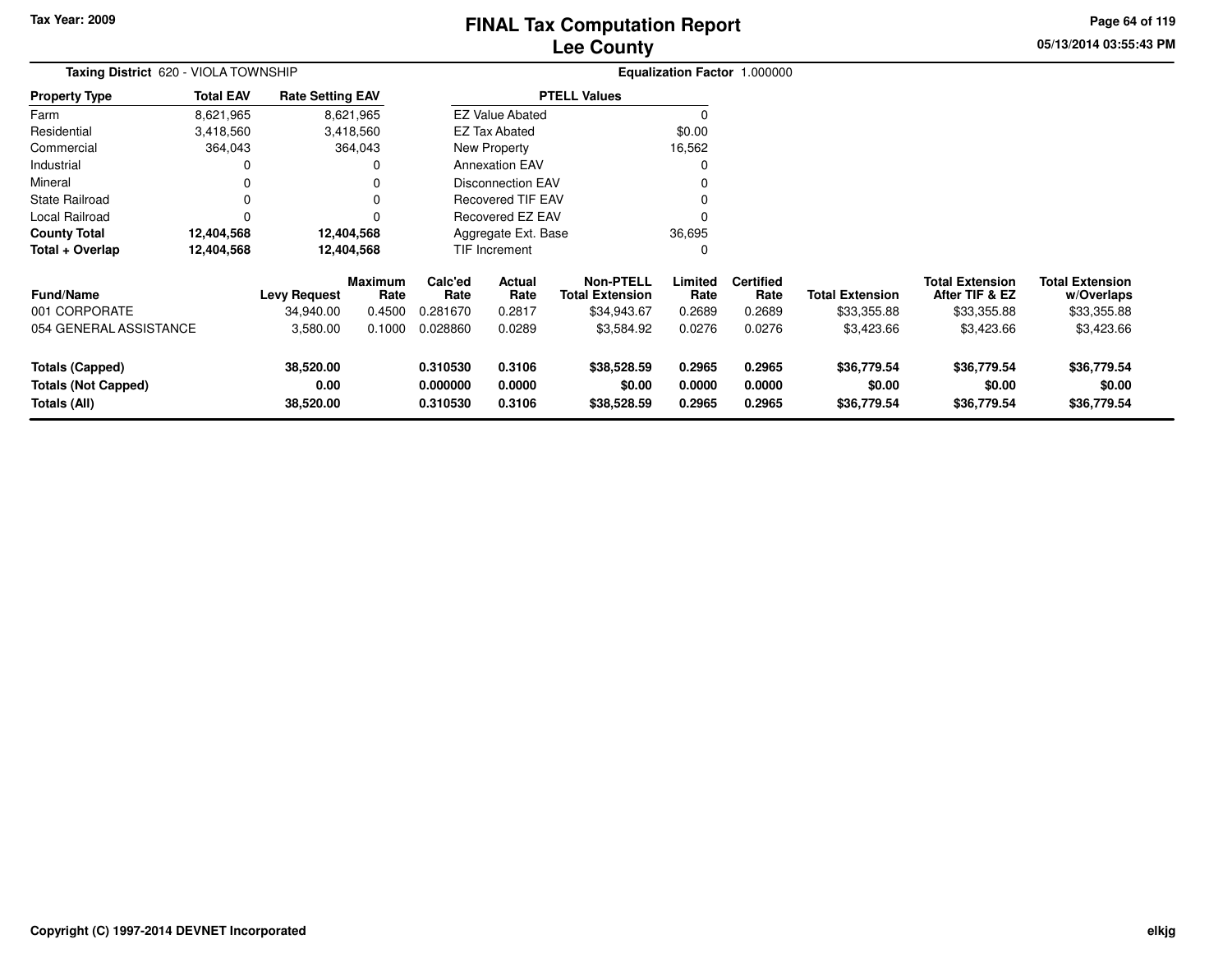**05/13/2014 03:55:43 PMPage 65 of 119**

# **Equalization Factor** 1.000000

|                      | <b>Taxing District</b> 620RB - VIOLA TWP ROAD/BRIDGE |                         |                          | <b>Equalization Factor</b> |  |  |
|----------------------|------------------------------------------------------|-------------------------|--------------------------|----------------------------|--|--|
| <b>Property Type</b> | <b>Total EAV</b>                                     | <b>Rate Setting EAV</b> | <b>PTELL Values</b>      |                            |  |  |
| Farm                 | 8,621,965                                            | 8,621,965               | <b>EZ Value Abated</b>   | 0                          |  |  |
| Residential          | 3,418,560                                            | 3,418,560               | EZ Tax Abated            | \$0.00                     |  |  |
| Commercial           | 364,043                                              | 364.043                 | New Property             | 16,562                     |  |  |
| Industrial           | 0                                                    | 0                       | <b>Annexation EAV</b>    | 0                          |  |  |
| Mineral              | 0                                                    | 0                       | <b>Disconnection EAV</b> | 0                          |  |  |
| State Railroad       |                                                      | 0                       | <b>Recovered TIF EAV</b> | 0                          |  |  |
| Local Railroad       |                                                      |                         | Recovered EZ EAV         | 0                          |  |  |
| <b>County Total</b>  | 12,404,568                                           | 12,404,568              | Aggregate Ext. Base      | 56.544                     |  |  |
| Total + Overlap      | 12,404,568                                           | 12,404,568              | <b>TIF Increment</b>     |                            |  |  |

| <b>Fund/Name</b>           | <b>Levy Request</b> | <b>Maximum</b><br>Rate | Calc'ed<br>Rate | Actual<br>Rate | Non-PTELL<br><b>Total Extension</b> | Limited<br>Rate | <b>Certified</b><br>Rate | <b>Total Extension</b> | <b>Total Extension</b><br>After TIF & EZ | <b>Total Extension</b><br>w/Overlaps |
|----------------------------|---------------------|------------------------|-----------------|----------------|-------------------------------------|-----------------|--------------------------|------------------------|------------------------------------------|--------------------------------------|
| 007 ROAD & BRIDGE          | 26,650.00           | 0.6600                 | 0.214840        | 0.2148         | \$26,645.01                         | 0.2051          | 0.2051                   | \$25,441.77            | \$25,441.77                              | \$25,441.77                          |
| 008 BRIDGE JOINT W/ COUNTY | 6.487.00            | 0.2500                 | 0.052295        | 0.0523         | \$6,487.59                          | 0.0499          | 0.0499                   | \$6.189.88             | \$6,189.88                               | \$6,189.88                           |
| 009 PERMANENT ROAD         | 21.682.00           | 0.2500                 | 0.174790        | 0.1748         | \$21,683.18                         | 0.1669          | 0.1669                   | \$20,703.22            | \$20,703.22                              | \$20,703.22                          |
| 010 EQUIPMENT & BUILDING   | 4.544.00            | 0.1000                 | 0.036632        | 0.0366         | \$4.540.07                          | 0.0349          | 0.0349                   | \$4,329.19             | \$4,329.19                               | \$4,329.19                           |
| Totals (Capped)            | 59,363.00           |                        | 0.478557        | 0.4785         | \$59,355.85                         | 0.4568          | 0.4568                   | \$56,664.06            | \$56,664.06                              | \$56,664.06                          |
| <b>Totals (Not Capped)</b> | 0.00                |                        | 0.000000        | 0.0000         | \$0.00                              | 0.0000          | 0.0000                   | \$0.00                 | \$0.00                                   | \$0.00                               |
| Totals (All)               | 59,363.00           |                        | 0.478557        | 0.4785         | \$59,355.85                         | 0.4568          | 0.4568                   | \$56,664.06            | \$56,664.06                              | \$56,664.06                          |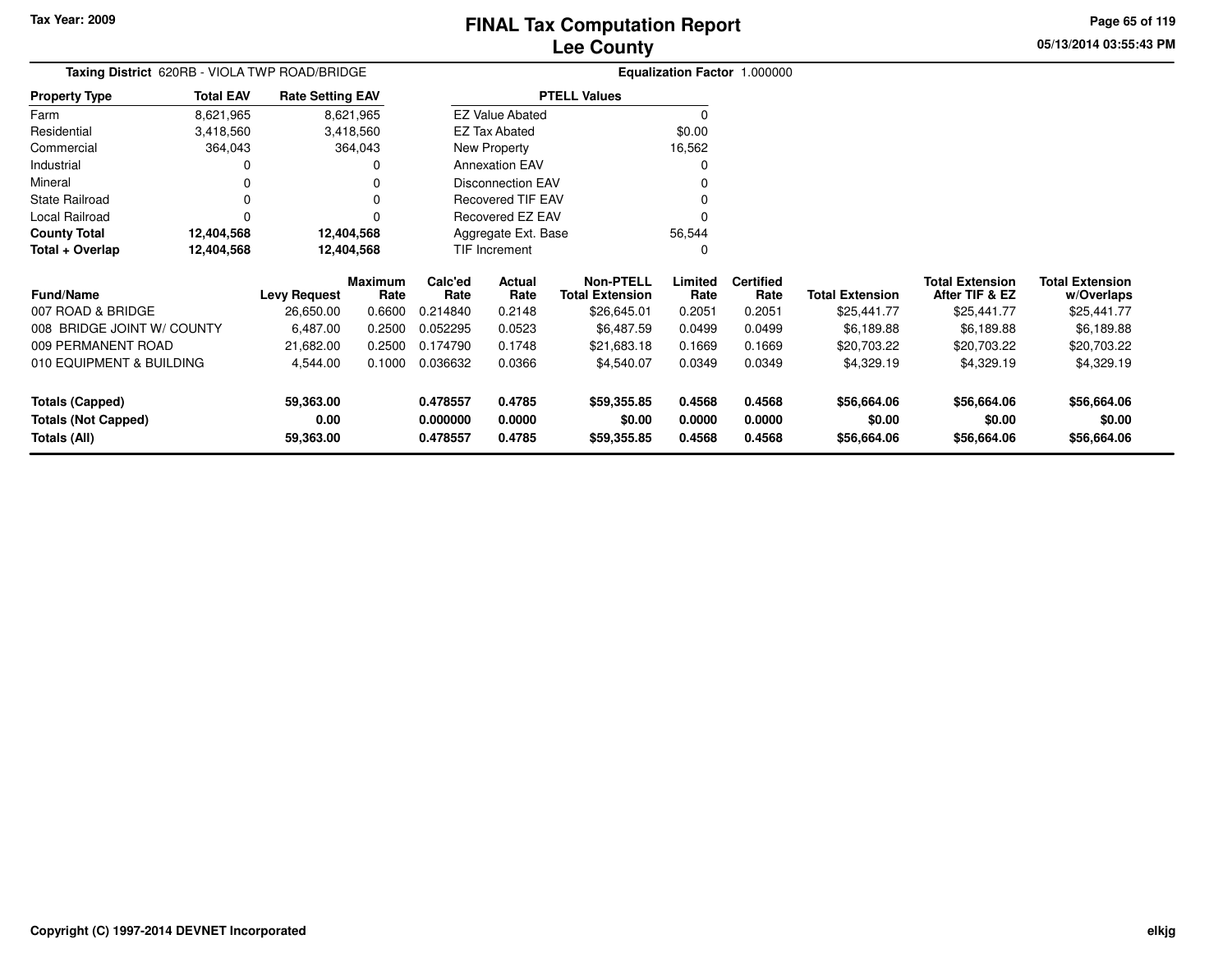# **Lee CountyFINAL Tax Computation Report**

**05/13/2014 03:55:43 PMPage 66 of 119**

| Taxing District 621 - WILLOW CREEK TOWNSHIP                          |                  |                                  |                                  |                                  |                                 |                                                           |                            | <b>Equalization Factor 1.000000</b> |                                      |                                                         |                                                     |
|----------------------------------------------------------------------|------------------|----------------------------------|----------------------------------|----------------------------------|---------------------------------|-----------------------------------------------------------|----------------------------|-------------------------------------|--------------------------------------|---------------------------------------------------------|-----------------------------------------------------|
| <b>Property Type</b>                                                 | <b>Total EAV</b> | <b>Rate Setting EAV</b>          |                                  |                                  |                                 | <b>PTELL Values</b>                                       |                            |                                     |                                      |                                                         |                                                     |
| Farm                                                                 | 11,982,604       |                                  | 11,982,604                       |                                  | <b>EZ Value Abated</b>          |                                                           |                            |                                     |                                      |                                                         |                                                     |
| Residential                                                          | 10,585,130       |                                  | 10,585,130                       |                                  | EZ Tax Abated                   |                                                           | \$0.00                     |                                     |                                      |                                                         |                                                     |
| Commercial                                                           | 931,023          |                                  | 931,023                          |                                  | New Property                    |                                                           | 231,303                    |                                     |                                      |                                                         |                                                     |
| Industrial                                                           | 812              |                                  | 812                              |                                  | <b>Annexation EAV</b>           |                                                           | 0                          |                                     |                                      |                                                         |                                                     |
| Mineral                                                              | 0                |                                  | $\Omega$                         |                                  | <b>Disconnection EAV</b>        |                                                           |                            |                                     |                                      |                                                         |                                                     |
| <b>State Railroad</b>                                                | 35,734           |                                  | 35,734                           |                                  | <b>Recovered TIF EAV</b>        |                                                           | 0                          |                                     |                                      |                                                         |                                                     |
| Local Railroad                                                       | 0                |                                  | 0                                |                                  | Recovered EZ EAV                |                                                           |                            |                                     |                                      |                                                         |                                                     |
| <b>County Total</b>                                                  | 23,535,303       |                                  | 23,535,303                       |                                  | Aggregate Ext. Base             |                                                           | 39,906                     |                                     |                                      |                                                         |                                                     |
| Total + Overlap                                                      | 23,535,303       |                                  | 23,535,303                       |                                  | TIF Increment                   |                                                           | 0                          |                                     |                                      |                                                         |                                                     |
| <b>Fund/Name</b><br>001 CORPORATE                                    |                  | <b>Levy Request</b><br>39,900.00 | <b>Maximum</b><br>Rate<br>0.3800 | Calc'ed<br>Rate<br>0.169533      | <b>Actual</b><br>Rate<br>0.1695 | <b>Non-PTELL</b><br><b>Total Extension</b><br>\$39,892.34 | Limited<br>Rate<br>0.1695  | <b>Certified</b><br>Rate<br>0.1695  | Total Extension<br>\$39,892.34       | <b>Total Extension</b><br>After TIF & EZ<br>\$39,892.34 | <b>Total Extension</b><br>w/Overlaps<br>\$39,892.34 |
| <b>Totals (Capped)</b><br><b>Totals (Not Capped)</b><br>Totals (All) |                  | 39,900.00<br>0.00<br>39,900.00   |                                  | 0.169533<br>0.000000<br>0.169533 | 0.1695<br>0.0000<br>0.1695      | \$39,892.34<br>\$0.00<br>\$39,892.34                      | 0.1695<br>0.0000<br>0.1695 | 0.1695<br>0.0000<br>0.1695          | \$39,892.34<br>\$0.00<br>\$39,892.34 | \$39,892.34<br>\$0.00<br>\$39,892.34                    | \$39,892.34<br>\$0.00<br>\$39,892.34                |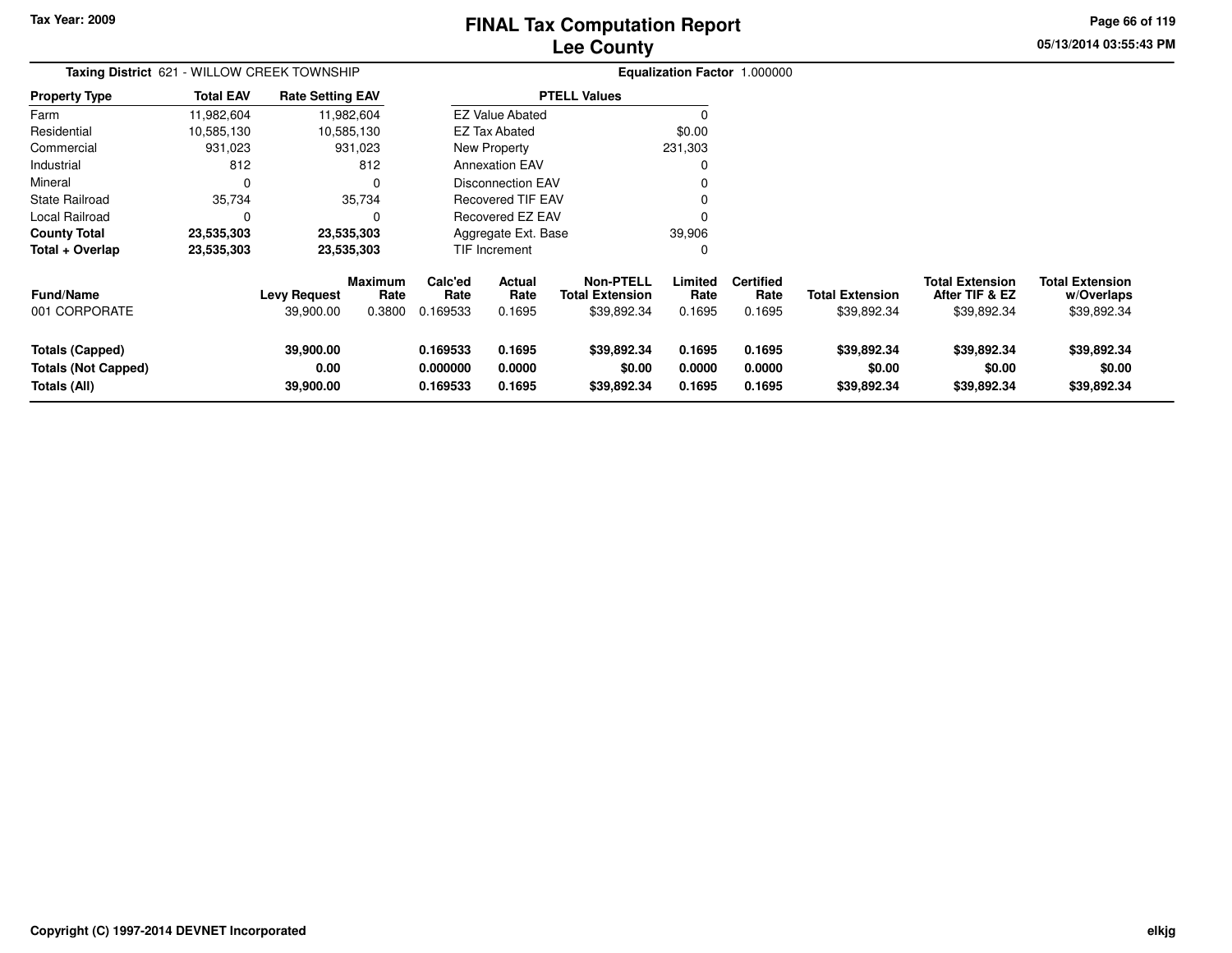**05/13/2014 03:55:43 PM Page 67 of 119**

| Taxing District 621RB - WILLOW CRK TWP RD/BRIDGE |                  |                         |                        |                      | Equalization Factor 1.000000 |                                            |                  |                          |                                 |                                          |                                      |  |  |
|--------------------------------------------------|------------------|-------------------------|------------------------|----------------------|------------------------------|--------------------------------------------|------------------|--------------------------|---------------------------------|------------------------------------------|--------------------------------------|--|--|
| <b>Property Type</b>                             | <b>Total EAV</b> | <b>Rate Setting EAV</b> |                        |                      |                              | <b>PTELL Values</b>                        |                  |                          | <b>Road and Bridge Transfer</b> |                                          |                                      |  |  |
| Farm                                             | 11,982,604       | 11,982,604              |                        |                      | <b>EZ Value Abated</b>       |                                            |                  | <b>Municipality</b>      |                                 | <b>Fund</b>                              | <b>Amount Extended</b>               |  |  |
| Residential                                      | 10,585,130       | 10,585,130              |                        |                      | <b>EZ Tax Abated</b>         |                                            | \$0.00           |                          |                                 |                                          |                                      |  |  |
| Commercial                                       | 931,023          |                         | 931,023                |                      | New Property                 |                                            | 231,303          |                          | 708 - VILLAGE OF LEE            | 007                                      | \$3,860.14                           |  |  |
| Industrial                                       | 812              |                         | 812                    |                      | <b>Annexation EAV</b>        |                                            | 0                | Total                    |                                 |                                          | \$3,860.14                           |  |  |
| Mineral                                          | 0                |                         | $\Omega$               |                      | <b>Disconnection EAV</b>     |                                            |                  |                          |                                 |                                          |                                      |  |  |
| <b>State Railroad</b>                            | 35,734           |                         | 35,734                 |                      | <b>Recovered TIF EAV</b>     |                                            |                  |                          |                                 |                                          |                                      |  |  |
| Local Railroad                                   | $\Omega$         |                         | 0                      |                      | Recovered EZ EAV             |                                            |                  |                          |                                 |                                          |                                      |  |  |
| <b>County Total</b>                              | 23,535,303       | 23,535,303              |                        |                      | Aggregate Ext. Base          |                                            | 103,172          |                          |                                 |                                          |                                      |  |  |
| Total + Overlap                                  | 23,535,303       | 23,535,303              |                        |                      | <b>TIF Increment</b>         |                                            | 0                |                          |                                 |                                          |                                      |  |  |
| <b>Fund/Name</b>                                 |                  | <b>Levy Request</b>     | <b>Maximum</b><br>Rate | Calc'ed<br>Rate      | Actual<br>Rate               | <b>Non-PTELL</b><br><b>Total Extension</b> | Limited<br>Rate  | <b>Certified</b><br>Rate | <b>Total Extension</b>          | <b>Total Extension</b><br>After TIF & EZ | <b>Total Extension</b><br>w/Overlaps |  |  |
| 007 ROAD & BRIDGE                                |                  | 58,422.00               | 0.6600                 | 0.248231             | 0.2482                       | \$58,414.62                                | 0.2390           | 0.2390                   | \$56,249.37                     | \$56,249.37                              | \$56,249.37                          |  |  |
| 008 BRIDGE JOINT W/ COUNTY                       |                  | 8,784.00                | 0.2500                 | 0.037323             | 0.0373                       | \$8,778.67                                 | 0.0359           | 0.0359                   | \$8,449.17                      | \$8,449.17                               | \$8,449.17                           |  |  |
| 009 PERMANENT ROAD                               |                  | 34,965.00               | 0.2500                 | 0.148564             | 0.1486                       | \$34,973.46                                | 0.1431           | 0.1431                   | \$33,679.02                     | \$33,679.02                              | \$33,679.02                          |  |  |
| 010 EQUIPMENT & BUILDING                         |                  | 6,158.00                | 0.1000                 | 0.026165             | 0.0262                       | \$6,166.25                                 | 0.0252           | 0.0252                   | \$5,930.90                      | \$5,930.90                               | \$5,930.90                           |  |  |
| <b>Totals (Capped)</b>                           |                  | 108,329.00              |                        | 0.460283             | 0.4603                       | \$108,333.00                               | 0.4432           | 0.4432                   | \$104,308.46                    | \$104,308.46                             | \$104,308.46                         |  |  |
| <b>Totals (Not Capped)</b><br>Totals (All)       |                  | 0.00<br>108,329.00      |                        | 0.000000<br>0.460283 | 0.0000<br>0.4603             | \$0.00<br>\$108,333.00                     | 0.0000<br>0.4432 | 0.0000<br>0.4432         | \$0.00<br>\$104,308.46          | \$0.00<br>\$104,308.46                   | \$0.00<br>\$104,308.46               |  |  |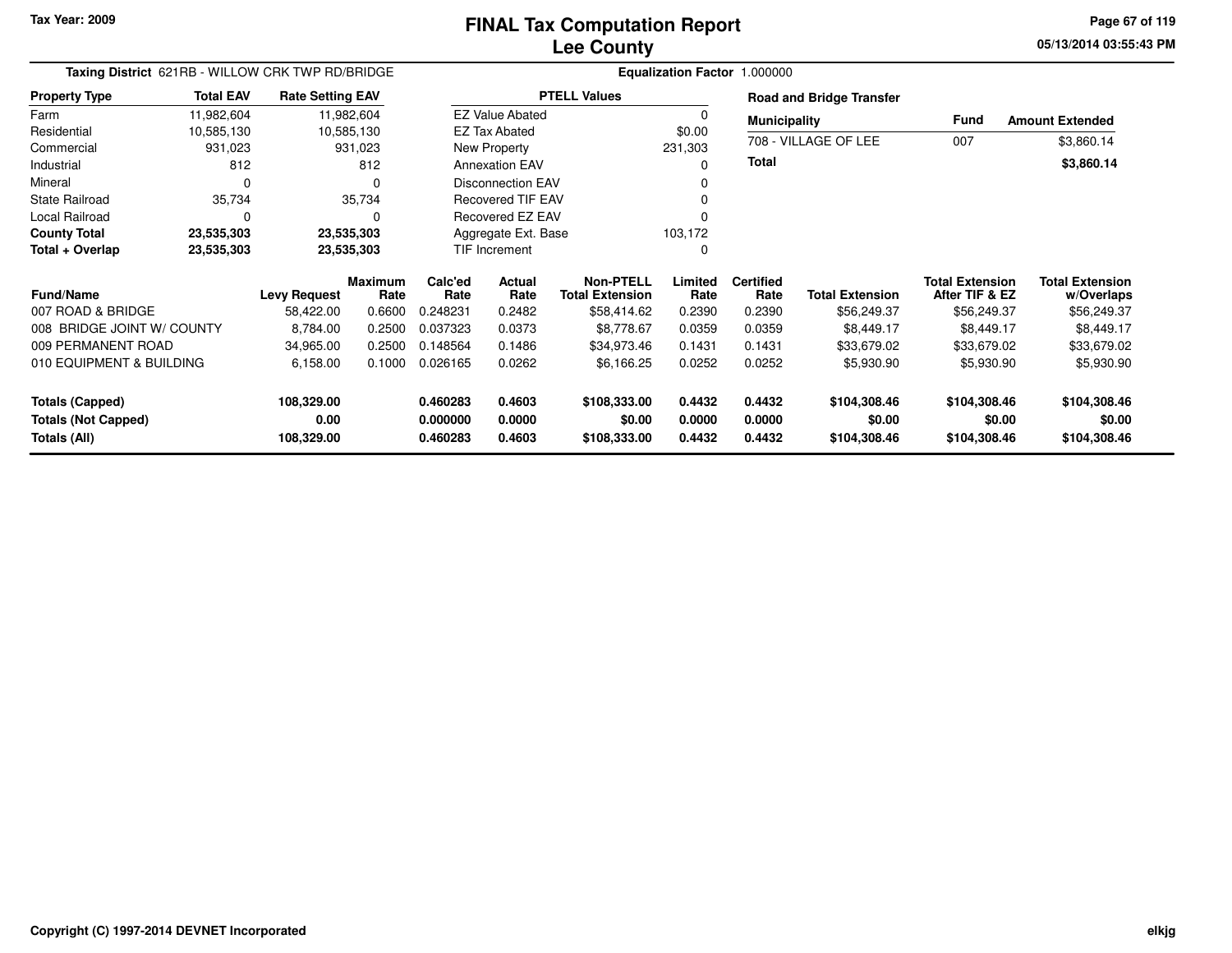**05/13/2014 03:55:43 PMPage 68 of 119**

| Taxing District 622 - WYOMING TOWNSHIP |                  |                         |                 |                 |                          |                                            |                 | Equalization Factor 1.000000 |                        |                                          |                                      |
|----------------------------------------|------------------|-------------------------|-----------------|-----------------|--------------------------|--------------------------------------------|-----------------|------------------------------|------------------------|------------------------------------------|--------------------------------------|
| <b>Property Type</b>                   | <b>Total EAV</b> | <b>Rate Setting EAV</b> |                 |                 |                          | <b>PTELL Values</b>                        |                 |                              |                        |                                          |                                      |
| Farm                                   | 11,021,470       |                         | 11,020,573      |                 | <b>EZ Value Abated</b>   |                                            | 0               |                              |                        |                                          |                                      |
| Residential                            | 17,067,765       |                         | 14,328,744      |                 | EZ Tax Abated            |                                            | \$0.00          |                              |                        |                                          |                                      |
| Commercial                             | 1,588,527        |                         | 1,356,617       |                 | New Property             |                                            | 35,646          |                              |                        |                                          |                                      |
| Industrial                             |                  |                         | 0               |                 | <b>Annexation EAV</b>    |                                            |                 |                              |                        |                                          |                                      |
| Mineral                                |                  |                         |                 |                 | <b>Disconnection EAV</b> |                                            |                 |                              |                        |                                          |                                      |
| <b>State Railroad</b>                  |                  |                         | 0               |                 | Recovered TIF EAV        |                                            |                 |                              |                        |                                          |                                      |
| Local Railroad                         |                  |                         |                 |                 | Recovered EZ EAV         |                                            |                 |                              |                        |                                          |                                      |
| <b>County Total</b>                    | 29,677,762       |                         | 26,705,934      |                 | Aggregate Ext. Base      |                                            | 128,564         |                              |                        |                                          |                                      |
| Total + Overlap                        | 29,677,762       |                         | 26,705,934      |                 | <b>TIF Increment</b>     |                                            | 2,971,828       |                              |                        |                                          |                                      |
| <b>Fund/Name</b>                       |                  | Levy Request            | Maximum<br>Rate | Calc'ed<br>Rate | <b>Actual</b><br>Rate    | <b>Non-PTELL</b><br><b>Total Extension</b> | Limited<br>Rate | <b>Certified</b><br>Rate     | <b>Total Extension</b> | <b>Total Extension</b><br>After TIF & EZ | <b>Total Extension</b><br>w/Overlaps |
| 001 CORPORATE                          |                  | 83,225.00               | 0.4000          | 0.311635        | 0.3116                   | \$83,215.69                                | 0.2887          | 0.2887                       | \$85,679.70            | \$77,100.03                              | \$77,100.03                          |
| 005 IMRF                               |                  | 2,275.00                | 0.0000          | 0.008519        | 0.0085                   | \$2,270.00                                 | 0.0085          | 0.0085                       | \$2,522.61             | \$2,270.00                               | \$2,270.00                           |
| 017 CEMETERY                           |                  | 35,000.00               | 0.2000          | 0.131057        | 0.1311                   | \$35,011.48                                | 0.1311          | 0.1311                       | \$38,907.55            | \$35,011.48                              | \$35,011.48                          |
| 035 LIABILITY INS                      |                  | 2,800.00                | 0.0000          | 0.010485        | 0.0105                   | \$2,804.12                                 | 0.0105          | 0.0105                       | \$3,116.17             | \$2,804.12                               | \$2,804.12                           |
| 047 SOCIAL SECURITY                    |                  | 10,000.00               | 0.0000          | 0.037445        | 0.0374                   | \$9,988.02                                 | 0.0374          | 0.0374                       | \$11,099.48            | \$9,988.02                               | \$9,988.02                           |
| 054 GENERAL ASSISTANCE                 |                  | 1,690.00                | 0.1000          | 0.006328        | 0.0063                   | \$1,682.47                                 | 0.0063          | 0.0063                       | \$1,869.70             | \$1,682.47                               | \$1,682.47                           |
| <b>Totals (Capped)</b>                 |                  | 134,990.00              |                 | 0.505469        | 0.5054                   | \$134,971.78                               | 0.4825          | 0.4825                       | \$143,195.21           | \$128,856.12                             | \$128,856.12                         |
| <b>Totals (Not Capped)</b>             |                  | 0.00                    |                 | 0.000000        | 0.0000                   | \$0.00                                     | 0.0000          | 0.0000                       | \$0.00                 | \$0.00                                   | \$0.00                               |
| Totals (All)                           |                  | 134,990.00              |                 | 0.505469        | 0.5054                   | \$134,971.78                               | 0.4825          | 0.4825                       | \$143,195.21           | \$128,856.12                             | \$128,856.12                         |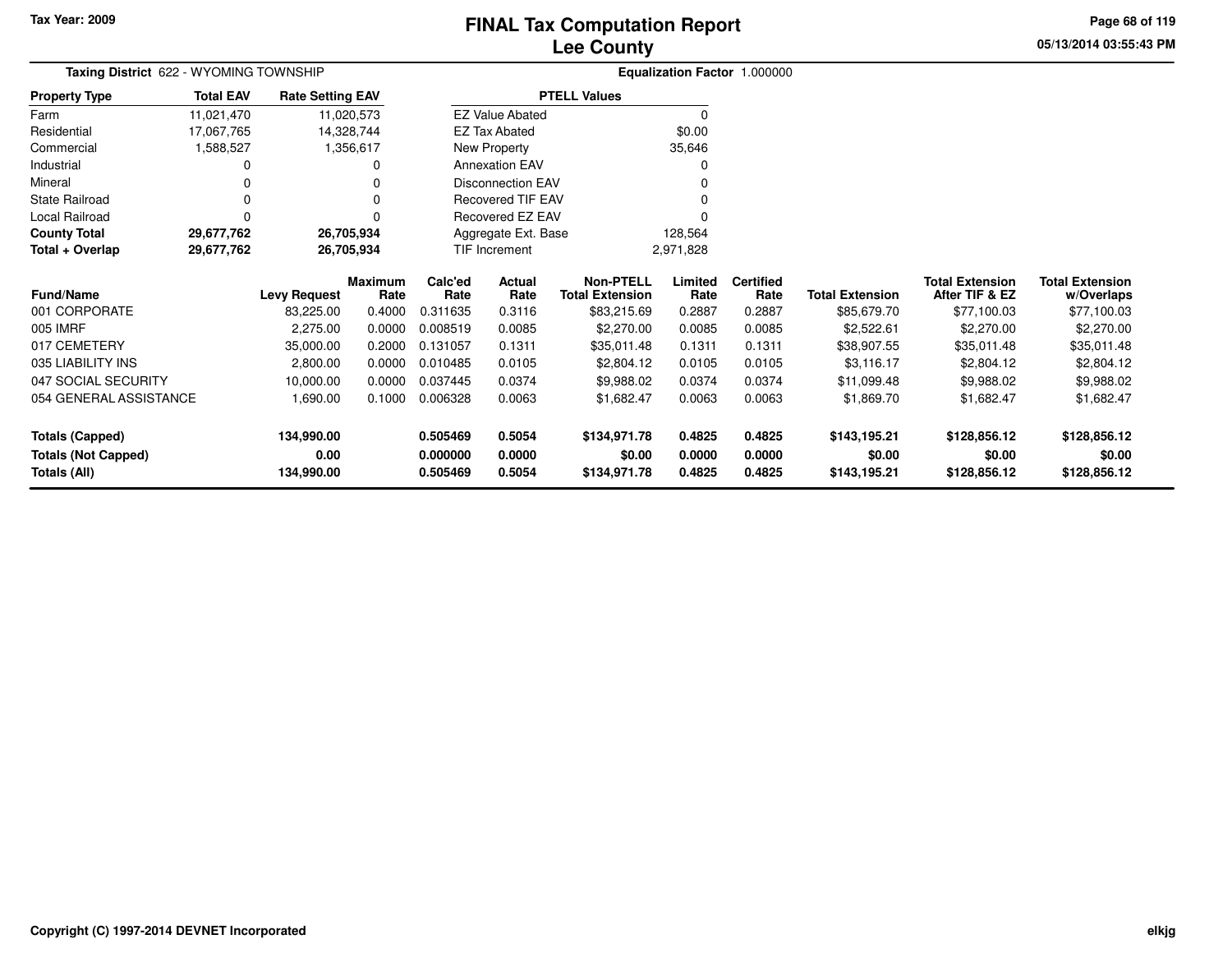**05/13/2014 03:55:43 PM Page 69 of 119**

| Taxing District 622RB - WYOMING TWP ROAD/BRIDGE      |                  |                         |                        |                      |                        |                                            |                  | Equalization Factor 1.000000 |                                 |                                          |                                      |
|------------------------------------------------------|------------------|-------------------------|------------------------|----------------------|------------------------|--------------------------------------------|------------------|------------------------------|---------------------------------|------------------------------------------|--------------------------------------|
| <b>Property Type</b>                                 | <b>Total EAV</b> | <b>Rate Setting EAV</b> |                        |                      |                        | <b>PTELL Values</b>                        |                  |                              | <b>Road and Bridge Transfer</b> |                                          |                                      |
| Farm                                                 | 11,021,470       |                         | 11,020,573             |                      | <b>EZ Value Abated</b> |                                            | 0                | <b>Municipality</b>          |                                 | <b>Fund</b>                              | <b>Amount Extended</b>               |
| Residential                                          | 17,067,765       |                         | 14,328,744             |                      | <b>EZ Tax Abated</b>   |                                            | \$0.00           |                              | 710 - VILLAGE OF PAW PAW        | 007                                      | \$4,835.39                           |
| Commercial                                           | 1,588,527        |                         | 1,356,617              |                      | New Property           |                                            | 35,646           |                              |                                 |                                          |                                      |
| Industrial                                           | 0                |                         | 0                      |                      | <b>Annexation EAV</b>  |                                            | $\Omega$         | <b>Total</b>                 |                                 |                                          | \$4,835.39                           |
| Mineral                                              | 0                |                         |                        |                      | Disconnection EAV      |                                            | 0                |                              |                                 |                                          |                                      |
| <b>State Railroad</b>                                | 0                |                         |                        |                      | Recovered TIF EAV      |                                            |                  |                              |                                 |                                          |                                      |
| <b>Local Railroad</b>                                | $\Omega$         |                         |                        |                      | Recovered EZ EAV       |                                            |                  |                              |                                 |                                          |                                      |
| <b>County Total</b>                                  | 29,677,762       |                         | 26,705,934             |                      | Aggregate Ext. Base    |                                            | 119,806          |                              |                                 |                                          |                                      |
| Total + Overlap                                      | 29,677,762       |                         | 26,705,934             |                      | <b>TIF Increment</b>   |                                            | 2,971,828        |                              |                                 |                                          |                                      |
| <b>Fund/Name</b>                                     |                  | Levy Request            | <b>Maximum</b><br>Rate | Calc'ed<br>Rate      | Actual<br>Rate         | <b>Non-PTELL</b><br><b>Total Extension</b> | Limited<br>Rate  | <b>Certified</b><br>Rate     | <b>Total Extension</b>          | <b>Total Extension</b><br>After TIF & EZ | <b>Total Extension</b><br>w/Overlaps |
| 007 ROAD & BRIDGE                                    |                  | 28,200.00               | 0.6600                 | 0.105595             | 0.1056                 | \$28,201.47                                | 0.0978           | 0.0978                       | \$29,024.85                     | \$26,118.40                              | \$26,118.40                          |
| 008 BRIDGE JOINT W/COUNTY                            |                  | 500.00                  | 0.2500                 | 0.001872             | 0.0019                 | \$507.41                                   | 0.0019           | 0.0019                       | \$563.88                        | \$507.41                                 | \$507.41                             |
| 009 PERMANENT ROAD                                   |                  | 69,300.00               | 0.2500                 | 0.259493             | 0.2500                 | \$66,764.84                                | 0.2500           | 0.2500                       | \$74,194.41                     | \$66,764.84                              | \$66,764.84                          |
| 010 EQUIPMENT & BUILDING                             |                  | 27,750.00               | 0.1000                 | 0.103910             | 0.1000                 | \$26,705.93                                | 0.1000           | 0.1000                       | \$29,677.76                     | \$26,705.93                              | \$26,705.93                          |
| <b>Totals (Capped)</b><br><b>Totals (Not Capped)</b> |                  | 125,750.00<br>0.00      |                        | 0.470870<br>0.000000 | 0.4575<br>0.0000       | \$122,179.65<br>\$0.00                     | 0.4497<br>0.0000 | 0.4497<br>0.0000             | \$133,460.90<br>\$0.00          | \$120,096.58<br>\$0.00                   | \$120,096.58<br>\$0.00               |
| Totals (All)                                         |                  | 125,750.00              |                        | 0.470870             | 0.4575                 | \$122,179.65                               | 0.4497           | 0.4497                       | \$133,460.90                    | \$120,096.58                             | \$120,096.58                         |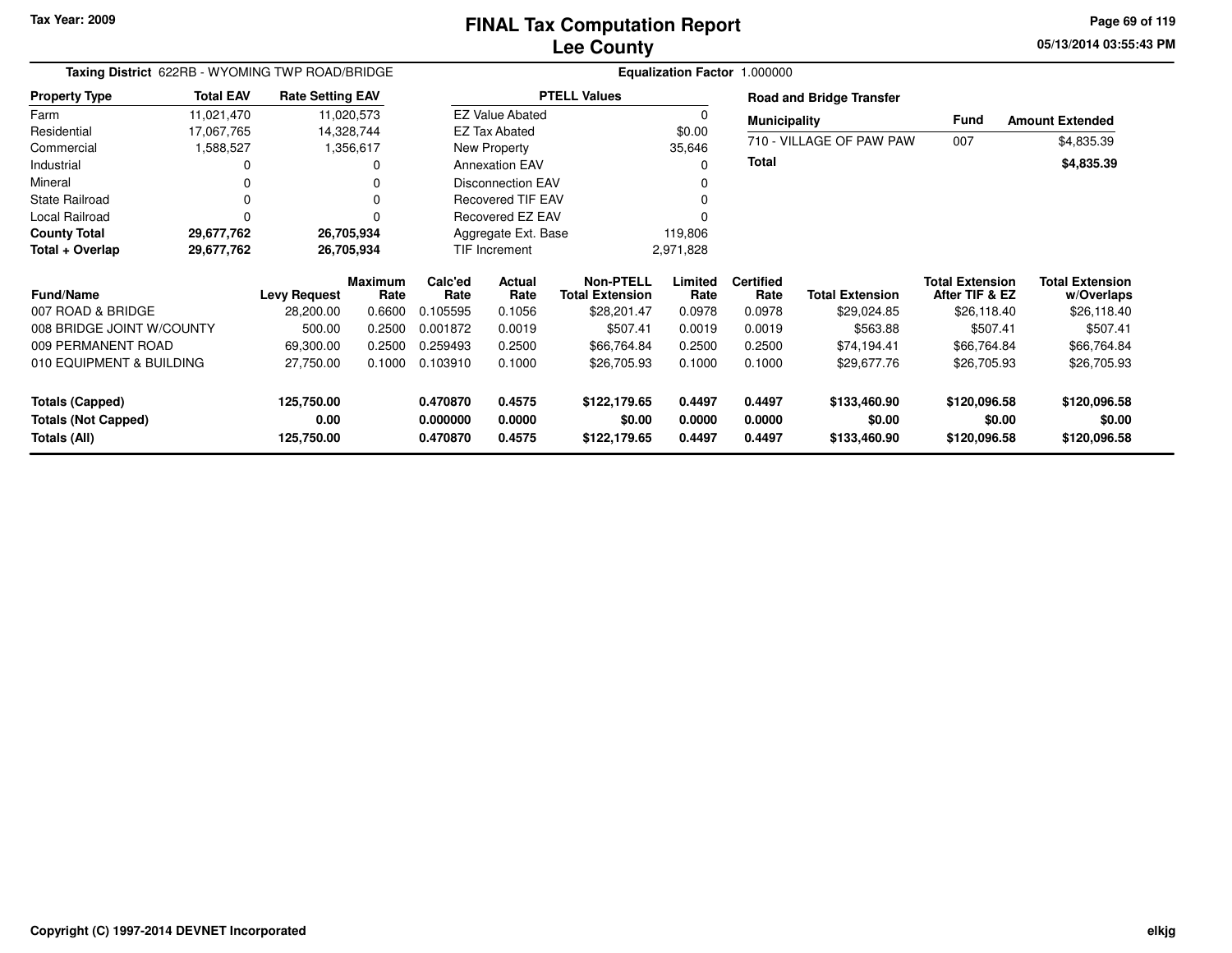#### **Lee CountyFINAL Tax Computation Report**

**05/13/2014 03:55:43 PM Page 70 of 119**

| Taxing District 701 - CITY OF AMBOY                                  |                  |                                  |                        |                                  |                            |                                            | Equalization Factor 1.000000 |                            |                                        |                                          |                                        |
|----------------------------------------------------------------------|------------------|----------------------------------|------------------------|----------------------------------|----------------------------|--------------------------------------------|------------------------------|----------------------------|----------------------------------------|------------------------------------------|----------------------------------------|
| <b>Property Type</b>                                                 | <b>Total EAV</b> | <b>Rate Setting EAV</b>          |                        |                                  |                            | <b>PTELL Values</b>                        |                              |                            | <b>Road and Bridge Transfer</b>        |                                          |                                        |
| Farm                                                                 | 704,416          |                                  | 703,173                |                                  | <b>EZ Value Abated</b>     |                                            | 77,168                       | <b>Road District</b>       |                                        | <b>Fund</b>                              | <b>Amount Extended</b>                 |
| Residential                                                          | 19,888,505       |                                  | 19,888,505             |                                  | <b>EZ Tax Abated</b>       |                                            | \$796.91                     |                            |                                        |                                          |                                        |
| Commercial                                                           | 4,559,909        |                                  | 4,482,741              |                                  | New Property               |                                            | 183,529                      |                            | 602RB - AMBOY TWP ROAD/BRID            | 007                                      | \$14,722.34                            |
| Industrial                                                           | 699,071          |                                  | 699,071                |                                  | <b>Annexation EAV</b>      |                                            | $\Omega$                     | <b>Total</b>               |                                        |                                          | \$14,722.34                            |
| Mineral                                                              | 0                |                                  | 0                      |                                  | <b>Disconnection EAV</b>   |                                            | <sup>0</sup>                 |                            |                                        |                                          |                                        |
| <b>State Railroad</b>                                                | $\Omega$         |                                  | $\Omega$               |                                  | <b>Recovered TIF EAV</b>   |                                            | $\Omega$                     |                            |                                        |                                          |                                        |
| <b>Local Railroad</b>                                                | $\Omega$         |                                  | 0                      |                                  | Recovered EZ EAV           |                                            | 12,279                       |                            |                                        |                                          |                                        |
| <b>County Total</b>                                                  | 25,851,901       |                                  | 25,773,490             |                                  | Aggregate Ext. Base        |                                            | 263,899                      |                            |                                        |                                          |                                        |
| Total + Overlap                                                      | 25,851,901       |                                  | 25,773,490             |                                  | TIF Increment              |                                            | 1,243                        |                            |                                        |                                          |                                        |
| <b>Fund/Name</b>                                                     |                  | <b>Levy Request</b>              | <b>Maximum</b><br>Rate | Calc'ed<br>Rate                  | Actual<br>Rate             | <b>Non-PTELL</b><br><b>Total Extension</b> | Limited<br>Rate              | <b>Certified</b><br>Rate   | <b>Total Extension</b>                 | <b>Total Extension</b><br>After TIF & EZ | <b>Total Extension</b><br>w/Overlaps   |
| 001 CORPORATE                                                        |                  | 64,650.00                        | 0.4375                 | 0.250839                         | 0.2508                     | \$64,639.91                                | 0.2409                       | 0.2409                     | \$62,277.23                            | \$62,088.34                              | \$62,088.34                            |
| 005 I.M.R.F.                                                         |                  | 50,000.00                        | 0.0000                 | 0.193998                         | 0.1940                     | \$50,000.57                                | 0.1864                       | 0.1864                     | \$48,187.94                            | \$48.041.79                              | \$48,041.79                            |
| 007 CITY SHARE OF TWNSHP R                                           |                  | 0.00                             | 0.0000                 | 0.000000                         | 0.0000                     | \$0.00                                     | 0.0000                       | 0.0000                     | \$0.00                                 | \$0.00                                   | \$0.00                                 |
| 014 POLICE PROTECTION                                                |                  | 18,800.00                        | 0.6000                 | 0.072943                         | 0.0729                     | \$18,788.87                                | 0.0700                       | 0.0700                     | \$18,096.33                            | \$18,041.44                              | \$18,041.44                            |
| 016 LIBRARY                                                          |                  | 25,000.00                        | 0.1500                 | 0.096999                         | 0.0970                     | \$25,000.29                                | 0.0932                       | 0.0932                     | \$24,093.97                            | \$24,020.89                              | \$24,020.89                            |
| 027 AUDIT                                                            |                  | 6,000.00                         | 0.0000                 | 0.023280                         | 0.0233                     | \$6,005.22                                 | 0.0224                       | 0.0224                     | \$5,790.83                             | \$5,773.26                               | \$5,773.26                             |
| 035 LIABILITY INS                                                    |                  | 40,000.00                        | 0.0000                 | 0.155198                         | 0.1552                     | \$40,000.46                                | 0.1491                       | 0.1491                     | \$38,545.18                            | \$38,428.27                              | \$38,428.27                            |
| 041 STREET LIGHTING                                                  |                  | 12,000.00                        | 0.0500                 | 0.046560                         | 0.0466                     | \$12,010.45                                | 0.0448                       | 0.0448                     | \$11,581.65                            | \$11,546.52                              | \$11,546.52                            |
| 042 CITY PARK                                                        |                  | 3,200.00                         | 0.0750                 | 0.012416                         | 0.0124                     | \$3,195.91                                 | 0.0119                       | 0.0119                     | \$3,076.38                             | \$3,067.05                               | \$3,067.05                             |
| 044 BAND                                                             |                  | 1,000.00                         | 0.0400                 | 0.003880                         | 0.0039                     | \$1,005.17                                 | 0.0037                       | 0.0037                     | \$956.52                               | \$953.62                                 | \$953.62                               |
| 046 EMERGENCY & DISASTER                                             |                  | 3,000.00                         | 0.0500                 | 0.011640                         | 0.0116                     | \$2,989.72                                 | 0.0111                       | 0.0111                     | \$2,869.56                             | \$2,860.86                               | \$2,860.86                             |
| 047 SOCIAL SECURITY                                                  |                  | 34,790.00                        | 0.0000                 | 0.134984                         | 0.1350                     | \$34,794.21                                | 0.1297                       | 0.1297                     | \$33,529.92                            | \$33,428.22                              | \$33,428.22                            |
| 048 SCHOOL CROSSING GUARD                                            |                  | 4.800.00                         | 0.0200                 | 0.018624                         | 0.0186                     | \$4,793.87                                 | 0.0179                       | 0.0179                     | \$4,627.49                             | \$4,613.45                               | \$4,613.45                             |
| 062 WORKMENS COMP                                                    |                  | 13,850.00                        | 0.0000                 | 0.053737                         | 0.0537                     | \$13,840.36                                | 0.0516                       | 0.0516                     | \$13,339.58                            | \$13,299.12                              | \$13,299.12                            |
| <b>Totals (Capped)</b><br><b>Totals (Not Capped)</b><br>Totals (All) |                  | 277,090.00<br>0.00<br>277,090.00 |                        | 1.075098<br>0.000000<br>1.075098 | 1.0750<br>0.0000<br>1.0750 | \$277,065.01<br>\$0.00<br>\$277,065.01     | 1.0327<br>0.0000<br>1.0327   | 1.0327<br>0.0000<br>1.0327 | \$266,972.58<br>\$0.00<br>\$266,972.58 | \$266,162.83<br>\$0.00<br>\$266,162.83   | \$266,162.83<br>\$0.00<br>\$266,162.83 |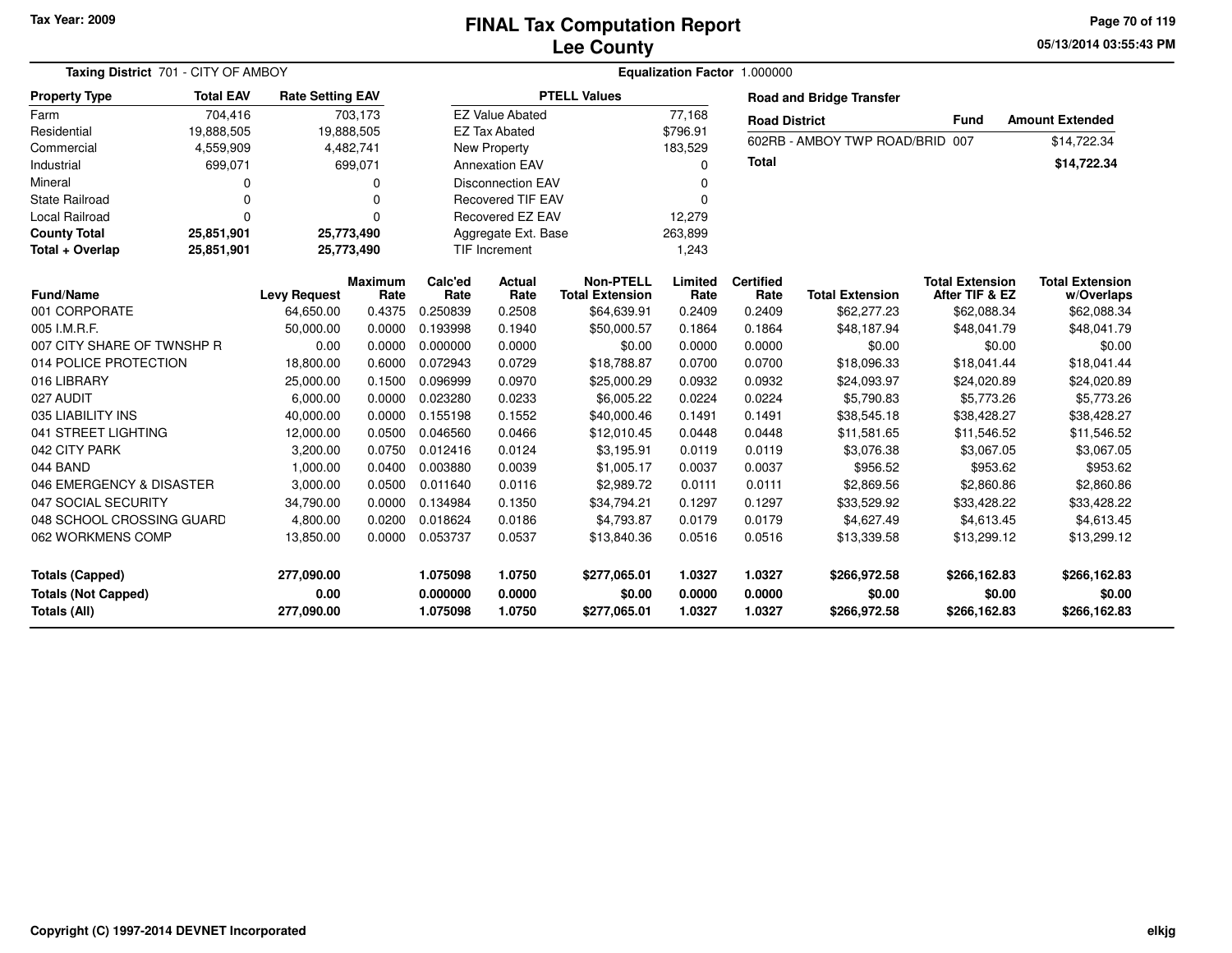**05/13/2014 03:55:43 PM Page 71 of 119**

| Taxing District 702 - VILLAGE OF ASHTON    |                  |                         |                        |                      |                          |                                            |                  | Equalization Factor 1.000000 |                                  |                                          |                                      |
|--------------------------------------------|------------------|-------------------------|------------------------|----------------------|--------------------------|--------------------------------------------|------------------|------------------------------|----------------------------------|------------------------------------------|--------------------------------------|
| <b>Property Type</b>                       | <b>Total EAV</b> | <b>Rate Setting EAV</b> |                        |                      |                          | <b>PTELL Values</b>                        |                  |                              | <b>Road and Bridge Transfer</b>  |                                          |                                      |
| Farm                                       | 58,253           |                         | 58,253                 |                      | <b>EZ Value Abated</b>   |                                            | 146,080          | <b>Road District</b>         |                                  | <b>Fund</b>                              | <b>Amount Extended</b>               |
| Residential                                | 10,812,620       | 10,812,620              |                        |                      | <b>EZ Tax Abated</b>     |                                            | \$1,193.18       |                              |                                  |                                          |                                      |
| Commercial                                 | 2,237,538        |                         | 2,181,732              |                      | New Property             |                                            | 18.299           |                              | 603RB - ASHTON TWP ROAD/BRII 007 |                                          | \$9,493.11                           |
| Industrial                                 | 1,122,101        |                         | 1,031,827              |                      | <b>Annexation EAV</b>    |                                            | $\Omega$         | <b>Total</b>                 |                                  |                                          | \$9,493.11                           |
| Mineral                                    | $\Omega$         |                         | $\Omega$               |                      | <b>Disconnection EAV</b> |                                            | <sup>0</sup>     |                              |                                  |                                          |                                      |
| <b>State Railroad</b>                      | 91,670           |                         | 91,670                 |                      | <b>Recovered TIF EAV</b> |                                            | $\Omega$         |                              |                                  |                                          |                                      |
| <b>Local Railroad</b>                      | $\Omega$         |                         | $\Omega$               |                      | Recovered EZ EAV         |                                            | 118,730          |                              |                                  |                                          |                                      |
| <b>County Total</b>                        | 14,322,182       | 14,176,102              |                        |                      | Aggregate Ext. Base      |                                            | 114,562          |                              |                                  |                                          |                                      |
| Total + Overlap                            | 14,322,182       | 14,176,102              |                        |                      | <b>TIF Increment</b>     |                                            | $\Omega$         |                              |                                  |                                          |                                      |
| <b>Fund/Name</b>                           |                  | <b>Levy Request</b>     | <b>Maximum</b><br>Rate | Calc'ed<br>Rate      | Actual<br>Rate           | <b>Non-PTELL</b><br><b>Total Extension</b> | Limited<br>Rate  | <b>Certified</b><br>Rate     | <b>Total Extension</b>           | <b>Total Extension</b><br>After TIF & EZ | <b>Total Extension</b><br>w/Overlaps |
| 001 CORPORATE                              |                  | 34,000.00               | 0.4375                 | 0.239840             | 0.2398                   | \$33,994.29                                | 0.2307           | 0.2307                       | \$33,041.27                      | \$32,704.27                              | \$32,704.27                          |
| 005 I.M.R.F.                               |                  | 10,700.00               | 0.0000                 | 0.075479             | 0.0755                   | \$10,702.96                                | 0.0727           | 0.0727                       | \$10,412.23                      | \$10,306.03                              | \$10,306.03                          |
| 007 CITY SHARE OF TWNSHP R                 |                  | 0.00                    | 0.0000                 | 0.000000             | 0.0000                   | \$0.00                                     | 0.0000           | 0.0000                       | \$0.00                           | \$0.00                                   | \$0.00                               |
| 014 POLICE PRO                             |                  | 11,000.00               | 0.6000                 | 0.077595             | 0.0776                   | \$11,000.66                                | 0.0747           | 0.0747                       | \$10,698.67                      | \$10,589.55                              | \$10,589.55                          |
| 016 LIBRARY                                |                  | 20,480.00               | 0.1500                 | 0.144469             | 0.1445                   | \$20,484.47                                | 0.1391           | 0.1391                       | \$19,922.16                      | \$19,718.96                              | \$19,718.96                          |
| 017 CEMETERY                               |                  | 520.00                  | 0.0250                 | 0.003668             | 0.0037                   | \$524.52                                   | 0.0036           | 0.0036                       | \$515.60                         | \$510.34                                 | \$510.34                             |
| 025 GARBAGE                                |                  | 300.00                  | 0.2000                 | 0.002116             | 0.0021                   | \$297.70                                   | 0.0020           | 0.0020                       | \$286.44                         | \$283.52                                 | \$283.52                             |
| 027 AUDIT                                  |                  | 5,400.00                | 0.0000                 | 0.038092             | 0.0381                   | \$5,401.09                                 | 0.0367           | 0.0367                       | \$5,256.24                       | \$5,202.63                               | \$5,202.63                           |
| 035 LIABILITY INSURANCE                    |                  | 12,500.00               | 0.0000                 | 0.088177             | 0.0882                   | \$12,503.32                                | 0.0849           | 0.0849                       | \$12,159.53                      | \$12,035.51                              | \$12,035.51                          |
| 047 SOCIAL SECURITY                        |                  | 10,058.00               | 0.0000                 | 0.070950             | 0.0710                   | \$10,065.03                                | 0.0683           | 0.0683                       | \$9,782.05                       | \$9,682.28                               | \$9,682.28                           |
| 060 UNEMPLOYMENT INSURAN(                  |                  | 7,980.00                | 0.0000                 | 0.056292             | 0.0563                   | \$7,981.15                                 | 0.0542           | 0.0542                       | \$7,762.62                       | \$7,683.45                               | \$7,683.45                           |
| 062 WORKMENS COMP                          |                  | 7,350.00                | 0.0000                 | 0.051848             | 0.0518                   | \$7.343.22                                 | 0.0499           | 0.0499                       | \$7.146.77                       | \$7,073.87                               | \$7,073.87                           |
| Totals (Capped)                            |                  | 120.288.00              |                        | 0.848526             | 0.8486                   | \$120,298.41                               | 0.8168           | 0.8168                       | \$116,983.58                     | \$115,790.41                             | \$115,790.41                         |
| <b>Totals (Not Capped)</b><br>Totals (All) |                  | 0.00<br>120,288.00      |                        | 0.000000<br>0.848526 | 0.0000<br>0.8486         | \$0.00<br>\$120,298.41                     | 0.0000<br>0.8168 | 0.0000<br>0.8168             | \$0.00<br>\$116,983.58           | \$0.00<br>\$115,790.41                   | \$0.00<br>\$115,790.41               |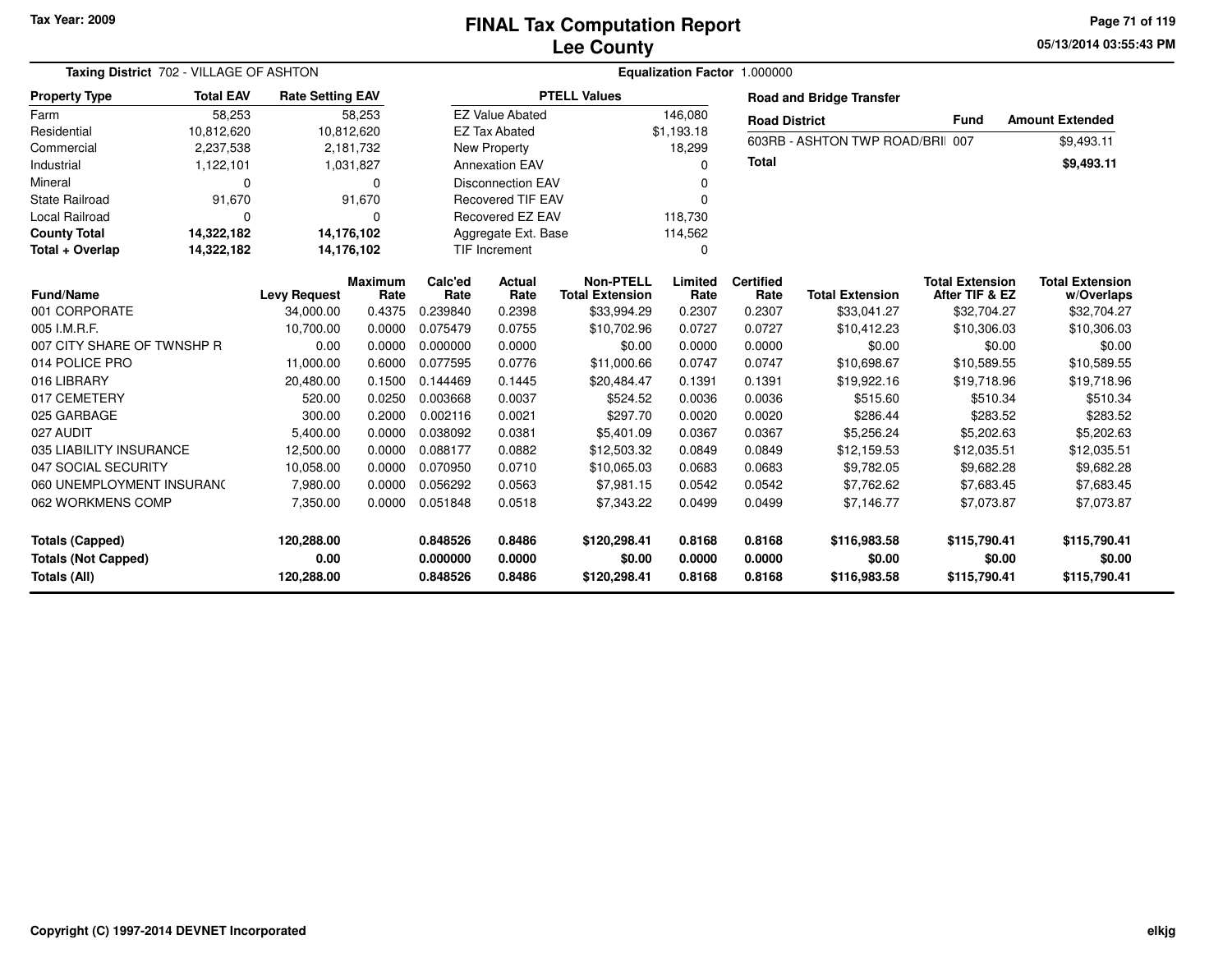### **Lee CountyFINAL Tax Computation Report**

**05/13/2014 03:55:43 PM Page 72 of 119**

| Taxing District 703 - VILLAGE OF COMPTON   |                  |                         |                        |                      |                          |                                            |                  | Equalization Factor 1.000000 |                                 |                                          |                                      |
|--------------------------------------------|------------------|-------------------------|------------------------|----------------------|--------------------------|--------------------------------------------|------------------|------------------------------|---------------------------------|------------------------------------------|--------------------------------------|
| <b>Property Type</b>                       | <b>Total EAV</b> | <b>Rate Setting EAV</b> |                        |                      |                          | <b>PTELL Values</b>                        |                  |                              | <b>Road and Bridge Transfer</b> |                                          |                                      |
| Farm                                       | 3,218            |                         | 3,218                  |                      | <b>EZ Value Abated</b>   |                                            | 0                | <b>Road District</b>         |                                 | <b>Fund</b>                              | <b>Amount Extended</b>               |
| Residential                                | 3,173,418        |                         | 3,173,418              |                      | <b>EZ Tax Abated</b>     |                                            | \$0.00           |                              |                                 |                                          |                                      |
| Commercial                                 | 243,203          |                         | 243,203                |                      | New Property             |                                            | 10,953           |                              | 605RB - BROOKLYN TWP ROAD/E 007 |                                          | \$2,257.99                           |
| Industrial                                 |                  |                         |                        |                      | <b>Annexation EAV</b>    |                                            | $\Omega$         | Total                        |                                 |                                          | \$2,257.99                           |
| Mineral                                    | 0                |                         |                        |                      | <b>Disconnection EAV</b> |                                            | 0                |                              |                                 |                                          |                                      |
| <b>State Railroad</b>                      | $\Omega$         |                         |                        |                      | <b>Recovered TIF EAV</b> |                                            | $\Omega$         |                              |                                 |                                          |                                      |
| Local Railroad                             | 1,355            |                         | 1,355                  |                      | Recovered EZ EAV         |                                            | $\Omega$         |                              |                                 |                                          |                                      |
| <b>County Total</b>                        | 3,421,194        |                         | 3,421,194              | Aggregate Ext. Base  |                          |                                            | 2,759            |                              |                                 |                                          |                                      |
| Total + Overlap                            | 3,421,194        |                         | 3,421,194              | <b>TIF Increment</b> |                          |                                            | $\mathbf 0$      |                              |                                 |                                          |                                      |
| <b>Fund/Name</b>                           |                  | <b>Levy Request</b>     | <b>Maximum</b><br>Rate | Calc'ed<br>Rate      | Actual<br>Rate           | <b>Non-PTELL</b><br><b>Total Extension</b> | Limited<br>Rate  | <b>Certified</b><br>Rate     | <b>Total Extension</b>          | <b>Total Extension</b><br>After TIF & EZ | <b>Total Extension</b><br>w/Overlaps |
| 001 CORPORATE                              |                  | 2,909.00                | 0.4375                 | 0.085029             | 0.0850                   | \$2,908.01                                 | 0.0810           | 0.0810                       | \$2,771.17                      | \$2,771.17                               | \$2,771.17                           |
| 007 CITY SHARE OF TWNSHP R                 |                  | 0.00                    | 0.0000                 | 0.000000             | 0.0000                   | \$0.00                                     | 0.0000           | 0.0000                       | \$0.00                          | \$0.00                                   | \$0.00                               |
| Totals (Capped)                            |                  | 2,909.00                |                        | 0.085029             | 0.0850                   | \$2,908.01                                 | 0.0810           | 0.0810                       | \$2,771.17                      | \$2,771.17                               | \$2,771.17                           |
| <b>Totals (Not Capped)</b><br>Totals (All) |                  | 0.00<br>2,909.00        |                        | 0.000000<br>0.085029 | 0.0000<br>0.0850         | \$0.00<br>\$2,908.01                       | 0.0000<br>0.0810 | 0.0000<br>0.0810             | \$0.00<br>\$2,771.17            | \$0.00<br>\$2,771.17                     | \$0.00<br>\$2,771.17                 |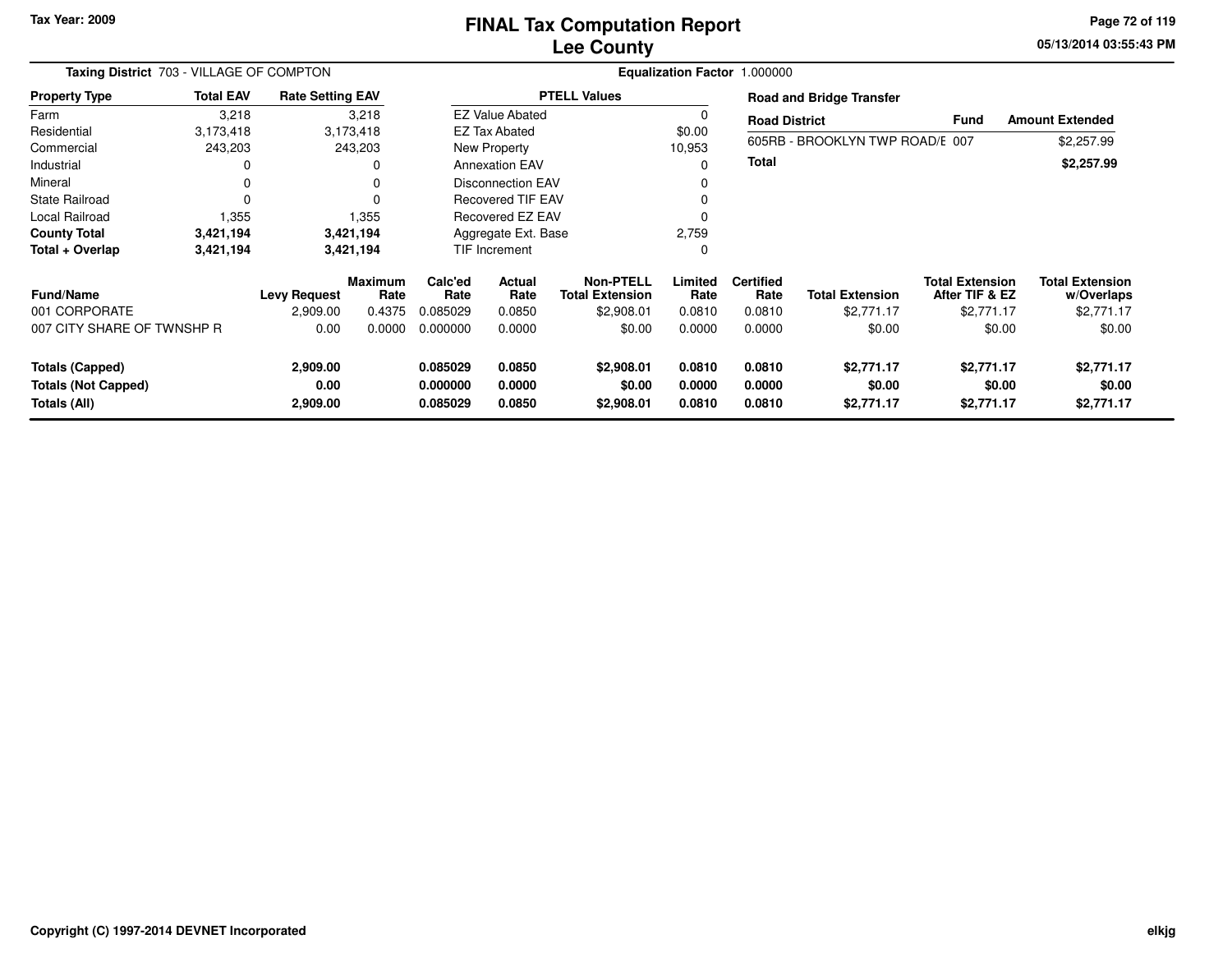**05/13/2014 03:55:43 PMPage 73 of 119**

| Taxing District 705 - CITY OF DIXON                                  |                  |                                      |                        | Equalization Factor 1.000000     |                            |                                            |                            |                            |                                            |                                            |                                            |  |
|----------------------------------------------------------------------|------------------|--------------------------------------|------------------------|----------------------------------|----------------------------|--------------------------------------------|----------------------------|----------------------------|--------------------------------------------|--------------------------------------------|--------------------------------------------|--|
| <b>Property Type</b>                                                 | <b>Total EAV</b> | <b>Rate Setting EAV</b>              |                        |                                  |                            | <b>PTELL Values</b>                        |                            |                            | <b>Road and Bridge Transfer</b>            |                                            |                                            |  |
| Farm                                                                 | 105,214          |                                      | 105,187                |                                  | <b>EZ Value Abated</b>     |                                            | 6,458,172                  | <b>Road District</b>       |                                            | <b>Fund</b>                                | <b>Amount Extended</b>                     |  |
| Residential                                                          | 115,968,320      |                                      | 114,663,527            |                                  | <b>EZ Tax Abated</b>       |                                            | \$102,258.82               |                            | 607RB - DIXON TWP ROAD/BRID(007            |                                            |                                            |  |
| Commercial                                                           | 46,316,120       |                                      | 40,401,617             |                                  | <b>New Property</b>        |                                            | 1,142,210                  |                            |                                            |                                            | \$70,270.12                                |  |
| Industrial                                                           | 25,979,107       |                                      | 21,792,796             |                                  | <b>Annexation EAV</b>      |                                            | 10,098                     |                            | 618RB - SOUTH DIXON TWP RD/E 007           |                                            | \$1,156.25                                 |  |
| Mineral                                                              | 0                |                                      | $\Omega$               |                                  | <b>Disconnection EAV</b>   |                                            | $\Omega$                   | <b>Total</b>               |                                            |                                            | \$71,426.37                                |  |
| <b>State Railroad</b>                                                | 830,190          |                                      | 830,190                | <b>Recovered TIF EAV</b>         |                            |                                            | $\Omega$                   |                            |                                            |                                            |                                            |  |
| <b>Local Railroad</b>                                                | 0                |                                      | 0                      | Recovered EZ EAV                 |                            |                                            | 1,653,338                  |                            |                                            |                                            |                                            |  |
| <b>County Total</b>                                                  | 189,198,951      |                                      | 177,793,317            |                                  | Aggregate Ext. Base        |                                            | 2,768,005                  |                            |                                            |                                            |                                            |  |
| Total + Overlap                                                      | 189,198,951      |                                      | 177,793,317            |                                  | TIF Increment              |                                            | 4,947,462                  |                            |                                            |                                            |                                            |  |
| <b>Fund/Name</b>                                                     |                  | <b>Levy Request</b>                  | <b>Maximum</b><br>Rate | Calc'ed<br>Rate                  | <b>Actual</b><br>Rate      | <b>Non-PTELL</b><br><b>Total Extension</b> | Limited<br>Rate            | <b>Certified</b><br>Rate   | <b>Total Extension</b>                     | <b>Total Extension</b><br>After TIF & EZ   | <b>Total Extension</b><br>w/Overlaps       |  |
| 001 CORPORATE                                                        |                  | 464,541.00                           | 0.4375                 | 0.261282                         | 0.2613                     | \$464,573.94                               | 0.2531                     | 0.2531                     | \$478,862.54                               | \$449,994.89                               | \$449,994.89                               |  |
| 005 I.M.R.F.                                                         |                  | 465,784.00                           | 0.0000                 | 0.261981                         | 0.2620                     | \$465,818.49                               | 0.2538                     | 0.2538                     | \$480,186.94                               | \$451,239.44                               | \$451,239.44                               |  |
| 007 CITY SHARE OF TWNSHP R                                           |                  | 0.00                                 | 0.0000                 | 0.000000                         | 0.0000                     | \$0.00                                     | 0.0000                     | 0.0000                     | \$0.00                                     | \$0.00                                     | \$0.00                                     |  |
| 014 POLICE PRO                                                       |                  | 263,524.00                           | 0.6000                 | 0.148219                         | 0.1482                     | \$263,489.70                               | 0.1435                     | 0.1435                     | \$271,500.49                               | \$255,133.41                               | \$255,133.41                               |  |
| 015 POLICE PENSION                                                   |                  | 430,979.00                           | 0.0000                 | 0.242405                         | 0.2424                     | \$430,971.00                               | 0.2348                     | 0.2348                     | \$444,239.14                               | \$417,458.71                               | \$417,458.71                               |  |
| 016 LIBRARY                                                          |                  | 256,243.00                           | 0.6000                 | 0.144124                         | 0.1441                     | \$256,200.17                               | 0.1396                     | 0.1396                     | \$264,121.74                               | \$248,199.47                               | \$248,199.47                               |  |
| 017 CEMETERY                                                         |                  | 42,796.00                            | 0.0250                 | 0.024071                         | 0.0241                     | \$42,848.19                                | 0.0233                     | 0.0233                     | \$44,083.36                                | \$41,425.84                                | \$41,425.84                                |  |
| 027 AUDIT                                                            |                  | 51,142.00                            | 0.0000                 | 0.028765                         | 0.0288                     | \$51,204.48                                | 0.0279                     | 0.0279                     | \$52,786.51                                | \$49,604.34                                | \$49,604.34                                |  |
| 028 LIBRARY MAINTENANCE                                              |                  | 34,272.00                            | 0.0000                 | 0.019276                         | 0.0193                     | \$34,314.11                                | 0.0187                     | 0.0187                     | \$35,380.20                                | \$33,247.35                                | \$33,247.35                                |  |
| 035 LIABILITY INSURANCE                                              |                  | 337,574.00                           | 0.0000                 | 0.189869                         | 0.1899                     | \$337,629.51                               | 0.1839                     | 0.1839                     | \$347,936.87                               | \$326,961.91                               | \$326,961.91                               |  |
| 040 STREET & BRIDGE                                                  |                  | 0.00                                 | 0.1000                 | 0.000000                         | 0.0000                     | \$0.00                                     | 0.0000                     | 0.0000                     | \$0.00                                     | \$0.00                                     | \$0.00                                     |  |
| 044 BAND                                                             |                  | 68,189.00                            | 0.0400                 | 0.038353                         | 0.0384                     | \$68,272.63                                | 0.0372                     | 0.0372                     | \$70,382.01                                | \$66,139.11                                | \$66,139.11                                |  |
| 045 PUBLIC BENEFIT                                                   |                  | 85,414.00                            | 0.0500                 | 0.048041                         | 0.0480                     | \$85,340.79                                | 0.0465                     | 0.0465                     | \$87,977.51                                | \$82,673.89                                | \$82,673.89                                |  |
| 046 EMERGENCY & DISASTER                                             |                  | 16,514.00                            | 0.0500                 | 0.009288                         | 0.0093                     | \$16,534.78                                | 0.0090                     | 0.0090                     | \$17,027.91                                | \$16,001.40                                | \$16,001.40                                |  |
| 047 SOCIAL SECURITY                                                  |                  | 389,426.00                           | 0.0000                 | 0.219033                         | 0.2190                     | \$389,367.36                               | 0.2121                     | 0.2121                     | \$401,290.98                               | \$377,099.63                               | \$377,099.63                               |  |
| <b>Totals (Capped)</b><br><b>Totals (Not Capped)</b><br>Totals (All) |                  | 2,906,398.00<br>0.00<br>2,906,398.00 |                        | 1.634707<br>0.000000<br>1.634707 | 1.6348<br>0.0000<br>1.6348 | \$2,906,565.15<br>\$0.00<br>\$2,906,565.15 | 1.5834<br>0.0000<br>1.5834 | 1.5834<br>0.0000<br>1.5834 | \$2,995,776.20<br>\$0.00<br>\$2,995,776.20 | \$2,815,179.39<br>\$0.00<br>\$2,815,179.39 | \$2,815,179.39<br>\$0.00<br>\$2,815,179.39 |  |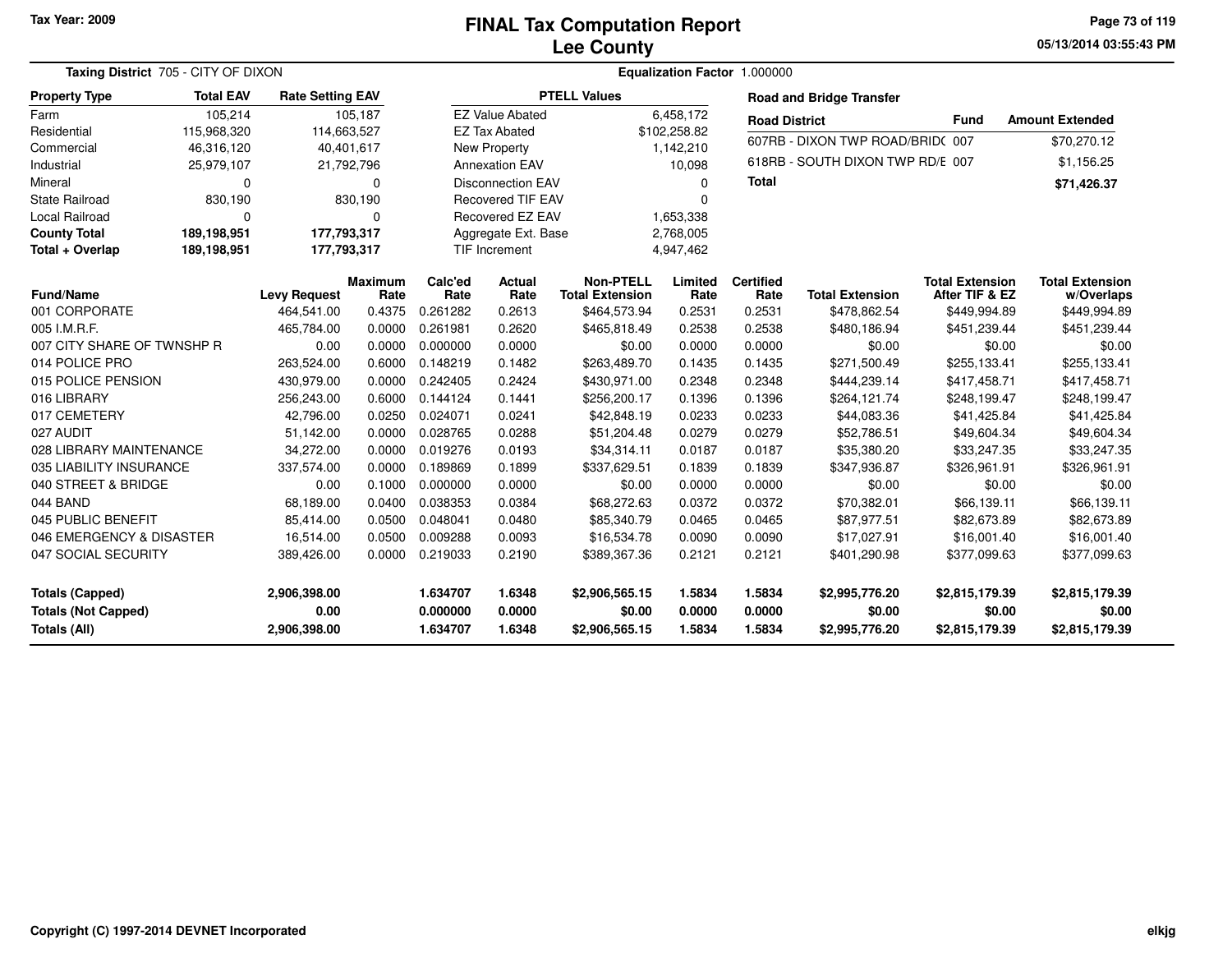**05/13/2014 03:55:43 PM Page 74 of 119**

| Taxing District 706 - VILLAGE OF FRANKLIN GROVE |                  | Equalization Factor 1.000000 |                        |                      |                          |                                            |                  |                          |                                 |                                          |                                      |
|-------------------------------------------------|------------------|------------------------------|------------------------|----------------------|--------------------------|--------------------------------------------|------------------|--------------------------|---------------------------------|------------------------------------------|--------------------------------------|
| <b>Property Type</b>                            | <b>Total EAV</b> | <b>Rate Setting EAV</b>      |                        |                      |                          | <b>PTELL Values</b>                        |                  |                          | <b>Road and Bridge Transfer</b> |                                          |                                      |
| Farm                                            | 8,395            |                              | 8,395                  |                      | <b>EZ Value Abated</b>   |                                            | 16,105           | <b>Road District</b>     |                                 | <b>Fund</b>                              | <b>Amount Extended</b>               |
| Residential                                     | 7,630,286        |                              | 7,614,181              |                      | <b>EZ Tax Abated</b>     |                                            | \$89.06          |                          | 606RB - FRANKLIN GROVE ROAD 007 |                                          | \$5,942.18                           |
| Commercial                                      | 2,521,066        |                              | 2,521,066              |                      | New Property             |                                            | 17,120           |                          |                                 |                                          |                                      |
| Industrial                                      |                  |                              | 0                      |                      | <b>Annexation EAV</b>    |                                            | $\Omega$         | <b>Total</b>             |                                 |                                          | \$5,942.18                           |
| Mineral                                         | ∩                |                              | U                      |                      | <b>Disconnection EAV</b> |                                            |                  |                          |                                 |                                          |                                      |
| <b>State Railroad</b>                           | 65,399           |                              | 65,399                 |                      | <b>Recovered TIF EAV</b> |                                            | <sup>0</sup>     |                          |                                 |                                          |                                      |
| <b>Local Railroad</b>                           | $\Omega$         |                              | 0                      |                      | Recovered EZ EAV         |                                            | 2,709            |                          |                                 |                                          |                                      |
| <b>County Total</b>                             | 10,225,146       |                              | 10,209,041             |                      | Aggregate Ext. Base      |                                            | 56,293           |                          |                                 |                                          |                                      |
| Total + Overlap                                 | 10,225,146       |                              | 10,209,041             |                      | TIF Increment            |                                            | 0                |                          |                                 |                                          |                                      |
|                                                 |                  |                              |                        |                      |                          |                                            |                  |                          |                                 |                                          |                                      |
| <b>Fund/Name</b>                                |                  | <b>Levy Request</b>          | <b>Maximum</b><br>Rate | Calc'ed<br>Rate      | Actual<br>Rate           | <b>Non-PTELL</b><br><b>Total Extension</b> | Limited<br>Rate  | <b>Certified</b><br>Rate | <b>Total Extension</b>          | <b>Total Extension</b><br>After TIF & EZ | <b>Total Extension</b><br>w/Overlaps |
| 001 CORPORATE                                   |                  | 20,675.00                    | 0.4375                 | 0.202517             | 0.2025                   | \$20,673.31                                | 0.1933           | 0.1933                   | \$19,765.21                     | \$19,734.08                              | \$19,734.08                          |
| 007 CITY SHARE OF TWNSHP R                      |                  | 0.00                         | 0.0000                 | 0.000000             | 0.0000                   | \$0.00                                     | 0.0000           | 0.0000                   | \$0.00                          | \$0.00                                   | \$0.00                               |
| 014 POLICE PROTECTION                           |                  | 7,180.00                     | 0.6000                 | 0.070330             | 0.0703                   | \$7,176.96                                 | 0.0671           | 0.0671                   | \$6,861.07                      | \$6,850.27                               | \$6,850.27                           |
| 016 LIBRARY                                     |                  | 23,000.00                    | 0.3000                 | 0.225291             | 0.2253                   | \$23,000.97                                | 0.2151           | 0.2151                   | \$21,994.29                     | \$21,959.65                              | \$21,959.65                          |
| 027 AUDIT                                       |                  | 1,650.00                     | 0.0000                 | 0.016162             | 0.0162                   | \$1,653.86                                 | 0.0155           | 0.0155                   | \$1,584.90                      | \$1,582.40                               | \$1,582.40                           |
| 035 LIABILITY INSURANCE                         |                  | 1,650.00                     | 0.0000                 | 0.016162             | 0.0162                   | \$1,653.86                                 | 0.0155           | 0.0155                   | \$1,584.90                      | \$1,582.40                               | \$1,582.40                           |
| 041 STREET LIGHTING                             |                  | 1,650.00                     | 0.0500                 | 0.016162             | 0.0162                   | \$1,653.86                                 | 0.0155           | 0.0155                   | \$1,584.90                      | \$1,582.40                               | \$1,582.40                           |
| 047 SOCIAL SECURITY                             |                  | 1,650.00                     | 0.0000                 | 0.016162             | 0.0162                   | \$1,653.86                                 | 0.0155           | 0.0155                   | \$1,584.90                      | \$1,582.40                               | \$1,582.40                           |
| 062 WORKMENS COMP                               |                  | 1,650.00                     | 0.0000                 | 0.016162             | 0.0162                   | \$1,653.86                                 | 0.0155           | 0.0155                   | \$1,584.90                      | \$1,582.40                               | \$1,582.40                           |
|                                                 |                  |                              |                        | 0.578948             | 0.5791                   | \$59,120.54                                | 0.5530           | 0.5530                   | \$56,545.07                     | \$56,456.00                              |                                      |
| <b>Totals (Capped)</b>                          |                  | 59,105.00                    |                        |                      |                          |                                            |                  |                          |                                 |                                          | \$56,456.00                          |
| <b>Totals (Not Capped)</b><br>Totals (All)      |                  | 0.00<br>59,105.00            |                        | 0.000000<br>0.578948 | 0.0000<br>0.5791         | \$0.00<br>\$59,120.54                      | 0.0000<br>0.5530 | 0.0000<br>0.5530         | \$0.00<br>\$56,545.07           | \$0.00<br>\$56,456.00                    | \$0.00<br>\$56,456.00                |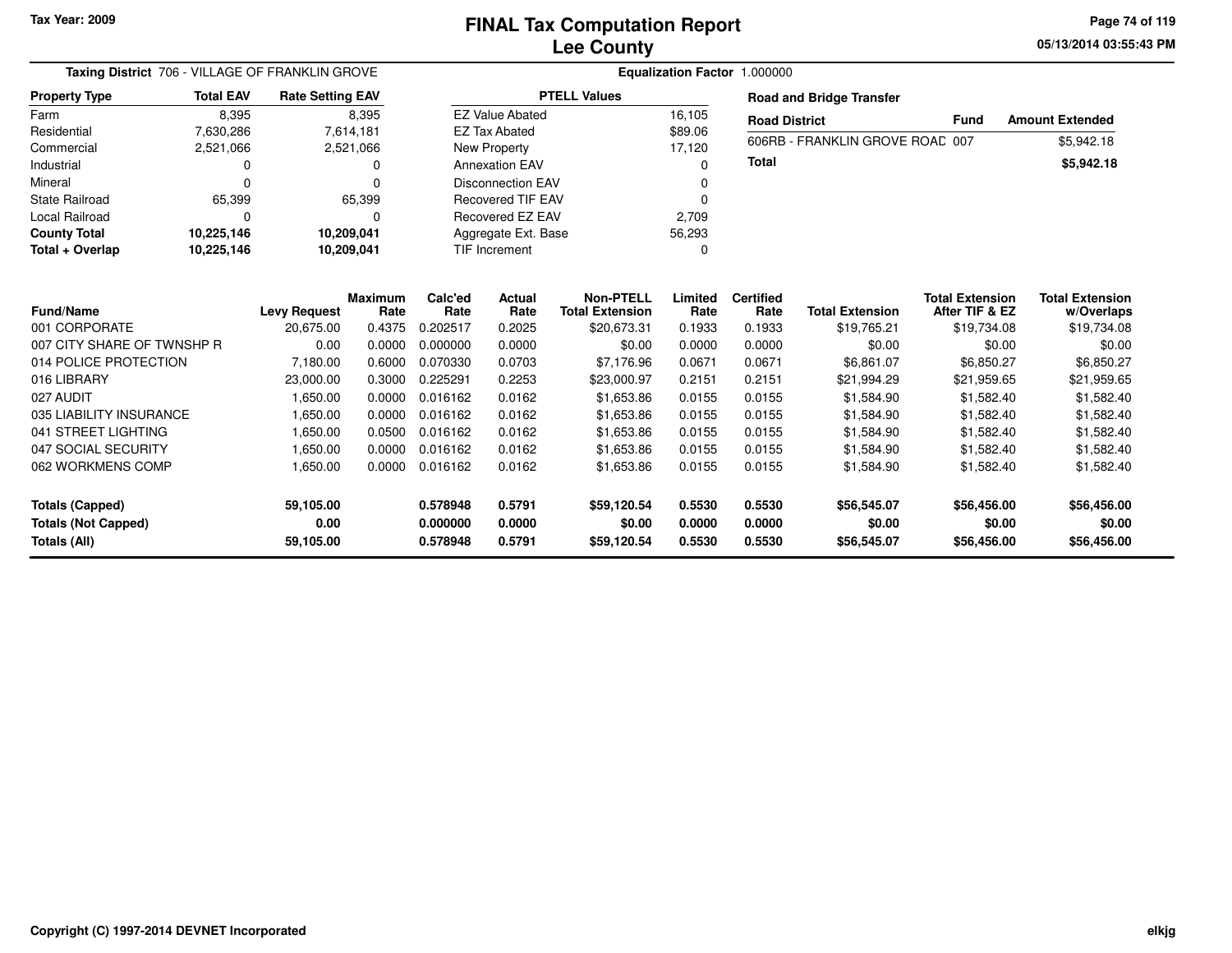# **Lee CountyFINAL Tax Computation Report**

**05/13/2014 03:55:43 PM Page 75 of 119**

|                            | Taxing District 707 - VILLAGE OF HARMON |                         |                 |                 |                          | Equalization Factor 1.000000               |                 |                          |                                 |                                          |                                      |  |  |  |  |
|----------------------------|-----------------------------------------|-------------------------|-----------------|-----------------|--------------------------|--------------------------------------------|-----------------|--------------------------|---------------------------------|------------------------------------------|--------------------------------------|--|--|--|--|
| <b>Property Type</b>       | <b>Total EAV</b>                        | <b>Rate Setting EAV</b> |                 |                 |                          | <b>PTELL Values</b>                        |                 |                          | <b>Road and Bridge Transfer</b> |                                          |                                      |  |  |  |  |
| Farm                       | 5,143                                   |                         | 5,143           |                 | <b>EZ Value Abated</b>   |                                            | 0               | <b>Road District</b>     |                                 | <b>Fund</b>                              | <b>Amount Extended</b>               |  |  |  |  |
| Residential                | 1,048,147                               |                         | 1,048,147       |                 | <b>EZ Tax Abated</b>     |                                            | \$0.00          |                          |                                 |                                          |                                      |  |  |  |  |
| Commercial                 | 637,851                                 |                         | 637,851         |                 | New Property             |                                            | 10,660          |                          | 610RB - HARMON TWP ROAD/BR 007  |                                          | \$1,842.13                           |  |  |  |  |
| Industrial                 | 118,413                                 |                         | 118,413         |                 | <b>Annexation EAV</b>    |                                            | 0               | <b>Total</b>             |                                 |                                          | \$1,842.13                           |  |  |  |  |
| Mineral                    |                                         |                         | 0               |                 | Disconnection EAV        |                                            | 0               |                          |                                 |                                          |                                      |  |  |  |  |
| State Railroad             |                                         |                         | 0               |                 | <b>Recovered TIF EAV</b> |                                            |                 |                          |                                 |                                          |                                      |  |  |  |  |
| <b>Local Railroad</b>      |                                         |                         | $\Omega$        |                 | Recovered EZ EAV         |                                            |                 |                          |                                 |                                          |                                      |  |  |  |  |
| <b>County Total</b>        | 1,809,554                               |                         | 1,809,554       |                 | Aggregate Ext. Base      |                                            |                 |                          |                                 |                                          |                                      |  |  |  |  |
| Total + Overlap            | 1,809,554                               |                         | 1,809,554       | TIF Increment   |                          |                                            | $\mathbf 0$     |                          |                                 |                                          |                                      |  |  |  |  |
| <b>Fund/Name</b>           |                                         | <b>Levy Request</b>     | Maximum<br>Rate | Calc'ed<br>Rate | <b>Actual</b><br>Rate    | <b>Non-PTELL</b><br><b>Total Extension</b> | Limited<br>Rate | <b>Certified</b><br>Rate | <b>Total Extension</b>          | <b>Total Extension</b><br>After TIF & EZ | <b>Total Extension</b><br>w/Overlaps |  |  |  |  |
| 001 CORPORATE              |                                         | 2,113.00                | 0.4375          | 0.116769        | 0.1168                   | \$2,113.56                                 | 0.1120          | 0.1120                   | \$2,026.70                      | \$2,026.70                               | \$2,026.70                           |  |  |  |  |
| 007 CITY SHARE OF TWNSHP R |                                         | 0.00                    | 0.0000          | 0.000000        | 0.0000                   | \$0.00                                     | 0.0000          | 0.0000                   | \$0.00                          | \$0.00                                   | \$0.00                               |  |  |  |  |
| Totals (Capped)            |                                         | 2,113.00                |                 | 0.116769        | 0.1168                   | \$2,113.56                                 | 0.1120          | 0.1120                   | \$2,026.70                      | \$2,026.70                               | \$2,026.70                           |  |  |  |  |
| <b>Totals (Not Capped)</b> |                                         | 0.00                    |                 | 0.000000        | 0.0000                   | \$0.00                                     | 0.0000          | 0.0000                   | \$0.00                          | \$0.00                                   | \$0.00                               |  |  |  |  |
| Totals (All)               |                                         | 2,113.00                |                 | 0.116769        | 0.1168                   | \$2,113.56                                 | 0.1120          | 0.1120                   | \$2,026.70                      | \$2,026.70                               | \$2,026.70                           |  |  |  |  |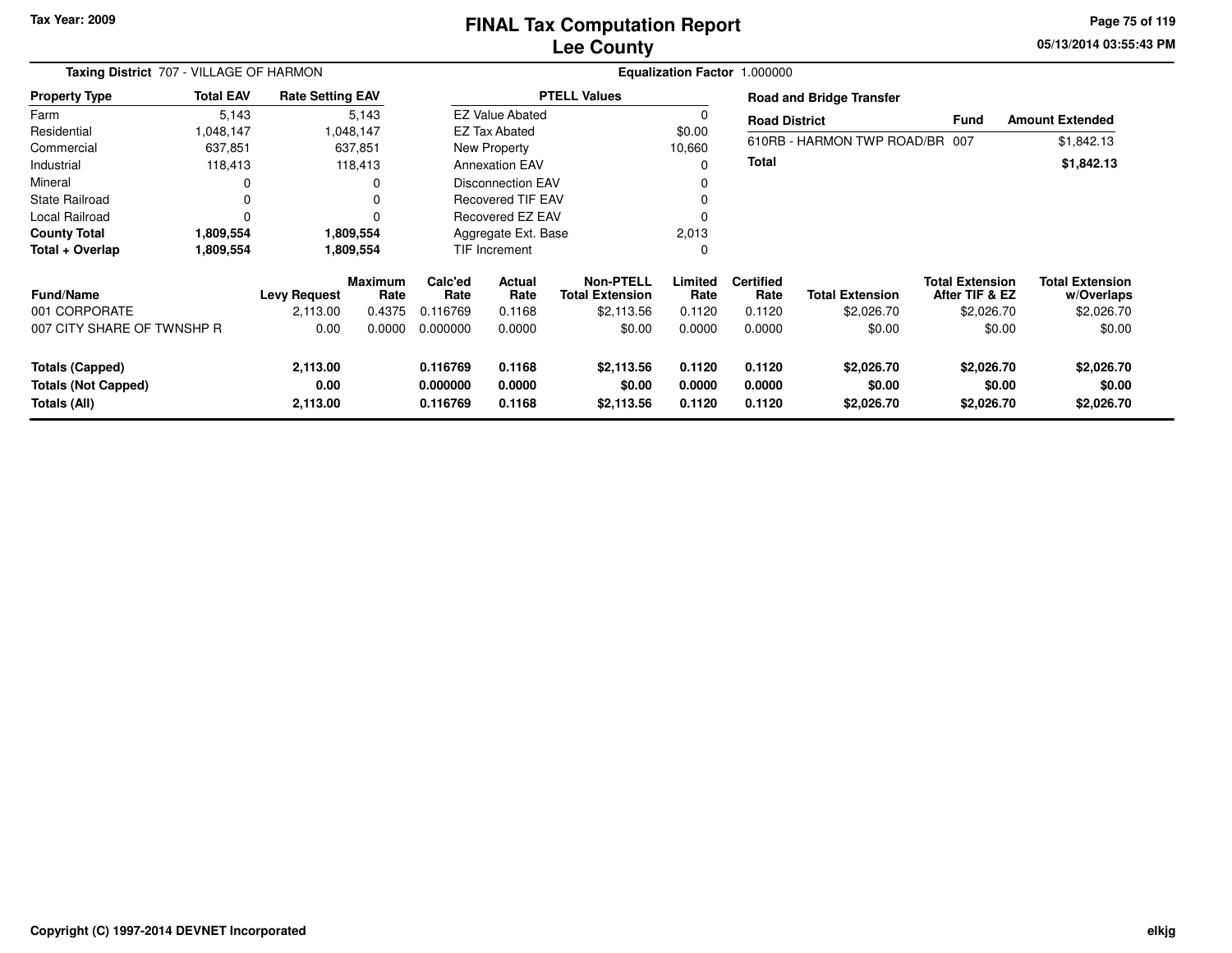**05/13/2014 03:55:43 PMPage 76 of 119**

| Taxing District 708 - VILLAGE OF LEE |                     |                         | Equalization Factor 1.000000 |                     |                          |                                            |                 |                          |                                 |                                          |                                      |
|--------------------------------------|---------------------|-------------------------|------------------------------|---------------------|--------------------------|--------------------------------------------|-----------------|--------------------------|---------------------------------|------------------------------------------|--------------------------------------|
| <b>Property Type</b>                 | <b>Total EAV</b>    | <b>Rate Setting EAV</b> |                              |                     |                          | <b>PTELL Values</b>                        |                 |                          | <b>Overlapping County</b>       | <b>Overlap EAV</b>                       |                                      |
| Farm                                 | 1,584               |                         | 1,584                        |                     | <b>EZ Value Abated</b>   |                                            | $\mathbf 0$     |                          | DeKalb County                   | 2,781,673                                |                                      |
| Residential                          | 3,067,154           |                         | 3,067,154                    |                     | <b>EZ Tax Abated</b>     |                                            | \$0.00          | Total                    |                                 | 2,781,673                                |                                      |
| Commercial                           | 125,776             |                         | 125,776                      |                     | New Property             |                                            | 0               |                          | * denotes use of estimated EAV  |                                          |                                      |
| Industrial                           | 0                   |                         |                              |                     | <b>Annexation EAV</b>    |                                            |                 |                          | <b>Road and Bridge Transfer</b> |                                          |                                      |
| Mineral                              | $\Omega$            |                         |                              |                     | <b>Disconnection EAV</b> |                                            |                 |                          |                                 |                                          |                                      |
| <b>State Railroad</b>                | 35,734              |                         | 35,734                       |                     | <b>Recovered TIF EAV</b> |                                            | 0               | <b>Road District</b>     |                                 | <b>Fund</b>                              | <b>Amount Extended</b>               |
| Local Railroad                       | 0                   |                         | 0                            |                     | Recovered EZ EAV         |                                            | 0               |                          | 621RB - WILLOW CRK TWP RD/BI    | 007                                      | \$3,860.14                           |
| <b>County Total</b>                  | 3,230,248           |                         | 3,230,248                    | Aggregate Ext. Base |                          |                                            | 18,796          | <b>Total</b>             |                                 |                                          | \$3,860.14                           |
| Total + Overlap                      | 6,011,921           |                         | 6,011,921                    |                     | <b>TIF Increment</b>     |                                            |                 |                          |                                 |                                          |                                      |
| Fund/Name                            | <b>Levy Request</b> |                         | <b>Maximum</b><br>Rate       | Calc'ed<br>Rate     | Actual<br>Rate           | <b>Non-PTELL</b><br><b>Total Extension</b> | Limited<br>Rate | <b>Certified</b><br>Rate | <b>Total Extension</b>          | <b>Total Extension</b><br>After TIF & EZ | <b>Total Extension</b><br>w/Overlaps |
| 001 CORPORATE                        |                     | 8,375.00                | 0.4375                       | 0.139307            | 0.1393                   | \$4,499.74                                 | 0.1374          | 0.1374                   | \$4,438.36                      | \$4,438.36                               | \$8,260.38                           |
| 007 CITY SHARE OF TWNSHP R           |                     | 0.00                    | 0.0000                       | 0.000000            | 0.0000                   | \$0.00                                     | 0.0000          | 0.0000                   | \$0.00                          | \$0.00                                   | \$0.00                               |
| 025 GARBAGE DISPOSAL                 |                     | 2,690.00                | 0.2000                       | 0.044744            | 0.0447                   | \$1,443.92                                 | 0.0441          | 0.0441                   | \$1,424.54                      | \$1,424.54                               | \$2,651.26                           |
| 027 AUDIT                            |                     | 1,940.00                | 0.0000                       | 0.032269            | 0.0323                   | \$1,043.37                                 | 0.0319          | 0.0319                   | \$1,030.45                      | \$1,030.45                               | \$1,917.80                           |
| 035 LIABILITY INSURANCE              |                     | 5,575.00                | 0.0000                       | 0.092732            | 0.0927                   | \$2,994.44                                 | 0.0914          | 0.0914                   | \$2,952.45                      | \$2,952.45                               | \$5,494.90                           |
| 072 WATERWORKS AND SEWAG             |                     | 950.00                  | 0.1666                       | 0.015802            | 0.0158                   | \$510.38                                   | 0.0156          | 0.0156                   | \$503.92                        | \$503.92                                 | \$937.86                             |
| <b>Totals (Capped)</b>               |                     | 19,530.00               |                              | 0.324854            | 0.3248                   | \$10,491.85                                | 0.3204          | 0.3204                   | \$10,349.72                     | \$10,349.72                              | \$19,262.20                          |
| <b>Totals (Not Capped)</b><br>0.00   |                     |                         |                              | 0.000000            | 0.0000                   | \$0.00                                     | 0.0000          | 0.0000                   | \$0.00                          | \$0.00                                   | \$0.00                               |
| Totals (All)<br>19,530.00            |                     |                         |                              | 0.324854            | 0.3248                   | \$10,491.85                                | 0.3204          | 0.3204                   | \$10,349.72                     | \$10,349.72                              | \$19,262.20                          |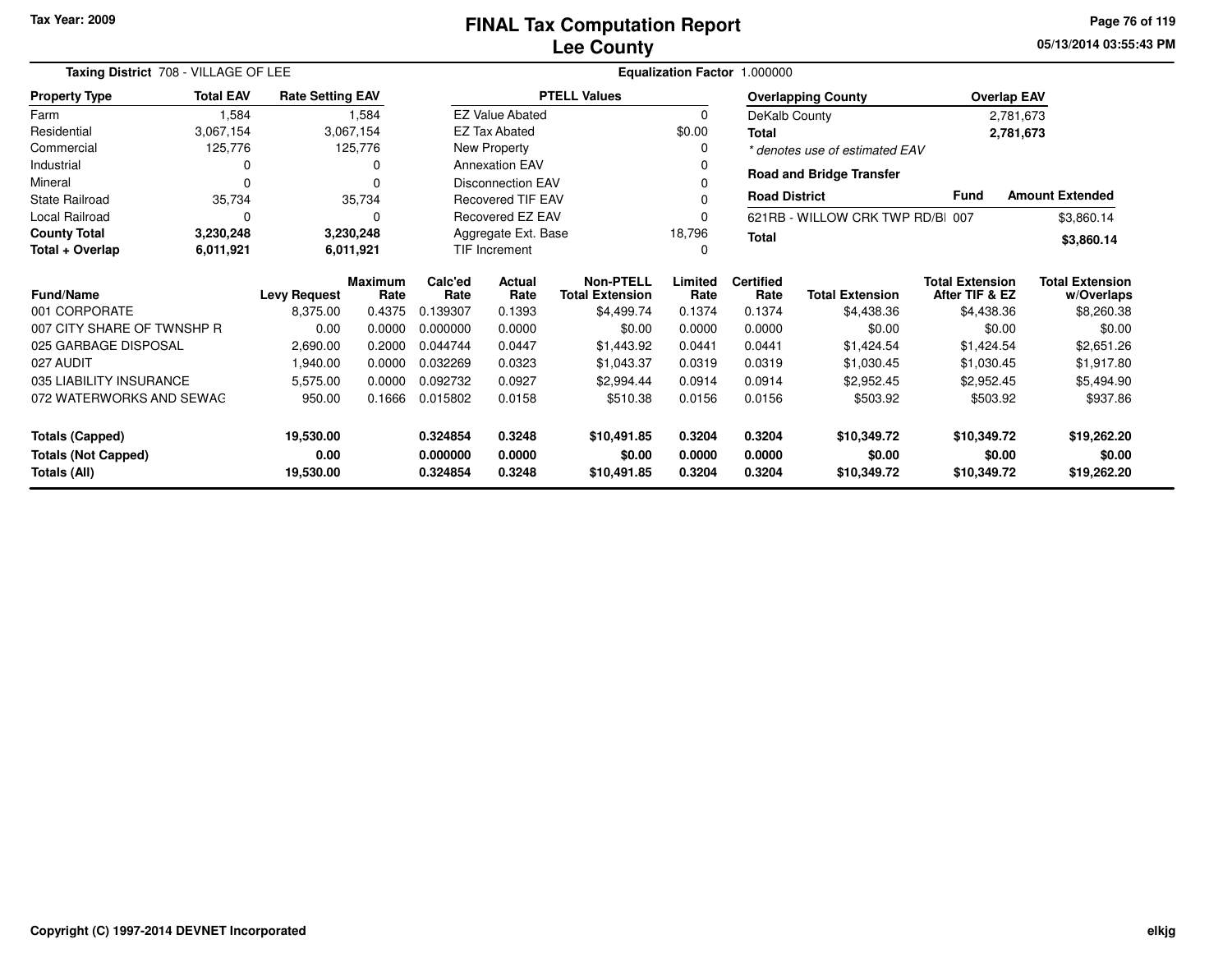**05/13/2014 03:55:43 PM Page 77 of 119**

|                            | Taxing District 709 - VILLAGE OF NELSON |                         |                        |                 |                          |                                     |                 | Equalization Factor 1.000000 |                                 |                                          |                                      |
|----------------------------|-----------------------------------------|-------------------------|------------------------|-----------------|--------------------------|-------------------------------------|-----------------|------------------------------|---------------------------------|------------------------------------------|--------------------------------------|
| <b>Property Type</b>       | <b>Total EAV</b>                        | <b>Rate Setting EAV</b> |                        |                 |                          | <b>PTELL Values</b>                 |                 |                              | <b>Road and Bridge Transfer</b> |                                          |                                      |
| Farm                       | 78,787                                  |                         | 78,787                 |                 | <b>EZ Value Abated</b>   |                                     | -C              | <b>Road District</b>         |                                 | <b>Fund</b>                              | <b>Amount Extended</b>               |
| Residential                | 1,031,625                               |                         | 1,031,625              |                 | <b>EZ Tax Abated</b>     |                                     | \$0.00          |                              |                                 |                                          |                                      |
| Commercial                 | 102,671                                 |                         | 102,671                |                 | New Property             |                                     | $\Omega$        |                              | 615RB - NELSON TWP ROAD/BRI     | 007                                      | \$1,035.32                           |
| Industrial                 | 0                                       |                         | 0                      |                 | <b>Annexation EAV</b>    |                                     | 20,103          | <b>Total</b>                 |                                 |                                          | \$1,035.32                           |
| Mineral                    | $\Omega$                                |                         | $\Omega$               |                 | <b>Disconnection EAV</b> |                                     | 20,103          |                              |                                 |                                          |                                      |
| <b>State Railroad</b>      | 193,600                                 |                         | 193,600                |                 | <b>Recovered TIF EAV</b> |                                     | 0               |                              |                                 |                                          |                                      |
| Local Railroad             | $\Omega$                                |                         | 0                      |                 | Recovered EZ EAV         |                                     | 0               |                              |                                 |                                          |                                      |
| <b>County Total</b>        | 1,406,683                               |                         | 1,406,683              |                 | Aggregate Ext. Base      |                                     | 3,100           |                              |                                 |                                          |                                      |
| Total + Overlap            | 1,406,683                               |                         | 1,406,683              |                 | TIF Increment            |                                     | $\Omega$        |                              |                                 |                                          |                                      |
| <b>Fund/Name</b>           | <b>Levy Request</b>                     |                         | <b>Maximum</b><br>Rate | Calc'ed<br>Rate | <b>Actual</b><br>Rate    | Non-PTELL<br><b>Total Extension</b> | Limited<br>Rate | <b>Certified</b><br>Rate     | <b>Total Extension</b>          | <b>Total Extension</b><br>After TIF & EZ | <b>Total Extension</b><br>w/Overlaps |
| 001 CORPORATE              |                                         | ,250.00                 | 0.4375                 | 0.088862        | 0.0889                   | \$1,250.54                          | 0.0889          | 0.0889                       | \$1,250.54                      | \$1,250.54                               | \$1,250.54                           |
| 007 CITY SHARE OF TWNSHP R |                                         | 0.00                    | 0.0000                 | 0.000000        | 0.0000                   | \$0.00                              | 0.0000          | 0.0000                       | \$0.00                          | \$0.00                                   | \$0.00                               |
| 025 GARBAGE DISPOSAL       |                                         | 950.00                  | 0.2000                 | 0.067535        | 0.0675                   | \$949.51                            | 0.0675          | 0.0675                       | \$949.51                        | \$949.51                                 | \$949.51                             |
| 035 LIABILITY INSURANCE    |                                         | 900.00                  | 0.0000                 | 0.063980        | 0.0640                   | \$900.28                            | 0.0640          | 0.0640                       | \$900.28                        | \$900.28                                 | \$900.28                             |
|                            |                                         |                         |                        |                 |                          |                                     |                 |                              |                                 |                                          |                                      |
| <b>Totals (Capped)</b>     |                                         | 3,100.00                |                        | 0.220377        | 0.2204                   | \$3,100.33                          | 0.2204          | 0.2204                       | \$3,100.33                      | \$3,100.33                               | \$3,100.33                           |
| Totals (Not Capped)        |                                         | 0.00                    |                        | 0.000000        | 0.0000                   | \$0.00                              | 0.0000          | 0.0000                       | \$0.00                          | \$0.00                                   | \$0.00                               |
| Totals (All)               |                                         | 3,100.00                |                        | 0.220377        | 0.2204                   | \$3,100.33                          | 0.2204          | 0.2204                       | \$3,100.33                      | \$3,100.33                               | \$3,100.33                           |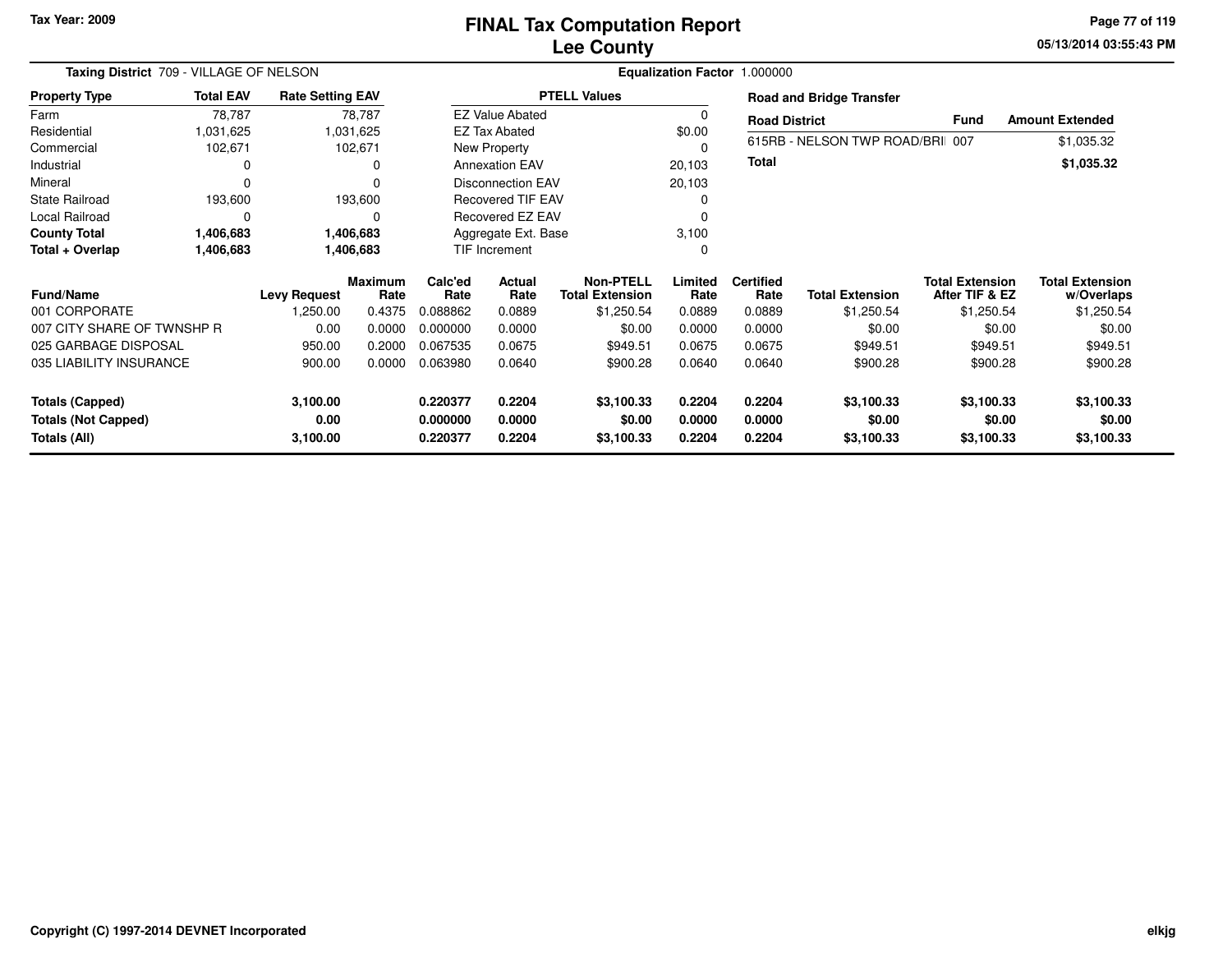**05/13/2014 03:55:43 PM Page 78 of 119**

| Taxing District 710 - VILLAGE OF PAW PAW                      |                  |                                |                        |                                  | Equalization Factor 1.000000 |                                            |                            |                            |                                      |                                          |                                      |  |  |  |
|---------------------------------------------------------------|------------------|--------------------------------|------------------------|----------------------------------|------------------------------|--------------------------------------------|----------------------------|----------------------------|--------------------------------------|------------------------------------------|--------------------------------------|--|--|--|
| <b>Property Type</b>                                          | <b>Total EAV</b> | <b>Rate Setting EAV</b>        |                        |                                  |                              | <b>PTELL Values</b>                        |                            |                            | <b>Road and Bridge Transfer</b>      |                                          |                                      |  |  |  |
| Farm                                                          | 46,635           |                                | 45,738                 |                                  | <b>EZ Value Abated</b>       |                                            | $\Omega$                   | <b>Road District</b>       |                                      | Fund                                     | <b>Amount Extended</b>               |  |  |  |
| Residential                                                   | 11,671,804       |                                | 8,932,783              |                                  | <b>EZ Tax Abated</b>         |                                            | \$0.00                     |                            |                                      |                                          |                                      |  |  |  |
| Commercial                                                    | 1,141,716        |                                | 909,806                |                                  | New Property                 |                                            | 0                          |                            | 622RB - WYOMING TWP ROAD/BI 007      |                                          | \$4,835.39                           |  |  |  |
| Industrial                                                    | O                |                                | 0                      |                                  | <b>Annexation EAV</b>        |                                            | 0                          | <b>Total</b>               |                                      |                                          | \$4,835.39                           |  |  |  |
| Mineral                                                       | 0                |                                | 0                      |                                  | <b>Disconnection EAV</b>     |                                            | 0                          |                            |                                      |                                          |                                      |  |  |  |
| <b>State Railroad</b>                                         | O                |                                | $\Omega$               |                                  | <b>Recovered TIF EAV</b>     |                                            | 0                          |                            |                                      |                                          |                                      |  |  |  |
| <b>Local Railroad</b>                                         | $\Omega$         |                                | 0                      |                                  | Recovered EZ EAV             |                                            |                            |                            |                                      |                                          |                                      |  |  |  |
| <b>County Total</b>                                           | 12,860,155       |                                | 9,888,327              |                                  | Aggregate Ext. Base          |                                            | 62,249                     |                            |                                      |                                          |                                      |  |  |  |
| Total + Overlap                                               | 12,860,155       |                                | 9,888,327              |                                  | TIF Increment                |                                            | 2,971,828                  |                            |                                      |                                          |                                      |  |  |  |
| <b>Fund/Name</b>                                              |                  | <b>Levy Request</b>            | <b>Maximum</b><br>Rate | Calc'ed<br>Rate                  | Actual<br>Rate               | <b>Non-PTELL</b><br><b>Total Extension</b> | Limited<br>Rate            | <b>Certified</b><br>Rate   | <b>Total Extension</b>               | <b>Total Extension</b><br>After TIF & EZ | <b>Total Extension</b><br>w/Overlaps |  |  |  |
| 001 CORPORATE                                                 |                  | 29,041.00                      | 0.4375                 | 0.293690                         | 0.2937                       | \$29,042.02                                | 0.2832                     | 0.2832                     | \$36,419.96                          | \$28,003.74                              | \$28,003.74                          |  |  |  |
| 005 I.M.R.F.                                                  |                  | 3,480.00                       | 0.0000                 | 0.035193                         | 0.0352                       | \$3,480.69                                 | 0.0339                     | 0.0339                     | \$4,359.59                           | \$3,352.14                               | \$3,352.14                           |  |  |  |
| 007 CITY SHARE OF TWNSHP R                                    |                  | 0.00                           | 0.0000                 | 0.000000                         | 0.0000                       | \$0.00                                     | 0.0000                     | 0.0000                     | \$0.00                               | \$0.00                                   | \$0.00                               |  |  |  |
| 014 POLICE PROTECTION                                         |                  | 8,712.00                       | 0.6000                 | 0.088104                         | 0.0881                       | \$8,711.62                                 | 0.0850                     | 0.0850                     | \$10,931.13                          | \$8,405.08                               | \$8,405.08                           |  |  |  |
| 027 AUDIT                                                     |                  | 3,256.00                       | 0.0000                 | 0.032928                         | 0.0329                       | \$3,253.26                                 | 0.0317                     | 0.0317                     | \$4,076.67                           | \$3,134.60                               | \$3,134.60                           |  |  |  |
| 035 LIABILITY INSURANCE                                       |                  | 3,785.00                       | 0.0000                 | 0.038278                         | 0.0383                       | \$3,787.23                                 | 0.0369                     | 0.0369                     | \$4,745.40                           | \$3,648.79                               | \$3,648.79                           |  |  |  |
| 041 STREET LIGHTING                                           |                  | 5,678.00                       | 0.0500                 | 0.057421                         | 0.0500                       | \$4,944.16                                 | 0.0482                     | 0.0482                     | \$6,198.59                           | \$4,766.17                               | \$4,766.17                           |  |  |  |
| 047 SOCIAL SECURITY                                           |                  | 4,573.00                       | 0.0000                 | 0.046246                         | 0.0462                       | \$4,568.41                                 | 0.0446                     | 0.0446                     | \$5,735.63                           | \$4,410.19                               | \$4,410.19                           |  |  |  |
| 062 WORKMENS COMP                                             |                  | 5,208.00                       | 0.0000                 | 0.052668                         | 0.0527                       | \$5,211.15                                 | 0.0508                     | 0.0508                     | \$6,532.96                           | \$5,023.27                               | \$5,023.27                           |  |  |  |
| 143 MEDICARE                                                  |                  | 1,622.00                       | 0.0000                 | 0.016403                         | 0.0164                       | \$1,621.69                                 | 0.0158                     | 0.0158                     | \$2,031.90                           | \$1,562.36                               | \$1,562.36                           |  |  |  |
| Totals (Capped)<br><b>Totals (Not Capped)</b><br>Totals (All) |                  | 65,355.00<br>0.00<br>65,355.00 |                        | 0.660931<br>0.000000<br>0.660931 | 0.6535<br>0.0000<br>0.6535   | \$64,620.23<br>\$0.00<br>\$64,620.23       | 0.6301<br>0.0000<br>0.6301 | 0.6301<br>0.0000<br>0.6301 | \$81,031.83<br>\$0.00<br>\$81,031.83 | \$62,306.34<br>\$0.00<br>\$62,306.34     | \$62,306.34<br>\$0.00<br>\$62,306.34 |  |  |  |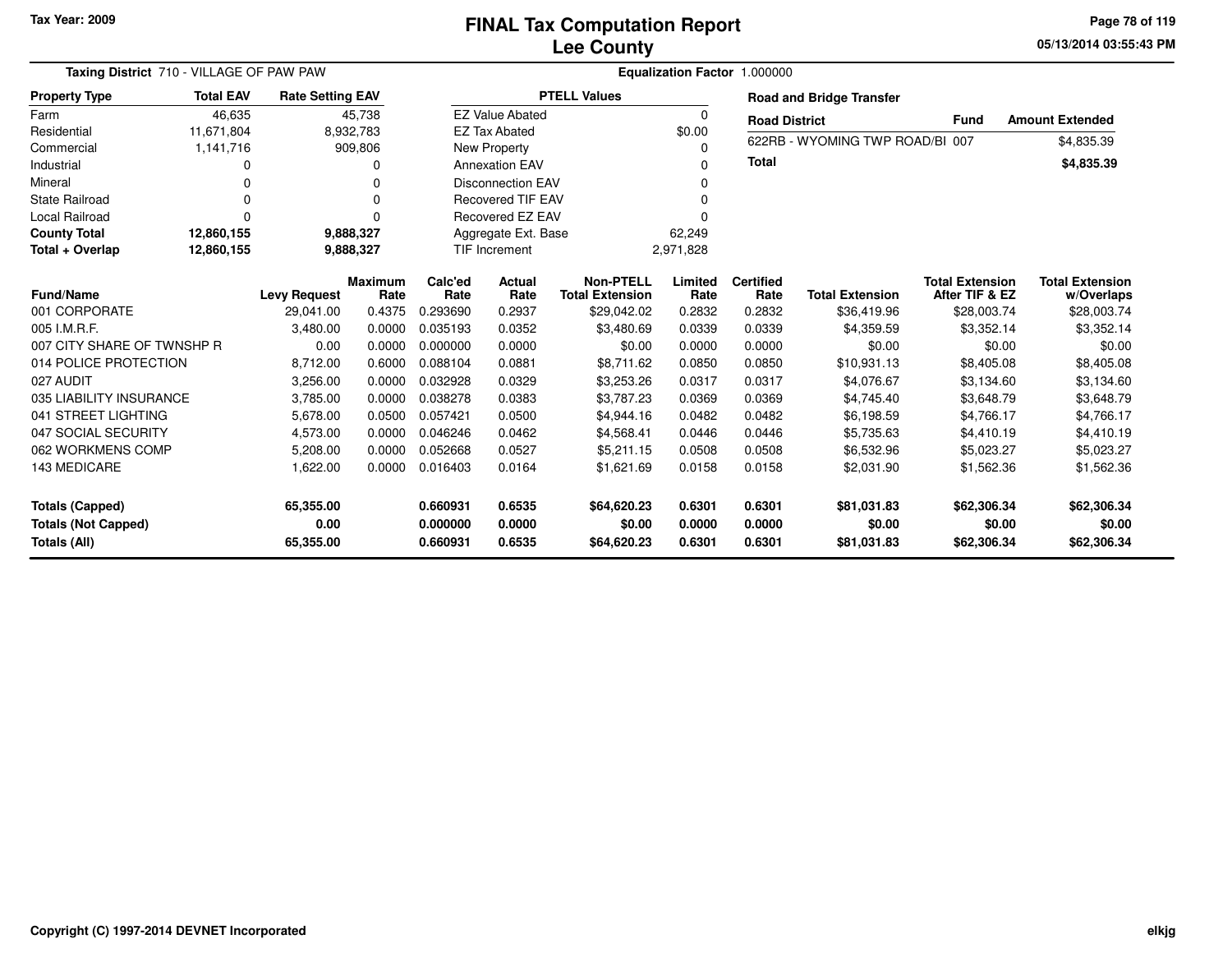**05/13/2014 03:55:43 PM Page 79 of 119**

| Taxing District 711 - VILLAGE OF STEWARD                             |                        |                              |                        | Equalization Factor 1.000000     |                            |                                     |                            |                            |                                    |                                          |                                      |
|----------------------------------------------------------------------|------------------------|------------------------------|------------------------|----------------------------------|----------------------------|-------------------------------------|----------------------------|----------------------------|------------------------------------|------------------------------------------|--------------------------------------|
| <b>Property Type</b>                                                 | <b>Total EAV</b>       | <b>Rate Setting EAV</b>      |                        |                                  |                            | <b>PTELL Values</b>                 |                            |                            | <b>Road and Bridge Transfer</b>    |                                          |                                      |
| Farm                                                                 | $\Omega$               |                              |                        |                                  | <b>EZ Value Abated</b>     |                                     | $\Omega$                   | <b>Road District</b>       |                                    | <b>Fund</b>                              | <b>Amount Extended</b>               |
| Residential                                                          | 3,360,206              |                              | 3,360,206              |                                  | <b>EZ Tax Abated</b>       |                                     | \$0.00                     |                            |                                    |                                          |                                      |
| Commercial                                                           | 104,389                |                              | 104,389                |                                  | New Property               |                                     | 80,341                     |                            | 601RB - ALTO TWP ROAD/BRIDGI 007   |                                          | \$2,710.24                           |
| Industrial                                                           |                        |                              | 0                      |                                  | <b>Annexation EAV</b>      |                                     | $\Omega$                   | <b>Total</b>               |                                    |                                          | \$2,710.24                           |
| Mineral                                                              |                        |                              | 0                      |                                  | <b>Disconnection EAV</b>   |                                     |                            |                            |                                    |                                          |                                      |
| <b>State Railroad</b>                                                | 92,157                 |                              | 92,157                 |                                  | <b>Recovered TIF EAV</b>   |                                     |                            |                            |                                    |                                          |                                      |
| <b>Local Railroad</b>                                                |                        |                              | 0                      |                                  | Recovered EZ EAV           |                                     |                            |                            |                                    |                                          |                                      |
| <b>County Total</b>                                                  | 3,556,752              |                              | 3,556,752              | Aggregate Ext. Base              |                            |                                     | 3,507                      |                            |                                    |                                          |                                      |
| Total + Overlap                                                      | 3,556,752<br>3,556,752 |                              |                        | TIF Increment                    |                            |                                     | 0                          |                            |                                    |                                          |                                      |
| <b>Fund/Name</b>                                                     |                        | <b>Levy Request</b>          | <b>Maximum</b><br>Rate | Calc'ed<br>Rate                  | Actual<br>Rate             | Non-PTELL<br><b>Total Extension</b> | Limited<br>Rate            | <b>Certified</b><br>Rate   | <b>Total Extension</b>             | <b>Total Extension</b><br>After TIF & EZ | <b>Total Extension</b><br>w/Overlaps |
| 001 CORPORATE                                                        |                        | 3,755.00                     | 0.4375                 | 0.105574                         | 0.1056                     | \$3,755.93                          | 0.1010                     | 0.1010                     | \$3,592.32                         | \$3,592.32                               | \$3,592.32                           |
| 007 CITY SHARE OF TWNSHP R                                           |                        | 0.00                         | 0.0000                 | 0.000000                         | 0.0000                     | \$0.00                              | 0.0000                     | 0.0000                     | \$0.00                             | \$0.00                                   | \$0.00                               |
| <b>Totals (Capped)</b><br><b>Totals (Not Capped)</b><br>Totals (All) |                        | 3,755.00<br>0.00<br>3,755.00 |                        | 0.105574<br>0.000000<br>0.105574 | 0.1056<br>0.0000<br>0.1056 | \$3,755.93<br>\$0.00<br>\$3,755.93  | 0.1010<br>0.0000<br>0.1010 | 0.1010<br>0.0000<br>0.1010 | \$3,592.32<br>\$0.00<br>\$3,592.32 | \$3,592.32<br>\$0.00<br>\$3,592.32       | \$3,592.32<br>\$0.00<br>\$3,592.32   |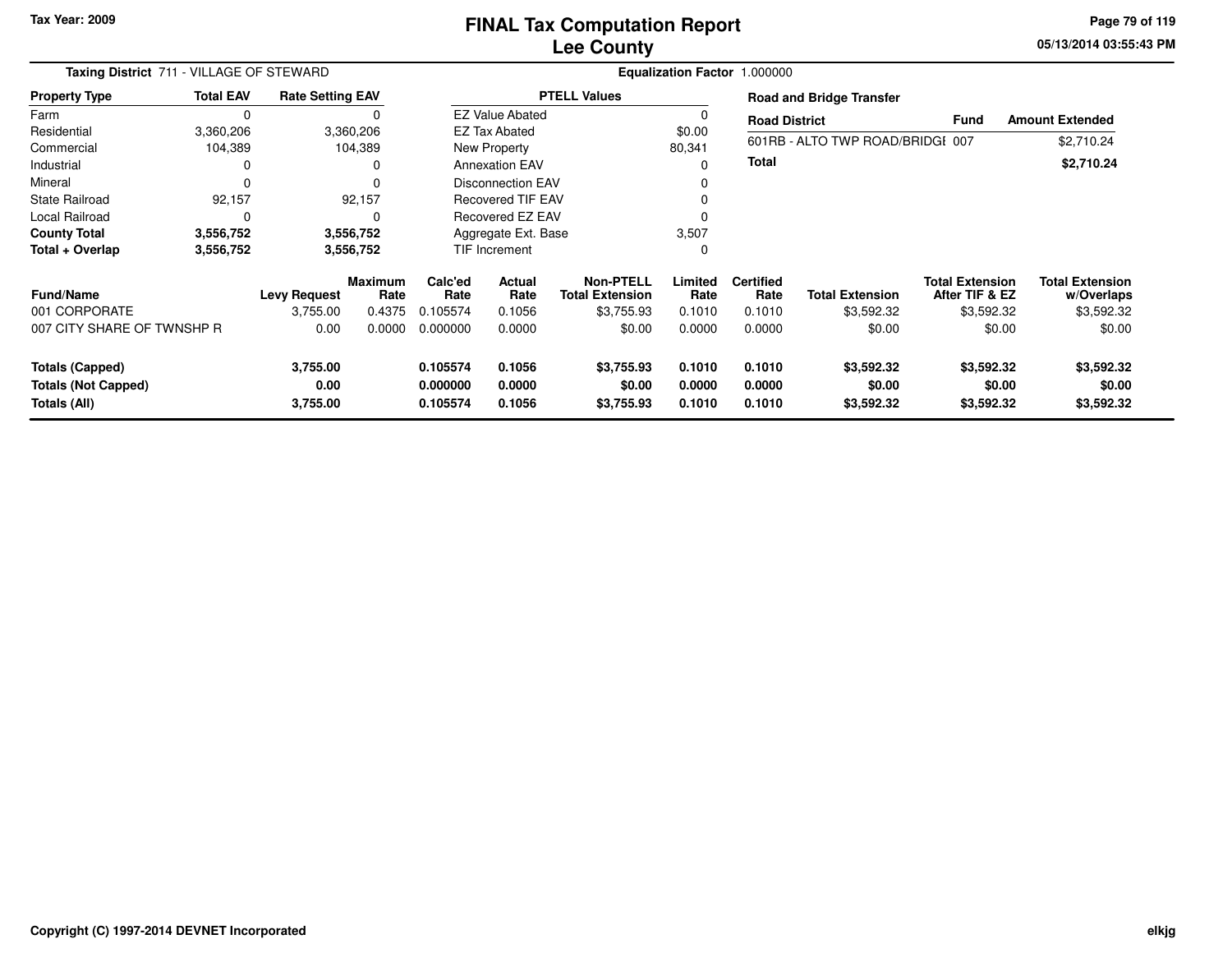### **Lee CountyFINAL Tax Computation Report**

**05/13/2014 03:55:43 PM Page 80 of 119**

| Taxing District 712 - VILLAGE OF SUBLETTE                     |                  |                                |                        |                                  |                            |                                            |                            | Equalization Factor 1.000000 |                                      |                                          |                                      |
|---------------------------------------------------------------|------------------|--------------------------------|------------------------|----------------------------------|----------------------------|--------------------------------------------|----------------------------|------------------------------|--------------------------------------|------------------------------------------|--------------------------------------|
| <b>Property Type</b>                                          | <b>Total EAV</b> | <b>Rate Setting EAV</b>        |                        |                                  |                            | <b>PTELL Values</b>                        |                            |                              | <b>Road and Bridge Transfer</b>      |                                          |                                      |
| Farm                                                          | 138,592          |                                | 138,592                |                                  | <b>EZ Value Abated</b>     |                                            |                            | <b>Road District</b>         |                                      | <b>Fund</b>                              | <b>Amount Extended</b>               |
| Residential                                                   | 5,309,347        |                                | 5,309,347              |                                  | <b>EZ Tax Abated</b>       |                                            | \$0.00                     |                              |                                      |                                          |                                      |
| Commercial                                                    | 1,732,743        |                                | 1,732,743              |                                  | New Property               |                                            | 45,285                     |                              | 619RB - SUBLETTE TWP ROAD/B 007      |                                          | \$10,972.08                          |
| Industrial                                                    | 0                |                                | 0                      |                                  | <b>Annexation EAV</b>      |                                            | $\Omega$                   | <b>Total</b>                 |                                      |                                          | \$10,972.08                          |
| Mineral                                                       | 0                |                                | 0                      |                                  | Disconnection EAV          |                                            | $\Omega$                   |                              |                                      |                                          |                                      |
| <b>State Railroad</b>                                         | 0                |                                | $\Omega$               |                                  | <b>Recovered TIF EAV</b>   |                                            |                            |                              |                                      |                                          |                                      |
| <b>Local Railroad</b>                                         | $\Omega$         |                                | 0                      |                                  | Recovered EZ EAV           |                                            | $\Omega$                   |                              |                                      |                                          |                                      |
| <b>County Total</b>                                           | 7,180,682        |                                | 7,180,682              | Aggregate Ext. Base              |                            |                                            | 15,360                     |                              |                                      |                                          |                                      |
| Total + Overlap                                               | 7,180,682        |                                | 7,180,682              |                                  | TIF Increment              |                                            |                            |                              |                                      |                                          |                                      |
| Fund/Name                                                     |                  | <b>Levy Request</b>            | <b>Maximum</b><br>Rate | Calc'ed<br>Rate                  | Actual<br>Rate             | <b>Non-PTELL</b><br><b>Total Extension</b> | Limited<br>Rate            | <b>Certified</b><br>Rate     | <b>Total Extension</b>               | <b>Total Extension</b><br>After TIF & EZ | <b>Total Extension</b><br>w/Overlaps |
| 001 CORPORATE                                                 |                  | 15,363.00                      | 0.4375                 | 0.213949                         | 0.2139                     | \$15,359.48                                | 0.2139                     | 0.2139                       | \$15,359.48                          | \$15,359.48                              | \$15,359.48                          |
| 007 CITY SHARE OF TWNSHP R                                    |                  | 0.00                           | 0.0000                 | 0.000000                         | 0.0000                     | \$0.00                                     | 0.0000                     | 0.0000                       | \$0.00                               | \$0.00                                   | \$0.00                               |
| Totals (Capped)<br><b>Totals (Not Capped)</b><br>Totals (All) |                  | 15,363.00<br>0.00<br>15,363.00 |                        | 0.213949<br>0.000000<br>0.213949 | 0.2139<br>0.0000<br>0.2139 | \$15,359.48<br>\$0.00<br>\$15,359.48       | 0.2139<br>0.0000<br>0.2139 | 0.2139<br>0.0000<br>0.2139   | \$15,359.48<br>\$0.00<br>\$15,359.48 | \$15,359.48<br>\$0.00<br>\$15,359.48     | \$15,359.48<br>\$0.00<br>\$15,359.48 |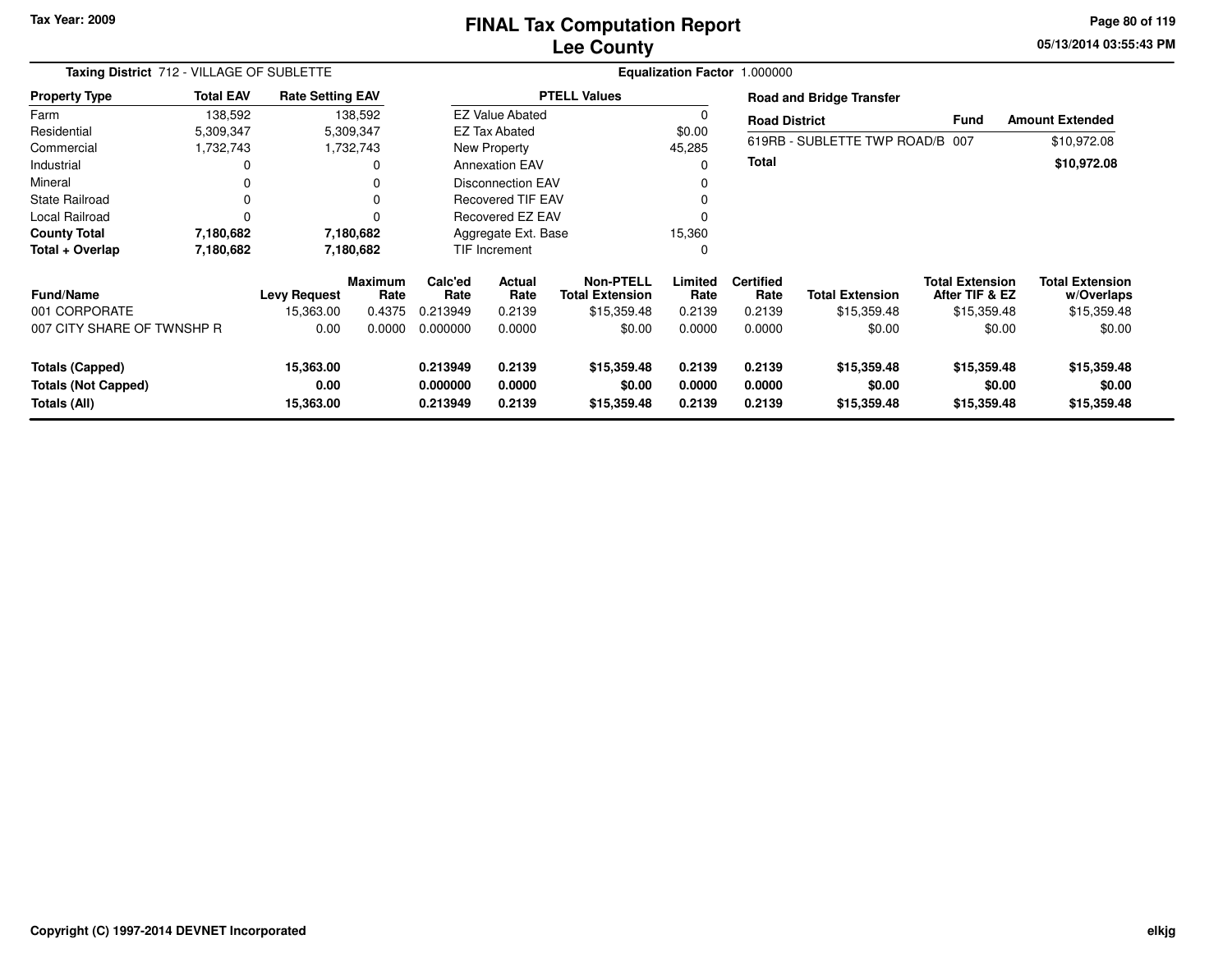**05/13/2014 03:55:43 PM Page 81 of 119**

| Taxing District 713 - VILLAGE OF WEST BROOKLYN |                  |                         | Equalization Factor 1.000000 |                 |                          |                                            |                 |                          |                                 |                                          |                                      |  |
|------------------------------------------------|------------------|-------------------------|------------------------------|-----------------|--------------------------|--------------------------------------------|-----------------|--------------------------|---------------------------------|------------------------------------------|--------------------------------------|--|
| <b>Property Type</b>                           | <b>Total EAV</b> | <b>Rate Setting EAV</b> |                              |                 |                          | <b>PTELL Values</b>                        |                 |                          | <b>Road and Bridge Transfer</b> |                                          |                                      |  |
| Farm                                           | $\Omega$         |                         | 0                            |                 | <b>EZ Value Abated</b>   |                                            | $\mathbf 0$     | <b>Road District</b>     |                                 | <b>Fund</b>                              | <b>Amount Extended</b>               |  |
| Residential                                    | 1,610,428        |                         | 1,610,428                    |                 | <b>EZ Tax Abated</b>     |                                            | \$0.00          |                          | 605RB - BROOKLYN TWP ROAD/E 007 |                                          |                                      |  |
| Commercial                                     | 110,624          |                         | 110,624                      |                 | New Property             |                                            | 2,298           |                          |                                 |                                          | \$1,136.96                           |  |
| Industrial                                     |                  |                         | 0                            |                 | <b>Annexation EAV</b>    |                                            | 0               | <b>Total</b>             |                                 |                                          | \$1,136.96                           |  |
| Mineral                                        |                  |                         | 0                            |                 | <b>Disconnection EAV</b> |                                            |                 |                          |                                 |                                          |                                      |  |
| <b>State Railroad</b>                          | $\Omega$         |                         | 0                            |                 | <b>Recovered TIF EAV</b> |                                            | 0               |                          |                                 |                                          |                                      |  |
| <b>Local Railroad</b>                          | 1,610            |                         | 1,610                        |                 | Recovered EZ EAV         |                                            | $\Omega$        |                          |                                 |                                          |                                      |  |
| <b>County Total</b>                            | 1,722,662        |                         | 1,722,662                    |                 | Aggregate Ext. Base      |                                            | 9,775           |                          |                                 |                                          |                                      |  |
| Total + Overlap                                | 1,722,662        |                         | 1,722,662                    |                 | <b>TIF Increment</b>     |                                            | 0               |                          |                                 |                                          |                                      |  |
| <b>Fund/Name</b>                               |                  | <b>Levy Request</b>     | <b>Maximum</b><br>Rate       | Calc'ed<br>Rate | <b>Actual</b><br>Rate    | <b>Non-PTELL</b><br><b>Total Extension</b> | Limited<br>Rate | <b>Certified</b><br>Rate | <b>Total Extension</b>          | <b>Total Extension</b><br>After TIF & EZ | <b>Total Extension</b><br>w/Overlaps |  |
| 001 CORPORATE                                  |                  | 4.095.00                | 0.4375                       | 0.237714        | 0.2377                   | \$4.094.77                                 | 0.2269          | 0.2269                   | \$3,908.72                      | \$3,908.72                               | \$3,908.72                           |  |
| 007 CITY SHARE OF TWNSHP R                     |                  | 0.00                    | 0.0000                       | 0.000000        | 0.0000                   | \$0.00                                     | 0.0000          | 0.0000                   | \$0.00                          | \$0.00                                   | \$0.00                               |  |
| 027 AUDIT                                      |                  | 2,500.00                | 0.0000                       | 0.145124        | 0.1451                   | \$2,499.58                                 | 0.1386          | 0.1386                   | \$2,387.61                      | \$2,387.61                               | \$2,387.61                           |  |
| 035 LIABILITY INSURANCE                        |                  | 2,100.00                | 0.0000                       | 0.121904        | 0.1219                   | \$2,099.92                                 | 0.1164          | 0.1164                   | \$2,005.18                      | \$2,005.18                               | \$2,005.18                           |  |
| 041 STREET LIGHTING                            |                  | 400.00                  | 0.0500                       | 0.023220        | 0.0232                   | \$399.66                                   | 0.0222          | 0.0222                   | \$382.43                        | \$382.43                                 | \$382.43                             |  |
| 047 SOCIAL SECURITY                            |                  | 400.00                  | 0.0000                       | 0.023220        | 0.0232                   | \$399.66                                   | 0.0222          | 0.0222                   | \$382.43                        | \$382.43                                 | \$382.43                             |  |
| 062 WORKMANS COMP                              |                  | 765.00                  | 0.0000                       | 0.044408        | 0.0444                   | \$764.86                                   | 0.0424          | 0.0424                   | \$730.41                        | \$730.41                                 | \$730.41                             |  |
| <b>Totals (Capped)</b>                         |                  | 10,260.00               |                              | 0.595590        | 0.5955                   | \$10,258.45                                | 0.5687          | 0.5687                   | \$9,796.78                      | \$9,796.78                               | \$9,796.78                           |  |
| <b>Totals (Not Capped)</b>                     |                  | 0.00                    |                              | 0.000000        | 0.0000                   | \$0.00                                     | 0.0000          | 0.0000                   | \$0.00                          | \$0.00                                   | \$0.00                               |  |
| Totals (All)                                   |                  | 10,260.00               |                              | 0.595590        | 0.5955                   | \$10,258.45                                | 0.5687          | 0.5687                   | \$9,796.78                      | \$9,796.78                               | \$9,796.78                           |  |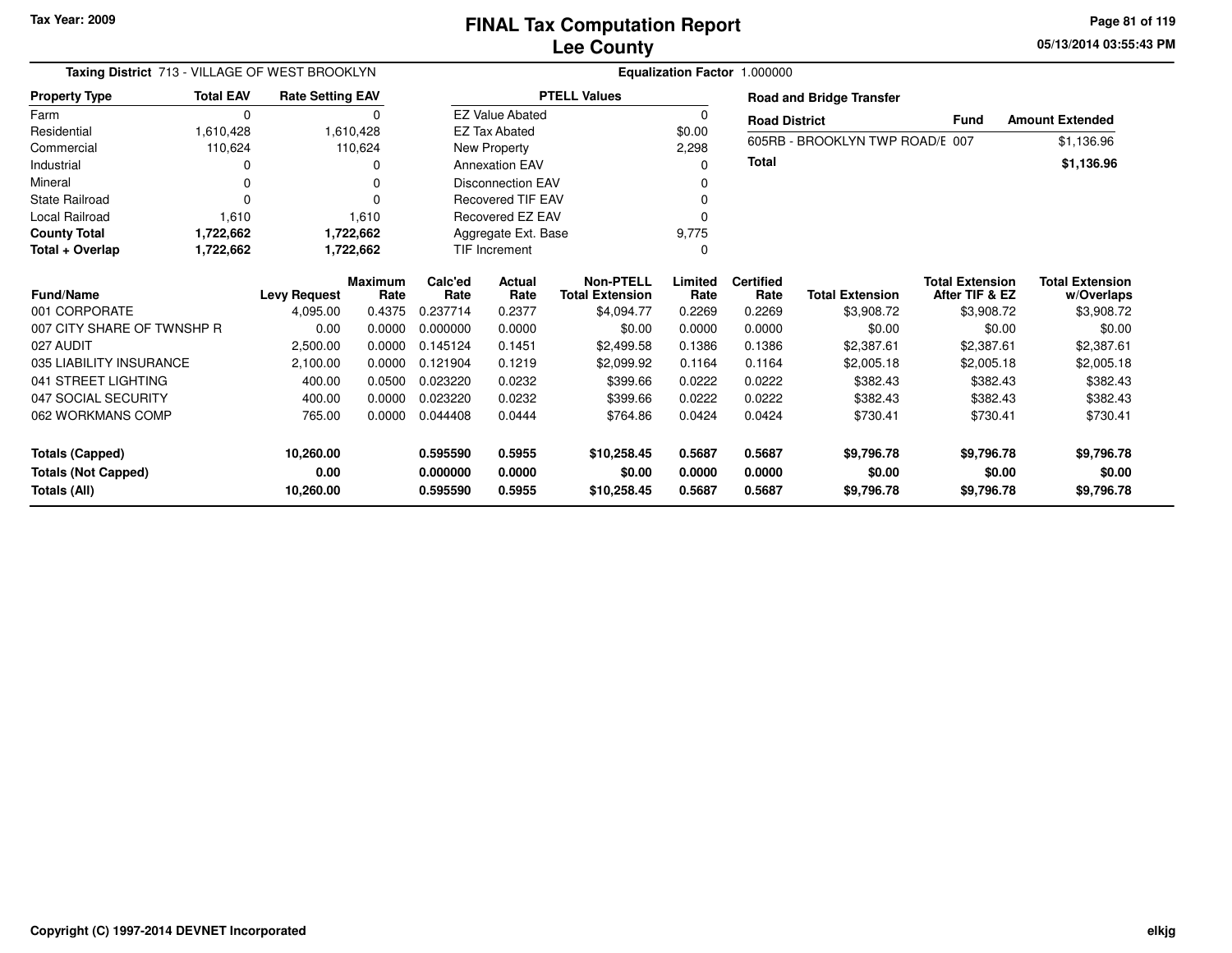**05/13/2014 03:55:43 PMPage 82 of 119**

| Taxing District 714 - CITY OF ROCHELLE                                            |                                        |                         | Equalization Factor 1.000000 |                  |                          |                                            |                  |                          |                                |                                          |                                      |
|-----------------------------------------------------------------------------------|----------------------------------------|-------------------------|------------------------------|------------------|--------------------------|--------------------------------------------|------------------|--------------------------|--------------------------------|------------------------------------------|--------------------------------------|
| <b>Property Type</b>                                                              | <b>Total EAV</b>                       | <b>Rate Setting EAV</b> |                              |                  |                          | <b>PTELL Values</b>                        |                  |                          | <b>Overlapping County</b>      | <b>Overlap EAV</b>                       |                                      |
| Farm                                                                              | 3,066                                  |                         | 3,066                        |                  | <b>EZ Value Abated</b>   |                                            | $\Omega$         | Ogle County              |                                | 205,032,853                              |                                      |
| Residential                                                                       | 0                                      |                         | $\Omega$                     |                  | <b>EZ Tax Abated</b>     |                                            | \$0.00           | <b>Total</b>             |                                | 205,032,853                              |                                      |
| Commercial                                                                        | 1,861                                  |                         | 1,861                        |                  | New Property             |                                            | 0                |                          | * denotes use of estimated EAV |                                          |                                      |
| Industrial                                                                        | $\Omega$                               |                         | $\Omega$                     |                  | <b>Annexation EAV</b>    |                                            | O                |                          |                                |                                          |                                      |
| Mineral                                                                           | 0                                      |                         |                              |                  | <b>Disconnection EAV</b> |                                            | 0                |                          |                                |                                          |                                      |
| <b>State Railroad</b>                                                             | $\Omega$                               |                         | ŋ                            |                  | <b>Recovered TIF EAV</b> |                                            | $\Omega$         |                          |                                |                                          |                                      |
| <b>Local Railroad</b>                                                             | $\Omega$                               |                         | $\Omega$                     |                  | Recovered EZ EAV         |                                            | $\Omega$         |                          |                                |                                          |                                      |
| <b>County Total</b>                                                               | 4,927                                  |                         | 4,927                        |                  | Aggregate Ext. Base      |                                            | $\Omega$         |                          |                                |                                          |                                      |
| Total + Overlap                                                                   | 205,037,780                            | 205,037,780             |                              |                  | <b>TIF Increment</b>     |                                            | 0                |                          |                                |                                          |                                      |
| <b>Fund/Name</b>                                                                  | Maximum<br><b>Levy Request</b><br>Rate |                         |                              | Calc'ed<br>Rate  | Actual<br>Rate           | <b>Non-PTELL</b><br><b>Total Extension</b> | Limited<br>Rate  | <b>Certified</b><br>Rate | <b>Total Extension</b>         | <b>Total Extension</b><br>After TIF & EZ | <b>Total Extension</b><br>w/Overlaps |
| 001 CORPORATE                                                                     |                                        | 525,000.00              | 0.2500                       | 0.256050         | 0.2500                   | \$12.32                                    | 0.2500           | 0.2500                   | \$12.32                        | \$12.32                                  | \$512,594.45                         |
| 003 BONDS & INTEREST                                                              |                                        | 63,296.00               | 0.0000                       | 0.030870         | 0.0309                   | \$1.52                                     | 0.0311           | 0.0311                   | \$1.53                         | \$1.53                                   | \$63,766.75                          |
| 005 I.M.R.F.                                                                      |                                        | 144,500.00              | 0.0000                       | 0.070475         | 0.0705                   | \$3.47                                     | 0.0705           | 0.0705                   | \$3.47                         | \$3.47                                   | \$144,551.63                         |
| 012 FIRE PROTECTION                                                               |                                        | 157,500.00              | 0.0000                       | 0.076815         | 0.0768                   | \$3.78                                     | 0.0768           | 0.0768                   | \$3.78                         | \$3.78                                   | \$157,469.02                         |
| 013 FIRE PENSION                                                                  |                                        | 104,563.00              | 0.0000                       | 0.050997         | 0.0510                   | \$2.51                                     | 0.0510           | 0.0510                   | \$2.51                         | \$2.51                                   | \$104,569.27                         |
| 014 POLICE PROTECTION                                                             |                                        | 157,500.00              | 0.0750                       | 0.076815         | 0.0750                   | \$3.70                                     | 0.0750           | 0.0750                   | \$3.70                         | \$3.70                                   | \$153,778.34                         |
| 015 POLICE PENSION                                                                |                                        | 70,586.00               | 0.0000                       | 0.034426         | 0.0344                   | \$1.69                                     | 0.0344           | 0.0344                   | \$1.69                         | \$1.69                                   | \$70,533.00                          |
| 027 AUDIT                                                                         |                                        | 33,000.00               | 0.0050                       | 0.016095         | 0.0050                   | \$0.25                                     | 0.0050           | 0.0050                   | \$0.25                         | \$0.25                                   | \$10,251.89                          |
| 035 LIABILITY INSURANCE                                                           |                                        | 160,250.00              | 0.0000                       | 0.078156         | 0.0782                   | \$3.85                                     | 0.0782           | 0.0782                   | \$3.85                         | \$3.85                                   | \$160,339.54                         |
| 041 STREET LIGHTING                                                               |                                        | 105,000.00              | 0.1016                       | 0.051210         | 0.0512                   | \$2.52                                     | 0.0512           | 0.0512                   | \$2.52                         | \$2.52                                   | \$104,979.34                         |
| 047 SOCIAL SECURITY                                                               |                                        | 172,000.00              | 0.0000                       | 0.083887         | 0.0839                   | \$4.13                                     | 0.0839           | 0.0839                   | \$4.13                         | \$4.13                                   | \$172,026.70                         |
| 048 SCHOOL CROSSING GUARD                                                         |                                        | 42,000.00               | 0.0200                       | 0.020484         | 0.0200                   | \$0.99                                     | 0.0200           | 0.0200                   | \$0.99                         | \$0.99                                   | \$41,007.56                          |
| <b>Totals (Capped)</b><br>63,296.00<br><b>Totals (Not Capped)</b><br>1,671,899.00 |                                        |                         | 0.030870<br>0.815410         | 0.0309<br>0.7960 | \$1.52<br>\$39.21        | 0.0311<br>0.7960                           | 0.0311<br>0.7960 | \$1.53<br>\$39.21        | \$1.53<br>\$39.21              | \$63,766.75<br>\$1,632,100.74            |                                      |
| Totals (All)                                                                      | 1,735,195.00                           |                         |                              | 0.846280         | 0.8269                   | \$40.73                                    | 0.8271           | 0.8271                   | \$40.74                        | \$40.74                                  | \$1,695,867.49                       |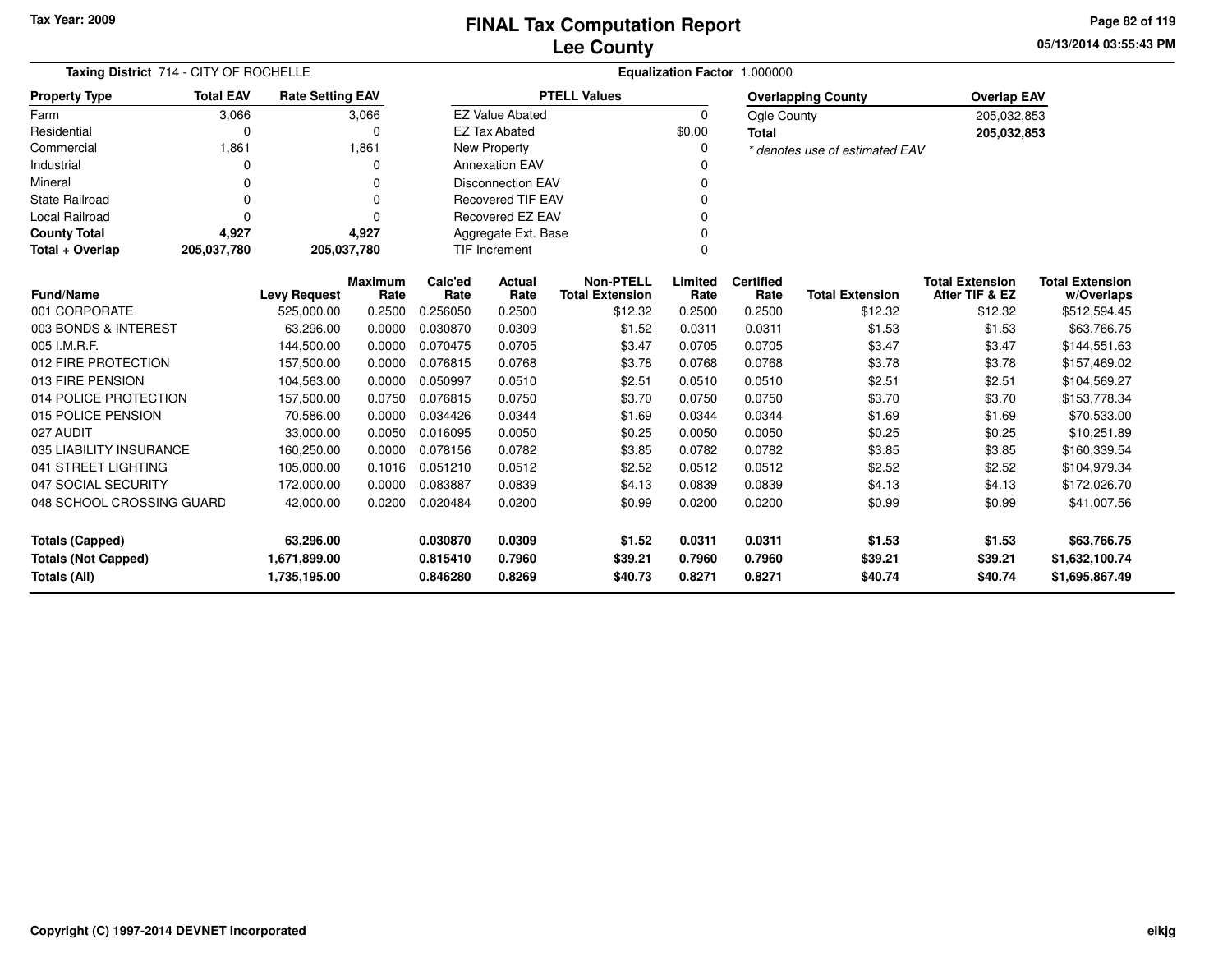# **Lee CountyFINAL Tax Computation Report**

**05/13/2014 03:55:43 PM Page 83 of 119**

| Taxing District 801 - AMBOY FIRE                                     |                  |                                   |                                  |                                  |                            |                                                            | Equalization Factor 1.000000 |                                    |                                        |                                                          |                                                      |  |
|----------------------------------------------------------------------|------------------|-----------------------------------|----------------------------------|----------------------------------|----------------------------|------------------------------------------------------------|------------------------------|------------------------------------|----------------------------------------|----------------------------------------------------------|------------------------------------------------------|--|
| <b>Property Type</b>                                                 | <b>Total EAV</b> | <b>Rate Setting EAV</b>           |                                  |                                  |                            | <b>PTELL Values</b>                                        |                              |                                    |                                        |                                                          |                                                      |  |
| Farm                                                                 | 15,037,484       | 15,036,241                        |                                  |                                  | <b>EZ Value Abated</b>     |                                                            | 278,062                      |                                    |                                        |                                                          |                                                      |  |
| Residential                                                          | 34,045,066       | 34,045,066                        |                                  |                                  | <b>EZ Tax Abated</b>       |                                                            | \$1,527.95                   |                                    |                                        |                                                          |                                                      |  |
| Commercial                                                           | 7,866,510        |                                   | 7,724,712                        |                                  | New Property               |                                                            | 700,368                      |                                    |                                        |                                                          |                                                      |  |
| Industrial                                                           | 6,441,078        |                                   | 6,304,814                        |                                  | <b>Annexation EAV</b>      |                                                            | 0                            |                                    |                                        |                                                          |                                                      |  |
| Mineral                                                              |                  |                                   | 0                                |                                  | Disconnection EAV          |                                                            | 1,643                        |                                    |                                        |                                                          |                                                      |  |
| <b>State Railroad</b>                                                |                  |                                   | $\Omega$                         |                                  | <b>Recovered TIF EAV</b>   |                                                            | $\mathbf 0$                  |                                    |                                        |                                                          |                                                      |  |
| Local Railroad                                                       | 1,800            |                                   | 1,800                            |                                  | Recovered EZ EAV           |                                                            | 12,279                       |                                    |                                        |                                                          |                                                      |  |
| <b>County Total</b>                                                  | 63,391,938       | 63,112,633                        |                                  |                                  | Aggregate Ext. Base        |                                                            | 342,569                      |                                    |                                        |                                                          |                                                      |  |
| Total + Overlap                                                      | 63,391,938       | 63,112,633                        |                                  | TIF Increment<br>1,243           |                            |                                                            |                              |                                    |                                        |                                                          |                                                      |  |
| <b>Fund/Name</b><br>001 CORPORATE                                    |                  | <b>Levy Request</b><br>210,255.00 | <b>Maximum</b><br>Rate<br>0.4000 | Calc'ed<br>Rate<br>0.333143      | Actual<br>Rate<br>0.3331   | <b>Non-PTELL</b><br><b>Total Extension</b><br>\$210,228.18 | Limited<br>Rate<br>0.3212    | <b>Certified</b><br>Rate<br>0.3212 | <b>Total Extension</b><br>\$203,614.90 | <b>Total Extension</b><br>After TIF & EZ<br>\$202,717.78 | <b>Total Extension</b><br>w/Overlaps<br>\$202,717.78 |  |
| 064 AMBULANCE                                                        |                  | 149,423.00                        | 0.3000                           | 0.236756                         | 0.2368                     | \$149,450.71                                               | 0.2283                       | 0.2283                             | \$144,723.79                           | \$144,086.14                                             | \$144,086.14                                         |  |
| <b>Totals (Capped)</b><br><b>Totals (Not Capped)</b><br>Totals (All) |                  | 359,678.00<br>0.00<br>359,678.00  |                                  | 0.569899<br>0.000000<br>0.569899 | 0.5699<br>0.0000<br>0.5699 | \$359,678.89<br>\$0.00<br>\$359,678.89                     | 0.5495<br>0.0000<br>0.5495   | 0.5495<br>0.0000<br>0.5495         | \$348,338.69<br>\$0.00<br>\$348,338.69 | \$346,803.92<br>\$0.00<br>\$346,803.92                   | \$346,803.92<br>\$0.00<br>\$346,803.92               |  |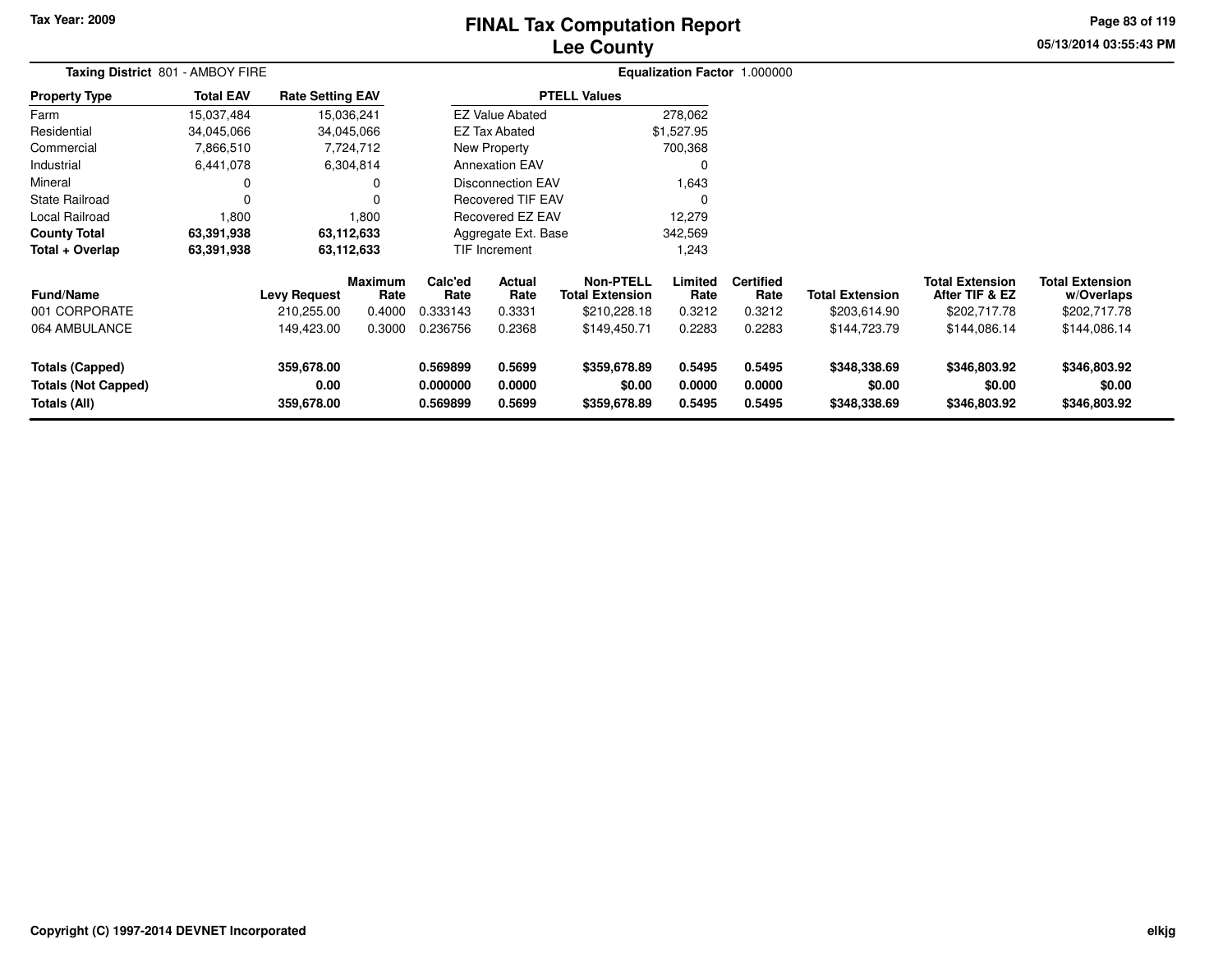### **Lee CountyFINAL Tax Computation Report**

**05/13/2014 03:55:43 PMPage 84 of 119**

|                                | Taxing District 802 - ASHTON FIRE |                         |                        |                          |                          |                                     | Equalization Factor 1.000000 |                          |                                |                                          |                                      |
|--------------------------------|-----------------------------------|-------------------------|------------------------|--------------------------|--------------------------|-------------------------------------|------------------------------|--------------------------|--------------------------------|------------------------------------------|--------------------------------------|
| <b>Property Type</b>           | <b>Total EAV</b>                  | <b>Rate Setting EAV</b> |                        |                          |                          | <b>PTELL Values</b>                 |                              |                          | <b>Overlapping County</b>      | <b>Overlap EAV</b>                       |                                      |
| Farm                           | 12,922,150                        | 12,922,150              |                        |                          | <b>EZ Value Abated</b>   |                                     | $\Omega$                     | Ogle County              |                                | 7,039,780                                |                                      |
| Residential                    | 15,857,110                        | 15,857,110              |                        |                          | EZ Tax Abated            |                                     | \$0.00                       | Total                    |                                | 7,039,780                                |                                      |
| Commercial                     | 3,650,496                         |                         | 3,650,496              |                          | New Property             |                                     | 135,510                      |                          | * denotes use of estimated EAV |                                          |                                      |
| Industrial                     | 3,223,265                         |                         | 3,223,265              |                          | <b>Annexation EAV</b>    |                                     | 0                            |                          |                                |                                          |                                      |
| Mineral                        | 0                                 |                         | 0                      | <b>Disconnection EAV</b> |                          |                                     |                              |                          |                                |                                          |                                      |
| <b>State Railroad</b>          | 648,568                           |                         | 648,568                |                          | <b>Recovered TIF EAV</b> |                                     |                              |                          |                                |                                          |                                      |
| Local Railroad                 | 0                                 |                         | 0                      | Recovered EZ EAV         |                          |                                     |                              |                          |                                |                                          |                                      |
| <b>County Total</b>            | 36,301,589                        | 36,301,589              |                        |                          | Aggregate Ext. Base      |                                     |                              |                          |                                |                                          |                                      |
| Total + Overlap                | 43,341,369                        | 43,341,369              |                        |                          | TIF Increment            |                                     | 0                            |                          |                                |                                          |                                      |
| <b>Fund/Name</b>               |                                   | <b>Levy Request</b>     | <b>Maximum</b><br>Rate | Calc'ed<br>Rate          | <b>Actual</b><br>Rate    | Non-PTELL<br><b>Total Extension</b> | Limited<br>Rate              | <b>Certified</b><br>Rate | <b>Total Extension</b>         | <b>Total Extension</b><br>After TIF & EZ | <b>Total Extension</b><br>w/Overlaps |
| 001 CORPORATE                  |                                   | 121,902.00              | 0.3000                 | 0.281260                 | 0.2813                   | \$102,116.37                        | 0.2813                       | 0.2813                   | \$102,116.37                   | \$102,116.37                             | \$121,919.27                         |
| 027 AUDIT                      |                                   | 2,071.00                | 0.0050                 | 0.004778                 | 0.0048                   | \$1,742.48                          | 0.0048                       | 0.0048                   | \$1,742.48                     | \$1,742.48                               | \$2,080.39                           |
| 035 LIABILITY INSURANCE        |                                   | 13,951.00               | 0.0000                 | 0.032189                 | 0.0322                   | \$11,689.11                         | 0.0322                       | 0.0322                   | \$11,689.11                    | \$11,689.11                              | \$13,955.92                          |
| 062 WORKMANS COMP              |                                   | 2,071.00                | 0.0000                 | 0.004778                 | 0.0048                   | \$1,742.48                          | 0.0048                       | 0.0048                   | \$1,742.48                     | \$1,742.48                               | \$2,080.39                           |
| 064 AMBULANCE                  |                                   | 63,369.00               | 0.3000                 | 0.146209                 | 0.1462                   | \$53,072.92                         | 0.1462                       | 0.1462                   | \$53,072.92                    | \$53,072.92                              | \$63,365.08                          |
| 0.00<br><b>Totals (Capped)</b> |                                   |                         | 0.000000               | 0.0000                   | \$0.00                   | 0.0000                              | 0.0000                       | \$0.00                   | \$0.00                         | \$0.00                                   |                                      |
| <b>Totals (Not Capped)</b>     |                                   | 203,364.00              |                        | 0.469214                 | 0.4693                   | \$170,363.36                        | 0.4693                       | 0.4693                   | \$170,363.36                   | \$170,363.36                             | \$203,401.05                         |
| Totals (All)                   |                                   | 203,364.00              |                        | 0.469214                 | 0.4693                   | \$170,363.36                        | 0.4693                       | 0.4693                   | \$170,363.36                   | \$170,363.36                             | \$203,401.05                         |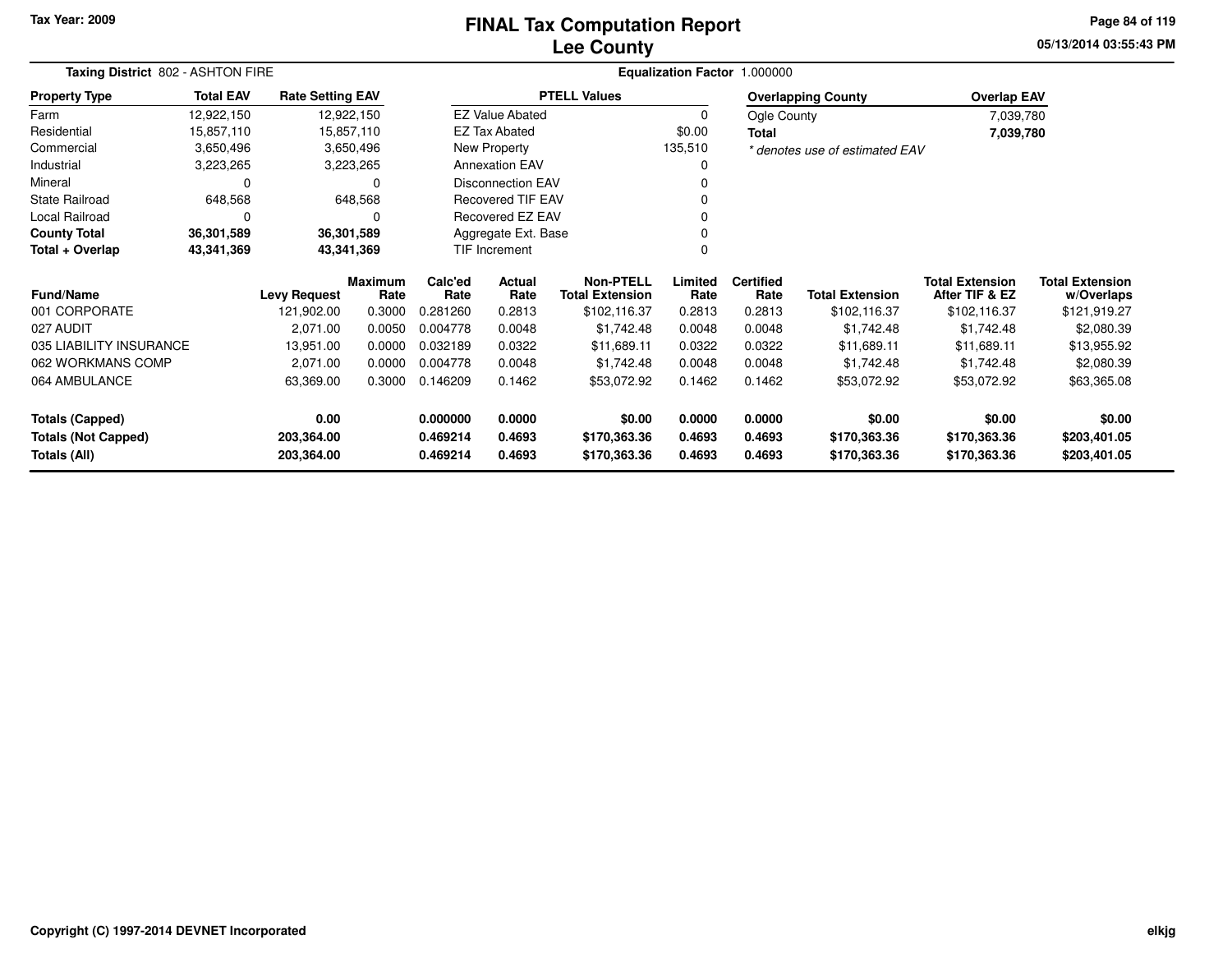# **Lee CountyFINAL Tax Computation Report**

**05/13/2014 03:55:43 PM Page 85 of 119**

| <b>Total EAV</b> |                                |                                                           |                                                                                                       |                            |                                                                                       |                                                                                                                                                  |                            |                                      |                                          |                                      |  |
|------------------|--------------------------------|-----------------------------------------------------------|-------------------------------------------------------------------------------------------------------|----------------------------|---------------------------------------------------------------------------------------|--------------------------------------------------------------------------------------------------------------------------------------------------|----------------------------|--------------------------------------|------------------------------------------|--------------------------------------|--|
| 10,931,764       |                                |                                                           |                                                                                                       |                            |                                                                                       | 0                                                                                                                                                |                            |                                      |                                          |                                      |  |
| 9,132,333        |                                |                                                           |                                                                                                       |                            |                                                                                       | \$0.00                                                                                                                                           |                            |                                      |                                          |                                      |  |
| 1,266,180        |                                |                                                           |                                                                                                       |                            |                                                                                       | 141,805                                                                                                                                          |                            |                                      |                                          |                                      |  |
| 326              |                                | 326                                                       |                                                                                                       |                            |                                                                                       | 0                                                                                                                                                |                            |                                      |                                          |                                      |  |
| 0                |                                | 0                                                         |                                                                                                       |                            |                                                                                       |                                                                                                                                                  |                            |                                      |                                          |                                      |  |
| $\Omega$         |                                | 0                                                         |                                                                                                       |                            |                                                                                       | $\Omega$                                                                                                                                         |                            |                                      |                                          |                                      |  |
| 1,355            |                                | 1,355                                                     |                                                                                                       |                            |                                                                                       | $\Omega$                                                                                                                                         |                            |                                      |                                          |                                      |  |
| 21,331,958       |                                |                                                           |                                                                                                       |                            |                                                                                       | 79,511                                                                                                                                           |                            |                                      |                                          |                                      |  |
| 21,331,958       |                                |                                                           |                                                                                                       |                            |                                                                                       | 0                                                                                                                                                |                            |                                      |                                          |                                      |  |
|                  |                                | Rate                                                      | Calc'ed<br>Rate                                                                                       | Actual<br>Rate             | <b>Non-PTELL</b><br><b>Total Extension</b>                                            | Limited<br>Rate                                                                                                                                  | <b>Certified</b><br>Rate   | <b>Total Extension</b>               | <b>Total Extension</b><br>After TIF & EZ | <b>Total Extension</b><br>w/Overlaps |  |
|                  | 78,250.00                      | 0.4000                                                    | 0.366821                                                                                              | 0.3668                     | \$78,245.62                                                                           | 0.3522                                                                                                                                           | 0.3522                     | \$75,131.16                          | \$75,131.16                              | \$75,131.16                          |  |
|                  | 5,200.00                       | 0.0000                                                    | 0.024377                                                                                              | 0.0244                     | \$5,205.00                                                                            | 0.0234                                                                                                                                           | 0.0234                     | \$4,991.68                           | \$4,991.68                               | \$4,991.68                           |  |
|                  | 0.00                           | 0.3000                                                    | 0.000000                                                                                              | 0.0000                     | \$0.00                                                                                | 0.0000                                                                                                                                           | 0.0000                     | \$0.00                               | \$0.00                                   | \$0.00                               |  |
|                  | 83,450.00<br>0.00<br>83,450.00 |                                                           | 0.391198<br>0.000000<br>0.391198                                                                      | 0.3912<br>0.0000<br>0.3912 | \$83,450.62<br>\$0.00<br>\$83,450.62                                                  | 0.3756<br>0.0000<br>0.3756                                                                                                                       | 0.3756<br>0.0000<br>0.3756 | \$80,122.84<br>\$0.00<br>\$80,122.84 | \$80,122.84<br>\$0.00<br>\$80,122.84     | \$80,122.84<br>\$0.00<br>\$80,122.84 |  |
|                  | 035 LIABILITY INSURANCE        | Taxing District 803 - COMPTON FIRE<br><b>Levy Request</b> | <b>Rate Setting EAV</b><br>10,931,764<br>9,132,333<br>.266,180<br>21,331,958<br>21,331,958<br>Maximum |                            | <b>EZ Tax Abated</b><br><b>New Property</b><br><b>Annexation EAV</b><br>TIF Increment | <b>PTELL Values</b><br><b>EZ Value Abated</b><br><b>Disconnection EAV</b><br><b>Recovered TIF EAV</b><br>Recovered EZ EAV<br>Aggregate Ext. Base |                            |                                      | Equalization Factor 1.000000             |                                      |  |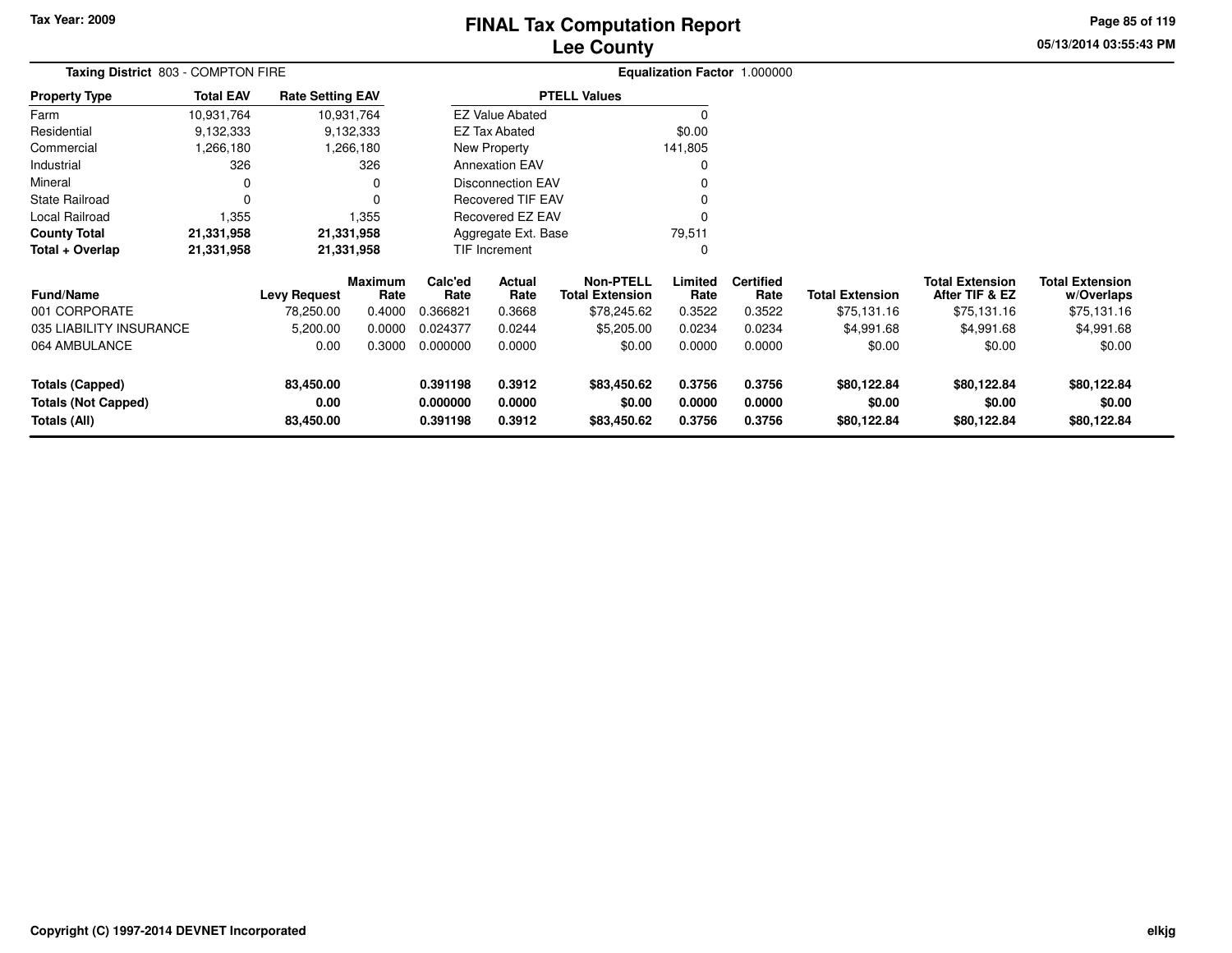# **Lee CountyFINAL Tax Computation Report**

**05/13/2014 03:55:43 PMPage 86 of 119**

| Taxing District 804 - DIXON FIRE-RURAL |                  |                         |                        |                 | Equalization Factor 1.000000 |                                            |                 |                          |                                |                                          |                                      |  |  |
|----------------------------------------|------------------|-------------------------|------------------------|-----------------|------------------------------|--------------------------------------------|-----------------|--------------------------|--------------------------------|------------------------------------------|--------------------------------------|--|--|
| <b>Property Type</b>                   | <b>Total EAV</b> | <b>Rate Setting EAV</b> |                        |                 |                              | <b>PTELL Values</b>                        |                 |                          | <b>Overlapping County</b>      | <b>Overlap EAV</b>                       |                                      |  |  |
| Farm                                   | 26,507,843       |                         | 26,453,235             |                 | <b>EZ Value Abated</b>       |                                            | 6,023,859       | Ogle County              |                                | 37,618,844                               |                                      |  |  |
| Residential                            | 129,714,915      | 129,501,303             |                        |                 | <b>EZ Tax Abated</b>         |                                            | \$39,245.50     | <b>Total</b>             |                                | 37,618,844                               |                                      |  |  |
| Commercial                             | 34,562,851       |                         | 32,972,291             |                 | <b>New Property</b>          |                                            | 3,632,428       |                          | * denotes use of estimated EAV |                                          |                                      |  |  |
| Industrial                             | 37,660,844       |                         | 33,450,533             |                 | <b>Annexation EAV</b>        |                                            |                 |                          |                                |                                          |                                      |  |  |
| Mineral                                | 0                |                         | 0                      |                 | <b>Disconnection EAV</b>     |                                            |                 |                          |                                |                                          |                                      |  |  |
| State Railroad                         | 1,401,590        |                         | 1,401,590              |                 | <b>Recovered TIF EAV</b>     |                                            |                 |                          |                                |                                          |                                      |  |  |
| <b>Local Railroad</b>                  | 2,900            |                         | 2,900                  |                 | Recovered EZ EAV             |                                            | 1,472,021       |                          |                                |                                          |                                      |  |  |
| <b>County Total</b>                    | 229,850,943      | 223,781,852             |                        |                 | Aggregate Ext. Base          |                                            | $\Omega$        |                          |                                |                                          |                                      |  |  |
| Total + Overlap                        | 267,469,787      | 261,400,696             |                        |                 | TIF Increment                |                                            | 45,232          |                          |                                |                                          |                                      |  |  |
| Fund/Name                              |                  | <b>Levy Request</b>     | <b>Maximum</b><br>Rate | Calc'ed<br>Rate | Actual<br>Rate               | <b>Non-PTELL</b><br><b>Total Extension</b> | Limited<br>Rate | <b>Certified</b><br>Rate | <b>Total Extension</b>         | <b>Total Extension</b><br>After TIF & EZ | <b>Total Extension</b><br>w/Overlaps |  |  |
| 001 CORPORATE                          |                  | 784,519.00              | 0.3000                 | 0.300121        | 0.3000                       | \$671,345.56                               | 0.3000          | 0.3000                   | \$689,552.83                   | \$671,345.56                             | \$784,202.09                         |  |  |
| 013 FIREFIGHTERS PENSION               |                  | 160,000.00              | 0.0000                 | 0.061209        | 0.0612                       | \$136,954.49                               | 0.0612          | 0.0612                   | \$140,668.78                   | \$136,954.49                             | \$159,977.23                         |  |  |
| 027 AUDIT                              |                  | 16,000.00               | 0.0050                 | 0.006121        | 0.0050                       | \$11,189.09                                | 0.0050          | 0.0050                   | \$11.492.55                    | \$11,189.09                              | \$13,070.03                          |  |  |
| 035 LIABILITY INSURANCE                |                  | 18,363.00               | 0.0000                 | 0.007025        | 0.0070                       | \$15,664.73                                | 0.0070          | 0.0070                   | \$16,089.57                    | \$15,664.73                              | \$18,298.05                          |  |  |
| 060 UNEMPLOYMENT INSURANC              |                  | 3,500.00                | 0.0000                 | 0.001339        | 0.0013                       | \$2,909.16                                 | 0.0013          | 0.0013                   | \$2,988.06                     | \$2,909.16                               | \$3,398.21                           |  |  |
| 062 WORKMENS COMP                      |                  | 83,231.00               | 0.0000                 | 0.031840        | 0.0318                       | \$71,162.63                                | 0.0318          | 0.0318                   | \$73,092.60                    | \$71,162.63                              | \$83,125.42                          |  |  |
| 064 AMBULANCE                          |                  | 641,074.00              | 0.3000                 | 0.245246        | 0.2452                       | \$548,713.10                               | 0.2452          | 0.2452                   | \$563,594.51                   | \$548,713.10                             | \$640,954.51                         |  |  |
| <b>Totals (Capped)</b>                 |                  | 0.00                    |                        | 0.000000        | 0.0000                       | \$0.00                                     | 0.0000          | 0.0000                   | \$0.00                         | \$0.00                                   | \$0.00                               |  |  |
| <b>Totals (Not Capped)</b>             |                  | 1,706,687.00            |                        | 0.652901        | 0.6515                       | \$1,457,938.76                             | 0.6515          | 0.6515                   | \$1,497,478.90                 | \$1,457,938.76                           | \$1,703,025.54                       |  |  |
| Totals (All)                           |                  | 1,706,687.00            |                        | 0.652901        | 0.6515                       | \$1,457,938.76                             | 0.6515          | 0.6515                   | \$1,497,478.90                 | \$1,457,938.76                           | \$1,703,025.54                       |  |  |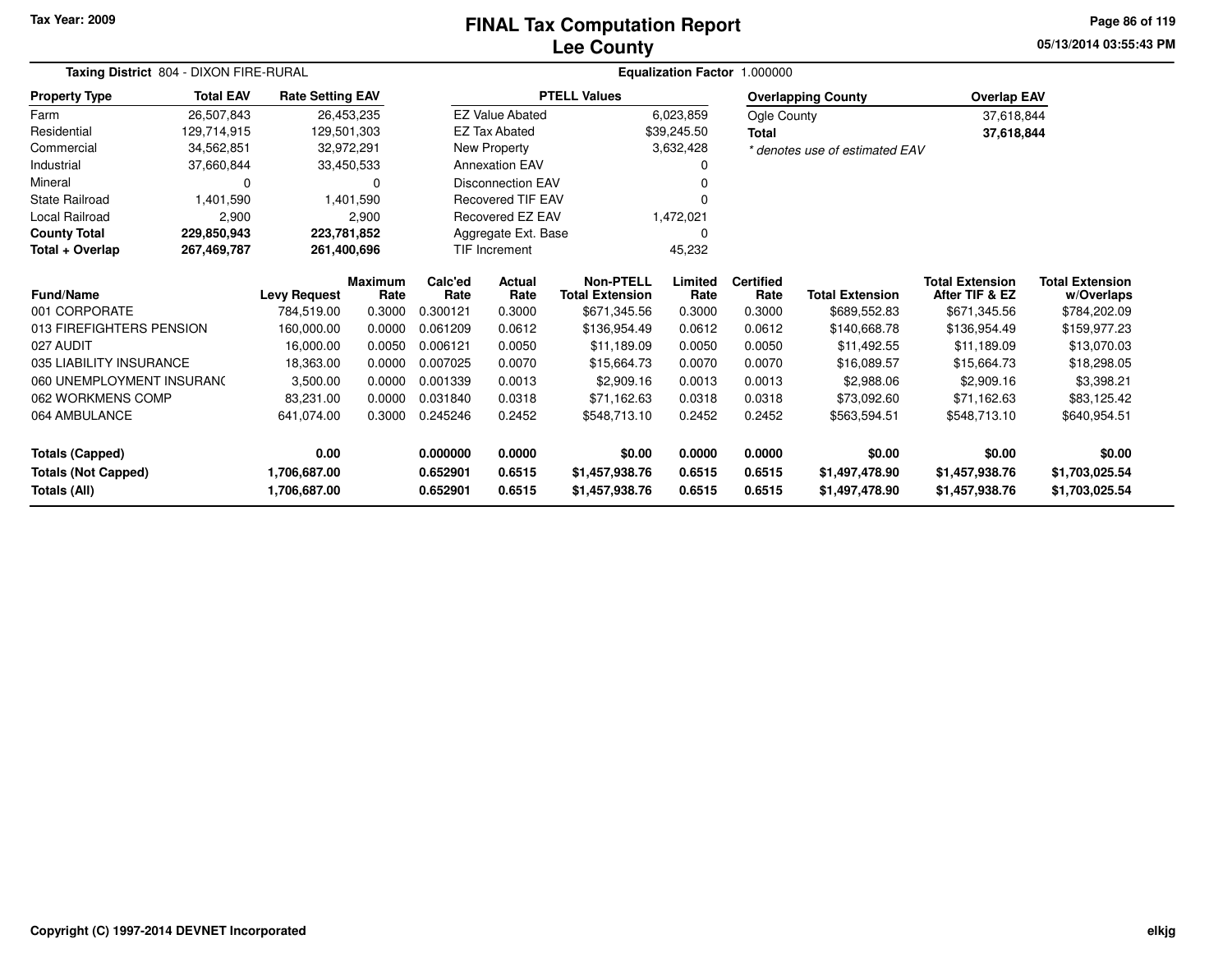**05/13/2014 03:55:43 PM Page 87 of 119**

| Taxing District 805 - EARLVILLE FIRE                                 |                  |                                  |                        |                                  | Equalization Factor 1.000000 |                                            |                            |                            |                                    |                                          |                                        |
|----------------------------------------------------------------------|------------------|----------------------------------|------------------------|----------------------------------|------------------------------|--------------------------------------------|----------------------------|----------------------------|------------------------------------|------------------------------------------|----------------------------------------|
| <b>Property Type</b>                                                 | <b>Total EAV</b> | <b>Rate Setting EAV</b>          |                        |                                  |                              | <b>PTELL Values</b>                        |                            |                            | <b>Overlapping County</b>          | <b>Overlap EAV</b>                       |                                        |
| Farm                                                                 | 791,380          |                                  | 791,380                |                                  | <b>EZ Value Abated</b>       |                                            | 0                          | DeKalb County              |                                    | 1,280,080                                |                                        |
| Residential                                                          | 112,598          |                                  | 112,598                |                                  | <b>EZ Tax Abated</b>         |                                            | \$0.00                     | LaSalle County             |                                    | *60,328,757                              |                                        |
| Commercial                                                           | 0                |                                  |                        |                                  | New Property                 |                                            | 0                          | <b>Total</b>               |                                    | 61,608,837                               |                                        |
| Industrial                                                           | 0                |                                  |                        |                                  | <b>Annexation EAV</b>        |                                            | 0                          |                            | * denotes use of estimated EAV     |                                          |                                        |
| Mineral                                                              | $\Omega$         |                                  |                        |                                  | <b>Disconnection EAV</b>     |                                            |                            |                            |                                    |                                          |                                        |
| <b>State Railroad</b>                                                | 0                |                                  |                        |                                  | <b>Recovered TIF EAV</b>     |                                            |                            |                            |                                    |                                          |                                        |
| Local Railroad                                                       | $\Omega$         |                                  |                        |                                  | Recovered EZ EAV             |                                            |                            |                            |                                    |                                          |                                        |
| <b>County Total</b>                                                  | 903,978          |                                  | 903,978                | Aggregate Ext. Base              |                              |                                            | $\Omega$                   |                            |                                    |                                          |                                        |
| Total + Overlap                                                      | 62,512,815       | 62,512,815                       |                        |                                  | <b>TIF Increment</b>         |                                            | $\mathbf 0$                |                            |                                    |                                          |                                        |
| <b>Fund/Name</b>                                                     |                  | <b>Levy Request</b>              | <b>Maximum</b><br>Rate | Calc'ed<br>Rate                  | <b>Actual</b><br>Rate        | <b>Non-PTELL</b><br><b>Total Extension</b> | Limited<br>Rate            | <b>Certified</b><br>Rate   | <b>Total Extension</b>             | <b>Total Extension</b><br>After TIF & EZ | <b>Total Extension</b><br>w/Overlaps   |
| 001 CORPORATE                                                        |                  | 57,300.00                        | 0.3000                 | 0.091661                         | 0.0917                       | \$828.95                                   | 0.0917                     | 0.0917                     | \$828.95                           | \$828.95                                 | \$57,324.25                            |
| 064 AMBULANCE                                                        |                  | 61,150.00                        | 0.2500                 | 0.097820                         | 0.0978                       | \$884.09                                   | 0.0978                     | 0.0978                     | \$884.09                           | \$884.09                                 | \$61,137.53                            |
| <b>Totals (Capped)</b><br><b>Totals (Not Capped)</b><br>Totals (All) |                  | 0.00<br>118,450.00<br>118,450.00 |                        | 0.000000<br>0.189481<br>0.189481 | 0.0000<br>0.1895<br>0.1895   | \$0.00<br>\$1,713.04<br>\$1,713.04         | 0.0000<br>0.1895<br>0.1895 | 0.0000<br>0.1895<br>0.1895 | \$0.00<br>\$1,713.04<br>\$1,713.04 | \$0.00<br>\$1,713.04<br>\$1,713.04       | \$0.00<br>\$118,461.78<br>\$118,461.78 |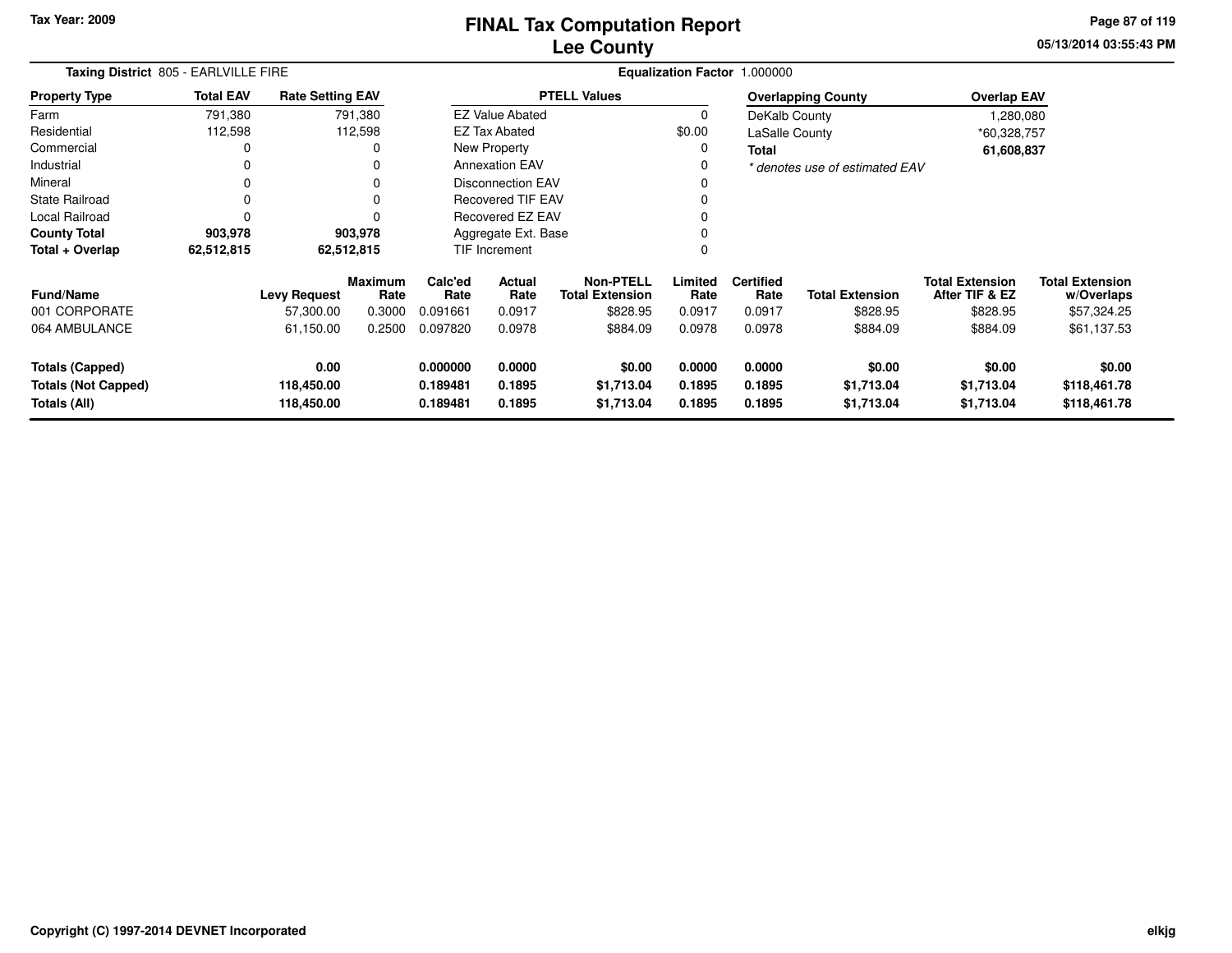## **Lee CountyFINAL Tax Computation Report**

**05/13/2014 03:55:43 PM Page 88 of 119**

| Taxing District 806 - FRANKLIN GROVE FIRE |                  |                         |                 |                     | Equalization Factor 1.000000               |                     |                          |                        |                                          |                                      |              |  |  |
|-------------------------------------------|------------------|-------------------------|-----------------|---------------------|--------------------------------------------|---------------------|--------------------------|------------------------|------------------------------------------|--------------------------------------|--------------|--|--|
| <b>Property Type</b>                      | <b>Total EAV</b> | <b>Rate Setting EAV</b> |                 |                     |                                            | <b>PTELL Values</b> |                          |                        | <b>Overlapping County</b>                | <b>Overlap EAV</b>                   |              |  |  |
| Farm                                      | 11,491,475       |                         | 11,491,475      |                     | <b>EZ Value Abated</b>                     |                     | 0                        | Ogle County            |                                          | 7,460,089                            |              |  |  |
| Residential                               | 13,305,503       |                         | 13,305,503      |                     | <b>EZ Tax Abated</b>                       |                     | \$0.00                   | <b>Total</b>           |                                          | 7,460,089                            |              |  |  |
| Commercial                                | 2,826,305        |                         | 2,826,305       |                     | New Property                               |                     | 183,553                  |                        | * denotes use of estimated EAV           |                                      |              |  |  |
| Industrial                                | 2,408,942        |                         | 2,408,942       |                     | <b>Annexation EAV</b>                      |                     |                          |                        |                                          |                                      |              |  |  |
| Mineral                                   | 0                |                         | 0               |                     | <b>Disconnection EAV</b>                   |                     |                          |                        |                                          |                                      |              |  |  |
| <b>State Railroad</b>                     | 730,755          |                         | 730,755         |                     | <b>Recovered TIF EAV</b>                   |                     |                          |                        |                                          |                                      |              |  |  |
| Local Railroad                            | 0                |                         | 0               |                     | Recovered EZ EAV                           |                     |                          |                        |                                          |                                      |              |  |  |
| <b>County Total</b>                       | 30,762,980       |                         | 30,762,980      | Aggregate Ext. Base |                                            |                     |                          |                        |                                          |                                      |              |  |  |
| Total + Overlap                           | 38,223,069       |                         | 38,223,069      |                     | TIF Increment                              |                     |                          |                        |                                          |                                      |              |  |  |
| <b>Fund/Name</b><br><b>Levy Request</b>   |                  | <b>Maximum</b><br>Rate  | Calc'ed<br>Rate | Actual<br>Rate      | <b>Non-PTELL</b><br><b>Total Extension</b> | Limited<br>Rate     | <b>Certified</b><br>Rate | <b>Total Extension</b> | <b>Total Extension</b><br>After TIF & EZ | <b>Total Extension</b><br>w/Overlaps |              |  |  |
| 001 CORPORATE                             |                  | 115,800.00              | 0.3000          | 0.302958            | 0.3000                                     | \$92,288.94         | 0.3000                   | 0.3000                 | \$92,288.94                              | \$92,288.94                          | \$114,669.21 |  |  |
| 027 AUDIT                                 |                  | 1,930.00                | 0.0050          | 0.005049            | 0.0050                                     | \$1,538.15          | 0.0050                   | 0.0050                 | \$1,538.15                               | \$1,538.15                           | \$1,911.15   |  |  |
| 035 LIABILITY INSURANCE                   |                  | 23,000.00               | 0.0000          | 0.060173            | 0.0602                                     | \$18,519.31         | 0.0602                   | 0.0602                 | \$18,519.31                              | \$18,519.31                          | \$23,010.29  |  |  |
| 047 SOCIAL SECURITY                       |                  | 2,965.00                | 0.0000          | 0.007757            | 0.0078                                     | \$2,399.51          | 0.0078                   | 0.0078                 | \$2,399.51                               | \$2,399.51                           | \$2,981.40   |  |  |
| 064 AMBULANCE                             |                  | 57,900.00               | 0.1500          | 0.151479            | 0.1500                                     | \$46,144.47         | 0.1500                   | 0.1500                 | \$46,144.47                              | \$46,144.47                          | \$57,334.60  |  |  |
| <b>Totals (Capped)</b>                    |                  | 0.00                    |                 | 0.000000            | 0.0000                                     | \$0.00              | 0.0000                   | 0.0000                 | \$0.00                                   | \$0.00                               | \$0.00       |  |  |
| <b>Totals (Not Capped)</b>                |                  | 201,595.00              |                 | 0.527416            | 0.5230                                     | \$160,890.38        | 0.5230                   | 0.5230                 | \$160,890.38                             | \$160,890.38                         | \$199,906.65 |  |  |
| Totals (All)                              |                  | 201,595.00              |                 | 0.527416            | 0.5230                                     | \$160,890.38        | 0.5230                   | 0.5230                 | \$160,890.38                             | \$160,890.38                         | \$199,906.65 |  |  |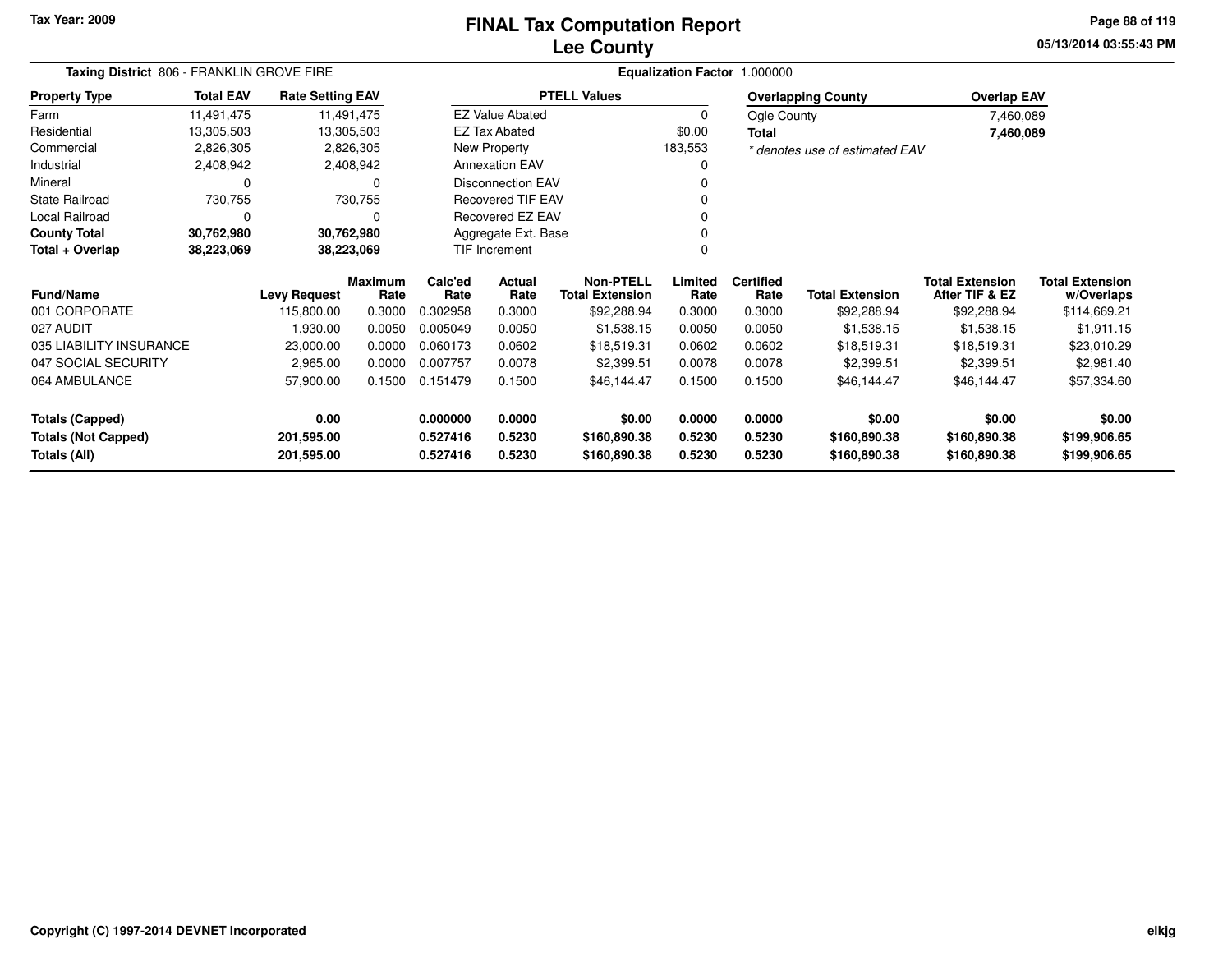#### **Lee CountyFINAL Tax Computation Report**

**05/13/2014 03:55:43 PM Page 89 of 119**

| Taxing District 807 - LEE FIRE             |                  |                         |                        |                      |                                          | Equalization Factor 1.000000 |                  |                          |                                |                                          |                                      |
|--------------------------------------------|------------------|-------------------------|------------------------|----------------------|------------------------------------------|------------------------------|------------------|--------------------------|--------------------------------|------------------------------------------|--------------------------------------|
| <b>Property Type</b>                       | <b>Total EAV</b> | <b>Rate Setting EAV</b> |                        |                      |                                          | <b>PTELL Values</b>          |                  |                          | <b>Overlapping County</b>      | <b>Overlap EAV</b>                       |                                      |
| Farm                                       | 5,074,555        |                         | 5,074,555              |                      | <b>EZ Value Abated</b>                   |                              | 0                | DeKalb County            |                                | 5,873,133                                |                                      |
| Residential                                | 6,952,825        |                         | 6,952,825              |                      | <b>EZ Tax Abated</b>                     |                              | \$0.00           | <b>Total</b>             |                                | 5,873,133                                |                                      |
| Commercial                                 | 289,039          |                         | 289,039                |                      | New Property                             |                              | 76,738           |                          | * denotes use of estimated EAV |                                          |                                      |
| Industrial                                 | 486              |                         | 486                    |                      | <b>Annexation EAV</b>                    |                              |                  |                          |                                |                                          |                                      |
| Mineral                                    | $\Omega$         |                         |                        |                      | <b>Disconnection EAV</b>                 |                              |                  |                          |                                |                                          |                                      |
| <b>State Railroad</b>                      | 218,168          |                         | 218,168                |                      | <b>Recovered TIF EAV</b>                 |                              | ი                |                          |                                |                                          |                                      |
| Local Railroad                             | 0                |                         | 0                      |                      | Recovered EZ EAV                         |                              |                  |                          |                                |                                          |                                      |
| <b>County Total</b>                        | 12,535,073       |                         | 12,535,073             |                      | Aggregate Ext. Base                      |                              | 80,522           |                          |                                |                                          |                                      |
| Total + Overlap                            | 18,408,206       |                         | 18,408,206             |                      | TIF Increment                            |                              | 0                |                          |                                |                                          |                                      |
| <b>Fund/Name</b>                           |                  | <b>Levy Request</b>     | <b>Maximum</b><br>Rate | Calc'ed<br>Rate      | Actual<br><b>Total Extension</b><br>Rate |                              | Limited<br>Rate  | <b>Certified</b><br>Rate | <b>Total Extension</b>         | <b>Total Extension</b><br>After TIF & EZ | <b>Total Extension</b><br>w/Overlaps |
| 001 CORPORATE                              |                  | 51,479.00               | 0.4000                 | 0.279653             | 0.2797                                   | \$35,060.60                  | 0.2730           | 0.2730                   | \$34,220.75                    | \$34,220.75                              | \$50,254.40                          |
| 035 LIABILITY INSURANCE                    |                  | 5,717.00                | 0.0000                 | 0.031057             | 0.0311                                   | \$3,898.41                   | 0.0304           | 0.0304                   | \$3,810.66                     | \$3,810.66                               | \$5,596.09                           |
| 064 AMBULANCE                              |                  | 26,347.00               | 0.3000                 | 0.143126             | 0.1431                                   | \$17,937.69                  | 0.1397           | 0.1397                   | \$17,511.50                    | \$17,511.50                              | \$25,716.26                          |
| Totals (Capped)                            |                  | 83,543.00               |                        | 0.453836             | 0.4539                                   | \$56,896.70                  | 0.4431           | 0.4431                   | \$55,542.91                    | \$55,542.91                              | \$81,566.75                          |
| <b>Totals (Not Capped)</b><br>Totals (All) |                  | 0.00<br>83,543.00       |                        | 0.000000<br>0.453836 | 0.0000<br>0.4539                         | \$0.00<br>\$56,896.70        | 0.0000<br>0.4431 | 0.0000<br>0.4431         | \$0.00<br>\$55,542.91          | \$0.00<br>\$55,542.91                    | \$0.00<br>\$81,566.75                |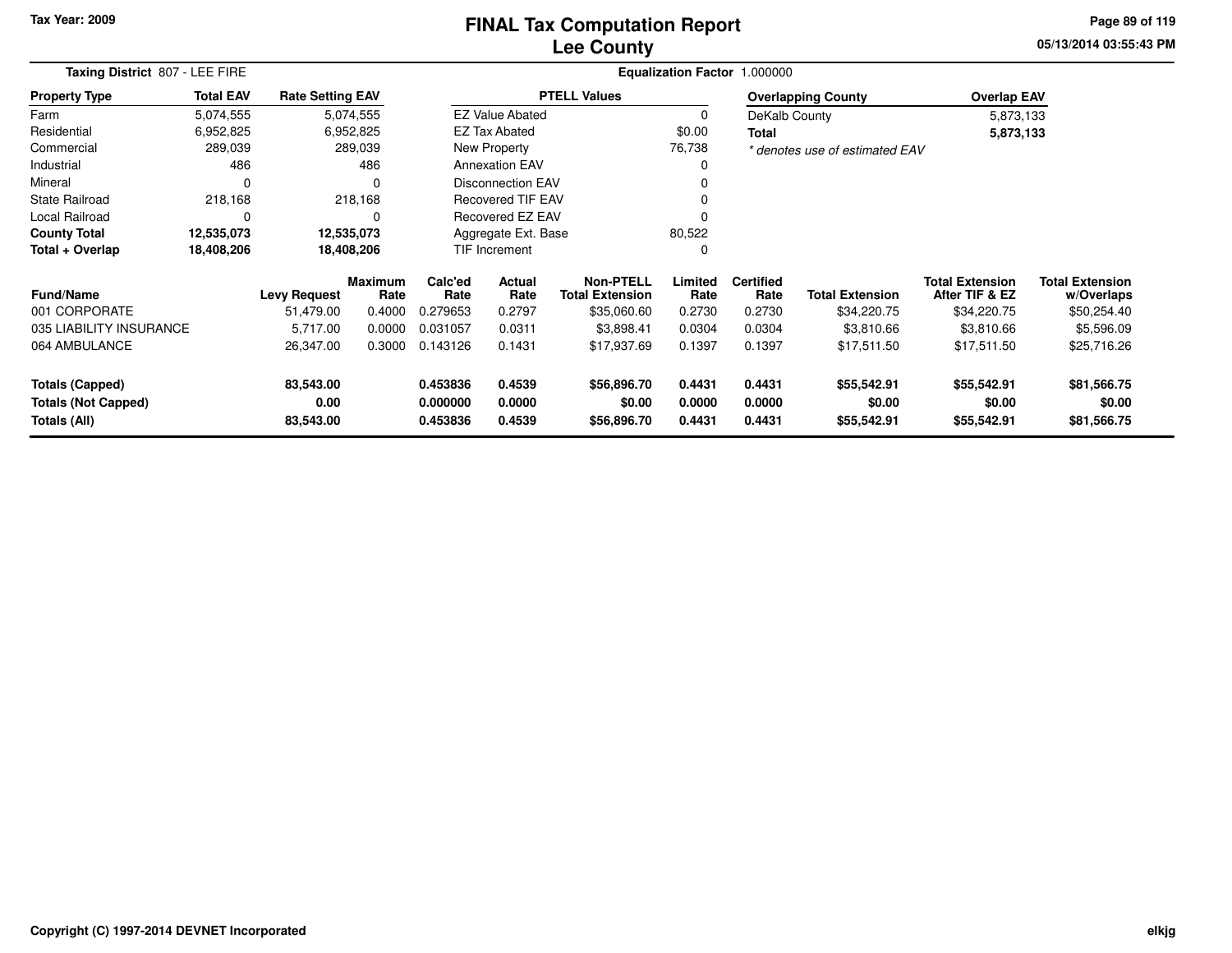## **Lee CountyFINAL Tax Computation Report**

**05/13/2014 03:55:43 PM Page 90 of 119**

| Taxing District 808 - OHIO FIRE |                  | <b>Equalization Factor</b><br>1.000000 |                        |                 |                          |                                            |                 |                          |                                |                                          |                                      |
|---------------------------------|------------------|----------------------------------------|------------------------|-----------------|--------------------------|--------------------------------------------|-----------------|--------------------------|--------------------------------|------------------------------------------|--------------------------------------|
| <b>Property Type</b>            | <b>Total EAV</b> | <b>Rate Setting EAV</b>                |                        |                 |                          | <b>PTELL Values</b>                        |                 |                          | <b>Overlapping County</b>      | <b>Overlap EAV</b>                       |                                      |
| Farm                            | 5,578,793        |                                        | 5,578,793              |                 | <b>EZ Value Abated</b>   |                                            | 0               | <b>Bureau County</b>     |                                | *12,938,155                              |                                      |
| Residential                     | 1,677,519        |                                        | 1,677,519              |                 | <b>EZ Tax Abated</b>     |                                            |                 | Total                    |                                | 12,938,155                               |                                      |
| Commercial                      | C                |                                        | 0                      |                 | New Property             |                                            |                 |                          | * denotes use of estimated EAV |                                          |                                      |
| Industrial                      | 69,719           |                                        | 69,719                 |                 | <b>Annexation EAV</b>    |                                            |                 |                          |                                |                                          |                                      |
| Mineral                         | 0                |                                        | 0                      |                 | <b>Disconnection EAV</b> |                                            |                 |                          |                                |                                          |                                      |
| <b>State Railroad</b>           | $\Omega$         |                                        | 0                      |                 | Recovered TIF EAV        |                                            |                 |                          |                                |                                          |                                      |
| Local Railroad                  |                  |                                        | $\Omega$               |                 | Recovered EZ EAV         |                                            |                 |                          |                                |                                          |                                      |
| <b>County Total</b>             | 7,326,031        |                                        | 7,326,031              |                 | Aggregate Ext. Base      |                                            | 0               |                          |                                |                                          |                                      |
| Total + Overlap                 | 20,264,186       | 20,264,186                             |                        |                 | <b>TIF Increment</b>     |                                            | 0               |                          |                                |                                          |                                      |
| <b>Fund/Name</b>                |                  | <b>Levy Request</b>                    | <b>Maximum</b><br>Rate | Calc'ed<br>Rate | <b>Actual</b><br>Rate    | <b>Non-PTELL</b><br><b>Total Extension</b> | Limited<br>Rate | <b>Certified</b><br>Rate | <b>Total Extension</b>         | <b>Total Extension</b><br>After TIF & EZ | <b>Total Extension</b><br>w/Overlaps |
| 001 CORPORATE                   |                  | 57,000.00                              | 0.3000                 | 0.281284        | 0.2813                   | \$20,608.13                                | 0.2813          | 0.2813                   | \$20,608.13                    | \$20,608.13                              | \$57,003.16                          |
| 064 AMBULANCE                   |                  | 25,000.00                              | 0.2500                 | 0.123370        | 0.1234                   | \$9,040.32                                 | 0.1234          | 0.1234                   | \$9,040.32                     | \$9,040.32                               | \$25,006.01                          |
| <b>Totals (Capped)</b>          |                  | 0.00                                   |                        | 0.000000        | 0.0000                   | \$0.00                                     | 0.0000          | 0.0000                   | \$0.00                         | \$0.00                                   | \$0.00                               |
| <b>Totals (Not Capped)</b>      |                  | 82,000.00                              |                        | 0.404654        | 0.4047                   | \$29,648.45                                | 0.4047          | 0.4047                   | \$29,648.45                    | \$29,648.45                              | \$82,009.17                          |
| Totals (All)                    |                  | 82,000.00                              |                        | 0.404654        | 0.4047                   | \$29,648.45                                | 0.4047          | 0.4047                   | \$29,648.45                    | \$29,648.45                              | \$82,009.17                          |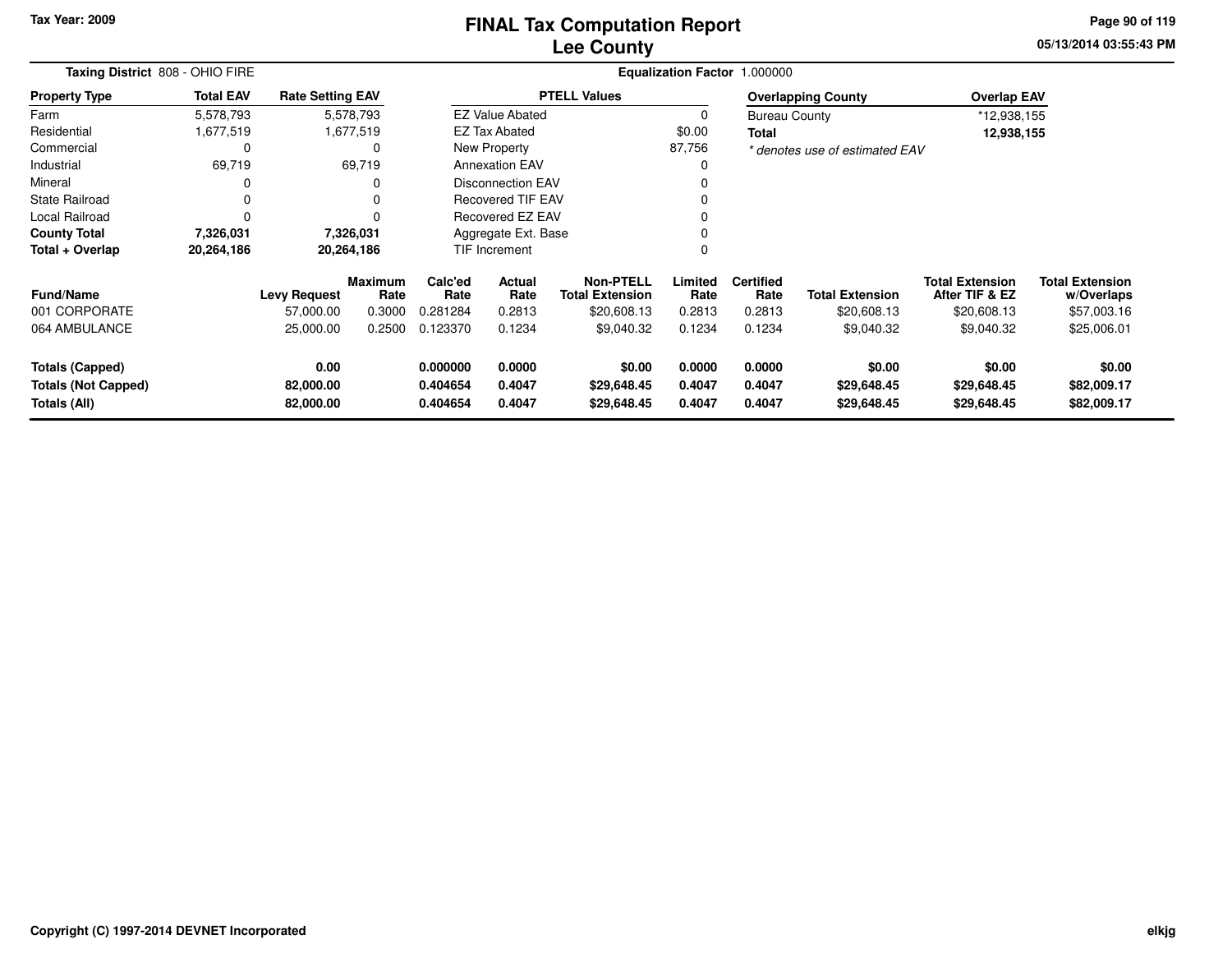# **Lee CountyFINAL Tax Computation Report**

**05/13/2014 03:55:43 PM Page 91 of 119**

| Taxing District 809 - OGLE LEE FIRE        |                  |                          |                        |                      |                                          |                            | Equalization Factor 1.000000 |                          |                                |                                          |                                      |
|--------------------------------------------|------------------|--------------------------|------------------------|----------------------|------------------------------------------|----------------------------|------------------------------|--------------------------|--------------------------------|------------------------------------------|--------------------------------------|
| <b>Property Type</b>                       | <b>Total EAV</b> | <b>Rate Setting EAV</b>  |                        |                      |                                          | <b>PTELL Values</b>        |                              |                          | <b>Overlapping County</b>      | <b>Overlap EAV</b>                       |                                      |
| Farm                                       | 9,636,401        |                          | 9,636,401              |                      | <b>EZ Value Abated</b>                   |                            | 0                            | Ogle County              |                                | 98,259,010                               |                                      |
| Residential                                | 9,004,569        |                          | 9,004,569              |                      | <b>EZ Tax Abated</b>                     |                            | \$0.00                       | Total                    |                                | 98,259,010                               |                                      |
| Commercial                                 | 1,240,211        |                          | 1,240,211              |                      | New Property                             |                            | 137,911                      |                          | * denotes use of estimated EAV |                                          |                                      |
| Industrial                                 | 62,340           |                          | 62,340                 |                      | <b>Annexation EAV</b>                    |                            | 0                            |                          |                                |                                          |                                      |
| Mineral                                    | 0                |                          |                        |                      | <b>Disconnection EAV</b>                 |                            |                              |                          |                                |                                          |                                      |
| <b>State Railroad</b>                      | 431,321          |                          | 431,321                |                      | <b>Recovered TIF EAV</b>                 |                            |                              |                          |                                |                                          |                                      |
| <b>Local Railroad</b>                      | 0                |                          | 0                      |                      | Recovered EZ EAV                         |                            |                              |                          |                                |                                          |                                      |
| <b>County Total</b>                        | 20,374,842       |                          | 20,374,842             |                      | Aggregate Ext. Base                      |                            |                              |                          |                                |                                          |                                      |
| Total + Overlap                            | 118,633,852      | 118,633,852              |                        |                      | <b>TIF Increment</b>                     |                            | $\Omega$                     |                          |                                |                                          |                                      |
| <b>Fund/Name</b>                           |                  | <b>Levy Request</b>      | <b>Maximum</b><br>Rate | Calc'ed<br>Rate      | Actual<br><b>Total Extension</b><br>Rate |                            | Limited<br>Rate              | <b>Certified</b><br>Rate | <b>Total Extension</b>         | <b>Total Extension</b><br>After TIF & EZ | <b>Total Extension</b><br>w/Overlaps |
| 001 CORPORATE                              |                  | 301,500.00               | 0.3000                 | 0.254143             | 0.2541                                   | \$51,772.47                | 0.2541                       | 0.2541                   | \$51,772.47                    | \$51,772.47                              | \$301,448.62                         |
| 027 AUDIT                                  |                  | 5,000.00                 | 0.0050                 | 0.004215             | 0.0042                                   | \$855.74                   | 0.0042                       | 0.0042                   | \$855.74                       | \$855.74                                 | \$4,982.62                           |
| 035 LIABILITY INSURANCE                    |                  | 20,275.00                | 0.0000                 | 0.017090             | 0.0171                                   | \$3,484.10                 | 0.0171                       | 0.0171                   | \$3,484.10                     | \$3,484.10                               | \$20,286.39                          |
| <b>Totals (Capped)</b>                     |                  | 0.00                     |                        | 0.000000             | 0.0000                                   | \$0.00                     | 0.0000                       | 0.0000                   | \$0.00                         | \$0.00                                   | \$0.00                               |
| <b>Totals (Not Capped)</b><br>Totals (All) |                  | 326,775.00<br>326,775.00 |                        | 0.275448<br>0.275448 | 0.2754<br>0.2754                         | \$56,112.31<br>\$56,112.31 | 0.2754<br>0.2754             | 0.2754<br>0.2754         | \$56,112.31<br>\$56,112.31     | \$56,112.31<br>\$56,112.31               | \$326,717.63<br>\$326,717.63         |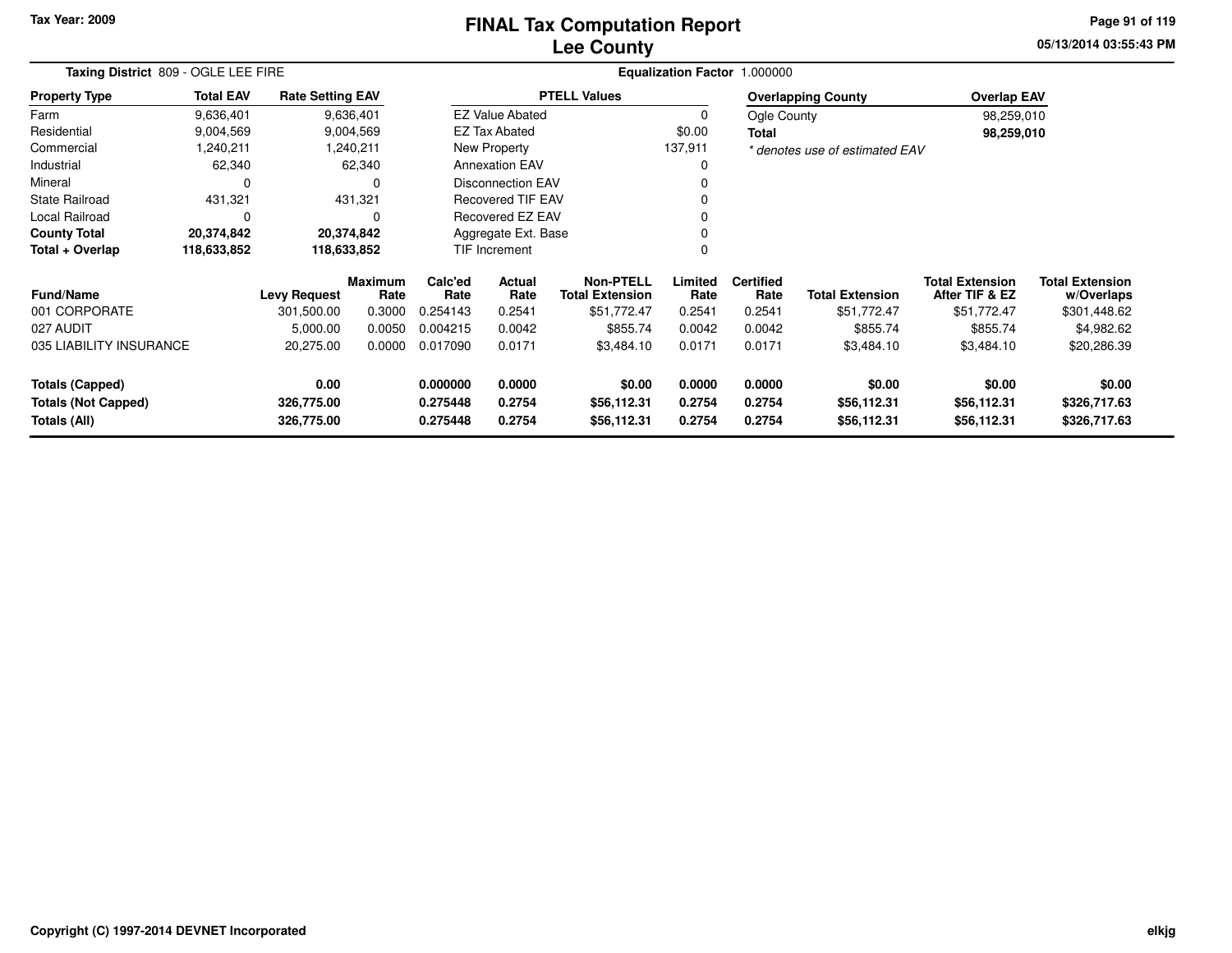## **Lee CountyFINAL Tax Computation Report**

**05/13/2014 03:55:43 PM Page 92 of 119**

| Taxing District 810 - PAW PAW FIRE                                   |                  |                                  |                        | <b>Equalization Factor</b>       | 1.000000                   |                                        |                            |                            |                                        |                                          |                                        |
|----------------------------------------------------------------------|------------------|----------------------------------|------------------------|----------------------------------|----------------------------|----------------------------------------|----------------------------|----------------------------|----------------------------------------|------------------------------------------|----------------------------------------|
| <b>Property Type</b>                                                 | <b>Total EAV</b> | <b>Rate Setting EAV</b>          |                        |                                  |                            | <b>PTELL Values</b>                    |                            |                            | <b>Overlapping County</b>              | <b>Overlap EAV</b>                       |                                        |
| Farm                                                                 | 18,062,349       |                                  | 18,061,452             |                                  | <b>EZ Value Abated</b>     |                                        | 0                          | DeKalb County              |                                        | 9,513,727                                |                                        |
| Residential                                                          | 19,649,579       |                                  | 16,910,558             |                                  | <b>EZ Tax Abated</b>       |                                        | \$0.00                     | <b>Total</b>               |                                        | 9,513,727                                |                                        |
| Commercial                                                           | 1,703,351        |                                  | 1,471,441              |                                  | New Property               |                                        | 197,455                    |                            | * denotes use of estimated EAV         |                                          |                                        |
| Industrial                                                           | 0                |                                  | 0                      |                                  | <b>Annexation EAV</b>      |                                        | 0                          |                            |                                        |                                          |                                        |
| Mineral                                                              | 0                |                                  | $\Omega$               |                                  | <b>Disconnection EAV</b>   |                                        |                            |                            |                                        |                                          |                                        |
| <b>State Railroad</b>                                                | 0                |                                  | $\Omega$               | <b>Recovered TIF EAV</b>         |                            |                                        |                            |                            |                                        |                                          |                                        |
| <b>Local Railroad</b>                                                | 0                |                                  |                        | Recovered EZ EAV                 |                            |                                        |                            |                            |                                        |                                          |                                        |
| <b>County Total</b>                                                  | 39,415,279       |                                  | 36,443,451             |                                  | Aggregate Ext. Base        |                                        | 127,487                    |                            |                                        |                                          |                                        |
| Total + Overlap                                                      | 48,929,006       |                                  | 45,957,178             |                                  | TIF Increment              |                                        | 2,971,828                  |                            |                                        |                                          |                                        |
| <b>Fund/Name</b>                                                     |                  | <b>Levy Request</b>              | <b>Maximum</b><br>Rate | Calc'ed<br>Rate                  | <b>Actual</b><br>Rate      | Non-PTELL<br><b>Total Extension</b>    | Limited<br>Rate            | <b>Certified</b><br>Rate   | <b>Total Extension</b>                 | <b>Total Extension</b><br>After TIF & EZ | <b>Total Extension</b><br>w/Overlaps   |
| 001 CORPORATE                                                        |                  | 119,100.00                       | 0.4000                 | 0.259154                         | 0.2592                     | \$94,461.42                            | 0.2507                     | 0.2507                     | \$98,814.10                            | \$91,363.73                              | \$115,214.65                           |
| 035 LIABILITY INSURANCE                                              |                  | 13,500.00                        | 0.0000                 | 0.029375                         | 0.0294                     | \$10,714.37                            | 0.0284                     | 0.0284                     | \$11,193.94                            | \$10,349.94                              | \$13,051.84                            |
| <b>Totals (Capped)</b><br><b>Totals (Not Capped)</b><br>Totals (All) |                  | 132,600.00<br>0.00<br>132,600.00 |                        | 0.288529<br>0.000000<br>0.288529 | 0.2886<br>0.0000<br>0.2886 | \$105,175.79<br>\$0.00<br>\$105,175.79 | 0.2791<br>0.0000<br>0.2791 | 0.2791<br>0.0000<br>0.2791 | \$110,008.04<br>\$0.00<br>\$110,008.04 | \$101,713.67<br>\$0.00<br>\$101,713.67   | \$128,266.49<br>\$0.00<br>\$128,266.49 |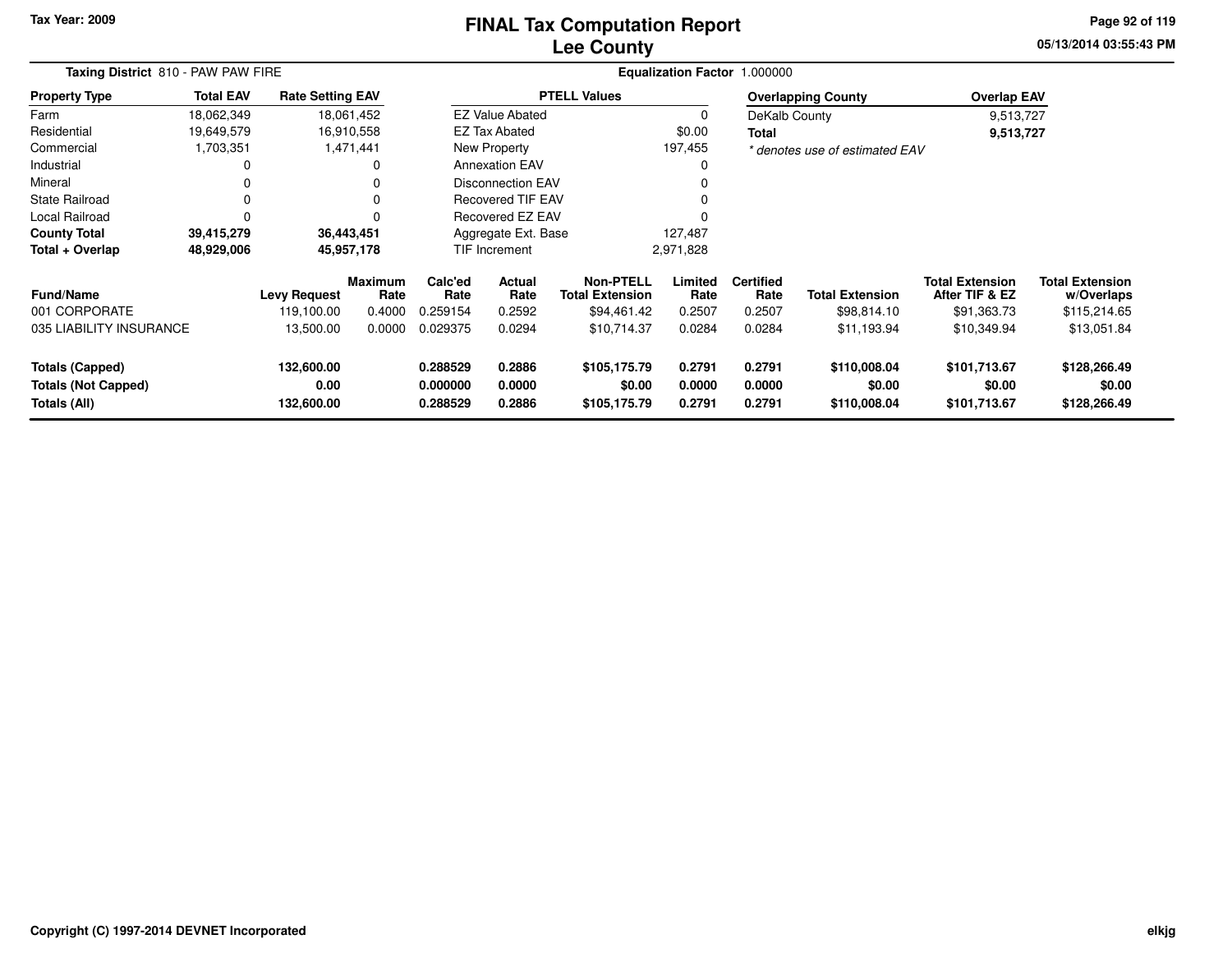**05/13/2014 03:55:43 PM Page 93 of 119**

| Taxing District 811 - POLO FIRE                      |                  |                         | Equalization Factor 1.000000 |                      |                                                              |                      |                  |                          |                                |                                          |                                      |  |
|------------------------------------------------------|------------------|-------------------------|------------------------------|----------------------|--------------------------------------------------------------|----------------------|------------------|--------------------------|--------------------------------|------------------------------------------|--------------------------------------|--|
| <b>Property Type</b>                                 | <b>Total EAV</b> | <b>Rate Setting EAV</b> |                              |                      |                                                              | <b>PTELL Values</b>  |                  |                          | <b>Overlapping County</b>      | <b>Overlap EAV</b>                       |                                      |  |
| Farm                                                 | 124,696          |                         | 124,696                      |                      | <b>EZ Value Abated</b>                                       |                      | $\Omega$         | <b>Carroll County</b>    |                                | 348,375                                  |                                      |  |
| Residential                                          | 0                |                         | $\Omega$                     |                      | <b>EZ Tax Abated</b>                                         |                      | \$0.00           | Ogle County              |                                | 68,500,492                               |                                      |  |
| Commercial                                           | 23,745           |                         | 23,745                       |                      | New Property                                                 |                      | 0                |                          | <b>Whiteside County</b>        | *403,448                                 |                                      |  |
| Industrial                                           | 0                |                         |                              |                      | <b>Annexation EAV</b>                                        |                      | 0                | <b>Total</b>             |                                | 69,252,315                               |                                      |  |
| Mineral                                              | 0                |                         |                              |                      | <b>Disconnection EAV</b>                                     |                      |                  |                          | * denotes use of estimated EAV |                                          |                                      |  |
| <b>State Railroad</b>                                | 0                |                         |                              |                      | Recovered TIF EAV                                            |                      |                  |                          |                                |                                          |                                      |  |
| Local Railroad                                       | 0                |                         |                              |                      | Recovered EZ EAV                                             |                      |                  |                          |                                |                                          |                                      |  |
| <b>County Total</b>                                  | 148,441          |                         | 148,441                      | Aggregate Ext. Base  |                                                              |                      |                  |                          |                                |                                          |                                      |  |
| Total + Overlap                                      | 69,400,756       |                         | 69,400,756                   |                      | <b>TIF Increment</b>                                         |                      | 0                |                          |                                |                                          |                                      |  |
| <b>Fund/Name</b>                                     |                  | <b>Levy Request</b>     | <b>Maximum</b><br>Rate       | Calc'ed<br>Rate      | <b>Non-PTELL</b><br>Actual<br><b>Total Extension</b><br>Rate |                      | Limited<br>Rate  | <b>Certified</b><br>Rate | <b>Total Extension</b>         | <b>Total Extension</b><br>After TIF & EZ | <b>Total Extension</b><br>w/Overlaps |  |
| 001 CORPORATE                                        |                  | 188,100.00              | 0.3000                       | 0.271035             | 0.2710                                                       | \$402.28             | 0.2710           | 0.2710                   | \$402.28                       | \$402.28                                 | \$188,076.05                         |  |
| 035 LIABILITY INSURANCE                              |                  | 76,000.00               | 0.0000                       | 0.109509             | 0.1095                                                       | \$162.54             | 0.1095           | 0.1095                   | \$162.54                       | \$162.54                                 | \$75,993.83                          |  |
| 064 AMBULANCE                                        |                  | 210,000.00              | 0.3000                       | 0.302590             | 0.3000                                                       | \$445.32             | 0.3000           | 0.3000                   | \$445.32                       | \$445.32                                 | \$208,202.27                         |  |
| <b>Totals (Capped)</b><br><b>Totals (Not Capped)</b> |                  | 0.00<br>474,100.00      |                              | 0.000000<br>0.683134 | 0.0000<br>0.6805                                             | \$0.00<br>\$1,010.14 | 0.0000<br>0.6805 | 0.0000<br>0.6805         | \$0.00<br>\$1,010.14           | \$0.00<br>\$1,010.14                     | \$0.00<br>\$472,272.15               |  |
| Totals (All)                                         |                  | 474,100.00              |                              | 0.683134             | 0.6805                                                       | \$1,010.14           | 0.6805           | 0.6805                   | \$1,010.14                     | \$1,010.14                               | \$472,272.15                         |  |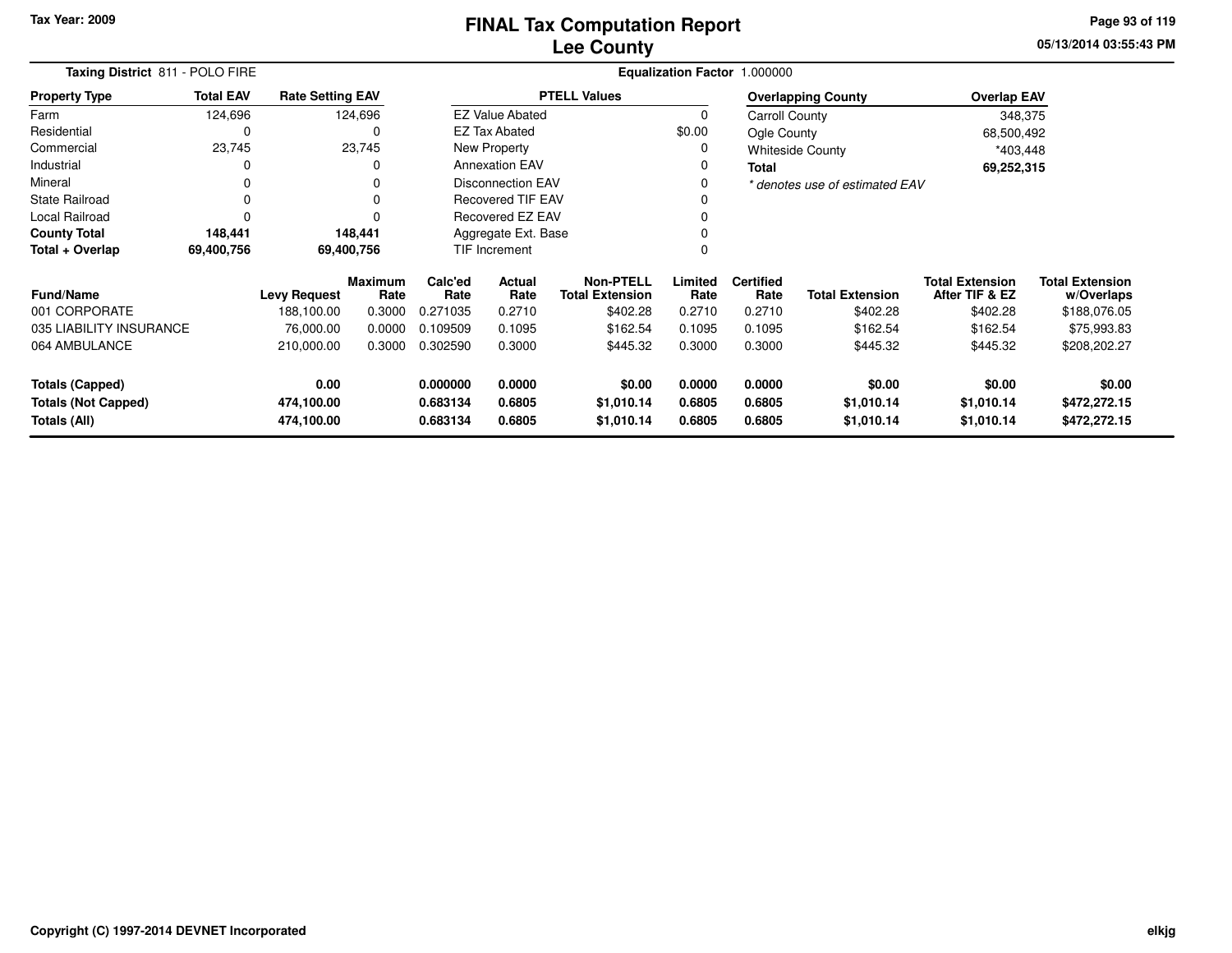### **Lee CountyFINAL Tax Computation Report**

**05/13/2014 03:55:43 PM Page 94 of 119**

| Taxing District 812 - ROCK FALLS FIRE                         |                  |                                   |                           |                                  | Equalization Factor 1.000000 |                                                           |                            |                                    |                                       |                                                         |                                                      |
|---------------------------------------------------------------|------------------|-----------------------------------|---------------------------|----------------------------------|------------------------------|-----------------------------------------------------------|----------------------------|------------------------------------|---------------------------------------|---------------------------------------------------------|------------------------------------------------------|
| <b>Property Type</b>                                          | <b>Total EAV</b> | <b>Rate Setting EAV</b>           |                           |                                  |                              | <b>PTELL Values</b>                                       |                            |                                    | <b>Overlapping County</b>             | <b>Overlap EAV</b>                                      |                                                      |
| Farm                                                          | 2,490,061        |                                   | 2,490,061                 |                                  | <b>EZ Value Abated</b>       |                                                           | 0                          |                                    | <b>Whiteside County</b>               | *62,578,759                                             |                                                      |
| Residential                                                   | 3,952,597        |                                   | 3,952,597                 |                                  | <b>EZ Tax Abated</b>         |                                                           | \$0.00                     | Total                              |                                       | 62,578,759                                              |                                                      |
| Commercial                                                    | 456,446          |                                   | 456,446                   |                                  | New Property                 |                                                           | 40,043                     |                                    | * denotes use of estimated EAV        |                                                         |                                                      |
| Industrial                                                    | 3,801,745        |                                   | 3,801,745                 |                                  | <b>Annexation EAV</b>        |                                                           | 0                          |                                    |                                       |                                                         |                                                      |
| Mineral                                                       | 0                |                                   | $\Omega$                  |                                  | Disconnection EAV            |                                                           | 0                          |                                    |                                       |                                                         |                                                      |
| <b>State Railroad</b>                                         | 1,481,170        |                                   | 1,481,170                 |                                  | <b>Recovered TIF EAV</b>     |                                                           | 0                          |                                    |                                       |                                                         |                                                      |
| Local Railroad                                                | 0                |                                   | $\Omega$                  |                                  | Recovered EZ EAV             |                                                           | 0                          |                                    |                                       |                                                         |                                                      |
| <b>County Total</b>                                           | 12,182,019       |                                   | 12,182,019                |                                  | Aggregate Ext. Base          |                                                           | 0                          |                                    |                                       |                                                         |                                                      |
| Total + Overlap                                               | 74,760,778       |                                   | 74,760,778                |                                  | TIF Increment                |                                                           | 0                          |                                    |                                       |                                                         |                                                      |
| <b>Fund/Name</b><br>001 CORPORATE                             |                  | <b>Levy Request</b><br>133,900.00 | Maximum<br>Rate<br>0.3000 | Calc'ed<br>Rate<br>0.179105      | Actual<br>Rate<br>0.1791     | <b>Non-PTELL</b><br><b>Total Extension</b><br>\$21,818.00 | Limited<br>Rate<br>0.1791  | <b>Certified</b><br>Rate<br>0.1791 | <b>Total Extension</b><br>\$21,818.00 | <b>Total Extension</b><br>After TIF & EZ<br>\$21,818.00 | <b>Total Extension</b><br>w/Overlaps<br>\$133,896.55 |
| Totals (Capped)<br><b>Totals (Not Capped)</b><br>Totals (All) |                  | 0.00<br>133,900.00<br>133,900.00  |                           | 0.000000<br>0.179105<br>0.179105 | 0.0000<br>0.1791<br>0.1791   | \$0.00<br>\$21,818.00<br>\$21,818.00                      | 0.0000<br>0.1791<br>0.1791 | 0.0000<br>0.1791<br>0.1791         | \$0.00<br>\$21,818.00<br>\$21,818.00  | \$0.00<br>\$21,818.00<br>\$21,818.00                    | \$0.00<br>\$133,896.55<br>\$133,896.55               |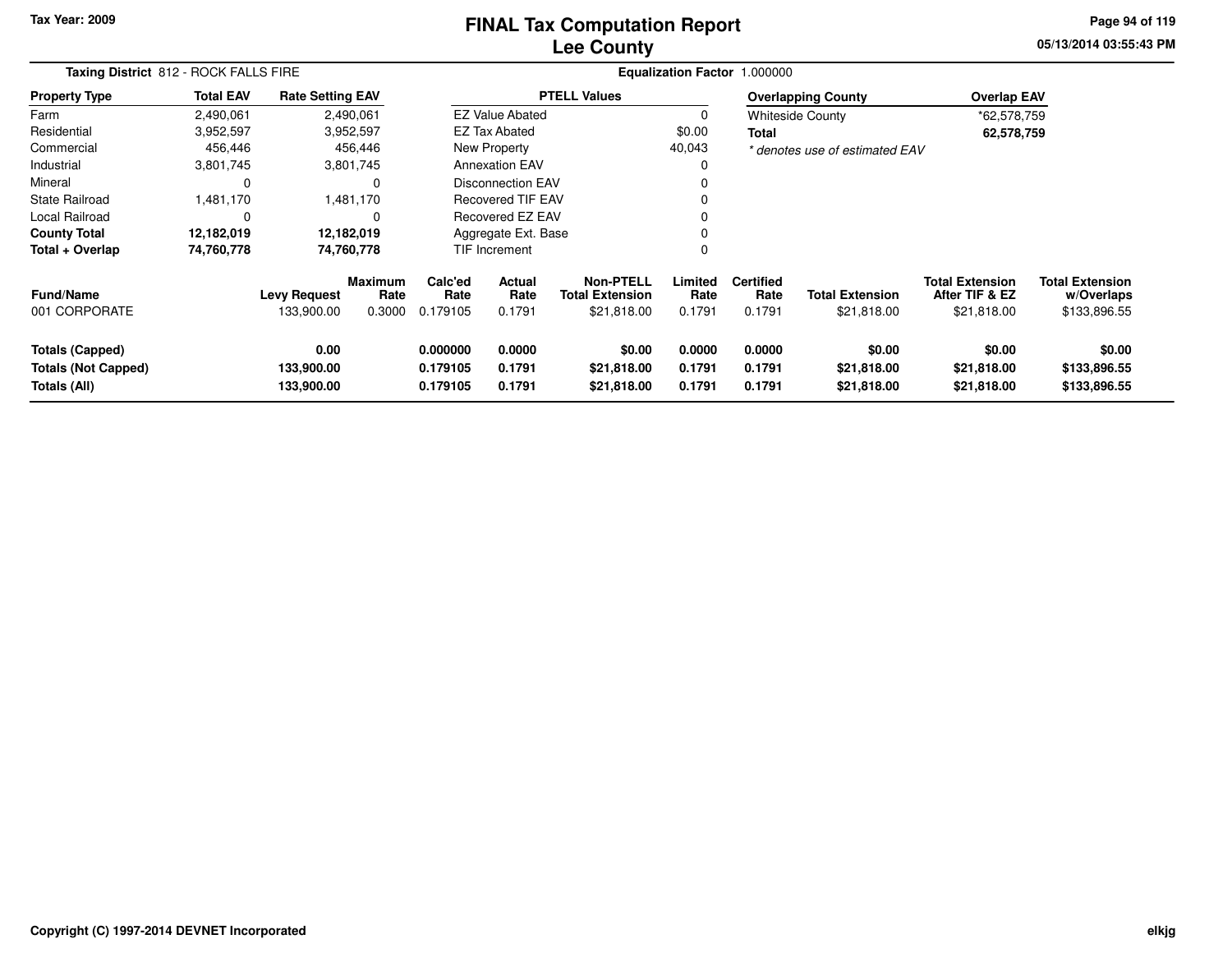## **Lee CountyFINAL Tax Computation Report**

**05/13/2014 03:55:43 PM Page 95 of 119**

|                                                                      | Taxing District 813 - STERLING FIRE |                                   |                           |                                  |                            |                                                           |                            | Equalization Factor 1.000000       |                                       |                                                         |                                                      |  |
|----------------------------------------------------------------------|-------------------------------------|-----------------------------------|---------------------------|----------------------------------|----------------------------|-----------------------------------------------------------|----------------------------|------------------------------------|---------------------------------------|---------------------------------------------------------|------------------------------------------------------|--|
| <b>Property Type</b>                                                 | <b>Total EAV</b>                    | <b>Rate Setting EAV</b>           |                           |                                  |                            | <b>PTELL Values</b>                                       |                            |                                    | <b>Overlapping County</b>             | <b>Overlap EAV</b>                                      |                                                      |  |
| Farm                                                                 | 3,045,916                           |                                   | 3,045,916                 |                                  | <b>EZ Value Abated</b>     |                                                           | 0                          |                                    | <b>Whiteside County</b>               | 119,745,350                                             |                                                      |  |
| Residential                                                          | 14,535,635                          |                                   | 14,535,635                |                                  | EZ Tax Abated              |                                                           | \$0.00                     | Total                              |                                       | 119,745,350                                             |                                                      |  |
| Commercial                                                           | 195,067                             |                                   | 195,067                   |                                  | New Property               |                                                           | 407,991                    |                                    | * denotes use of estimated EAV        |                                                         |                                                      |  |
| Industrial                                                           | 0                                   |                                   |                           |                                  | <b>Annexation EAV</b>      |                                                           | 0                          |                                    |                                       |                                                         |                                                      |  |
| Mineral                                                              | 0                                   |                                   |                           |                                  | Disconnection EAV          |                                                           | $\Omega$                   |                                    |                                       |                                                         |                                                      |  |
| <b>State Railroad</b>                                                | 0                                   |                                   | 0                         |                                  | <b>Recovered TIF EAV</b>   |                                                           | $\Omega$                   |                                    |                                       |                                                         |                                                      |  |
| Local Railroad                                                       | 0                                   |                                   |                           |                                  | Recovered EZ EAV           |                                                           | 0                          |                                    |                                       |                                                         |                                                      |  |
| <b>County Total</b>                                                  | 17,776,618                          |                                   | 17,776,618                |                                  | Aggregate Ext. Base        |                                                           | 0                          |                                    |                                       |                                                         |                                                      |  |
| Total + Overlap                                                      | 137,521,968                         |                                   | 137,521,968               |                                  | <b>TIF Increment</b>       |                                                           | 0                          |                                    |                                       |                                                         |                                                      |  |
| <b>Fund/Name</b><br>001 CORPORATE                                    |                                     | <b>Levy Request</b><br>172,386.00 | Maximum<br>Rate<br>0.1250 | Calc'ed<br>Rate<br>0.125352      | Actual<br>Rate<br>0.1250   | <b>Non-PTELL</b><br><b>Total Extension</b><br>\$22,220.77 | Limited<br>Rate<br>0.1250  | <b>Certified</b><br>Rate<br>0.1250 | <b>Total Extension</b><br>\$22,220.77 | <b>Total Extension</b><br>After TIF & EZ<br>\$22,220.77 | <b>Total Extension</b><br>w/Overlaps<br>\$171,902.46 |  |
| <b>Totals (Capped)</b><br><b>Totals (Not Capped)</b><br>Totals (All) |                                     | 0.00<br>172,386.00<br>172,386.00  |                           | 0.000000<br>0.125352<br>0.125352 | 0.0000<br>0.1250<br>0.1250 | \$0.00<br>\$22,220.77<br>\$22,220.77                      | 0.0000<br>0.1250<br>0.1250 | 0.0000<br>0.1250<br>0.1250         | \$0.00<br>\$22,220.77<br>\$22,220.77  | \$0.00<br>\$22,220.77<br>\$22,220.77                    | \$0.00<br>\$171,902.46<br>\$171,902.46               |  |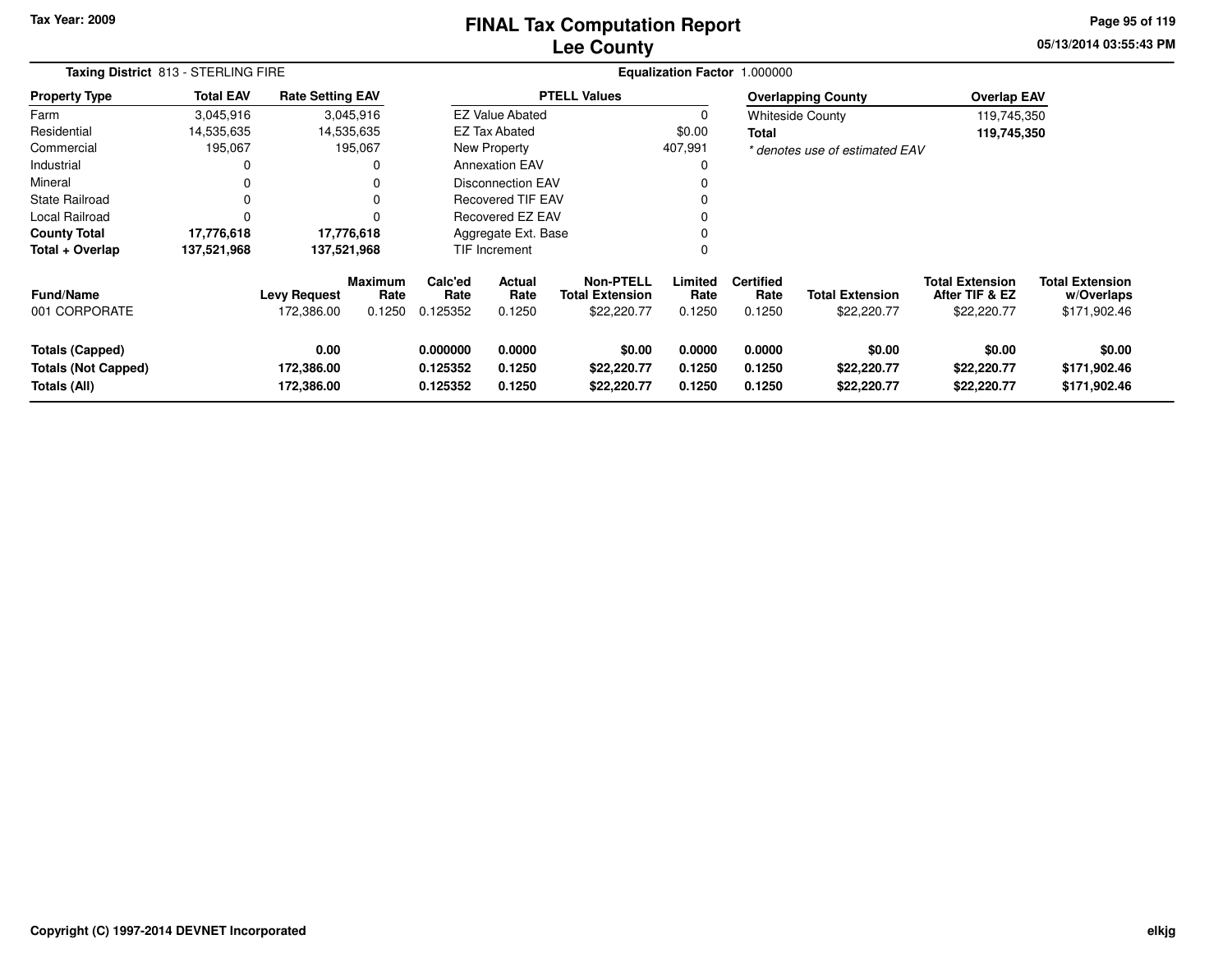# **Lee CountyFINAL Tax Computation Report**

**05/13/2014 03:55:43 PM Page 96 of 119**

|                                                               | Taxing District 814 - SUBLETTE FIRE |                                  |                        |                                  |                                          |                                        |                            | Equalization Factor 1.000000 |                                        |                                          |                                        |  |
|---------------------------------------------------------------|-------------------------------------|----------------------------------|------------------------|----------------------------------|------------------------------------------|----------------------------------------|----------------------------|------------------------------|----------------------------------------|------------------------------------------|----------------------------------------|--|
| <b>Property Type</b>                                          | <b>Total EAV</b>                    | <b>Rate Setting EAV</b>          |                        |                                  |                                          | <b>PTELL Values</b>                    |                            |                              |                                        |                                          |                                        |  |
| Farm                                                          | 19,527,458                          |                                  | 19,527,458             |                                  | <b>EZ Value Abated</b>                   |                                        |                            |                              |                                        |                                          |                                        |  |
| Residential                                                   | 22,900,377                          | 22,900,377                       |                        |                                  | EZ Tax Abated                            |                                        | \$0.00                     |                              |                                        |                                          |                                        |  |
| Commercial                                                    | 3,678,541                           |                                  | 3,678,541              |                                  | <b>New Property</b>                      |                                        | 367,335                    |                              |                                        |                                          |                                        |  |
| Industrial                                                    | 299,998                             |                                  | 299,998                |                                  | <b>Annexation EAV</b>                    |                                        | 1,643                      |                              |                                        |                                          |                                        |  |
| Mineral                                                       | 0                                   |                                  | 0                      |                                  | <b>Disconnection EAV</b>                 |                                        | $\Omega$                   |                              |                                        |                                          |                                        |  |
| <b>State Railroad</b>                                         | 7,426                               |                                  | 7,426                  |                                  | <b>Recovered TIF EAV</b>                 |                                        | $\Omega$                   |                              |                                        |                                          |                                        |  |
| Local Railroad                                                | 8,090                               |                                  | 8,090                  |                                  | <b>Recovered EZ EAV</b>                  |                                        | $\Omega$                   |                              |                                        |                                          |                                        |  |
| <b>County Total</b>                                           | 46,421,890                          |                                  | 46,421,890             |                                  | Aggregate Ext. Base                      |                                        | 135,328                    |                              |                                        |                                          |                                        |  |
| Total + Overlap                                               | 46,421,890                          |                                  | 46,421,890             |                                  | TIF Increment                            |                                        | $\Omega$                   |                              |                                        |                                          |                                        |  |
| <b>Fund/Name</b>                                              |                                     | <b>Levy Request</b>              | <b>Maximum</b><br>Rate | Calc'ed<br>Rate                  | Actual<br><b>Total Extension</b><br>Rate |                                        | Limited<br>Rate            | <b>Certified</b><br>Rate     | <b>Total Extension</b>                 | <b>Total Extension</b><br>After TIF & EZ | <b>Total Extension</b><br>w/Overlaps   |  |
| 001 CORPORATE                                                 |                                     | 67,300.00                        | 0.4000                 | 0.144975                         | 0.1450                                   | \$67,311.74                            | 0.1450                     | 0.1450                       | \$67,311.74                            | \$67,311.74                              | \$67,311.74                            |  |
| 064 AMBULANCE                                                 |                                     | 68,000.00                        | 0.3000                 | 0.146483                         | 0.1465                                   | \$68,008.07                            | 0.1465                     | 0.1465                       | \$68,008.07                            | \$68,008.07                              | \$68,008.07                            |  |
| Totals (Capped)<br><b>Totals (Not Capped)</b><br>Totals (All) |                                     | 135,300.00<br>0.00<br>135,300.00 |                        | 0.291458<br>0.000000<br>0.291458 | 0.2915<br>0.0000<br>0.2915               | \$135,319.81<br>\$0.00<br>\$135,319.81 | 0.2915<br>0.0000<br>0.2915 | 0.2915<br>0.0000<br>0.2915   | \$135,319.81<br>\$0.00<br>\$135,319.81 | \$135,319.81<br>\$0.00<br>\$135,319.81   | \$135,319.81<br>\$0.00<br>\$135,319.81 |  |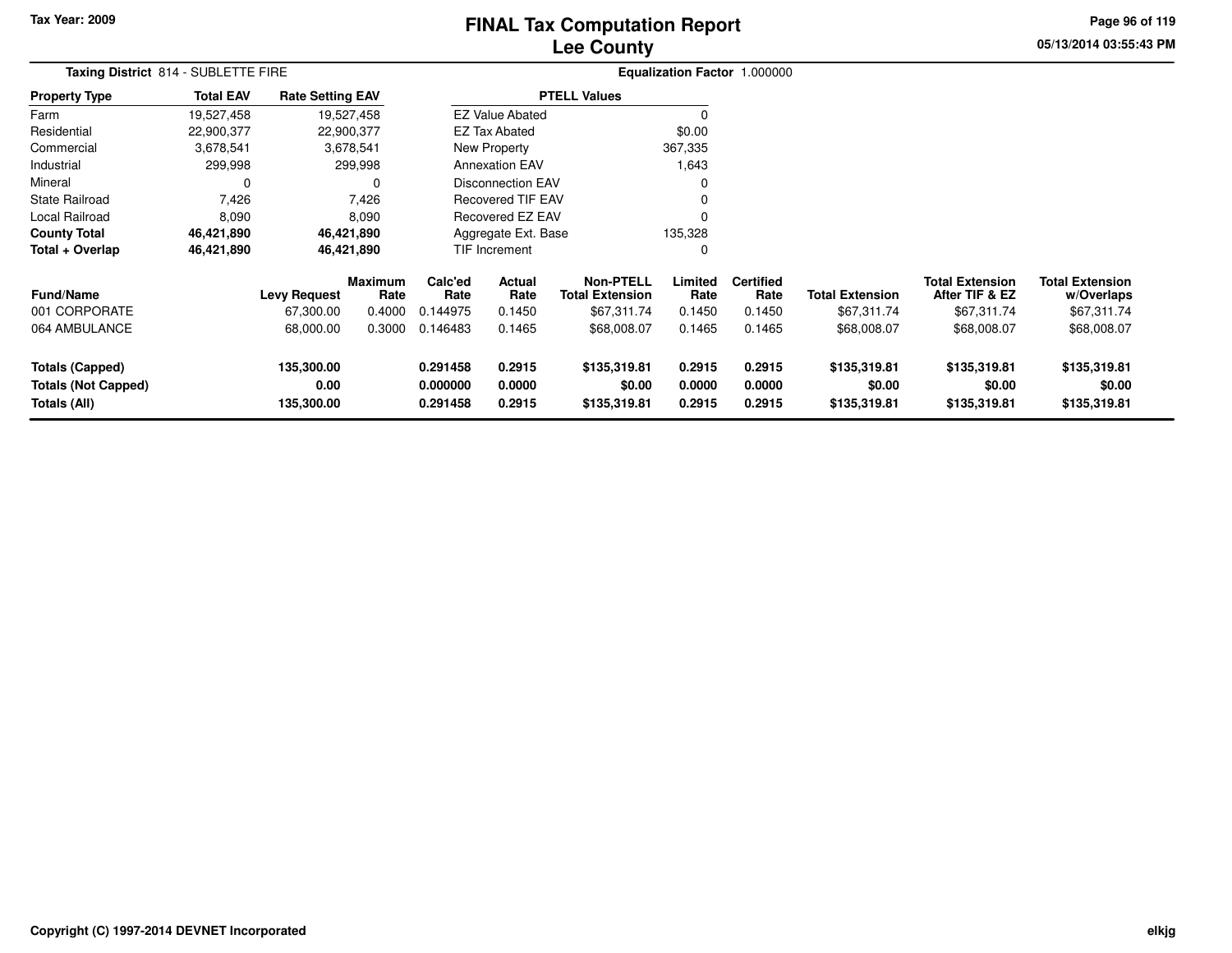# **Lee CountyFINAL Tax Computation Report**

**05/13/2014 03:55:43 PM Page 97 of 119**

| Taxing District 815 - WEST BROOKLYN FIRE                             |                  |                                |                 |                                                                |                          |                                            |                            | Equalization Factor 1.000000 |                                      |                                          |                                      |  |
|----------------------------------------------------------------------|------------------|--------------------------------|-----------------|----------------------------------------------------------------|--------------------------|--------------------------------------------|----------------------------|------------------------------|--------------------------------------|------------------------------------------|--------------------------------------|--|
| Property Type                                                        | <b>Total EAV</b> | <b>Rate Setting EAV</b>        |                 |                                                                |                          | <b>PTELL Values</b>                        |                            |                              |                                      |                                          |                                      |  |
| Farm                                                                 | 12,808,998       |                                | 12,808,998      |                                                                | <b>EZ Value Abated</b>   |                                            | $\Omega$                   |                              |                                      |                                          |                                      |  |
| Residential                                                          | 4,012,699        |                                | 4,012,699       |                                                                | <b>EZ Tax Abated</b>     |                                            | \$0.00                     |                              |                                      |                                          |                                      |  |
| Commercial                                                           | 347,201          |                                | 347,201         |                                                                | New Property             |                                            | 78,837                     |                              |                                      |                                          |                                      |  |
| Industrial                                                           | 116,683          |                                | 116,683         |                                                                | <b>Annexation EAV</b>    |                                            | 0                          |                              |                                      |                                          |                                      |  |
| Mineral                                                              | 0                |                                | 0               |                                                                | <b>Disconnection EAV</b> |                                            | 0                          |                              |                                      |                                          |                                      |  |
| State Railroad                                                       | $\Omega$         |                                | 0               |                                                                | Recovered TIF EAV        |                                            | 0                          |                              |                                      |                                          |                                      |  |
| Local Railroad                                                       | 1,610            |                                | 1,610           |                                                                | Recovered EZ EAV         |                                            | $\Omega$                   |                              |                                      |                                          |                                      |  |
| County Total                                                         | 17,287,191       | 17,287,191                     |                 |                                                                | Aggregate Ext. Base      |                                            | 75,707                     |                              |                                      |                                          |                                      |  |
| Total + Overlap                                                      | 17,287,191       | 17,287,191                     |                 |                                                                | <b>TIF Increment</b>     |                                            | 0                          |                              |                                      |                                          |                                      |  |
| <b>Fund/Name</b>                                                     |                  | <b>Levy Request</b>            | Maximum<br>Rate | Calc'ed<br>Rate                                                | Actual<br>Rate           | <b>Non-PTELL</b><br><b>Total Extension</b> | Limited<br>Rate            | <b>Certified</b><br>Rate     | <b>Total Extension</b>               | <b>Total Extension</b><br>After TIF & EZ | <b>Total Extension</b><br>w/Overlaps |  |
| 001 CORPORATE                                                        |                  | 44,864.00                      | 0.4000          | 0.259522                                                       | 0.2595                   | \$44,860.26                                | 0.2556                     | 0.2556                       | \$44,186.06                          | \$44,186.06                              | \$44,186.06                          |  |
| 064 AMBULANCE                                                        |                  | 32,448.00                      | 0.3000          | 0.187700                                                       | 0.1877                   | \$32,448.06                                | 0.1848                     | 0.1848                       | \$31,946.73                          | \$31,946.73                              | \$31,946.73                          |  |
| <b>Totals (Capped)</b><br><b>Totals (Not Capped)</b><br>Totals (All) |                  | 77,312.00<br>0.00<br>77,312.00 |                 | 0.447222<br>0.4472<br>0.0000<br>0.000000<br>0.447222<br>0.4472 |                          | \$77,308.32<br>\$0.00<br>\$77,308.32       | 0.4404<br>0.0000<br>0.4404 | 0.4404<br>0.0000<br>0.4404   | \$76,132.79<br>\$0.00<br>\$76,132.79 | \$76,132.79<br>\$0.00<br>\$76,132.79     | \$76,132.79<br>\$0.00<br>\$76,132.79 |  |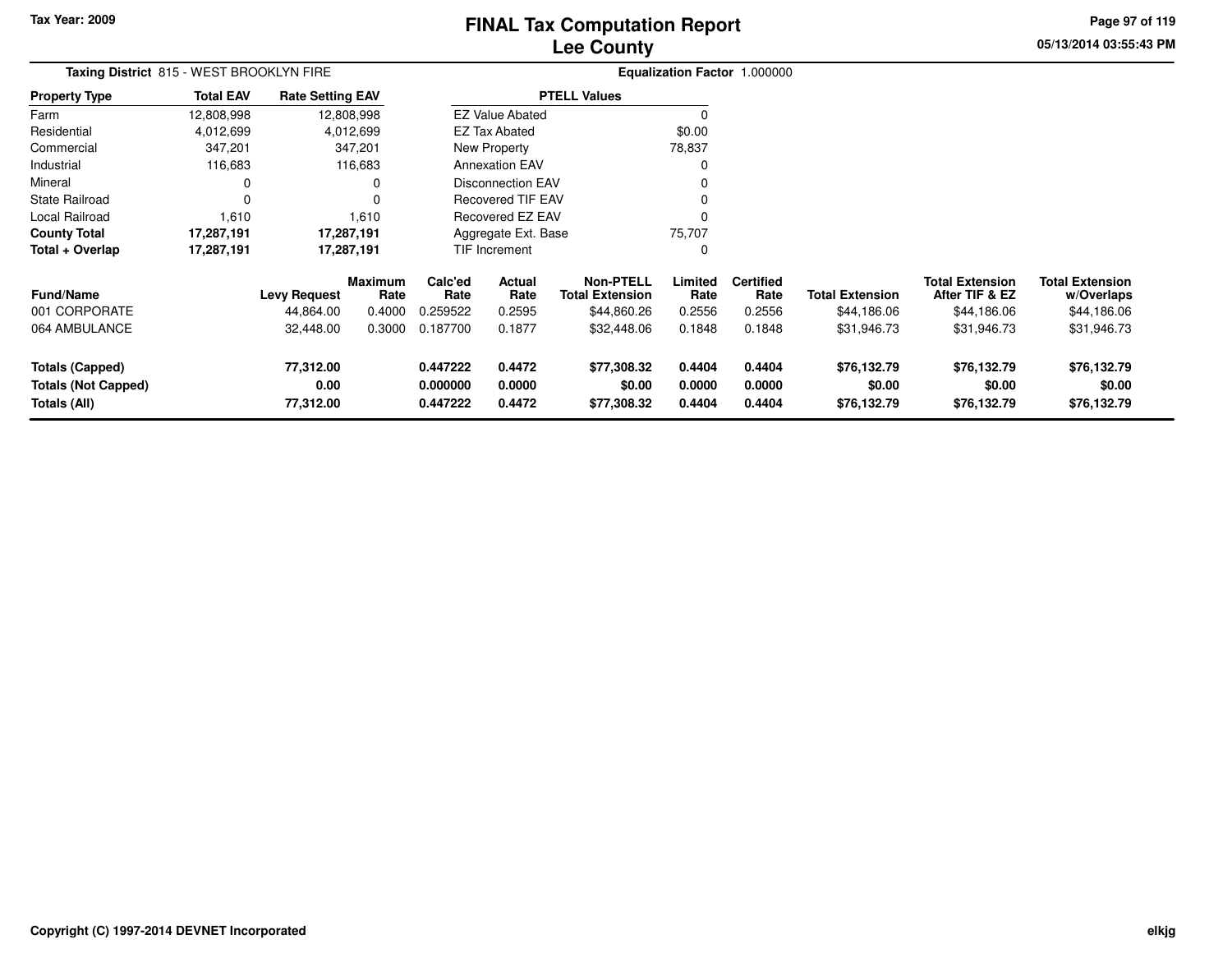# **Lee CountyFINAL Tax Computation Report**

**05/13/2014 03:55:43 PM Page 98 of 119**

|                                                                      | Taxing District 816 - DIXON FIRE-CITY |                                  |                        |                                  |                            |                                            |                            | Equalization Factor 1.000000 |                                        |                                          |                                        |  |
|----------------------------------------------------------------------|---------------------------------------|----------------------------------|------------------------|----------------------------------|----------------------------|--------------------------------------------|----------------------------|------------------------------|----------------------------------------|------------------------------------------|----------------------------------------|--|
| <b>Property Type</b>                                                 | <b>Total EAV</b>                      | <b>Rate Setting EAV</b>          |                        |                                  |                            | <b>PTELL Values</b>                        |                            |                              |                                        |                                          |                                        |  |
| Farm                                                                 | 3,887                                 |                                  | 3,860                  |                                  | <b>EZ Value Abated</b>     |                                            | 19,940                     |                              |                                        |                                          |                                        |  |
| Residential                                                          | 77,219,235                            |                                  | 76,617,026             |                                  | <b>EZ Tax Abated</b>       |                                            | \$90.17                    |                              |                                        |                                          |                                        |  |
| Commercial                                                           | 21,028,083                            |                                  | 16,708,149             |                                  | <b>New Property</b>        |                                            | 248,168                    |                              |                                        |                                          |                                        |  |
| Industrial                                                           | 1,927,700                             |                                  | 1,927,700              |                                  | <b>Annexation EAV</b>      |                                            | 0                          |                              |                                        |                                          |                                        |  |
| Mineral                                                              | 0                                     |                                  | 0                      |                                  | <b>Disconnection EAV</b>   |                                            | 0                          |                              |                                        |                                          |                                        |  |
| <b>State Railroad</b>                                                | 0                                     |                                  | 0                      |                                  | <b>Recovered TIF EAV</b>   |                                            | 0                          |                              |                                        |                                          |                                        |  |
| Local Railroad                                                       | $\Omega$                              |                                  | 0                      |                                  | Recovered EZ EAV           |                                            | 18,529                     |                              |                                        |                                          |                                        |  |
| <b>County Total</b>                                                  | 100,178,905                           |                                  | 95,256,735             |                                  | Aggregate Ext. Base        |                                            | 429,096                    |                              |                                        |                                          |                                        |  |
| Total + Overlap                                                      | 100,178,905                           |                                  | 95,256,735             |                                  | <b>TIF Increment</b>       |                                            | 4,902,230                  |                              |                                        |                                          |                                        |  |
| <b>Fund/Name</b>                                                     |                                       | <b>Levy Request</b>              | <b>Maximum</b><br>Rate | Calc'ed<br>Rate                  | Actual<br>Rate             | <b>Non-PTELL</b><br><b>Total Extension</b> | Limited<br>Rate            | <b>Certified</b><br>Rate     | <b>Total Extension</b>                 | <b>Total Extension</b><br>After TIF & EZ | <b>Total Extension</b><br>w/Overlaps   |  |
| 012 FIRE PROTECTION                                                  |                                       | 95,863.00                        | 0.6000                 | 0.100637                         | 0.1006                     | \$95,828.28                                | 0.0962                     | 0.0962                       | \$96,372.11                            | \$91,636.98                              | \$91,636.98                            |  |
| 013 FIRE PENSION                                                     |                                       | 354,686.00                       | 0.0000                 | 0.372347                         | 0.3723                     | \$354,640.82                               | 0.3560                     | 0.3560                       | \$356,636.90                           | \$339,113.98                             | \$339,113.98                           |  |
| <b>Totals (Capped)</b><br><b>Totals (Not Capped)</b><br>Totals (All) |                                       | 450,549.00<br>0.00<br>450,549.00 |                        | 0.472984<br>0.000000<br>0.472984 | 0.4729<br>0.0000<br>0.4729 | \$450,469.10<br>\$0.00<br>\$450,469.10     | 0.4522<br>0.0000<br>0.4522 | 0.4522<br>0.0000<br>0.4522   | \$453,009.01<br>\$0.00<br>\$453,009.01 | \$430,750.96<br>\$0.00<br>\$430,750.96   | \$430,750.96<br>\$0.00<br>\$430,750.96 |  |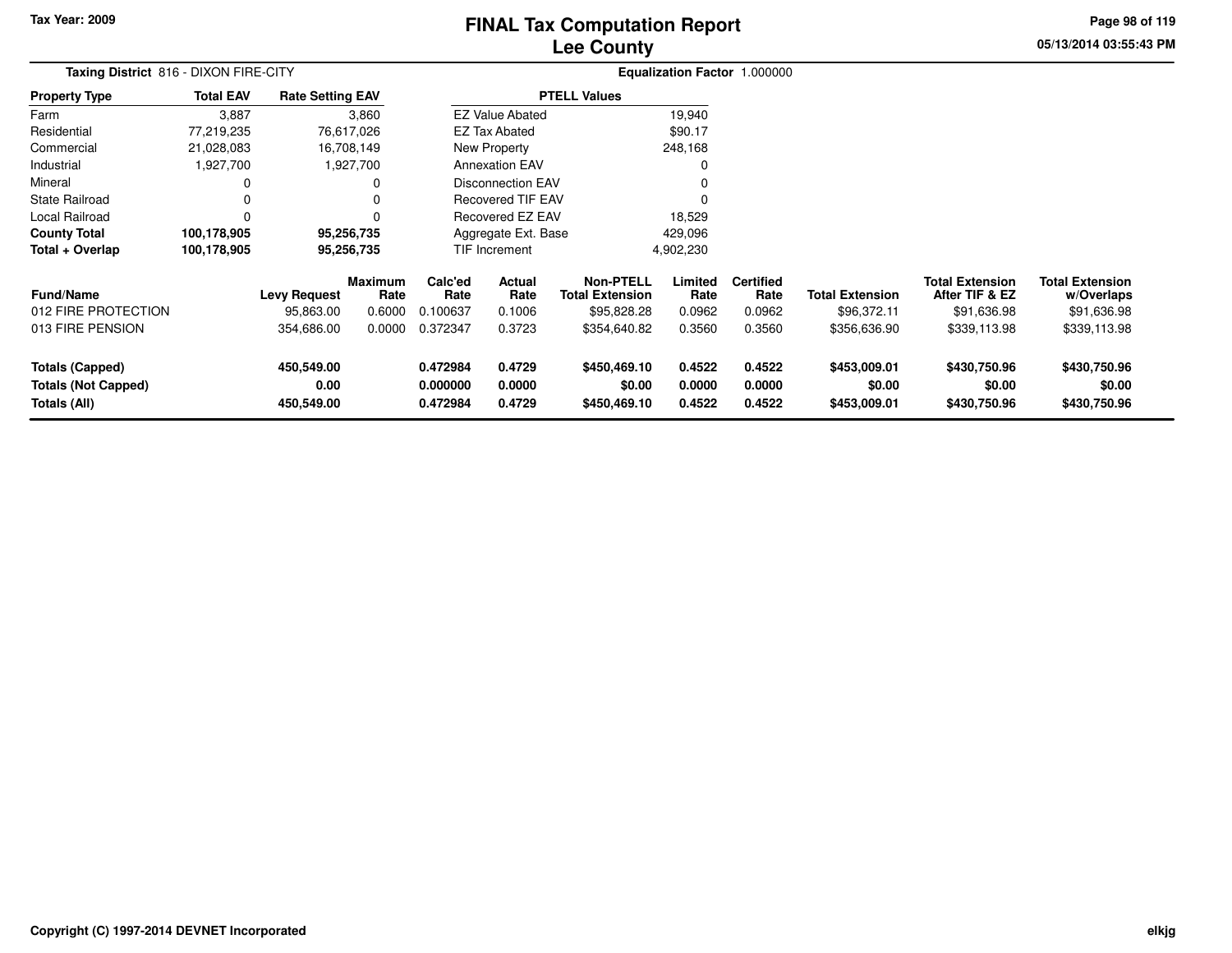**05/13/2014 03:55:43 PM Page 99 of 119**

| Taxing District 817 - WALNUT FIRE PROTECTION DISTRICT |                  |                          |                        |                      |                          |                                            |                  | Equalization Factor 1.000000 |                                |                                          |                                      |
|-------------------------------------------------------|------------------|--------------------------|------------------------|----------------------|--------------------------|--------------------------------------------|------------------|------------------------------|--------------------------------|------------------------------------------|--------------------------------------|
| <b>Property Type</b>                                  | <b>Total EAV</b> | <b>Rate Setting EAV</b>  |                        |                      |                          | <b>PTELL Values</b>                        |                  |                              | <b>Overlapping County</b>      | <b>Overlap EAV</b>                       |                                      |
| Farm                                                  | 4,783,818        |                          | 4,783,818              |                      | <b>EZ Value Abated</b>   |                                            | 0                | <b>Bureau County</b>         |                                | *30,856,344                              |                                      |
| Residential                                           | 620,727          |                          | 620,727                |                      | EZ Tax Abated            |                                            | \$0.00           |                              | <b>Whiteside County</b>        | *2,694,203                               |                                      |
| Commercial                                            |                  |                          |                        |                      | New Property             |                                            | 45,252           | Total                        |                                | 33,550,547                               |                                      |
| Industrial                                            | 1,028            |                          | 1,028                  |                      | <b>Annexation EAV</b>    |                                            |                  |                              | * denotes use of estimated EAV |                                          |                                      |
| Mineral                                               |                  |                          | O                      |                      | <b>Disconnection EAV</b> |                                            |                  |                              |                                |                                          |                                      |
| <b>State Railroad</b>                                 | 0                |                          |                        |                      | <b>Recovered TIF EAV</b> |                                            |                  |                              |                                |                                          |                                      |
| Local Railroad                                        | O                |                          |                        |                      | Recovered EZ EAV         |                                            |                  |                              |                                |                                          |                                      |
| <b>County Total</b>                                   | 5,405,573        |                          | 5,405,573              |                      | Aggregate Ext. Base      |                                            |                  |                              |                                |                                          |                                      |
| Total + Overlap<br>38,956,120<br>38,956,120           |                  |                          | TIF Increment          |                      |                          |                                            |                  |                              |                                |                                          |                                      |
| <b>Fund/Name</b>                                      |                  | <b>Levy Request</b>      | <b>Maximum</b><br>Rate | Calc'ed<br>Rate      | <b>Actual</b><br>Rate    | <b>Non-PTELL</b><br><b>Total Extension</b> | Limited<br>Rate  | <b>Certified</b><br>Rate     | <b>Total Extension</b>         | <b>Total Extension</b><br>After TIF & EZ | <b>Total Extension</b><br>w/Overlaps |
| 001 CORPORATE                                         |                  | 115,157.00               | 0.4000                 | 0.295607             | 0.2956                   | \$15,978.87                                | 0.2956           | 0.2956                       | \$15,978.87                    | \$15,978.87                              | \$115,154.29                         |
| 035 LIABILITY INSURANCE                               |                  | 0.00                     | 0.0000                 | 0.000000             | 0.0000                   | \$0.00                                     | 0.0000           | 0.0000                       | \$0.00                         | \$0.00                                   | \$0.00                               |
| 064 AMBULANCE                                         |                  | 38,385.00                | 0.3000                 | 0.098534             | 0.0985                   | \$5,324.49                                 | 0.0985           | 0.0985                       | \$5,324.49                     | \$5,324.49                               | \$38,371.78                          |
| Totals (Capped)                                       |                  | 0.00                     |                        | 0.000000             | 0.0000                   | \$0.00                                     | 0.0000           | 0.0000                       | \$0.00                         | \$0.00                                   | \$0.00                               |
| <b>Totals (Not Capped)</b><br>Totals (All)            |                  | 153,542.00<br>153,542.00 |                        | 0.394141<br>0.394141 | 0.3941<br>0.3941         | \$21,303.36<br>\$21,303.36                 | 0.3941<br>0.3941 | 0.3941<br>0.3941             | \$21,303.36<br>\$21,303.36     | \$21,303.36<br>\$21,303.36               | \$153,526.07<br>\$153,526.07         |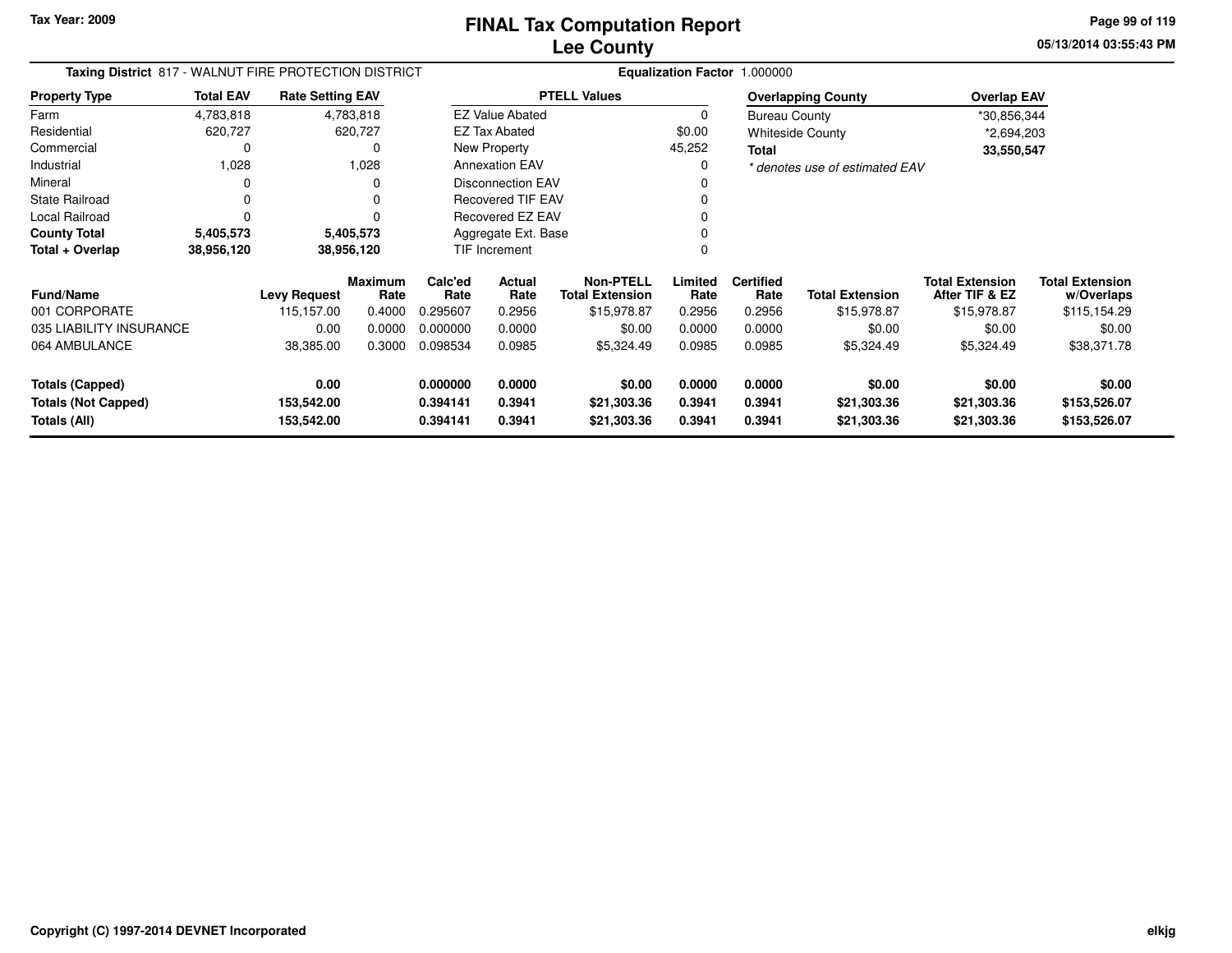**Page 100 of 119**

**05/13/2014 03:55:43 PM**

| <b>Taxing District</b> 821 - NACHUSA-FRANKLIN GROVE MTD       |                  |                                  |                           |                                  |                                 |                                                           |                            | <b>Equalization Factor 1.000000</b> |                                       |                                                         |                                                     |
|---------------------------------------------------------------|------------------|----------------------------------|---------------------------|----------------------------------|---------------------------------|-----------------------------------------------------------|----------------------------|-------------------------------------|---------------------------------------|---------------------------------------------------------|-----------------------------------------------------|
| <b>Property Type</b>                                          | <b>Total EAV</b> | <b>Rate Setting EAV</b>          |                           |                                  |                                 | <b>PTELL Values</b>                                       |                            |                                     |                                       |                                                         |                                                     |
| Farm                                                          | 14,162,019       |                                  | 14,162,019                |                                  | <b>EZ Value Abated</b>          |                                                           |                            |                                     |                                       |                                                         |                                                     |
| Residential                                                   | 15,172,244       |                                  | 15,172,244                |                                  | EZ Tax Abated                   |                                                           | \$0.00                     |                                     |                                       |                                                         |                                                     |
| Commercial                                                    | 3,326,051        |                                  | 3,326,051                 |                                  | <b>New Property</b>             |                                                           | 237,987                    |                                     |                                       |                                                         |                                                     |
| Industrial                                                    | 14,513           |                                  | 14,513                    |                                  | <b>Annexation EAV</b>           |                                                           |                            |                                     |                                       |                                                         |                                                     |
| Mineral                                                       |                  |                                  |                           |                                  | <b>Disconnection EAV</b>        |                                                           |                            |                                     |                                       |                                                         |                                                     |
| State Railroad                                                | 732,480          |                                  | 732,480                   |                                  | <b>Recovered TIF EAV</b>        |                                                           |                            |                                     |                                       |                                                         |                                                     |
| Local Railroad                                                | 1,630            |                                  | 1,630                     |                                  | Recovered EZ EAV                |                                                           | $\Omega$                   |                                     |                                       |                                                         |                                                     |
| <b>County Total</b>                                           | 33,408,937       |                                  | 33,408,937                |                                  | Aggregate Ext. Base             |                                                           | 11,067                     |                                     |                                       |                                                         |                                                     |
| Total + Overlap                                               | 33,408,937       |                                  | 33,408,937                |                                  | TIF Increment                   |                                                           | 0                          |                                     |                                       |                                                         |                                                     |
| <b>Fund/Name</b><br><b>147 CORPORATE</b>                      |                  | <b>Levy Request</b><br>10,700.00 | Maximum<br>Rate<br>0.0000 | Calc'ed<br>Rate<br>0.032027      | <b>Actual</b><br>Rate<br>0.0320 | <b>Non-PTELL</b><br><b>Total Extension</b><br>\$10,690.86 | Limited<br>Rate<br>0.0320  | <b>Certified</b><br>Rate<br>0.0320  | <b>Total Extension</b><br>\$10,690.86 | <b>Total Extension</b><br>After TIF & EZ<br>\$10,690.86 | <b>Total Extension</b><br>w/Overlaps<br>\$10,690.86 |
| Totals (Capped)<br><b>Totals (Not Capped)</b><br>Totals (All) |                  | 10,700.00<br>0.00<br>10,700.00   |                           | 0.032027<br>0.000000<br>0.032027 | 0.0320<br>0.0000<br>0.0320      | \$10,690.86<br>\$0.00<br>\$10,690.86                      | 0.0320<br>0.0000<br>0.0320 | 0.0320<br>0.0000<br>0.0320          | \$10,690.86<br>\$0.00<br>\$10,690.86  | \$10,690.86<br>\$0.00<br>\$10,690.86                    | \$10,690.86<br>\$0.00<br>\$10,690.86                |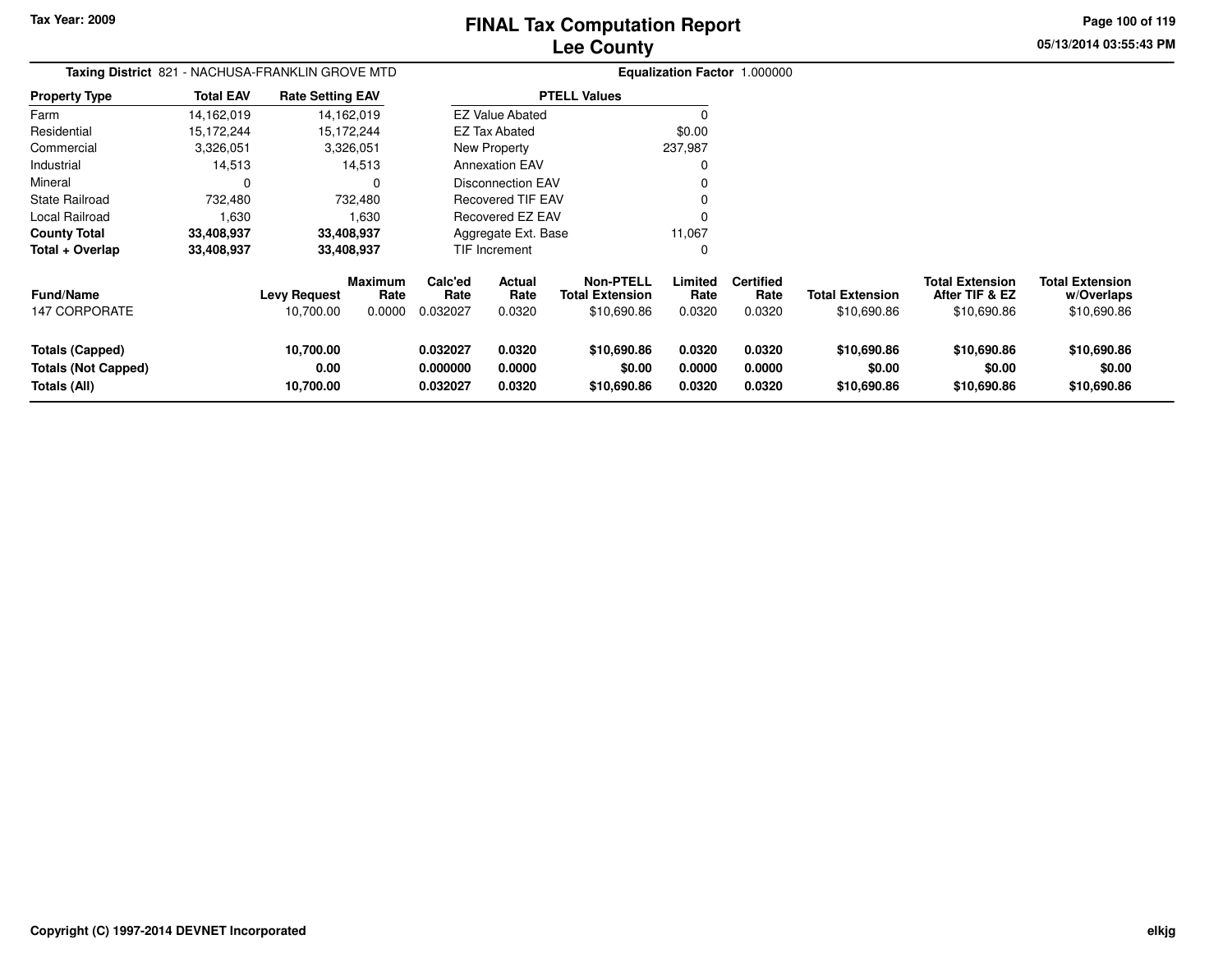# **Lee CountyFINAL Tax Computation Report**

**05/13/2014 03:55:43 PM Page 101 of 119**

|                                                                      | Taxing District 822 - ASHTON-BRADFORD MTD |                                  |                                  |                                  |                            |                                                           |                            | Equalization Factor 1.000000       |                                       |                                                         |                                                     |
|----------------------------------------------------------------------|-------------------------------------------|----------------------------------|----------------------------------|----------------------------------|----------------------------|-----------------------------------------------------------|----------------------------|------------------------------------|---------------------------------------|---------------------------------------------------------|-----------------------------------------------------|
| <b>Property Type</b>                                                 | <b>Total EAV</b>                          | <b>Rate Setting EAV</b>          |                                  |                                  |                            | <b>PTELL Values</b>                                       |                            |                                    |                                       |                                                         |                                                     |
| Farm                                                                 | 13,401,030                                |                                  | 13,401,030                       |                                  | <b>EZ Value Abated</b>     |                                                           |                            |                                    |                                       |                                                         |                                                     |
| Residential                                                          | 15,381,100                                |                                  | 15,381,100                       |                                  | <b>EZ Tax Abated</b>       |                                                           | \$0.00                     |                                    |                                       |                                                         |                                                     |
| Commercial                                                           | 3,683,214                                 |                                  | 3,683,214                        |                                  | New Property               |                                                           | 150,246                    |                                    |                                       |                                                         |                                                     |
| Industrial                                                           | 5,632,207                                 |                                  | 5,632,207                        |                                  | <b>Annexation EAV</b>      |                                                           | O                          |                                    |                                       |                                                         |                                                     |
| Mineral                                                              |                                           |                                  | $\Omega$                         |                                  | Disconnection EAV          |                                                           |                            |                                    |                                       |                                                         |                                                     |
| <b>State Railroad</b>                                                | 669,939                                   |                                  | 669,939                          |                                  | <b>Recovered TIF EAV</b>   |                                                           |                            |                                    |                                       |                                                         |                                                     |
| <b>Local Railroad</b>                                                |                                           |                                  | 0                                |                                  | <b>Recovered EZ EAV</b>    |                                                           | n                          |                                    |                                       |                                                         |                                                     |
| <b>County Total</b>                                                  | 38,767,490                                |                                  | 38,767,490                       |                                  | Aggregate Ext. Base        |                                                           | 12,341                     |                                    |                                       |                                                         |                                                     |
| Total + Overlap                                                      | 38,767,490                                |                                  | 38,767,490                       |                                  | TIF Increment<br>0         |                                                           |                            |                                    |                                       |                                                         |                                                     |
| <b>Fund/Name</b><br><b>147 CORPORATE</b>                             |                                           | <b>Levy Request</b><br>12,950.00 | <b>Maximum</b><br>Rate<br>0.0000 | Calc'ed<br>Rate<br>0.033404      | Actual<br>Rate<br>0.0334   | <b>Non-PTELL</b><br><b>Total Extension</b><br>\$12,948.34 | Limited<br>Rate<br>0.0320  | <b>Certified</b><br>Rate<br>0.0320 | <b>Total Extension</b><br>\$12,405.60 | <b>Total Extension</b><br>After TIF & EZ<br>\$12,405.60 | <b>Total Extension</b><br>w/Overlaps<br>\$12,405.60 |
| <b>Totals (Capped)</b><br><b>Totals (Not Capped)</b><br>Totals (All) |                                           | 12,950.00<br>0.00<br>12,950.00   |                                  | 0.033404<br>0.000000<br>0.033404 | 0.0334<br>0.0000<br>0.0334 | \$12,948.34<br>\$0.00<br>\$12,948.34                      | 0.0320<br>0.0000<br>0.0320 | 0.0320<br>0.0000<br>0.0320         | \$12,405.60<br>\$0.00<br>\$12,405.60  | \$12,405.60<br>\$0.00<br>\$12,405.60                    | \$12,405.60<br>\$0.00<br>\$12,405.60                |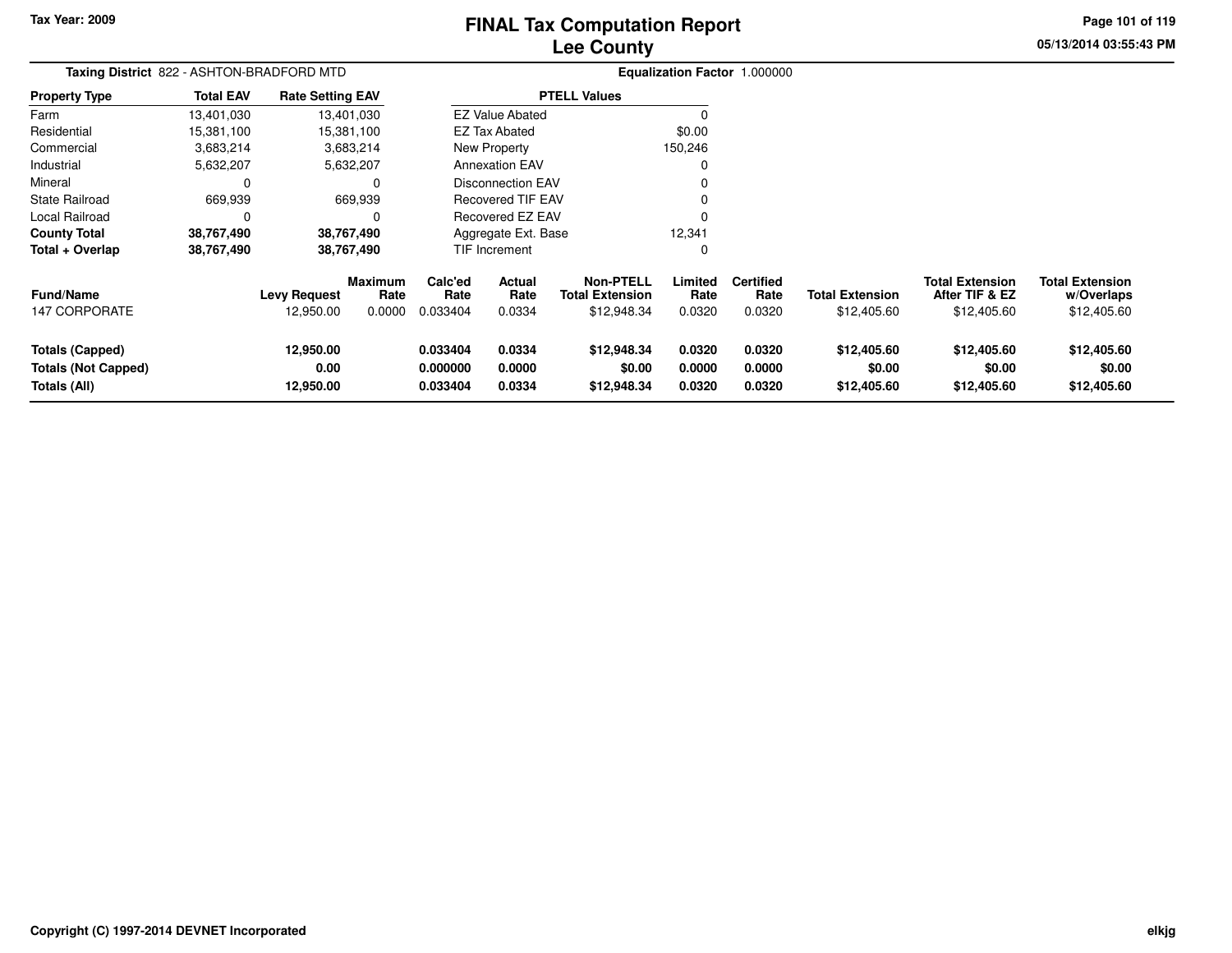# **Lee CountyFINAL Tax Computation Report**

**05/13/2014 03:55:43 PM Page 102 of 119**

| Taxing District 823 - REY-ALTO-VI-WC MTD                             |                  |                                  |                                  |                                  |                            |                                                           |                            | Equalization Factor 1.000000       |                                       |                                                         |                                                     |  |
|----------------------------------------------------------------------|------------------|----------------------------------|----------------------------------|----------------------------------|----------------------------|-----------------------------------------------------------|----------------------------|------------------------------------|---------------------------------------|---------------------------------------------------------|-----------------------------------------------------|--|
| <b>Property Type</b>                                                 | <b>Total EAV</b> | <b>Rate Setting EAV</b>          |                                  |                                  |                            | <b>PTELL Values</b>                                       |                            |                                    |                                       |                                                         |                                                     |  |
| Farm                                                                 | 36,052,946       |                                  | 36,052,946                       |                                  | <b>EZ Value Abated</b>     |                                                           | $\Omega$                   |                                    |                                       |                                                         |                                                     |  |
| Residential                                                          | 25,303,698       |                                  | 25,303,698                       |                                  | <b>EZ Tax Abated</b>       |                                                           | \$0.00                     |                                    |                                       |                                                         |                                                     |  |
| Commercial                                                           | 2,668,048        |                                  | 2,668,048                        |                                  | New Property               |                                                           | 442,121                    |                                    |                                       |                                                         |                                                     |  |
| Industrial                                                           | 63,152           |                                  | 63,152                           |                                  | <b>Annexation EAV</b>      |                                                           | 0                          |                                    |                                       |                                                         |                                                     |  |
| Mineral                                                              | $\Omega$         |                                  | $\Omega$                         |                                  | <b>Disconnection EAV</b>   |                                                           | $\mathbf 0$                |                                    |                                       |                                                         |                                                     |  |
| <b>State Railroad</b>                                                | 844,775          |                                  | 844,775                          |                                  | <b>Recovered TIF EAV</b>   |                                                           | 0                          |                                    |                                       |                                                         |                                                     |  |
| Local Railroad                                                       | $\Omega$         |                                  | $\Omega$                         |                                  | Recovered EZ EAV           |                                                           | $\Omega$                   |                                    |                                       |                                                         |                                                     |  |
| <b>County Total</b>                                                  | 64,932,619       |                                  | 64,932,619                       |                                  | Aggregate Ext. Base        |                                                           | 13,982                     |                                    |                                       |                                                         |                                                     |  |
| Total + Overlap                                                      | 64,932,619       |                                  | 64,932,619                       |                                  | <b>TIF Increment</b>       |                                                           | $\mathbf 0$                |                                    |                                       |                                                         |                                                     |  |
| <b>Fund/Name</b><br><b>147 CORPORATE</b>                             |                  | <b>Levy Request</b><br>14,663.00 | <b>Maximum</b><br>Rate<br>0.0000 | Calc'ed<br>Rate<br>0.022582      | Actual<br>Rate<br>0.0226   | <b>Non-PTELL</b><br><b>Total Extension</b><br>\$14,674.77 | Limited<br>Rate<br>0.0217  | <b>Certified</b><br>Rate<br>0.0217 | <b>Total Extension</b><br>\$14,090.38 | <b>Total Extension</b><br>After TIF & EZ<br>\$14,090.38 | <b>Total Extension</b><br>w/Overlaps<br>\$14,090.38 |  |
|                                                                      |                  |                                  |                                  |                                  |                            |                                                           |                            |                                    |                                       |                                                         |                                                     |  |
| <b>Totals (Capped)</b><br><b>Totals (Not Capped)</b><br>Totals (All) |                  | 14,663.00<br>0.00<br>14,663.00   |                                  | 0.022582<br>0.000000<br>0.022582 | 0.0226<br>0.0000<br>0.0226 | \$14,674.77<br>\$0.00<br>\$14,674.77                      | 0.0217<br>0.0000<br>0.0217 | 0.0217<br>0.0000<br>0.0217         | \$14,090.38<br>\$0.00<br>\$14,090.38  | \$14,090.38<br>\$0.00<br>\$14,090.38                    | \$14,090.38<br>\$0.00<br>\$14,090.38                |  |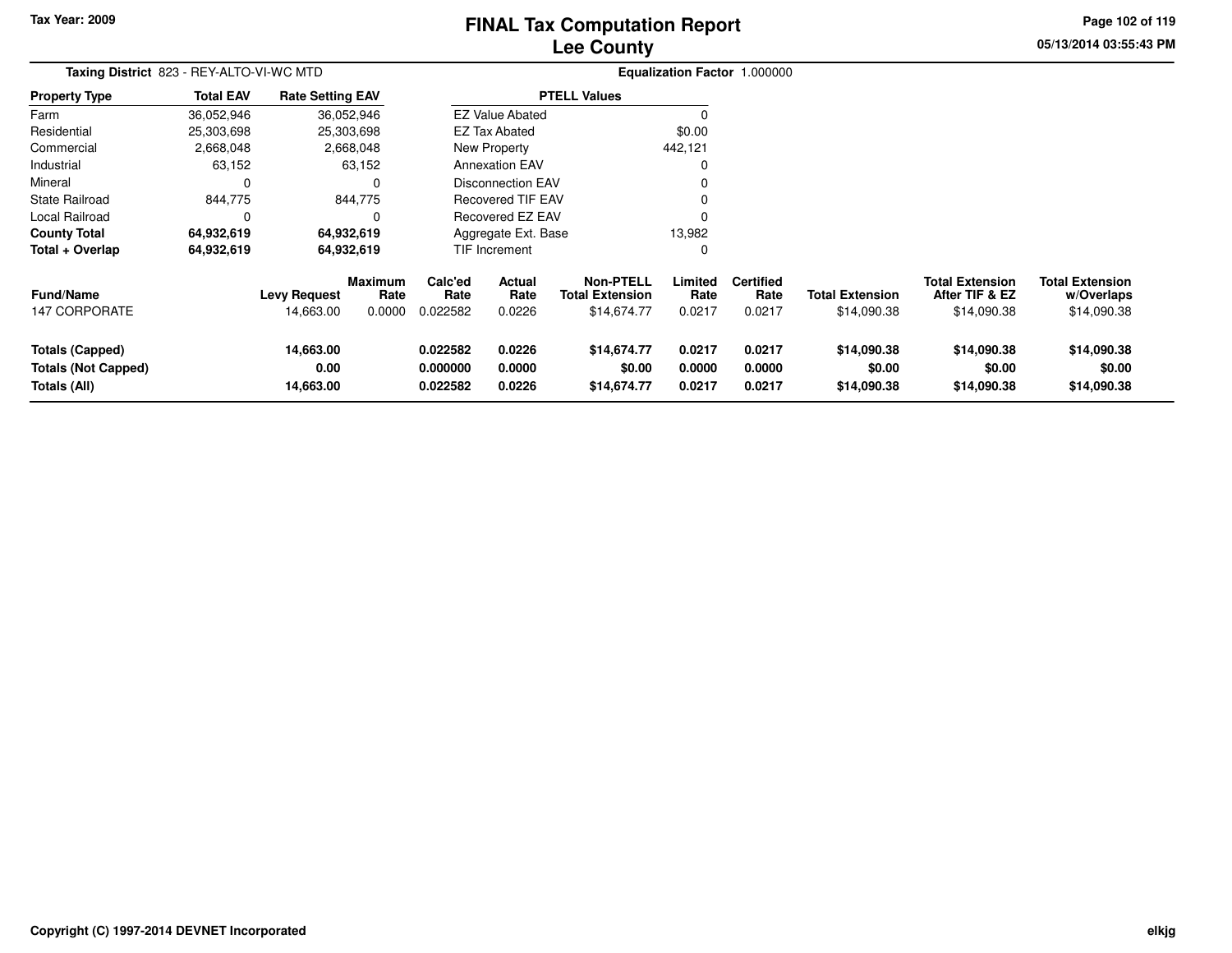# **Lee CountyFINAL Tax Computation Report**

**05/13/2014 03:55:43 PM Page 103 of 119**

| Taxing District 824 - NELSON-HARMON MTD                              |                  |                                |                        |                                  |                            |                                            |                            | Equalization Factor 1.000000 |                                      |                                          |                                      |
|----------------------------------------------------------------------|------------------|--------------------------------|------------------------|----------------------------------|----------------------------|--------------------------------------------|----------------------------|------------------------------|--------------------------------------|------------------------------------------|--------------------------------------|
| <b>Property Type</b>                                                 | <b>Total EAV</b> | <b>Rate Setting EAV</b>        |                        |                                  |                            | <b>PTELL Values</b>                        |                            |                              |                                      |                                          |                                      |
| Farm                                                                 | 7,943,476        |                                | 7,943,476              |                                  | <b>EZ Value Abated</b>     |                                            |                            |                              |                                      |                                          |                                      |
| Residential                                                          | 12.071.445       |                                | 12,071,445             |                                  | EZ Tax Abated              |                                            | \$0.00                     |                              |                                      |                                          |                                      |
| Commercial                                                           | 1,787,860        |                                | 1,787,860              |                                  | New Property               |                                            | 161,222                    |                              |                                      |                                          |                                      |
| Industrial                                                           | 3,937,843        |                                | 3,937,843              |                                  | <b>Annexation EAV</b>      |                                            |                            |                              |                                      |                                          |                                      |
| Mineral                                                              | C                |                                | 0                      |                                  | Disconnection EAV          |                                            |                            |                              |                                      |                                          |                                      |
| <b>State Railroad</b>                                                | 2,003,119        |                                | 2,003,119              |                                  | <b>Recovered TIF EAV</b>   |                                            |                            |                              |                                      |                                          |                                      |
| Local Railroad                                                       | C                |                                |                        |                                  | <b>Recovered EZ EAV</b>    |                                            |                            |                              |                                      |                                          |                                      |
| <b>County Total</b>                                                  | 27,743,743       |                                | 27,743,743             |                                  | Aggregate Ext. Base        |                                            | 15,153                     |                              |                                      |                                          |                                      |
| Total + Overlap                                                      | 27,743,743       |                                | 27,743,743             |                                  | TIF Increment              |                                            |                            |                              |                                      |                                          |                                      |
| <b>Fund/Name</b>                                                     |                  | <b>Levy Request</b>            | <b>Maximum</b><br>Rate | Calc'ed<br>Rate                  | Actual<br>Rate             | <b>Non-PTELL</b><br><b>Total Extension</b> | Limited<br>Rate            | <b>Certified</b><br>Rate     | <b>Total Extension</b>               | <b>Total Extension</b><br>After TIF & EZ | <b>Total Extension</b><br>w/Overlaps |
| <b>147 CORPORATE</b>                                                 |                  | 15,910.00                      | 0.0000                 | 0.057346                         | 0.0573                     | \$15,897.16                                | 0.0550                     | 0.0550                       | \$15,259.06                          | \$15,259.06                              | \$15,259.06                          |
| <b>Totals (Capped)</b><br><b>Totals (Not Capped)</b><br>Totals (All) |                  | 15,910.00<br>0.00<br>15,910.00 |                        | 0.057346<br>0.000000<br>0.057346 | 0.0573<br>0.0000<br>0.0573 | \$15,897.16<br>\$0.00<br>\$15,897.16       | 0.0550<br>0.0000<br>0.0550 | 0.0550<br>0.0000<br>0.0550   | \$15,259.06<br>\$0.00<br>\$15,259.06 | \$15,259.06<br>\$0.00<br>\$15,259.06     | \$15,259.06<br>\$0.00<br>\$15,259.06 |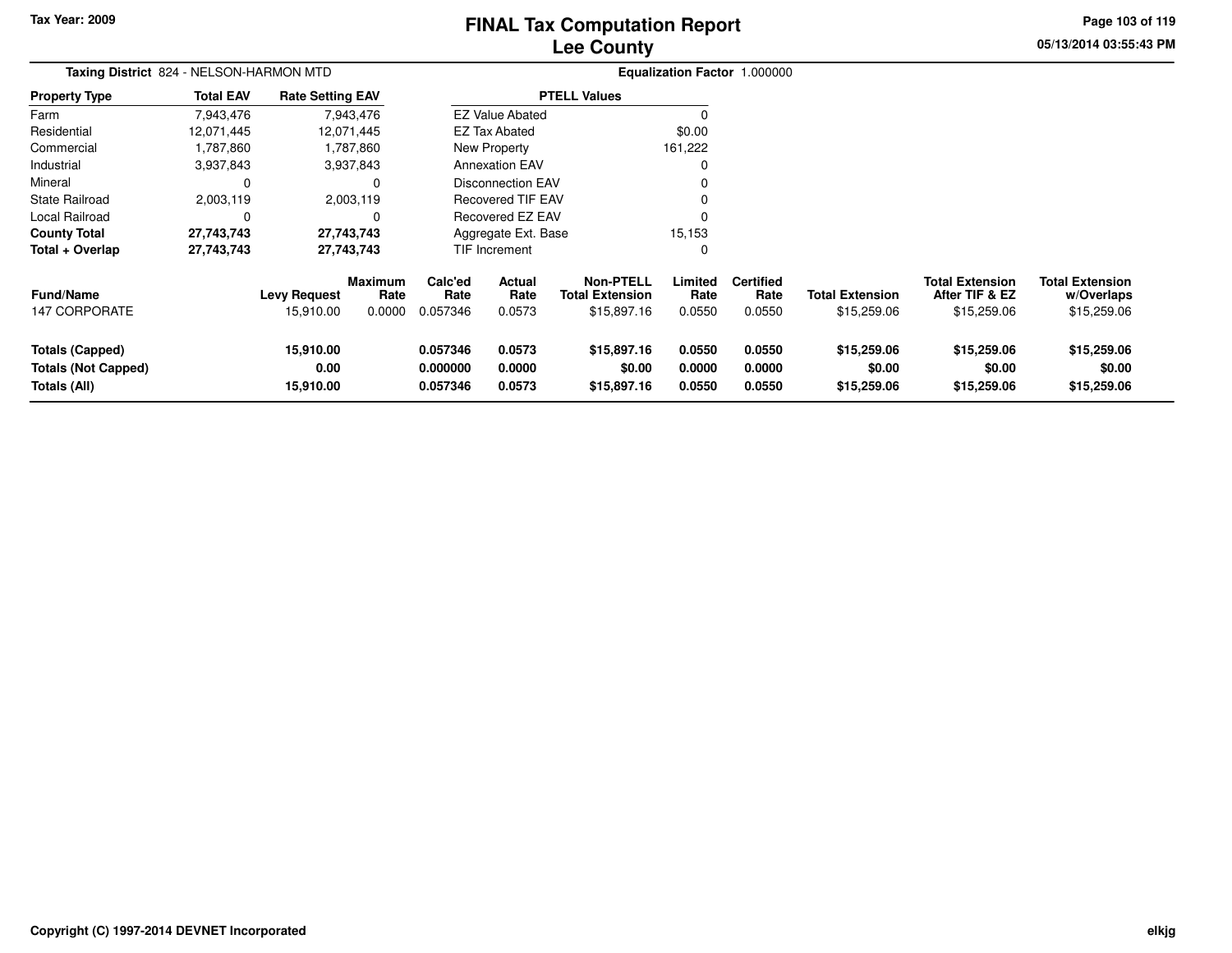# **Lee CountyFINAL Tax Computation Report**

**05/13/2014 03:55:43 PM Page 104 of 119**

|                                                                      | Taxing District 825 - E GR-HAM-MAR-SO DIX MTD |                                |                        |                                  |                            |                                            |                            | Equalization Factor 1.000000       |                                      |                                          |                                      |
|----------------------------------------------------------------------|-----------------------------------------------|--------------------------------|------------------------|----------------------------------|----------------------------|--------------------------------------------|----------------------------|------------------------------------|--------------------------------------|------------------------------------------|--------------------------------------|
| <b>Property Type</b>                                                 | <b>Total EAV</b>                              | <b>Rate Setting EAV</b>        |                        |                                  |                            | <b>PTELL Values</b>                        |                            |                                    |                                      |                                          |                                      |
| Farm                                                                 | 21,619,236                                    |                                | 21,619,236             |                                  | <b>EZ Value Abated</b>     |                                            |                            |                                    |                                      |                                          |                                      |
| Residential                                                          | 14,190,713                                    |                                | 14,190,713             |                                  | <b>EZ Tax Abated</b>       |                                            | \$0.00                     |                                    |                                      |                                          |                                      |
| Commercial                                                           | 10,995,597                                    |                                | 10,995,597             |                                  | New Property               |                                            | 975,893                    |                                    |                                      |                                          |                                      |
| Industrial                                                           | 28,913,982                                    |                                | 28,913,982             |                                  | <b>Annexation EAV</b>      |                                            | 0                          |                                    |                                      |                                          |                                      |
| Mineral                                                              | $\mathbf 0$                                   |                                | $\Omega$               |                                  | <b>Disconnection EAV</b>   |                                            |                            |                                    |                                      |                                          |                                      |
| <b>State Railroad</b>                                                | 436,007                                       |                                | 436,007                |                                  | Recovered TIF EAV          |                                            |                            |                                    |                                      |                                          |                                      |
| Local Railroad                                                       | 1,270                                         |                                | 1.270                  |                                  | <b>Recovered EZ EAV</b>    |                                            | 0                          |                                    |                                      |                                          |                                      |
| <b>County Total</b>                                                  | 76,156,805                                    |                                | 76,156,805             |                                  | Aggregate Ext. Base        |                                            | 15,478                     |                                    |                                      |                                          |                                      |
| Total + Overlap                                                      | 76,156,805                                    |                                | 76,156,805             |                                  | <b>TIF Increment</b><br>0  |                                            |                            |                                    |                                      |                                          |                                      |
| <b>Fund/Name</b><br><b>147 CORPORATE</b>                             |                                               | <b>Levy Request</b>            | <b>Maximum</b><br>Rate | Calc'ed<br>Rate<br>0.021151      | <b>Actual</b><br>Rate      | <b>Non-PTELL</b><br><b>Total Extension</b> | Limited<br>Rate            | <b>Certified</b><br>Rate<br>0.0206 | <b>Total Extension</b>               | <b>Total Extension</b><br>After TIF & EZ | <b>Total Extension</b><br>w/Overlaps |
|                                                                      |                                               | 16,108.00                      | 0.0000                 |                                  | 0.0212                     | \$16,145.24                                | 0.0206                     |                                    | \$15,688.30                          | \$15,688.30                              | \$15,688.30                          |
| <b>Totals (Capped)</b><br><b>Totals (Not Capped)</b><br>Totals (All) |                                               | 16,108.00<br>0.00<br>16,108.00 |                        | 0.021151<br>0.000000<br>0.021151 | 0.0212<br>0.0000<br>0.0212 | \$16,145.24<br>\$0.00<br>\$16,145.24       | 0.0206<br>0.0000<br>0.0206 | 0.0206<br>0.0000<br>0.0206         | \$15,688.30<br>\$0.00<br>\$15,688.30 | \$15,688.30<br>\$0.00<br>\$15,688.30     | \$15,688.30<br>\$0.00<br>\$15,688.30 |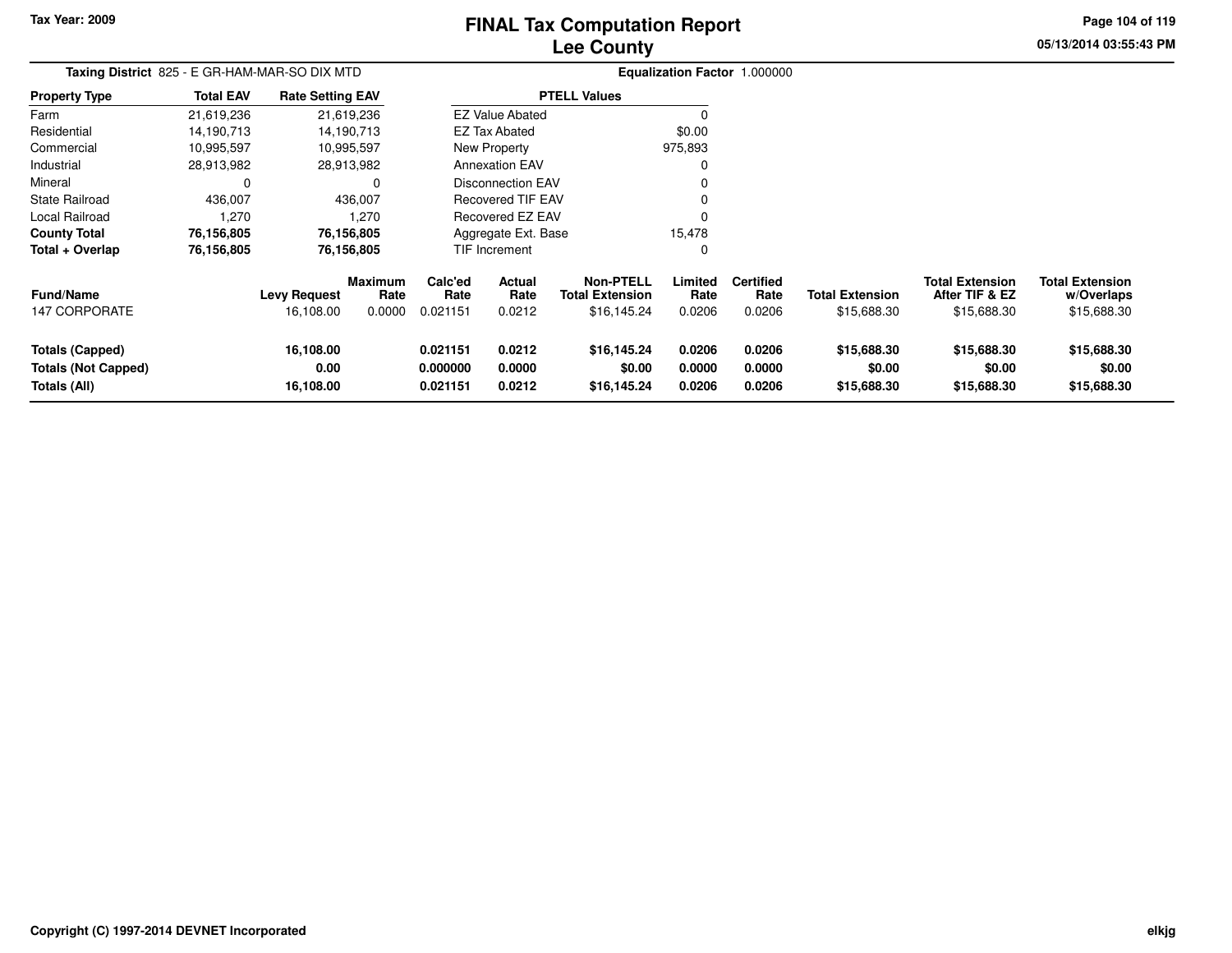# **Lee CountyFINAL Tax Computation Report**

**05/13/2014 03:55:43 PM Page 105 of 119**

| Taxing District 826 - AMBOY-LEE CENTER MTD                           |                  |                                  |                                  |                                  |                            |                                                           |                            | Equalization Factor 1.000000       |                                       |                                                         |                                                     |
|----------------------------------------------------------------------|------------------|----------------------------------|----------------------------------|----------------------------------|----------------------------|-----------------------------------------------------------|----------------------------|------------------------------------|---------------------------------------|---------------------------------------------------------|-----------------------------------------------------|
| <b>Property Type</b>                                                 | <b>Total EAV</b> | <b>Rate Setting EAV</b>          |                                  |                                  |                            | <b>PTELL Values</b>                                       |                            |                                    |                                       |                                                         |                                                     |
| Farm                                                                 | 15,380,680       |                                  | 15,379,437                       |                                  | <b>EZ Value Abated</b>     |                                                           | 0                          |                                    |                                       |                                                         |                                                     |
| Residential                                                          | 30,941,222       |                                  | 30,941,222                       |                                  | EZ Tax Abated              |                                                           | \$0.00                     |                                    |                                       |                                                         |                                                     |
| Commercial                                                           | 6,803,019        |                                  | 6,803,019                        |                                  | New Property               |                                                           | 539,242                    |                                    |                                       |                                                         |                                                     |
| Industrial                                                           | 6,373,732        |                                  | 6,373,732                        |                                  | <b>Annexation EAV</b>      |                                                           | 0                          |                                    |                                       |                                                         |                                                     |
| Mineral                                                              | 0                |                                  | 0                                |                                  | <b>Disconnection EAV</b>   |                                                           |                            |                                    |                                       |                                                         |                                                     |
| <b>State Railroad</b>                                                | 7,426            |                                  | 7,426                            |                                  | <b>Recovered TIF EAV</b>   |                                                           | $\Omega$                   |                                    |                                       |                                                         |                                                     |
| Local Railroad                                                       | 1,800            |                                  | 1,800                            |                                  | Recovered EZ EAV           |                                                           | $\Omega$                   |                                    |                                       |                                                         |                                                     |
| <b>County Total</b>                                                  | 59,507,879       |                                  | 59,506,636                       |                                  | Aggregate Ext. Base        |                                                           | 27,520                     |                                    |                                       |                                                         |                                                     |
| Total + Overlap                                                      | 59,507,879       |                                  | 59,506,636                       |                                  | TIF Increment              |                                                           | 1,243                      |                                    |                                       |                                                         |                                                     |
| <b>Fund/Name</b><br><b>147 CORPORATE</b>                             |                  | <b>Levy Request</b><br>27,800.00 | <b>Maximum</b><br>Rate<br>0.0000 | Calc'ed<br>Rate<br>0.046718      | Actual<br>Rate<br>0.0467   | <b>Non-PTELL</b><br><b>Total Extension</b><br>\$27,789.60 | Limited<br>Rate<br>0.0467  | <b>Certified</b><br>Rate<br>0.0467 | <b>Total Extension</b><br>\$27,790.18 | <b>Total Extension</b><br>After TIF & EZ<br>\$27,789.60 | <b>Total Extension</b><br>w/Overlaps<br>\$27,789.60 |
| <b>Totals (Capped)</b><br><b>Totals (Not Capped)</b><br>Totals (All) |                  | 27,800.00<br>0.00<br>27,800.00   |                                  | 0.046718<br>0.000000<br>0.046718 | 0.0467<br>0.0000<br>0.0467 | \$27,789.60<br>\$0.00<br>\$27,789.60                      | 0.0467<br>0.0000<br>0.0467 | 0.0467<br>0.0000<br>0.0467         | \$27,790.18<br>\$0.00<br>\$27,790.18  | \$27,789.60<br>\$0.00<br>\$27,789.60                    | \$27,789.60<br>\$0.00<br>\$27,789.60                |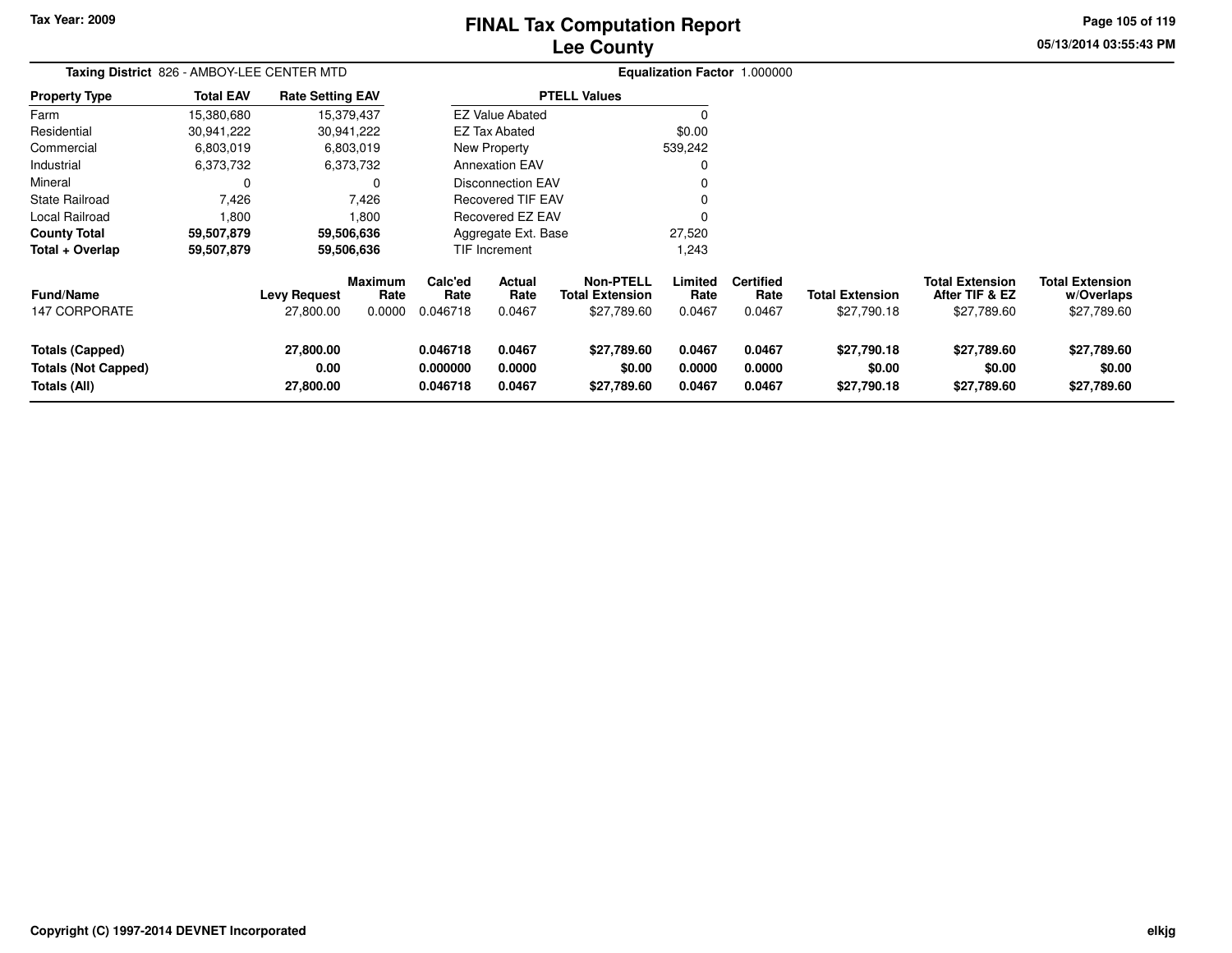# **Lee CountyFINAL Tax Computation Report**

**05/13/2014 03:55:43 PM**

**Page 106 of 119**

| Taxing District 827 - MAY-SUBLETTE MTD                               |                  |                                  |                                  |                                  |                                 |                                                           |                            | Equalization Factor 1.000000       |                                       |                                                         |                                                     |
|----------------------------------------------------------------------|------------------|----------------------------------|----------------------------------|----------------------------------|---------------------------------|-----------------------------------------------------------|----------------------------|------------------------------------|---------------------------------------|---------------------------------------------------------|-----------------------------------------------------|
| <b>Property Type</b>                                                 | <b>Total EAV</b> | <b>Rate Setting EAV</b>          |                                  |                                  |                                 | <b>PTELL Values</b>                                       |                            |                                    |                                       |                                                         |                                                     |
| Farm                                                                 | 17,708,903       |                                  | 17,708,903                       |                                  | <b>EZ Value Abated</b>          |                                                           |                            |                                    |                                       |                                                         |                                                     |
| Residential                                                          | 24,749,475       |                                  | 24,749,475                       |                                  | EZ Tax Abated                   |                                                           | \$0.00                     |                                    |                                       |                                                         |                                                     |
| Commercial                                                           | 4,031,423        |                                  | 4,031,423                        |                                  | New Property                    |                                                           | 540,712                    |                                    |                                       |                                                         |                                                     |
| Industrial                                                           | 299,998          |                                  | 299,998                          |                                  | <b>Annexation EAV</b>           |                                                           |                            |                                    |                                       |                                                         |                                                     |
| Mineral                                                              | 0                |                                  | 0                                |                                  | <b>Disconnection EAV</b>        |                                                           |                            |                                    |                                       |                                                         |                                                     |
| <b>State Railroad</b>                                                | 0                |                                  |                                  |                                  | <b>Recovered TIF EAV</b>        |                                                           |                            |                                    |                                       |                                                         |                                                     |
| Local Railroad                                                       | 8,090            |                                  | 8,090                            |                                  | <b>Recovered EZ EAV</b>         |                                                           |                            |                                    |                                       |                                                         |                                                     |
| <b>County Total</b>                                                  | 46,797,889       |                                  | 46,797,889                       |                                  | Aggregate Ext. Base             |                                                           | 17,315                     |                                    |                                       |                                                         |                                                     |
| Total + Overlap                                                      | 46,797,889       |                                  | 46,797,889                       |                                  | <b>TIF Increment</b>            |                                                           | 0                          |                                    |                                       |                                                         |                                                     |
| <b>Fund/Name</b><br><b>147 CORPORATE</b>                             |                  | <b>Levy Request</b><br>18,007.00 | <b>Maximum</b><br>Rate<br>0.0000 | Calc'ed<br>Rate<br>0.038478      | <b>Actual</b><br>Rate<br>0.0385 | <b>Non-PTELL</b><br><b>Total Extension</b><br>\$18,017.19 | Limited<br>Rate<br>0.0375  | <b>Certified</b><br>Rate<br>0.0375 | <b>Total Extension</b><br>\$17,549.21 | <b>Total Extension</b><br>After TIF & EZ<br>\$17,549.21 | <b>Total Extension</b><br>w/Overlaps<br>\$17,549.21 |
| <b>Totals (Capped)</b><br><b>Totals (Not Capped)</b><br>Totals (All) |                  | 18,007.00<br>0.00<br>18,007.00   |                                  | 0.038478<br>0.000000<br>0.038478 | 0.0385<br>0.0000<br>0.0385      | \$18,017.19<br>\$0.00<br>\$18,017.19                      | 0.0375<br>0.0000<br>0.0375 | 0.0375<br>0.0000<br>0.0375         | \$17,549.21<br>\$0.00<br>\$17,549.21  | \$17,549.21<br>\$0.00<br>\$17,549.21                    | \$17,549.21<br>\$0.00<br>\$17,549.21                |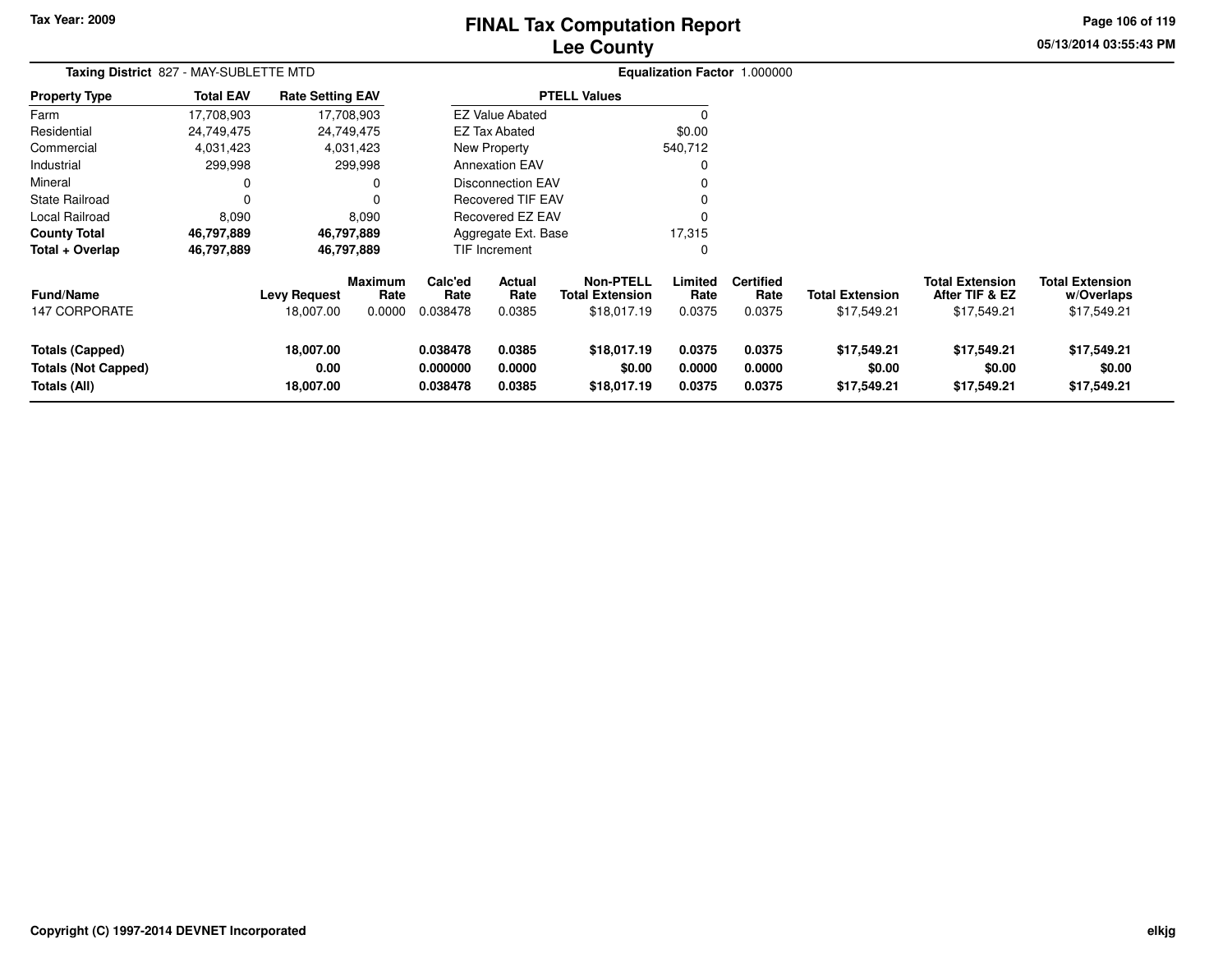# **Lee CountyFINAL Tax Computation Report**

**05/13/2014 03:55:43 PMPage 107 of 119**

| Taxing District 828 - BROOKLYN-WYOMING MTD                           |                  |                                  |                                  |                                  |                            |                     |                                                           |                            | Equalization Factor 1.000000       |                                       |                                                         |                                                     |
|----------------------------------------------------------------------|------------------|----------------------------------|----------------------------------|----------------------------------|----------------------------|---------------------|-----------------------------------------------------------|----------------------------|------------------------------------|---------------------------------------|---------------------------------------------------------|-----------------------------------------------------|
| <b>Property Type</b>                                                 | <b>Total EAV</b> | <b>Rate Setting EAV</b>          |                                  |                                  |                            | <b>PTELL Values</b> |                                                           |                            |                                    |                                       |                                                         |                                                     |
| Farm                                                                 | 22,058,361       |                                  | 22,057,464                       |                                  | <b>EZ Value Abated</b>     |                     |                                                           |                            |                                    |                                       |                                                         |                                                     |
| Residential                                                          | 24,954,829       |                                  | 22,215,808                       |                                  | <b>EZ Tax Abated</b>       |                     |                                                           | \$0.00                     |                                    |                                       |                                                         |                                                     |
| Commercial                                                           | 2,172,080        |                                  | 1,940,170                        |                                  | New Property               |                     |                                                           | 243,202                    |                                    |                                       |                                                         |                                                     |
| Industrial                                                           | 116,683          |                                  | 116,683                          |                                  | <b>Annexation EAV</b>      |                     |                                                           |                            |                                    |                                       |                                                         |                                                     |
| Mineral                                                              |                  |                                  | 0                                |                                  | <b>Disconnection EAV</b>   |                     |                                                           |                            |                                    |                                       |                                                         |                                                     |
| <b>State Railroad</b>                                                | 0                |                                  |                                  |                                  | <b>Recovered TIF EAV</b>   |                     |                                                           |                            |                                    |                                       |                                                         |                                                     |
| Local Railroad                                                       | 2,965            |                                  | 2,965                            |                                  | Recovered EZ EAV           |                     |                                                           |                            |                                    |                                       |                                                         |                                                     |
| <b>County Total</b>                                                  | 49,304,918       |                                  | 46,333,090                       |                                  | Aggregate Ext. Base        |                     |                                                           | 18,452                     |                                    |                                       |                                                         |                                                     |
| Total + Overlap                                                      | 49,304,918       |                                  | 46,333,090                       |                                  | TIF Increment              |                     |                                                           | 2,971,828                  |                                    |                                       |                                                         |                                                     |
| <b>Fund/Name</b><br><b>147 CORPORATE</b>                             |                  | <b>Levy Request</b><br>19,375.00 | <b>Maximum</b><br>Rate<br>0.0000 | Calc'ed<br>Rate<br>0.041817      | Actual<br>Rate<br>0.0418   |                     | <b>Non-PTELL</b><br><b>Total Extension</b><br>\$19,367.23 | Limited<br>Rate<br>0.0401  | <b>Certified</b><br>Rate<br>0.0401 | <b>Total Extension</b><br>\$19,771.27 | <b>Total Extension</b><br>After TIF & EZ<br>\$18,579.57 | <b>Total Extension</b><br>w/Overlaps<br>\$18,579.57 |
| <b>Totals (Capped)</b><br><b>Totals (Not Capped)</b><br>Totals (All) |                  | 19,375.00<br>0.00<br>19,375.00   |                                  | 0.041817<br>0.000000<br>0.041817 | 0.0418<br>0.0000<br>0.0418 |                     | \$19,367.23<br>\$0.00<br>\$19,367.23                      | 0.0401<br>0.0000<br>0.0401 | 0.0401<br>0.0000<br>0.0401         | \$19,771.27<br>\$0.00<br>\$19,771.27  | \$18,579.57<br>\$0.00<br>\$18,579.57                    | \$18,579.57<br>\$0.00<br>\$18,579.57                |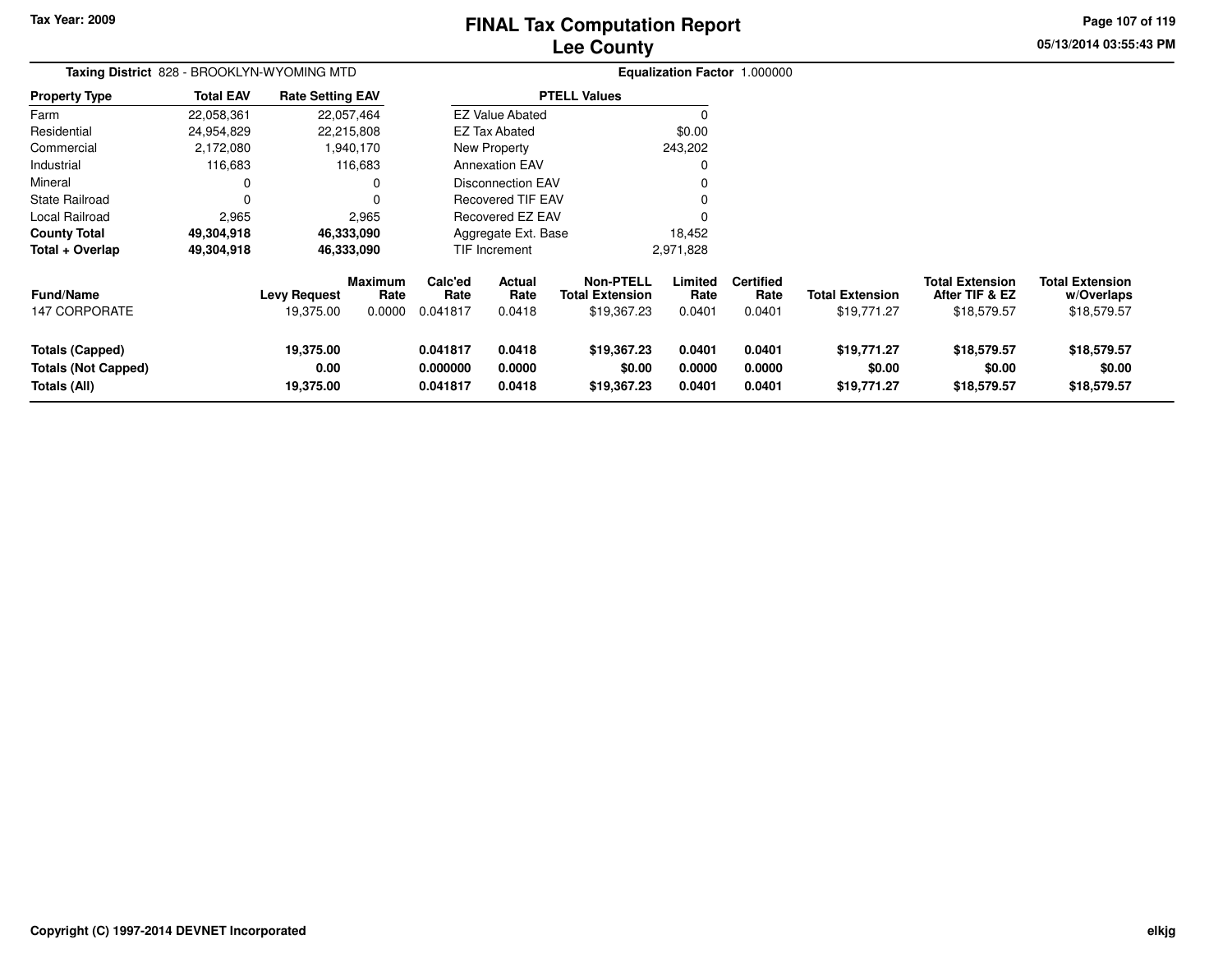**Page 108 of 119**

**05/13/2014 03:55:43 PM**

| Taxing District 851 - DIXON PARK DISTRICT |                            |                         |                        |                 |                          | Equalization Factor 1.000000               |                 |                          |                        |                                          |                                      |
|-------------------------------------------|----------------------------|-------------------------|------------------------|-----------------|--------------------------|--------------------------------------------|-----------------|--------------------------|------------------------|------------------------------------------|--------------------------------------|
| <b>Property Type</b>                      | <b>Total EAV</b>           | <b>Rate Setting EAV</b> |                        |                 |                          | <b>PTELL Values</b>                        |                 |                          |                        |                                          |                                      |
| Farm                                      | 772,542                    |                         | 772,515                |                 | <b>EZ Value Abated</b>   |                                            | 5,986,309       |                          |                        |                                          |                                      |
| Residential                               | 116,597,506                | 115,765,018             |                        |                 | <b>EZ Tax Abated</b>     |                                            | \$26,591.13     |                          |                        |                                          |                                      |
| Commercial                                | 46,410,025                 | 40,495,080              |                        |                 | New Property             |                                            | 1,142,210       |                          |                        |                                          |                                      |
| Industrial                                | 25,979,107                 | 21,792,796              |                        |                 | <b>Annexation EAV</b>    |                                            | 10,098          |                          |                        |                                          |                                      |
| Mineral                                   | $\Omega$<br>$\Omega$       |                         |                        |                 | <b>Disconnection EAV</b> |                                            | O               |                          |                        |                                          |                                      |
| <b>State Railroad</b>                     | 540,282<br>540,282         |                         |                        |                 | <b>Recovered TIF EAV</b> |                                            | $\Omega$        |                          |                        |                                          |                                      |
| <b>Local Railroad</b>                     | $\Omega$<br>$\Omega$       |                         |                        |                 | Recovered EZ EAV         |                                            | 1,407,636       |                          |                        |                                          |                                      |
| <b>County Total</b>                       | 190,299,462<br>179,365,691 |                         |                        |                 | Aggregate Ext. Base      |                                            | 569,860         |                          |                        |                                          |                                      |
| Total + Overlap                           | 190,299,462                | 179,365,691             |                        |                 | <b>TIF Increment</b>     |                                            | 4,947,462       |                          |                        |                                          |                                      |
| <b>Fund/Name</b>                          | <b>Levy Request</b>        |                         | <b>Maximum</b><br>Rate | Calc'ed<br>Rate | <b>Actual</b><br>Rate    | <b>Non-PTELL</b><br><b>Total Extension</b> | Limited<br>Rate | <b>Certified</b><br>Rate | <b>Total Extension</b> | <b>Total Extension</b><br>After TIF & EZ | <b>Total Extension</b><br>w/Overlaps |
| 001 CORPORATE                             |                            | 160,000.00              | 0.1000                 | 0.089203        | 0.0892                   | \$159,994.20                               | 0.0863          | 0.0863                   | \$164,228.44           | \$154,792.59                             | \$154,792.59                         |
| 003 BONDS & INTEREST                      |                            | 149,095.00              | 0.0000                 | 0.083124        | 0.0831                   | \$149,052.89                               | 0.0835          | 0.0835                   | \$158,900.05           | \$149,770.35                             | \$149,770.35                         |
| 005 I.M.R.F.                              |                            | 42,000.00               | 0.0000                 | 0.023416        | 0.0234                   | \$41,971.57                                | 0.0226          | 0.0226                   | \$43,007.68            | \$40,536.65                              | \$40,536.65                          |
| 014 POLICE SYSTEM                         |                            | 20,000.00               | 0.0250                 | 0.011150        | 0.0112                   | \$20,088.96                                | 0.0108          | 0.0108                   | \$20,552.34            | \$19,371.49                              | \$19,371.49                          |
| 027 AUDIT                                 |                            | 5,000.00                | 0.0050                 | 0.002788        | 0.0028                   | \$5,022.24                                 | 0.0027          | 0.0027                   | \$5,138.09             | \$4,842.87                               | \$4,842.87                           |
| 035 LIABILITY INSURANCE                   |                            | 40,000.00               | 0.0000                 | 0.022301        | 0.0223                   | \$39,998.55                                | 0.0216          | 0.0216                   | \$41,104.68            | \$38,742.99                              | \$38,742.99                          |
| 047 SOCIAL SECURITY                       |                            | 25,000.00               | 0.0000                 | 0.013938        | 0.0139                   | \$24,931.83                                | 0.0134          | 0.0134                   | \$25,500.13            | \$24,035.00                              | \$24,035.00                          |
| 060 UNEMPLOYMENT INSURANC                 |                            | 10,000.00               | 0.0000                 | 0.005575        | 0.0056                   | \$10,044.48                                | 0.0054          | 0.0054                   | \$10,276.17            | \$9,685.75                               | \$9,685.75                           |
| 062 WORKMANS COMP                         |                            | 13,000.00               | 0.0000                 | 0.007248        | 0.0072                   | \$12,914.33                                | 0.0070          | 0.0070                   | \$13,320.96            | \$12,555.60                              | \$12,555.60                          |
| 122 RECREATIONAL PROGRAMS                 |                            | 190,000.00              | 0.1200                 | 0.105929        | 0.1059                   | \$189,948.27                               | 0.1024          | 0.1024                   | \$194,866.65           | \$183,670.47                             | \$183,670.47                         |
| 123 AQUARIUM & MUSEUM                     |                            | 92,300.00               | 0.0700                 | 0.051459        | 0.0515                   | \$92,373.33                                | 0.0498          | 0.0498                   | \$94,769.13            | \$89,324.11                              | \$89,324.11                          |
| <b>125 PAVING LIGHTS</b>                  |                            | 1,000.00                | 0.0050                 | 0.000558        | 0.0006                   | \$1,076.19                                 | 0.0006          | 0.0006                   | \$1,141.80             | \$1,076.19                               | \$1,076.19                           |
| 126 HANDICAPPED-JOINT RECR                |                            | 68,400.00               | 0.0400                 | 0.038134        | 0.0381                   | \$68,338.33                                | 0.0381          | 0.0381                   | \$72,504.10            | \$68,338.33                              | \$68,338.33                          |
| <b>Totals (Capped)</b>                    |                            | 598,300.00              |                        | 0.333565        | 0.3336                   | \$598,363.95                               | 0.3226          | 0.3226                   | \$613,906.07           | \$578,633.71                             | \$578,633.71                         |
| <b>Totals (Not Capped)</b>                |                            | 217,495.00              |                        | 0.121258        | 0.1212                   | \$217,391.22                               | 0.1216          | 0.1216                   | \$231,404.15           | \$218,108.68                             | \$218,108.68                         |
| <b>Totals (All)</b>                       |                            | 815,795.00              |                        | 0.454823        | 0.4548                   | \$815,755.17                               | 0.4442          | 0.4442                   | \$845,310.22           | \$796,742.39                             | \$796,742.39                         |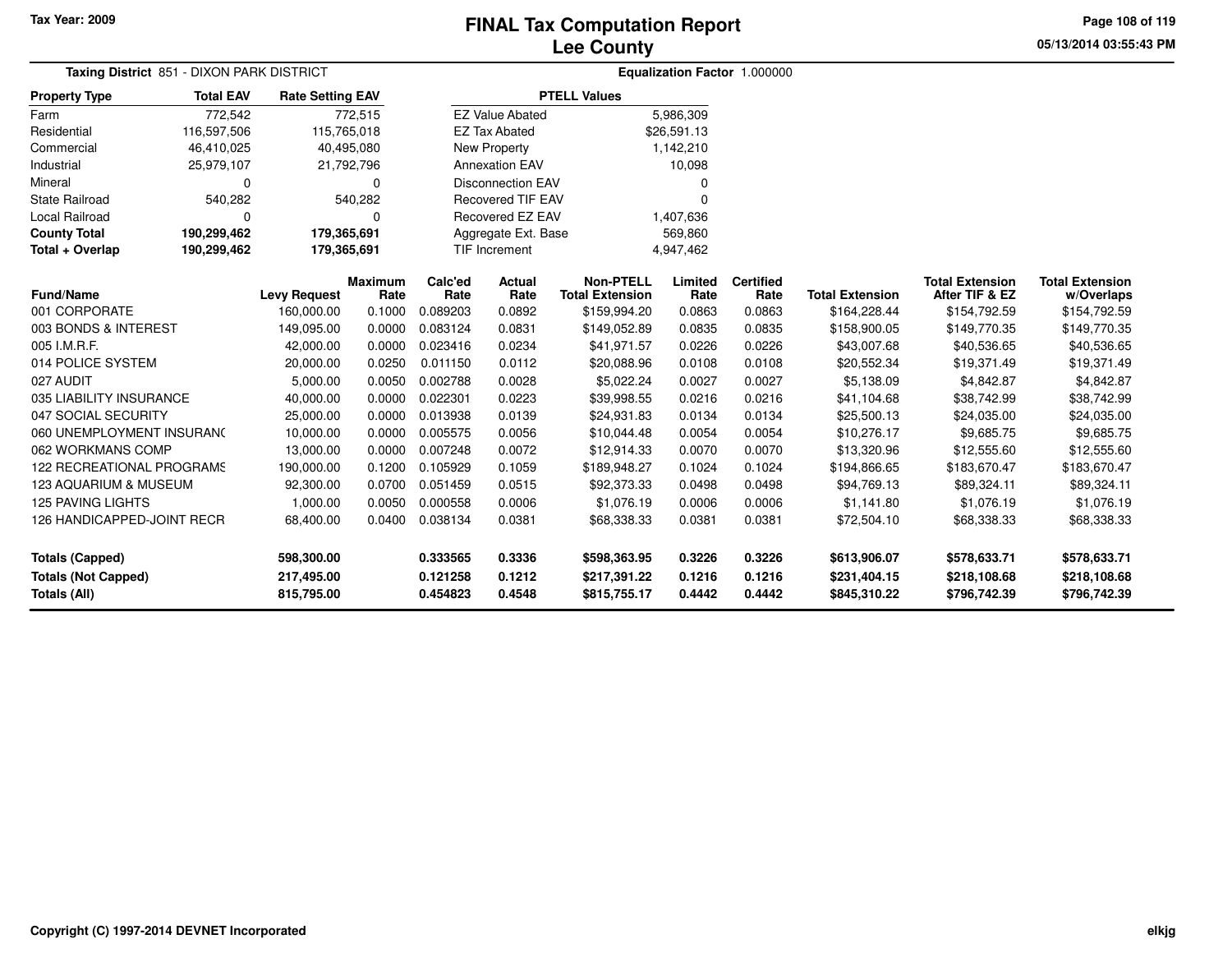**05/13/2014 03:55:43 PMPage 109 of 119**

| Taxing District 852 - WALNUT PARK DISTRICT<br><b>Rate Setting EAV</b> |                  |                     |                        | Equalization Factor 1.000000 |                          |                                            |                 |                          |                                |                                          |                                      |
|-----------------------------------------------------------------------|------------------|---------------------|------------------------|------------------------------|--------------------------|--------------------------------------------|-----------------|--------------------------|--------------------------------|------------------------------------------|--------------------------------------|
| <b>Property Type</b>                                                  | <b>Total EAV</b> |                     |                        |                              |                          | <b>PTELL Values</b>                        |                 |                          | <b>Overlapping County</b>      | <b>Overlap EAV</b>                       |                                      |
| Farm                                                                  | 5,266,147        |                     | 5,266,147              |                              | <b>EZ Value Abated</b>   |                                            | 0               | <b>Bureau County</b>     |                                | *28,570,533                              |                                      |
| Residential                                                           | 834,033          |                     | 834,033                |                              | <b>EZ Tax Abated</b>     |                                            | \$0.00          |                          | <b>Whiteside County</b>        | $*104,341$                               |                                      |
| Commercial                                                            | $\Omega$         |                     | 0                      |                              | New Property             |                                            | 65,959          | Total                    |                                | 28,674,874                               |                                      |
| Industrial                                                            | 18,713           |                     | 18,713                 |                              | <b>Annexation EAV</b>    |                                            | $\Omega$        |                          | * denotes use of estimated EAV |                                          |                                      |
| Mineral                                                               | 0                |                     | 0                      |                              | <b>Disconnection EAV</b> |                                            |                 |                          |                                |                                          |                                      |
| <b>State Railroad</b>                                                 | 200,529          |                     | 200,529                |                              | <b>Recovered TIF EAV</b> |                                            |                 |                          |                                |                                          |                                      |
| Local Railroad                                                        | $\Omega$         |                     | 0                      |                              | Recovered EZ EAV         |                                            |                 |                          |                                |                                          |                                      |
| <b>County Total</b>                                                   | 6,319,422        |                     | 6,319,422              |                              | Aggregate Ext. Base      |                                            |                 |                          |                                |                                          |                                      |
| Total + Overlap                                                       | 34,994,296       | 34,994,296          |                        |                              | TIF Increment            |                                            |                 |                          |                                |                                          |                                      |
| <b>Fund/Name</b>                                                      |                  | <b>Levy Request</b> | <b>Maximum</b><br>Rate | Calc'ed<br>Rate              | Actual<br>Rate           | <b>Non-PTELL</b><br><b>Total Extension</b> | Limited<br>Rate | <b>Certified</b><br>Rate | <b>Total Extension</b>         | <b>Total Extension</b><br>After TIF & EZ | <b>Total Extension</b><br>w/Overlaps |
| 001 CORPORATE                                                         |                  | 32,500.00           | 0.1000                 | 0.092872                     | 0.0929                   | \$5,870.74                                 | 0.0929          | 0.0929                   | \$5,870.74                     | \$5,870.74                               | \$32,509.70                          |
| 003 BONDS & INTEREST                                                  |                  | 51,463.00           | 0.0000                 | 0.147061                     | 0.1471                   | \$9,295.87                                 | 0.1478          | 0.1478                   | \$9,340.11                     | \$9,340.11                               | \$51,721.57                          |
| 035 LIABILITY INSURANCE                                               |                  | 28,250.00           | 0.0000                 | 0.080727                     | 0.0807                   | \$5,099.77                                 | 0.0807          | 0.0807                   | \$5,099.77                     | \$5,099.77                               | \$28,240.40                          |
| 047 SOCIAL SECURITY                                                   |                  | 7,250.00            | 0.0000                 | 0.020718                     | 0.0207                   | \$1,308.12                                 | 0.0207          | 0.0207                   | \$1,308.12                     | \$1,308.12                               | \$7,243.82                           |
| 122 RECREATIONAL PROGRAMS                                             |                  | 24,400.00           | 0.0750                 | 0.069726                     | 0.0697                   | \$4,404.64                                 | 0.0697          | 0.0697                   | \$4,404.64                     | \$4,404.64                               | \$24,391.02                          |
| <b>Totals (Capped)</b>                                                |                  | 0.00                |                        | 0.000000                     | 0.0000                   | \$0.00                                     | 0.0000          | 0.0000                   | \$0.00                         | \$0.00                                   | \$0.00                               |
| <b>Totals (Not Capped)</b>                                            |                  | 143,863.00          |                        | 0.411104                     | 0.4111                   | \$25,979.14                                | 0.4118          | 0.4118                   | \$26,023.38                    | \$26,023.38                              | \$144,106.51                         |
| Totals (All)                                                          |                  | 143,863.00          |                        | 0.411104                     | 0.4111                   | \$25,979.14                                | 0.4118          | 0.4118                   | \$26,023.38                    | \$26,023.38                              | \$144,106.51                         |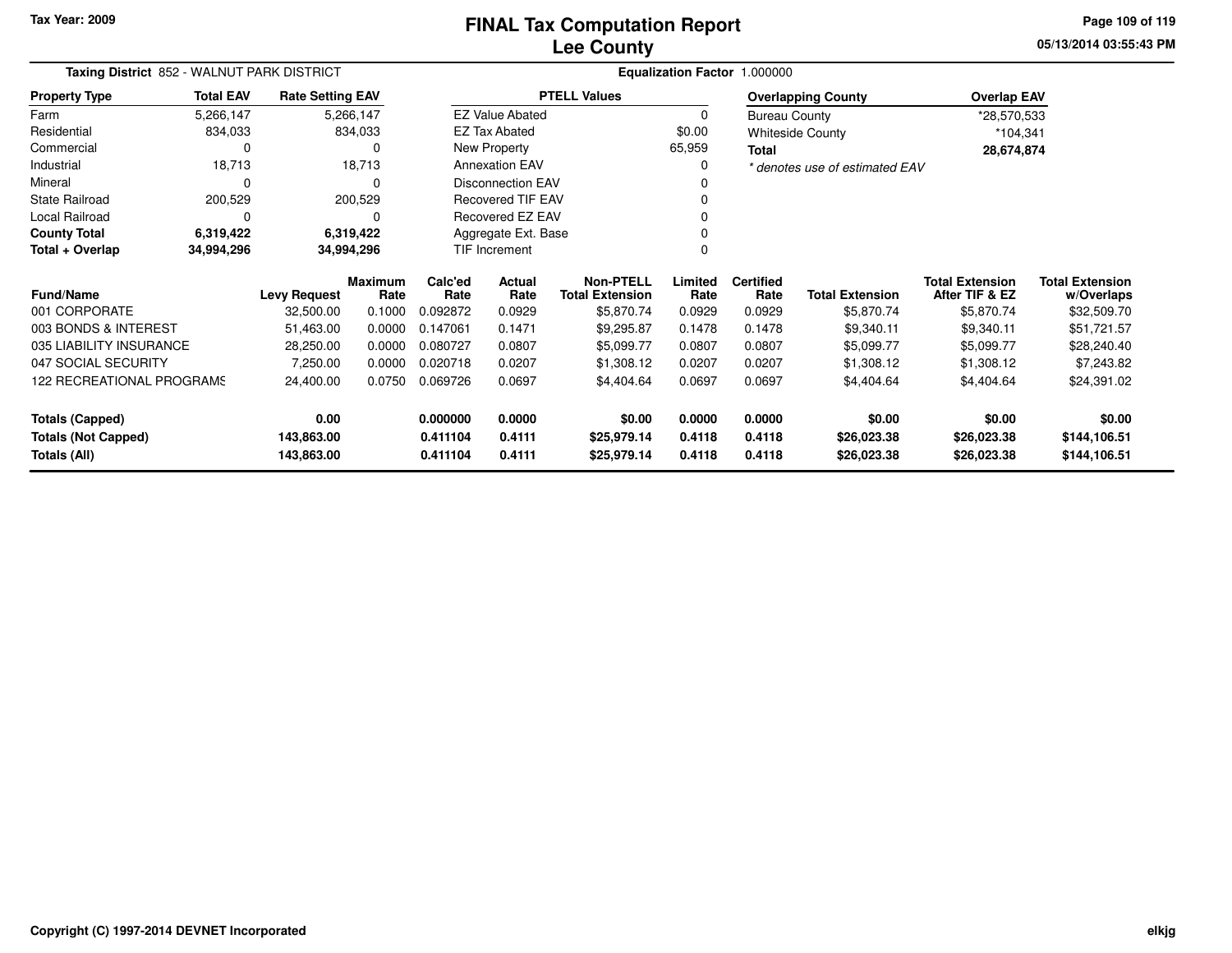**05/13/2014 03:55:43 PMPage 110 of 119**

| <b>Taxing District 853 - FRANKLIN GROVE SANITARY</b><br><b>Property Type</b> |                  |                                 |                                                                                                             |                  |                                                                                          |                                                                                                                                                                |                          |                        |                                            |                                      |
|------------------------------------------------------------------------------|------------------|---------------------------------|-------------------------------------------------------------------------------------------------------------|------------------|------------------------------------------------------------------------------------------|----------------------------------------------------------------------------------------------------------------------------------------------------------------|--------------------------|------------------------|--------------------------------------------|--------------------------------------|
| <b>Total EAV</b>                                                             |                  |                                 |                                                                                                             |                  |                                                                                          |                                                                                                                                                                |                          |                        |                                            |                                      |
| 8,395                                                                        |                  |                                 |                                                                                                             |                  |                                                                                          | 0                                                                                                                                                              |                          |                        |                                            |                                      |
| 7,630,286                                                                    |                  |                                 |                                                                                                             |                  |                                                                                          | \$0.00                                                                                                                                                         |                          |                        |                                            |                                      |
| 2,521,066                                                                    |                  |                                 |                                                                                                             |                  |                                                                                          | 17,120                                                                                                                                                         |                          |                        |                                            |                                      |
|                                                                              |                  | 0                               |                                                                                                             |                  |                                                                                          | 0                                                                                                                                                              |                          |                        |                                            |                                      |
|                                                                              |                  |                                 |                                                                                                             |                  |                                                                                          |                                                                                                                                                                |                          |                        |                                            |                                      |
| 65,399                                                                       |                  |                                 |                                                                                                             |                  |                                                                                          |                                                                                                                                                                |                          |                        |                                            |                                      |
|                                                                              |                  | O                               |                                                                                                             |                  |                                                                                          | O                                                                                                                                                              |                          |                        |                                            |                                      |
| 10,225,146                                                                   |                  |                                 |                                                                                                             |                  |                                                                                          | 4,582                                                                                                                                                          |                          |                        |                                            |                                      |
| 10,225,146                                                                   |                  |                                 |                                                                                                             |                  |                                                                                          | 0                                                                                                                                                              |                          |                        |                                            |                                      |
|                                                                              |                  | Rate                            | Calc'ed<br>Rate                                                                                             | Actual<br>Rate   | <b>Non-PTELL</b><br><b>Total Extension</b>                                               | Limited<br>Rate                                                                                                                                                | <b>Certified</b><br>Rate | <b>Total Extension</b> | <b>Total Extension</b><br>After TIF & EZ   | <b>Total Extension</b><br>w/Overlaps |
|                                                                              | 3,763.00         | 0.2000                          | 0.036801                                                                                                    | 0.0368           | \$3,762.85                                                                               | 0.0348                                                                                                                                                         | 0.0348                   | \$3,558.35             | \$3,558.35                                 | \$3,558.35                           |
| 073 CHLOR OF SEWAGE                                                          | 1,089.00         | 0.0500                          | 0.010650                                                                                                    | 0.0107           | \$1,094.09                                                                               | 0.0101                                                                                                                                                         | 0.0101                   | \$1,032.74             | \$1,032.74                                 | \$1,032.74                           |
|                                                                              | 4,852.00<br>0.00 |                                 | 0.047451<br>0.000000                                                                                        | 0.0475<br>0.0000 | \$4,856.94<br>\$0.00                                                                     | 0.0449<br>0.0000                                                                                                                                               | 0.0449<br>0.0000         | \$4,591.09<br>\$0.00   | \$4,591.09<br>\$0.00                       | \$4,591.09<br>\$0.00<br>\$4,591.09   |
|                                                                              |                  | <b>Levy Request</b><br>4,852.00 | <b>Rate Setting EAV</b><br>8,395<br>7,630,286<br>2,521,066<br>65,399<br>10,225,146<br>10,225,146<br>Maximum | 0.047451         | EZ Tax Abated<br>New Property<br><b>Annexation EAV</b><br><b>TIF Increment</b><br>0.0475 | <b>PTELL Values</b><br><b>EZ Value Abated</b><br><b>Disconnection EAV</b><br><b>Recovered TIF EAV</b><br>Recovered EZ EAV<br>Aggregate Ext. Base<br>\$4,856.94 | 0.0449                   | 0.0449                 | Equalization Factor 1.000000<br>\$4,591.09 | \$4,591.09                           |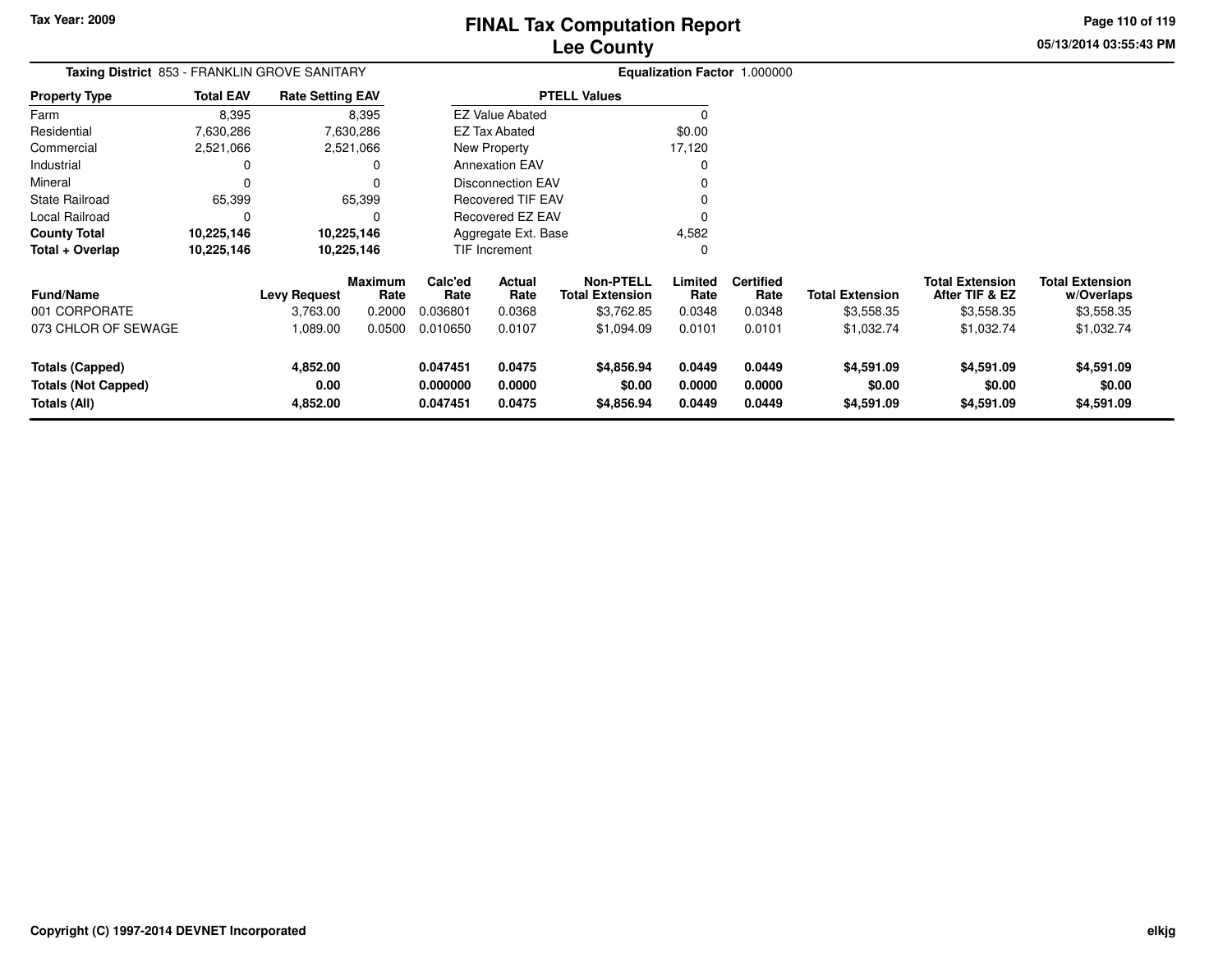**05/13/2014 03:55:43 PMPage 111 of 119**

> **w/Overlaps**\$3,698.23

| Taxing District 855 - PAW PAW SANITARY DISTRICT                      |                  |                                 |                                  |                                  |                            |                                                          |                            | Equalization Factor 1.000000       |                                      |                                                        |                                                    |
|----------------------------------------------------------------------|------------------|---------------------------------|----------------------------------|----------------------------------|----------------------------|----------------------------------------------------------|----------------------------|------------------------------------|--------------------------------------|--------------------------------------------------------|----------------------------------------------------|
| <b>Property Type</b>                                                 | <b>Total EAV</b> | <b>Rate Setting EAV</b>         |                                  |                                  |                            | <b>PTELL Values</b>                                      |                            |                                    |                                      |                                                        |                                                    |
| Farm                                                                 | 46,635           |                                 | 45,738                           |                                  | <b>EZ Value Abated</b>     |                                                          |                            |                                    |                                      |                                                        |                                                    |
| Residential                                                          | 11,671,804       |                                 | 8,932,783                        |                                  | <b>EZ Tax Abated</b>       |                                                          | \$0.00                     |                                    |                                      |                                                        |                                                    |
| Commercial                                                           | 1,141,716        |                                 | 909,806                          |                                  | <b>New Property</b>        |                                                          |                            |                                    |                                      |                                                        |                                                    |
| Industrial                                                           |                  |                                 | 0                                |                                  | <b>Annexation EAV</b>      |                                                          |                            |                                    |                                      |                                                        |                                                    |
| Mineral                                                              |                  |                                 | 0                                |                                  | <b>Disconnection EAV</b>   |                                                          |                            |                                    |                                      |                                                        |                                                    |
| <b>State Railroad</b>                                                |                  |                                 | $\Omega$                         |                                  | <b>Recovered TIF EAV</b>   |                                                          |                            |                                    |                                      |                                                        |                                                    |
| Local Railroad                                                       |                  |                                 | 0                                |                                  | Recovered EZ EAV           |                                                          |                            |                                    |                                      |                                                        |                                                    |
| <b>County Total</b>                                                  | 12,860,155       |                                 | 9,888,327                        |                                  | Aggregate Ext. Base        |                                                          | 3,706                      |                                    |                                      |                                                        |                                                    |
| Total + Overlap                                                      | 12,860,155       |                                 | 9,888,327                        |                                  | <b>TIF Increment</b>       |                                                          | 2,971,828                  |                                    |                                      |                                                        |                                                    |
| <b>Fund/Name</b><br>001 CORPORATE                                    |                  | <b>Levy Request</b><br>3,701.00 | <b>Maximum</b><br>Rate<br>0.2000 | Calc'ed<br>Rate<br>0.037428      | Actual<br>Rate<br>0.0374   | <b>Non-PTELL</b><br><b>Total Extension</b><br>\$3,698.23 | Limited<br>Rate<br>0.0374  | <b>Certified</b><br>Rate<br>0.0374 | <b>Total Extension</b><br>\$4,809.70 | <b>Total Extension</b><br>After TIF & EZ<br>\$3,698.23 | <b>Total Extension</b><br>w/Overlaps<br>\$3,698.23 |
| <b>Totals (Capped)</b><br><b>Totals (Not Capped)</b><br>Totals (All) |                  | 3,701.00<br>0.00<br>3,701.00    |                                  | 0.037428<br>0.000000<br>0.037428 | 0.0374<br>0.0000<br>0.0374 | \$3,698.23<br>\$0.00<br>\$3,698.23                       | 0.0374<br>0.0000<br>0.0374 | 0.0374<br>0.0000<br>0.0374         | \$4,809.70<br>\$0.00<br>\$4,809.70   | \$3,698.23<br>\$0.00<br>\$3,698.23                     | \$3,698.23<br>\$0.00<br>\$3,698.23                 |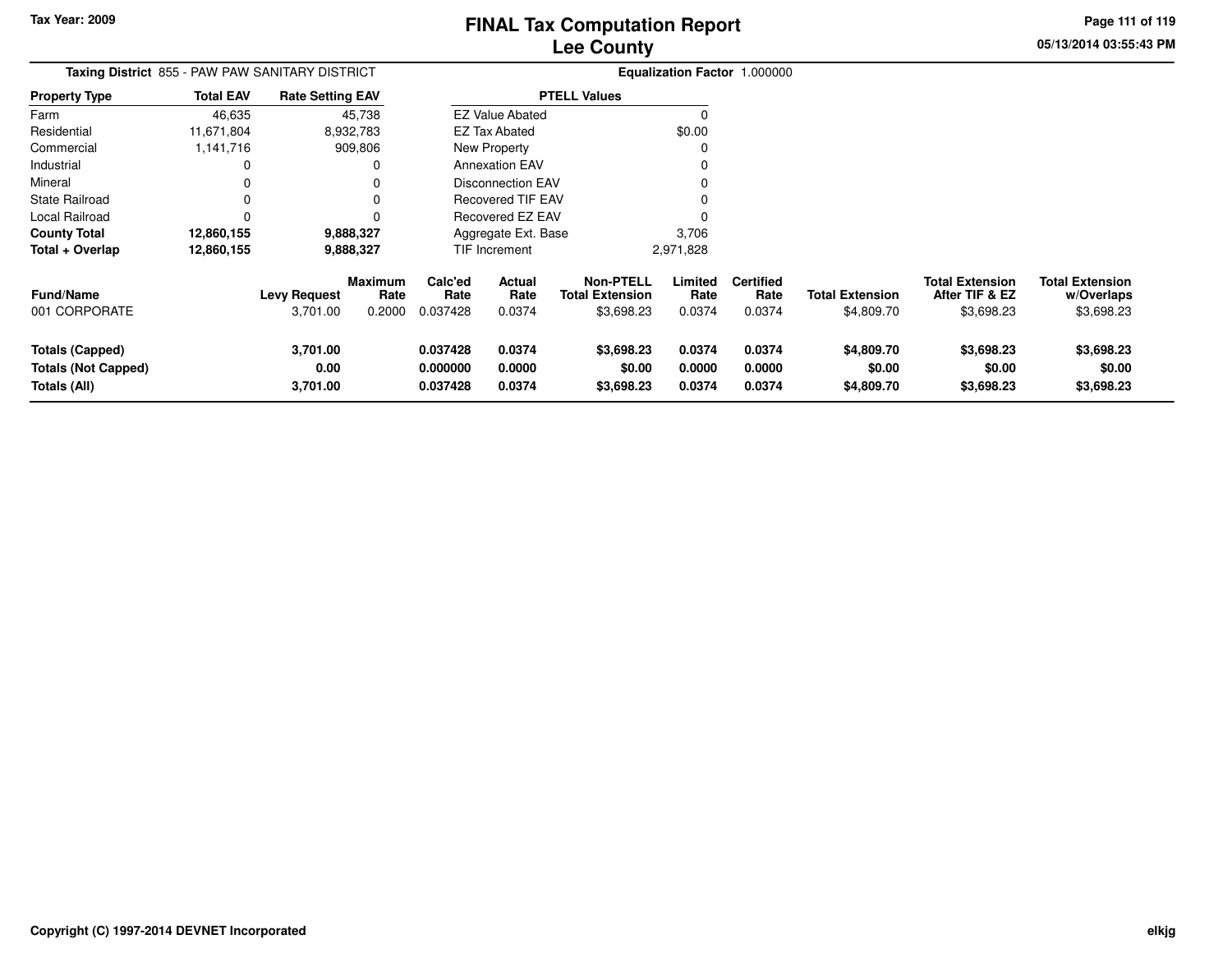**05/13/2014 03:55:43 PM Page 112 of 119**

| Taxing District 856 - LEE CENTER CEMETERY DIST |                  |                         |                        | Equalization Factor 1.000000 |                          |                                            |                 |                          |                        |                                          |                                      |
|------------------------------------------------|------------------|-------------------------|------------------------|------------------------------|--------------------------|--------------------------------------------|-----------------|--------------------------|------------------------|------------------------------------------|--------------------------------------|
| <b>Property Type</b>                           | <b>Total EAV</b> | <b>Rate Setting EAV</b> |                        |                              |                          | <b>PTELL Values</b>                        |                 |                          |                        |                                          |                                      |
| Farm                                           | 3,295,523        |                         | 3,295,523              |                              | <b>EZ Value Abated</b>   |                                            | $\Omega$        |                          |                        |                                          |                                      |
| Residential                                    | 2,142,247        |                         | 2,142,247              |                              | EZ Tax Abated            |                                            | \$0.00          |                          |                        |                                          |                                      |
| Commercial                                     | 1,154,176        |                         | 1,154,176              |                              | New Property             |                                            | 22,911          |                          |                        |                                          |                                      |
| Industrial                                     | 421              |                         | 421                    |                              | <b>Annexation EAV</b>    |                                            | $\Omega$        |                          |                        |                                          |                                      |
| Mineral                                        | 0                |                         | 0                      |                              | <b>Disconnection EAV</b> |                                            | 0               |                          |                        |                                          |                                      |
| <b>State Railroad</b>                          | 0                |                         | 0                      |                              | <b>Recovered TIF EAV</b> |                                            | $\Omega$        |                          |                        |                                          |                                      |
| Local Railroad                                 | 0                |                         | 0                      |                              | Recovered EZ EAV         |                                            | $\Omega$        |                          |                        |                                          |                                      |
| <b>County Total</b>                            | 6,592,367        |                         | 6,592,367              |                              | Aggregate Ext. Base      |                                            | 4,391           |                          |                        |                                          |                                      |
| Total + Overlap                                | 6,592,367        |                         | 6,592,367              |                              | TIF Increment            |                                            | 0               |                          |                        |                                          |                                      |
| <b>Fund/Name</b>                               |                  | <b>Levy Request</b>     | <b>Maximum</b><br>Rate | Calc'ed<br>Rate              | Actual<br>Rate           | <b>Non-PTELL</b><br><b>Total Extension</b> | Limited<br>Rate | <b>Certified</b><br>Rate | <b>Total Extension</b> | <b>Total Extension</b><br>After TIF & EZ | <b>Total Extension</b><br>w/Overlaps |
| 001 CORPORATE                                  |                  | 6,675.00                | 0.0600                 | 0.101254                     | 0.0600                   | \$3,955.42                                 | 0.0532          | 0.0532                   | \$3,507.14             | \$3,507.14                               | \$3,507.14                           |
| 035 LIABILITY INSURANCE                        |                  | 1,014.00                | 0.0000                 | 0.015381                     | 0.0154                   | \$1,015.22                                 | 0.0137          | 0.0137                   | \$903.15               | \$903.15                                 | \$903.15                             |
| <b>Totals (Capped)</b>                         |                  | 7,689.00                |                        | 0.116635                     | 0.0754                   | \$4,970.64                                 | 0.0669          | 0.0669                   | \$4,410.29             | \$4,410.29                               | \$4,410.29                           |
| <b>Totals (Not Capped)</b>                     |                  | 0.00                    |                        | 0.000000                     | 0.0000                   | \$0.00                                     | 0.0000          | 0.0000                   | \$0.00                 | \$0.00                                   | \$0.00                               |
| Totals (All)                                   |                  | 7,689.00                |                        | 0.116635                     | 0.0754                   | \$4,970.64                                 | 0.0669          | 0.0669                   | \$4,410.29             | \$4,410.29                               | \$4,410.29                           |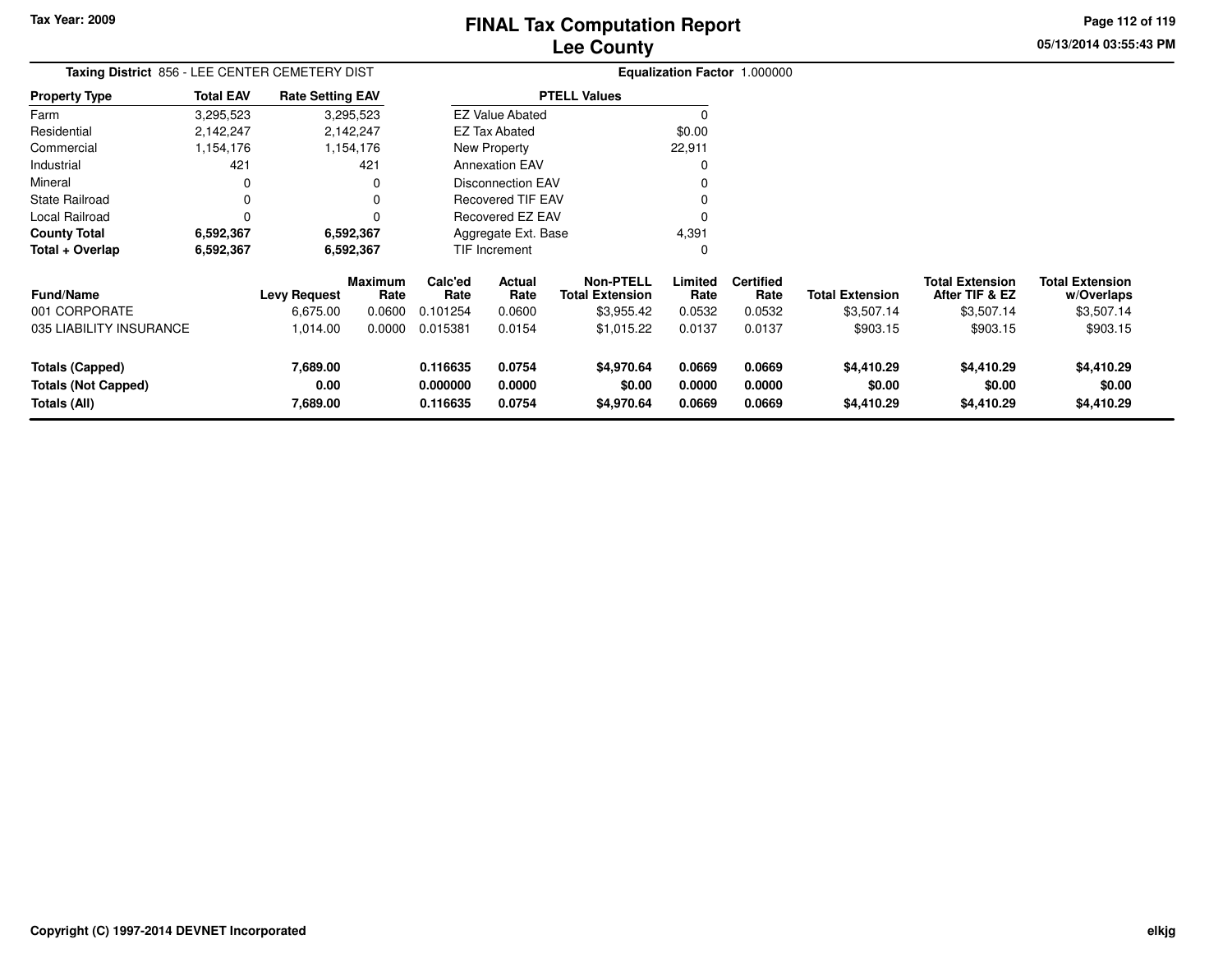**Tax Year: 2009**

# **Lee CountyFINAL Tax Computation Report**

**05/13/2014 03:55:43 PM Page 113 of 119**

| <b>Taxing District 857 - OHIO PUBLIC LIBRARY DIST</b><br><b>Total EAV</b><br><b>Rate Setting EAV</b> |            |                     |                        |                      |                          |                                     |                  | Equalization Factor 1.000000 |                                |                                          |                                      |
|------------------------------------------------------------------------------------------------------|------------|---------------------|------------------------|----------------------|--------------------------|-------------------------------------|------------------|------------------------------|--------------------------------|------------------------------------------|--------------------------------------|
| <b>Property Type</b>                                                                                 |            |                     |                        |                      |                          | <b>PTELL Values</b>                 |                  |                              | <b>Overlapping County</b>      | <b>Overlap EAV</b>                       |                                      |
| Farm                                                                                                 | 2,705,392  |                     | 2,705,392              |                      | <b>EZ Value Abated</b>   |                                     | $\Omega$         | <b>Bureau County</b>         |                                | *11,992,003                              |                                      |
| Residential                                                                                          | 444,981    |                     | 444,981                |                      | <b>EZ Tax Abated</b>     |                                     | \$0.00           | Total                        |                                | 11,992,003                               |                                      |
| Commercial                                                                                           | 0          |                     | 0                      |                      | New Property             |                                     | 85,766           |                              | * denotes use of estimated EAV |                                          |                                      |
| Industrial                                                                                           | 69,719     |                     | 69,719                 |                      | <b>Annexation EAV</b>    |                                     | $\Omega$         |                              |                                |                                          |                                      |
| Mineral                                                                                              | 0          |                     |                        |                      | <b>Disconnection EAV</b> |                                     | ŋ                |                              |                                |                                          |                                      |
| <b>State Railroad</b>                                                                                | 0          |                     |                        |                      | <b>Recovered TIF EAV</b> |                                     |                  |                              |                                |                                          |                                      |
| Local Railroad                                                                                       | $\Omega$   |                     |                        |                      | Recovered EZ EAV         |                                     | 0                |                              |                                |                                          |                                      |
| <b>County Total</b>                                                                                  | 3,220,092  |                     | 3,220,092              |                      | Aggregate Ext. Base      |                                     | 0                |                              |                                |                                          |                                      |
| Total + Overlap                                                                                      | 15,212,095 |                     | 15,212,095             |                      | TIF Increment            |                                     | $\Omega$         |                              |                                |                                          |                                      |
| <b>Fund/Name</b>                                                                                     |            | <b>Levy Request</b> | <b>Maximum</b><br>Rate | Calc'ed<br>Rate      | Actual<br>Rate           | Non-PTELL<br><b>Total Extension</b> | Limited<br>Rate  | <b>Certified</b><br>Rate     | <b>Total Extension</b>         | <b>Total Extension</b><br>After TIF & EZ | <b>Total Extension</b><br>w/Overlaps |
| 001 CORPORATE                                                                                        |            | 17,900.00           | 0.1500                 | 0.117670             | 0.1177                   | \$3,790.05                          | 0.1177           | 0.1177                       | \$3,790.05                     | \$3,790.05                               | \$17,904.64                          |
| 035 LIABILITY INSURANCE                                                                              |            | 1,800.00            | 0.0000                 | 0.011833             | 0.0118                   | \$379.97                            | 0.0118           | 0.0118                       | \$379.97                       | \$379.97                                 | \$1,795.03                           |
| 047 SOCIAL SECURITY                                                                                  |            | 2,200.00            | 0.0000                 | 0.014462             | 0.0145                   | \$466.91                            | 0.0145           | 0.0145                       | \$466.91                       | \$466.91                                 | \$2,205.75                           |
| <b>Totals (Capped)</b><br><b>Totals (Not Capped)</b>                                                 |            | 0.00<br>21,900.00   |                        | 0.000000<br>0.143965 | 0.0000<br>0.1440         | \$0.00<br>\$4,636.93                | 0.0000<br>0.1440 | 0.0000<br>0.1440             | \$0.00<br>\$4,636.93           | \$0.00<br>\$4,636.93                     | \$0.00<br>\$21,905.42                |
| Totals (All)                                                                                         |            | 21,900.00           |                        | 0.143965             | 0.1440                   | \$4,636.93                          | 0.1440           | 0.1440                       | \$4,636.93                     | \$4,636.93                               | \$21,905.42                          |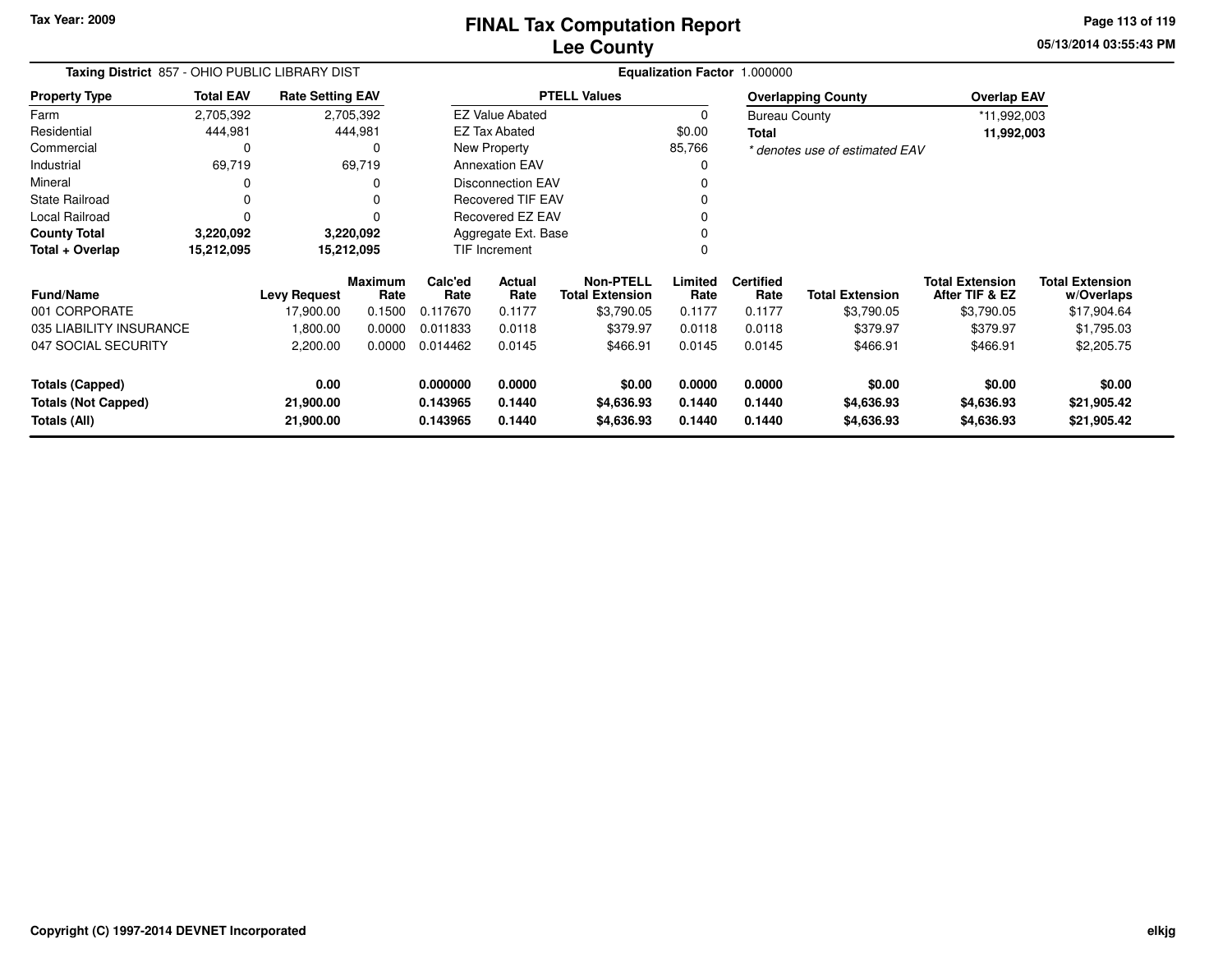**Totals (All)**

## **Lee CountyFINAL Tax Computation Report**

**0.198264 0.1982 \$19,598.66 0.1911 0.1911 \$24,575.75 \$18,896.59 \$18,896.59**

**05/13/2014 03:55:43 PMPage 114 of 119**

| Taxing District 858 - PAW PAW PUBLIC LIB DIST |                         |                         |                 |                               |                          |                                            |                 | Equalization Factor 1.000000 |                        |                                          |                                      |
|-----------------------------------------------|-------------------------|-------------------------|-----------------|-------------------------------|--------------------------|--------------------------------------------|-----------------|------------------------------|------------------------|------------------------------------------|--------------------------------------|
| Property Type                                 | <b>Total EAV</b>        | <b>Rate Setting EAV</b> |                 |                               |                          | <b>PTELL Values</b>                        |                 |                              |                        |                                          |                                      |
| Farm                                          | 46,635                  |                         | 45,738          |                               | <b>EZ Value Abated</b>   |                                            | O               |                              |                        |                                          |                                      |
| Residential                                   | 11,671,804              |                         | 8,932,783       |                               | <b>EZ Tax Abated</b>     |                                            | \$0.00          |                              |                        |                                          |                                      |
| Commercial                                    | 1,141,716               |                         | 909,806         |                               | New Property             |                                            |                 |                              |                        |                                          |                                      |
| Industrial                                    | 0                       |                         |                 |                               | <b>Annexation EAV</b>    |                                            |                 |                              |                        |                                          |                                      |
| Mineral                                       | 0                       |                         |                 |                               | <b>Disconnection EAV</b> |                                            |                 |                              |                        |                                          |                                      |
| State Railroad                                |                         |                         |                 |                               | <b>Recovered TIF EAV</b> |                                            |                 |                              |                        |                                          |                                      |
| Local Railroad                                | 0                       |                         |                 |                               | Recovered EZ EAV         |                                            |                 |                              |                        |                                          |                                      |
| County Total                                  | 12,860,155<br>9,888,327 |                         |                 | Aggregate Ext. Base<br>18,880 |                          |                                            |                 |                              |                        |                                          |                                      |
| Total + Overlap                               | 12,860,155              |                         | 9,888,327       |                               | TIF Increment            |                                            | 2,971,828       |                              |                        |                                          |                                      |
| Fund/Name                                     |                         | <b>Levy Request</b>     | Maximum<br>Rate | Calc'ed<br>Rate               | Actual<br>Rate           | <b>Non-PTELL</b><br><b>Total Extension</b> | Limited<br>Rate | <b>Certified</b><br>Rate     | <b>Total Extension</b> | <b>Total Extension</b><br>After TIF & EZ | <b>Total Extension</b><br>w/Overlaps |
| 001 CORPORATE                                 |                         | 17,186.00               | 0.6000          | 0.173801                      | 0.1738                   | \$17,185.91                                | 0.1676          | 0.1676                       | \$21,553.62            | \$16,572.84                              | \$16,572.84                          |
| 005 I.M.R.F.                                  |                         | 721.00                  | 0.0000          | 0.007291                      | 0.0073                   | \$721.85                                   | 0.0070          | 0.0070                       | \$900.21               | \$692.18                                 | \$692.18                             |
| 035 LIABILITY INSURANCE                       |                         | 221.00                  | 0.0000          | 0.002235                      | 0.0022                   | \$217.54                                   | 0.0021          | 0.0021                       | \$270.06               | \$207.65                                 | \$207.65                             |
| 047 SOCIAL SECURITY                           |                         | 1,477.00                | 0.0000          | 0.014937                      | 0.0149                   | \$1,473.36                                 | 0.0144          | 0.0144                       | \$1,851.86             | \$1,423.92                               | \$1,423.92                           |
| <b>Totals (Capped)</b>                        |                         | 19,605.00               |                 | 0.198264                      | 0.1982                   | \$19,598.66                                | 0.1911          | 0.1911                       | \$24,575.75            | \$18,896.59                              | \$18,896.59                          |
| 0.00<br><b>Totals (Not Capped)</b>            |                         | 0.000000                | 0.0000          | \$0.00                        | 0.0000                   | 0.0000                                     | \$0.00          | \$0.00                       | \$0.00                 |                                          |                                      |

**19,605.00**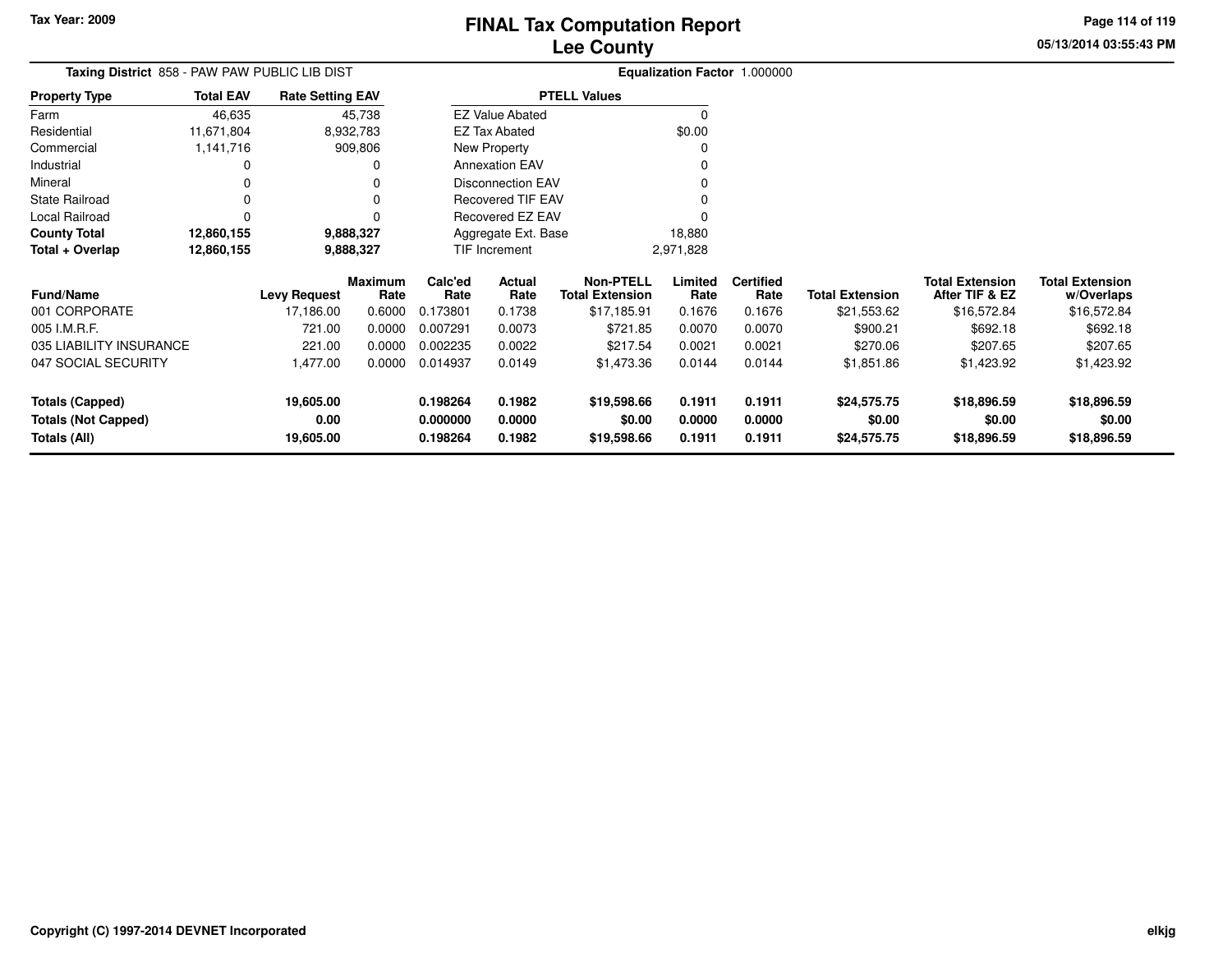**05/13/2014 03:55:43 PMPage 115 of 119**

| Taxing District 859 - EARLVILLE LIBRARY DISTRICT |                  |                         |                        |                 | Equalization Factor 1.000000 |                                            |                 |                          |                                |                                          |                                      |
|--------------------------------------------------|------------------|-------------------------|------------------------|-----------------|------------------------------|--------------------------------------------|-----------------|--------------------------|--------------------------------|------------------------------------------|--------------------------------------|
| <b>Property Type</b>                             | <b>Total EAV</b> | <b>Rate Setting EAV</b> |                        |                 |                              | <b>PTELL Values</b>                        |                 |                          | <b>Overlapping County</b>      | <b>Overlap EAV</b>                       |                                      |
| Farm                                             | 366,477          |                         | 366,477                |                 | <b>EZ Value Abated</b>       |                                            | $\mathbf 0$     | DeKalb County            |                                | 1,442,143                                |                                      |
| Residential                                      | 87,638           |                         | 87,638                 |                 | <b>EZ Tax Abated</b>         |                                            | \$0.00          | LaSalle County           |                                | *54,693,285                              |                                      |
| Commercial                                       |                  |                         |                        |                 | New Property                 |                                            | $\Omega$        | <b>Total</b>             |                                | 56,135,428                               |                                      |
| Industrial                                       |                  |                         |                        |                 | <b>Annexation EAV</b>        |                                            | 0               |                          | * denotes use of estimated EAV |                                          |                                      |
| Mineral                                          |                  |                         |                        |                 | <b>Disconnection EAV</b>     |                                            |                 |                          |                                |                                          |                                      |
| <b>State Railroad</b>                            |                  |                         |                        |                 | <b>Recovered TIF EAV</b>     |                                            |                 |                          |                                |                                          |                                      |
| Local Railroad                                   |                  |                         |                        |                 | Recovered EZ EAV             |                                            |                 |                          |                                |                                          |                                      |
| <b>County Total</b>                              | 454,115          |                         | 454,115                |                 | Aggregate Ext. Base          |                                            |                 |                          |                                |                                          |                                      |
| Total + Overlap                                  | 56,589,543       | 56,589,543              |                        |                 | <b>TIF Increment</b>         |                                            |                 |                          |                                |                                          |                                      |
| <b>Fund/Name</b>                                 |                  | <b>Levy Request</b>     | <b>Maximum</b><br>Rate | Calc'ed<br>Rate | Actual<br>Rate               | <b>Non-PTELL</b><br><b>Total Extension</b> | Limited<br>Rate | <b>Certified</b><br>Rate | <b>Total Extension</b>         | <b>Total Extension</b><br>After TIF & EZ | <b>Total Extension</b><br>w/Overlaps |
| 001 CORPORATE                                    |                  | 82,000.00               | 0.1500                 | 0.144903        | 0.1449                       | \$658.01                                   | 0.1449          | 0.1449                   | \$658.01                       | \$658.01                                 | \$81,998.25                          |
| 004 BUILDINGS, EQUIPMENT AN                      |                  | 10,900.00               | 0.0200                 | 0.019262        | 0.0193                       | \$87.64                                    | 0.0193          | 0.0193                   | \$87.64                        | \$87.64                                  | \$10,921.78                          |
| 027 AUDIT                                        |                  | 2,500.00                | 0.0050                 | 0.004418        | 0.0044                       | \$19.98                                    | 0.0044          | 0.0044                   | \$19.98                        | \$19.98                                  | \$2,489.94                           |
| 031 WORKING CASH                                 |                  | 26,000.00               | 0.0500                 | 0.045945        | 0.0459                       | \$208.44                                   | 0.0459          | 0.0459                   | \$208.44                       | \$208.44                                 | \$25,974.60                          |
| 035 LIABILITY INSURANCE                          |                  | 1,585.00                | 0.0000                 | 0.002801        | 0.0028                       | \$12.72                                    | 0.0028          | 0.0028                   | \$12.72                        | \$12.72                                  | \$1,584.51                           |
| 047 SOCIAL SECURITY                              |                  | 6,300.00                | 0.0000                 | 0.011133        | 0.0111                       | \$50.41                                    | 0.0111          | 0.0111                   | \$50.41                        | \$50.41                                  | \$6,281.44                           |
| <b>Totals (Capped)</b>                           |                  | 0.00                    |                        | 0.000000        | 0.0000                       | \$0.00                                     | 0.0000          | 0.0000                   | \$0.00                         | \$0.00                                   | \$0.00                               |
| <b>Totals (Not Capped)</b>                       |                  | 129,285.00              |                        | 0.228462        | 0.2284                       | \$1,037.20                                 | 0.2284          | 0.2284                   | \$1,037.20                     | \$1,037.20                               | \$129,250.52                         |
| Totals (All)                                     |                  | 129,285.00              |                        | 0.228462        | 0.2284                       | \$1,037.20                                 | 0.2284          | 0.2284                   | \$1,037.20                     | \$1,037.20                               | \$129,250.52                         |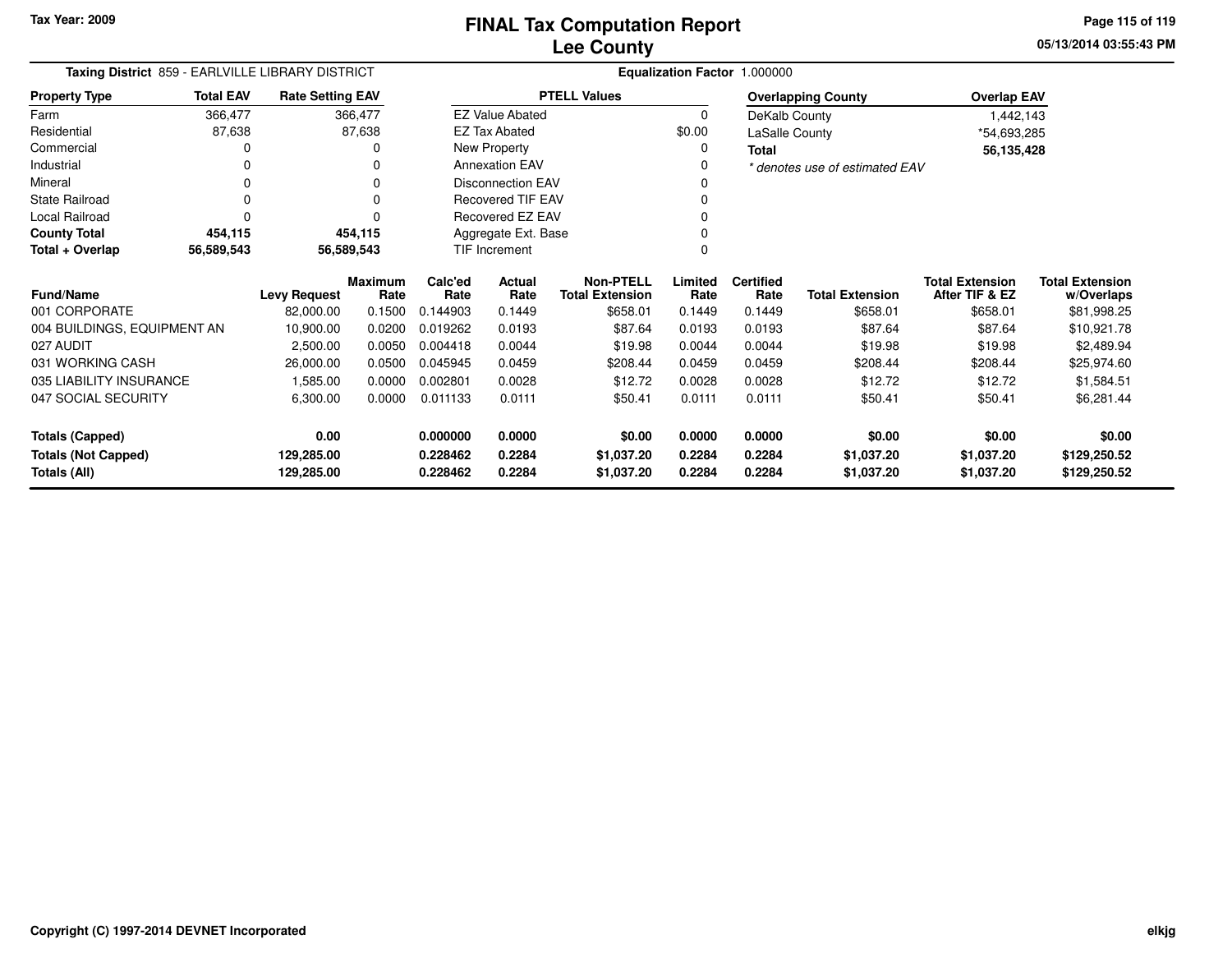**05/13/2014 03:55:43 PMPage 116 of 119**

| <b>Taxing District</b> TIF1 - DIXON CENTRAL BUSINESS (TIF1)   |                  |                             |                                  |                                  |                                 |                                                      |                            | <b>Equalization Factor 1.000000</b> |                                  |                                                          |                                                      |
|---------------------------------------------------------------|------------------|-----------------------------|----------------------------------|----------------------------------|---------------------------------|------------------------------------------------------|----------------------------|-------------------------------------|----------------------------------|----------------------------------------------------------|------------------------------------------------------|
| <b>Property Type</b>                                          | <b>Total EAV</b> | <b>TIF Base EAV</b>         |                                  |                                  |                                 | <b>PTELL Values</b>                                  |                            |                                     |                                  |                                                          |                                                      |
| Farm                                                          | $\Omega$         |                             | O                                |                                  | <b>EZ Value Abated</b>          |                                                      | $\Omega$                   |                                     |                                  |                                                          |                                                      |
| Residential                                                   | 116,386          |                             | 48,520                           |                                  | EZ Tax Abated                   |                                                      | \$0.00                     |                                     |                                  |                                                          |                                                      |
| Commercial                                                    | 6,291,003        |                             | 2,718,336                        |                                  | New Property                    |                                                      | $\Omega$                   |                                     |                                  |                                                          |                                                      |
| Industrial                                                    | 0                |                             | 0                                |                                  | <b>Annexation EAV</b>           |                                                      |                            |                                     |                                  |                                                          |                                                      |
| Mineral                                                       | 0                |                             | 0                                |                                  | <b>Disconnection EAV</b>        |                                                      |                            |                                     |                                  |                                                          |                                                      |
| <b>State Railroad</b>                                         | 8,594            |                             | 0                                |                                  | <b>Recovered TIF EAV</b>        |                                                      |                            |                                     |                                  |                                                          |                                                      |
| Local Railroad                                                | 0                |                             | 0                                |                                  | Recovered EZ EAV                |                                                      |                            |                                     |                                  |                                                          |                                                      |
| <b>County Total</b>                                           | 6,415,983        |                             | 2,766,856                        |                                  | Aggregate Ext. Base             |                                                      |                            |                                     |                                  |                                                          |                                                      |
| Total + Overlap                                               | 6,415,983        |                             | 2,766,856                        |                                  | TIF Increment                   |                                                      | 3,649,127                  |                                     |                                  |                                                          |                                                      |
| <b>Fund/Name</b><br>098 INCREMENT FUND                        |                  | <b>Levy Request</b><br>0.00 | <b>Maximum</b><br>Rate<br>0.0000 | Calc'ed<br>Rate<br>0.000000      | <b>Actual</b><br>Rate<br>0.0000 | <b>Non-PTELL</b><br><b>Total Extension</b><br>\$0.00 | Limited<br>Rate<br>0.0000  | <b>Certified</b><br>Rate<br>0.0000  | <b>Total Extension</b><br>\$0.00 | <b>Total Extension</b><br>After TIF & EZ<br>\$311,504.60 | <b>Total Extension</b><br>w/Overlaps<br>\$311,504.60 |
| Totals (Capped)<br><b>Totals (Not Capped)</b><br>Totals (All) |                  | 0.00<br>0.00<br>0.00        |                                  | 0.000000<br>0.000000<br>0.000000 | 0.0000<br>0.0000<br>0.0000      | \$0.00<br>\$0.00<br>\$0.00                           | 0.0000<br>0.0000<br>0.0000 | 0.0000<br>0.0000<br>0.0000          | \$0.00<br>\$0.00<br>\$0.00       | \$0.00<br>\$311,504.60<br>\$311,504.60                   | \$0.00<br>\$311,504.60<br>\$311,504.60               |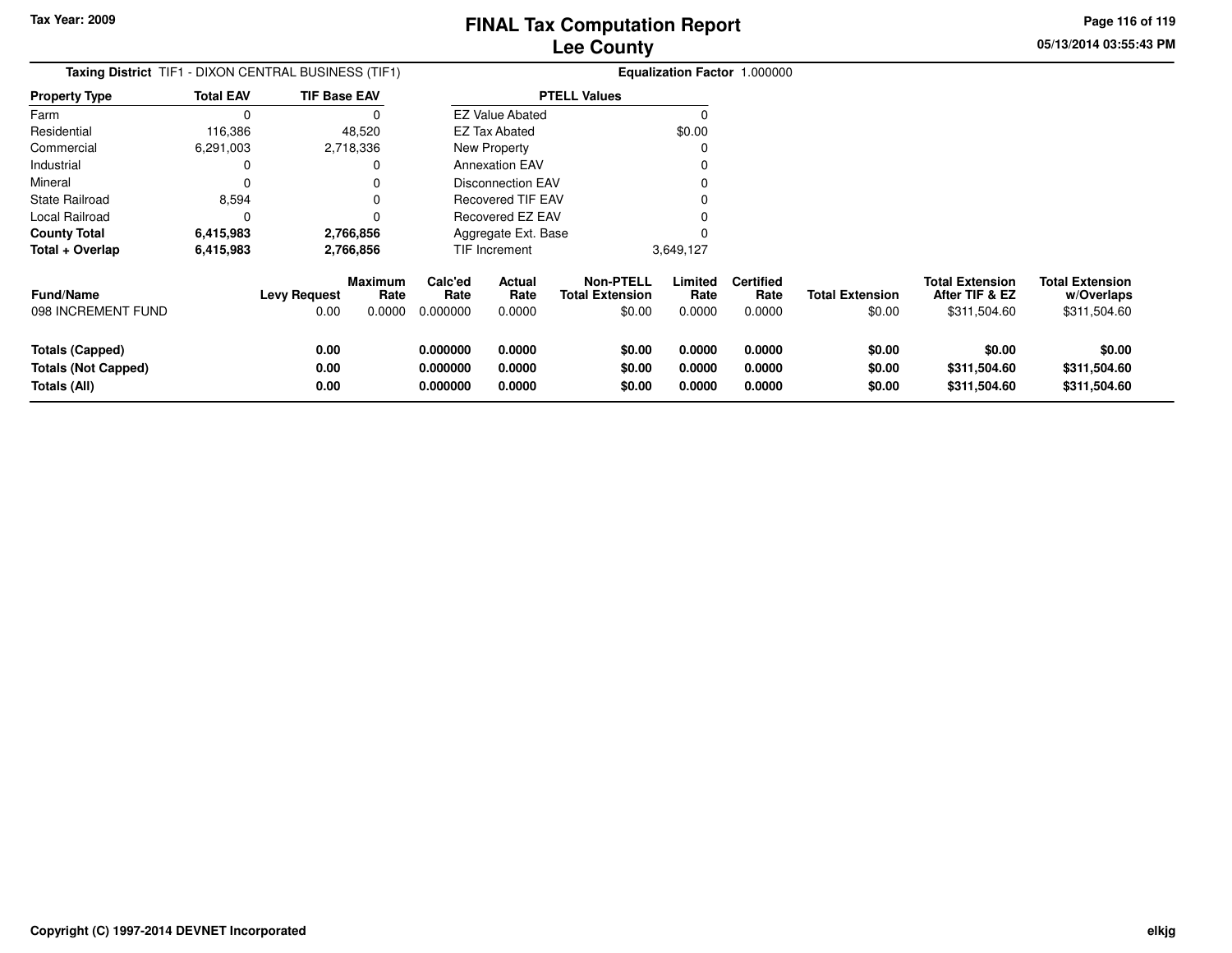**05/13/2014 03:55:43 PMPage 117 of 119**

| Taxing District TIF2 - VILLAGE OF PAW PAW (TIF2)                     |                  |                             |                                  | Equalization Factor 1.000000     |                            |                                                      |                            |                                    |                                  |                                                          |                                                      |
|----------------------------------------------------------------------|------------------|-----------------------------|----------------------------------|----------------------------------|----------------------------|------------------------------------------------------|----------------------------|------------------------------------|----------------------------------|----------------------------------------------------------|------------------------------------------------------|
| <b>Property Type</b>                                                 | <b>Total EAV</b> | <b>TIF Base EAV</b>         |                                  |                                  |                            | <b>PTELL Values</b>                                  |                            |                                    |                                  |                                                          |                                                      |
| Farm                                                                 | 12,545           |                             | 11,648                           |                                  | <b>EZ Value Abated</b>     |                                                      | 0                          |                                    |                                  |                                                          |                                                      |
| Residential                                                          | 4,927,509        |                             | 2,188,488                        |                                  | <b>EZ Tax Abated</b>       |                                                      | \$0.00                     |                                    |                                  |                                                          |                                                      |
| Commercial                                                           | 864,854          |                             | 632,944                          |                                  | New Property               |                                                      | 0                          |                                    |                                  |                                                          |                                                      |
| Industrial                                                           | 0                |                             | 0                                |                                  | <b>Annexation EAV</b>      |                                                      |                            |                                    |                                  |                                                          |                                                      |
| Mineral                                                              | 0                |                             | 0                                |                                  | <b>Disconnection EAV</b>   |                                                      |                            |                                    |                                  |                                                          |                                                      |
| <b>State Railroad</b>                                                | 0                |                             | 0                                |                                  | <b>Recovered TIF EAV</b>   |                                                      |                            |                                    |                                  |                                                          |                                                      |
| Local Railroad                                                       | 0                |                             | 0                                |                                  | <b>Recovered EZ EAV</b>    |                                                      |                            |                                    |                                  |                                                          |                                                      |
| <b>County Total</b>                                                  | 5,804,908        |                             | 2,833,080                        |                                  | Aggregate Ext. Base        |                                                      |                            |                                    |                                  |                                                          |                                                      |
| Total + Overlap                                                      | 5,804,908        |                             | 2,833,080                        |                                  | TIF Increment              |                                                      | 2,971,828                  |                                    |                                  |                                                          |                                                      |
| <b>Fund/Name</b><br>098 INCREMENT FUND                               |                  | <b>Levy Request</b><br>0.00 | <b>Maximum</b><br>Rate<br>0.0000 | Calc'ed<br>Rate<br>0.000000      | Actual<br>Rate<br>0.0000   | <b>Non-PTELL</b><br><b>Total Extension</b><br>\$0.00 | Limited<br>Rate<br>0.0000  | <b>Certified</b><br>Rate<br>0.0000 | <b>Total Extension</b><br>\$0.00 | <b>Total Extension</b><br>After TIF & EZ<br>\$268,868.00 | <b>Total Extension</b><br>w/Overlaps<br>\$268,868.00 |
| <b>Totals (Capped)</b><br><b>Totals (Not Capped)</b><br>Totals (All) |                  | 0.00<br>0.00<br>0.00        |                                  | 0.000000<br>0.000000<br>0.000000 | 0.0000<br>0.0000<br>0.0000 | \$0.00<br>\$0.00<br>\$0.00                           | 0.0000<br>0.0000<br>0.0000 | 0.0000<br>0.0000<br>0.0000         | \$0.00<br>\$0.00<br>\$0.00       | \$0.00<br>\$268,868.00<br>\$268,868.00                   | \$0.00<br>\$268,868.00<br>\$268,868.00               |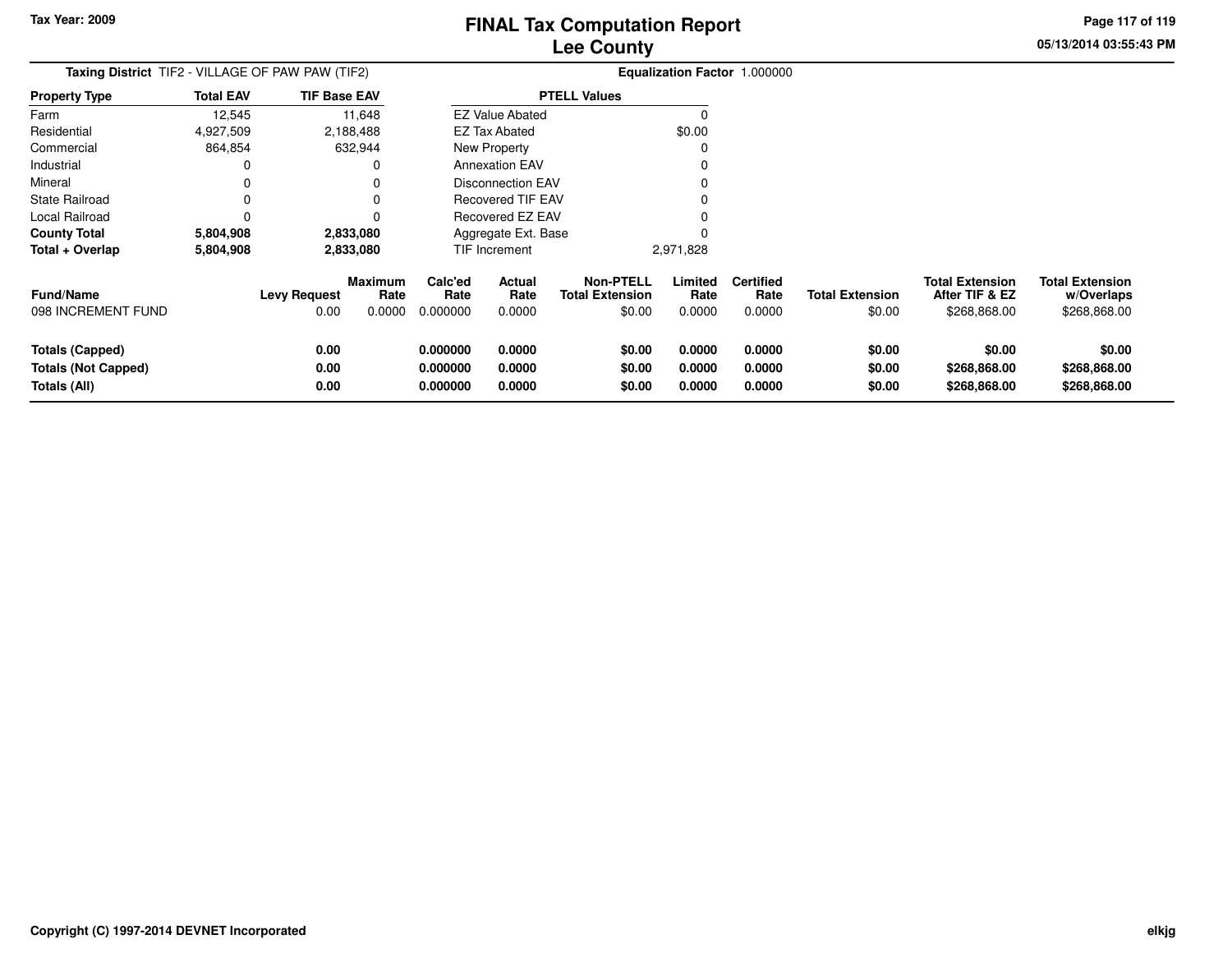**Totals (Capped)**

**Totals (All)**

**Totals (Not Capped)**

# **Lee CountyFINAL Tax Computation Report**

**0.000000 0.0000 \$0.00 0.0000 0.0000 \$0.00 \$0.00 \$0.00**

**0.000000 0.0000 \$0.00 0.0000 0.0000 \$0.00 \$111,655.30 \$111,655.30**

**0.000000 0.0000 \$0.00 0.0000 0.0000 \$0.00 \$111,655.30 \$111,655.30**

**05/13/2014 03:55:43 PMPage 118 of 119**

| Taxing District TIF3 - DIXON-CITY-RIVERFRONT (TIF3) |                  |                             |                                  | Equalization Factor 1.000000 |                          |                                               |                           |                                    |                                  |                                                          |                                                      |
|-----------------------------------------------------|------------------|-----------------------------|----------------------------------|------------------------------|--------------------------|-----------------------------------------------|---------------------------|------------------------------------|----------------------------------|----------------------------------------------------------|------------------------------------------------------|
| <b>Property Type</b>                                | <b>Total EAV</b> | <b>TIF Base EAV</b>         |                                  |                              |                          | <b>PTELL Values</b>                           |                           |                                    |                                  |                                                          |                                                      |
| Farm                                                | 209              |                             | 182                              |                              | <b>EZ Value Abated</b>   |                                               |                           |                                    |                                  |                                                          |                                                      |
| Residential                                         | 1,663,181        |                             | 1,128,838                        |                              | EZ Tax Abated            |                                               | \$0.00                    |                                    |                                  |                                                          |                                                      |
| Commercial                                          | 3,804,188        |                             | 3,031,629                        |                              | New Property             |                                               |                           |                                    |                                  |                                                          |                                                      |
| Industrial                                          |                  |                             | 0                                |                              | <b>Annexation EAV</b>    |                                               |                           |                                    |                                  |                                                          |                                                      |
| Mineral                                             |                  |                             | 0                                |                              | Disconnection EAV        |                                               |                           |                                    |                                  |                                                          |                                                      |
| State Railroad                                      |                  |                             | $\Omega$                         |                              | <b>Recovered TIF EAV</b> |                                               |                           |                                    |                                  |                                                          |                                                      |
| Local Railroad                                      |                  |                             | $\Omega$                         |                              | Recovered EZ EAV         |                                               |                           |                                    |                                  |                                                          |                                                      |
| <b>County Total</b>                                 | 5,467,578        |                             | 4,160,649                        |                              | Aggregate Ext. Base      |                                               |                           |                                    |                                  |                                                          |                                                      |
| Total + Overlap                                     | 5,467,578        |                             | 4,160,649                        |                              | <b>TIF Increment</b>     |                                               | 1,306,929                 |                                    |                                  |                                                          |                                                      |
| <b>Fund/Name</b><br>098 INCREMENT FUND              |                  | <b>Levy Request</b><br>0.00 | <b>Maximum</b><br>Rate<br>0.0000 | Calc'ed<br>Rate<br>0.000000  | Actual<br>Rate<br>0.0000 | Non-PTELL<br><b>Total Extension</b><br>\$0.00 | Limited<br>Rate<br>0.0000 | <b>Certified</b><br>Rate<br>0.0000 | <b>Total Extension</b><br>\$0.00 | <b>Total Extension</b><br>After TIF & EZ<br>\$111,655.30 | <b>Total Extension</b><br>w/Overlaps<br>\$111,655.30 |

**0.00**

**0.00**

**0.00**